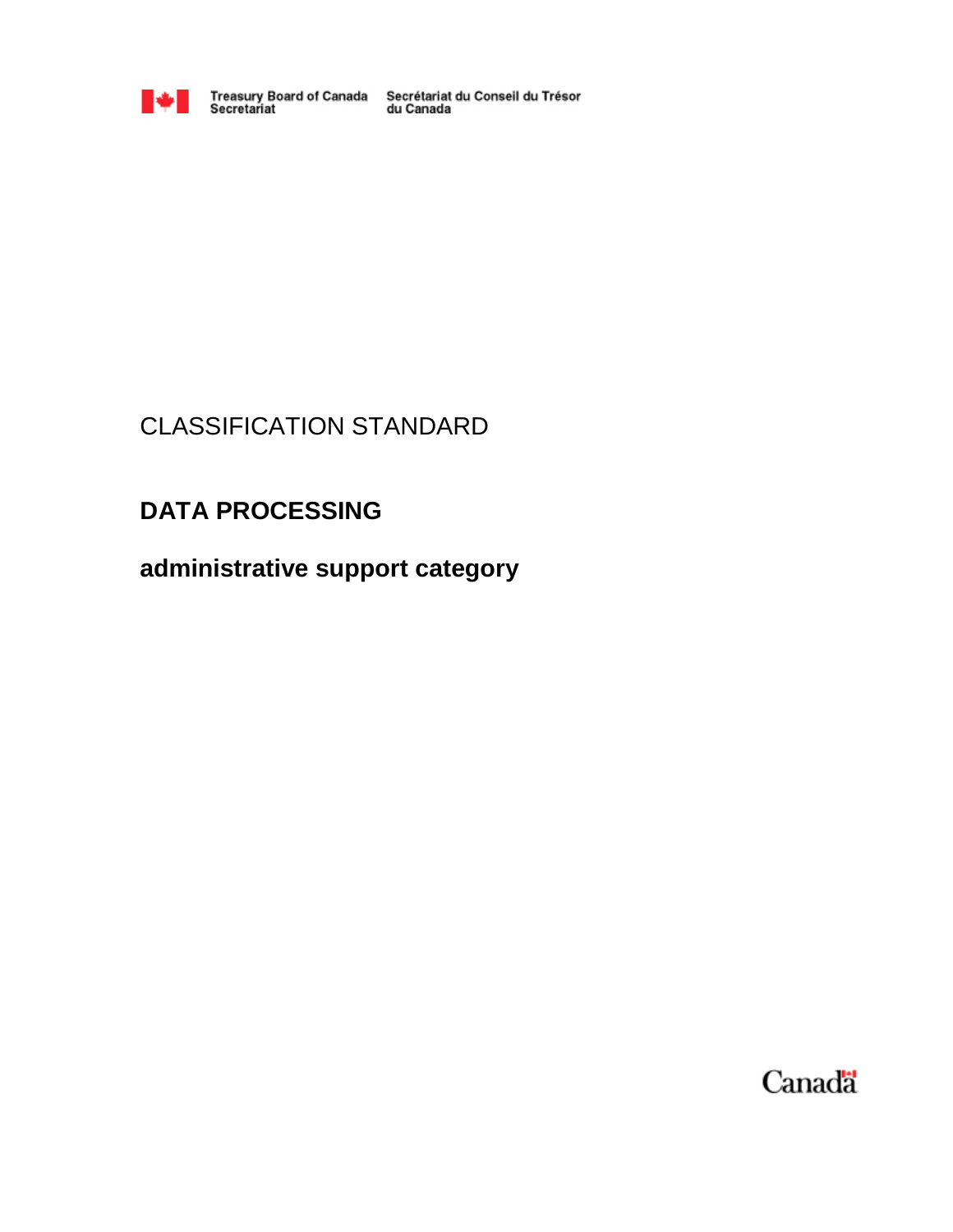DATA PROCESSING

CONTENTS

PAGE

| PREFACE                                                                                                                                                                                                             | (iii)                                                                                     |
|---------------------------------------------------------------------------------------------------------------------------------------------------------------------------------------------------------------------|-------------------------------------------------------------------------------------------|
| CATEGORY DEFINITION                                                                                                                                                                                                 | (iv)                                                                                      |
| GROUP DEFINITION                                                                                                                                                                                                    | (v)                                                                                       |
| PART I<br>- POSITION CLASSIFICATION AND EVALUATION PLAN<br>DATA CONVERSION SUB-GROUP                                                                                                                                |                                                                                           |
| - Introduction<br>- Rating Scales<br>- Point Boundaries<br>- Sub-Group Definition<br>- Glossary of Terms<br>- Skill and Knowledge Factor<br>- Complexity Factor<br>- Supervision Factor                             | $I-1$<br>$I - 3$<br>$I - 3$<br>$I - 4$<br>$I - 5$<br>$I - 7$<br>$I - 9$<br>$I-11$         |
| PART II - SELECTION PLAN<br>DATA CONVERSION SUB-GROUP                                                                                                                                                               |                                                                                           |
| - Introduction<br>- Statement of Qualifications<br>- Qualifications - Data Conversion Sub-Group<br>- Preparation of a Statement of Qualifications<br>- Rating Guide<br>- Assessment Instructions                    | $II-1$<br>$II-2$<br>$II-5$<br>$II-9$<br>$II-11$<br>$II-14$                                |
| PART III - BENCH-MARK POSITION DESCRIPTIONS AND<br>STATEMENTS OF QUALIFICATIONS<br>DATA CONVERSION SUB-GROUP                                                                                                        |                                                                                           |
| - Introduction<br>- BMPD and S of Q Index                                                                                                                                                                           | III(a)<br>III(b)                                                                          |
| PART IV - POSITION CLASSIFICATION AND EVALUATION PLAN<br>DATA PRODUCTION SUB-GROUP                                                                                                                                  |                                                                                           |
| - Introduction<br>- Rating Scales<br>- Point Boundaries<br>- Sub-Group Definition<br>- Glossary of Terms<br>- Knowledge Factor<br>- Responsibility Factor for Processing<br>- Impact Factor<br>- Supervision Factor | $IV-1$<br>$IV-4$<br>$IV-4$<br>$IV-5$<br>$IV-6$<br>$IV-9$<br>$IV-11$<br>$IV-13$<br>$IV-15$ |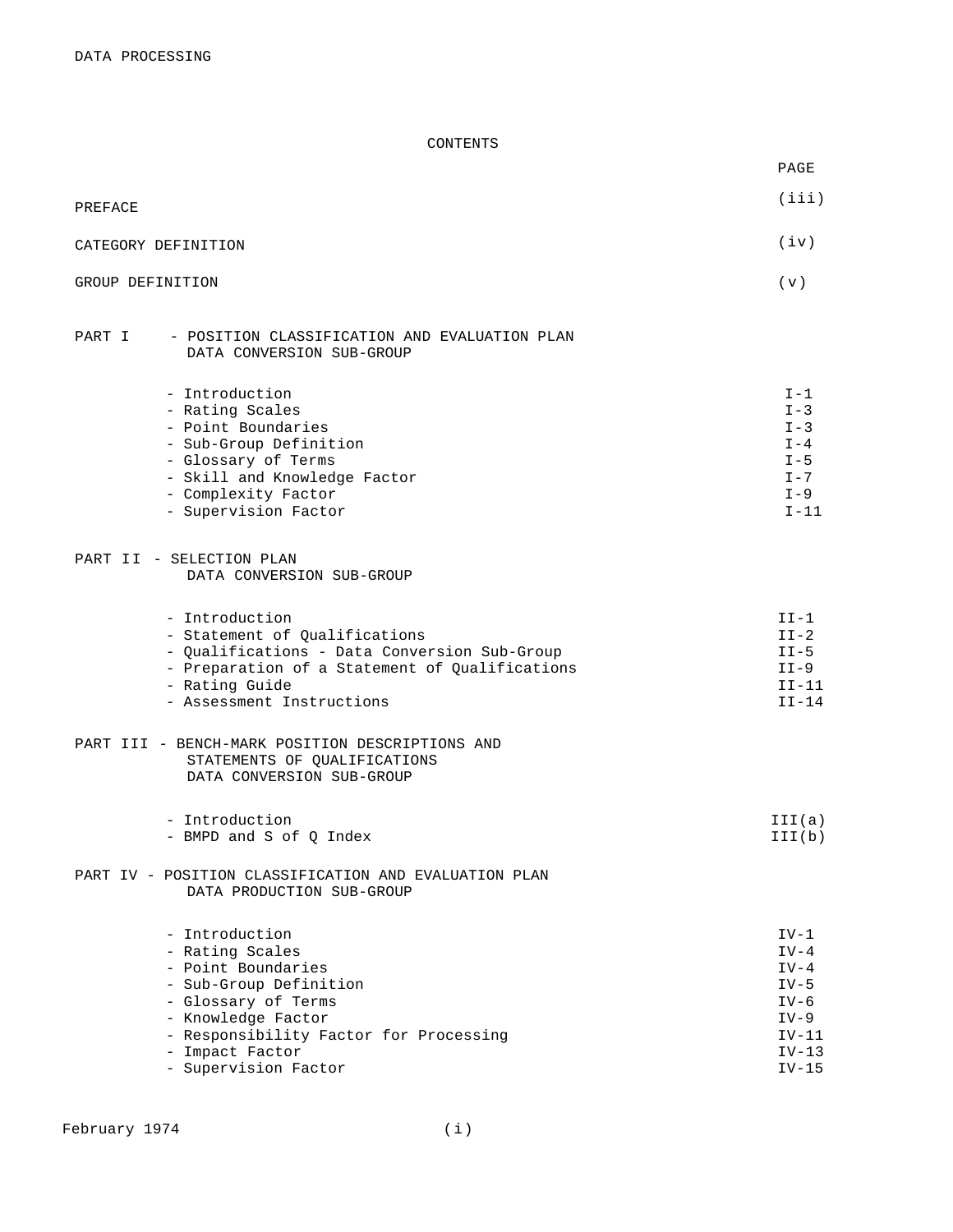|                                                                                                                                                                                                  | Page                                                       |
|--------------------------------------------------------------------------------------------------------------------------------------------------------------------------------------------------|------------------------------------------------------------|
| PART V - SELECTION PLAN<br>DATA PRODUCTION SUB-GROUP                                                                                                                                             |                                                            |
| - Introduction<br>- Statement of Oualifications<br>- Oualifications - Data Production Sub-Group<br>- Preparation of a Statement of Oualifications<br>- Rating Guide<br>- Assessment Instructions | $V-1$<br>$V - 2$<br>$V - 5$<br>$V - 9$<br>$V-11$<br>$V-13$ |
| PART VI - BENCH-MARK POSITION DESCRIPTIONS AND<br>STATEMENTS OF OUALIFICATIONS<br>DATA PRODUCTION SUB-GROUP                                                                                      |                                                            |
| - Introduction<br>- BMPD and S of O Index                                                                                                                                                        | VI(a)<br>VI(b)                                             |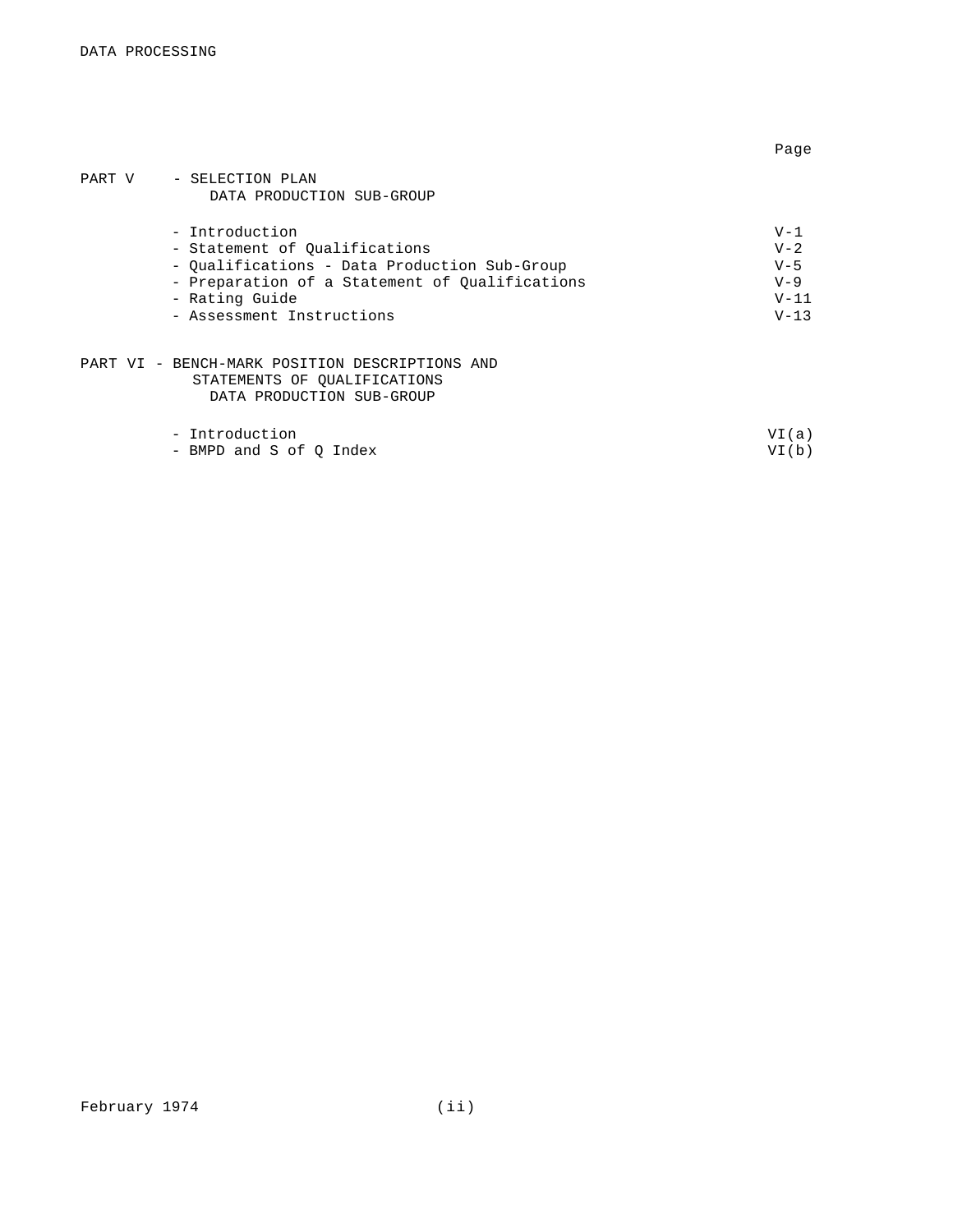#### PREFACE

This standard describes the plans to be used in classifying and evaluating positions in the Data Processing Group, and in selecting personnel for appointment to them. The Group consists of two Sub-groups: Data Conversion and Data Production.

The classification and evaluation plans provide a quantitative method for determining the relative value of positions in the group, and the selection plans describe the method to be used for determining the qualifications required of candidates and assessing the extent to which they possess them. Bench-mark position descriptions are provided which serve both as a reference for position evaluation and for selection.

The standard is designed for use by classification officers, staffing officers and line managers who are involved in the classification and staffing of Data Processing Group positions.

It is the responsibility of the line manager to determine and describe the duties and responsibilities of a position, and the qualifications required of its incumbent. During the process the personnel officer will provide advice and assistance to the line manager as required.

Subsequent to the development of a position description it will be the responsibility of the personnel officers to ensure that legislative and delegated authorities are effectively discharged. Wherever feasible the line manager or other line officers should actively participate in the classification and staffing process.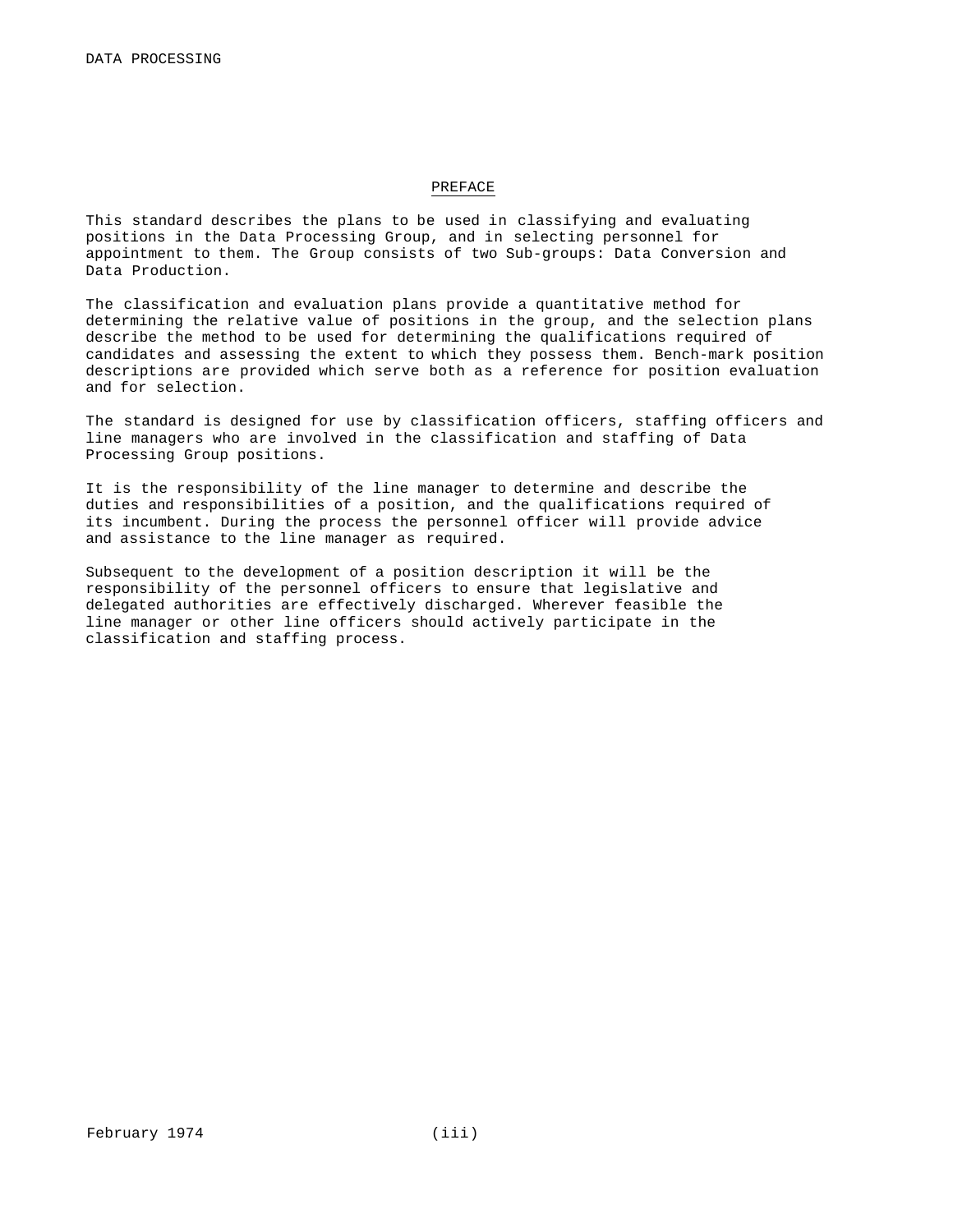# CATEGORY DEFINITION

Occupational categories were repealed by the Public Service Reform Act (PSRA), effective April 1, 1993. Therefore, the occupational category definitions have been deleted from the classification standards.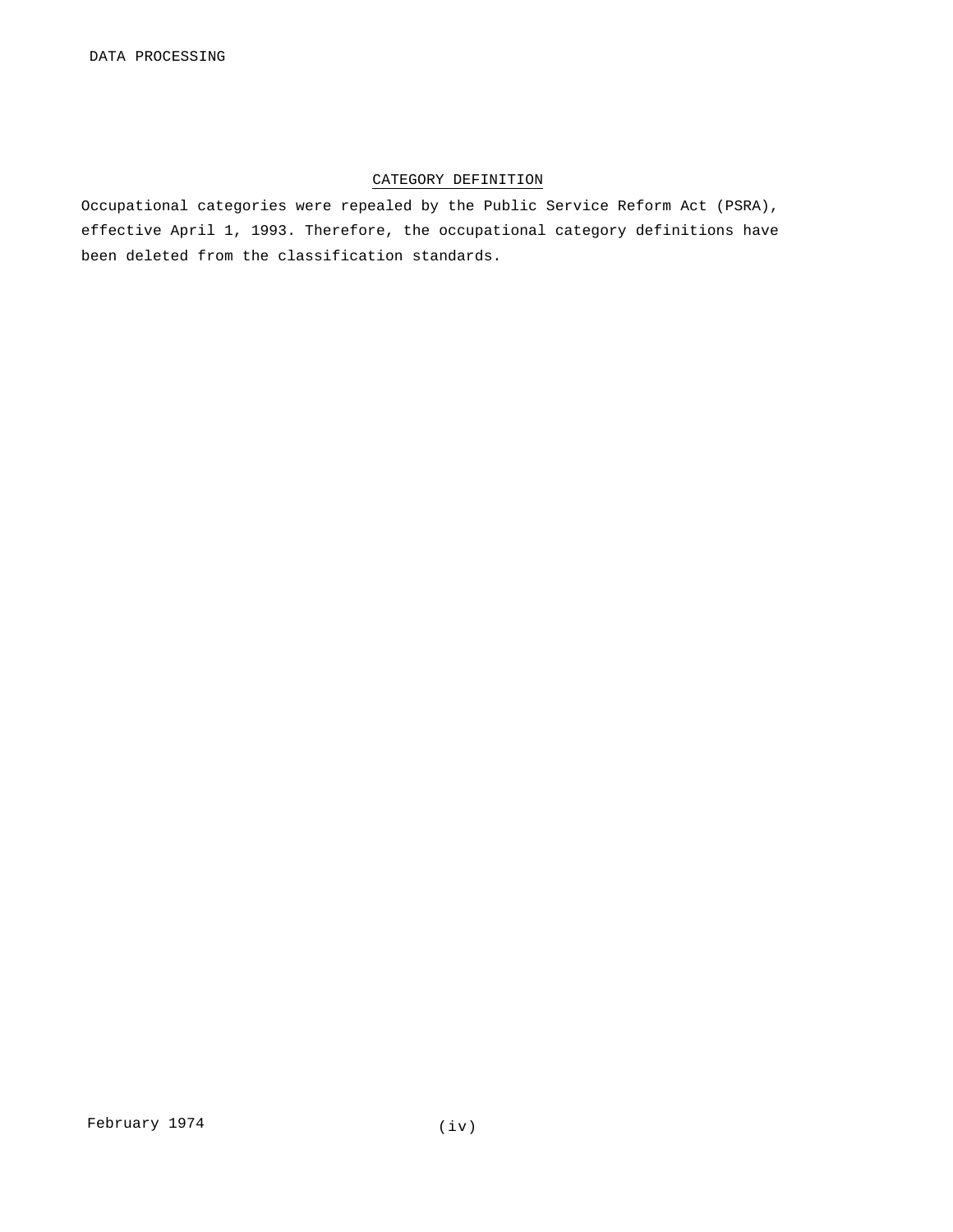# GROUP DEFINITION

For occupational group allocation, it is recommended that you use the Occupational Group Definition Maps, which provide the 1999 group definition and their corresponding inclusion and exclusion statements. The maps explicitly link the relevant parts of the overall 1999 occupational group definition to each classification standard.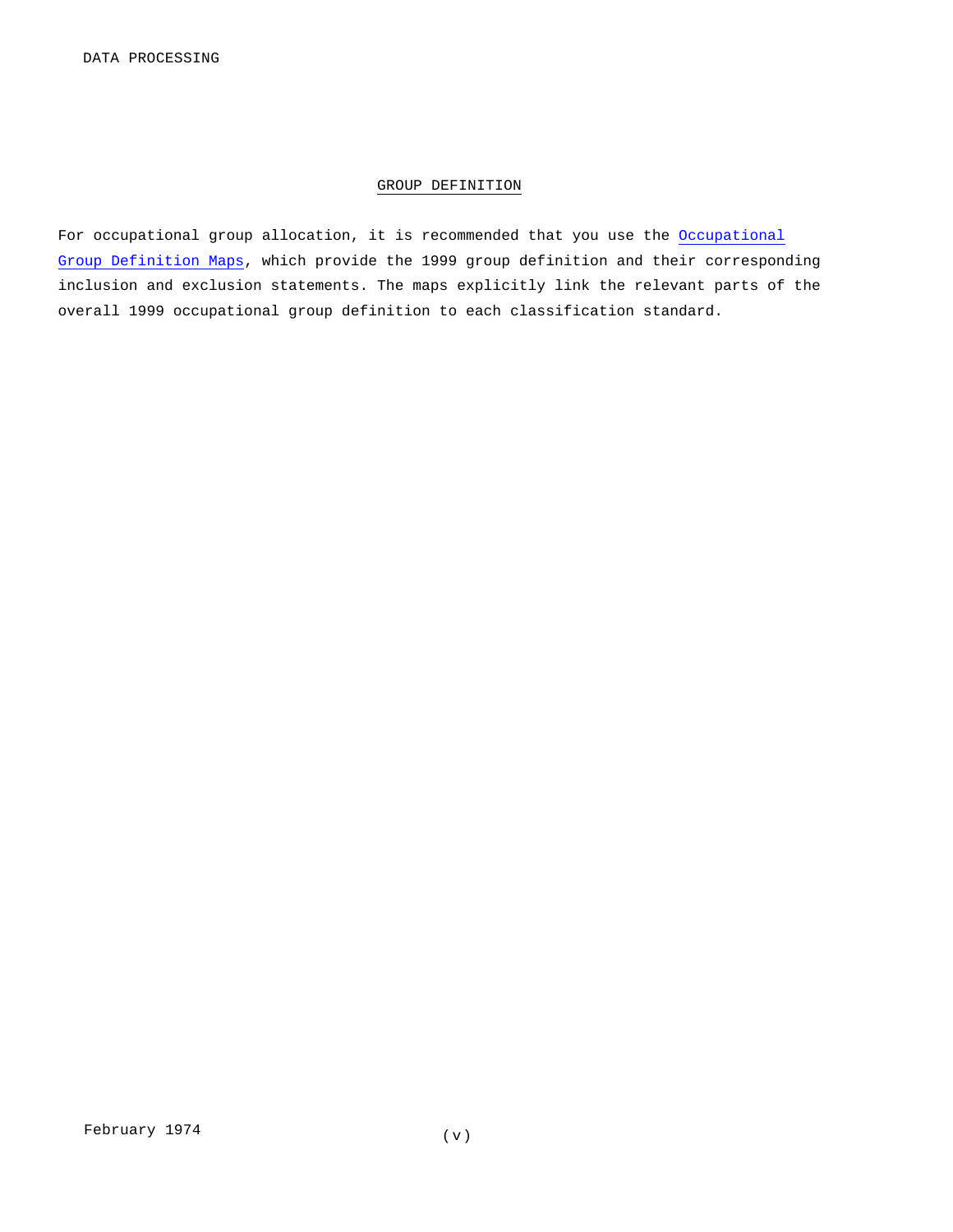DATA PROCESSING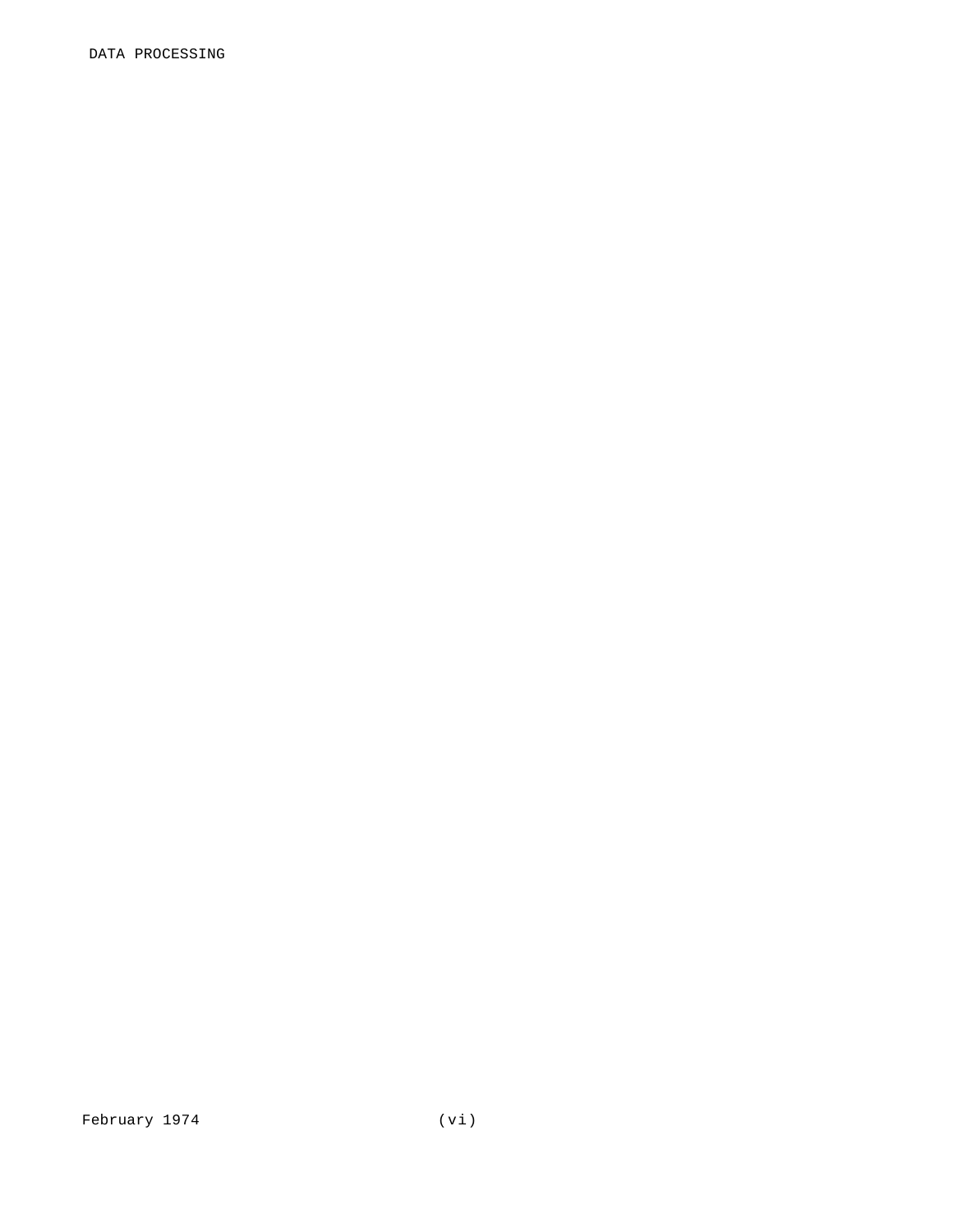### PART I POSITION CLASSIFICATION AND EVALUATION PLAN DATA CONVERSION SUB-GROUP

### INTRODUCTION

This part of the standard consists of an introduction, a definition of the Data Conversion Sub-group, a glossary of terms, factor definitions and point-rating scales. Bench-Mark Position Descriptions are located in Part III.

Point-rating is an analytical, quantitative method of determining the relative value of jobs. It is particularly suited to heterogeneous occupational groups and sub-groups in which the work consists of varied combinations of duties. Point-rating plans define characteristics or factors common to the work being evaluated and define degrees of each factor. Point values are assigned to each degree and the value of each job is the sum of the point values assigned by raters.

All methods of job evaluation require the exercise of judgment and the orderly collection and analysis of job information in order that consistent judgments can be made. The point-rating method facilitates rational discussion and resolution of differences in determining the relative values of jobs.

#### Factors

The combined factors do not describe all aspects of jobs. They deal only with those characteristics that can be defined, distinguished and measured and that are therefore useful in determining the relative values of jobs. Three factors are used in this plan.

#### Point Values

In the rating plan, the factors and point values shown below are used.

|                     |         | PointValues |  |  |  |
|---------------------|---------|-------------|--|--|--|
| Factor              | Minimum | Maximum     |  |  |  |
| Skill and Knowledge | 80      | 400         |  |  |  |
| Complexity          | 80      | 400         |  |  |  |
| Supervision         | 10      | 200         |  |  |  |
|                     | 170     | 1000        |  |  |  |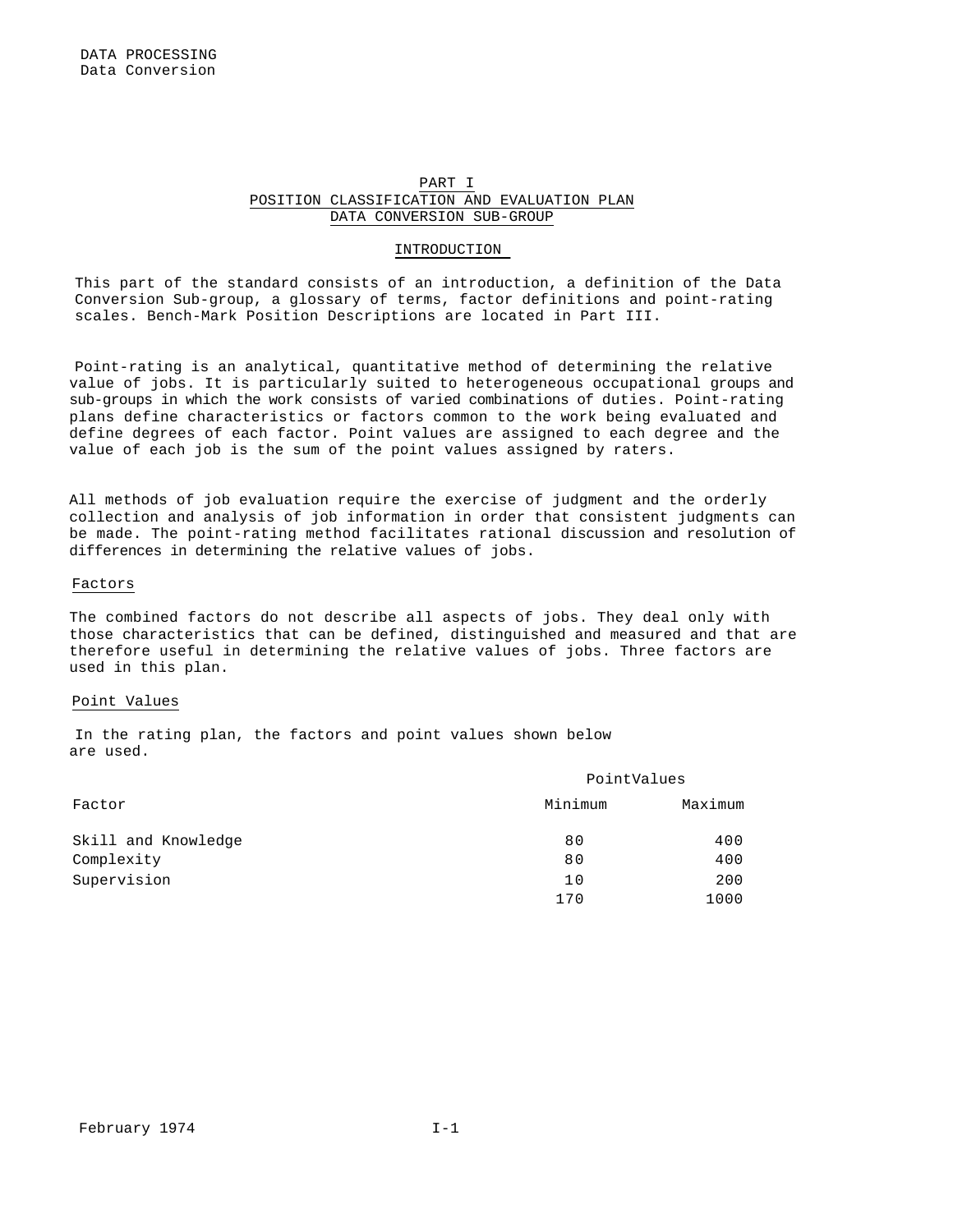## Bench-mark Positions

Bench-mark position descriptions are used to illustrate the work and exemplify degrees of each factor. Each description consists of a brief summary, duties with the percentage of time devoted to each, and specifications written in terms of the three factors. The bench-mark positions have been evaluated, and the degree and point values assigned to each factor are shown in the specifications.

The rating scales indicate the bench-mark position descriptions exemplifying each degree. These position descriptions serve as sources of reference for validating judgments made in applying the factors provided for the evaluation of positions in this sub-group. Their purpose is therefore to aid raters and ensure consistency in the application of the rating scales.

#### Use of the Evaluation Plan

There are five steps in the application of this evaluation plan.

- 1. The description of duties for a position is studied to ensure understanding of the work. The relation of the position being rated to positions above and below it in the organization is also studied. Allocation of the position to the category, group and sub-group is confirmed by reference to the definitions and descriptions of inclusions and exclusions.
- 2. Tentative degrees of each factor in the position being rated are determined by comparison of the duties with degree definitions in the rating scales. Uniform application of degree definitions requires frequent reference to the descriptions of factors and the notes to raters.
- 3. The descriptions of the factor in each of the bench-marks exemplifying the degree tentatively selected are compared with the description of the factor in the position being rated. Comparisons are also made with descriptions of the factor in bench-marks for the degree above and below the one tentatively selected.
- 4. The point values for all factors are added to determine the tentative total point-rating.
- 5. The position being rated is compared as a whole with duties of positions to which similar point values have been assigned, as a check on the validity of the total rating.

#### Determination of Levels

The ultimate objective of job evaluation is to determine the relative value of jobs in occupational groups so that employees may be paid at rates consistent with the relationship indicated. Jobs defined within a designated range of point values will be regarded as of equal difficulty and value and will be allocated to the same level.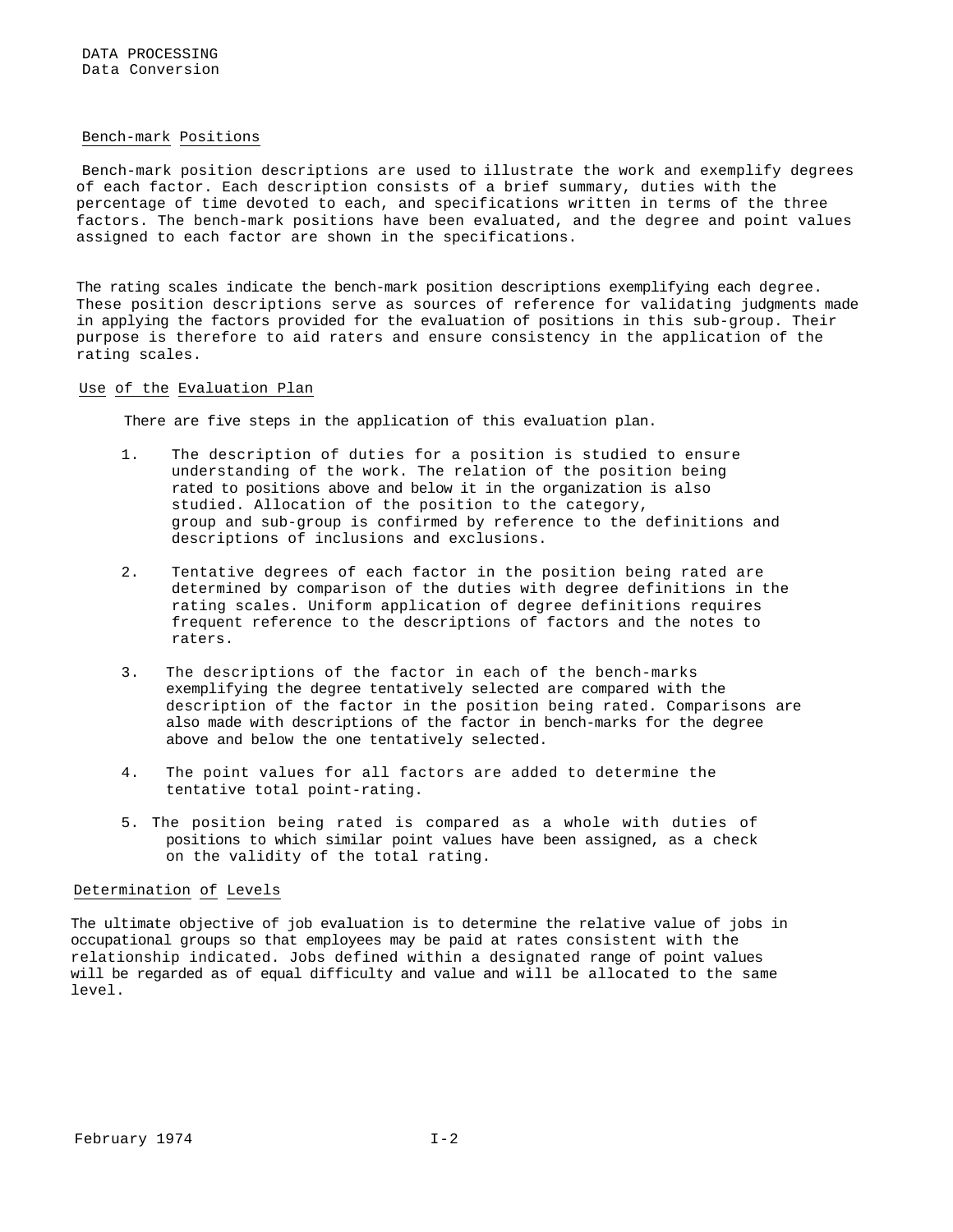# RATING SCALES

# FACTOR WEIGHTS

| Skill and Knowledge | 400   |
|---------------------|-------|
| Complexity          | 400   |
| Supervision         | 200   |
|                     | 1,000 |

# POINT BOUNDARIES

| <b>LEVELS</b>       | POINTS       |
|---------------------|--------------|
| DA-CON 1            | $170 - 244$  |
| DA-CON 2            | $245 - 354$  |
| DA-CON 3            | $355 - 464$  |
| DA-CON 4            | $465 - 574$  |
| DA-CON 5            | $575 - 684$  |
| DA-CON 6            | $685 - 794$  |
| DA-CON 7            | $795 - 904$  |
| DA-CON <sub>8</sub> | $905 - 1000$ |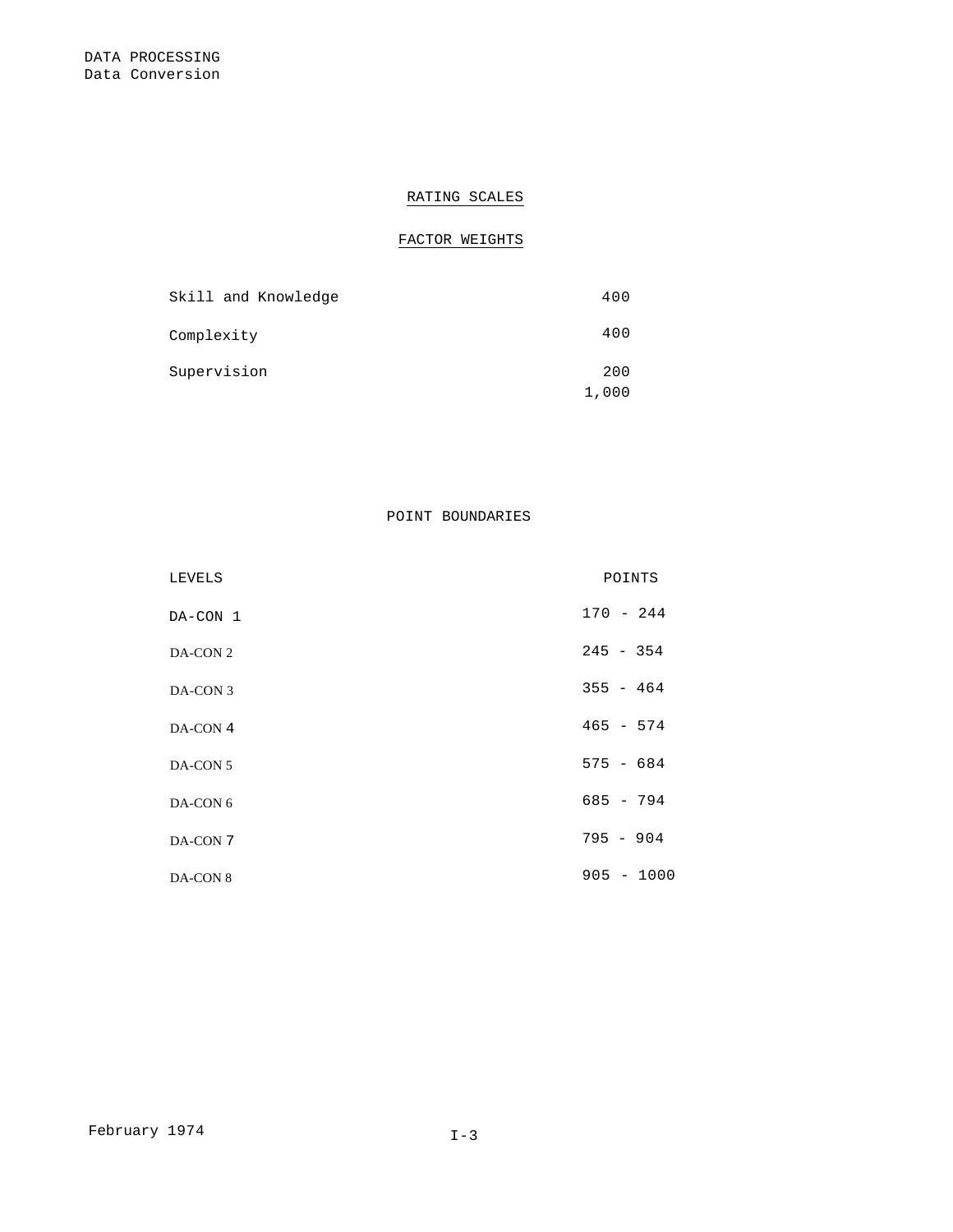## SUB-GROUP DEFINITION

The performance or supervision of duties requiring the operation of electromechanical data conversion equipment or the operation and control of electronic data conversion stations or systems for the purpose of transferring data from source documents to forms suitable for computer, or auxiliary equipment, processing.

#### Inclusions

Positions included in this sub-group are those in which one or more of the following duties is of primary importance:

- The operation of numeric and alpha-numeric key-punch equipment to record or verify data on cards.
- The operation of alpha-numeric key-to-tape equipment to record or verify data on magnetic tape via a magnetic disc or drum.
- The operation of direct data entry equipment to transfer data directly to computer.
- The operation of keying equipment for the purpose of converting data processing by an Optical Character Reader.
- The development and implementation of instruction for training data conversion staff to perform their duties.
- The supervision of any of the above duties.

#### Exclusions

Positions excluded from this sub-group are those allocated to the Data Production Sub-group.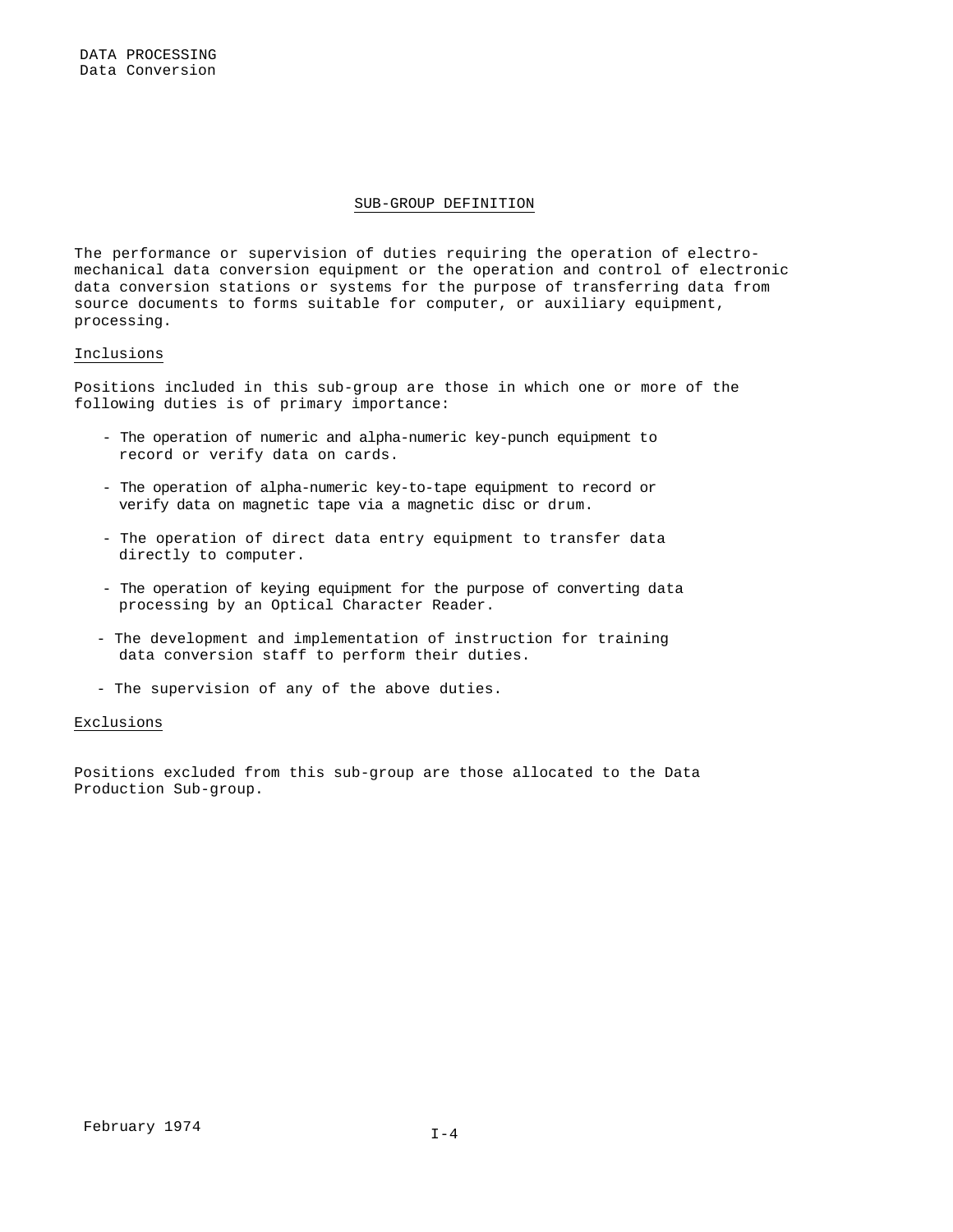#### Glossary of Terms

The interpretations to be accorded technical and other terms which appear in the classification standard for the Data Conversion Sub-group are explained in this glossary.

"Application" refers to one or more source documents that are subject to a single set of keying instructions. Applications described as complex are those in which the keying instructions pertain to complex source documents.

"Complex source documents" are characterized by such features as

- the presentation of data in a form not compatible with the encoded recorded layout,
- the presentation of data in program language or symbolic form.

These features, or those of equal complexity, require the location, interpretation and/or coding of information concurrent with the conversion of data. As a consequence, the processing of complex source documents is more demanding of skill and knowledge than is the processing of non-complex source documents.

"Data conversion equipment" refers to data entry equipment as well as electromechanical or electronic verification machines and the supervisory console of an electronic data conversion system.

"Data entry equipment" refers to electro-mechanical or electronic keying machines used by a data conversion operator to enter data onto punched cards, or other forms, magnetic tape or into storage prior to processing by a computer or optical character reader.

"Non-complex source documents" are characterized by:

- the presentation of data in a readily discernable form compatible, in most respects, with the encoded record layout. Such documents are most adaptable for high rate conversion production as they minimize the requirement to locate, code or interpret data.

"Source document" refers to the material which presents information for conversion to forms suitable for computer or auxiliary equipment processing. Such material may consist of one or more pages and may or may not be specifically designed for data conversion purposes. In this standard, source documents are described as "complex" or "noncomplex" in order to distinguish differing degrees of difficulty encountered in the conversion of data.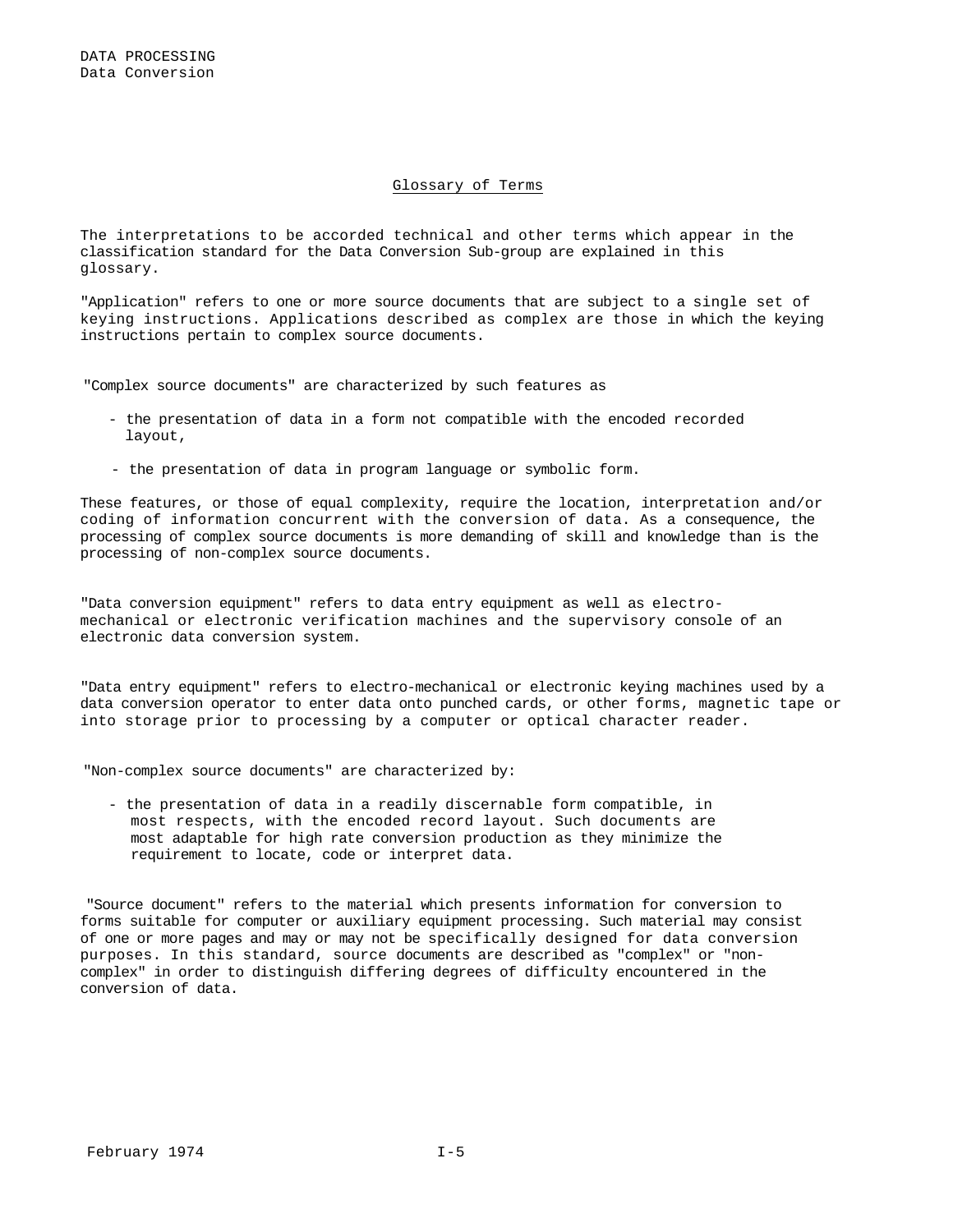"Support equipment" refers to those machines operated by a data conversion operator on a part-time basis as a minor function. It consists of equipment common to a data processing environment such as sorters, collators, reproducers, on-line printers and card readers, communications key-tape equipment, support computers and remote terminals.

"Team" refers to a number of data conversion operators under the guidance of a lead operator.

"Unit" refers to more than one team, or a number of data conversion operators, working under the supervision of a supervisor or assistant supervisor.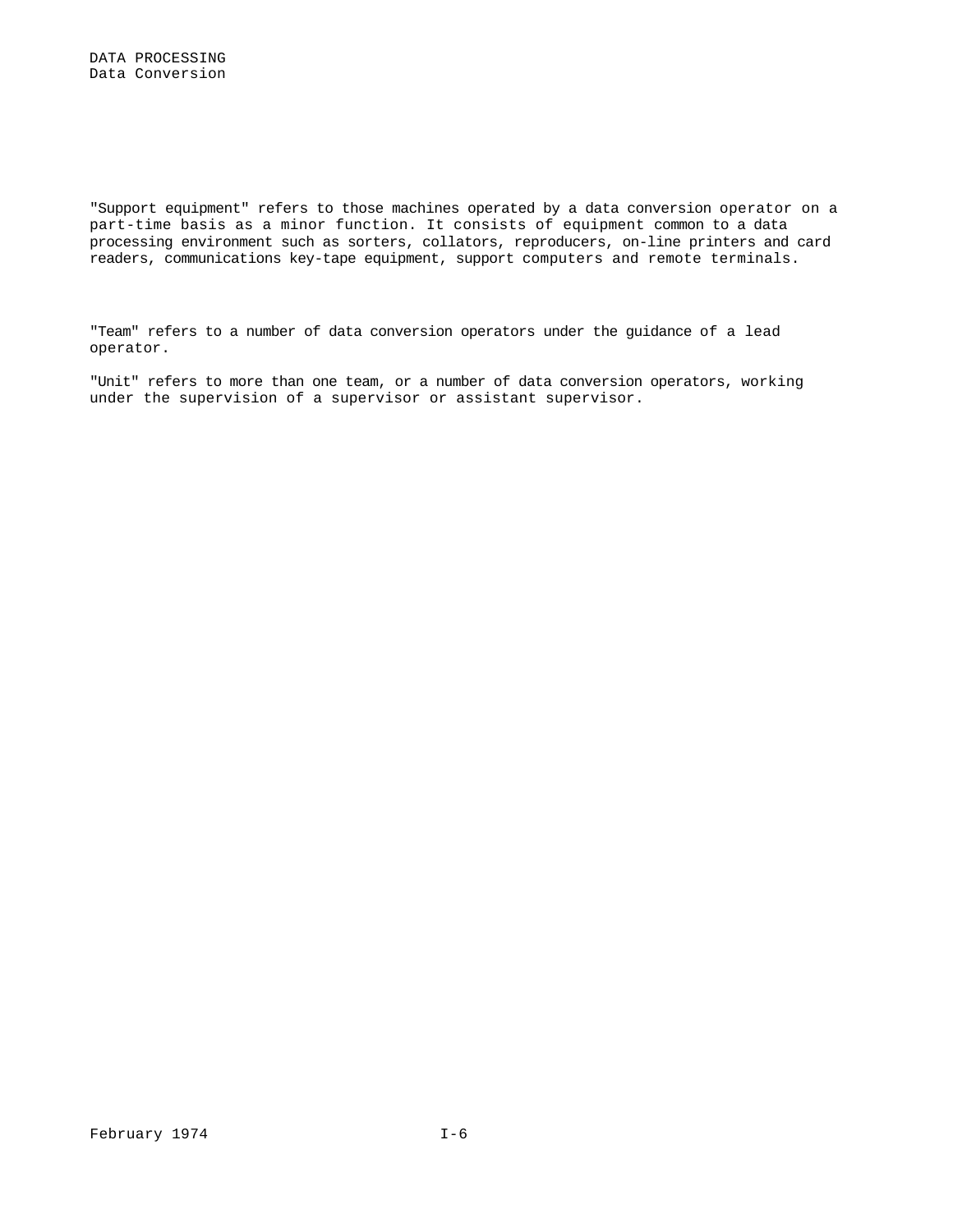#### SKILL AND KNOWLEDGE FACTOR

This factor measures the difficulty of the work in terms of the skill and knowledge required to operate and to supervise the operation of data conversion and support equipment.

#### Notes to Raters

The degrees of this factor are exemplified by bench-mark position descriptions. The bench-mark positions are assigned to a degree by considering the following characteristics:

- 1. The requirement for a knowledge of the operation and capabilities of data conversion equipment.
- 2. The application of skills necessary for the operation of data conversion equipment.
- 3. The application of knowledge for such purposes as processing source documents, planning and scheduling work, coordinating and controlling the operations of one or more work units, determining key-stroke rates and participating in the development of formats for source documents, writing operational procedures and data conversion instructions, resolving operator difficulties with respect to source documents and equipment, recruiting or selecting, counseling and training staff, estimating data conversion costs to users, and submitting data and recommendations to senior data processing authority regarding staff and equipment requirements.

Any one characteristic is only an indication of the skill and knowledge required by the work and the whole context within which the work is performed is to be considered.

The degree to be assigned within this factor is to be determined by considering the three broad skill and knowledge areas listed above. The degree tentatively selected is then confirmed by comparing the duties of the position being rated with the duties and specifications of the bench-mark positions.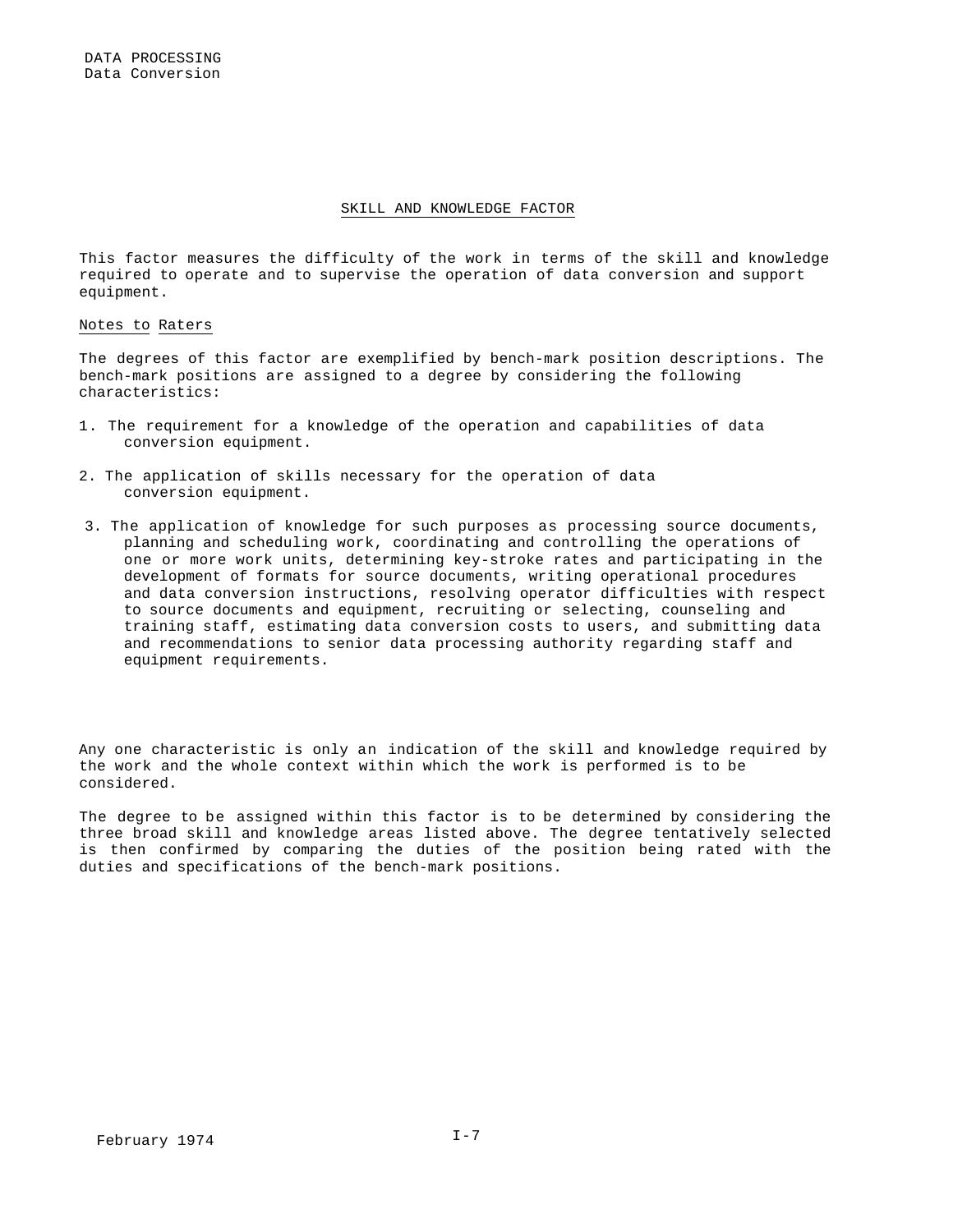# RATING SCALE - SKILL AND KNOWLEDGE FACTOR

| Skill and<br>Knowledge | Points | Bench-mark Position Description                                                            |                      |
|------------------------|--------|--------------------------------------------------------------------------------------------|----------------------|
|                        |        | Junior Data Conversion                                                                     | Page*                |
| $1\,$                  | 80     | Operator<br>OCR Data Conversion Operator                                                   | 1.1<br>2.1           |
| $\overline{2}$         | 133    | Data Conversion Operator A<br>OCR Data Conversion Lead<br>Operator                         | 3.1                  |
|                        |        |                                                                                            | 4.2                  |
| 3                      | 186    | Data Conversion Lead Operator<br>Data Conversion Operator B<br>Data Conversion System Lead | 5.1<br>$6.2$         |
|                        |        | Operator<br>Data Conversion System                                                         | 7.2                  |
|                        |        | Supervisor A                                                                               | 8.2                  |
| 4                      | 239    | Data Conversion System Console<br>Operator                                                 | 9.2                  |
|                        |        | Data Conversion System<br>Supervisor B                                                     | 10.3                 |
|                        |        | Unit Supervisor, Data Conversion<br>Group Supervisor, Data Conversion                      | 11.2                 |
| 5                      | 292    |                                                                                            | 13.2                 |
|                        |        |                                                                                            |                      |
| 6                      | 345    | Data Conversion Unit Supervisor<br>Data Conversion Supervisor                              | 12.2<br>14.4<br>15.3 |
|                        |        | Group Head, Data Conversion                                                                |                      |
|                        |        |                                                                                            |                      |
| 7                      | 400    | Data Conversion Section Head                                                               | 16.3                 |

\*All page numbers refer to Part III.

February 1974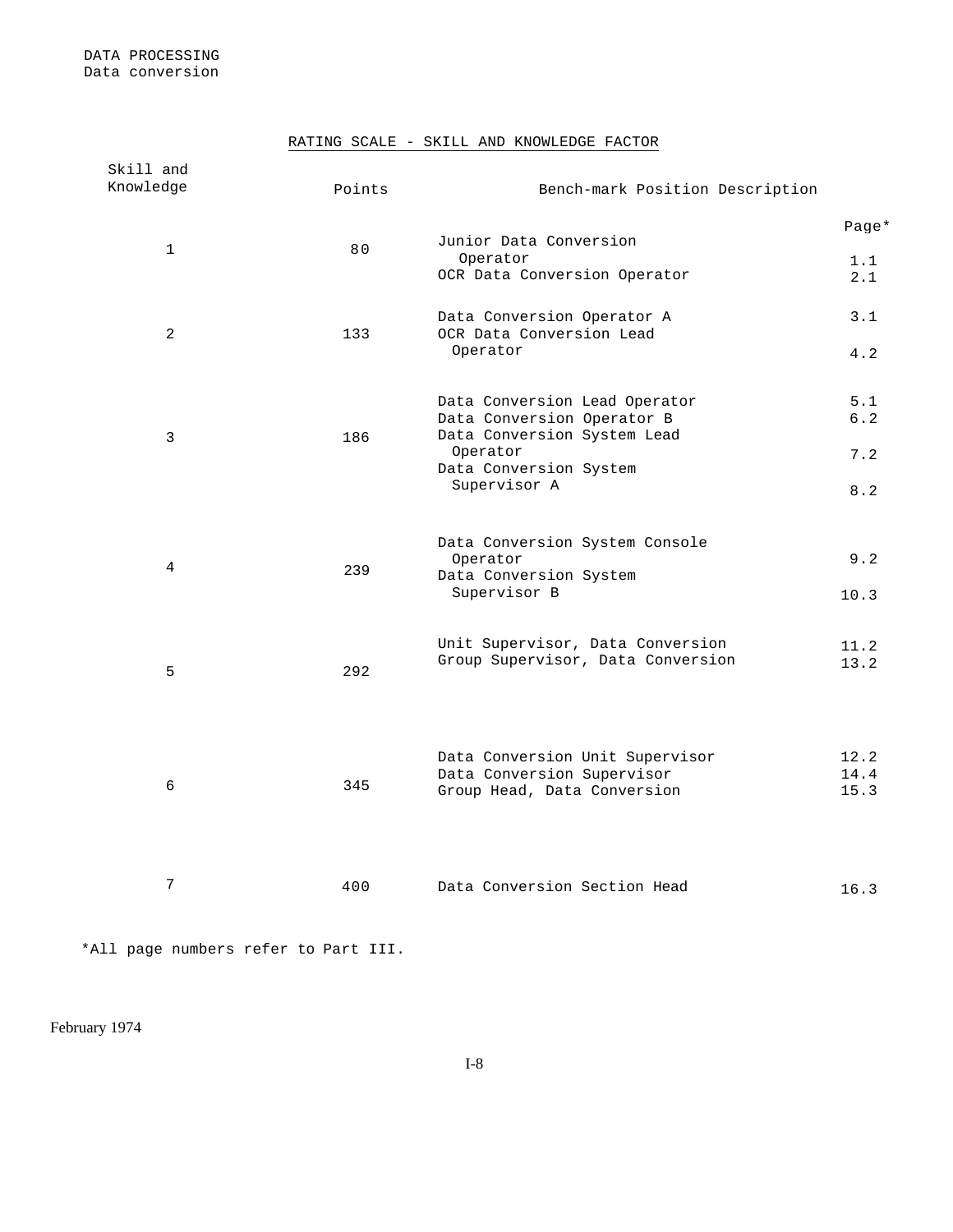#### COMPLEXITY FACTOR

This factor is used to measure the difficulty of the work in terms of the requirement to exercise initiative and judgment and the variety and nature of the duties performed.

# Notes to Raters

The factor consists of two elements: "Scope for Initiative and Judgment" and "Variety".

"Scope for Initiative and Judgment" provides four degrees and refers to the requirement to select particular courses of action within the framework of instructions, regulations and established procedures, the availability of direction or supervision, and the degree of authority delegated by supervisors. The criterion for the assignment of a position to a degree is that the duties must include a majority of the characteristics of that degree.

The six degrees of the "Variety" element are illustrated by the bench-mark position descriptions. Characteristics of the work such as the following are to be considered in determining the tentative degree of this element:

- The variety and complexity of equipment operated, supervised or controlled through planning.
- The number and nature of duties performed and the difference of the duties from one another.
- The complexity of applications\* processed or the number of applications supervised or controlled through the supervisory console.
- The degree of fluctuation in workload and staff.

Any one characteristic is only an indication of variety and the whole context within which the work is performed is to be considered.

The degrees of the two elements tentatively selected are to be confirmed by comparing the duties of the position being rated with the duties and specifications of the benchmark positions that exemplify those degrees tentatively selected.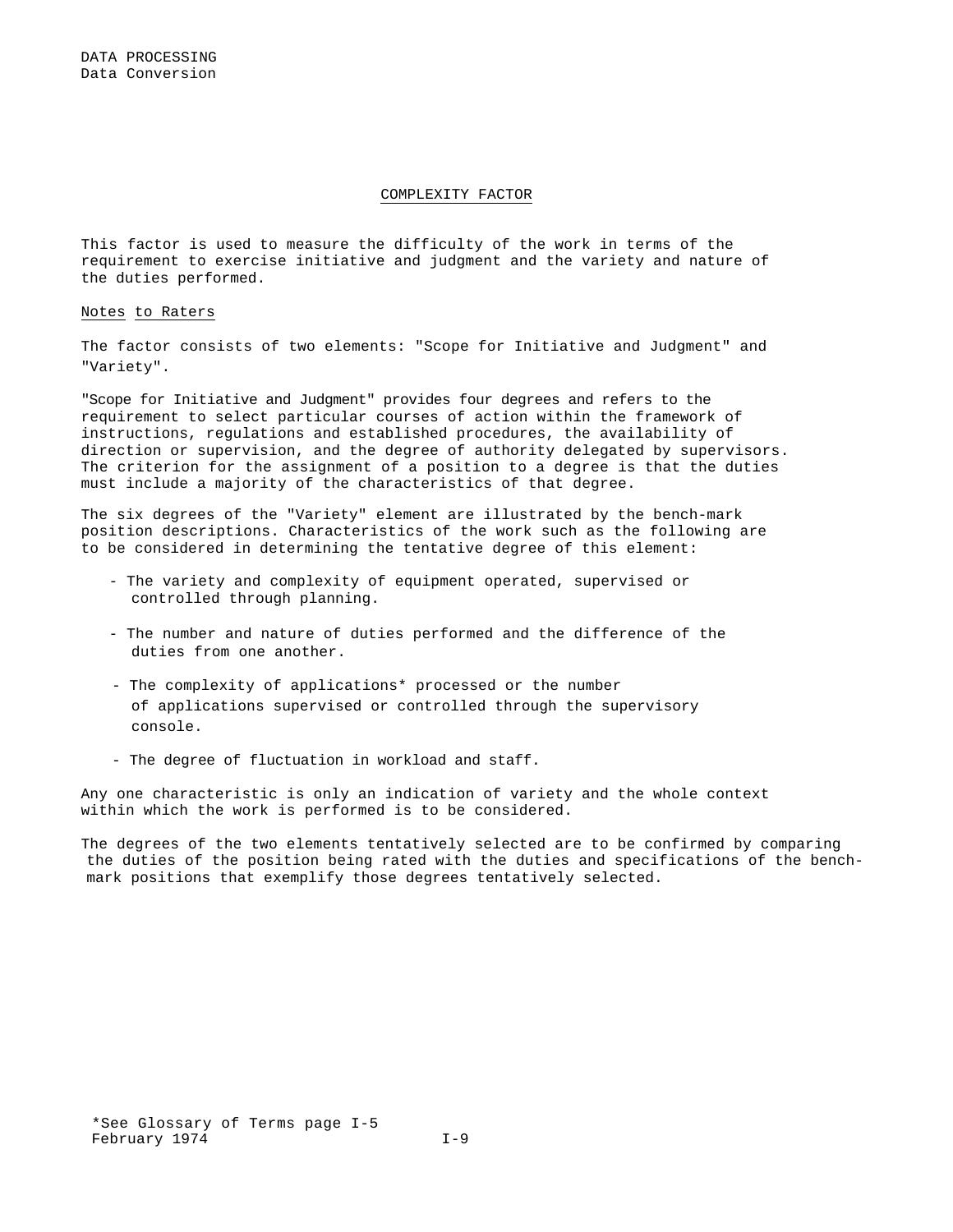# RATING SCALE - COMPLEXITY FACTOR

#### Scope for Initiative and Judgment

| Degree of<br>Variety | Methods and procedures<br>are generally<br>prescribed in detail<br>for the operation of<br>data conversion and<br>support equipment.*<br>There is a limited<br>requirement for the<br>exercise of initiative<br>and judgment in the<br>processing of source<br>documents and the<br>operation of support<br>equipment.<br>Supervisory guidance<br>is readily available. |                      | Primary duties require<br>the operation of data<br>conversion equipment,<br>in accordance with<br>methods and procedures<br>that are well-defined,<br>and the provision of<br>guidance to data<br>conversion operators or<br>the operation of support<br>equipment.<br>There is a requirement<br>to exercise initiative<br>and judgment in the<br>interpretation of<br>source documents and<br>data conversion<br>instructions. re-<br>assigning work, and<br>the occasional operation<br>of the supervisory<br>console or support<br>equipment.<br>Supervisory guidance<br>is generally not<br>readily available. |            | Methods and procedures<br>are well-defined.<br>Initiative and judgment are<br>required in<br>assigning work to<br>operators and in<br>selecting appropriate<br>procedures or courses<br>of action related to<br>resolving problems<br>concerning equipment<br>operation, source data,<br>and daily production<br>schedules.<br>required<br>in the operation of,<br>or supervising the<br>operation of, the<br>supervisory console<br>and in recommending<br>solutions to<br>problems pertaining<br>to workloads and<br>deadlines. |              | Initiative and judgment<br>are required in developing,<br>modifying and/or interpreting<br>data conversion<br>instructions and procedures, in<br>developing<br>production standards<br>and in adjusting<br>schedules to meet<br>changing priorities.<br>Initiative and judgment<br>are also required in<br>assigning work, in<br>allocating staff and<br>using equipment to meet<br>Initiative and judgment are alsoproduction deadlines, in<br>recommending data<br>conversion procedures<br>for new applications in<br>consultation with users,<br>in supervising the<br>operation of the<br>supervisory console, and<br>in organizing and<br>directing on-going<br>operations.<br>Judgment is required in<br>estimating costs of data<br>conversion work to users<br>and in recommending to<br>senior data processing<br>authority changes in<br>equipment, manpower and<br>organization. |              |
|----------------------|-------------------------------------------------------------------------------------------------------------------------------------------------------------------------------------------------------------------------------------------------------------------------------------------------------------------------------------------------------------------------|----------------------|--------------------------------------------------------------------------------------------------------------------------------------------------------------------------------------------------------------------------------------------------------------------------------------------------------------------------------------------------------------------------------------------------------------------------------------------------------------------------------------------------------------------------------------------------------------------------------------------------------------------|------------|-----------------------------------------------------------------------------------------------------------------------------------------------------------------------------------------------------------------------------------------------------------------------------------------------------------------------------------------------------------------------------------------------------------------------------------------------------------------------------------------------------------------------------------|--------------|----------------------------------------------------------------------------------------------------------------------------------------------------------------------------------------------------------------------------------------------------------------------------------------------------------------------------------------------------------------------------------------------------------------------------------------------------------------------------------------------------------------------------------------------------------------------------------------------------------------------------------------------------------------------------------------------------------------------------------------------------------------------------------------------------------------------------------------------------------------------------------------------|--------------|
|                      | A                                                                                                                                                                                                                                                                                                                                                                       |                      | $_{\rm B}$                                                                                                                                                                                                                                                                                                                                                                                                                                                                                                                                                                                                         |            | $\mathbf C$                                                                                                                                                                                                                                                                                                                                                                                                                                                                                                                       |              | $\mathbf D$                                                                                                                                                                                                                                                                                                                                                                                                                                                                                                                                                                                                                                                                                                                                                                                                                                                                                  |              |
| Ι                    | 80<br>Junior Data<br>Conversion<br>Operator<br>OCR Data Conversion<br>Operator A                                                                                                                                                                                                                                                                                        | Page**<br>1.1<br>2.1 | 150                                                                                                                                                                                                                                                                                                                                                                                                                                                                                                                                                                                                                | Page**     |                                                                                                                                                                                                                                                                                                                                                                                                                                                                                                                                   | Page**       |                                                                                                                                                                                                                                                                                                                                                                                                                                                                                                                                                                                                                                                                                                                                                                                                                                                                                              | Page *       |
| $\overline{2}$       | 135<br>Data Conversion<br>Operator A                                                                                                                                                                                                                                                                                                                                    | 3.2                  | OCR Data Conversion<br>Lead Operator<br>Data Conversion<br>Lead Operator                                                                                                                                                                                                                                                                                                                                                                                                                                                                                                                                           | 4.2<br>5.2 |                                                                                                                                                                                                                                                                                                                                                                                                                                                                                                                                   |              |                                                                                                                                                                                                                                                                                                                                                                                                                                                                                                                                                                                                                                                                                                                                                                                                                                                                                              |              |
| 3                    | 190                                                                                                                                                                                                                                                                                                                                                                     |                      | 205<br>Data Conversion<br>Operator B<br>Data Conversion<br>System Lead<br>Operator                                                                                                                                                                                                                                                                                                                                                                                                                                                                                                                                 | 6.3<br>7.2 | 220<br>Data Conversion<br>System Super<br>visor A<br>Data Conversion<br>System Console<br>Operator                                                                                                                                                                                                                                                                                                                                                                                                                                | 8.2<br>9.3   |                                                                                                                                                                                                                                                                                                                                                                                                                                                                                                                                                                                                                                                                                                                                                                                                                                                                                              |              |
| 4                    |                                                                                                                                                                                                                                                                                                                                                                         |                      | 260                                                                                                                                                                                                                                                                                                                                                                                                                                                                                                                                                                                                                |            | 275<br>Data Conversion<br>System Super-<br>visor B<br>Unit Supervisor,<br>Data Conversion                                                                                                                                                                                                                                                                                                                                                                                                                                         | 10.3<br>11.3 | 290<br>Data Conversion<br>Unit Supervisor                                                                                                                                                                                                                                                                                                                                                                                                                                                                                                                                                                                                                                                                                                                                                                                                                                                    | 12.3         |
| 5                    |                                                                                                                                                                                                                                                                                                                                                                         |                      |                                                                                                                                                                                                                                                                                                                                                                                                                                                                                                                                                                                                                    |            | 330                                                                                                                                                                                                                                                                                                                                                                                                                                                                                                                               |              | 345<br>Group Supervisor,<br>Data Conversion<br>Data Conversion<br>Supervisor<br>Group Head, Data                                                                                                                                                                                                                                                                                                                                                                                                                                                                                                                                                                                                                                                                                                                                                                                             | 13.3<br>14.3 |
|                      |                                                                                                                                                                                                                                                                                                                                                                         |                      |                                                                                                                                                                                                                                                                                                                                                                                                                                                                                                                                                                                                                    |            |                                                                                                                                                                                                                                                                                                                                                                                                                                                                                                                                   |              | Conversion<br>400                                                                                                                                                                                                                                                                                                                                                                                                                                                                                                                                                                                                                                                                                                                                                                                                                                                                            | 15.3         |
| 6                    |                                                                                                                                                                                                                                                                                                                                                                         |                      |                                                                                                                                                                                                                                                                                                                                                                                                                                                                                                                                                                                                                    |            |                                                                                                                                                                                                                                                                                                                                                                                                                                                                                                                                   |              | Data Conversion<br>Section Head                                                                                                                                                                                                                                                                                                                                                                                                                                                                                                                                                                                                                                                                                                                                                                                                                                                              | 16.3         |
| February 1974        | *See Glossary of Terms page I-5 **All<br>page numbers refer to Part III.                                                                                                                                                                                                                                                                                                |                      | $I - 10$                                                                                                                                                                                                                                                                                                                                                                                                                                                                                                                                                                                                           |            |                                                                                                                                                                                                                                                                                                                                                                                                                                                                                                                                   |              |                                                                                                                                                                                                                                                                                                                                                                                                                                                                                                                                                                                                                                                                                                                                                                                                                                                                                              |              |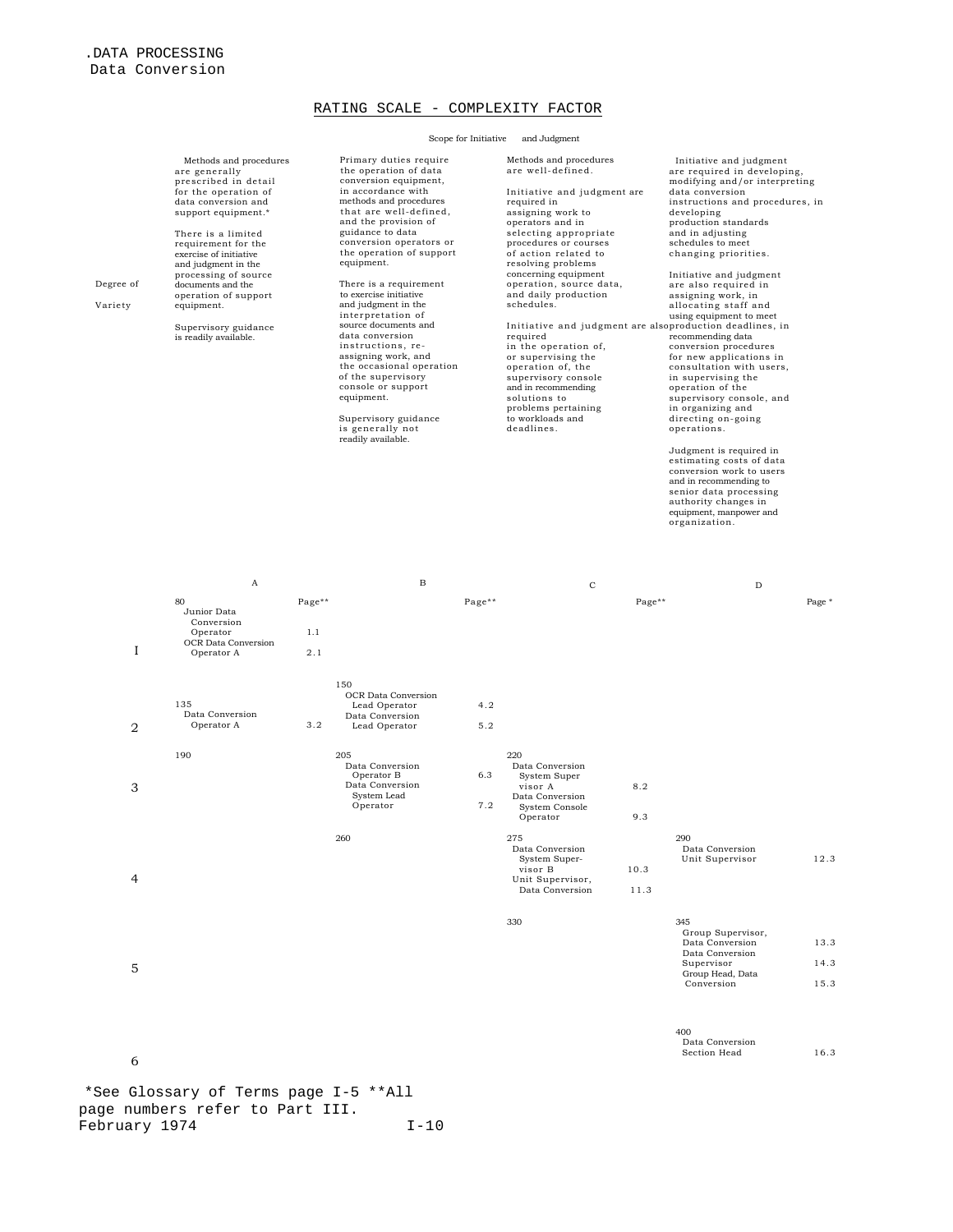#### SUPERVISION FACTOR

This factor measures the nature of supervisory responsibility for the work and the numbers of employees supervised.

#### Definitions

"Nature of Supervisory Responsibility" refers to the extent to which a supervisory position is responsible for such activities as controlling the quantity and quality of work produced, assigning work, allocating staff, evaluating employee performance, training and disciplining staff and making recommendations on equipment or staff requirements.

"Number of Employees Supervised" refers to the total number of employees for whom the incumbent of the position exercises supervisory control directly or through subordinate supervisors.

#### Notes to Raters

The two elements of the factor are the nature of supervisory responsibility and the number of employees supervised directly or through subordinate supervisors.

In all positions there is some requirement for showing others how to perform tasks or duties; therefore all positions will be assigned a minimum of 10 points (Degree  $A_1$ ) regardless of the number of employees involved.

In rating positions all the characteristics outlined for each degree of the Nature of Supervisory Responsibility element must be considered. The criterion for the assignment of a position to a degree is that the duties must include a majority of the characteristics of that degree.

Occasional supervision, such as that performed during absences of the supervisor on annual or sick leave, is not to be rated.

For the purpose of this plan the number of employees supervised is established by totaling the following:

- 1. The number of employees for whom the incumbent of the position has continuing responsibility.
- 2. The number of man-years of work performed by casual, part-time and seasonal employees.
- 3. The average number of man-years supervised where the work is organized on a project basis and follows a cycle having a duration in excess of a calendar year.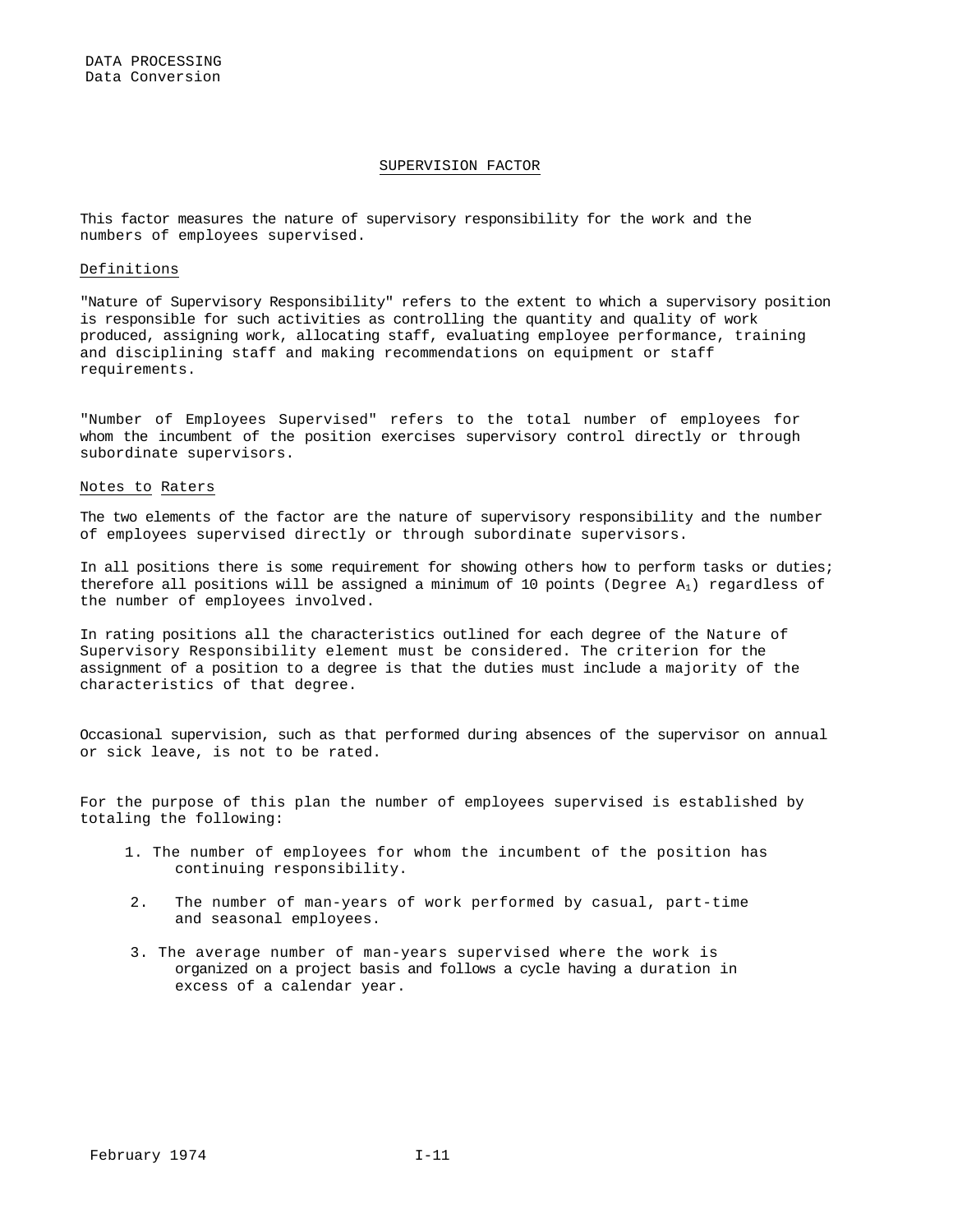### SUPERVISION FACTOR

| Nature of Supervisory<br>Responsibility and Degree                                                                                                                                                                                                                                                                                                                                                                                                                  |              | <b>Bench-mark Position Descriptions</b>                                                                                                                     |                            |  |  |
|---------------------------------------------------------------------------------------------------------------------------------------------------------------------------------------------------------------------------------------------------------------------------------------------------------------------------------------------------------------------------------------------------------------------------------------------------------------------|--------------|-------------------------------------------------------------------------------------------------------------------------------------------------------------|----------------------------|--|--|
| Shows other employees how to perform<br>tasks or duties                                                                                                                                                                                                                                                                                                                                                                                                             | $\mathbb{A}$ | Junior Data Conversion Operator<br><b>OCR Data Conversion Operator</b><br>Data Conversion Operator A                                                        | Page*<br>1.1<br>2.1<br>3.2 |  |  |
| Checks work in process or upon completion for adherence<br>to instructions.<br>Assists operator in resolving problems relating to<br>equipment malfunction or data conversion procedures.<br>Trains operator to operate equipment, to process<br>applications and follow operating instructions.<br>Reports verbally on employee performance.                                                                                                                       | B            | OCR Data Conversion Lead Operator<br>Data Conversion Lead Operator<br>Data Conversion System Lead<br>Operator<br>Data Conversion System Console<br>Operator | 4.2<br>5.2<br>7.2<br>9.3   |  |  |
| Directly assigns work based on knowledge of equipment<br>and operator capabilities.<br>Monitors the work of operators to ensure maintenance<br>of work standards and priorities.<br>Reviews work upon completion and accepts or rejects.<br>Trains operator or lead operator to operate equipment, to process a<br>variety of applications, and<br>to follow a variety of operating instructions.<br>Discusses employee performance with supervisor and<br>emnlovee | $\mathsf{C}$ | Data Conversion System Supervisor A<br>Data Conversion System Supervisor B<br>Unit Supervisor, Data Conversion                                              | 8.3<br>10.3<br>11.3        |  |  |
| Assigns work directly or through subordinate<br>supervisor or supervisors.<br>Makes short-term allocations of staff between units to<br>cope with changing workload, production delays, changes in<br>job schedules or priorities and absences.                                                                                                                                                                                                                     |              | Data Conversion Unit Supervisor<br>Group Supervisor, Data Conversion<br>Data Conversion Supervisor                                                          | 12.3<br>13.3<br>14.5       |  |  |
| Establishes and recommends production standards.<br>Implements operator training program.<br>Reports on employee performance and discusses it with senior<br>supervisor, and proposes retention, promotion,<br>incentive pay changes, and disciplinary action or<br>dismissal.<br>Pronoses changes in the number or classification of nositions<br>Assigns work through sub-supervisors.                                                                            | D            |                                                                                                                                                             |                            |  |  |
| Approves production and quality of work standards.<br>Allocates staff between groups or units to meet long<br>term production requirements and to ensure their<br>effective utilization and development.<br>Plans and develops instruction for training staff<br>to perform their duties.                                                                                                                                                                           |              | Group Head, Data Conversion<br>Data Conversion Section Head                                                                                                 | 15.4<br>16.4               |  |  |
| Formally evaluates performance of subordinates and<br>discusses evaluation with them.<br>Interviews employees, for counseling and guidance,<br>and applicants for employment.<br>Formally recommends disciplinary action.<br>Formally recommends changes in the number and<br>classification of positions.<br>*Ail page numbers refer ta Part III.<br>February, 1974                                                                                                | Ε            |                                                                                                                                                             |                            |  |  |
| $I-12$                                                                                                                                                                                                                                                                                                                                                                                                                                                              |              |                                                                                                                                                             |                            |  |  |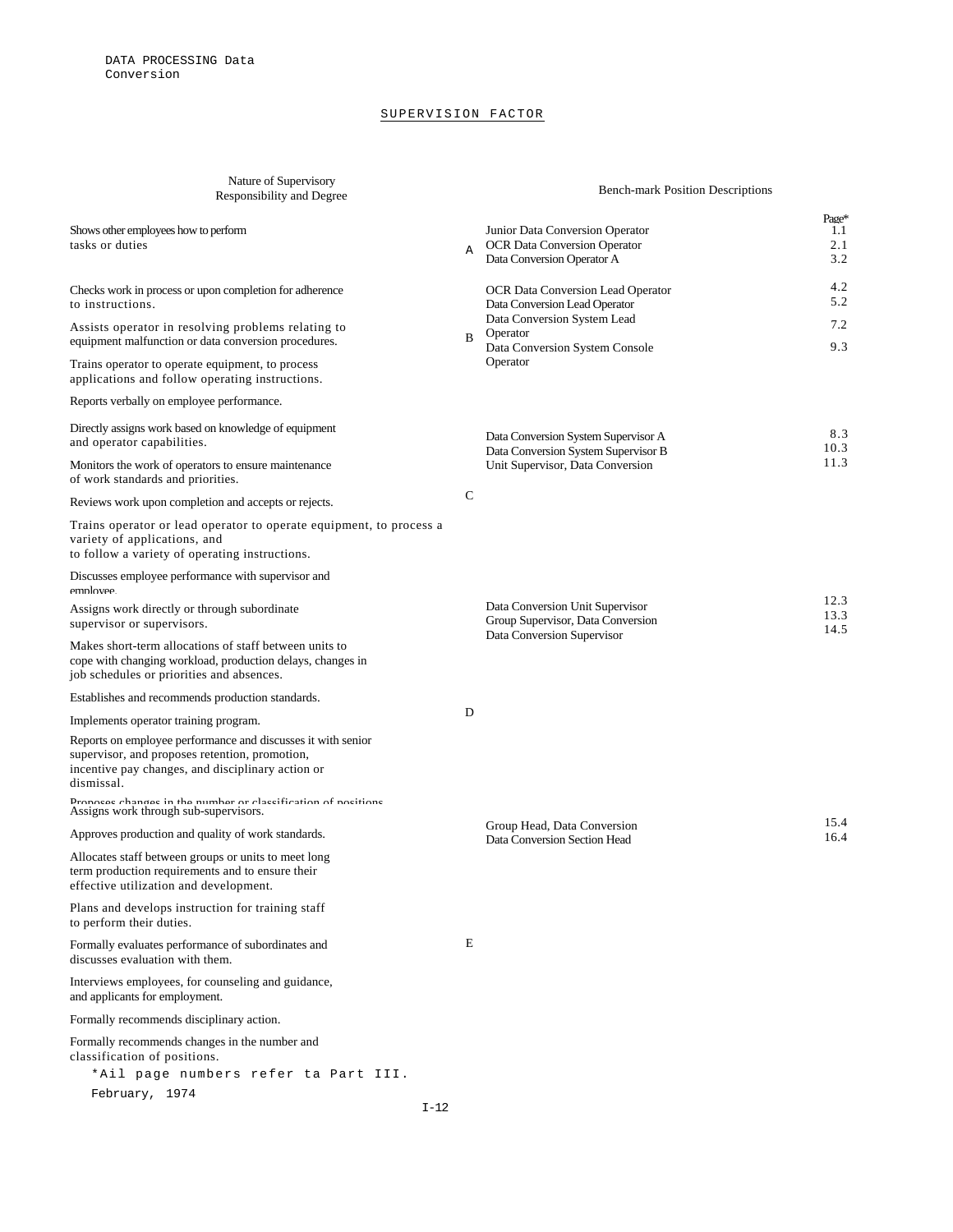DATA PROCESSING Data Conversion

# RATING SCALE - SUPERVISION FACTOR

| Number of Employees   |                            | Nature of Supervisory Responsibility |         |             |             |  |
|-----------------------|----------------------------|--------------------------------------|---------|-------------|-------------|--|
| Supervised and Degree | and Degree<br>$\, {\bf A}$ | $\, {\bf B}$                         | $\rm C$ | $\mathbb D$ | $\mathbf E$ |  |
| Any no. of employees  | $1\,0$<br>$\mathbf 1$      |                                      |         |             |             |  |
| $1 - 4$               | $\sqrt{2}$                 | $2\,0$                               | 55      | 90          | 125         |  |
| $5 - 10$              | $\mathbf{3}$               | 35                                   | $7\,0$  | 105         | 140         |  |
| $11 - 30$             | $\sqrt{4}$                 | 50                                   | 85      | 120         | 155         |  |
| $31 - 75$             | 5                          |                                      | 100     | 135         | $170\,$     |  |
| $76 - 125$            |                            |                                      | 115     | 150         | 185         |  |
| $126 +$               |                            |                                      | 130     | 165         | $200$       |  |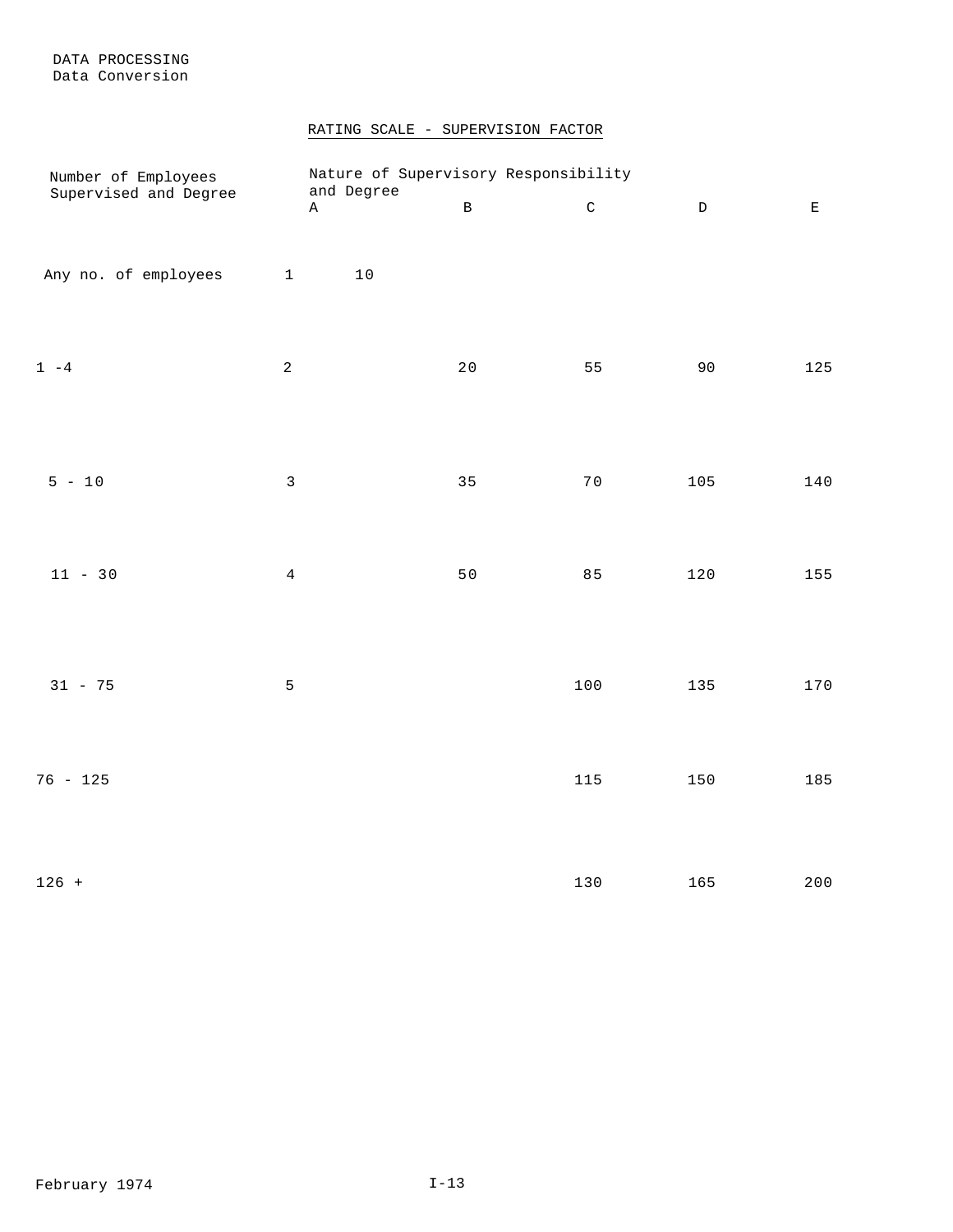#### PART II SELECTION PLAN DATA CONVERSION SUB-GROUP

#### INTRODUCTION

The Selection Plan includes the Selection Standard for this Group developed pursuant to Section 12 of the Public Service Employment Act, with instructions for adapting it to the requirements of individual positions in the form of a Statement of Qualifications.

Section 6 of the Public Service Employment Regulations requires that a Statement of Qualifications be prepared for each position to which an appointment is to be made. Each Statement of Qualifications is to specify and differentiate between those qualifications that are essential and those qualifications, if any, that are desirable for the performance of the duties and responsibilities of a position.

Qualifications refer to any training, ability, knowledge, accomplishment or personal attribute that is essential or desirable for performance of the duties and responsibilities of a position.

As qualifications vary with the job content requirements of individual positions they must be identified for each position for which staffing action is intended. They are to be based on the duties and responsibilities of the position concerned and expressed in the form of a Statement of qualifications. These qualifications then become the criteria against which selections are made for that staffing action.

The following pages contain an explanation of the various parts of a Statement of Qualifications, a description of qualifications for positions in this Subgroup, a Rating Guide and a description of the methods to be used in assessing the qualifications of candidates for these positions. Examples of Statements of Qualifications for positions in this Sub-Group based on Bench-Mark Position Descriptions are presented in Part III of this Standard.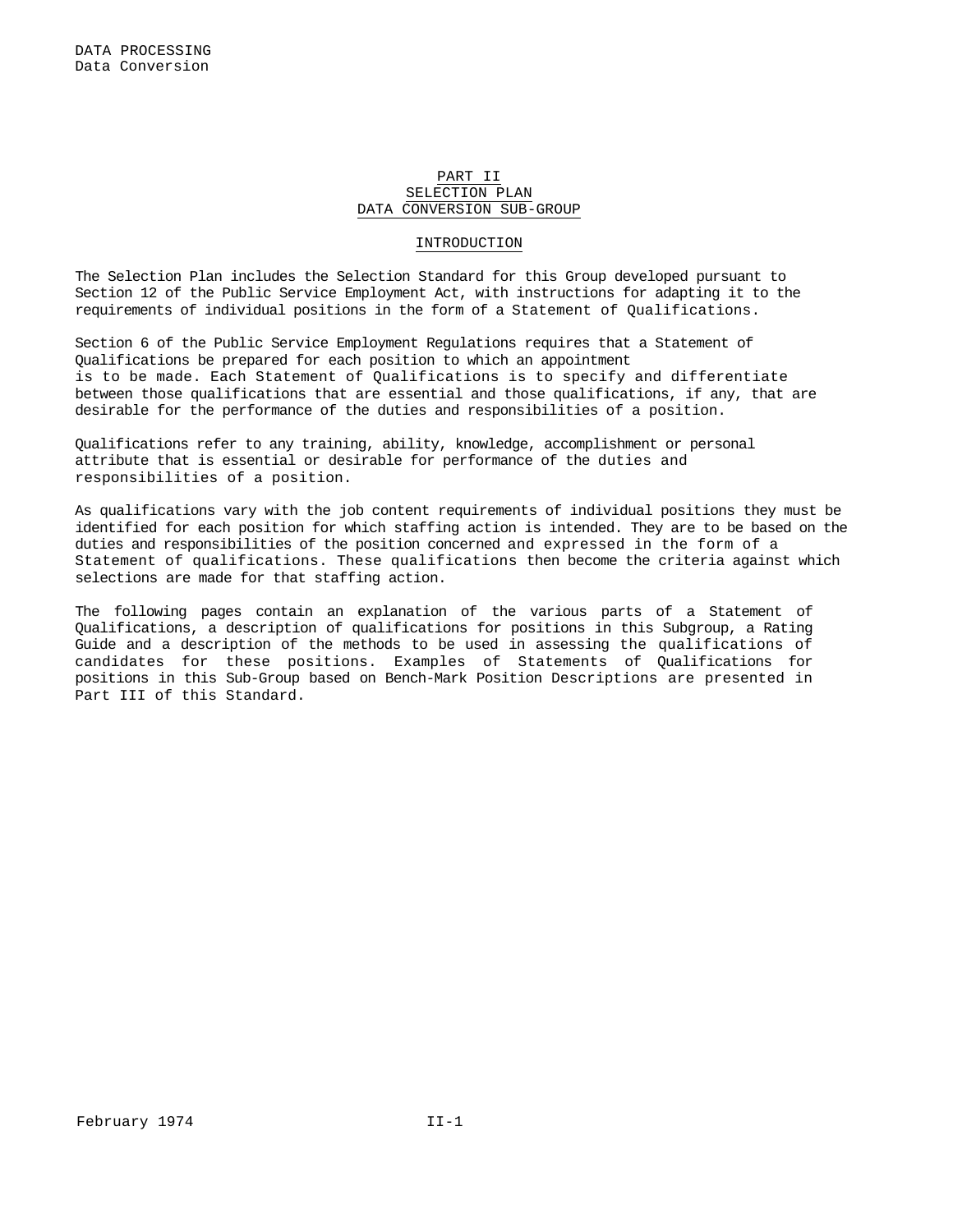## STATEMENT OF QUALIFICATIONS

Structure

The basic structure of a Statement of Qualifications is as follows: ESSENTIAL

## QUALIFICATIONS

## BASIC REQUIREMENTS

- Education Factor
- Occupational Certification Factor
- Achievement, Skills or Aptitudes Factor
- Language Requirements Factor
- Experience Factor

## RATED REQUIREMENTS

- Knowledge Factor
- Abilities Factor
- Personal Suitability Factor

#### DESIRABLE QUALIFICATIONS

- (Individual qualifications that are desirable, if any.)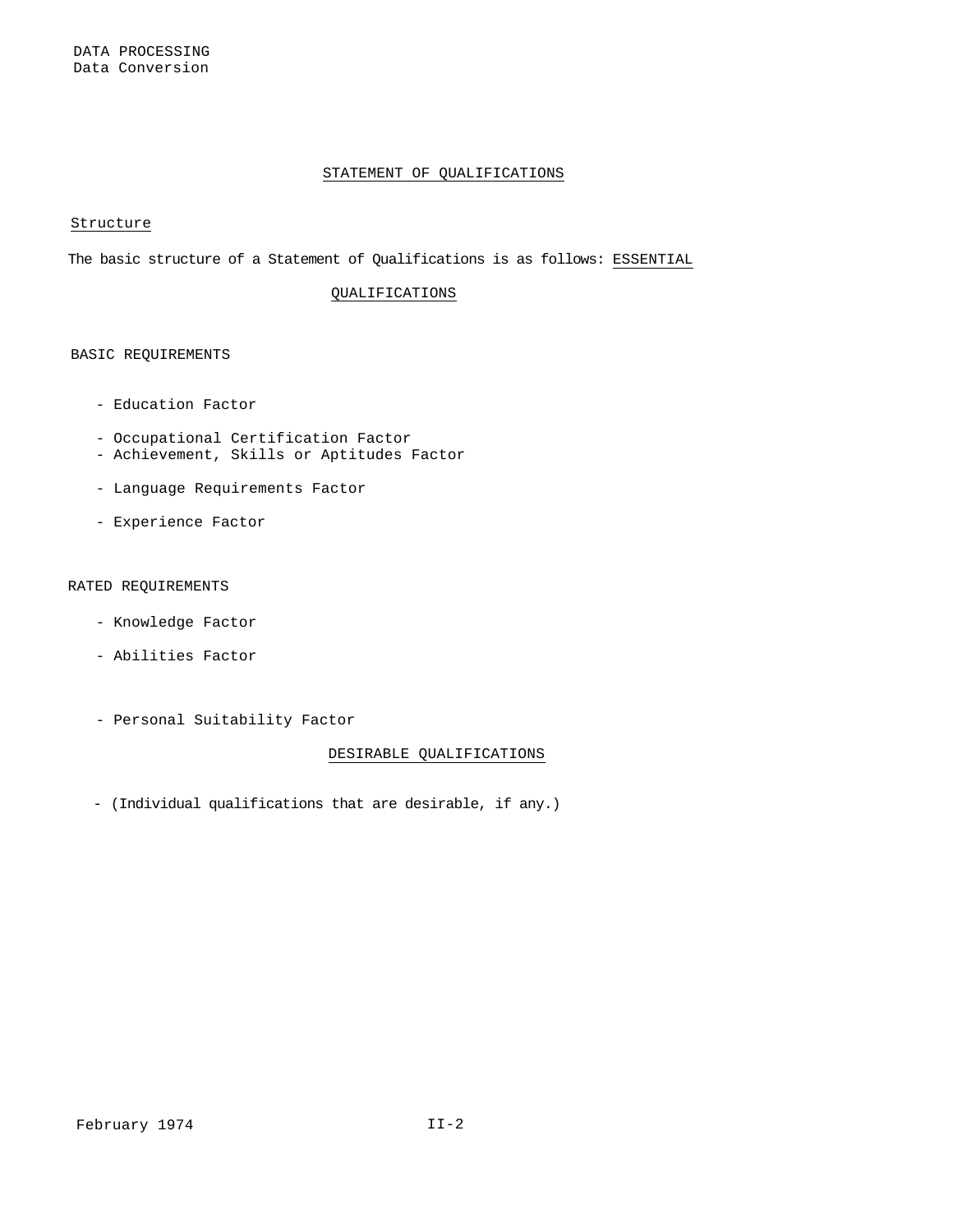## Definitions

A Statement of Qualifications consists of two components:

ESSENTIAL QUALIFICATIONS - This component provides for the inclusion of qualifications which a person must possess in order to adequately perform the duties and responsibilities of a position. It consists of two sub-components:

BASIC REQUIREMENTS - This sub-component provides for the inclusion of those essential qualifications that are used for initial screening purposes. Applicants must meet the Basic Requirements before consideration can be given to their other qualifications. Basic Requirements are minimum criteria and are not rated by degree. Basic Requirements include the following five Selection Factors:

Education - (a) Refers to a background in academic, vocational or technical studies and training which is recognized through the actual or imminent conferring of a degree, diploma, certificate or other official document by an approved educational institution or agency.

(b) Acceptable performance on tests prescribed by the Public Service Commission may be an alternative, when specified.

Occupational Certification - Refers to the possession of or eligibility for occupational credentials in the form of a license, certificate, registration, letter, papers or other documents which constitute official recognition of occupational competence.

Achievement, Skills or Aptitudes - Refers to special examinations or tests used to assess achievements, skills or aptitudes which are basic to the performance of the duties and responsibilities of a position.

Language Requirement - Refers to the need for a knowledge of either the English language, the French language, either one or the other or both in relation to the duties and responsibilities of a position.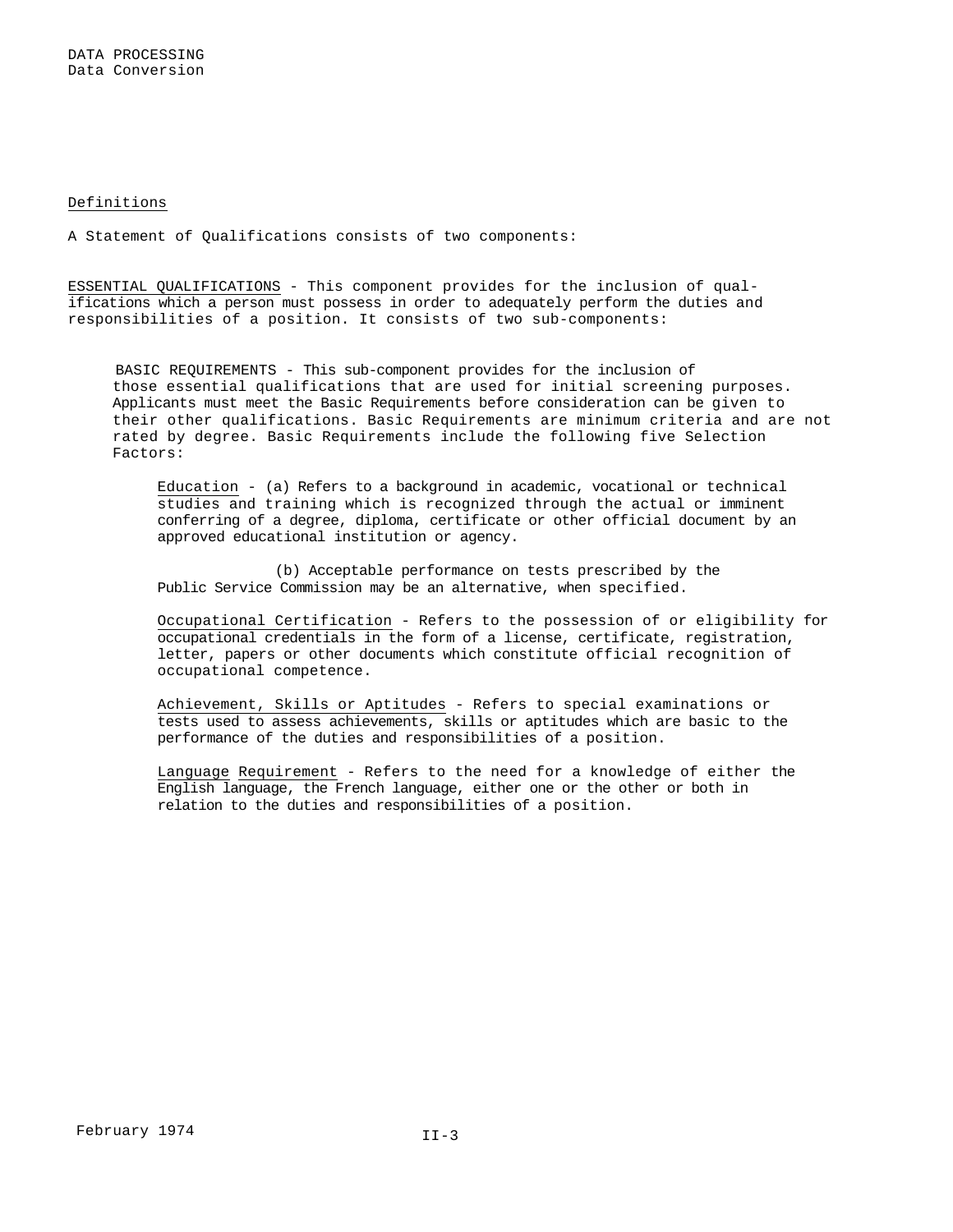Experience - Refers to actual participation or practice in activities related to the duties and responsibilities of a position. It means the acquisition or exercise of knowledge or abilities in vocational or a vocational circumstances including voluntary work; and it is conditioned by the achievement realized during its acquisition and by the environment in which it is gained. Experience requirements must not be expressed in terms of a specific number of years.

NOTE: Pre-employment medical examination requirements are to be in accordance with Appendix 13 of the Staffing Manual and are not to be included in the Statement of Qualifications.

RATED REQUIREMENTS - This sub-component provides for the inclusion of those essential qualifications which are used for the rating and ranking of candidates who have met the Basic Requirements. Rated Requirements include the following three Selection Factors:

Knowledge - Refers to information concerning facts, theories, systems, practices, regulations and other subject-matter relevant to the performance of the duties and responsibilities of a position.

Abilities - Refers to competence in the use of tools, materials, and equipment or the application of methods, systems, techniques, practices, policies, regulations and other subject-matter relevant to the performance of the duties and responsibilities of a position.

Personal Suitability - Refers to personal traits or characteristics which condition the utilization of knowledge and abilities in the performance of the duties and responsibilities of a position.

DESIRABLE QUALIFICATIONS - This component provides for the inclusion of qualifications which, although not essential, may further contribute to or enhance a candidate's performance of the duties and responsibilities of a position. The use of Desirable Qualifications is optional, but they must not be used for screening purposes. When they are applicable, they are to be included in the Statement of Qualifications at the same time that the Essential Qualifications are specified, and they are to be assessed only as part of the rating and ranking of candidates who have met both the Basic Requirements and Rated Requirements for the position. Any job-related qualifications other than knowledge of a second official language may be used as Desirable Qualifications, but they should be used sparingly, if at all.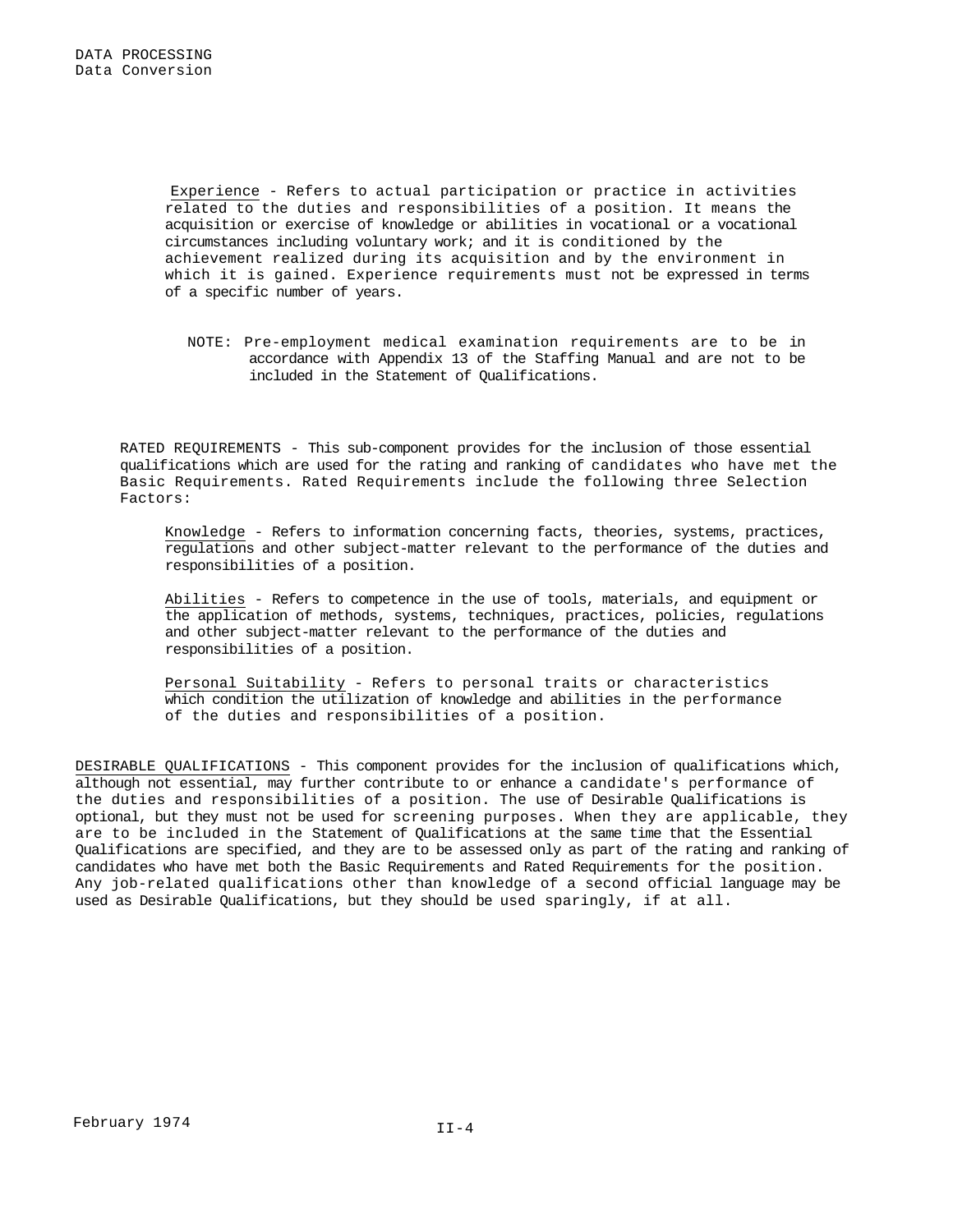#### SELECTION STANDARD - DATA CONVERSION SUB-GROUP

Qualifications applicable to positions in the Data Conversion Sub-Group are as follows:

#### ESSENTIAL QUALIFICATIONS

#### BASIC REQUIREMENTS

## Education Factor

This factor is applicable to all positions in this Sub-Group.

Based on the duties and responsibilities of the position, include in the Statement of Qualifications a description of the Education considered necessary.

The minimum education qualification for the Data Conversion Sub-Group is:

- Completion of grade ten or achievement of a satisfactory score on PSC Examination 1.
- NOTE: Possession of the "completion of grade ten" qualification is normally to be determined on the basis of information provided on applications or in personal inventories. Further evidence, if required, may be found in documents such as a school leaving certificate or an official school report card.

#### Achievement, Skills or Aptitudes Factor

This factor is applicable to all positions in this Sub-Group.

Based on the duties and responsibilities of the position, include in the Statement of Qualifications a description of the Achievement, Skills or Aptitudes considered necessary for Operators or Trainees.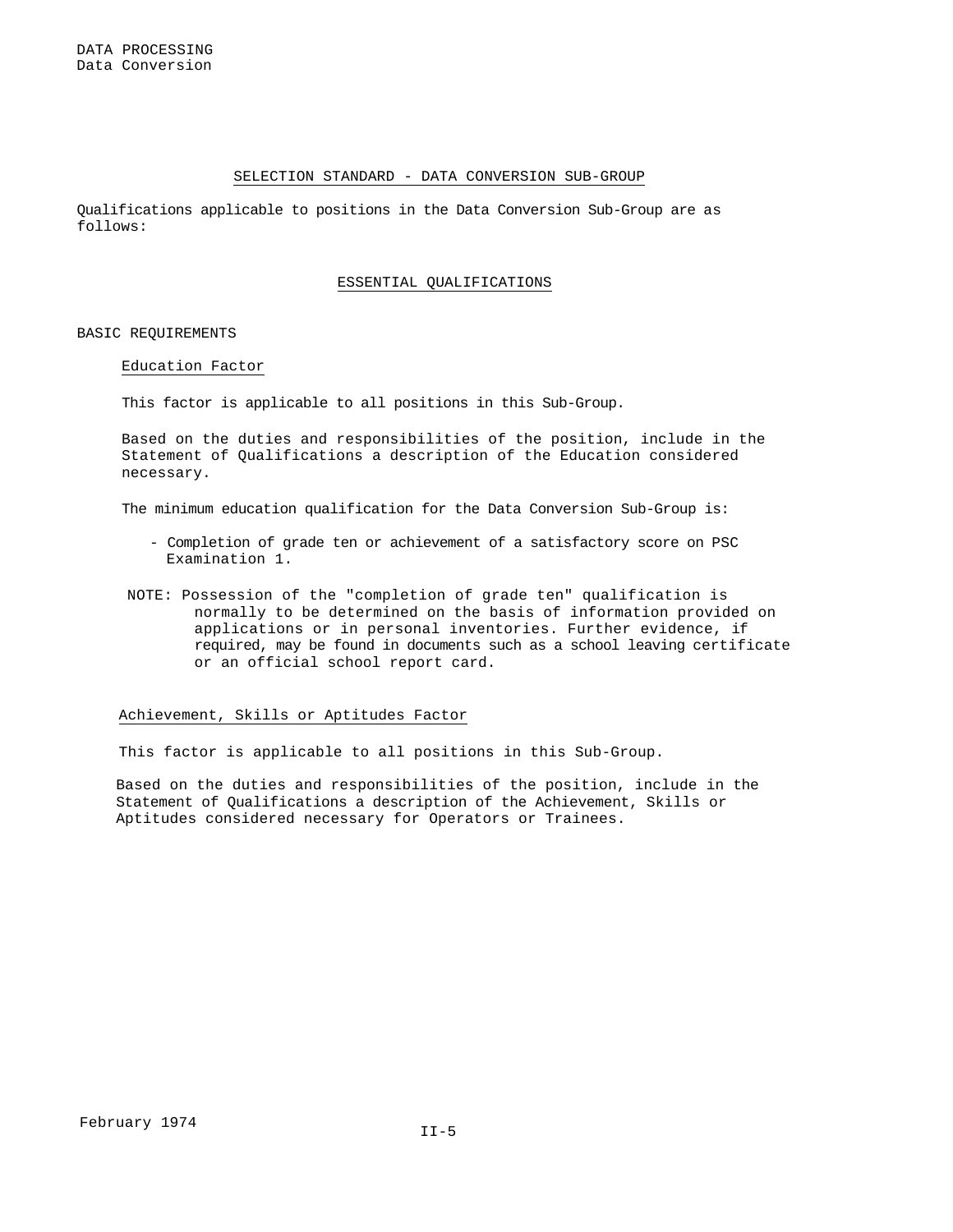#### OPERATORS:

For positions in this Sub-Group requiring skilled data conversion operators, the basic equipment operation skill requirement is:

- Skill in keying alpha-numeric or numeric data completing at least fifty 60 column records in 15 minutes with not more than a 5% error rate.

NOTE: Possession of this qualification is normally determined on the basis of appropriate tests on relevant data conversion equipment, including the PSC Keypunch test. Experienced persons having proven competence on relevant data conversion equipment may be accepted without testing.

#### TRAINEES:

For positions in this Sub-Group used for Trainees, the basic skill or aptitude requirements are:

Skill in keying alpha-numeric or numeric data, completing at least twenty-five 60 column records in 15 minutes with not more than a 10% error rate; or skill in typing at a speed of at least 25 words per minute with not more than a 2% error rate;

OR

Capacity to learn to operate data conversion equipment.

- NOTE: (a) Possession of such Trainees qualifications may be determined on the basis of:
	- appropriate tests on relevant data conversion equipment; or
	- acceptable performance on PSC Keypunch or Typing Tests; or
	- acceptable performance on typing tests used by Canada Manpower Centres; or
- a graduation diploma, a certificate or equivalent document for typing issued by an approved training organization.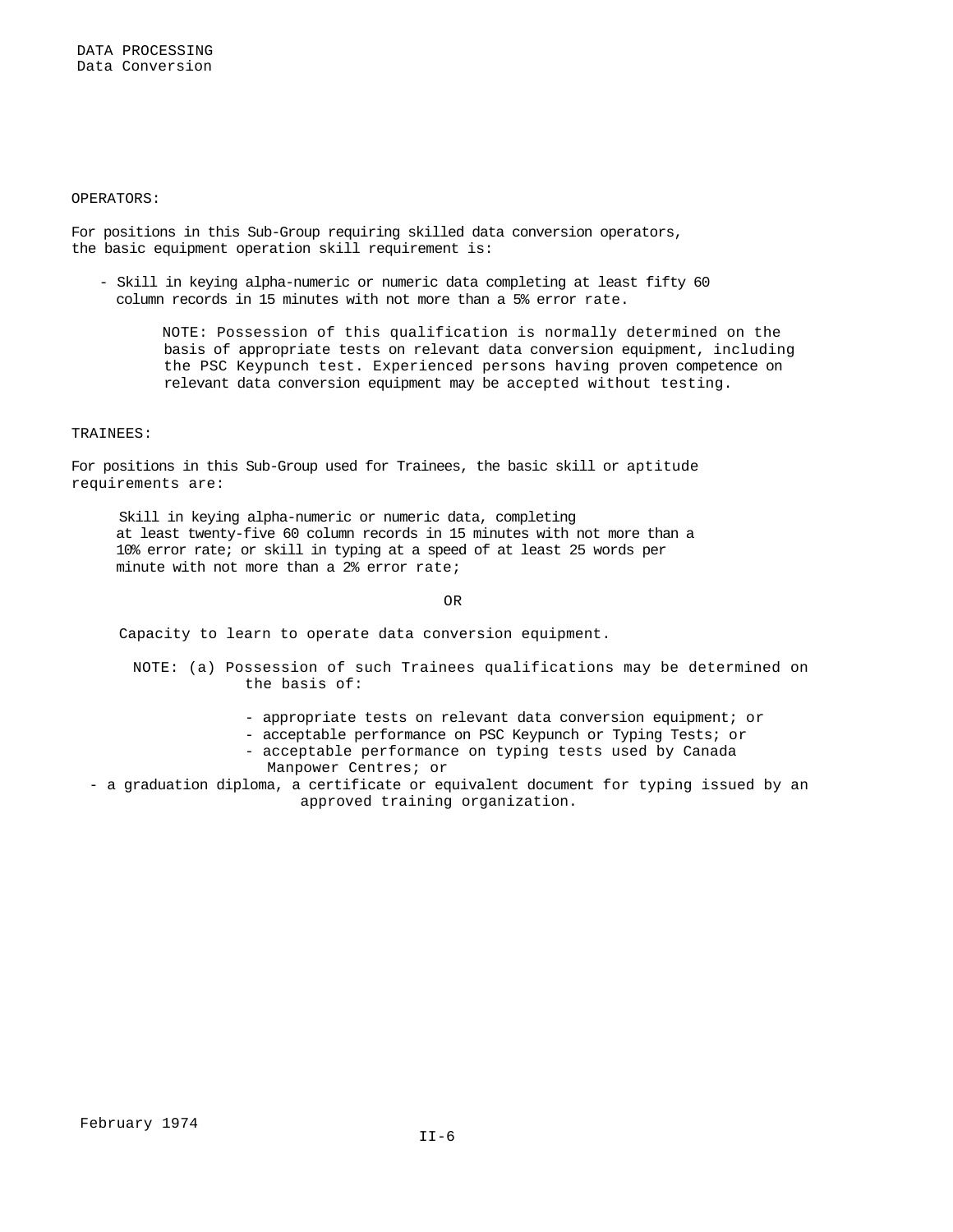- (b) Possession of the trainee aptitude qualification may be determined on the basis of:
	- achievement of a satisfactory score on an appropriate aptitude test approved for use by the Public Service Commission.

### Language Requirement

This factor is applicable to all positions in this Sub-Group.

From the qualifications listed below, determine which one is applicable to the position to be staffed.

- A knowledge of the English language is essential for this position.
- A knowledge of the French language is essential for this position.
- A knowledge of either the English language or the French language is essential for this position.
- A knowledge of both the English language and the French language is essential for this position.

#### Experience

This factor is applicable to positions in this Group for which it is considered necessary to have had previous experience related to the duties and responsibilities involved.

Based on the duties and responsibilities of the position include in the Statement of Qualifications a description of the Experience considered necessary. Following is an example of an Experience qualification:

"Experience - Experience in data conversion operations."

- NOTE: (a) To raise Basic Requirements for positions in this Group above the minima prescribed, special permission must be obtained from the Public Service Commission.
	- (b) When used in regard to Basic Requirements, terms such as "recognized", "eligibility", "approved", "accredited" or "equivalent" refer to acceptability for staffing purposes as regulated by the Public Service Commission Staffing Program concerned.
	- (c) The assessment of Basic Requirements is to be based on performance demonstrations including the use of tests or examinations, educational or occupational credentials, or other evidence available at the time of the screening process.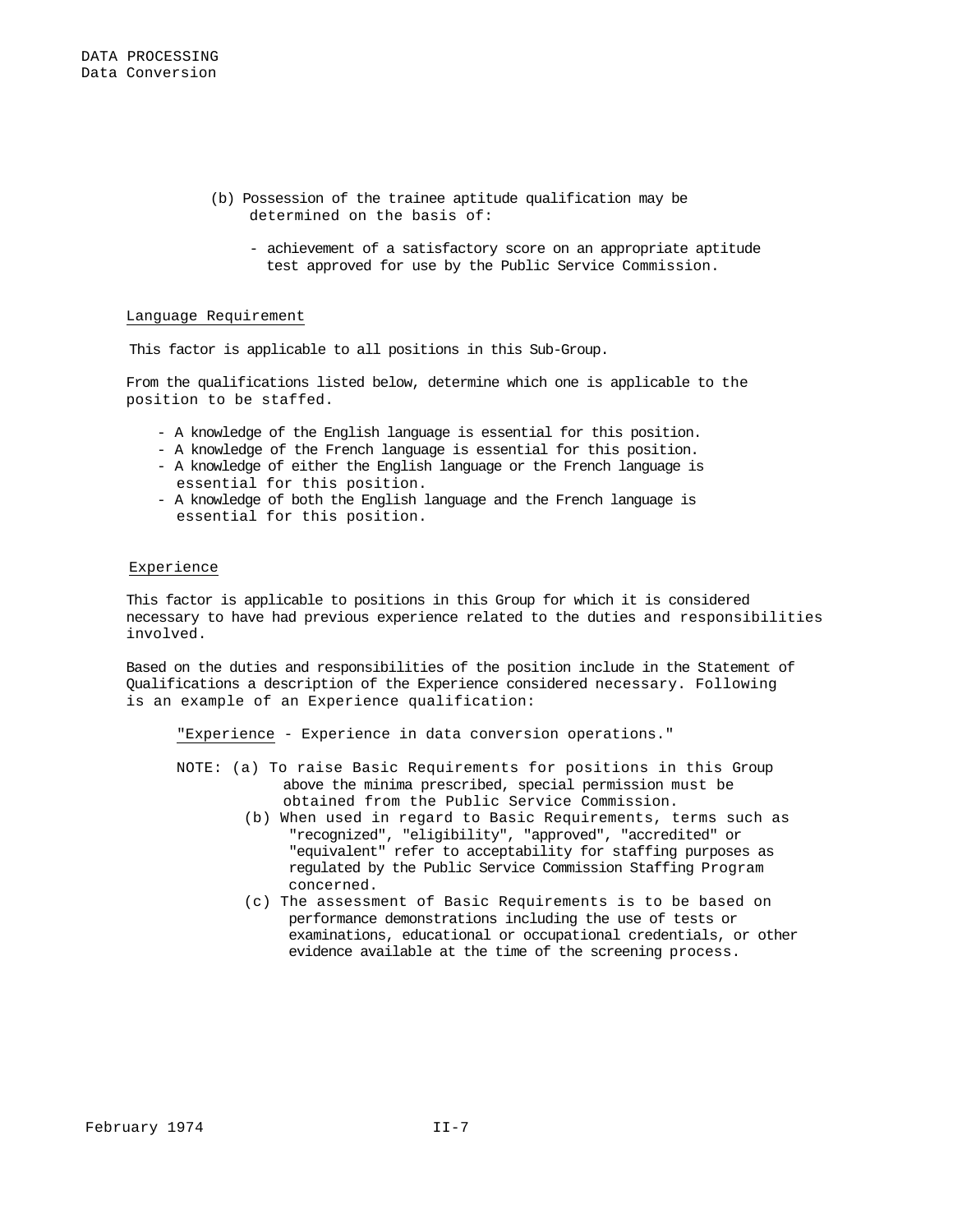#### RATED REQUIREMENTS

#### Knowledge

This factor is applicable to all positions in this Group, except those used for developing inexperienced personnel where the duties and responsibilities of the position do not warrant use of the Knowledge Factor.

Based on the duties and responsibilities of the position, include in the Statement of Qualifications a description of the Knowledge considered necessary. Following is an example of a Knowledge Qualification:

"Knowledge - Knowledge of source document layouts and production type applications."

#### Abilities

This factor is applicable to all positions in this Group, except those used for developing inexperienced personnel where the duties and responsibilities of the position do not warrant use of the Abilities Factor.

Based on the duties and responsibilities of the position, include in the Statement of Qualifications a description of the Abilities considered necessary. Following is an example of an Abilities Qualification:

"Abilities - Ability to monitor the processing of

work."

#### Personal Suitability

This factor is applicable to all positions in this Group.

Based on the duties and responsibilities of the position, include in the Statement of Qualifications a description of the Personal Suitability considered necessary. Following is an example of a Personal Suitability Qualification

"Personal Suitability - Initiative and dependability."

#### DESIRABLE QUALIFICATIONS

Based on the duties and responsibilities of the position, include in the Statement of Qualifications a description of those qualifications considered desirable, if any. Following is an example of a Desirable Qualification:

"-Experience in preparing cost estimates."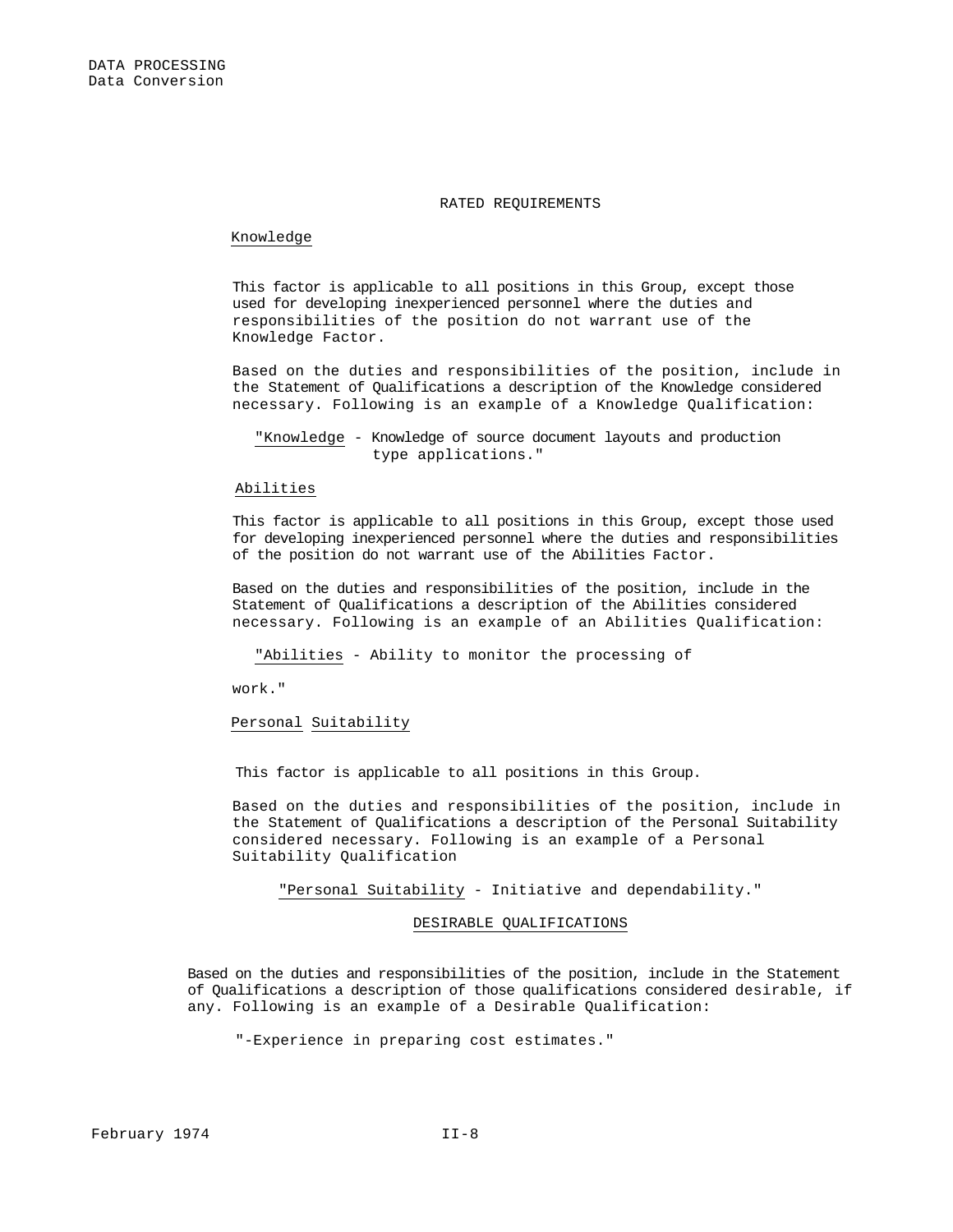#### PREPARATION OF A STATEMENT OF QUALIFICATIONS

The steps involved in preparing a Statement of Qualifications are as follows:

- 1. Gain a thorough understanding of the duties and responsibilities for the position to be staffed.
- 2. Review this Selection Plan carefully.
- 3. Examine the examples of Statements of Qualifications presented in Part III of this Standard in order to become familiar with the format and sorts of qualifications required for positions in this Group.
- 4. Based on the duties and responsibilities of the position, describe the qualifications required for the position under the appropriate Component, Sub-Component, and Selection Factor heading.
- NOTE: The examples of Statements of Qualifications provided in this Standard are for illustrative purposes only. It is not necessary, therefore, to adhere to the qualifications specified in the examples when staffing positions on which the Bench-Mark Position Descriptions are based, or when staffing positions of a similar nature.

In determining which qualifications are to be included in the Statement of Qualifications, the prime considerations are:

- (a) their relevancy to the duties and responsibilities of the position;
- (b) their assess ability for selection purposes; and (c) their value in
- differentiating between candidates.

In arranging qualifications within each Selection Factor they should be laid out in a style and in patterns that:

- (a) combine closely-related qualifications;
- (b) obviate unnecessary duplication and verbiage;
- (c) emphasize salient features; and (d) facilitate

assessment and selection.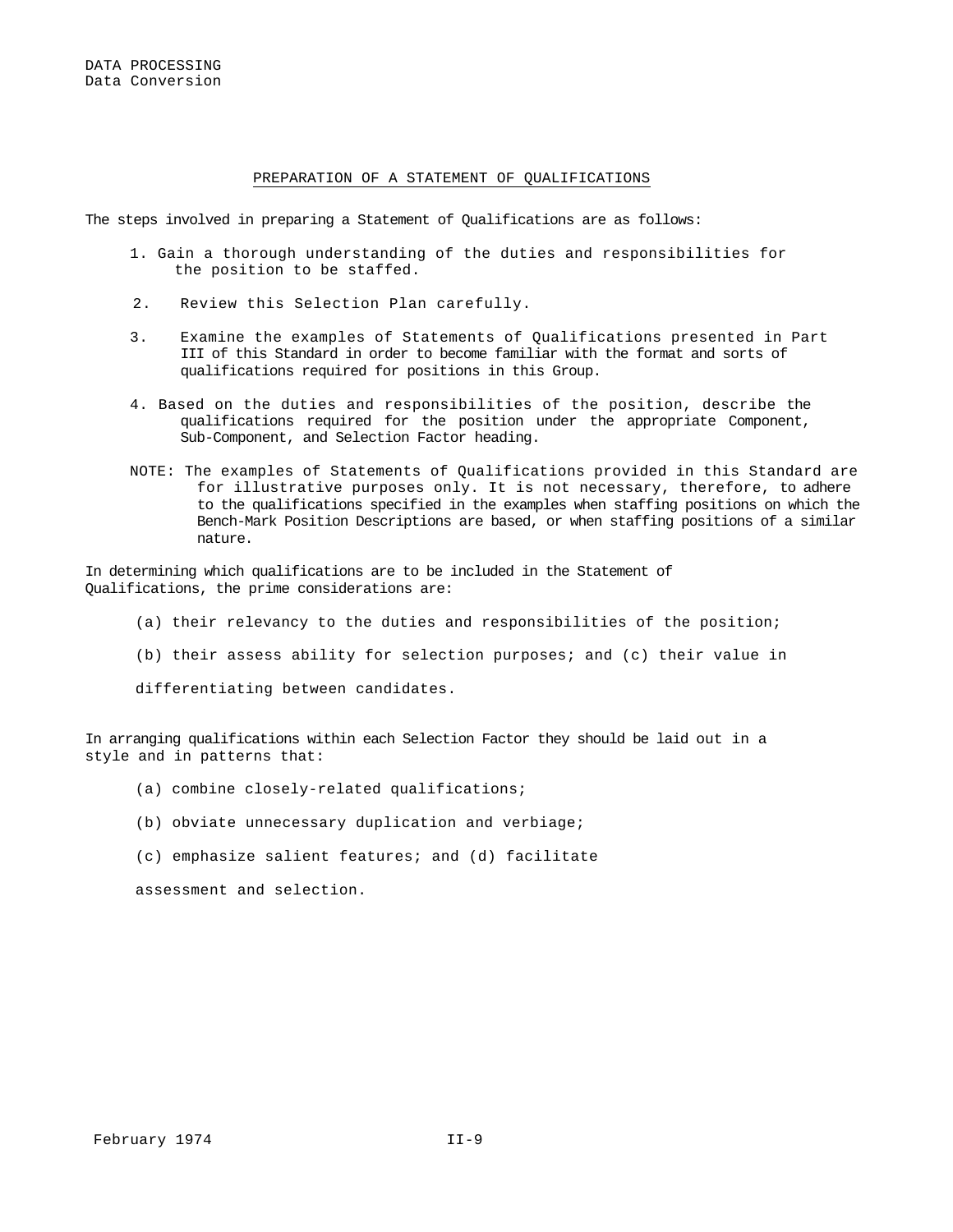The completed Statement of Qualifications specifies the qualifications for staffing the position, and the contents are to be used as basis for:

- (a) advertising notices;
- (b) initial screening of applicants;
- (c) developing a selection rating guide; and
- (d) rating and ranking of candidates.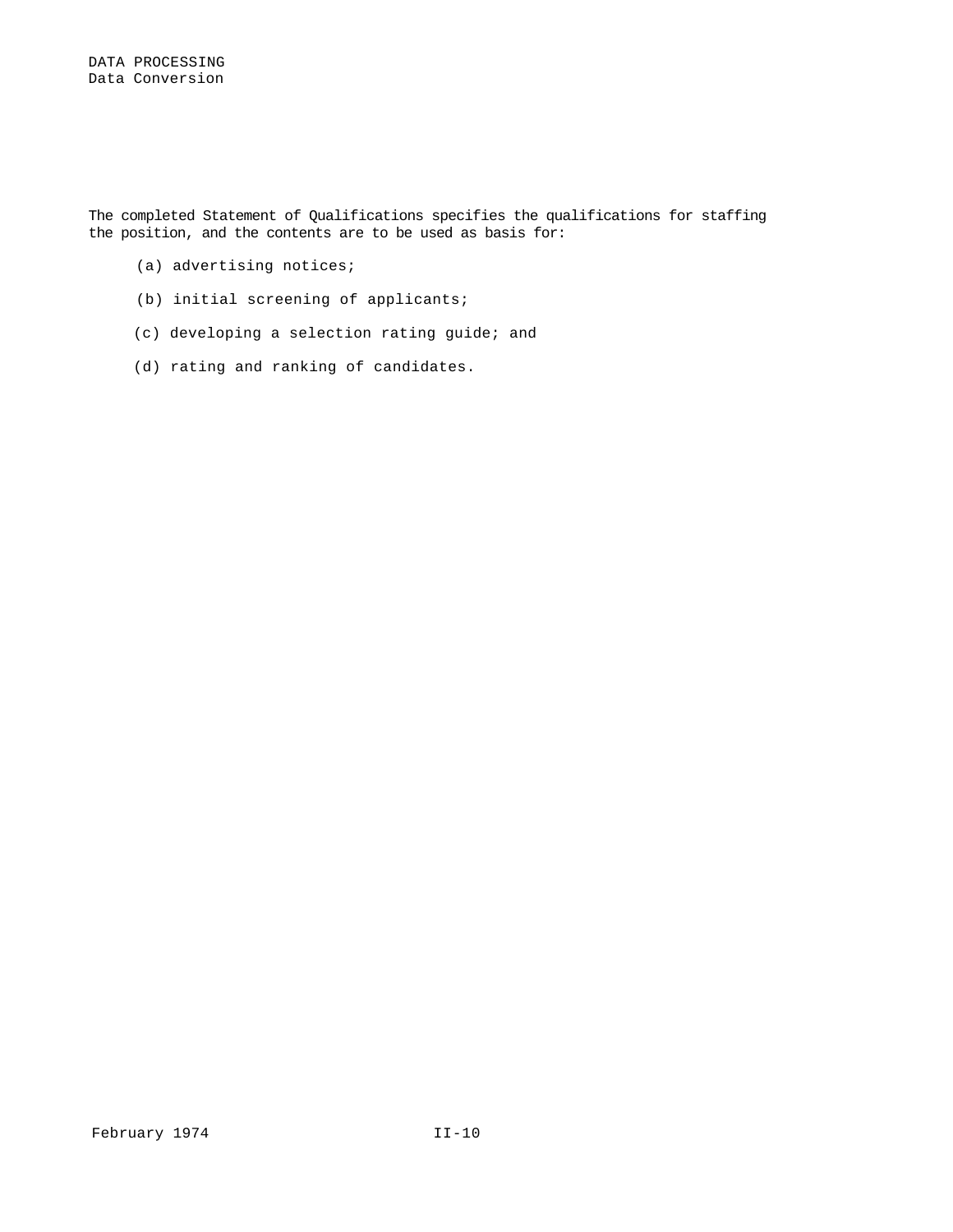## RATING GUIDE

In assessing the qualifications of candidates for a position, a narrative or numerical rating plan may be used.

Following is an illustration of a format for a selection rating guide using qualifications contained in the Example of a Statement of Qualifications for BMPD No. 16. Basic Requirements are not included in the rating guide since, as minimum criteria, they will have been taken into account during the initial screening to determine which applicants were qualified for further consideration. The ranking of the remaining candidates is accomplished through rating them on the Rated Requirements, and the Desirable Qualifications, if any, that are specified in the Statement of Qualifications for the position being staffed.

Suggested Format

ALLOTTED PASS RATING RATING RATING MAXIMUM

### A. RATED REQUIREMENTS

Knowledge Factor

Knowledge of:

- 1. Source document formats and data coding systems.
- 2. Personnel policies and regulations.

Total Knowledge Factor

Abilities Factor

Ability to:

- 1. Plan, schedule and allocate work, train operators, re solve operating problems, appraise employees and determine staff requirements.
- 2. Forecast equipment requirements and plan office lay-out.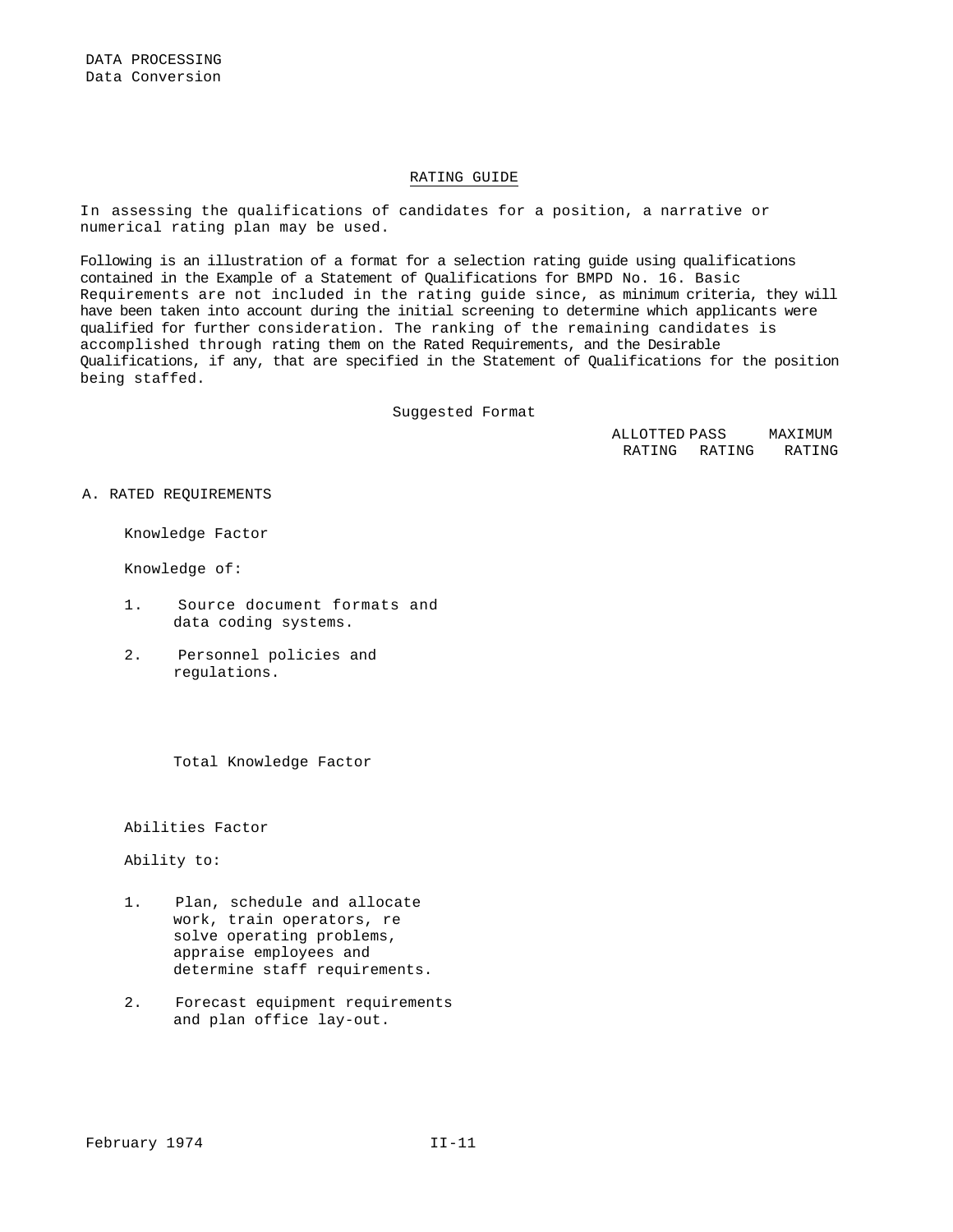DATA PROCESSING Data Conversion

| ALLOTTED | PASS   | MAXIMUM |
|----------|--------|---------|
| RATING   | RATING | RATING  |

- 3. Develop procedures and standards
- 4. Prepare reports, instructions and correspondence.

Total Abilities Factor

Personal Suitability Factor

1. Tact and courtesy particularly in dealing with users and out side contractors.

2. Initiative, dependability and thoroughness.

Total Personal Suitability Factor

Total Rated Requirements

B. DESIRABLE QUALIFICATIONS Experience in

1. Preparing cost estimates. N/A

Total Desirable Qualifications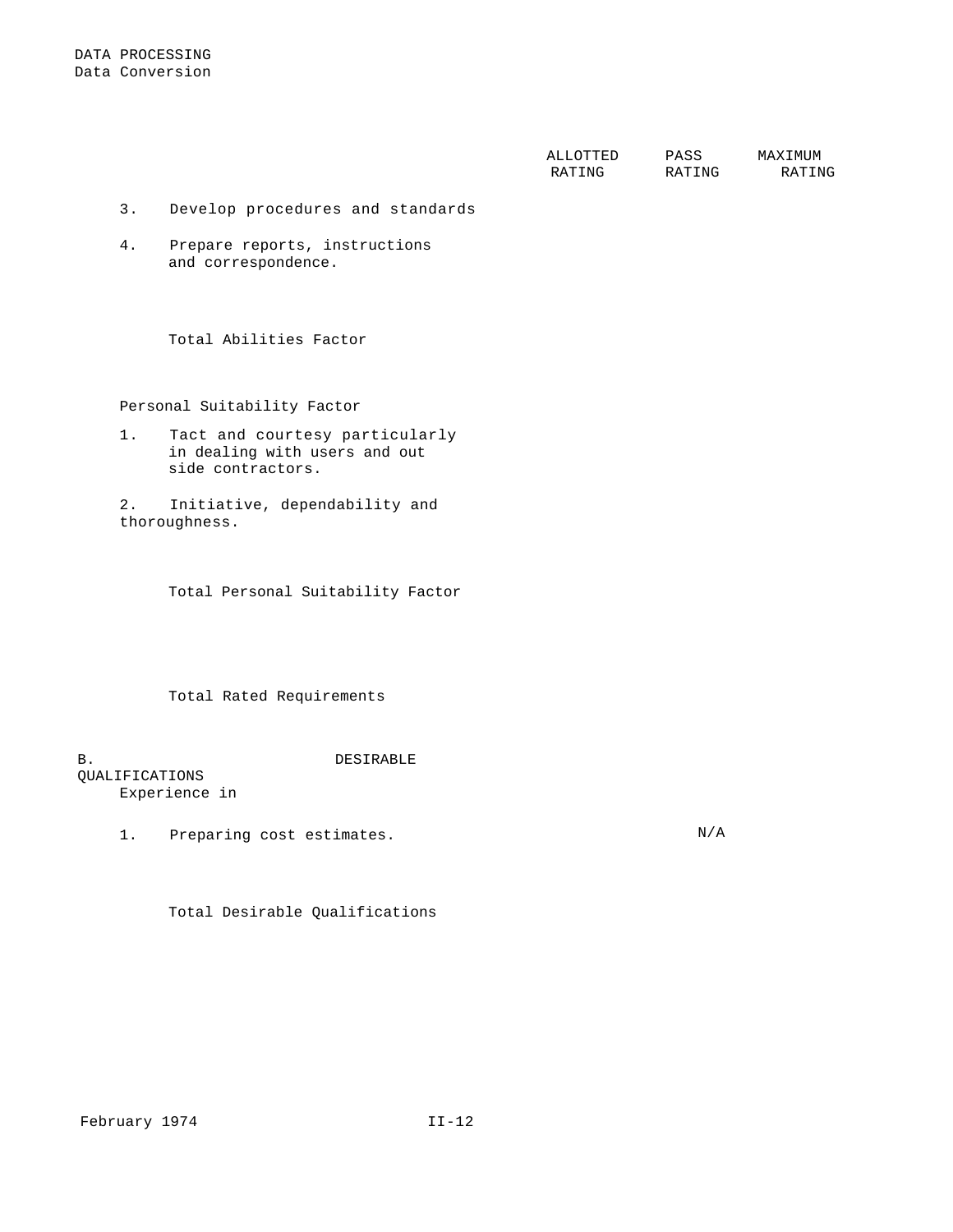ALLOTTED RATING PASS RATING **MAXIMUM RATING** 

Rating for:

Rated Requirements

Desirable Qualifications

COMBINED RATING

COMMENTS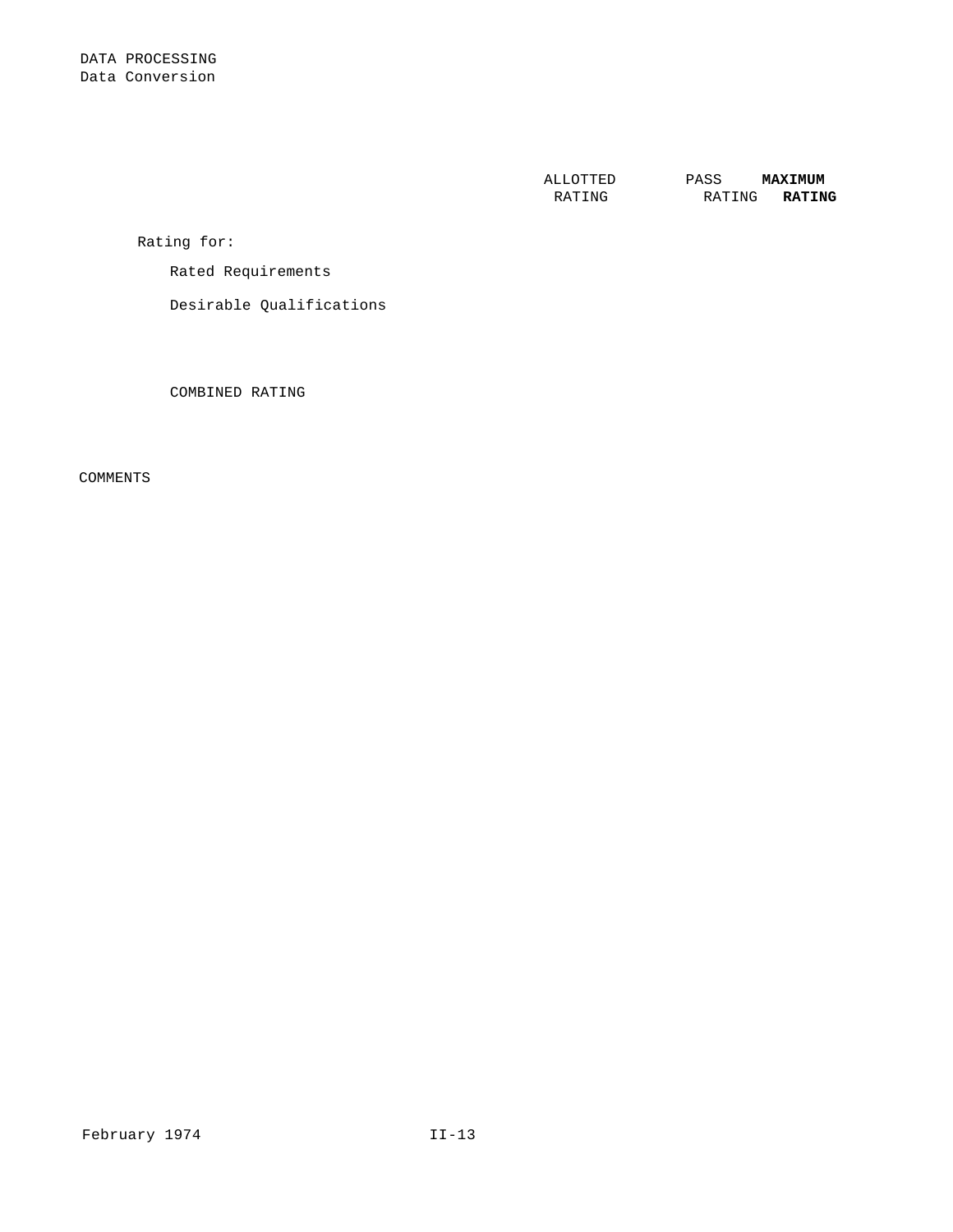## ASSESSMENT INSTRUCTIONS

#### ESSENTIAL QUALIFICATIONS

#### BASIC REQUIREMENTS

Basic Requirements are assessed as minimum criteria on a pass/fail basis and are not to be rated by degree. Applicants must meet at least the minimum standard required for each applicable Selection Factor, or they are eliminated from further consideration.

#### RATED REQUIREMENTS

The relative importance of Selection Factors and Qualifications related to the duties and responsibilities of the position being staffed is determined by those administering the selection process. The weightings which may be applied to Selection Factors and Qualifications in the case of a numerical rating plan, and the differences in emphasis which may be assigned to Selection Factors and Qualifications when a narrative rating plan is used, must be applied consistently throughout the assessment process.

In assessing Rated Requirements candidates must achieve an overall pass rating on the aggregate of Qualifications contained within each Selection Factor. Where a numerical rating plan is used candidates must achieve a pass mark of at least sixty percent on each applicable Selection Factor. In the case of a narrative rating plan candidates must meet at least the minimum degree of Qualifications required for each applicable Selection Factor. Candidates who fail to gain an overall pass rating on each applicable Selection Factor are eliminated from further consideration.

#### DESIRABLE QUALIFICATIONS

Once candidates have met the Rated Requirements, any credit given for Desirable Qualifications specified in the Statement of Qualifications is to be added to the rating for Rated Requirements to reach a composite assessment. As credit given for Desirable Qualifications has an effect on the ranking of individuals, Desirable Qualifications must be assessed with the same care and consistency as that given to Rated Requirements. The total maximum marks allowed for Desirable Qualifications must not exceed ten percent of the total maximum marks allowed for Rated Requirements. This percentage may also serve as a guide in establishing the degree of emphasis that may be given to Desirable Qualifications when a narrative rating plan is used.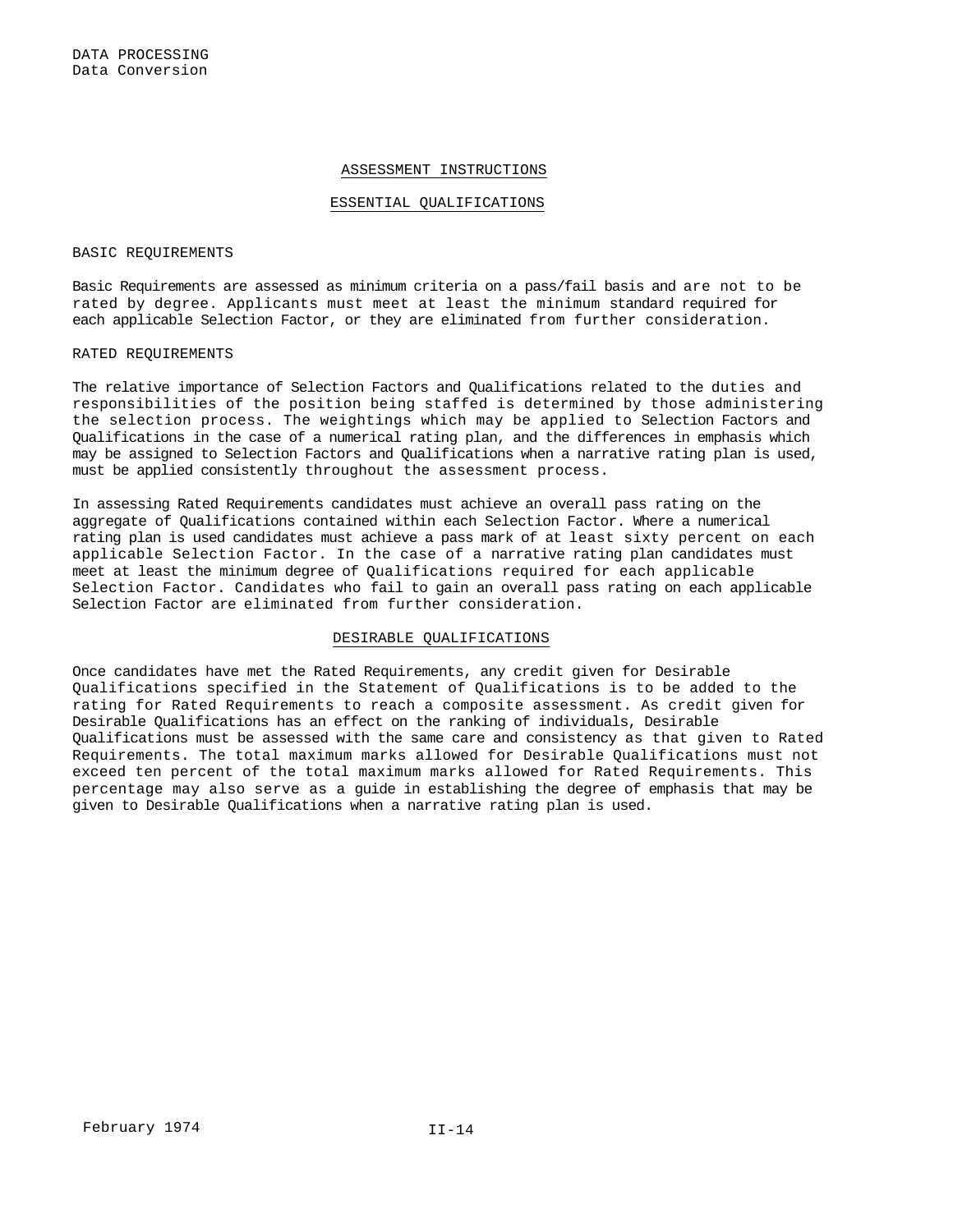### PART III BENCH-MARK POSITION DESCRIPTIONS AND STATEMENTS OF QUALIFICATIONS

#### INTRODUCTION

Bench-Mark Position Descriptions are intended to exemplify the degrees of each classification factor and element in the position classification and evaluation plan. They are based on actual positions allocated to the Data Conversion Sub-Group but, because they serve to exemplify degrees, their value for that purpose continues even when the actual positions undergo changes.

The contents of Bench-Mark Position Descriptions serve to illustrate the type of information used as a basis for the classification of positions and the development of Statements of Qualifications for the selection of people to fill those positions.

Examples of Statements of Qualifications are intended to illustrate the selection factors and qualifications provided for in the selection plan, which are relevant to the Bench-Mark Position Descriptions. When staffing a position on which a Bench-Mark Position Description is based, the example of a Statement of Qualifications provided for that Bench-Mark Position Description may be used as shown or modified to meet current requirements. For other positions, a suitable Statement of Qualifications must be prepared.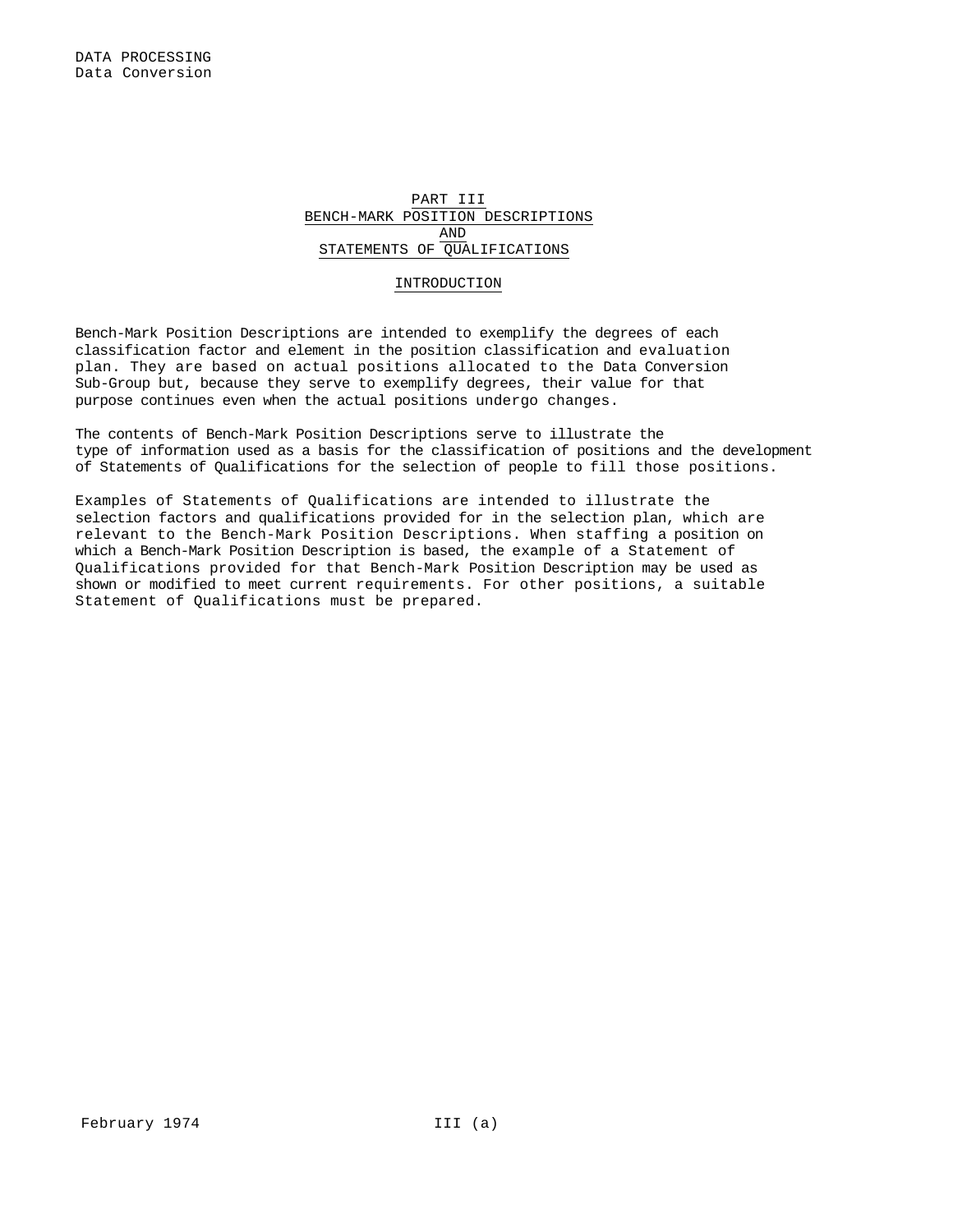# BENCH-MARK POSITION DESCRIPTION AND STATEMENT OF QUALIFICATIONS INDEX DATA CONVERSION SUB-GROUP

# In Ascending Order of Point Values

| Descriptive Title                                      | BMPD/<br>S of Q No. | Total<br>Points | <b>BMPD</b><br>Page*Page* | S of Q |
|--------------------------------------------------------|---------------------|-----------------|---------------------------|--------|
| Junior Data Conversion<br>Operator                     | $1\,$               | 170             | 1.1                       | 1.2    |
| Junior Data Conversion<br>Operator                     | 1(T)                |                 | 1.1                       | 1.3    |
| OCR Data Conversion Operator<br>OCR Data Conversion    | 2                   | 170             | 2.1                       | 2.2    |
| Operator                                               | 2(T)                |                 | 2.1                       | 3.3    |
| Data Conversion Operator A<br>OCR Data Conversion Lead | 3                   | 278             | 3.1                       | 3.3    |
| Operator                                               | $\overline{4}$      | 303             | 4.1                       | 4.3    |
| Data Conversion Lead Operator                          | 5                   | 356             | 5.1                       | 5.3    |
| Data Conversion Operator B                             | 6                   | 401             | 6.1                       | 6.4    |
| Data Conversion System Lead<br>Operator                | 7                   | 411             | 7.1                       | 7.3    |
| Data Conversion System                                 |                     |                 |                           |        |
| Supervisor A                                           | 8                   | 476             | $\bf 8.1$                 | 8.4    |
| Data Conversion System Console<br>Operator             | 9                   | 509             | 9.1                       | 9.4    |
| Data Conversion System<br>Supervisor B                 | 10                  | 584             | 10.1                      | 10.4   |
| Unit Supervisor, Data<br>Conversion                    | 11                  | 652             | 11.1                      | 11.4   |
| Data Conversion Unit<br>Supervisor                     | 12                  | 740             | 12.1                      | 12.4   |
| Group Supervisor, Data                                 |                     |                 |                           |        |
| Conversion                                             | 13                  | 772             | 13.1                      | 13.4   |
| Data Conversion Supervisor                             | 14                  | 810             | 14.1                      | 14.6   |
| Group Head, Data Conversion<br>Data Conversion Section | 15                  | 860             | 15.1                      | 15.5   |
| Head                                                   | 16                  | 985             | 16.1                      | 16.5   |

\*A11 page numbers refer to Part III.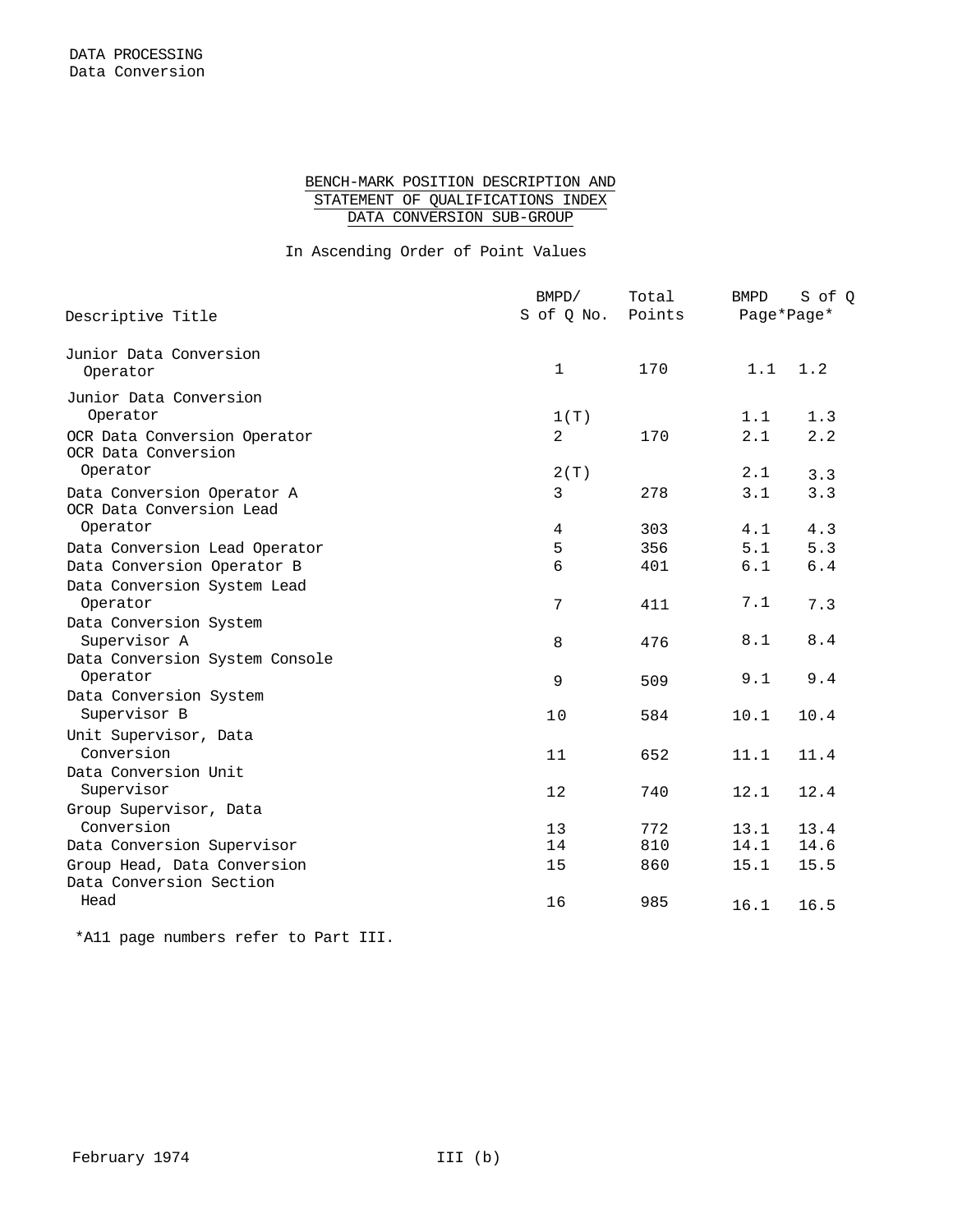## BENCH-MARK POSITION DESCRIPTION

| BENCH-MARK POSITION DESCRIPTION                                                                                                                                                                                                                                                                            |              |                   |
|------------------------------------------------------------------------------------------------------------------------------------------------------------------------------------------------------------------------------------------------------------------------------------------------------------|--------------|-------------------|
| Bench-mark Position Number: 1                                                                                                                                                                                                                                                                              | Level: 1     |                   |
| Descriptive Title: JUNIOR DATA CONVERSION<br>OPERATOR                                                                                                                                                                                                                                                      |              | Point Rating: 170 |
| Summary                                                                                                                                                                                                                                                                                                    |              |                   |
| Under the supervision of the Data Conversion Supervisor, operates an alpha-numeric key station to<br>record, and verify, data onto magnetic drum from mainly non-complex source documents*, and<br>performs related duties.                                                                                |              |                   |
| Duties                                                                                                                                                                                                                                                                                                     |              | % of Time         |
| Operates an alpha-numeric data conversion key station to<br>record, and verify, data onto magnetic drum from source<br>documents of mainly non-complex applications.                                                                                                                                       |              | 95                |
| Maintains records of work processed, occasionally shows<br>other employees how to perform tasks, and performs other<br>duties.                                                                                                                                                                             |              | 5                 |
| Specifications                                                                                                                                                                                                                                                                                             |              | Degree Points     |
| Skill and Knowledge                                                                                                                                                                                                                                                                                        |              |                   |
| The work requires the ability to operate an alpha-numeric<br>data conversion key station to record, and verify, data onto<br>magnetic drum. A good knowledge of key station capabilities<br>and the non-complex source documents processed by the unit*<br>is required in order to record and verify data. | $\mathbf{1}$ | 80                |
| Complexity                                                                                                                                                                                                                                                                                                 |              |                   |
| The work requires the operation of an alpha-numeric data<br>conversion key station to record, and verify, data from<br>mainly non complex source documents. Detailed data conversion<br>instructions are provided for all applications. There                                                              |              | 80                |

guidance of a lead operator is readily available.

Supervision

Shows other employees how to perform tasks or duties.  $A_1$ 10

 $A_1$ 

is little scope for initiative and judgment. The supervisory

\*See Glossary of Terms page I-5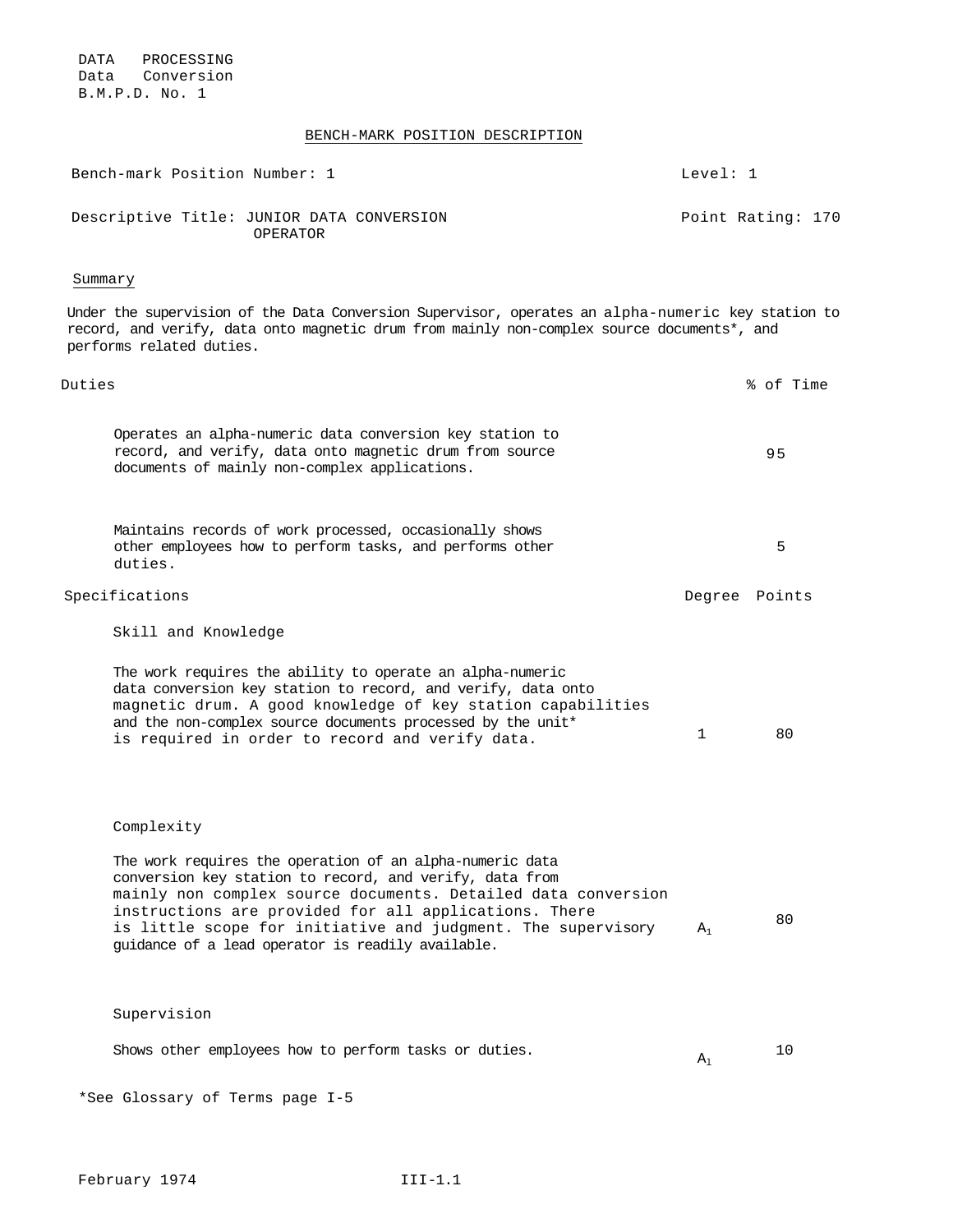## STATEMENT OF QUALIFICATIONS FOR

# B.M.P.D. No. 1: JUNIOR DATA CONVERSION OPERATOR (DA-CON-1)

### ESSENTIAL QUALIFICATIONS

BASIC REQUIREMENTS

| Education | - Completion of grade ten or achievement of |
|-----------|---------------------------------------------|
|           | a satisfactory score on PSC Examination 1.  |

- Achievement, Skills or Aptitudes - Skill in keying numeric data, completing at least fifty 60 column records in 15 minutes with not more than a 5% error rate.
- Language Requirement A knowledge of the French language is essential for this position.

#### RATED REQUIREMENTS

| Abilities            | - Ability to maintain records of work.    |
|----------------------|-------------------------------------------|
| Personal Suitability | - Alertness, persistence and reliability. |

NOTE: The above example is for an experienced operator; see next page for an example of trainee requirements.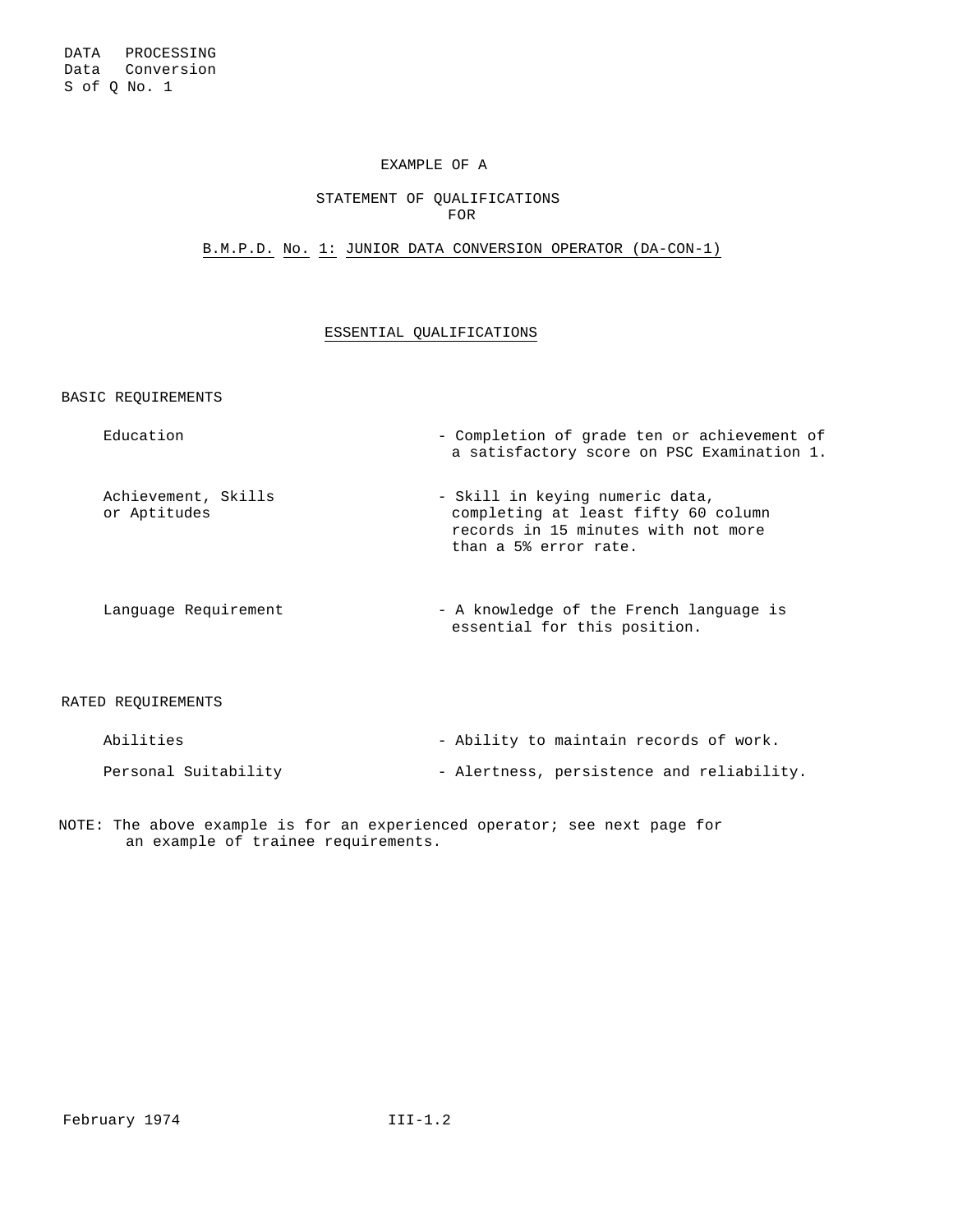#### EXAMPLE OF A STATEMENT

### OF QUALIFICATIONS FOR

## B.M.P.D. No. 1: JUNIOR DATA CONVERSION OPERATOR (DA-CON-1) (For selection of Trainees)

### ESSENTIAL QUALIFICATIONS

BASIC REQUIREMENTS

| Education | - Completion of grade ten or achievement of |  |
|-----------|---------------------------------------------|--|
|           | a satisfactory score on PSC Examination 1.  |  |

- Achievement, Skills or Aptitudes - Skill in keying numeric data, completing at least twenty-five 60 column records in 15 minutes with not more than a 10% error rate, or skill in typing at a speed of at least 25 words per minute with not more than a 2% error rate.
- Language Requirement A knowledge of the French language is essential for this position.

#### RATED REQUIREMENTS

| Abilities            | - Ability to maintain work records.       |
|----------------------|-------------------------------------------|
| Personal Suitability | - Alertness, persistence and reliability. |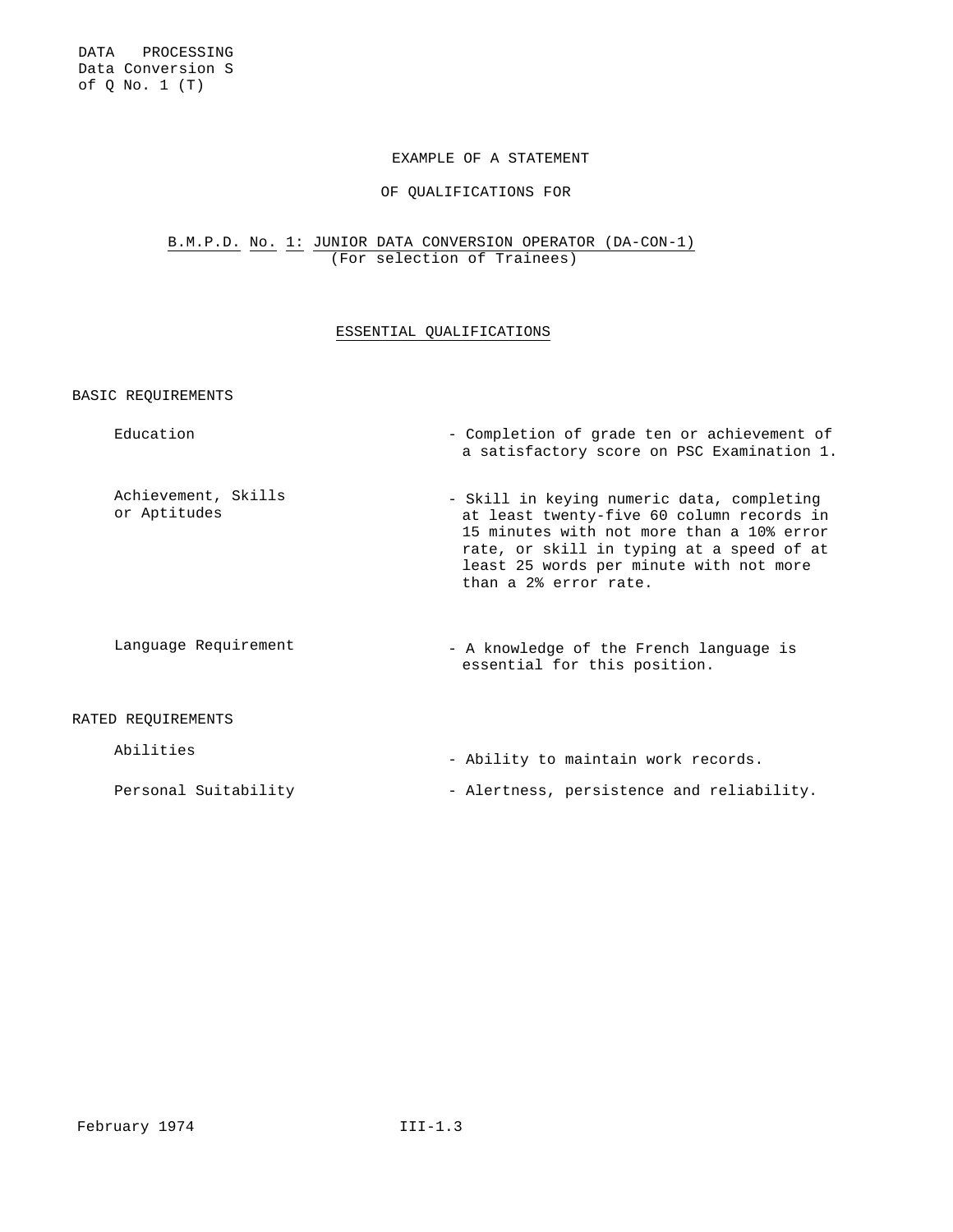#### BENCH-MARK POSITION DESCRIPTION

| Bench-mark Position Number: 2                                                                       | Level: 1          |
|-----------------------------------------------------------------------------------------------------|-------------------|
| Descriptive Title: OCR DATA CONVERSION<br><b>OPERATOR</b>                                           | Point Rating: 170 |
| Summary                                                                                             |                   |
| trada abada a baba afair Araba American Ana a bastar talla anno 2008. Americana a sensibilitat da b |                   |

Under the supervision of the Supervisor, OCR Data Conversion Unit, operates an OCR Selectric Data Conversion machine to record numeric data from non-complex source documents\*; visually verifies the coded data, and performs other duties.

| Duties                                                                                                                                                                                                                                                                                                                                             |        | % of Time |
|----------------------------------------------------------------------------------------------------------------------------------------------------------------------------------------------------------------------------------------------------------------------------------------------------------------------------------------------------|--------|-----------|
| Operates an OCR Selectric Data Conversion machine to record<br>numeric data from non-complex source documents onto single<br>and two-part continuous forms in special font to be read by<br>an optical character reader.                                                                                                                           |        | 75        |
| Visually verifies the work recorded by other operators.                                                                                                                                                                                                                                                                                            |        | 20        |
| Performs other duties such as maintaining records of work<br>produced and verified.                                                                                                                                                                                                                                                                |        | 5         |
| Specifications                                                                                                                                                                                                                                                                                                                                     | Degree | Points    |
| Skill and Knowledge                                                                                                                                                                                                                                                                                                                                |        |           |
| The work requires the ability to operate an OCR Selectric<br>Data Conversion machine to record numeric data onto continuous paper<br>forms and to visually verify data. A good<br>knowledge of the operation of the equipment and of the non-<br>complex source documents processed by the unit is required<br>in order to record and verify data. | 1      | 80        |

Complexity

The work requires the operation of an OCR Selectric Data Conversion machine to record data from non-complex source documents. Detailed instructions are provided for the conversion of all data. There is little scope for initiative and judgment. The supervisory guidance of a lead operator is readily available. A1 80

#### Supervision

Shows other employees how to perform tasks or duties.  $10$ \*See Glossary of Terms page I-5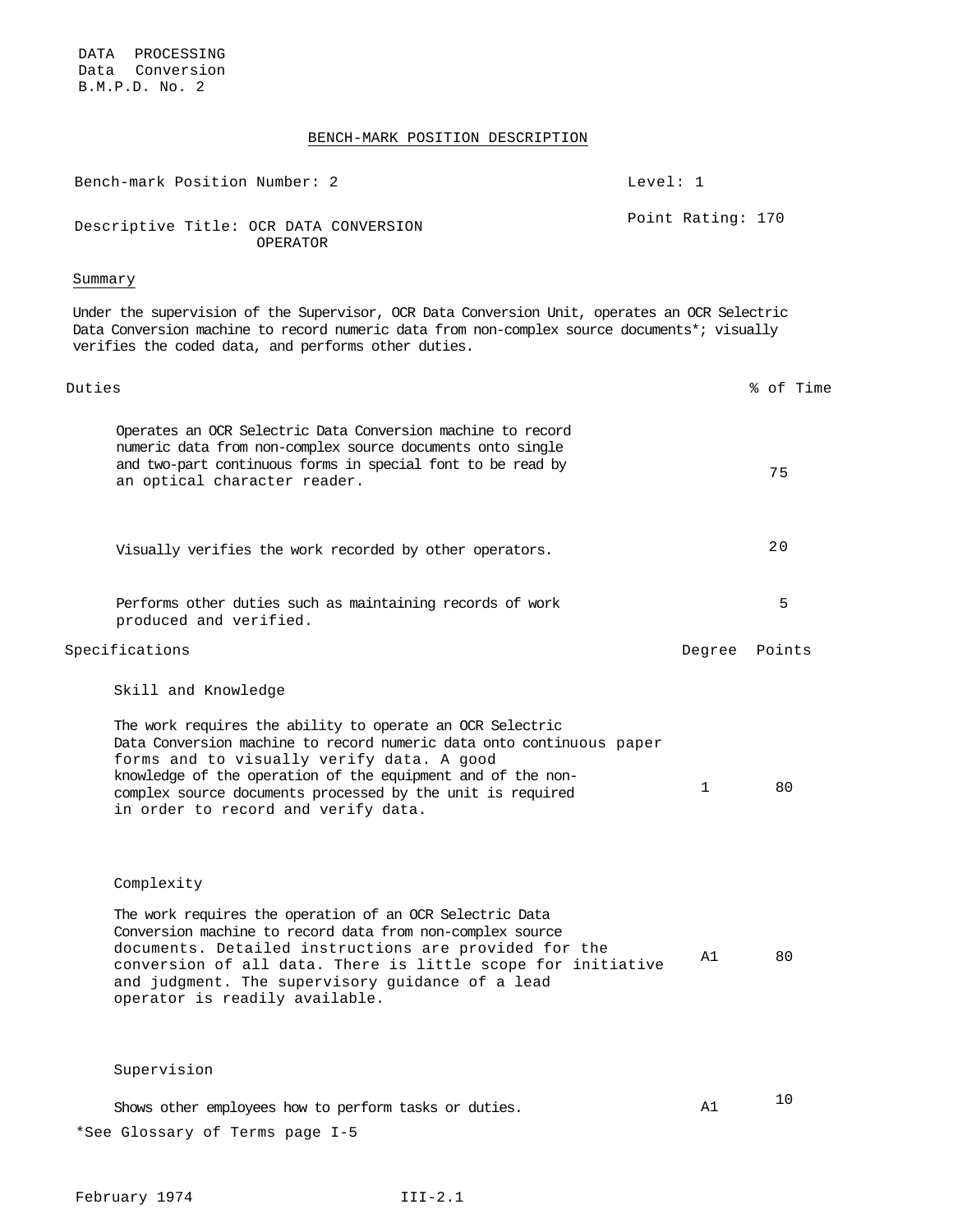#### STATEMENT OF QUALIFICATIONS

#### FOR

## B.M.P.D. No. 2: OCR DATA CONVERSION OPERATOR (DA-CON-1)

#### ESSENTIAL QUALIFICATIONS

BASIC REQUIREMENTS

- Education  $\qquad \qquad -$  Completion of grade ten or achievement of a satisfactory score on PSC Examination 1.
- Achievement, Skills or Aptitudes - Skill in keying numeric data, completing at least fifty 60 column records in 15 minutes with not more than a 5% error rate.
- Language Requirement A knowledge of either the English language or the French language is essential for this position.

#### RATED REQUIREMENTS

Abilities  $\qquad \qquad$  - Ability to verify data visually. - Ability to maintain work records. Personal Suitability  $-$  Alertness, persistence and reliability.

NOTE: The above example is for an experienced operator; see next page for an example of trainee requirements.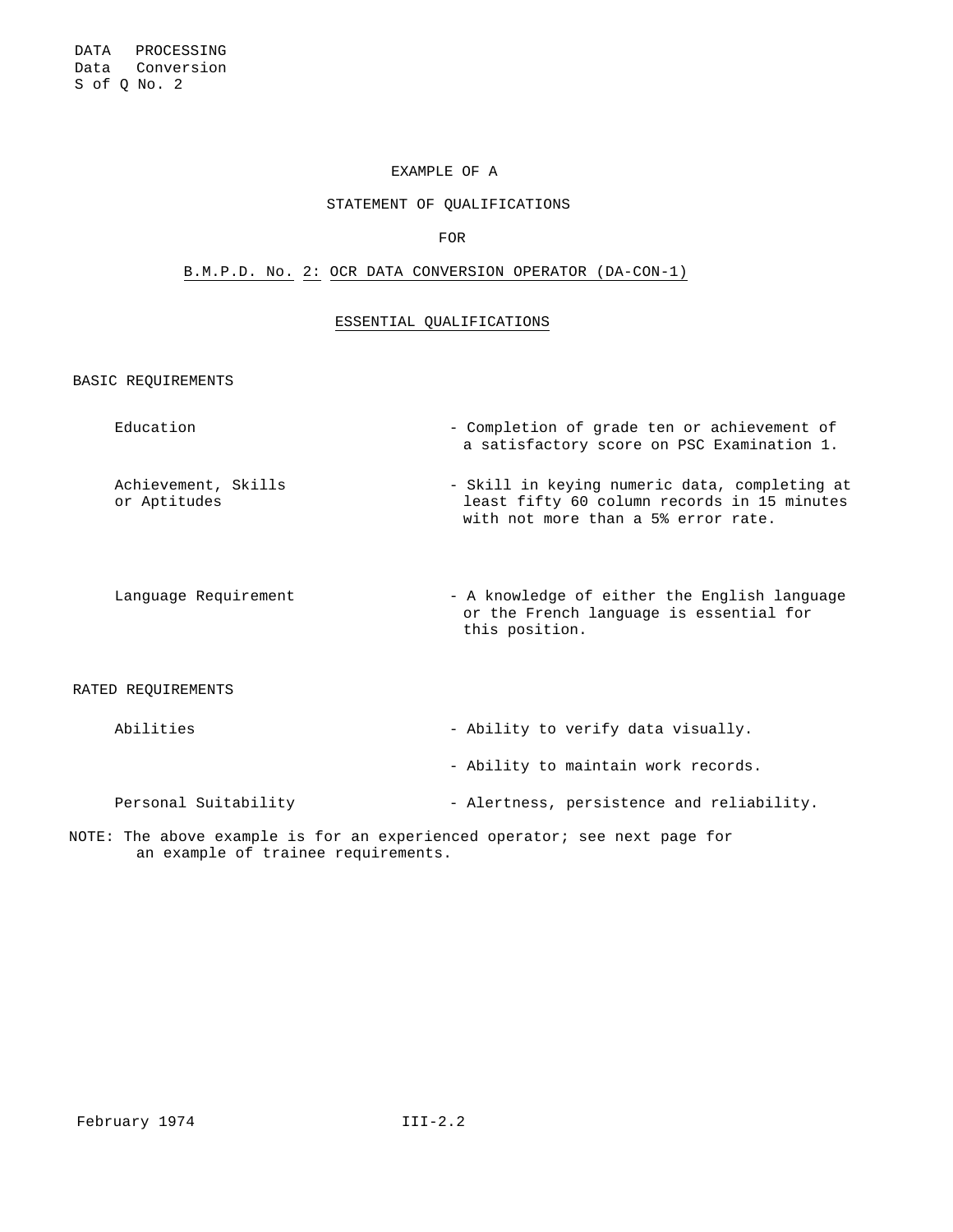DATA PROCESSING Data Conversion S of Q No. 2 (T)

#### EXAMPLE OF A STATEMENT OF QUALIFICATIONS FOR

## B.M.P.D. No. 2: OCR DATA CONVERSION OPERATOR (DA-CON-1) (For Selection of Trainees)

### ESSENTIAL QUALIFICATIONS

## BASIC REQUIREMENTS

| Education                           | - Completion of grade ten or achievement of<br>a satisfactory score on PSC Examination 1.                                                                                                                                                             |
|-------------------------------------|-------------------------------------------------------------------------------------------------------------------------------------------------------------------------------------------------------------------------------------------------------|
| Achievement, Skills<br>or Aptitudes | - Skill in keying numeric data, completing<br>at least twenty-five 60 column records in<br>15 minutes with not more than a 10% error<br>rate, or skill in typing at a speed of at<br>least 25 words per minute with not more<br>than a 2% error rate. |

Language Requirement - A knowledge of either the English language or the French language is essential for this position.

## RATED REQUIREMENTS

| Abilities            |  |  | - Ability to maintain work records.      |
|----------------------|--|--|------------------------------------------|
| Personal Suitability |  |  | - Alertness, persistence and reliability |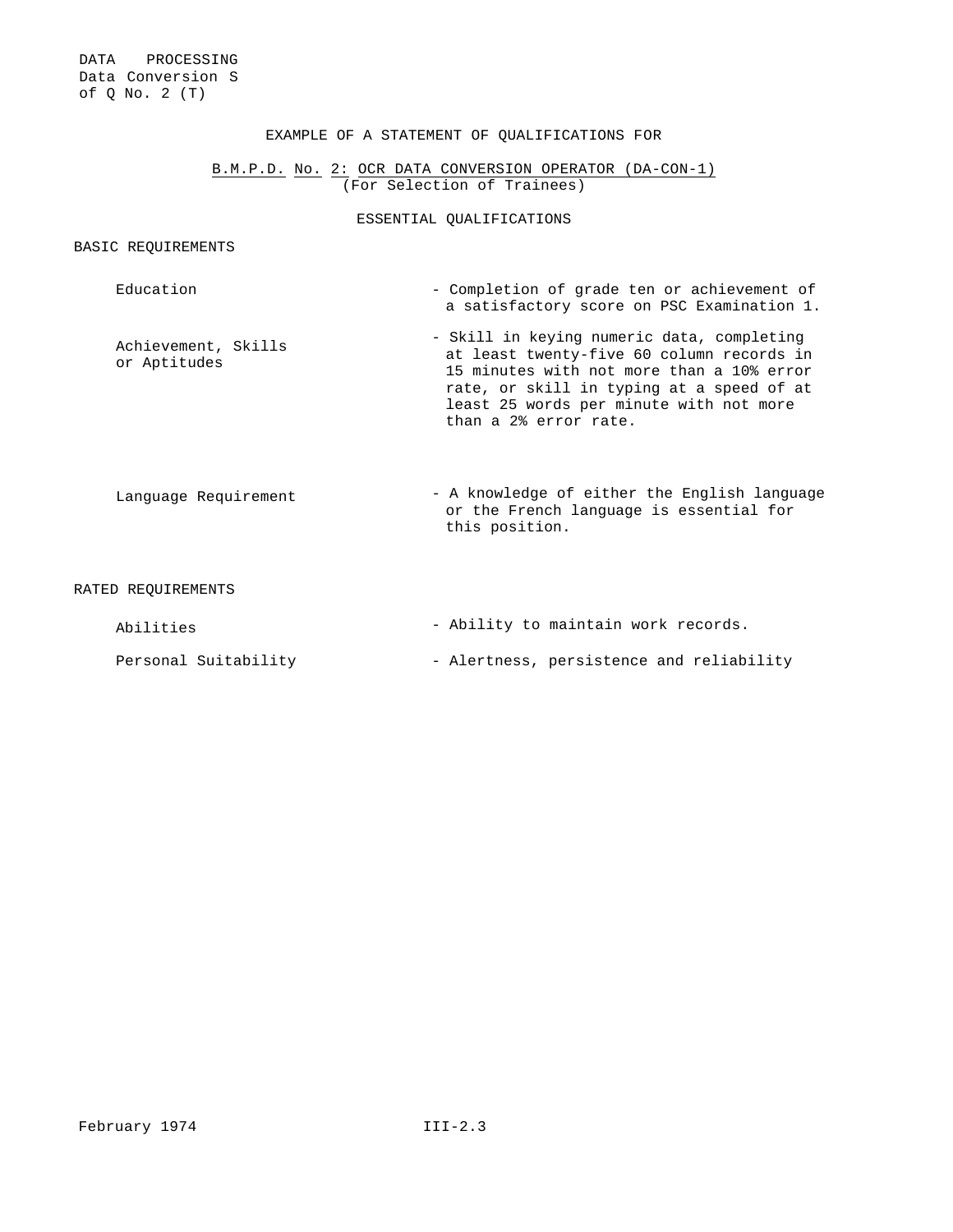## BENCH-MARK POSITION DESCRIPTION

| Bench-mark Position Number: 3                | Level: 2          |
|----------------------------------------------|-------------------|
| Descriptive Title DATA CONVERSION OPERATOR A | Point Rating: 278 |
| Summary                                      |                   |

Under the general supervision of the Assistant Data Conversion Supervisor, operates alphanumeric key-punch and verification machines to record, and verify, data onto punch cards from mainly complex source documents\*; prepares program drum cards and performs related duties.

| Duties |                                                                                                                                                                                                                                                                                                                                                                                                                                                      |                | % of Time |
|--------|------------------------------------------------------------------------------------------------------------------------------------------------------------------------------------------------------------------------------------------------------------------------------------------------------------------------------------------------------------------------------------------------------------------------------------------------------|----------------|-----------|
|        | Operates a variety of alpha-numeric key-punch and<br>verification machines to record, and verify, data onto<br>punch cards from source documents of mainly complex<br>applications.                                                                                                                                                                                                                                                                  |                | 85        |
|        | Prepares program drum cards for all applications processed.                                                                                                                                                                                                                                                                                                                                                                                          |                | 10        |
|        | Shows other employees how to perform tasks, maintains records<br>of daily production and errors detected, occasionally<br>performs the duties of a lead operator or assistant super-<br>visor, and performs other duties.                                                                                                                                                                                                                            |                | 5         |
|        | Specifications                                                                                                                                                                                                                                                                                                                                                                                                                                       | Degree         | Points    |
|        | Skill and Knowledge                                                                                                                                                                                                                                                                                                                                                                                                                                  |                |           |
|        | The work requires the ability to operate alpha-numeric<br>key-punch and verification machines to record, and verify,<br>data onto punch cards. A thorough knowledge of machine<br>capabilities and the complex and non-complex source<br>documents processed by the unit* is required in order to<br>record and verify data, to detect data presentation or<br>coding errors, and to prepare program drum cards for the<br>efficient keying of data. | $\mathfrak{D}$ | 133       |

\*See Glossary of Terms page I-5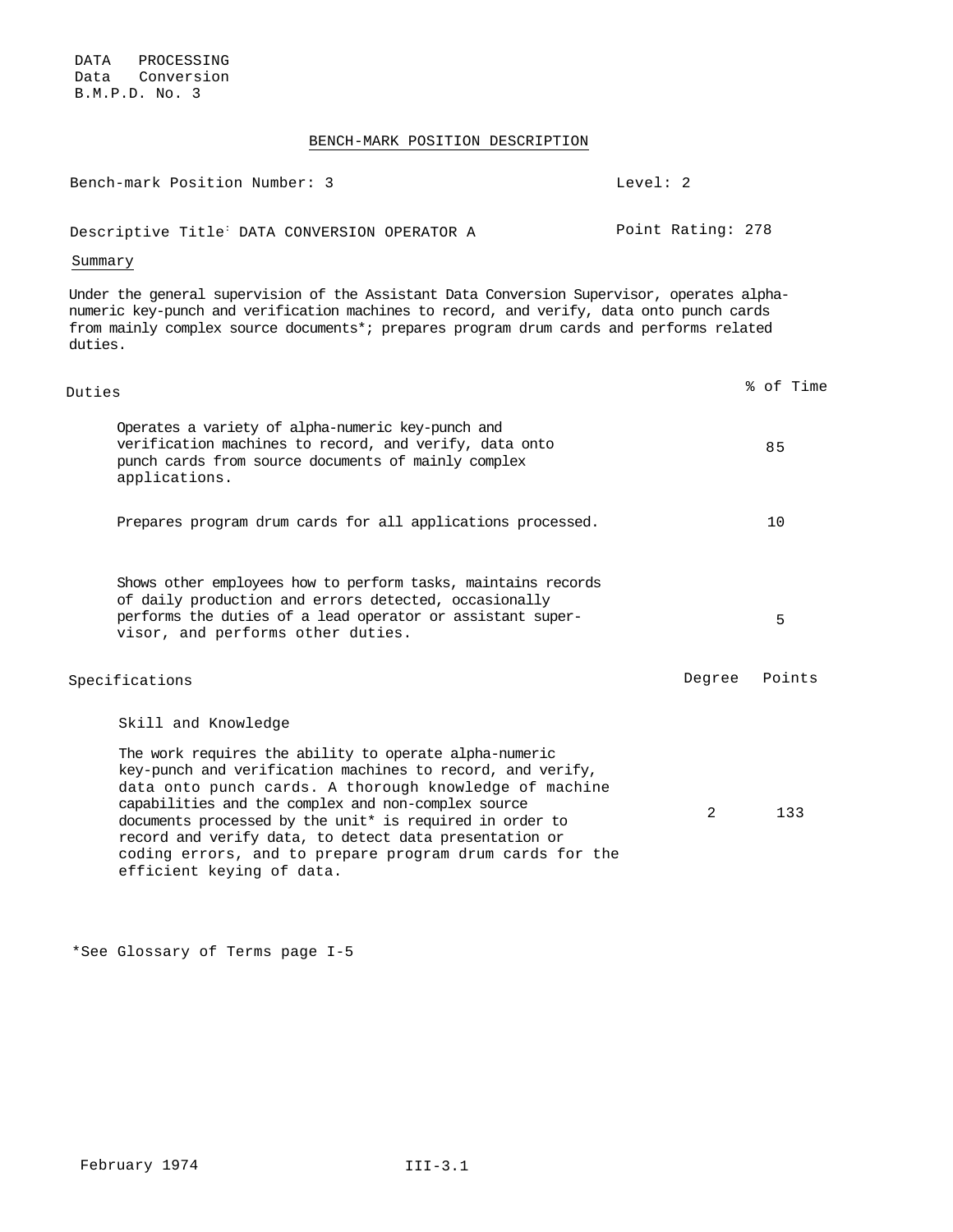| Degree | Points |
|--------|--------|
|--------|--------|

## Complexity

The work requires the operation of alpha-numeric key-punch machines to record, and verify, data from mainly complex source documents. Detailed data conversion instructions are normally provided but the ability to work from general written or verbal instructions is required. There is a limited requirement for the exercise of initiative and judgment in the preparation of program drum cards, the coding of data while keying, and keying data from general instructions. The supervisory guidance of a lead operator is available.  $A_2$  135

#### Supervision

|  | Shows other employees how to perform tasks or duties. |  |  |  |  |
|--|-------------------------------------------------------|--|--|--|--|
|  |                                                       |  |  |  |  |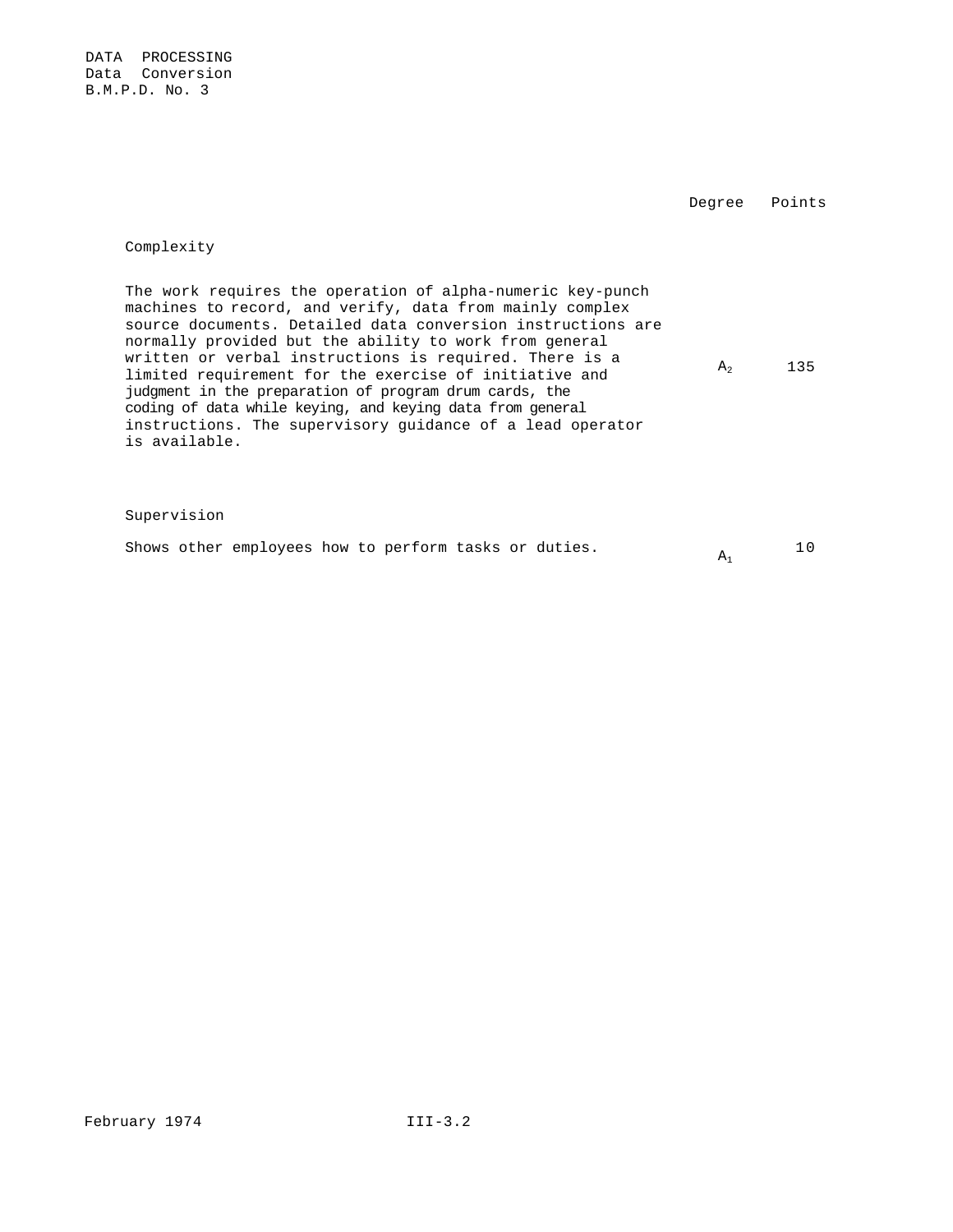## STATEMENT OF QUALIFICATIONS

FOR

# B.M.P.D. No. 3: DATA CONVERSION OPERATOR A (DA-CON-2)

## ESSENTIAL QUALIFICATIONS

BASIC REQUIREMENTS

| Education                           | - Completion of grade ten or achievement of<br>a satisfactory score on PSC Examination 1.                                                    |
|-------------------------------------|----------------------------------------------------------------------------------------------------------------------------------------------|
| Achievement, Skills<br>or Aptitudes | - Skill in keying alpha-numeric data,<br>completing at least fifty 60 column records<br>in 15 minutes with not more than a 5%<br>error rate. |
| Language Requirement                | - A knowledge of the English language is<br>essential for this position.                                                                     |

|  | RATED REQUIREMENTS |  |
|--|--------------------|--|
|--|--------------------|--|

| Abilities | - Ability to record and verify data onto<br>punch cards from complex source documents. |
|-----------|----------------------------------------------------------------------------------------|
|           | - Ability to prepare program drum cards.                                               |
|           | - Ability to interpret written and verbal<br>instructions.                             |
|           |                                                                                        |

Personal Suitability  $\qquad \qquad$  - Alertness, thoroughness and dependability.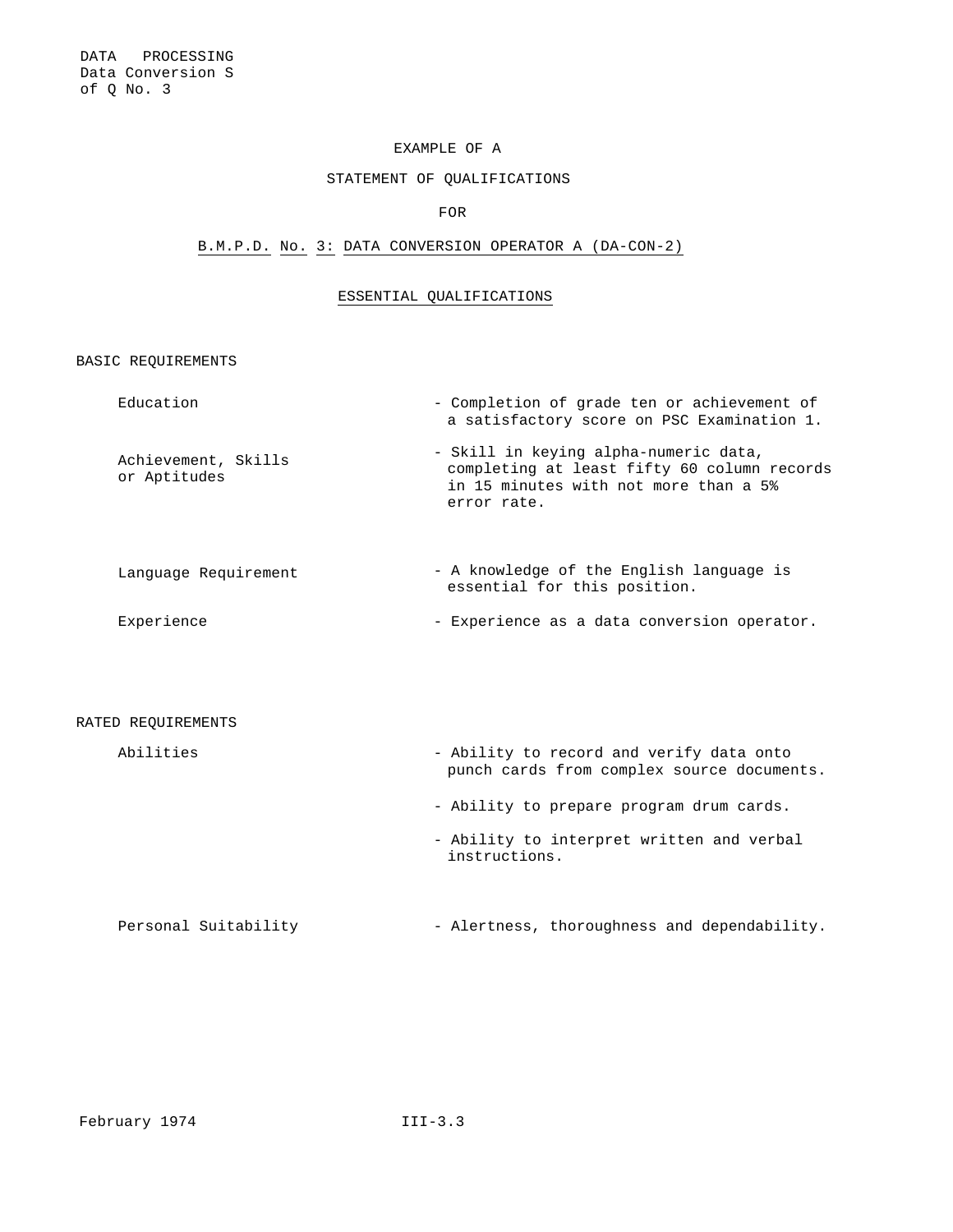### BENCH-MARK POSITION DESCRIPTION

| Bench-mark Position Number: 4                                                                                                                                                                                                                                                                                      | Level: 2          |  |
|--------------------------------------------------------------------------------------------------------------------------------------------------------------------------------------------------------------------------------------------------------------------------------------------------------------------|-------------------|--|
| Descriptive Title: OCR DATA CONVERSION LEAD<br><b>OPERATOR</b>                                                                                                                                                                                                                                                     | Point Rating: 303 |  |
| Summary                                                                                                                                                                                                                                                                                                            |                   |  |
| Under the supervision of the Supervisor, OCR Data Conversion Unit, operates an OCR Selectric<br>Data Conversion machine to record numeric data from non-complex source documents*; provides<br>guidance to 4 OCR data conversion operators; visually verifies recorded data, and performs<br>other duties.         |                   |  |
| Duties                                                                                                                                                                                                                                                                                                             | % of Time         |  |
| Operates an OCR Selectric Data Conversion machine to record<br>numeric data from non-complex source documents onto single<br>and two-part continuous forms in special font to be read by<br>an optical character reader.                                                                                           | 70                |  |
| Provides quidance to 4 OCR data conversion operators engaged<br>in the recording and visual verification of data from a<br>variety of non-complex source documents                                                                                                                                                 |                   |  |
| - by instructing new operators on the procedures to be<br>used in recording and verifying data from source<br>documents and on the operation of the equipment,<br>- by resolving data conversion problems encountered by<br>operators, and<br>- by reporting to the supervisor on the performance<br>of operators. | 15                |  |
| Visually verifies the work recorded by operators.                                                                                                                                                                                                                                                                  | 5                 |  |
|                                                                                                                                                                                                                                                                                                                    |                   |  |

Performs other duties such as maintaining records of the production and error rate of operators, and assuming the production and error rate of operators, and assuming the duties of the Unit Supervisor as required.

\*See Glossary of Terms page I-5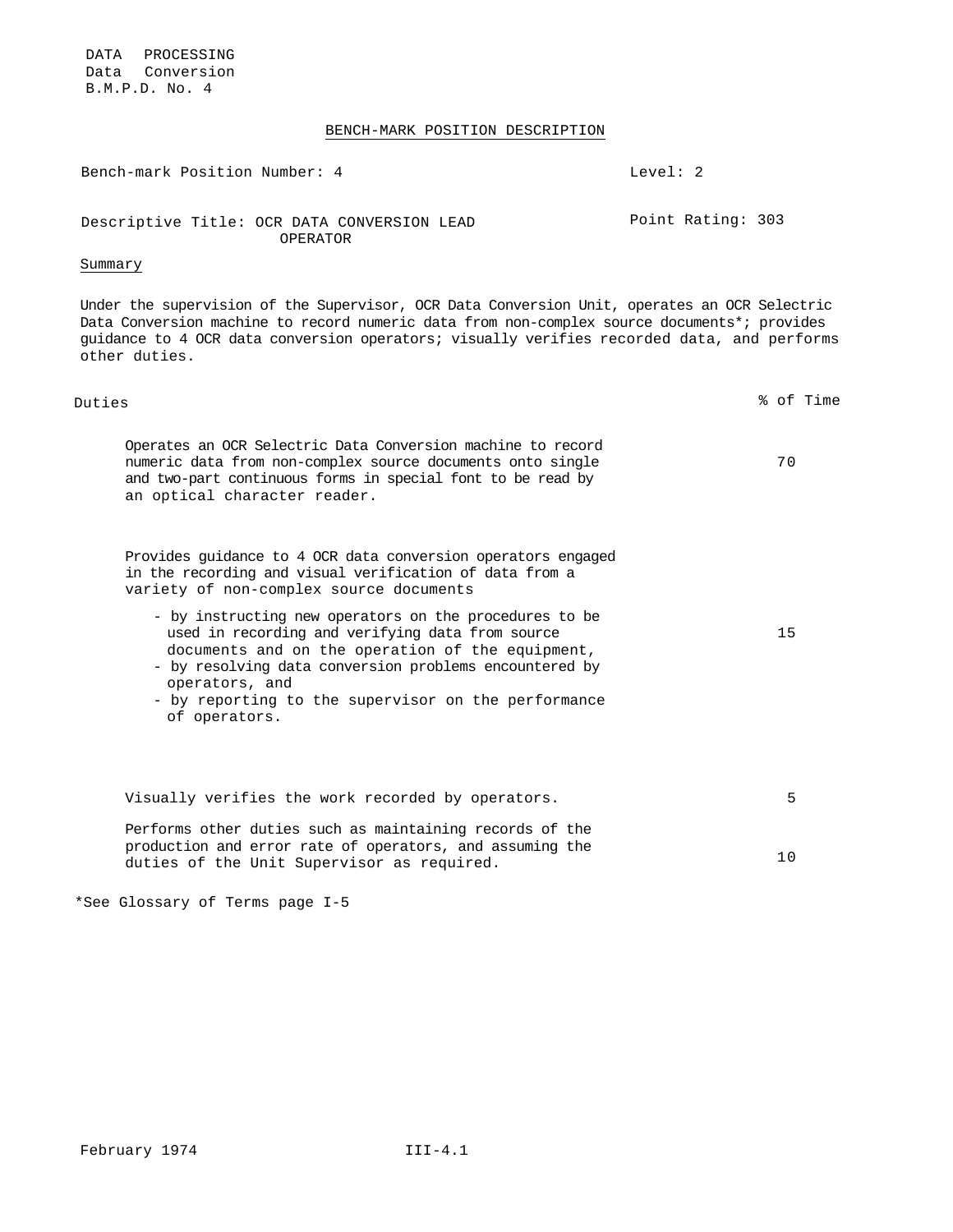| Degree | Points |
|--------|--------|
|--------|--------|

#### Specifications

## Skill and Knowledge

The work requires a thorough knowledge of the operation of an OCR Selectric Data Conversion machine in order to operate the equipment and to provide guidance to, and on-the-job training of, operators. A knowledge of the source documents processed by the team and of the relevant keying instructions is also required. 2 133

## Complexity

| Judgment is required in providing quidance to operators   |              |     |
|-----------------------------------------------------------|--------------|-----|
| regarding operating problems and the processing of source | $\mathbf{B}$ | 150 |
| documents. The work requires the operation of an OCR      |              |     |
| Selectric Data Conversion machine to record and verify    |              |     |
| data from non-complex source documents.                   |              |     |

### Supervision

| Guidance is provided to 4 OCR data conversion operators.   |                |    |
|------------------------------------------------------------|----------------|----|
| Assistance is provided to operators to resolve operating   |                |    |
| problems and problems regarding the processing of source   |                |    |
| documents. New operators are trained in the operation of   | B <sub>2</sub> | 20 |
| the equipment and to follow keying instructions. Reports   |                |    |
| verbally to the supervisor regarding operator performance. |                |    |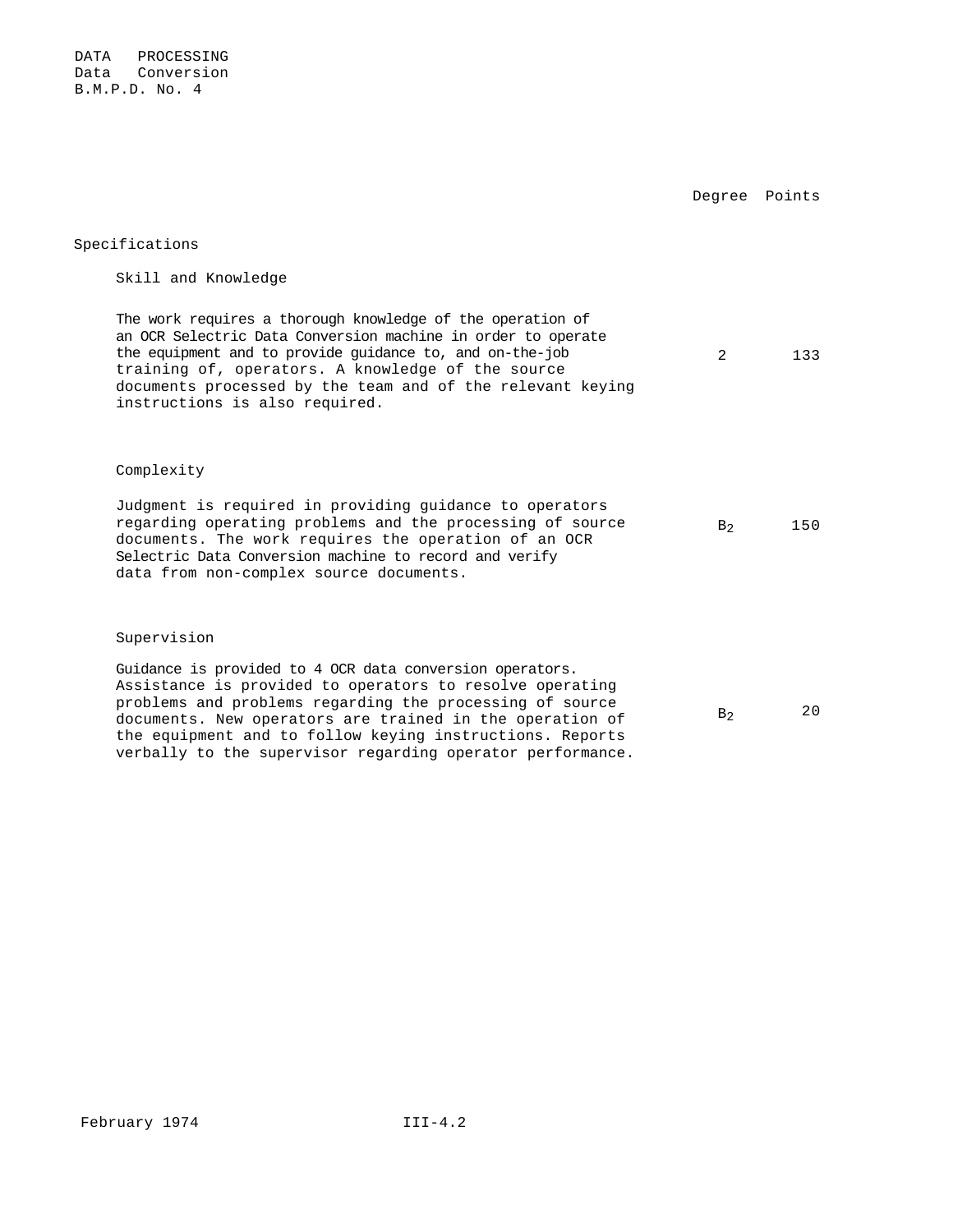#### STATEMENT OF QUALIFICATIONS FOR

### B.M.P.D. No. 4: OCR DATA CONVERSION LEAD OPERATOR (DA-CON-2)

### ESSENTIAL QUALIFICATIONS

#### BASIC REQUIREMENTS

- Education Completion of grade ten or achievement of a satisfactory score on PSC Examination 1.
- Achievement, Skills or Aptitudes - Skill in keying numeric data, completing at least fifty 60 column records in 15 minutes with not more than a 5% error rate.
- Language Requirement A knowledge of both the English language and the French language is essential for this position.
- Experience Experience as a data conversion operator.

#### RATED REQUIREMENTS

Abilities - Ability to verify work visually and maintain production records. - Ability to instruct and assist operators in equipment operation and procedures. Personal Suitability - Effective interpersonal relationships.

- Alertness, thoroughness and dependability.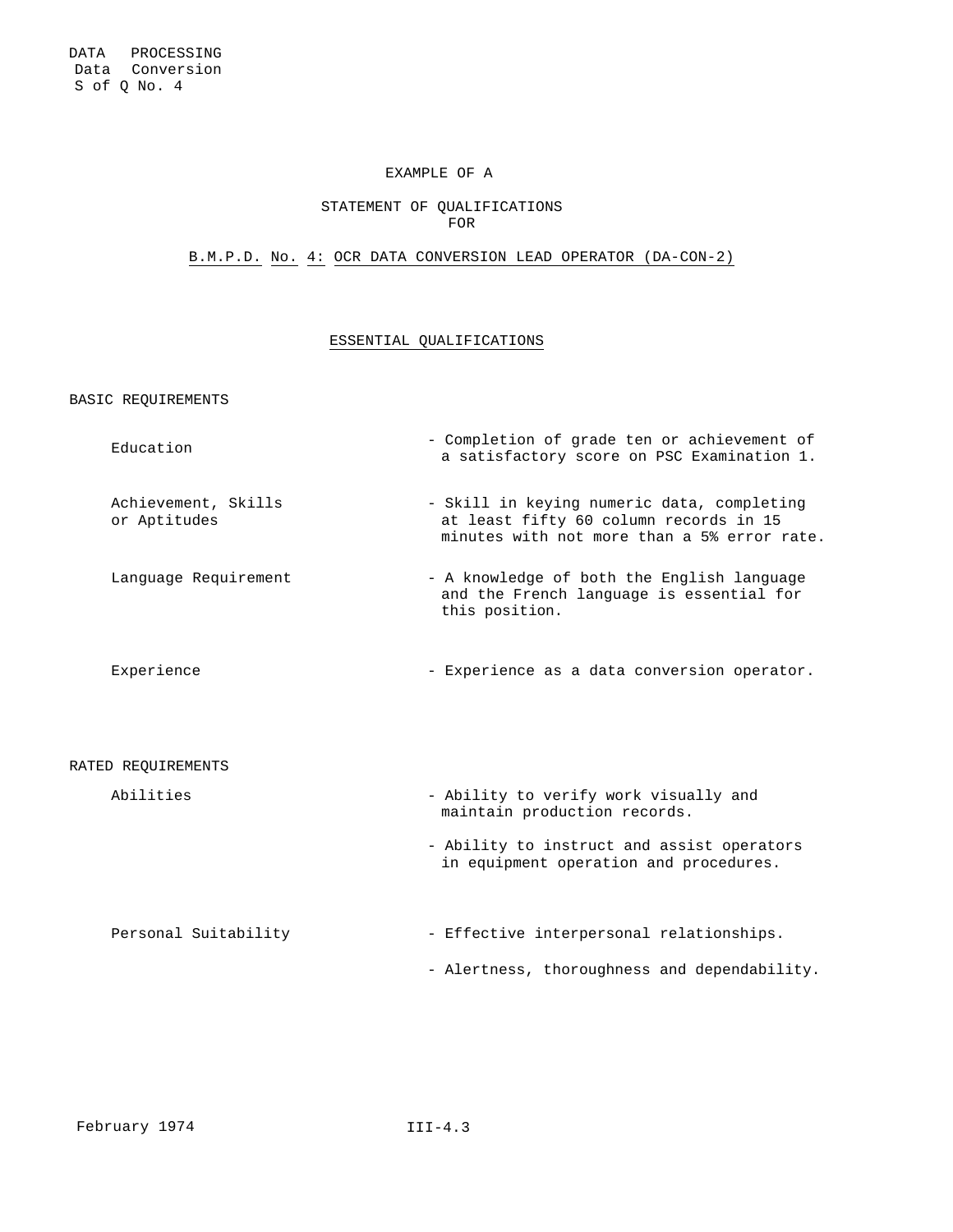## BENCH-MARK POSITION DESCRIPTION

|         | Bench-mark Position Number 5                                                                                                                                                                                                                                                                                                                                                                                                                      |           | Level: 3          |           |
|---------|---------------------------------------------------------------------------------------------------------------------------------------------------------------------------------------------------------------------------------------------------------------------------------------------------------------------------------------------------------------------------------------------------------------------------------------------------|-----------|-------------------|-----------|
|         | Descriptive Title <sup>:</sup> DATA CONVERSION LEAD<br>OPERATOR                                                                                                                                                                                                                                                                                                                                                                                   |           | Point Rating: 356 |           |
| Summary |                                                                                                                                                                                                                                                                                                                                                                                                                                                   |           |                   |           |
|         | Under the supervision of the Assistant Supervisor, operates key-punch equipment<br>to record and verify data from mainly complex source documents*; provides guidance to 3 key-punch<br>and verification operators, and performs other duties.                                                                                                                                                                                                    |           |                   |           |
| Duties  |                                                                                                                                                                                                                                                                                                                                                                                                                                                   |           |                   | % of Time |
|         | Operates a key-punch and verification machine to record and<br>verify data onto punch cards from mainly complex applications.                                                                                                                                                                                                                                                                                                                     |           |                   | 80        |
|         | Provides guidance to 3 key-punch and verification operators<br>engaged in recording and verifying data from a variety of<br>complex and non-complex applications<br>- by instructing operators on the procedures to be<br>used in recording and verifying a new application,<br>- by resolving problems regarding source documents,<br>keying instructions and equipment malfunction, and<br>- by providing on-the-job training of new operators. |           |                   | 15        |
|         | Maintains records of jobs completed and errors detected,<br>and performs other duties.                                                                                                                                                                                                                                                                                                                                                            |           |                   |           |
|         | Specifications                                                                                                                                                                                                                                                                                                                                                                                                                                    |           | Degree            | Points    |
|         | Skill and Knowledge                                                                                                                                                                                                                                                                                                                                                                                                                               |           |                   |           |
|         | The work requires a thorough knowledge of the operation and<br>capabilities of key-punch and verification machines in<br>order to operate the equipment and to provide guidance to,<br>and on-the-job training of, operators. A thorough knowledge<br>of the complex and non-complex source documents processed<br>by the team is required in order to record and verify data<br>and to assist operators.                                         |           | 3                 | 186       |
|         | *See Glossary of Terms page I-5                                                                                                                                                                                                                                                                                                                                                                                                                   |           |                   |           |
|         | February, 1974                                                                                                                                                                                                                                                                                                                                                                                                                                    | $III-5.1$ |                   |           |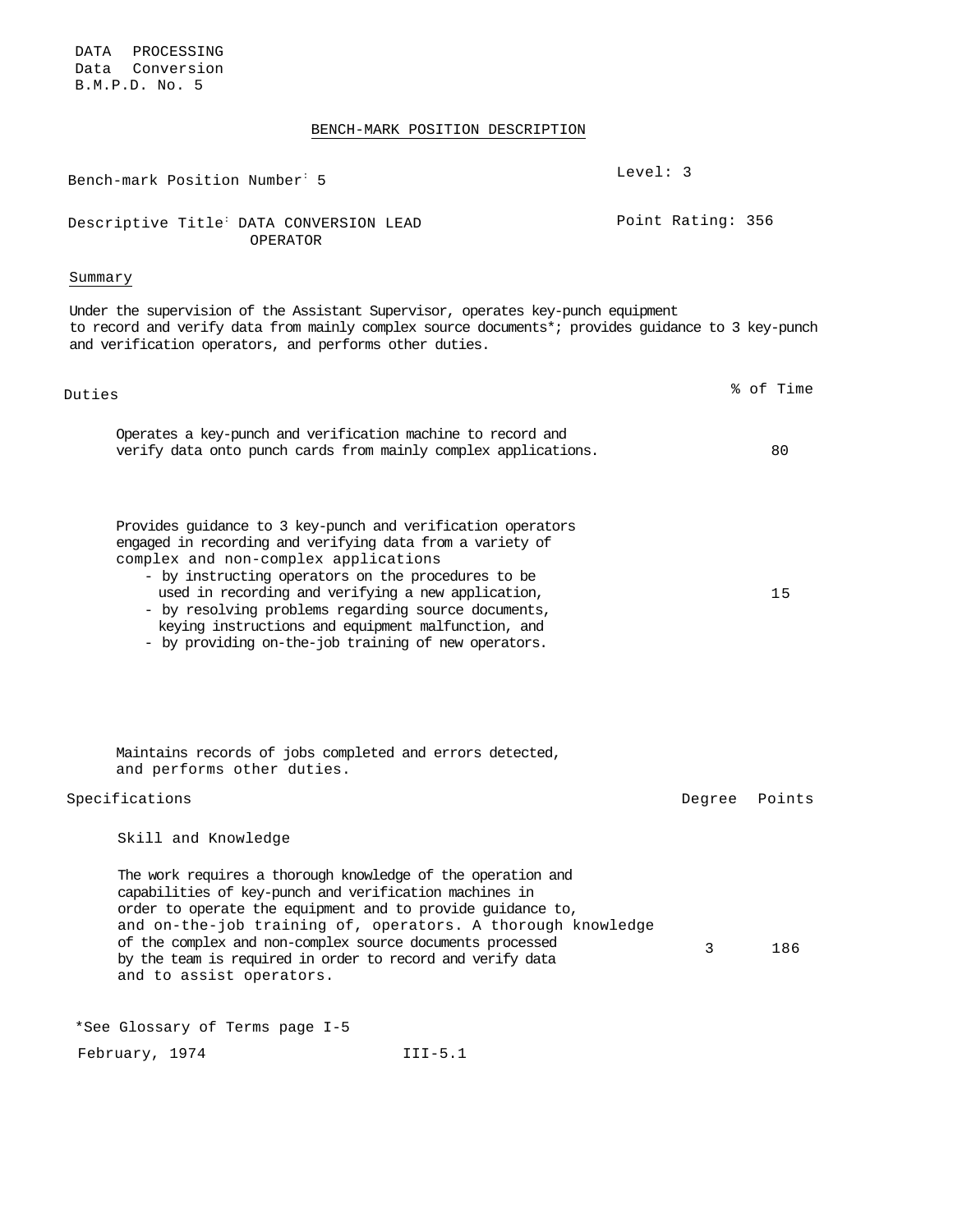|                                                                                                                                                                                                                                                                                                                                                                                                      | Degree         | Points |
|------------------------------------------------------------------------------------------------------------------------------------------------------------------------------------------------------------------------------------------------------------------------------------------------------------------------------------------------------------------------------------------------------|----------------|--------|
| Complexity                                                                                                                                                                                                                                                                                                                                                                                           |                |        |
| Judgment is required in interpreting data from complex<br>source documents, in providing guidance to operators with<br>respect to the operation of key-punch equipment and the<br>interpretation of data and keying instructions when processing<br>applications. The work requires the operation of<br>data conversion equipment to record and verify data from<br>mainly complex source documents. | B <sub>2</sub> | 150    |

#### Supervision

Guidance is provided to 3 key-punch and verification operators. Assistance is provided to operators to resolve operational problems and problems regarding keying instructions and the interpretation of source documents. Operators are trained to operate key-punch and verification  $B_2$ equipment and to follow keying instructions. 20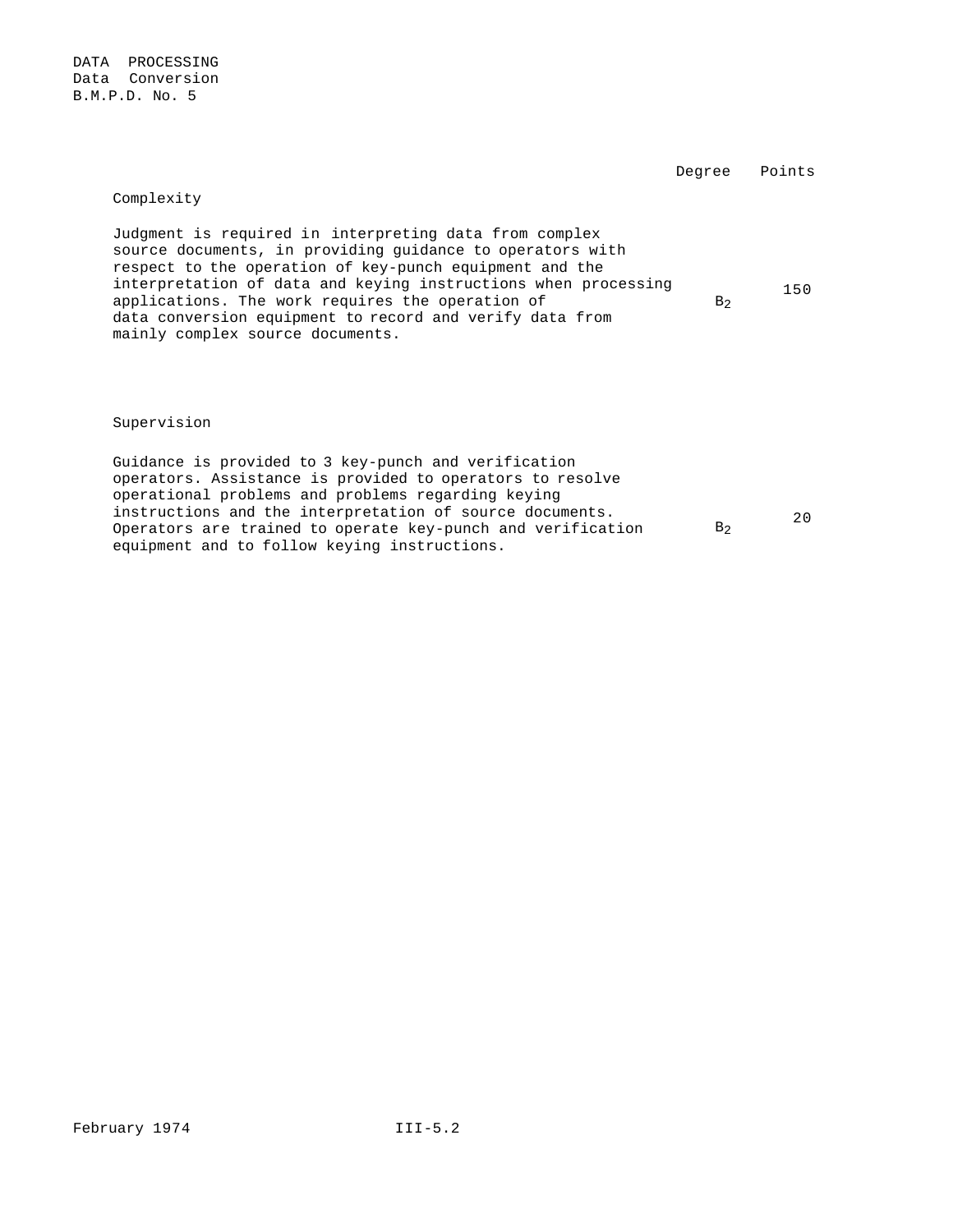## STATEMENT OF QUALIFICATIONS

### FOR

## B.M.P.D. No. 5: DATA CONVERSION LEAD OPERATOR (DA-CON-3)

## ESSENTIAL QUALIFICATIONS

BASIC REQUIREMENTS

| Education                           | - Completion of grade ten or achievement of<br>a satisfactory score on PSC Examination 1.                                                    |
|-------------------------------------|----------------------------------------------------------------------------------------------------------------------------------------------|
| Achievement, Skills<br>or Aptitudes | - Skill in keying alpha-numeric data,<br>completing at least fifty 60 column<br>records in 15 minutes with not more<br>than a 5% error rate. |
| Language Requirement                | - A knowledge of the English language is<br>essential for this position.                                                                     |
| Experience                          | - Experience in data conversion operations.                                                                                                  |
| RATED REQUIREMENTS                  |                                                                                                                                              |
| Knowledge                           | - Knowledge of complex and non-complex<br>source documents.                                                                                  |
| Abilities                           | - Ability to maintain production records.                                                                                                    |
|                                     | - Ability to provide instruction and<br>guidance to other operators.                                                                         |
| Personal Suitability                | - Effective interpersonal relationships.                                                                                                     |
|                                     | - Alterness, thoroughness and dependability.                                                                                                 |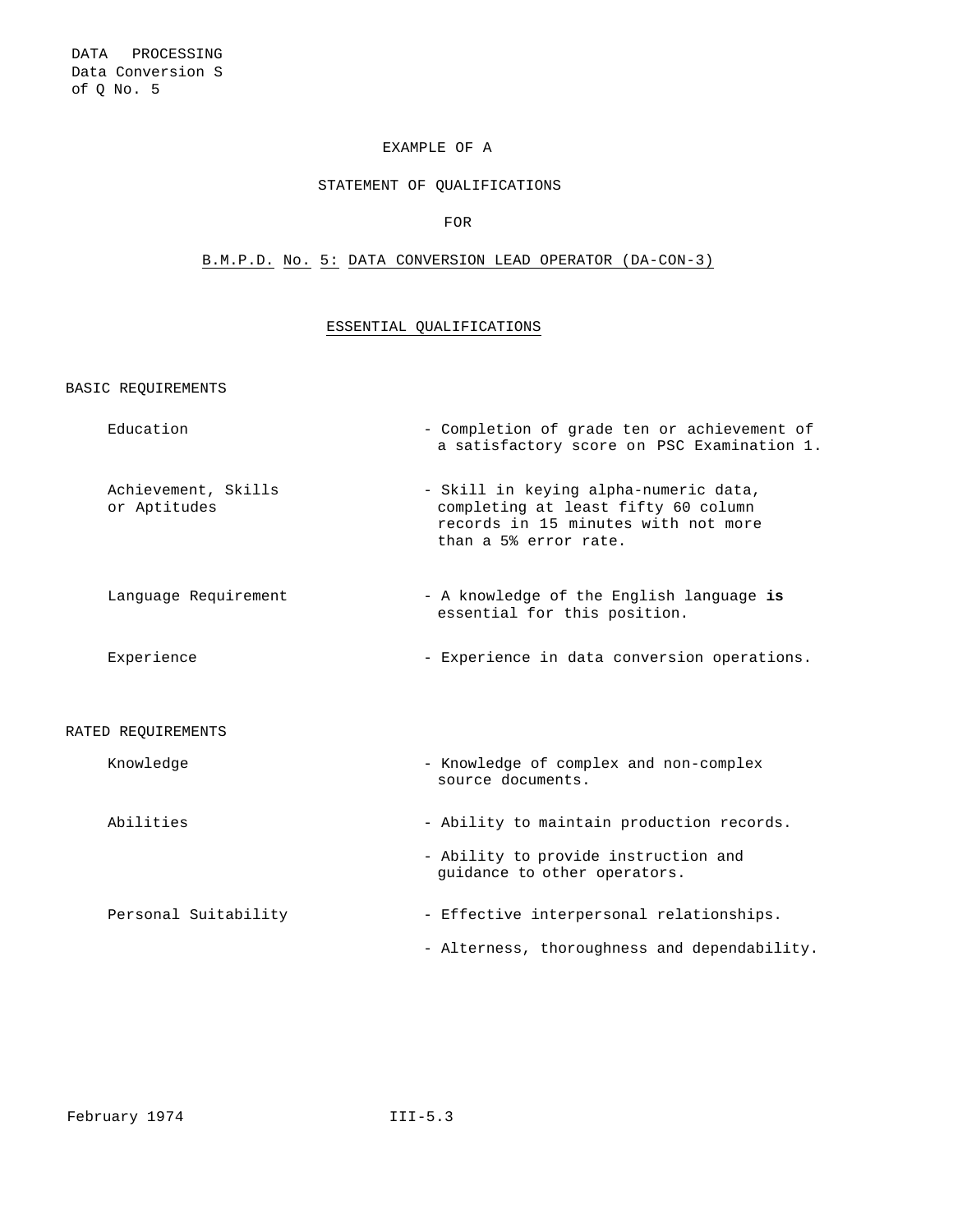## BENCH-MARK POSITION DESCRIPTION

Bench-mark Position Number: 6 Level: 3

| Descriptive Title: DATA CONVERSION | Point Rating: 401 |
|------------------------------------|-------------------|
| OPERATOR B                         |                   |

#### Summary

Under the general supervision of the Computer Terminal Supervisor, is responsible for the operation of alpha-numeric key-punch and verification machines to record, and verify, data onto punch cards from a variety of complex\* and non-complex\* source documents; prepares program drum cards; operates with limited supervision a remote job entry terminal; maintains a daily log of computer and terminal usage and performs other duties.

| Duties                                                                                                                                                                                                                                                                                                                                                                                                                                                          | % of Time |
|-----------------------------------------------------------------------------------------------------------------------------------------------------------------------------------------------------------------------------------------------------------------------------------------------------------------------------------------------------------------------------------------------------------------------------------------------------------------|-----------|
| - Operates alpha-numeric key-punch machines to record, and<br>verify, data onto punch cards from a variety of complex<br>an non-complex source documents.                                                                                                                                                                                                                                                                                                       | 50        |
| - Prepares program drum cards for complex applications.                                                                                                                                                                                                                                                                                                                                                                                                         | 5         |
| - Operates with limited supervision a remote terminal<br>consisting of card processor with plug board* and memory<br>and key board terminal.                                                                                                                                                                                                                                                                                                                    |           |
| - by performing minor sorting* and editing* utility<br>functions and dumping information on file,<br>- by installing the terminal's plug board, selecting<br>and mounting paper, forms and carriage control<br>tapes, starting and stopping processing, and<br>selecting and loading cards into the card hopper,<br>- by resolving machine problems such as card jams<br>and loose plug board terminals or describing<br>problems to the customer engineer, and | 25        |
| - by scanning print-outs for completeness, accuracy<br>and legibility.                                                                                                                                                                                                                                                                                                                                                                                          |           |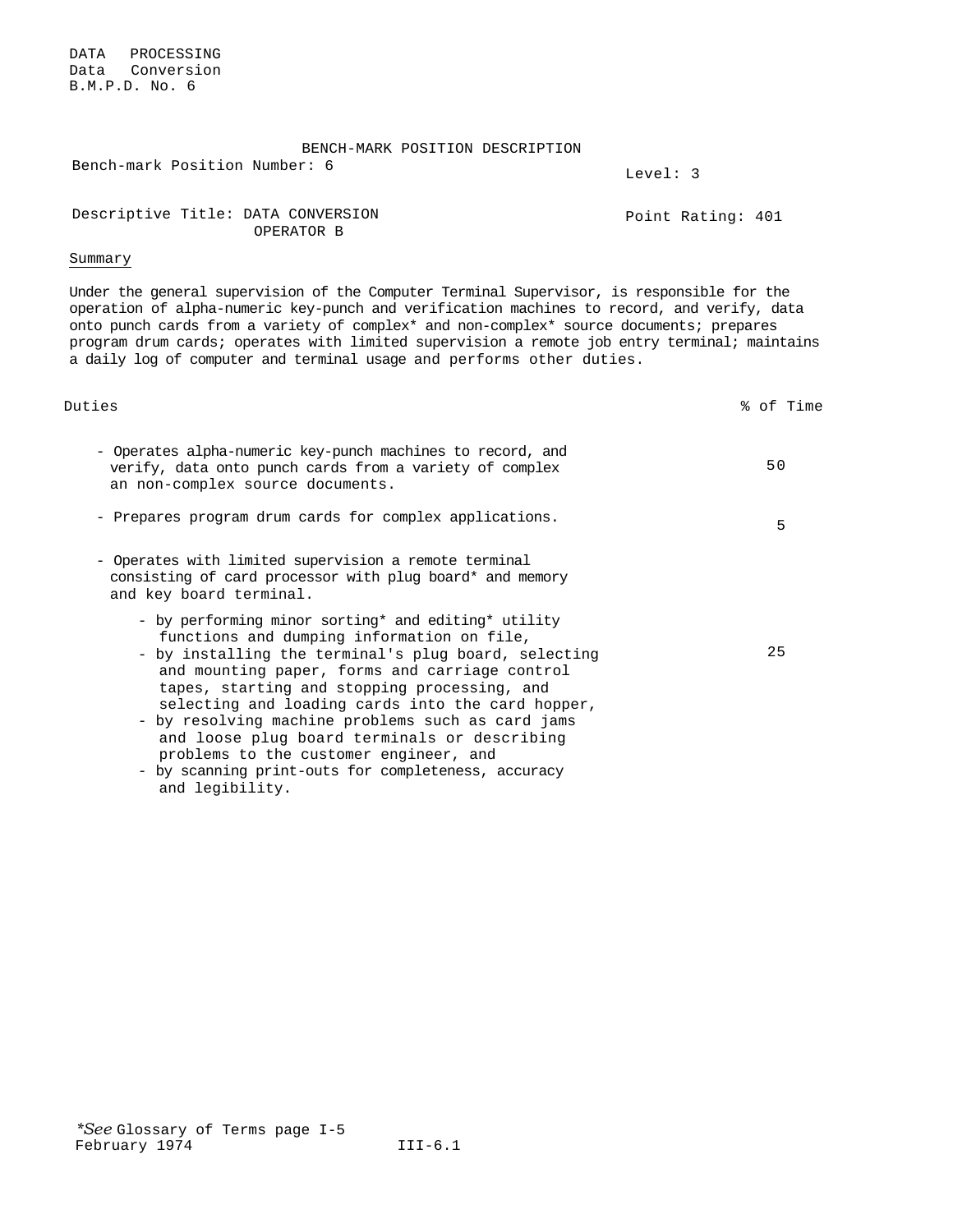% of Time - Maintains daily log of computer and terminal usage - by recording data concerning processing time on jobs processed, - by recording information on computer down-time and usage, and - by typing credit requests to supplier for system malfunctions. 15 - Assists in the coding of input documents and quality control of output, in the maintenance of a program and procedures documentation library, and performs minor typing duties. 5 Specifications **Degree** Points **Degree** Points Skill and Knowledge The work requires the ability to operate alpha-numeric key-punch and verification machines to record, and verify, data onto punch cards. A thorough knowledge of machine capabilities and the complex and non-complex source documents processed is required to efficiently record and verify data. The ability to operate a remote job entry terminal and to understand the functions of the various keys and special cards involved with submitting jobs and inquiring of their status is also required. An understand ing of the remote computer service is required in order to compile utilization reports and credit requests. Typing and clerical skills are required in assisting in the maintenance of a program and procedures documentation library and in the preparation of credit requests to the supplier. A knowledge of the data flows in the applications processed is necessary to assist in coding data and in quality control of the computer runs. 3 186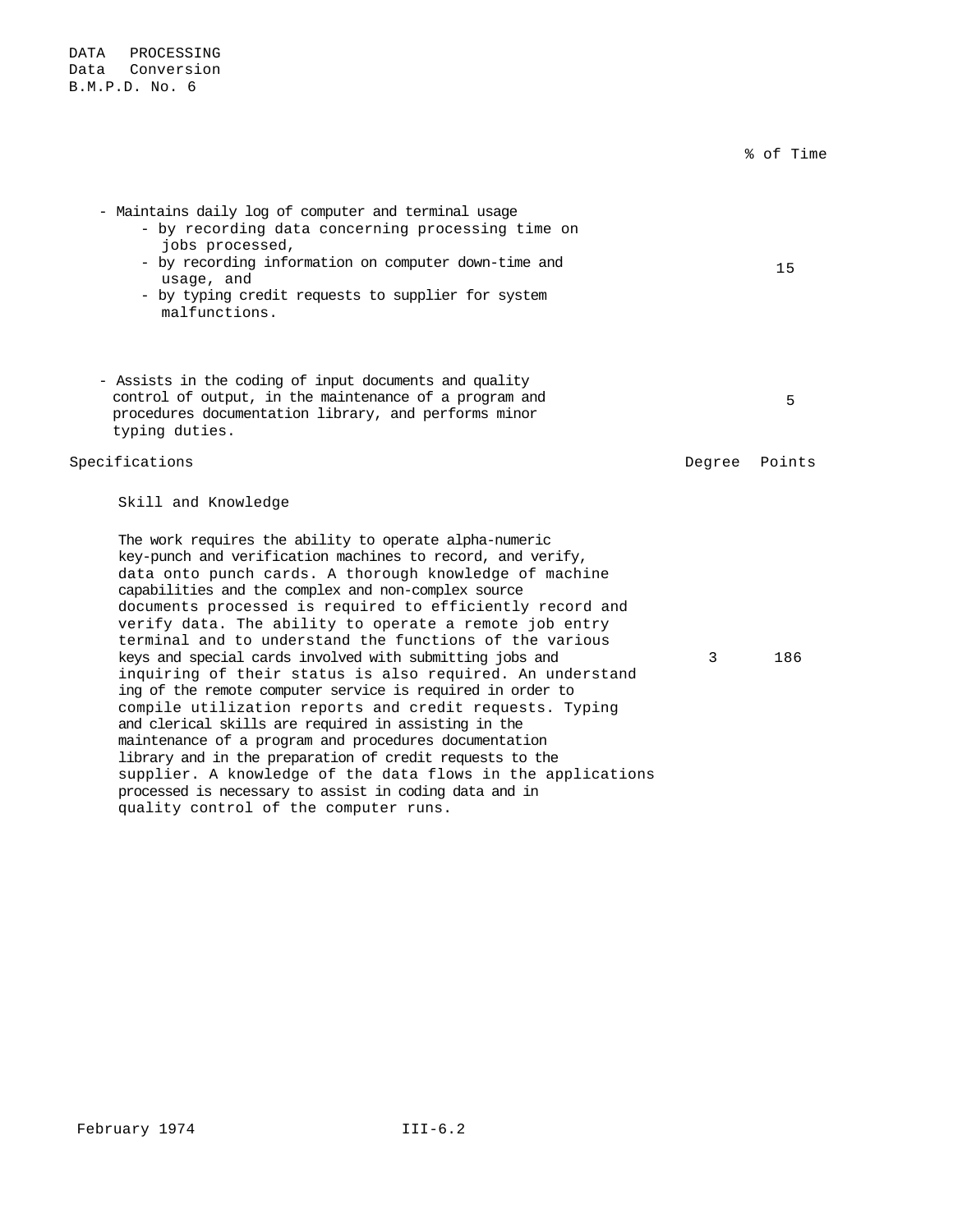```
Degree Points
```
 $B_3$  205

Complexity

There is a requirement for the exercise of initiative and judgment in the interpretation of verbal and written instructions, the preparation of program drum cards, the coding of data, resolving problems with the operation of the remote terminal, in daily scheduling of jobs for efficient processing, and in performing the clerical duties associated with the maintenance of the program and procedures documentation library. The work requires the operation of alpha-numeric key-punch machines to record and verify data from a variety of complex and non-complex source documents. The work also requires the operation of a remote job entry terminal to process jobs and to run small utility programs. Supervisory guidance is not always readily available.

Supervision

Shows other employees how to perform tasks or duties.  $A_1$  10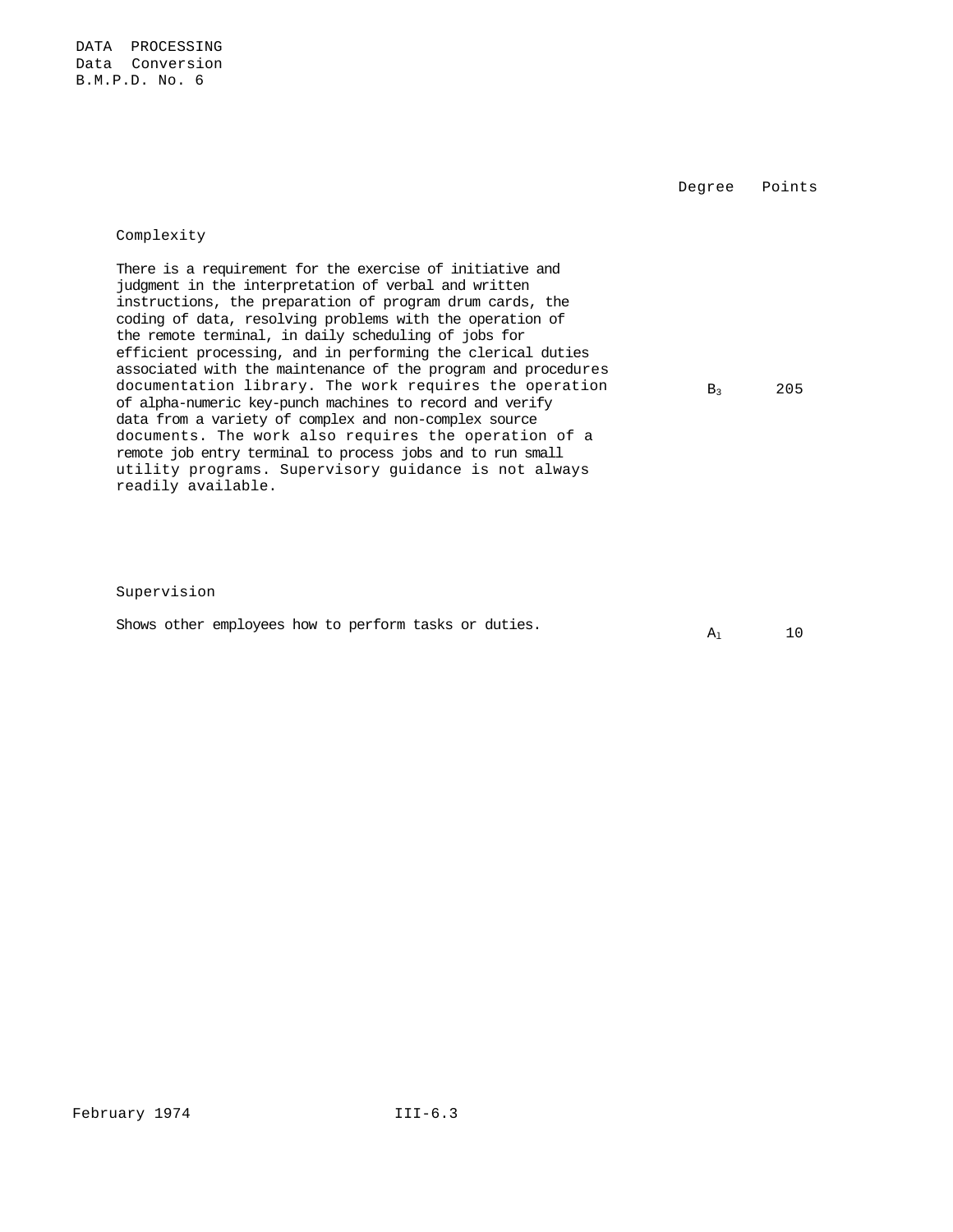### STATEMENT OF QUALIFICATIONS

FOR

# B.M.P.D. No. 6: DATA CONVERSION OPERATOR (DA-CON-3)

## ESSENTIAL QUALIFICATIONS

#### BASIC REQUIREMENTS

| Education                           | - Completion of grade ten or achievement of a<br>satisfactory score on PSC Examination 1.                                                    |
|-------------------------------------|----------------------------------------------------------------------------------------------------------------------------------------------|
| Achievement, Skills<br>or Aptitudes | - Skill in keying alpha-numeric data,<br>completing at least fifty 60 column<br>records in 15 minutes with not more<br>than a 5% error rate. |
| Language Requirement                | - A knowledge of the French language is<br>essential for this position.                                                                      |
| Experience                          | - Experience in performing clerical duties.                                                                                                  |
| RATED REQUIREMENTS                  |                                                                                                                                              |
| Knowledge                           | - Knowledge of complex and non-complex<br>source documents.                                                                                  |
| Abilities                           | - Ability to operate a remote job entry<br>terminal.                                                                                         |
|                                     | - Ability to prepare program drum cards<br>for complex applications.                                                                         |
|                                     | - Ability to maintain a daily log of<br>computer and terminal usage.                                                                         |
| Personal Suitability                | - Alertness, initiative and reliability.                                                                                                     |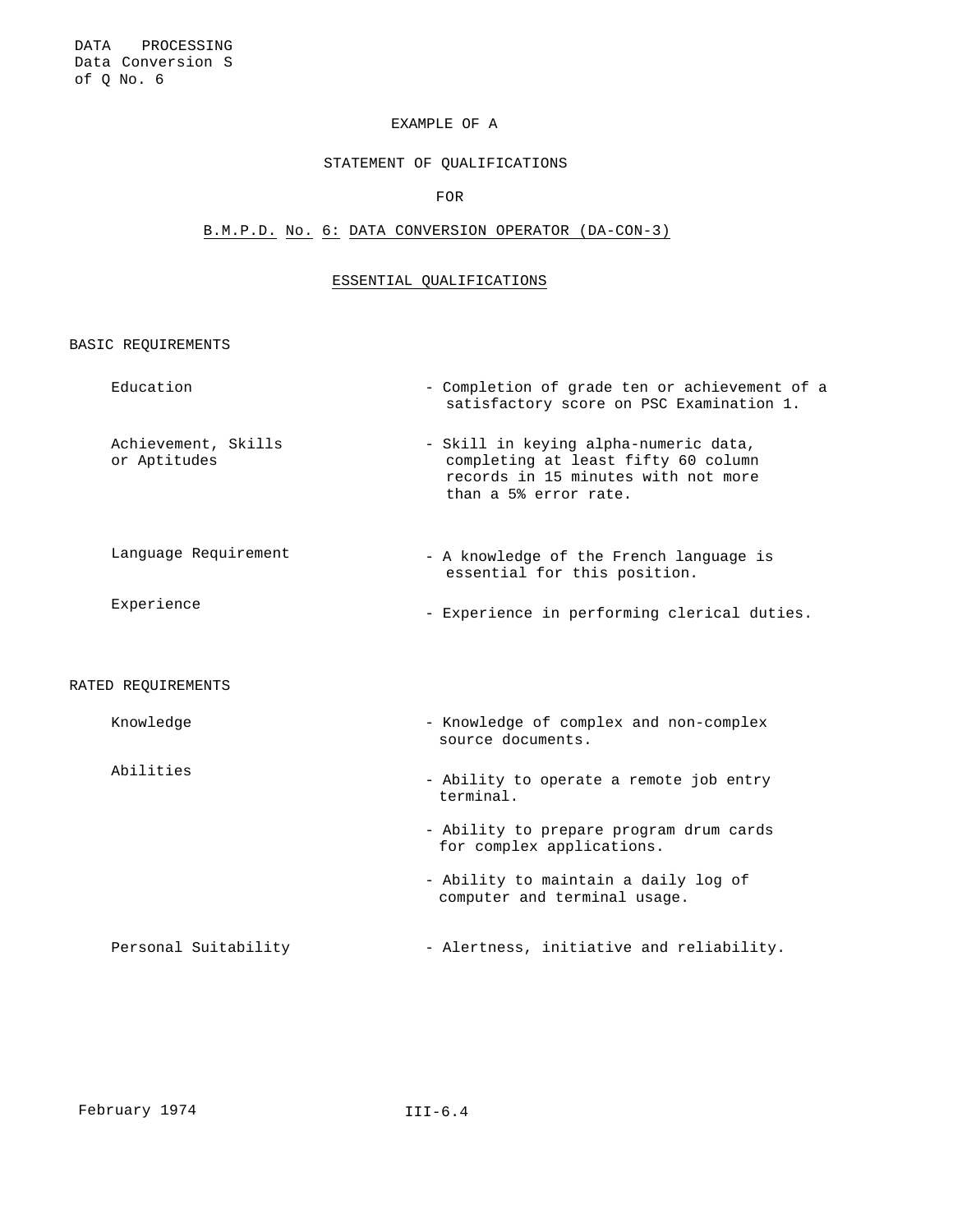| BENCH-MARK POSITION DESCRIPTION                                                                                                                                                                                                                                                                                                                                                                                                                                                                                     |                   |
|---------------------------------------------------------------------------------------------------------------------------------------------------------------------------------------------------------------------------------------------------------------------------------------------------------------------------------------------------------------------------------------------------------------------------------------------------------------------------------------------------------------------|-------------------|
| Bench-mark Position Number: 7                                                                                                                                                                                                                                                                                                                                                                                                                                                                                       | Level: 3          |
| Descriptive Title: DATA CONVERSION SYSTEM<br>LEAD OPERATOR                                                                                                                                                                                                                                                                                                                                                                                                                                                          | Point Rating: 411 |
| Summary                                                                                                                                                                                                                                                                                                                                                                                                                                                                                                             |                   |
| Under the supervision of a Data Conversion System Supervisor, operates a Data<br>Conversion key station; provides guidance to 3 key station operators; occasionally<br>operates the supervisory console and performs other duties.                                                                                                                                                                                                                                                                                  |                   |
| Duties                                                                                                                                                                                                                                                                                                                                                                                                                                                                                                              | % of Time         |
| Operates a Data Conversion System key station to record, and<br>verify, data onto disc storage from mainly complex source<br>documents.*                                                                                                                                                                                                                                                                                                                                                                            | 75                |
| Provides quidance to 3 key station operators engaged in<br>recording and verifying data from a variety of applications<br>- by instructing operators on the procedures to be used<br>in recording and verifying a new application,<br>- by assisting operators to recover from error conditions,<br>- by resolving problems regarding source documents and<br>keying instructions,<br>- by re-assigning work in accordance with changing<br>priorities, and<br>- by providing on-the-job training of new operators. | 15                |

| Occasionally operates the supervisory console to transfer  |     |
|------------------------------------------------------------|-----|
| stored data from disc to tape, deletes completed work from | 1 N |
| the disc, translates control formats, controls key station |     |
| status, and performs other duties.                         |     |

\*See Glossary of Terms page I-5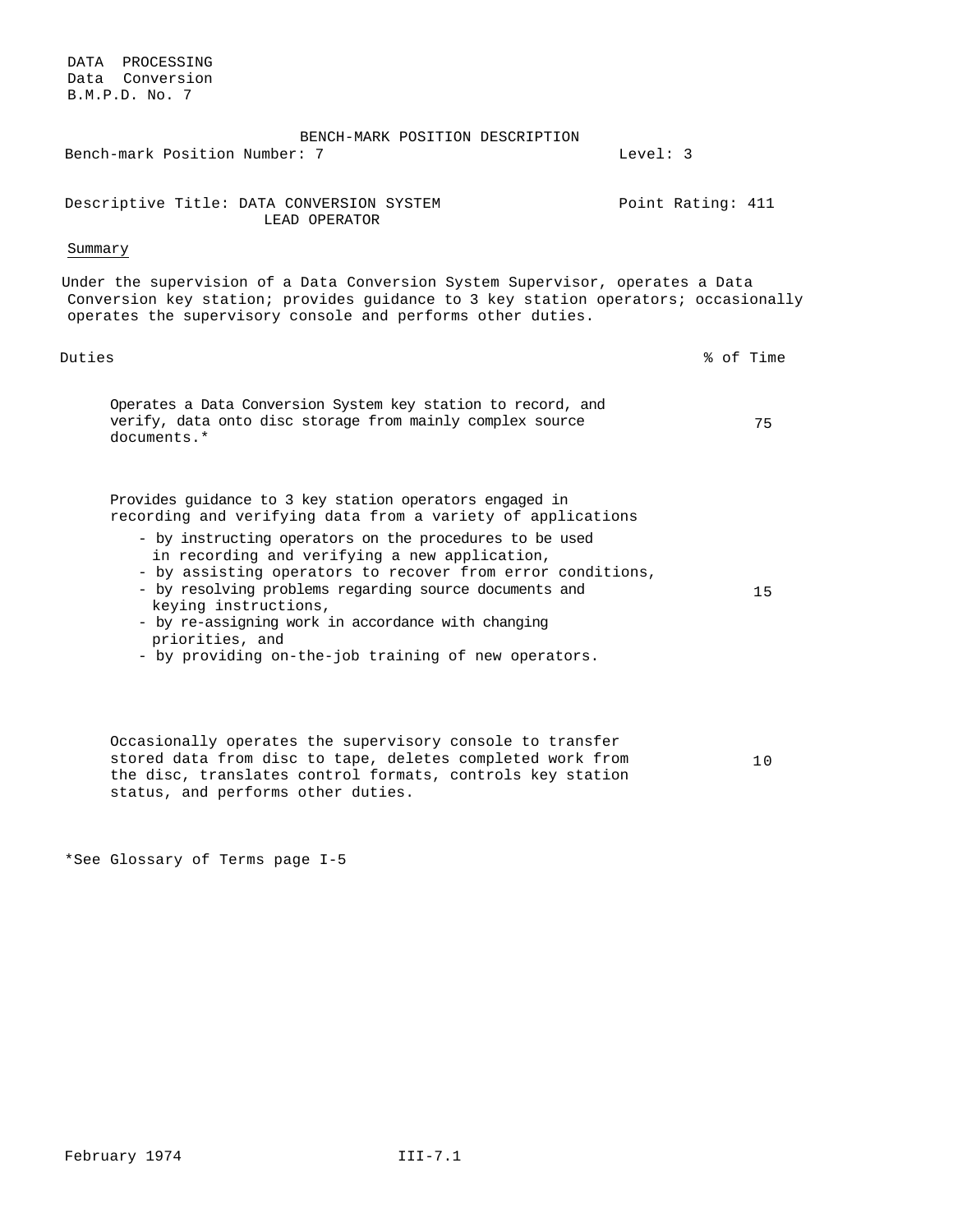Degree Points

Specifications

Skill and Knowledge

The work requires a thorough knowledge of the operation and capabilities of a Data Conversion System key station and the source documents processed in order to operate a key station and to provide guidance to, and on-the-job training of, operators. A knowledge of the Data Conversion System supervisory console is required as a back-up operator to the system supervisor. The ability to follow written and oral instructions and to make decisions accordingly is also required. 3 186

#### Complexity

Judgment is required in interpreting data from complex source documents when operating a key station, in providing guidance to operators with respect to key station operating problems and the interpretation or processing of applications. The work requires the operation of a Data Conversion System key station and, on occasion, the operation of the supervisory console.  $B<sub>2</sub>$ 205

#### Supervision

Guidance is provided to 3 key station operators. Assistance is provided to operators to resolve operational problems and problems regarding keying instructions and the interpretation of source documents. Operators are trained to operate a key station and to follow keying instructions. Provides verbal assessment to Supervisory on operator performance.  $B<sub>2</sub>$ 20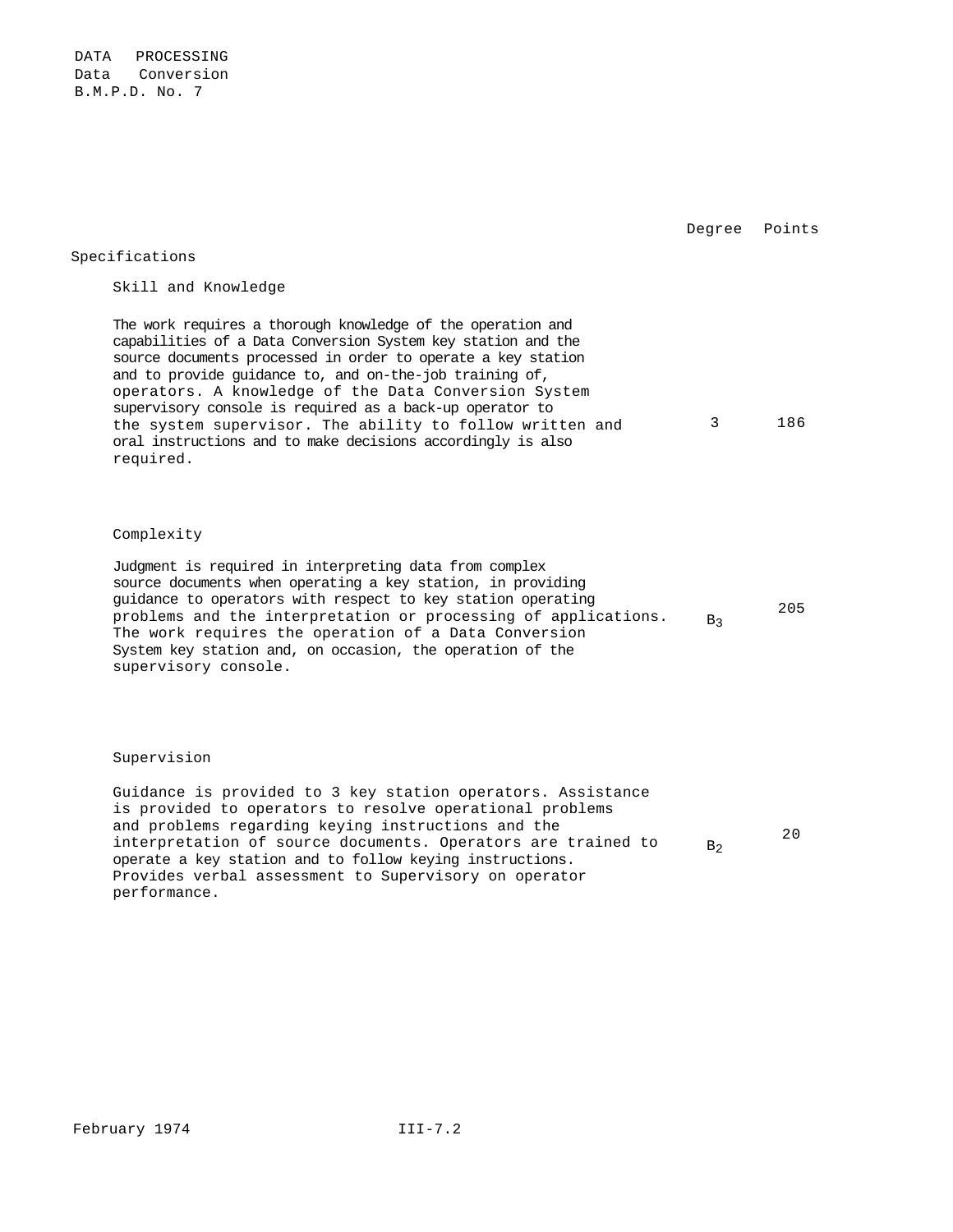## STATEMENT OF QUALIFICATIONS

#### FOR

## B.M.P.D. No. 7: DATA CONVERSION SYSTEM LEAD OPERATOR (DA-CON-3)

## ESSENTIAL QUALIFICATIONS

BASIC REQUIREMENTS

| Education                           | - Completion of grade ten or achievement of<br>a satisfactory score on PSC Examination 1.                                                                |  |  |
|-------------------------------------|----------------------------------------------------------------------------------------------------------------------------------------------------------|--|--|
| Achievement, Skills<br>or Aptitudes | $\mathbf 1$<br>- Skill in keying alpha-numeric data, completing<br>at least fifty 60 column records in 15<br>minutes with not more than a 57 error rate. |  |  |
| Language Requirement                | - A knowledge of the English language is<br>essential for this position.                                                                                 |  |  |
| Experience                          | - Experience in data conversion operations.                                                                                                              |  |  |
| RATED REQUIREMENTS                  |                                                                                                                                                          |  |  |
| Knowledge                           | - Knowledge of complex and non-complex source<br>documents.                                                                                              |  |  |
| Abilities                           | - Ability to instruct operators in procedures<br>for new applications and to assist operators<br>particularly in recovering from error<br>conditions.    |  |  |
| Personal Suitability                | - Effective interpersonal relationships.                                                                                                                 |  |  |
|                                     | - Initiative and dependability.                                                                                                                          |  |  |

## DESIRABLEQUALIFICATIONS

- Experience in operating a supervisory console.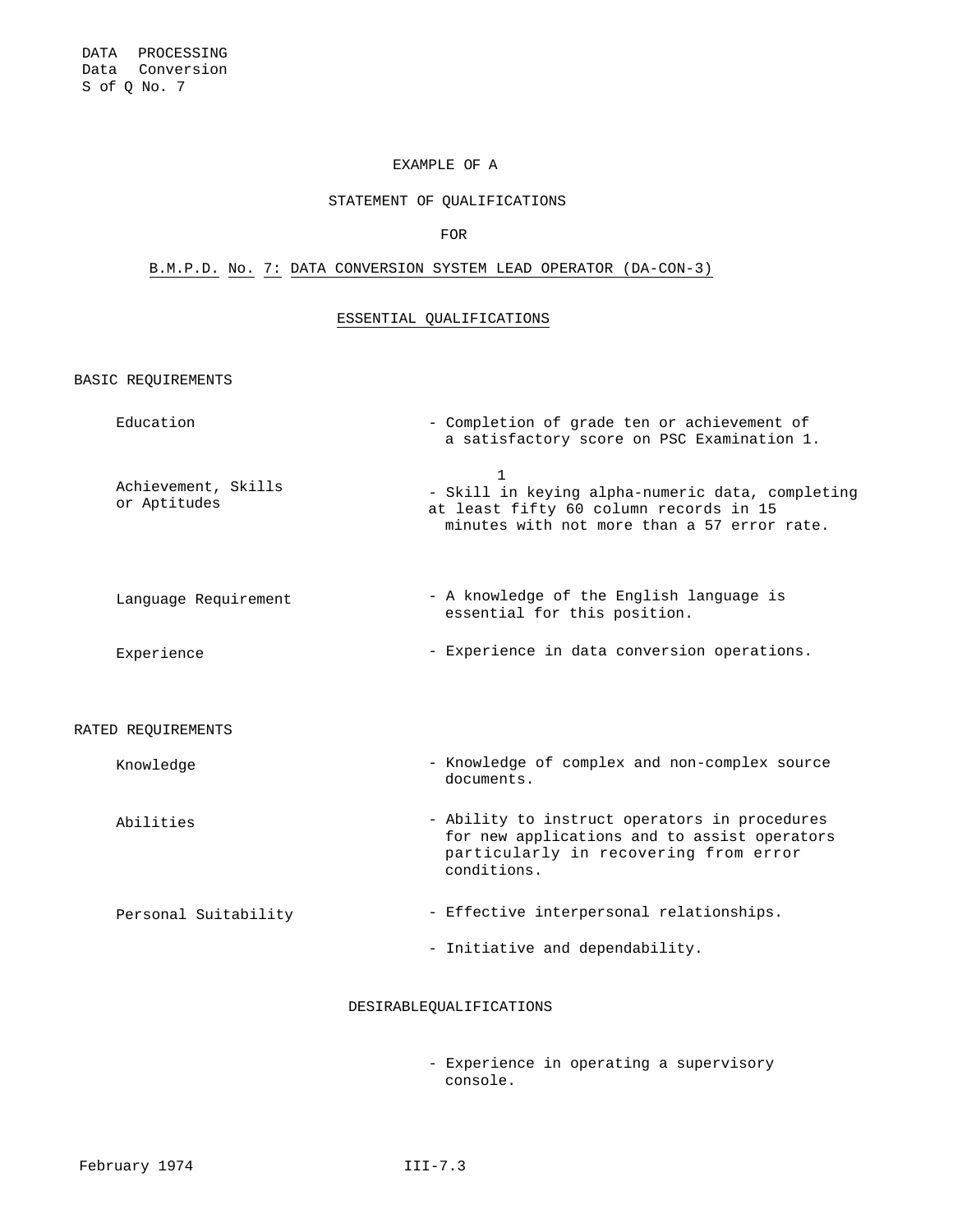#### BENCH-MARK POSITION DESCRIPTION

Bench-mark Position Number: 8 Level: 4

Point Rating: 476

## Descriptive Title<sup>:</sup> DATA CONVERSION SYSTEM SUPERVISOR A

#### Summary

Under the general supervision of the Group Supervisor, controls the operation of a Data Conversion System to capture data for computer processing; maintains records of work processed; provides guidance to 8 key station operators to develop their skill and efficiency, and performs other duties.

Duties

Controls the operation of a Data Conversion System in order to ensure the efficient capturing of data for computer processing

- by activating the system's power supply,
- by loading tape on magnetic tape unit,
- by keying formats into disc storage,
- by communicating with the system by the supervisory key station to perform such functions as determining batch status and production statistics, clearing batch data from disc, deleting or amending formats, recording beginning or ending tape labels, dumping data from disc to tape, and dumping tape to disc to up-date or amend files,

- by inserting read-write ring on input tape,

- by preparing back-up tape as required,

- by determining reasons for system malfunctions and taking corrective action when possible, and

- by closing down the system at end of day.

Maintains records of batches processed to ensure processing of all work

- by recording information to identify batches to be processed,
- by receiving completed batches from operators, and
- by recording completion data and date transferred to tape.

Provides guidance to 8 key station operators to develop their skill and efficiency

% of Time

65

15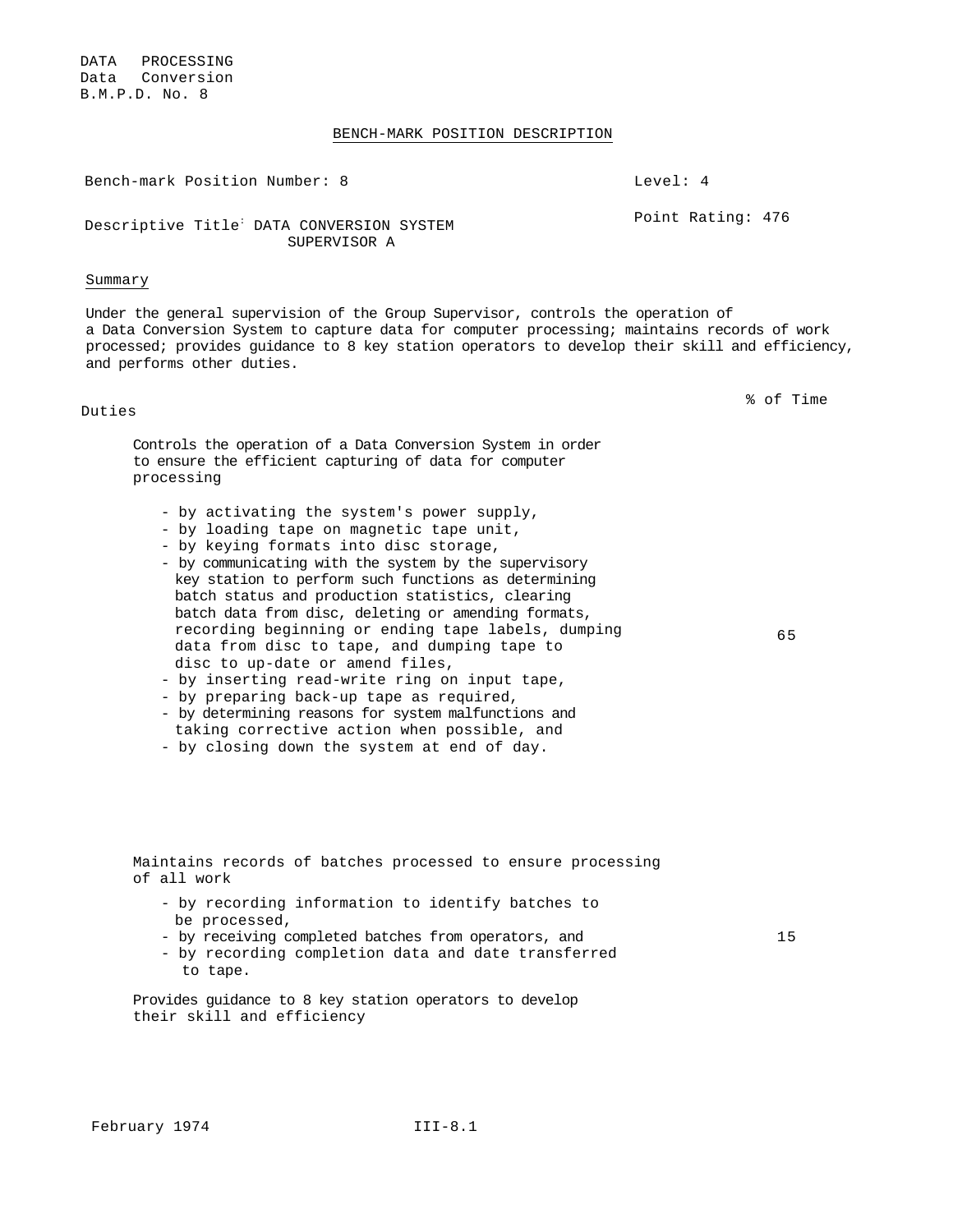% of Time - by assigning work in accordance with operator abilities and changing priorities, - by explaining format and keying instructions for new applications, - by resolving operator problems regarding interpretation of data on source documents and key station operating problems, - by training new operators, and - by appraising operator performance and discussing with Group Supervisor and employee. 15 Performs other duties such as operating a key station as required, ensuring that equipment is in operating condition and assuming the position of Group Supervisor as directed by the Data Conversion Supervisor. 5 Specifications **Degree** Points Skill and Knowledge The work requires a knowledge of the operation and capabilities of the Data Conversion System key station in order to operate a key station, to train staff and to assist operators in resolving operating problems. A knowledge of the operating and control function of the supervisory key station is required in order to control the input and output of data to disc storage. A knowledge of work priorities and of operator capabilities is also required in order to re-assign work. 3 186

#### Complexity of Work

Methods and procedures are well-defined concerning the processing of applications and the operation of the supervisory key station. Initiative and judgment are required in re-assigning work in accordance with changing priorities, in assisting operators with problems regarding source documents and operating difficulties and in the operation of the supervisory key station. The work requires the operation of the key station and of the supervisory key station. Approximately 15 applications are controlled through the supervisory key station at one time. Workload and staff of 8 operators remains fairly constant.  $C_3$  220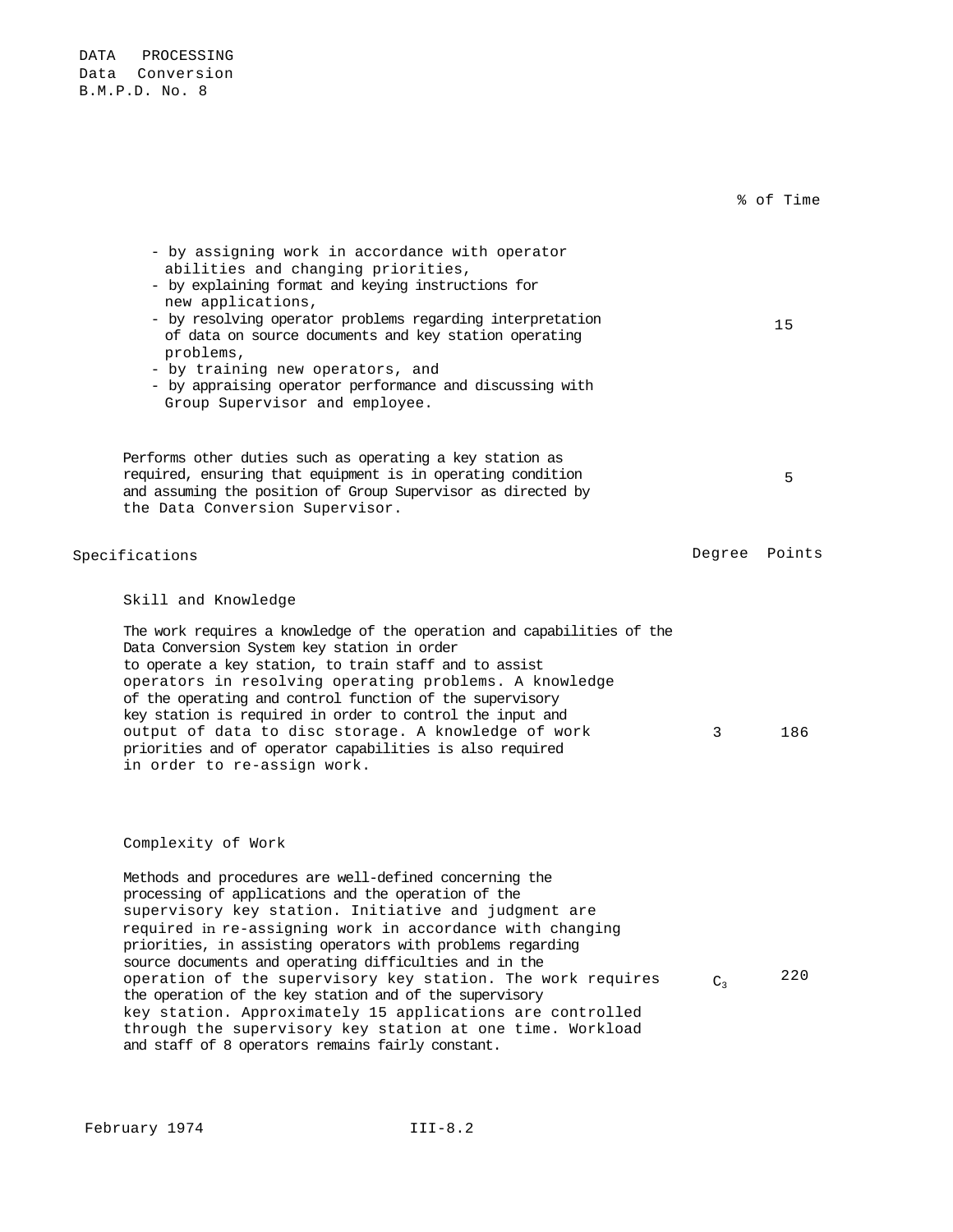|                                                                                                                    | Degree | Points |
|--------------------------------------------------------------------------------------------------------------------|--------|--------|
| Supervision                                                                                                        |        |        |
| Provides quidance to 8 key station operators. Trains                                                               |        |        |
| operators on equipment and to process new applications.<br>Assists operators in resolving equipment problems and   |        |        |
| in following keying instructions. Ensures adherence to<br>production standards and appraises operator performance. | С٦     | 70     |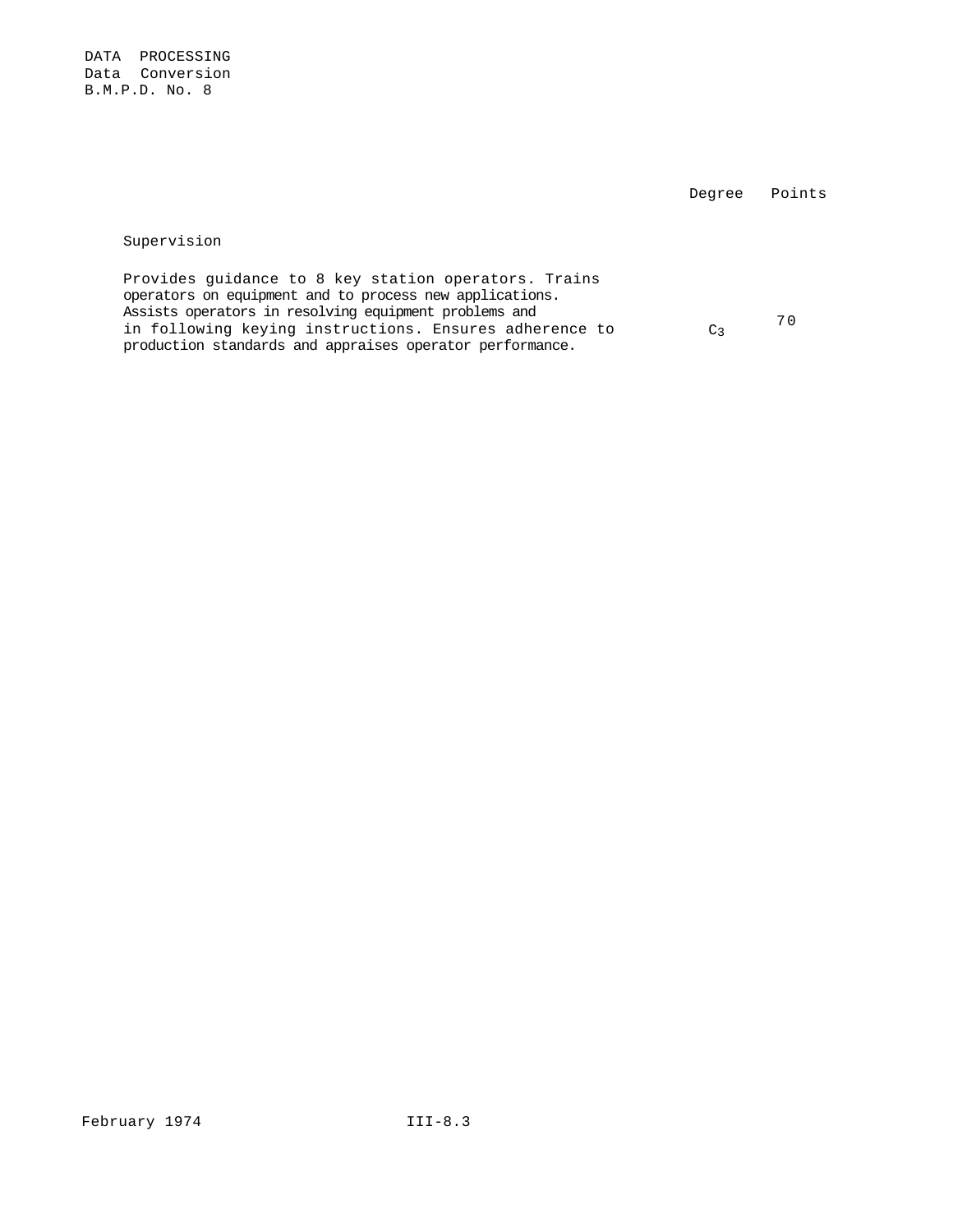### STATEMENT OF QUALIFICATIONS FOR

## B.M.P.D. No. 8: DATA CONVERSION SYSTEM SUPERVISOR A (DA-CON-4)

## ESSENTIAL QUALIFICATIONS

BASIC REQUIREMENTS

| Education                           | - Completion of grade ten or achievement of<br>a satisfactory score on PSC Examination 1.                                                    |
|-------------------------------------|----------------------------------------------------------------------------------------------------------------------------------------------|
| Achievement, Skills<br>or Aptitudes | - Skill in keying alpha-numeric data, completing<br>at least fifty 60 column records in<br>15 minutes with not more than a 5% error<br>rate. |
| Language Requirement                | - A knowledge of both the English language<br>and the French language is essential<br>for this position.                                     |
| Experience                          | - Experience in operating a supervisory<br>console.                                                                                          |
| RATED REOUIREMENTS                  |                                                                                                                                              |
| Knowledge                           | - Knowledge of the operation and maintenance<br>of a Data Conversion system.                                                                 |
| Abilities                           | - Ability to schedule and assign work in<br>accordance with changing priorities, and<br>maintain records of work processed.                  |
|                                     | - Ability to train staff and assist operators<br>in resolving operating problems.                                                            |
| Personal Suitability                | - Effective interpersonal relationships.                                                                                                     |
|                                     | - Initiative and reliability.                                                                                                                |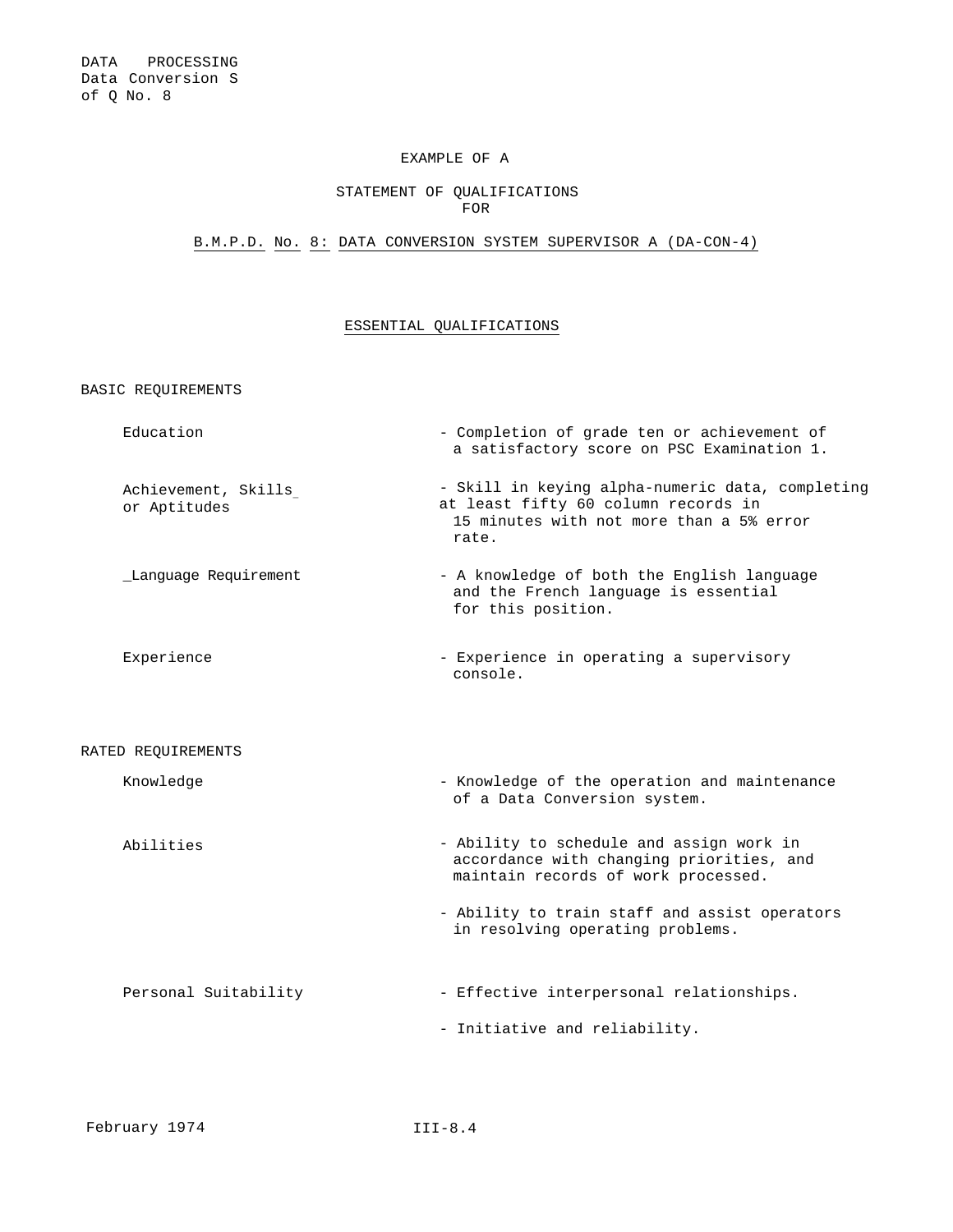BENCH-MARK POSITION DESCRIPTION Bench-mark Position Number: 9 Level: 4 Descriptive Title: DATA CONVERSION SYSTEM CONSOLE OPERATOR Point Rating: 509 Summary

Under the general supervision of the Unit Supervisor, controls the operation of the supervisory console of an electronic data conversion system; maintains records of work processed; and performs other duties.

# Duties % of Time

Controls the operation of a 24-station data conversion system, in order to transfer data to tape for processing by computer

- by dumping drum contents to magnetic tape from night operations, initializing the drum, and loading the previous day's unpeeled data onto drum,
- by inserting read-write ring and mounting magnetic tape on tape drive,
- by entering data conversion control programs into drum storage via the designated key station,
- by monitoring the rate of data entry to enable the continuous entry of data to drum by key station operators,
- by checking data entry and verification lot cards to determine batches ready for peeling,
- by communicating with the system via the console to confirm listing of completed batches,
- by peeling several times a day, completed batches to magnetic tape,
- by assisting key station operators to resolve data entry operating problems,
- by operating the supervisory console to enter the system master program if necessary, to obtain operator production statistics, to release peeled data from the drum and to restore contents of magnetic tapes to drum memory as required, and

65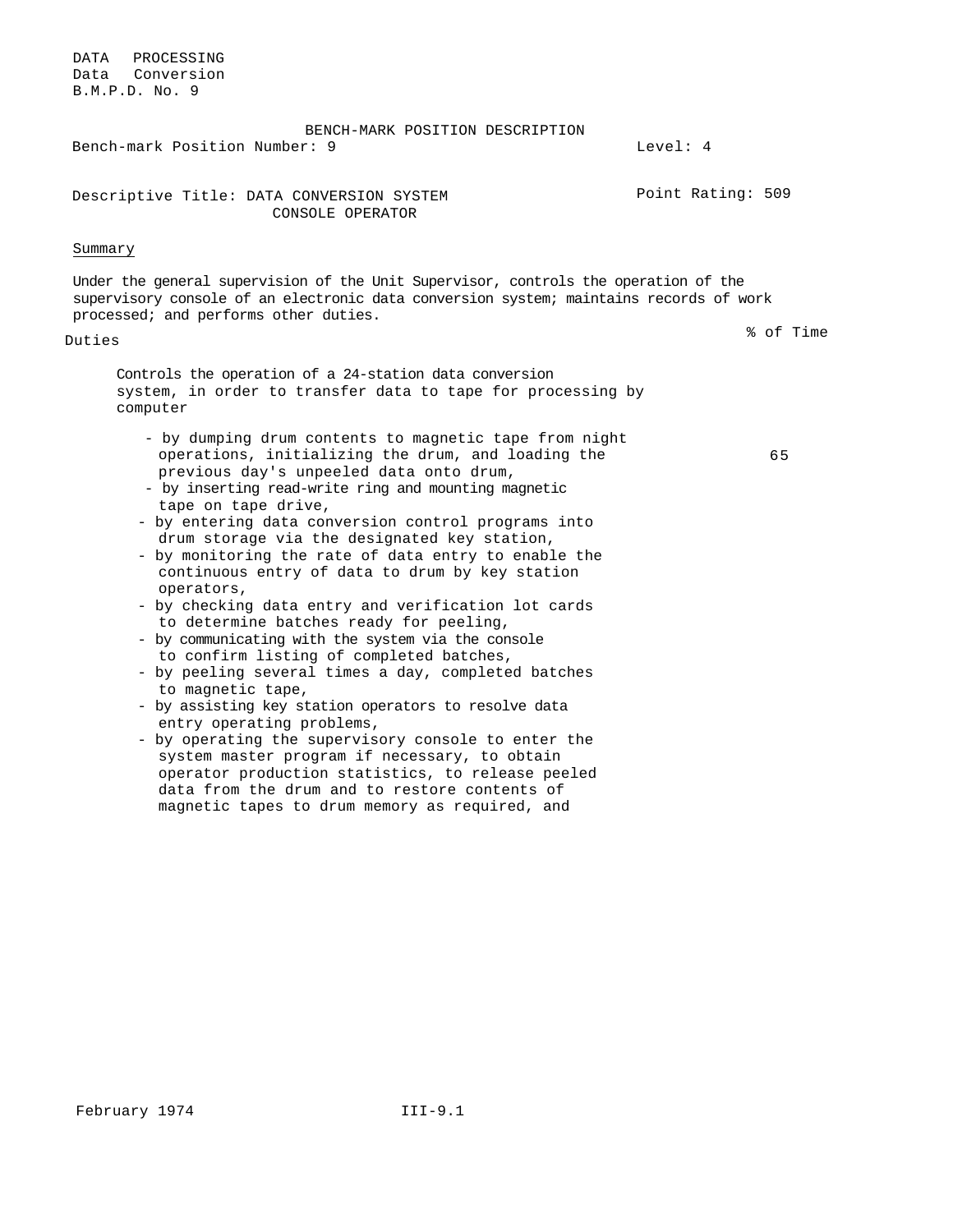> - by resolving system error conditions and malfunctions when possible, and recovering from system failures by entering the "boot-strap" or a series of digital commands through the Central Processing Unit to reactivate the system.

Maintains records of work processed to ensure the efficient and timely conversion of data

- by arranging source documents into predetermined batch sizes,
- by recording identifying information of batches,
- by labeling magnetic tapes to identify tape and encoded data, and
- by recording completion dates and returning completed batches and magnetic tapes.

Performs other duties such as assisting with special data conversion projects and assuming the duties of the Unit Supervisor as required.

#### Specifications Degree Points

#### Skill and Knowledge

The work requires a thorough knowledge of the operation and capabilities of the data conversion system and an ability to operate the supervisory console and the designated key station in order to facilitate the entry of data to the system, to efficiently transfer data from drum to magnetic tape for processing by computer, and to enter control programs onto drum. An understanding of the operation of the Central Processing Unit is required in order to resolve system malfunctions and to operate the supervisory console after modifications or changes to the system software. A knowledge of the applications processed is required in order to enter and modify control programs. The work also requires a knowledge of the work flow control procedures in order to monitor the processing of work through the unit and to identify the status of work in process. The maintaining of records of work in process requires a high degree of accuracy in order to ensure that all data pertaining to applications is processed.

4 239

% of Time

20

15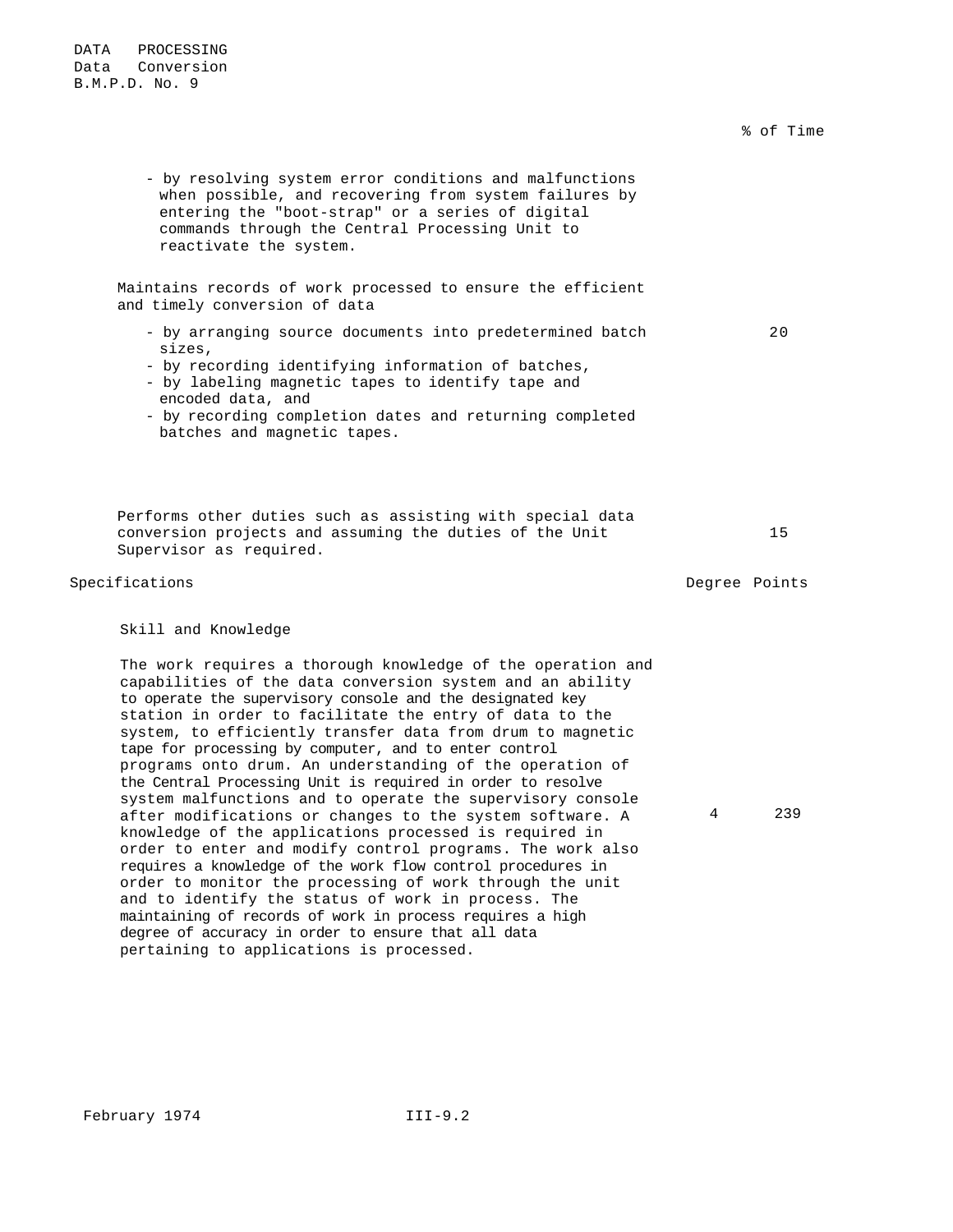Degree Points

Complexity

Methods and procedures are well-defined concerning the operation of the data conversion system. Initiative and judgment are required in the operation of the console in order to control the work processed by the system, to minimize the loss of data entered into the system, to ensure the continuous entry of data and to cope with system malfunctions and modifications and changes to the system software. The work requires the operation of the supervisory console and the master key station of a 24-key station data conversion system. Approximately 30 applications are controlled through the supervisory console on a daily basis. Batches of work processed by operators and the transfer of data to magnetic tape are recorded for control purposes to ensure proper job identification on external magnetic tape labels.

 $C_3$  220

#### Supervision

Trains employees to operate the supervisory console and the master key station, and assists 24 operators in resolving problems of entering data to the data conversion system. Reports verbally to the Unit Supervisor on operator performance.

B<sub>4</sub> 50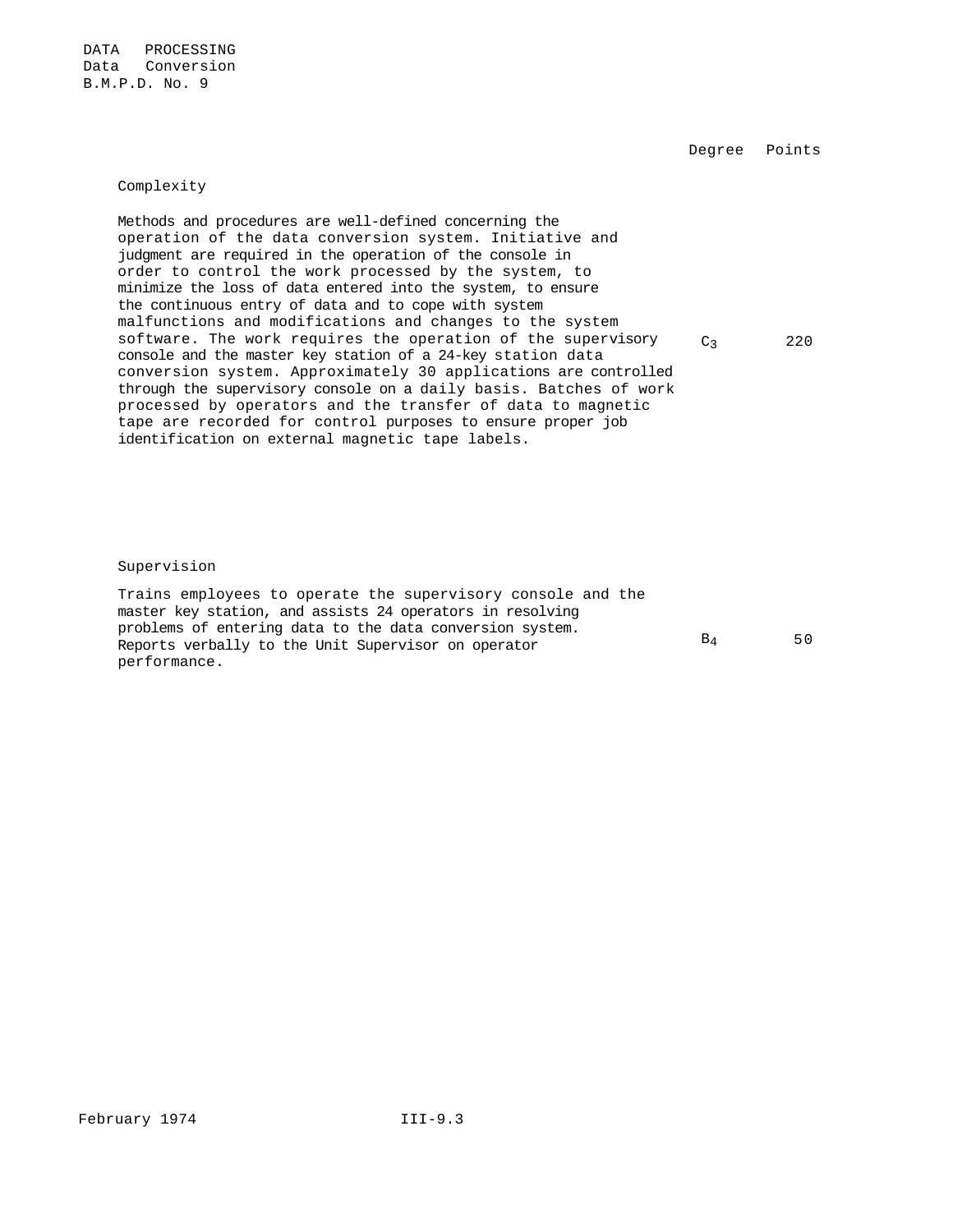#### STATEMENT OF QUALIFICATIONS FOR

# B.M.P.D. No. 9: DATA CONVERSION SYSTEM CONSOLE OPERATOR (DA-CON-4)

## ESSENTIAL QUALIFICATIONS

### BASIC REQUIREMENTS

| Education                           | - Completion of grade ten or achievement of<br>a satisfactory score on PSC Examination 1.                                                                              |
|-------------------------------------|------------------------------------------------------------------------------------------------------------------------------------------------------------------------|
| Achievement, Skills<br>or Aptitudes | - Skill in keying alpha-numeric data,<br>completing at least fifty 60 column<br>records in 15 minutes with not more<br>than a 5% error rate.                           |
| Language Requirement                | - A knowledge of either the English language<br>or the French language is essential for<br>this position.                                                              |
| Experience                          | - Experience in operating a supervisory<br>console.                                                                                                                    |
| RATED REQUIREMENTS                  |                                                                                                                                                                        |
| Knowledge                           | - Knowledge of procedures to transfer data<br>from drum to magnetic tape for processing<br>by computer.                                                                |
| Abilities                           | - Ability to monitor the processing of work.                                                                                                                           |
|                                     | - Ability to train employees to operate a<br>supervisory console and a master key<br>station, assess their performance, and<br>assist them in resolving work problems. |
|                                     | - Ability to maintain records of work in<br>process.                                                                                                                   |
| Personal Suitability                | - Initiative, judgment and alertness.                                                                                                                                  |
|                                     | - Effective interpersonal relationships.                                                                                                                               |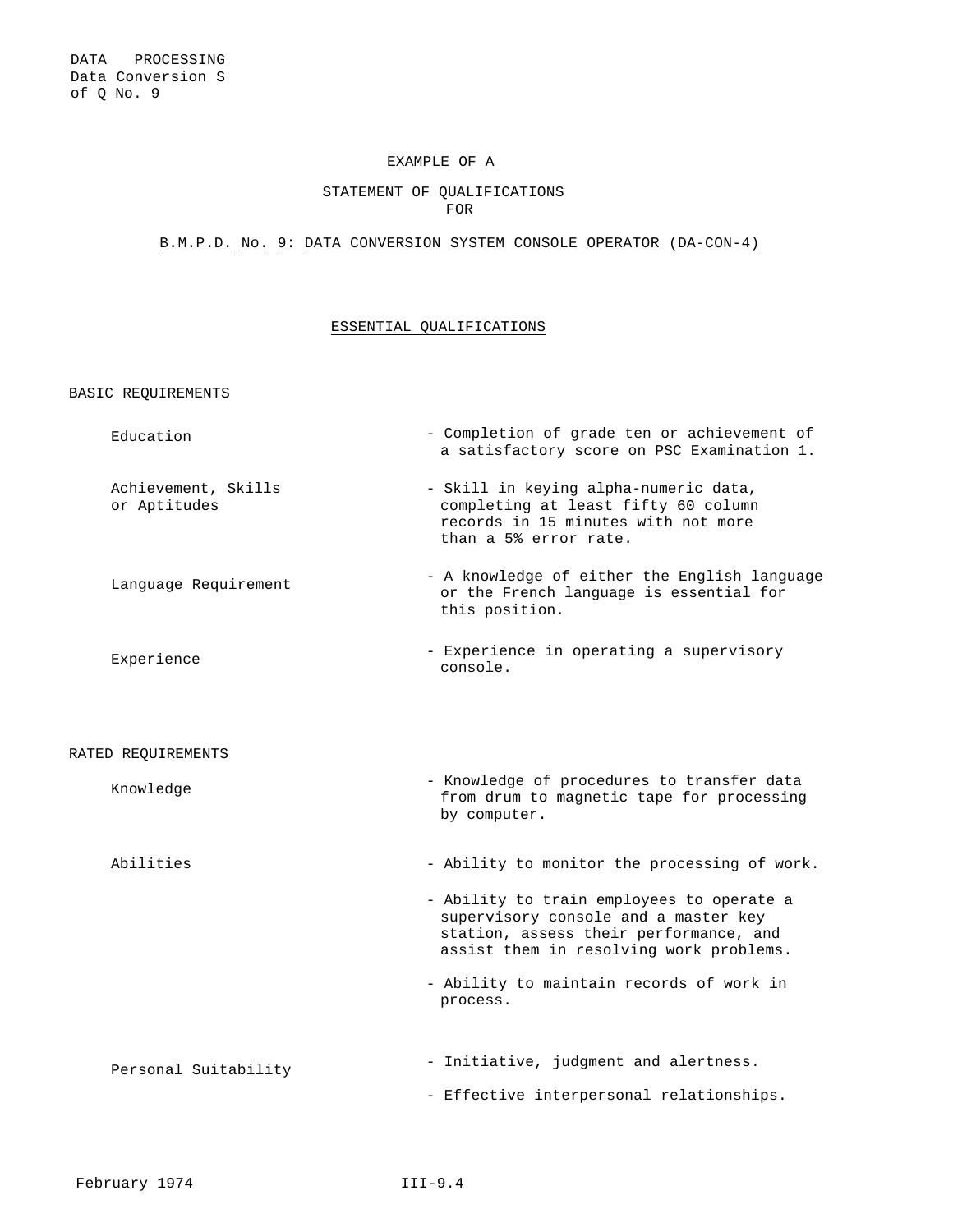#### BENCH-MARK POSITION. DESCRIPTION

Bench-mark Position Number: 10 Level: 5

Point Rating: 584

Descriptive Title: DATA CONVERSION SYSTEM SUPERVISOR B

#### Summary

Under the general supervision of the Data Conversion Supervisor, controls the operation of an 8-station Data Conversion System; reviews, corrects and prepares source documents for processing by key station operators; supervises 8 key station operators in order to provide efficient use of staff and equipment in meeting production requirements; assists in the administration of the unit; and performs other duties.

Duties % of Time

35

30

Controls the operation of an 8-station Data Conversion System and 2 remote key stations to enter data for storage on magnetic drum and transfer to magnetic tape

- by planning the assignment of work to operators to maintain continuous production,
- by communicating with the system by keying coded commands on the control console to extract information concerning work in process and operator production statistics,
- by "peeling", several times a day, verified records from the magnetic drum to magnetic tape,
- by performing a drum dump to transfer data from the storage drum to magnetic tape when the system is reactivated, and
- by resolving system malfunctions where possible.

Reviews, corrects, prepares and controls source documents for processing

- by documenting the receipt of incoming source documents,
- by resolving source document problems relating to illegible and incomplete data and errors in coding,
- by analyzing source documents and record formats in order to prepare control programs,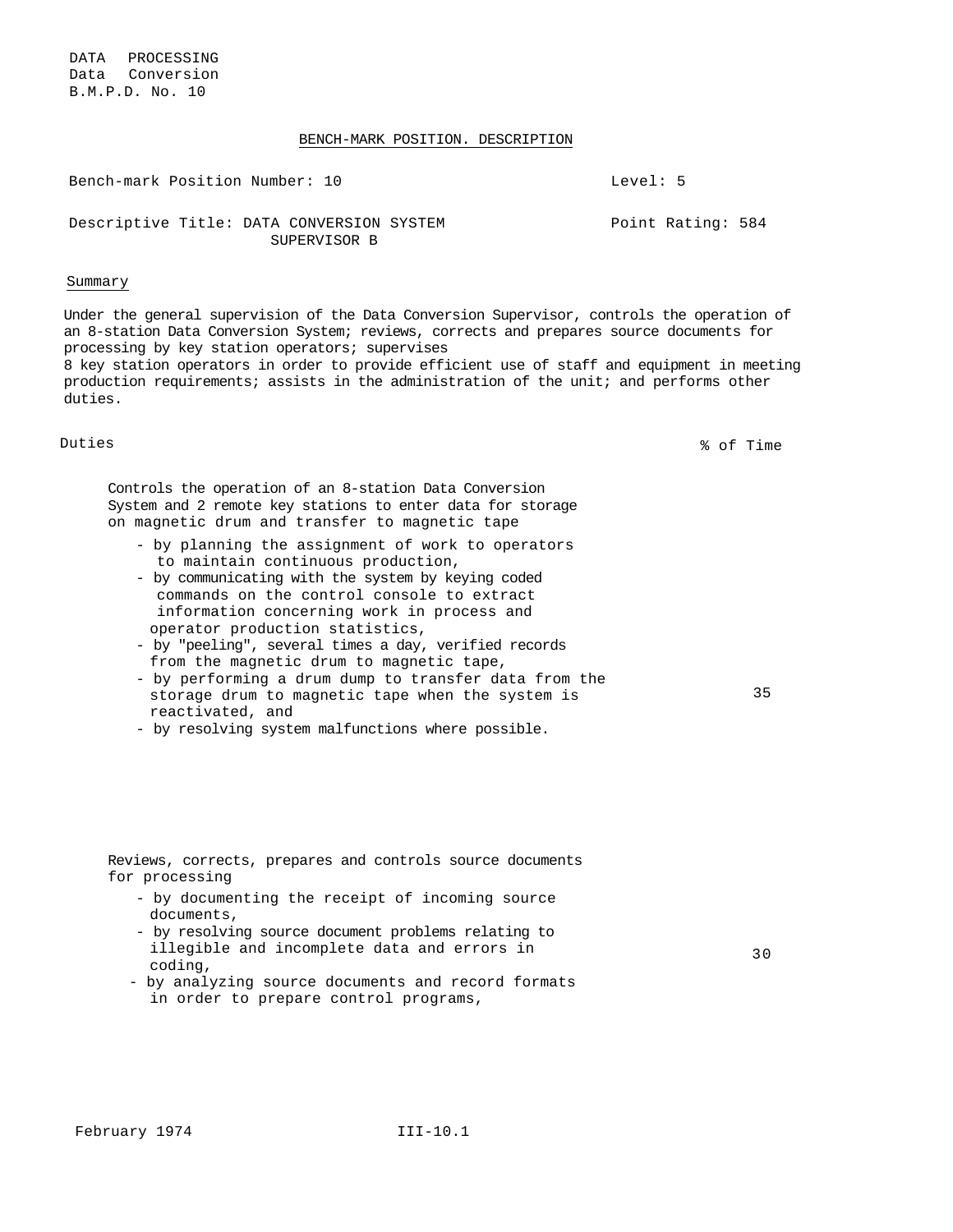- by arranging source documents into batches of equal workload based on legibility, number of entries and record length,
- by assigning code numbers to batches for document control purposes, and
- by checking off and returning processed source documents to originators.

Supervises 8 key station operators in order to ensure effective utilization of staff

by assigning work to meet established or adjusted daily work schedules, by compiling and analyzing operator production statistics,

- by training staff in methods and procedures to operate a key station, and
- by instructing staff in special applications, new equipment or procedures.

Assists in the administration of the Unit in order to maintain an effective data processing service

- by recording and reviewing application statistics to prevent incomplete data being submitted for computer processing,
- by writing monthly reports detailing the activities of the Unit and explaining anomalies indicated by production statistics,
- by participating in discussions with supervisor, systems analysts and users concerning source documents design and data preparation methods, and
- by recommending changes to keying instructions.

Performs other duties such as acting as Supervisor in the absence of the Data Conversion Supervisor, occasionally preparing keying instructions and operating a key station or key-punch machine for complex applications, experimental runs or to meet pressing deadlines.

10

10

% of Time

15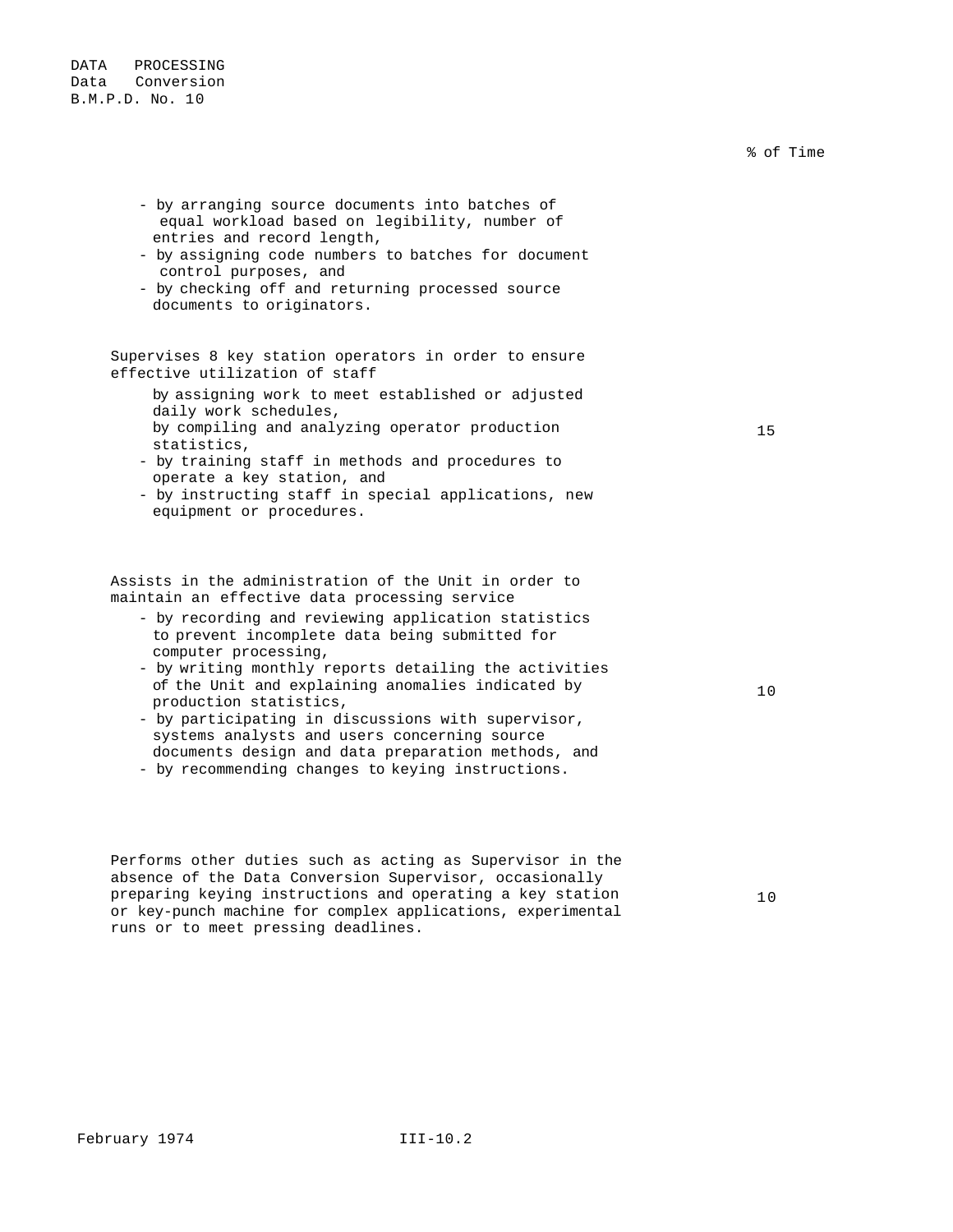Specifications **Degree** Points

#### Skill and Knowledge

The work requires knowledge of the operation and capabilities of an 8 station Data Conversion System and. the capabilities of operators in order to assign work, train staff, operate the control. console and to analyze operational problems in the system. A knowledge of user requirements is necessary in order to make recommendations concerning source document design and data preparation methods and to detect errors in coding and data presentation. The work also requires a knowledge of the applications processed in order to prepare keying instructions and control programs and to assist operators with problems in converting data: The ability to operate a key station and key-punch and verification equipment is also required in order to prepare the occasional special application.

4 239

#### Complexity

Initiative and judgment are required in reviewing, correcting and preparing source documents for processing and in assigning work in order to process data most effectively and to meet established or adjusted daily work schedules. Initiative and judgment are also required in operating the control console to avoid the loss of data and in resolving operational problems with the system. The work requires the operation of the control console, the supervision of the 8-station system as well as the ability to operate a key station or keypunch equipment as required. Approximately 10 applications are processed on a continuing basis. Workload and staff remain fairly constant.

275

#### Supervision

The work requires the supervision of 8 key station operators. Supervisory responsibilities involve assigning work, training and instructing staff and monitoring operator  $\Gamma$  performance.

 $3 \t\t 70$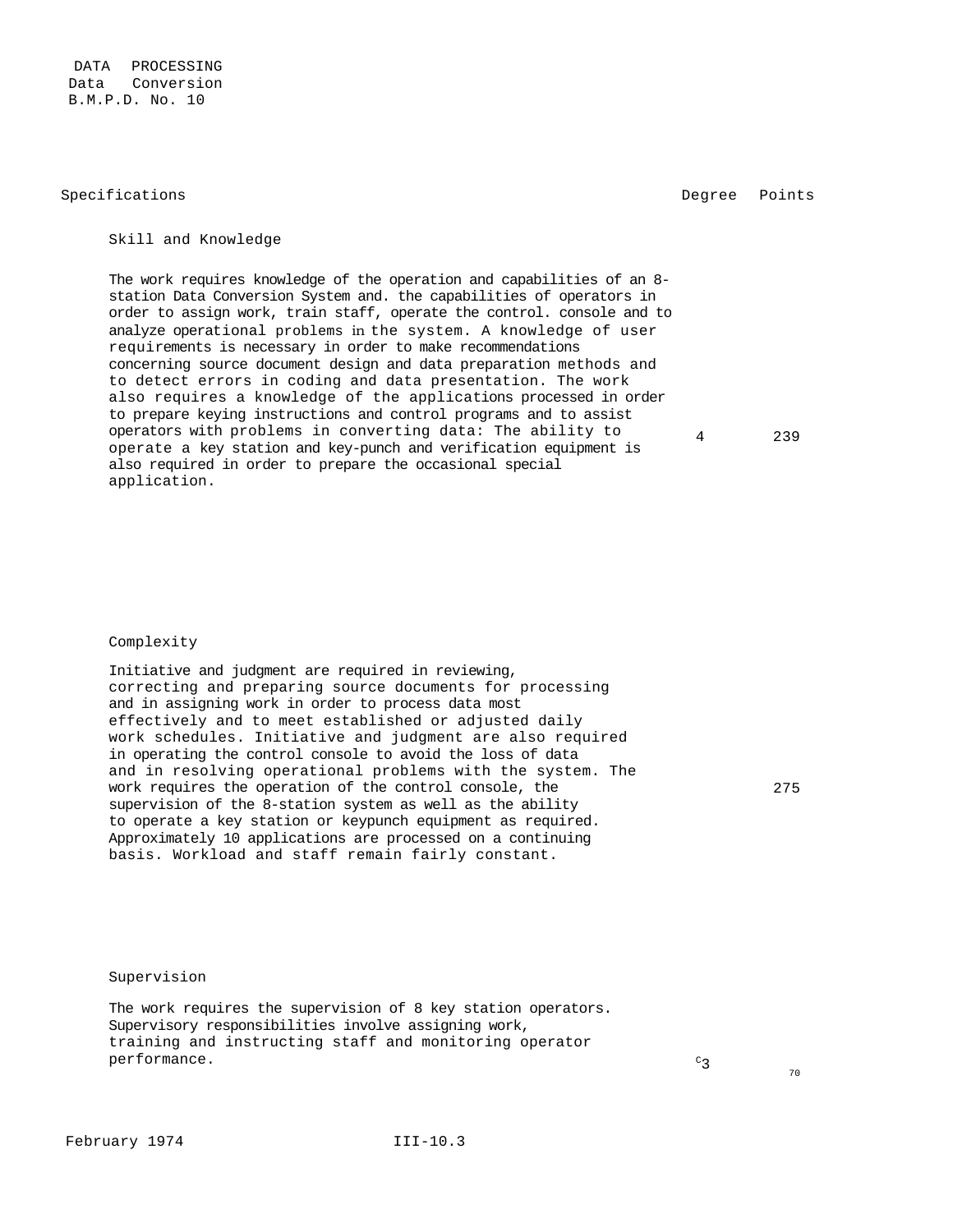## STATEMENT OF QUALIFICATIONS

FOR

## B.M.P.D. No. 10: DATA CONVERSION SYSTEM SUPERVISOR B (DA-CON-5)

### ESSENTIAL QUALIFICATIONS

BASIC REQUIREMENTS

| Education                           | - Completion of grade ten or achievement of<br>a satisfactory score on PSC Examination 1.                                                    |
|-------------------------------------|----------------------------------------------------------------------------------------------------------------------------------------------|
| Achievement, Skills<br>or Aptitudes | - Skill in keying alpha-numeric data,<br>completing at least fifty 60 column<br>records in 15 minutes with not more<br>than a 5% error rate. |
| Language Requirement                | - A knowledge of the English language is<br>essential for this position.                                                                     |
| Experience                          | - Experience in supervising data conversion<br>operators.                                                                                    |
| RATED REQUIREMENTS                  |                                                                                                                                              |
| Knowledge                           | - Knowledge of the capabilities of a data<br>conversion system.                                                                              |
|                                     | - Knowledge of source document design and<br>data presentation methods.                                                                      |
| Abilities                           | - Ability to correct and prepare source<br>documents for processing.                                                                         |
|                                     | - Ability to operate a control console.                                                                                                      |
|                                     | -. Ability to schedule and assign work, and<br>ability to compile statistics, and prepare<br>instructions, reports and correspondence.       |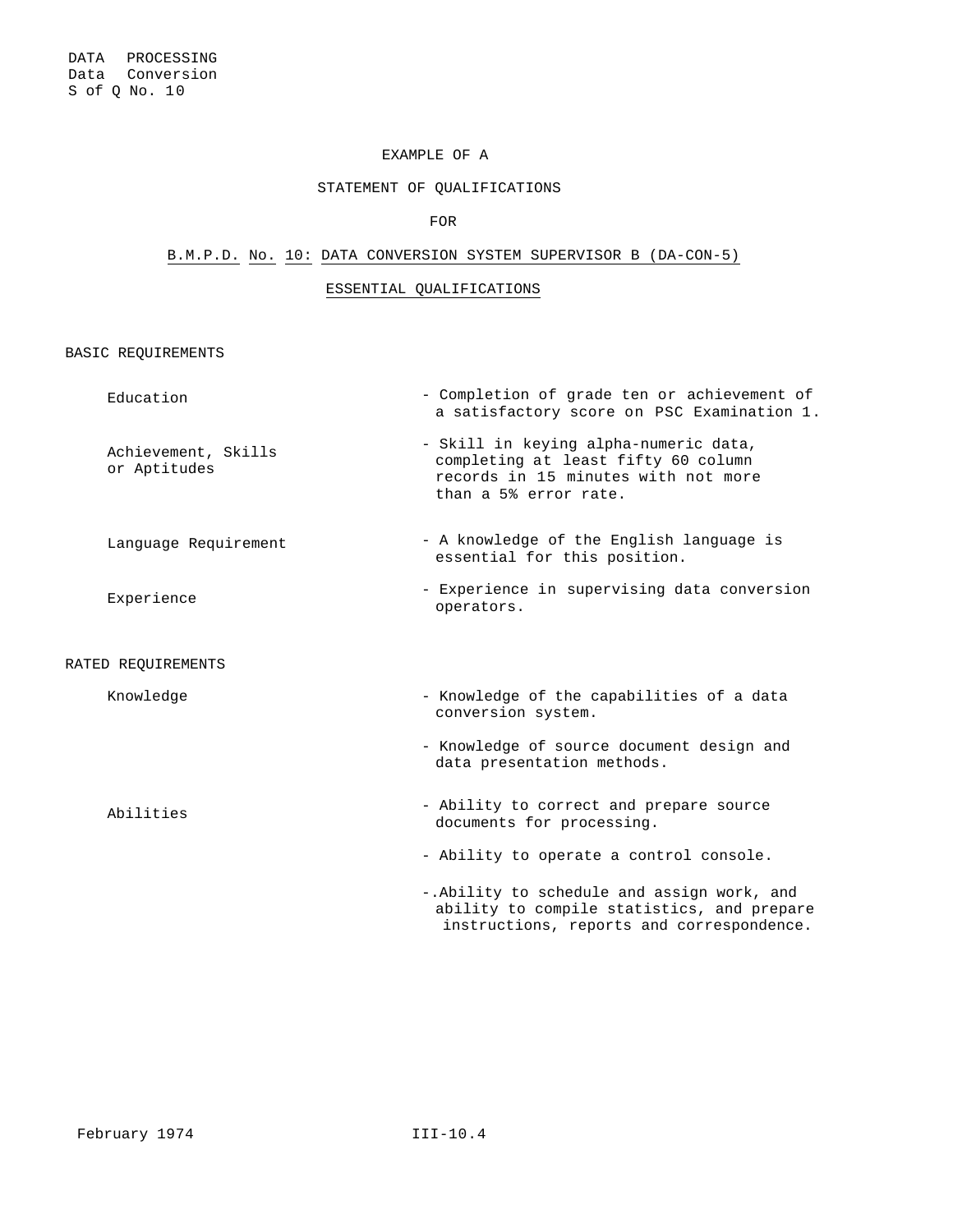DATA PROCESSING Data Conversion S of Q No. 10

> Personal Suitability - Tact and courtesy particularly in dealing with systems analysts and users.

> > - Initiative and dependability.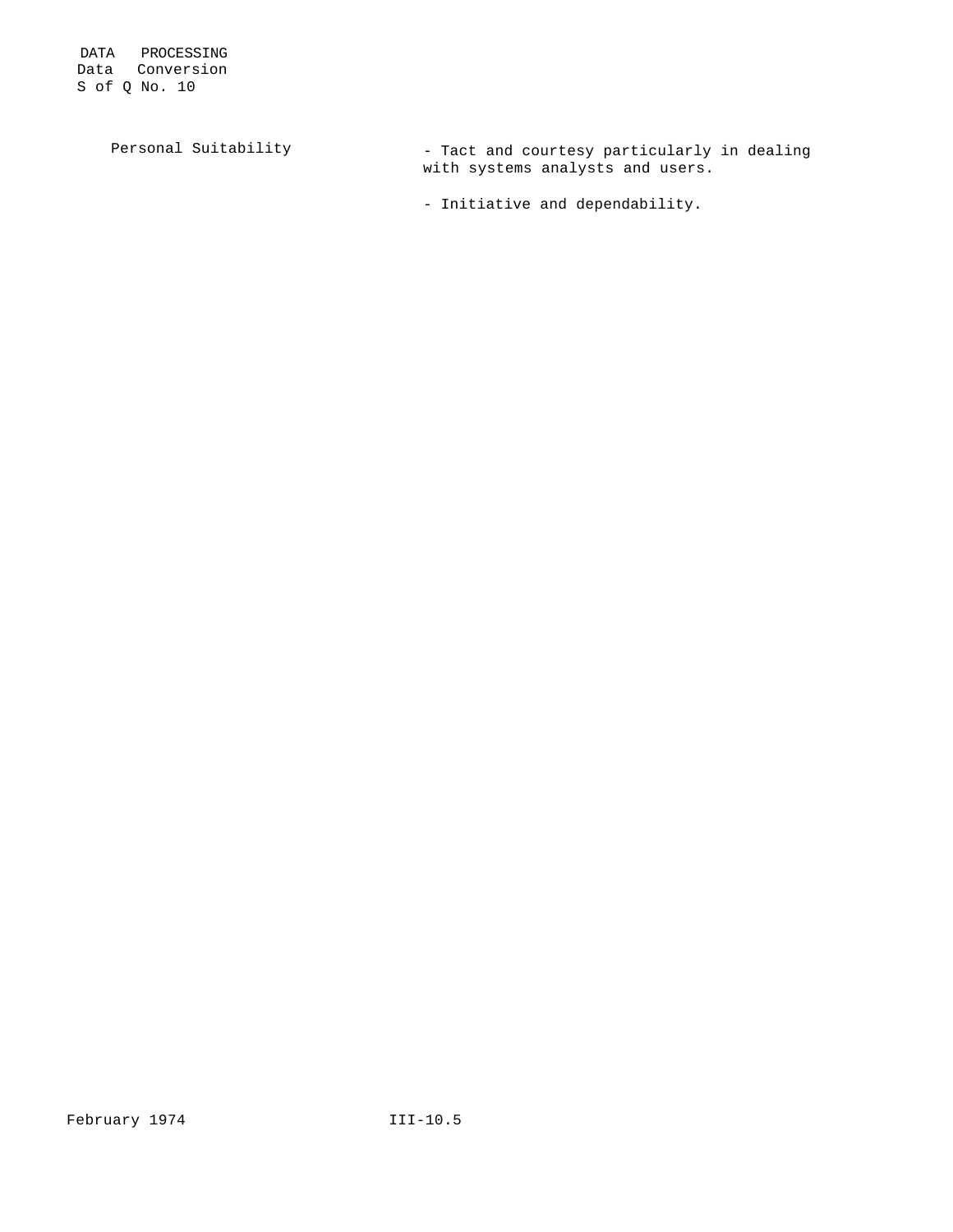#### BENCH-MARK POSITION DESCRIPTION

Bench-mark Position Number: 11 Level: 5

Descriptive Title: UNIT SUPERVISOR, DATA CONVERSION

#### Summary

Under the general supervision of the Group Supervisor, controls and supervises the activities of a unit of 21 data conversion equipment operators and a data control officer, and performs other duties.

Duties % of Time

55

Point Rating: 652

Controls the activities of data conversion equipment operators and lead operators engaged in the conversion of data to machine-readable form from 86 complex and non-complex applications

- by reviewing keying instructions to ensure correctness,
- by estimating job completion times,
- by advising the Group Supervisor regarding the development of keying instructions and established production rates as required,
- by acting as liaison with users and schedulers to resolve problems relating to source documents, sample verification procedures, scheduling and work loads,
- by resolving operator problems, referred by the lead operators, regarding the interpretation of source data, keying instructions and equipment malfunction,
- by reviewing operator work records for errors, and
- by maintaining records of jobs in process to ensure completion and timeliness of work processed, and to serve as a basis for performance evaluation.

Controls the activities of the Data Control Officer engaged in monitoring the work-flow through the unit

- by reviewing procedures and techniques for maintaining control of work in process,

10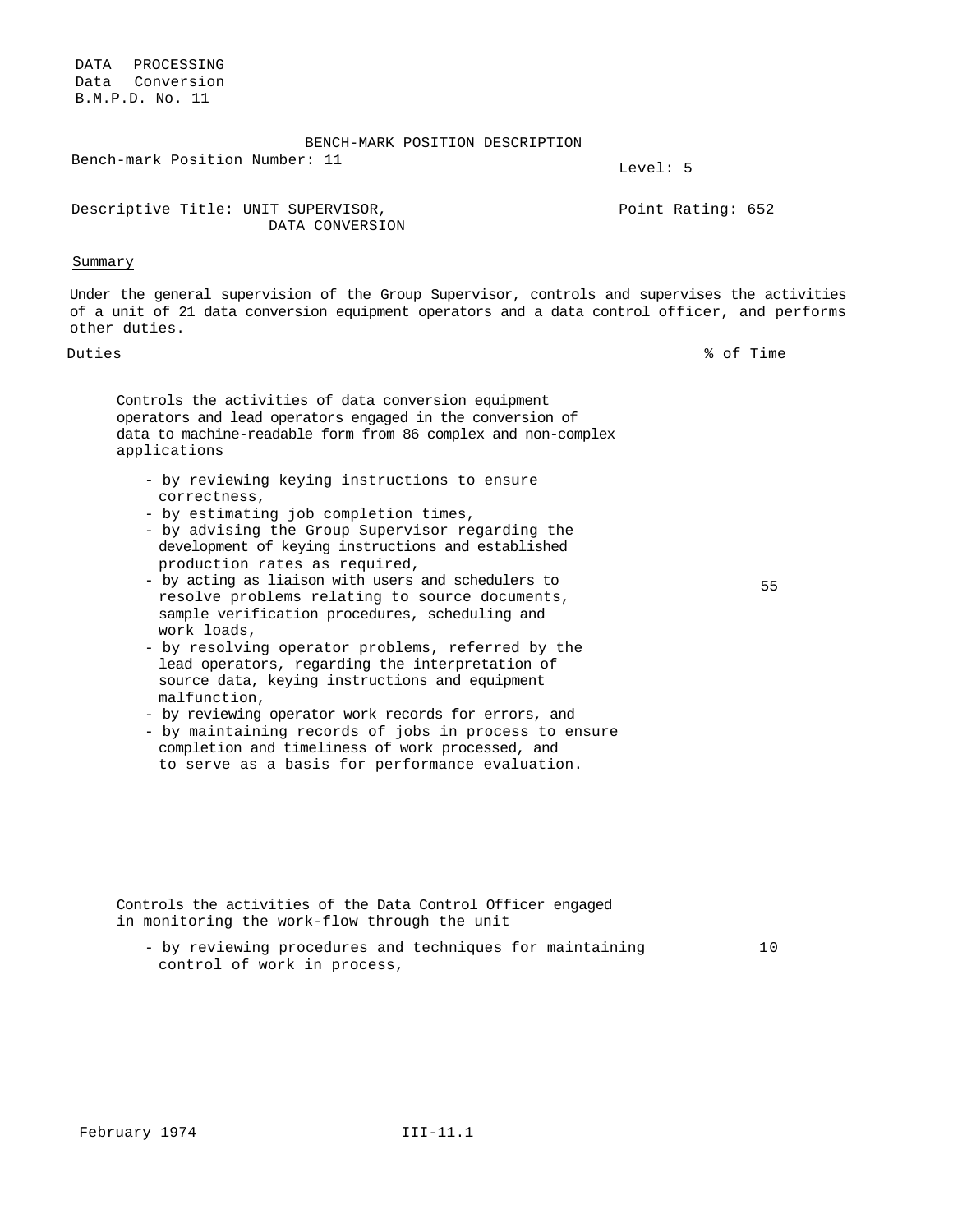% of Time

30'

- by reviewing log books to determine work progress, and - by resolving problems referred by the Data Control
- Officer regarding availability of source material, through-put of the unit, and assembly and delivery of completed work and source documents.

Supervises 18 data conversion equipment operators, through 3 lead operators, in order to develop and maintain operator skills

- by assigning continuing and "express" applications to operators based on job priority and operator capability,
- by checking work in process and on completion to ensure adherence to instructions, and to monitor work quality, production and operator progress,
- by instructing lead operators and the Data Control Officer on data conversion procedures for new applications,
- by reviewing data on operator production and error rates,
- by evaluating operator performance and discussing appraisal with Group Supervisor and employee,
- by recommending salary increases to Group Supervisor, and
- by resolving disciplinary problems and counseling employees.

Performs other duties such as participating on selection boards, maintaining records of equipment malfunction, and keeping up to date on developments in the data conversion field.

# 5

## Specifications and the contractions of the contractions of the contractions of the contractions of the contractions of the contractions of the contractions of the contractions of the contractions of the contractions of the

### Skill and Knowledge

The work requires a thorough knowledge of the operation and capabilities of data conversion equipment in order to assign work, train staff and resolve problems of machine operation. A knowledge of operator capabilities and applications processed is required in order to assign work, instruct operators in the most efficient conversion of data and review keying instructions for the preparation of data from a variety of applications. A good knowledge of the nature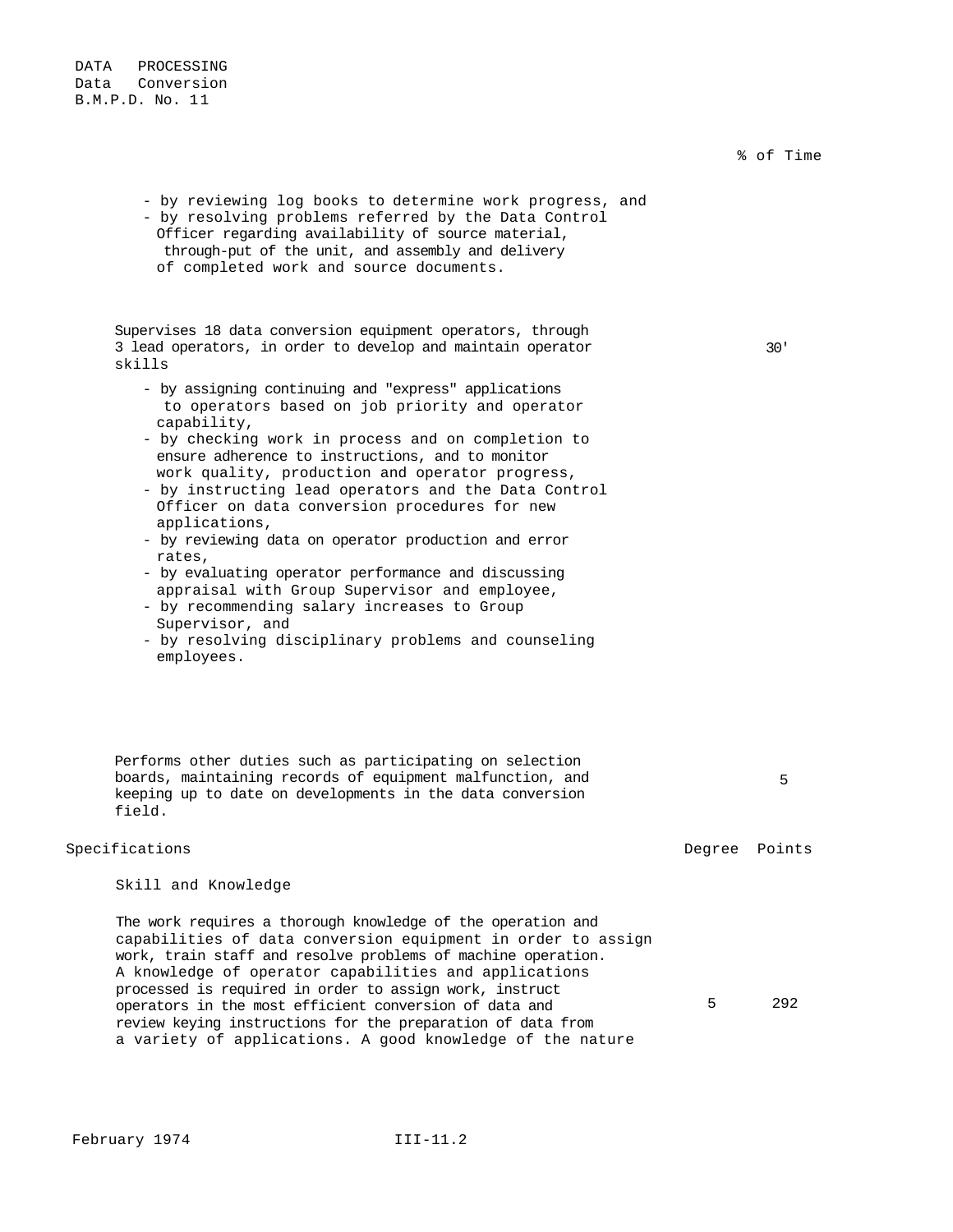Degree Points

of subject matter of the various applications, and of the applicable coding structure, is required in order to instruct staff, resolve difficulties regarding the interpretation of data and data conversion procedures, and to estimate job completion times.

#### Complexity

Methods and procedures are normally well-defined. Initiative and judgment are required in interpreting source documents and data conversion procedures, in resolving problems relating to the operation of equipment, and in assigning work and allocating staff to meet deadlines and changing workloads. Supervises the operation of a variety of data conversion equipment.. Eighty-six continuing applications are processed by the unit. Workload and staff remain fairly constant.

C4 275

### Supervision

Supervises a data control officer and a staff of 18 data conversion operators through 3 lead operators. Coordinates the training of new operators on the operation of the equipment and on the processing of applications, and instructs the data control officer and lead operators on new applications. Assigns work directly or through the data control officer. Monitors work in progress and completed work for accuracy and for adherence to data conversion procedures. Resolves disciplinary problems and counsels employees. Appraises operator performance and discusses with employees and supervisor. Recommends pay increases and retention or dismissal of new employees.

C4 85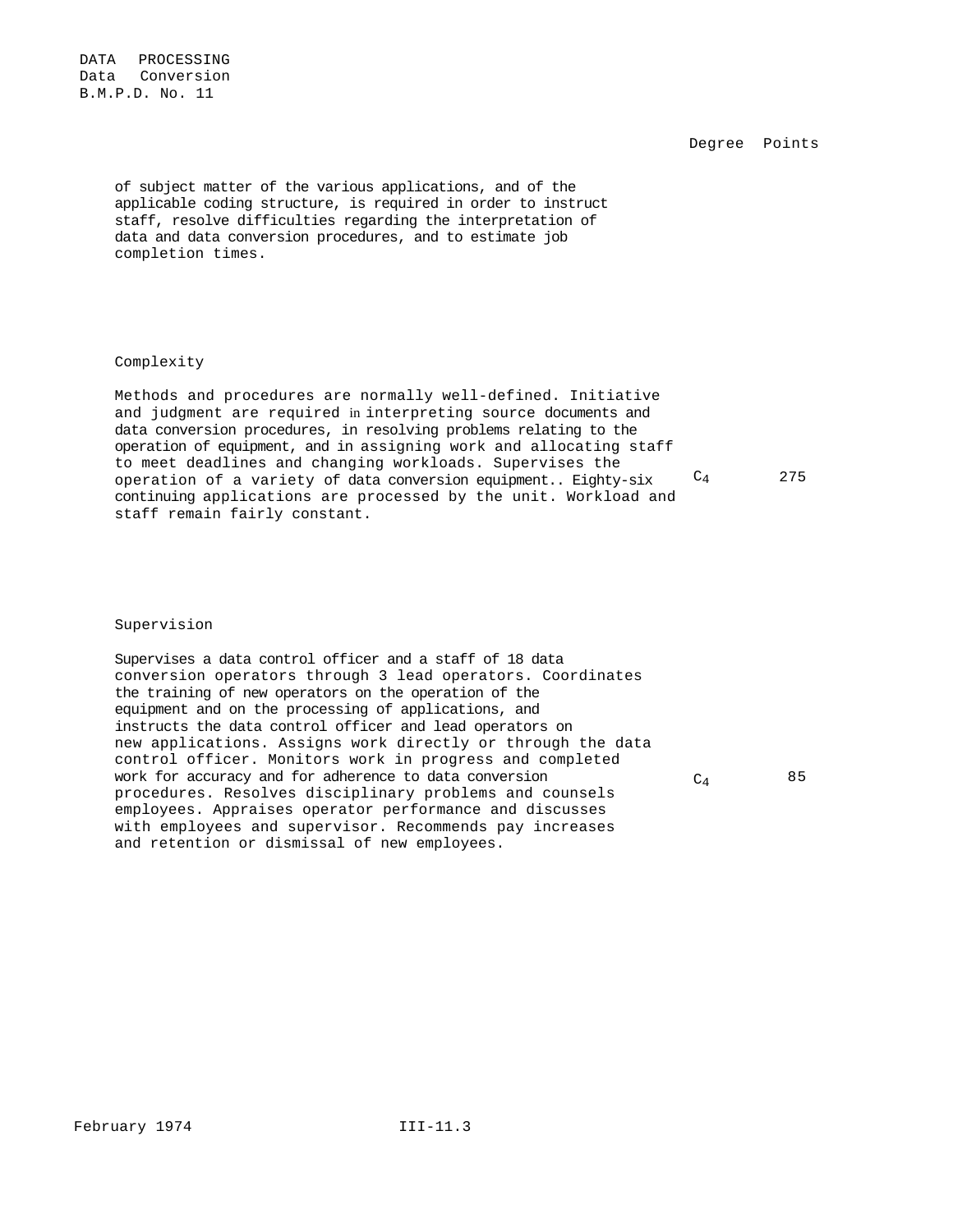#### EXAMPLE OF A

## STATEMENT OF QUALIFICATIONS FOR

# B.M.P.D. No. 11: UNIT SUPERVISOR, DATA CONVERSION (DA-CON-5)

## ESSENTIAL QUALIFICATIONS

#### BASIC REQUIREMENTS

- Education  $\blacksquare$  Completion of grade ten or achievement of a satisfactory score on PSC Examination 1.
- Achievement, Skills or Aptitudes - Skill in keying alpha-numeric data, completing at least fifty 60 column records in 15 minutes with not more than a 5% error rate.
- Language Requirement A knowledge of the English language is essential for this position.
- Experience Experience in operating a variety of data conversion equipment and in supervising data conversion operators.

#### RATED REQUIREMENTS

- Knowledge Knowledge Knowledge of coding systems and control procedures. Abilities - Ability to schedule and assign work, train and assess staff and resolve operating problems. - Ability to prepare reports and correspondence.
	- Personal Suitability Tact and courtesy particularly in dealing with users and schedulers. - Reliability and initiative.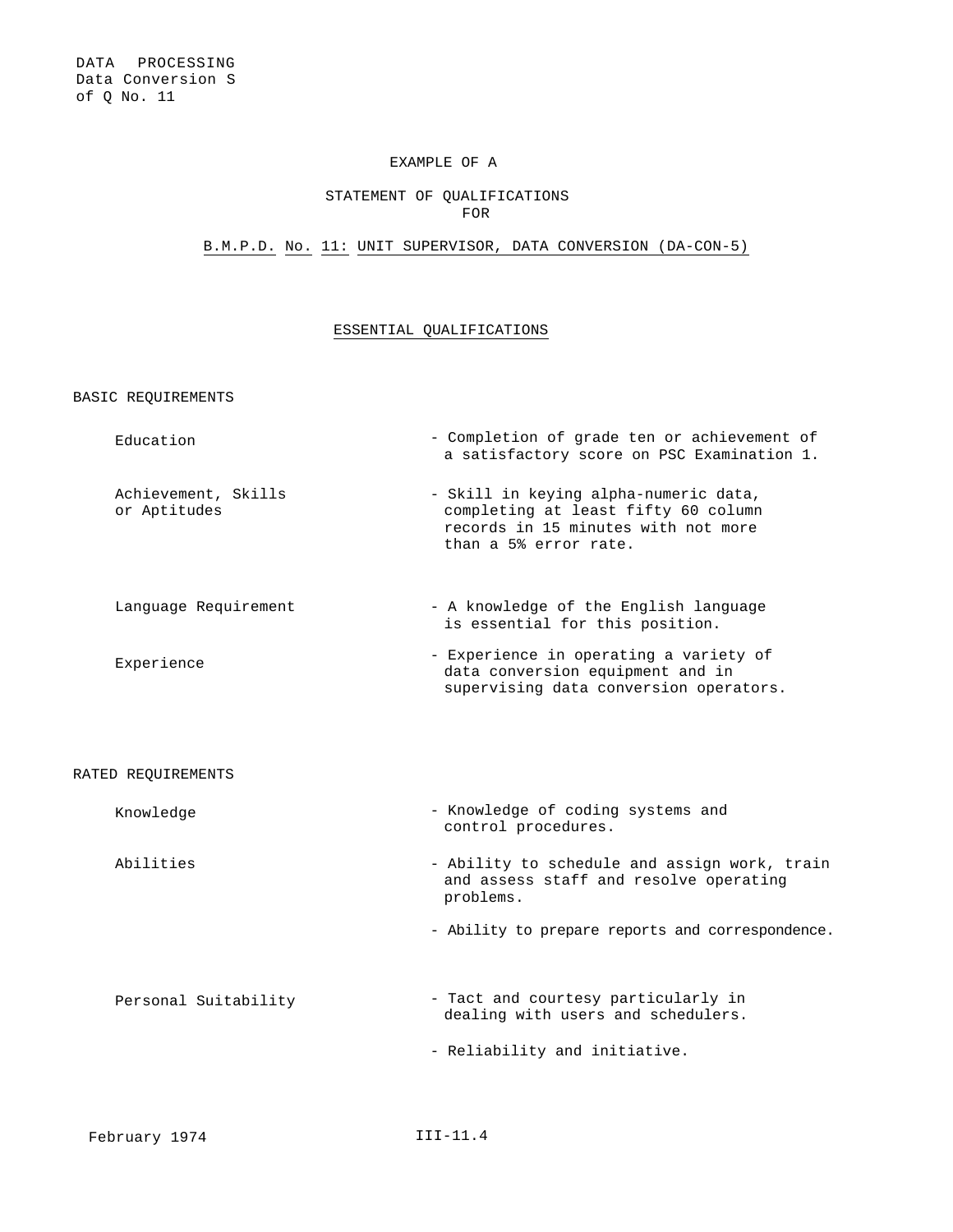# BENCH-MARK POSITION DESCRIPTION Bench-mark Position Number: 12 Level: 6 Descriptive Title: DATA CONVERSION UNIT SUPERVISOR Point Rating: 740 Under the general supervision of the Chief of Operations, directs and controls the activities of the Unit\*; supervises the staff; organizes and administers the work of 9 employees engaged in the preparation of data for computer processing and performs other duties. Duties % of Time

Summary

60

Directs and controls the activities of 8 data conversion operators and a subordinate supervisor engaged in operating key-punch and verification equipment to process approximately 30 continuing applications and numerous "express" applications of varying complexity each month

by developing key-punch instructions for the most efficient keying of data from source documents onto cards,

- by assigning work to operators in order to make best use of their experience and abilities,

- by adjusting work schedule in order to accommodate priority applications,

- by ensuring 24-hour turn-around of "express" applications,

- by reviewing completed work and operator production statistics, and
- by determining the need for overtime and assigning staff as required.

Supervises a staff of 8 operators and 1 subordinate super visor operating various models of key-punch and verification equipment, a tape encoder, a sorter and a paper-tape to punched card machine

- by selecting operators referred to the Unit by the Personnel Branch,
- by analyzing individual operator production statistics,  $2.0$

\*See Glossary of Terms page I-5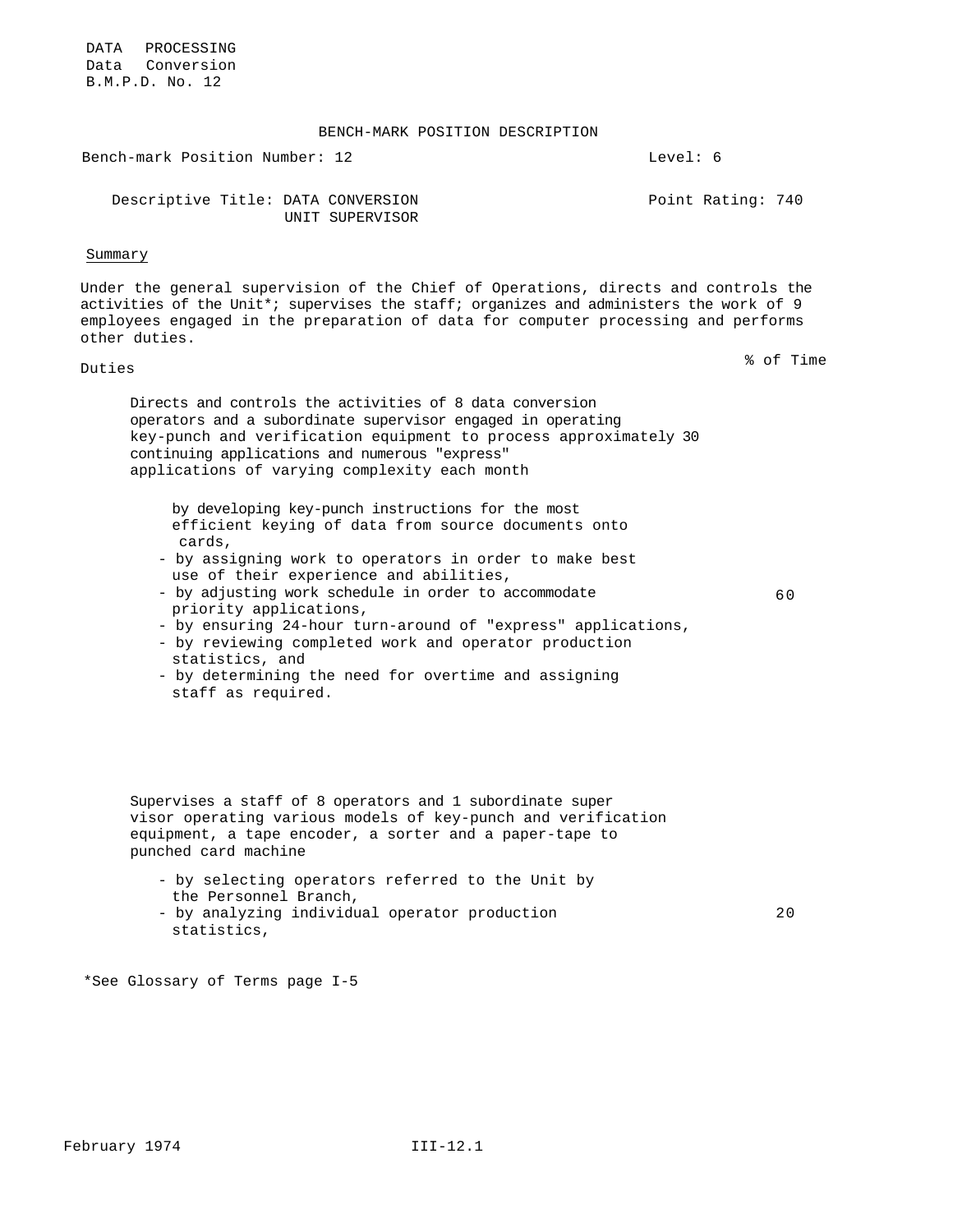- by appraising operator performance and making recommendations to Chief of Operations regarding pay, promotion, retention or the requirement for disciplinary action,
- by providing on-the-job training as required including the preparation of program drum cards, and
- by recommending changes in position classification and numbers of positions.

Organizes and administers the work of a Data Conversion Unit to facilitate the orderly processing of data

- by discussing layouts of source documents with the users to ensure the most effective presentation of data,
- by providing cost estimates to users based on key stroke rate for each application,
- by breaking down large production-type applications into smaller units for more expeditious processing,
- by determining the need to use the services of outside data preparation agencies,
- by recommending sources to provide outside services,
- by reviewing tenders and recommending contractor,
- by developing key-punch instructions and key-stroke standards for outside, work,
- by liaising with contractor to resolve problems, and
- by checking completed work and determining charge to user.

Performs other duties such as determining charges to users for in-house work, wiring panels for simple applications to be processed on paper-tape to card machine, and arranging for the maintenance of equipment.

| Specifications                                                                                                                                                                                                                      |   | Degree Points |
|-------------------------------------------------------------------------------------------------------------------------------------------------------------------------------------------------------------------------------------|---|---------------|
| Skill and Knowledge                                                                                                                                                                                                                 |   |               |
| The work requires a thorough knowledge of the operation<br>and capabilities of key-punch and key-to-tape machines<br>sufficient to supervise their operation and to provide<br>on-the-job training of staff, and a knowledge of the | 6 | 345           |

15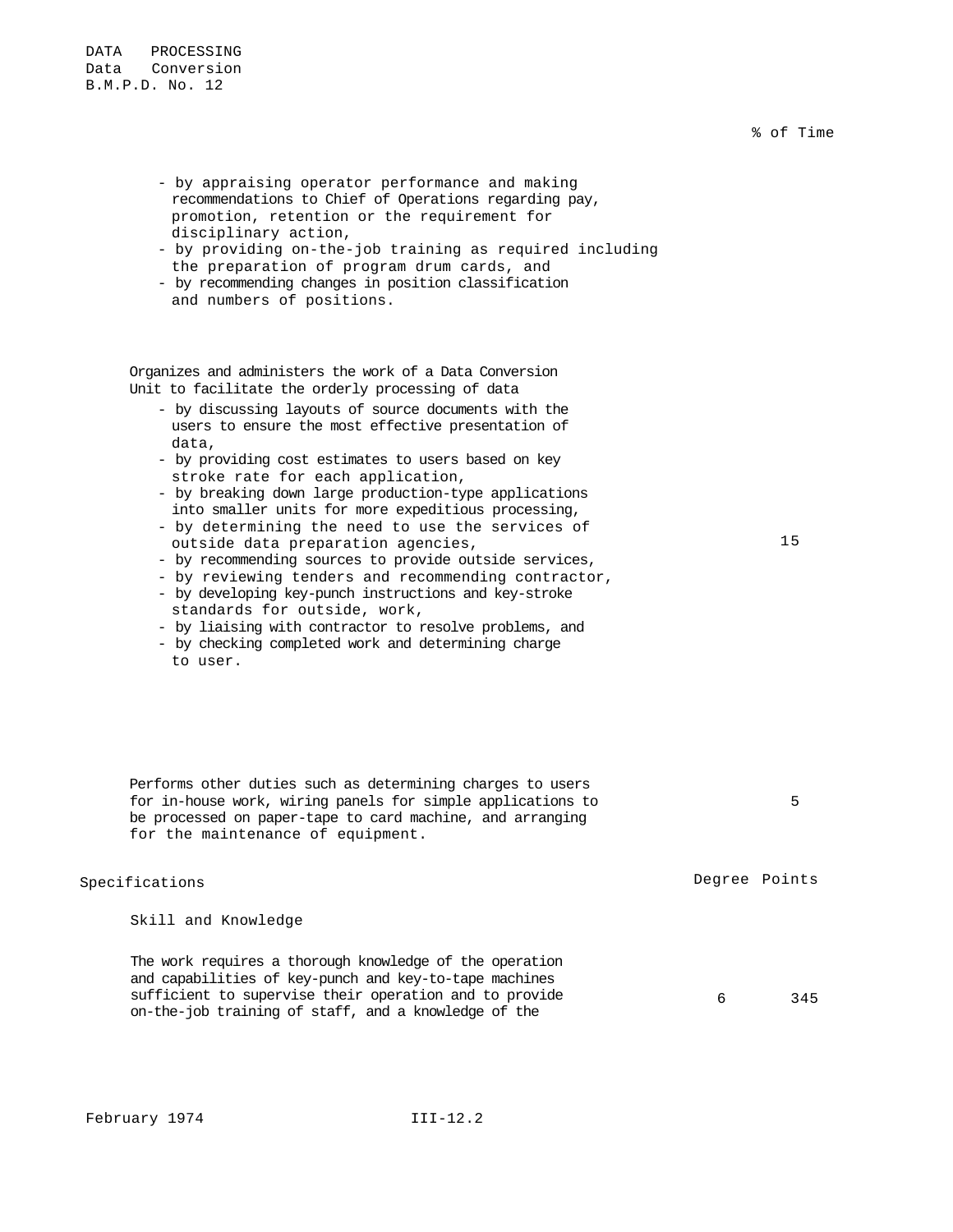Degree Points

operation of a sorter and paper-tape to punched card machine sufficient to wire panels for simple applications and to supervise their operation. The work also requires a knowledge of the capabilities of operators in order to plan and schedule work and to assign work on the basis of priorities. A knowledge of source documents and machine capabilities is required in order to develop production standards and key-punch instructions. Knowledge of user requirements is essential in recommending source document layouts.

#### Complexity

Initiative and judgment are required in assigning work, recommending source document layout, developing keying instructions, assigning overtime work, assessing bids from outside contractors, and selecting and monitoring the work for processing by such contractors. The work requires the supervision of the operation of key-punch and verification equipment, a tape encoder, a sorter and a paper-tape to punched card machine. Approximately 30 continuing applications D4 290 are processed at time intervals varying from weekly to annually, in addition to numerous non-repetitive applications each month.

## Supervision

The work of 8 operators and a subordinate supervisor is supervised. Operators are selected and appraised, and recommendations are made to the Chief of Operations concerning appropriate staffing actions. Assigns work directly or through the subordinate supervisor. Develops production standards and assesses operator performance based upon these standards. Provides on-the-job training and makes recommendations concerning the number and classification of positions.

D3 105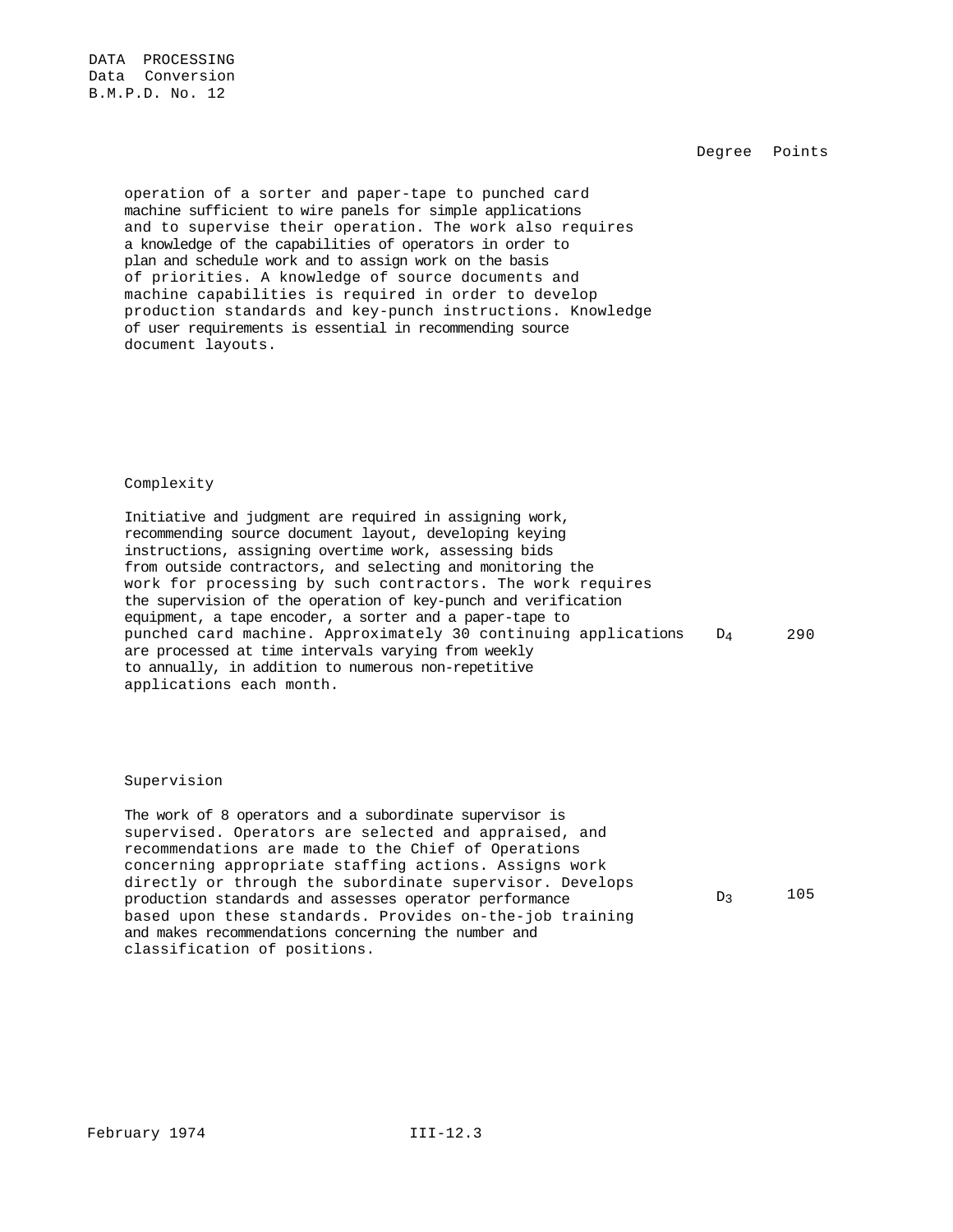## EXAMPLE OF A

## STATEMENT OF QUALIFICATIONS

FOR

## B.M.P.D. No. 12: DATA CONVERSION UNIT SUPERVISOR (DA-CON-6)

## ESSENTIAL QUALIFICATIONS

BASIC REQUIREMENTS

| Education                           | - Completion of grade ten or achievement of<br>a satisfactory score on PSC Examination 1.                                                    |
|-------------------------------------|----------------------------------------------------------------------------------------------------------------------------------------------|
| Achievement, Skills<br>or Aptitudes | - Skill in keying alpha-numeric data,<br>completing at least fifty 60 column<br>records in 15 minutes with not more<br>than a 5% error rate. |
| Language Requirement                | - A knowledge of both the English language<br>and the French language is essential for<br>this position.                                     |
| Experience                          | - Experience in data conversion operations.                                                                                                  |
| RATED REQUIREMENTS                  |                                                                                                                                              |
| Knowledge                           | - Knowledge of source document layouts and<br>production-type applications.                                                                  |
|                                     | - Knowledge of support equipment such as<br>a sorter and a paper-tape to punch-card<br>machine.                                              |
| Abilities                           | - Ability to prepare cost estimates and<br>analyze operator production statistics.                                                           |
|                                     | - Ability to organize, schedule and assign<br>work, set priorities, establish positions<br>and select, train and assess operators.           |
|                                     | - Ability to prepare instructions, standards<br>and correspondence.                                                                          |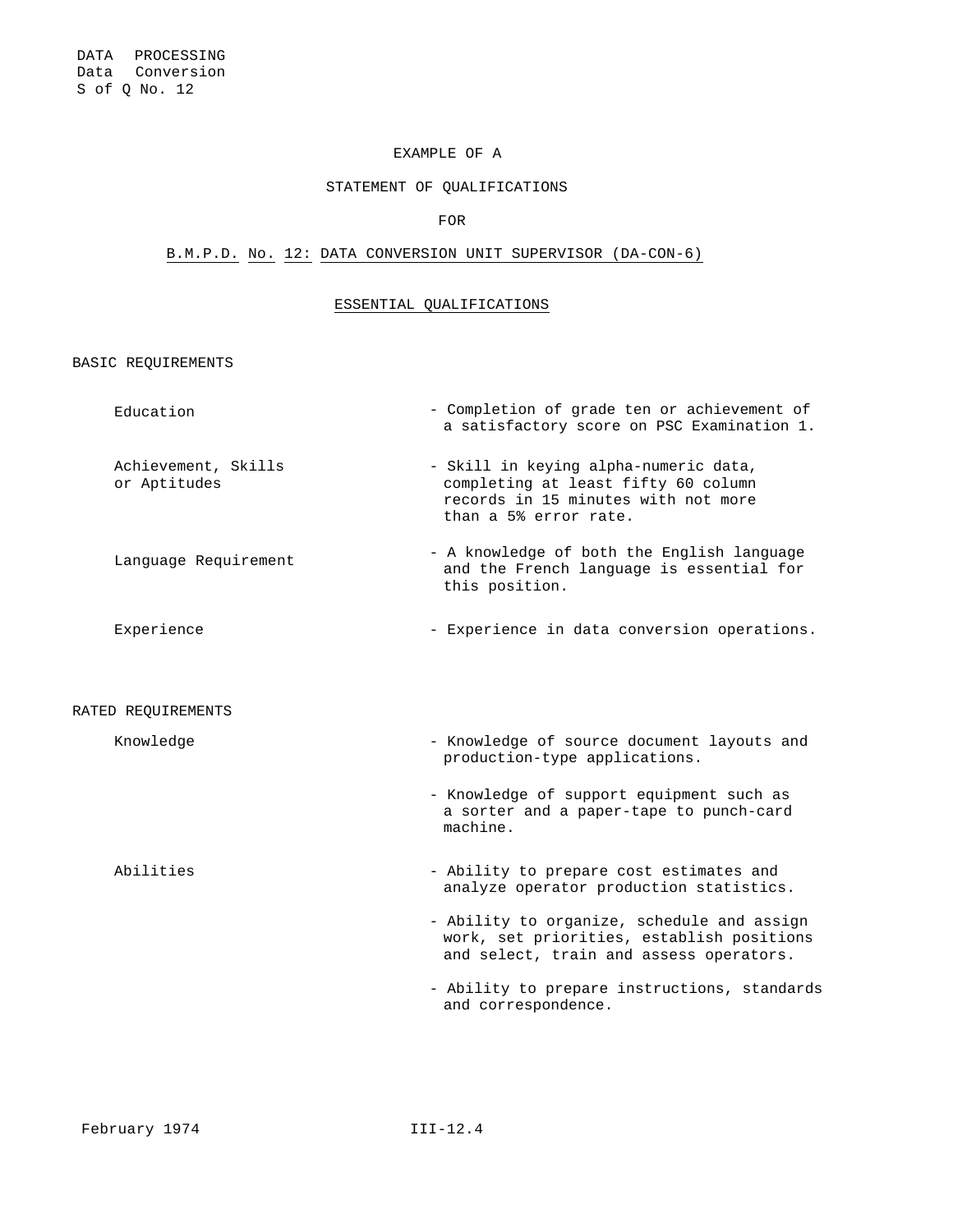DATA PROCESSING Data Conversion S of Q No. 12

Personal Suitability - Effective interpersonal relationships.

- Tact and courtesy particularly in dealing with users and contractors.
- Initiative and reliability.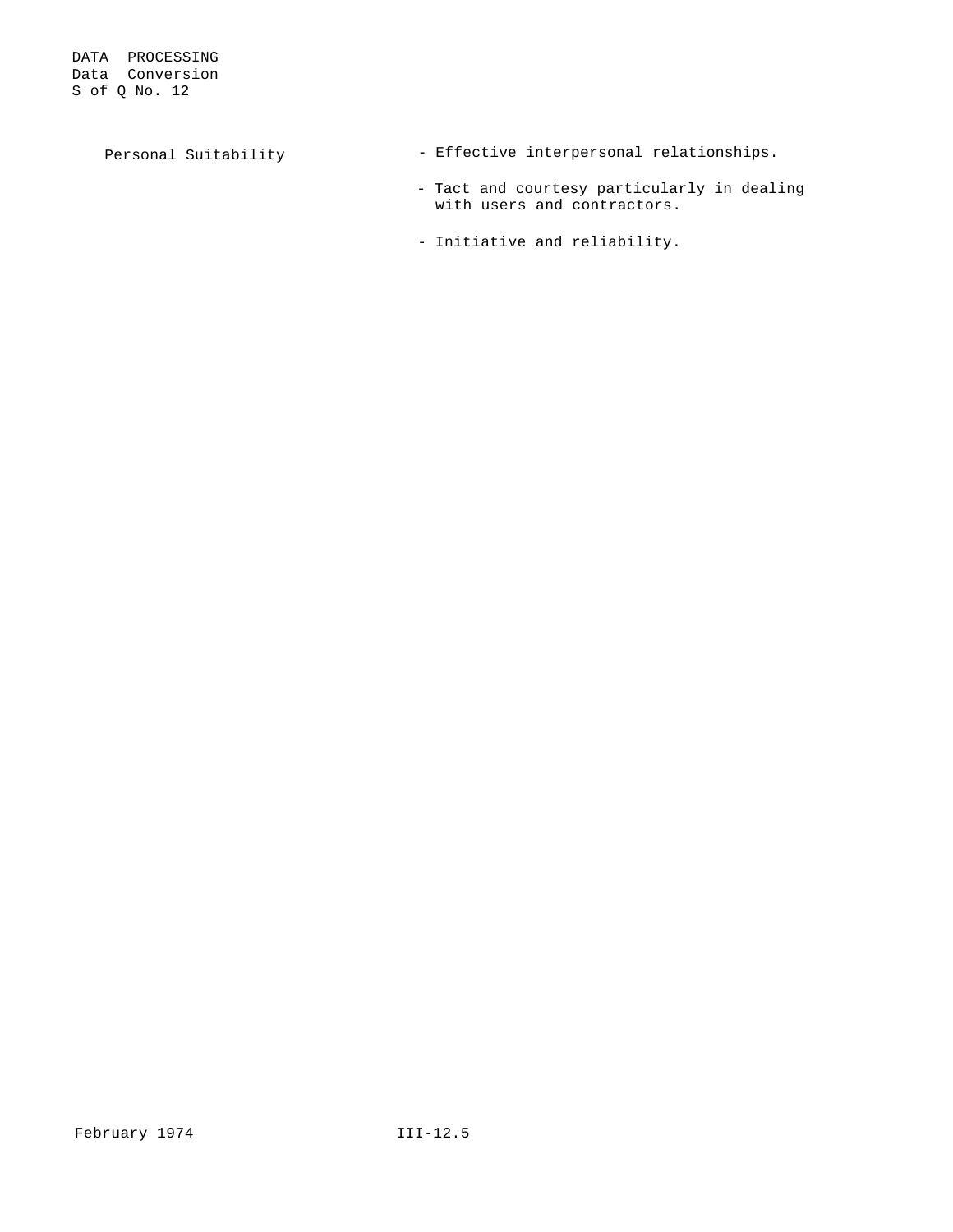#### BENCH-MARK POSITION DESCRIPTION

Bench-mark Position Number: 13 Level: 6

Descriptive Title: GROUP SUPERVISOR,

DATA CONVERSION Point Rating: 772

#### Summary

Under the general supervision of the Section Head, plans and directs the operations of a group of 3 units of key-punch and verification operators; supervises a staff of 60 operators through 3 sub-supervisors; orders departmental requirements for punch cards; and performs other duties.

Duties % of Time

60

Plans and directs the activities of key-punch and verification operators engaged in the conversion of data from approximately 140 applications

- by conferring with systems analysts and users to determine the feasibility of projects for preparation on key-punch equipment, review source document, design and develop special keying requirements,
- by designing electro format of punch cards for new or revised applications,
- by estimating the cost and length of time to process applications,
- by negotiating work deadlines with users,
- by preparing work schedules and allocating staff and machine resources to meet negotiated deadlines,
- by preparing key-punch instructions and punch card formats to ensure the most efficient preparation of data,
- by monitoring work progress to ensure that deadlines are met, and
- by resolving problems regarding keying instructions for new applications.

Supervises a staff of approximately 60 key-punch and verification operators and lead operators, through 3 sub supervisors, to ensure the effective development of staff

- by making short and long-term allocation of staff and equipment within the group to ensure the most effective use of resources and efficient processing of work, 25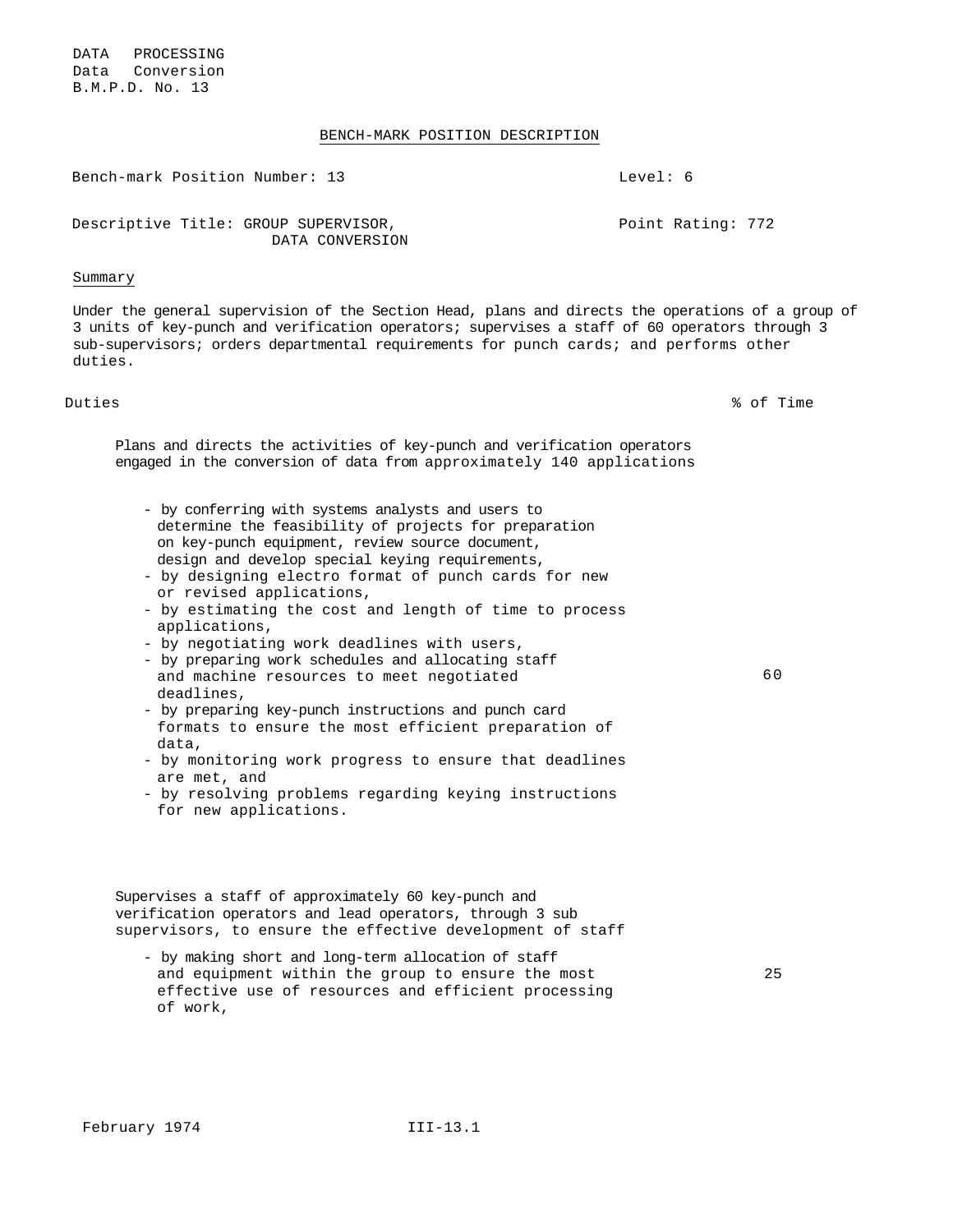% of Time

- by assigning work through sub-supervisors in accordance with operator capabilities, - by ensuring that operator training is carried out to meet work requirements, - by assessing work of sub-supervisors and reviewing appraisal with Section Head, - by reviewing appraisal of operators and lead operators with sub-supervisors, and - by proposing staffing and classification actions to Section Head. Ensures a continued availability of punch cards to the Section and other departmental users - by taking a bi-monthly inventory, - by adjusting records as required, - by estimating future requirements based on work load, and - by ordering required amounts. 10 Performs other duties such as maintaining and reviewing production records and serving on selection boards. 5 Specifications **Degree** Points **Degree** Points Skill and Knowledge The work requires a thorough knowledge of the operation and capabilities of a variety of models of key-punch and verification equipment and of operator capabilities in order to assign and schedule work, prepare key-punch instructions, provide for the training of staff and to resolve operating

5 292

problems referred by sub-supervisors. A knowledge of user requirements is necessary in order to recommend source document design and to develop the most effective data preparation procedures. The ability to co-ordinate the

activities of 3 units is required in order to meet established deadlines and changing priorities.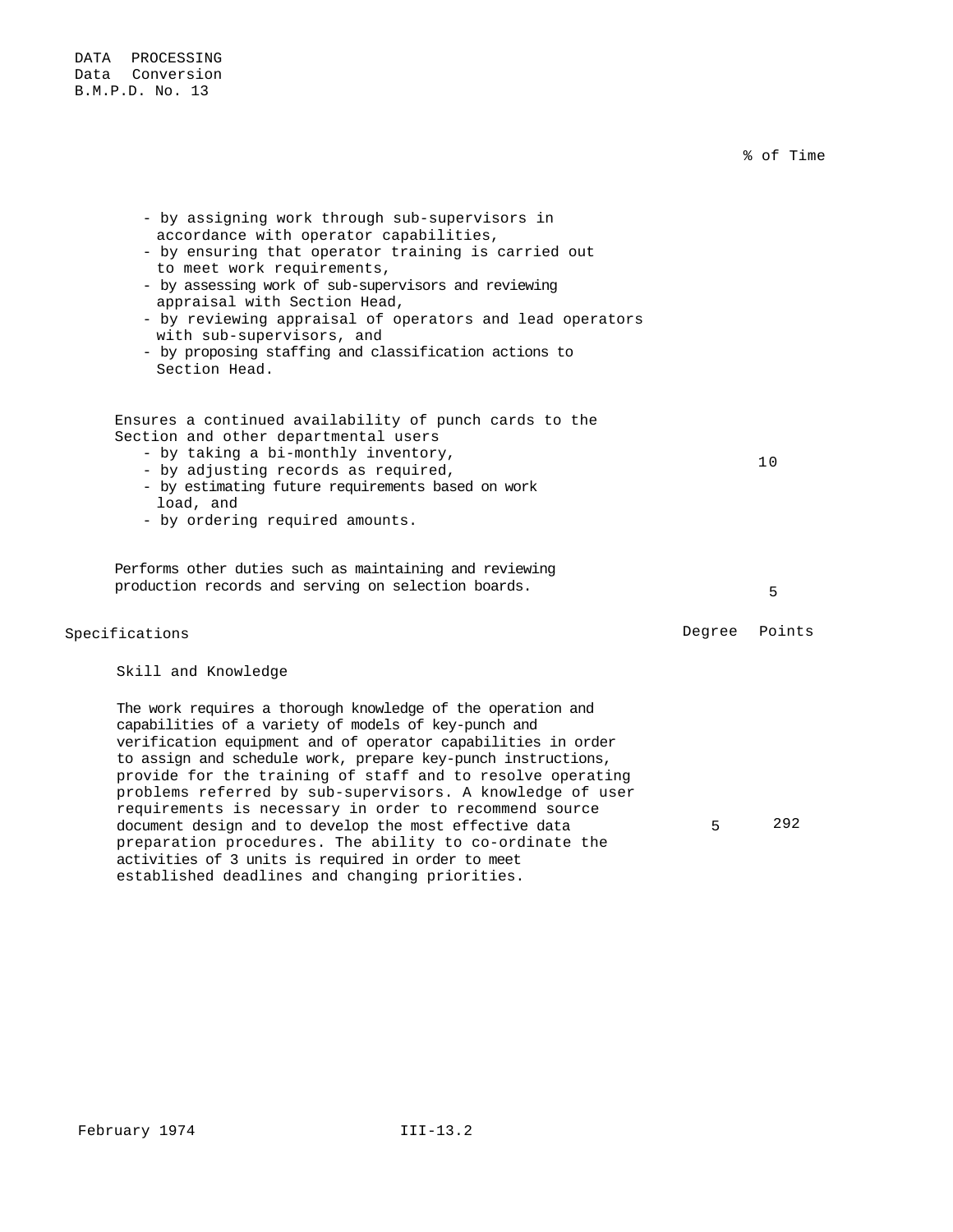Degree Points

#### Complexity

Initiative and judgment are required in developing key punch instructions and punch card formats, and in recommending data preparation procedures to users. Initiative and judgment are also required in assigning work, allocating staff and equipment resources to maintain production schedules and cope with changing priorities, estimating costs, negotiating deadlines with users and in directing the activities of the group.

The work requires the supervision of a variety of models of key-punch and verification equipment. The processing of approximately 140 continuing applications is supervised. Workload and staff remain fairly constant.

## Supervision

Work is assigned, through 3 sub-supervisors, to a staff of 60 key-punch and verification operators. Staff is allocated within the groups as required and the training of staff to meet work quality and production requirements is ensured. The performance of sub-supervisors is assessed and the appraisal of operators and lead operators is discussed with the Section Head and sub-supervisors. Recommendations are made to the Section Head regarding staffing and classification requirements.

D5 345

D5 135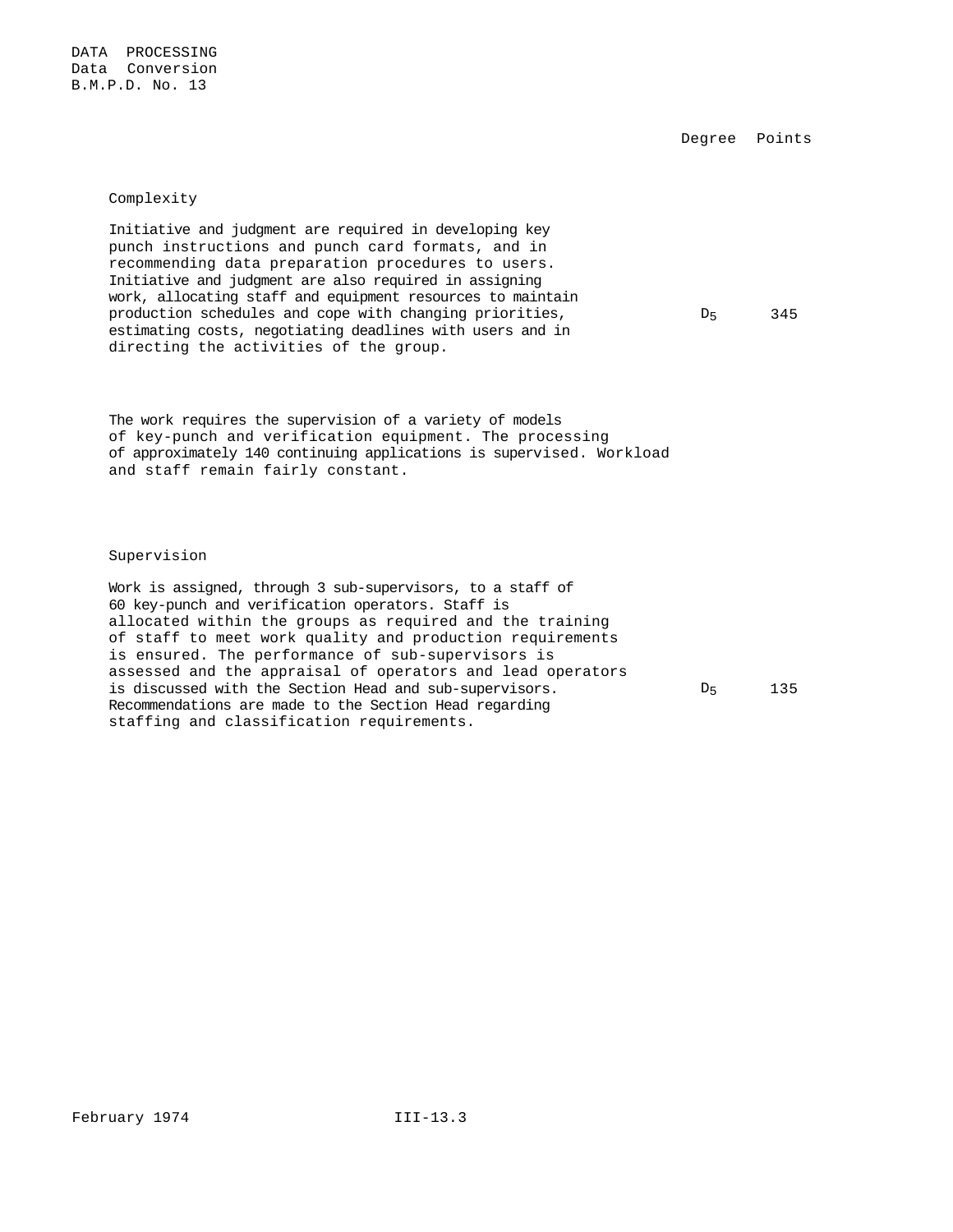## EXAMPLE OF A

## STATEMENT OF QUALIFICATIONS

FOR

# B.M.P.D. No. 13: GROUP SUPERVISOR, DATA CONVERSION (DA-CON-6)

## ESSENTIAL QUALIFICATIONS

BASIC REQUIREMENTS

| Education                           | - Completion of grade ten or achievement of<br>a satisfactory score on PSC Examination 1.                                                                |  |  |  |
|-------------------------------------|----------------------------------------------------------------------------------------------------------------------------------------------------------|--|--|--|
| Achievement, Skills<br>or Aptitudes | - Skill in keying alpha-numeric data,<br>completing at least fifty 60 column<br>records in 15 minutes with not more than<br>a 5% error rate.             |  |  |  |
| Language Requirement                | - A knowledge of the English language is<br>essential for this position.                                                                                 |  |  |  |
| Experience                          | - Experience in supervision.                                                                                                                             |  |  |  |
| RATED REQUIREMENTS                  |                                                                                                                                                          |  |  |  |
| Knowledge                           | - Knowledge of the capabilities and operation<br>of a variety of key punch and verification<br>equipment.                                                |  |  |  |
|                                     | - Knowledge of source document design and<br>data conversion procedures.                                                                                 |  |  |  |
| Abilities                           | - Ability to determine organizational needs,<br>plan operations, schedule and assign work,<br>set priorities, and select, train and<br>assess operators. |  |  |  |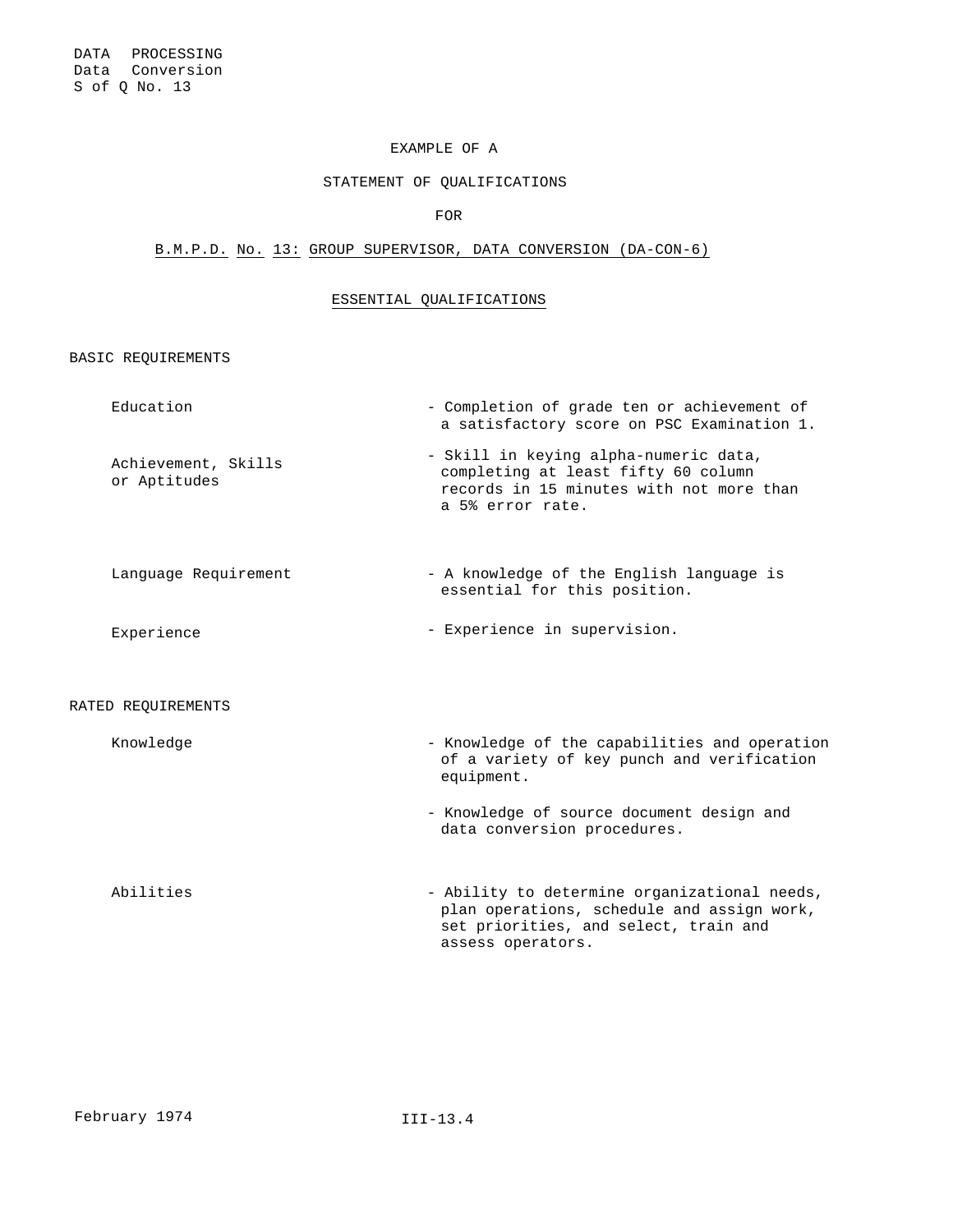DATA PROCESSING Data Conversion S of Q No. 13

- Ability to prepare standards, instructions, and correspondence.
- Ability to prepare cost estimates and analyze operator production statistics.
- Personal Suitability Tact and courtesy particularly in dealing with users and systems analysts.
	- Initiative and reliability.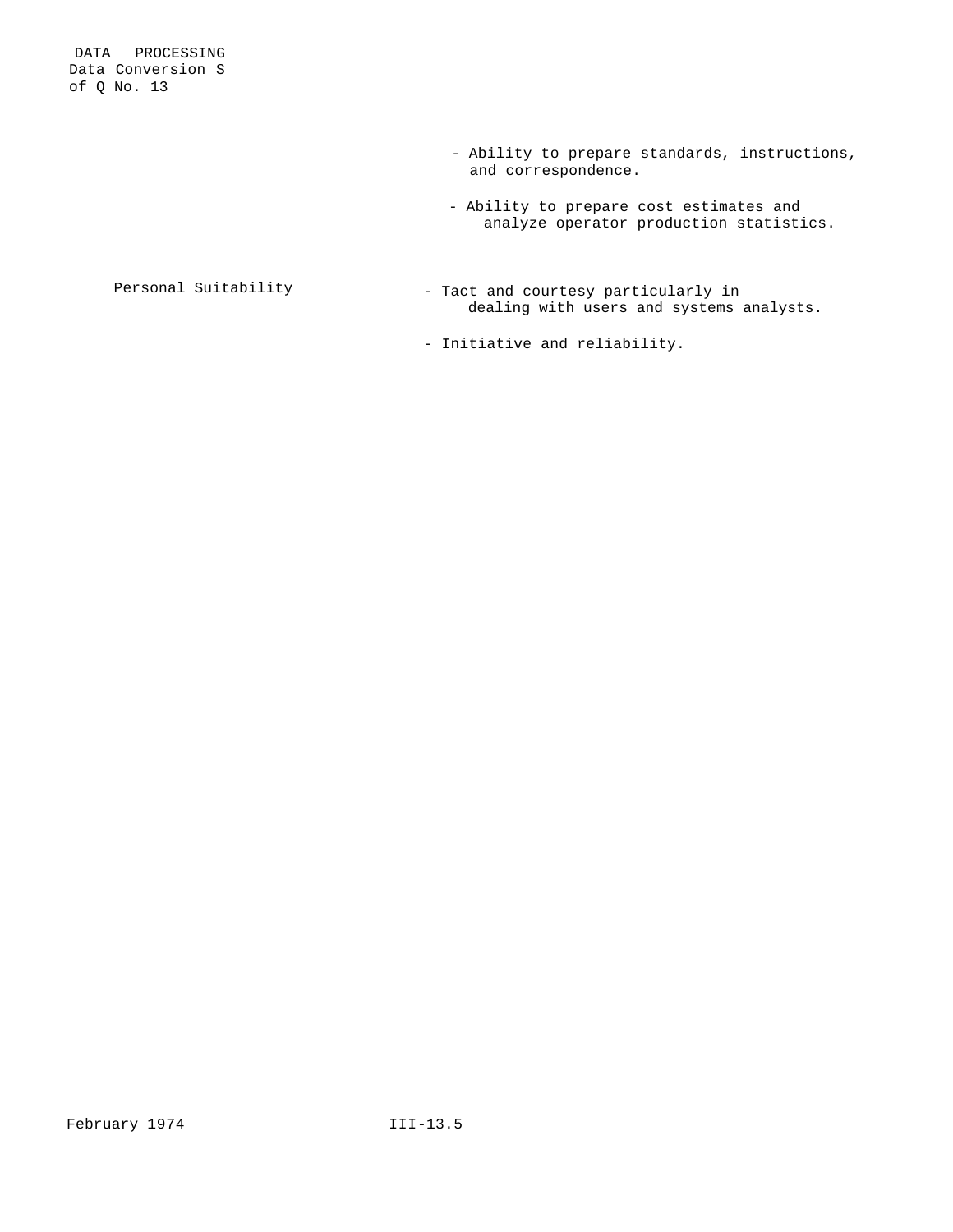BENCH-MARK POSITION DESCRIPTION Bench-mark Position Number: 14 Level: 7

Point Rating: 810

#### Descriptive Title: DATA CONVERSION SUPERVISOR

## Summary

Under the general supervision of the Installation Manager, directs the activities of 21 data conversion operators engaged in the recording of data from source documents to punch cards and magnetic drum, and the verification of such data; plans and administers the operations of the Section to ensure the effective utilization of staff, equipment and space; supervises staff and performs other duties.

Duties % of Time

Directs and controls the activities of the Data Conversion Section engaged in operating data conversion equipment to record and verify data from source documents onto punch cards or magnetic drum for computer processing

- by documenting the receipt of source documents and assigning code numbers for the purpose of production progress control,
- by analyzing source document and report format requirements and writing keying instructions, and coding instructions for the preparation of program drum cards,
- by examining proposed source documents and discussing, with the user and system analysts, their design with respect to uniformity and efficiency for data preparation purposes,
- by maintaining a production progress log on all jobs in order to provide status information requested by users, programmers, production analysts and computer operations personnel,
- by resolving, through experience and knowledge or by contact with the originator, problems related to illegible writing on source documents, incomplete data and incorrect coding,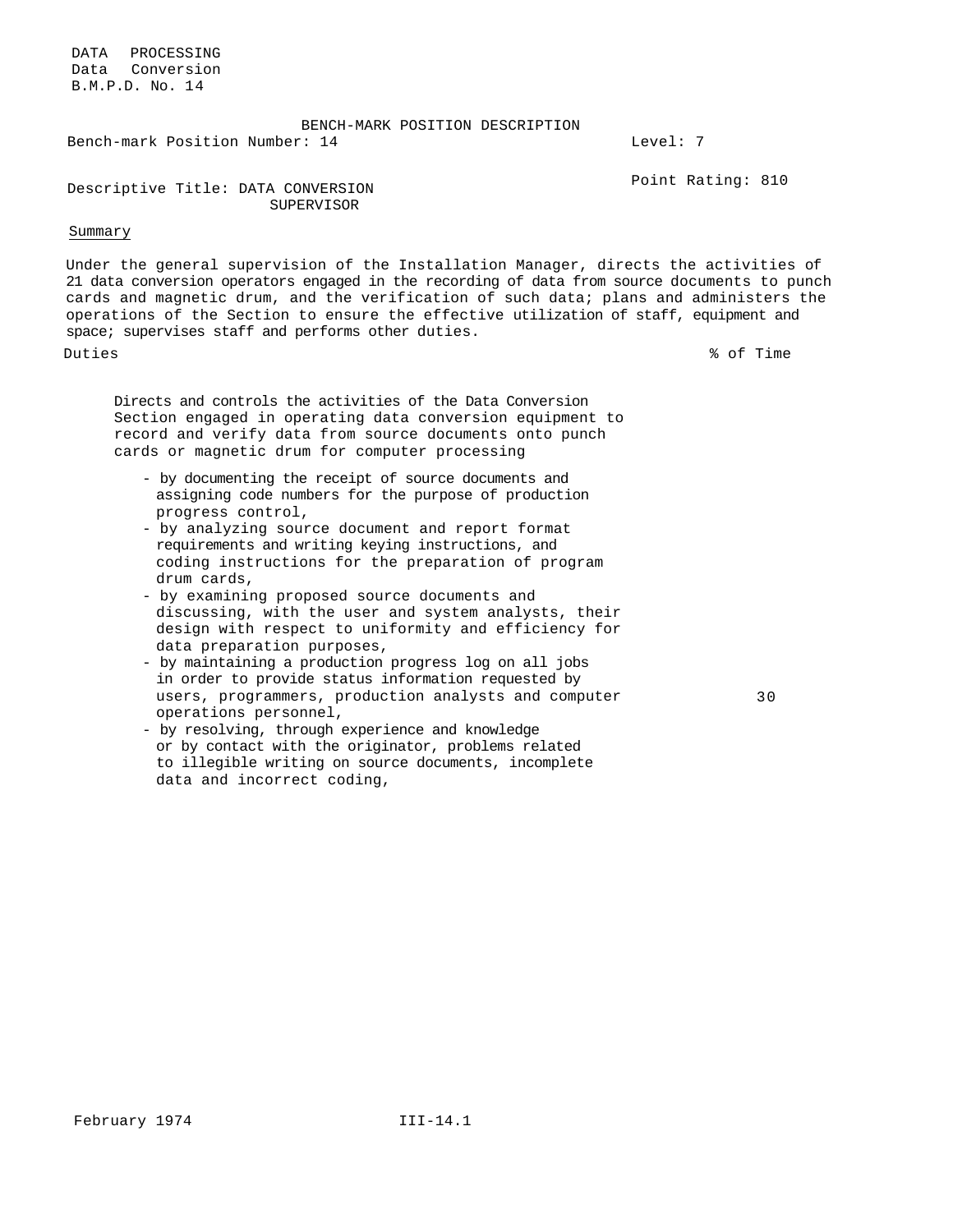- by recording and compiling job statistics pertaining to items such as quantities of records, record length, and duration and completion time, in order to provide control information for subsequent computer scheduling and for the validation of computer processed records, and
- by reviewing completed work for accuracy and either releasing it or recycling it for corrective action.

Supervises the staff of the Data Conversion Section consisting of one Data Conversion System Supervisor and 21 data conversion operators

- by allocating staff and assigning work, directly or through the Data Conversion System Supervisor, to all operators, having regard to individual abilities and equipment capacities,
- by analyzing performance statistics for the purpose of developing production standards,
- by monitoring the performance of all employees to identify areas where corrective measures should be taken and guidance provided for the improvement of individual skills and knowledge,
- by identifying and reporting training needs, developing an on-the-job training program and training, or directing the training of operators,
- by counseling employees, interpreting departmental rules and practices and dealing with complaints and grievances,
- by appraising employees, discussing the evaluations with the employee and the Installation Manager and recommending appropriate staffing action,
- by interviewing, testing and evaluating prospective employees and by participating in the selection process, and

- by recommending changes in the number or classification of positions.

of Time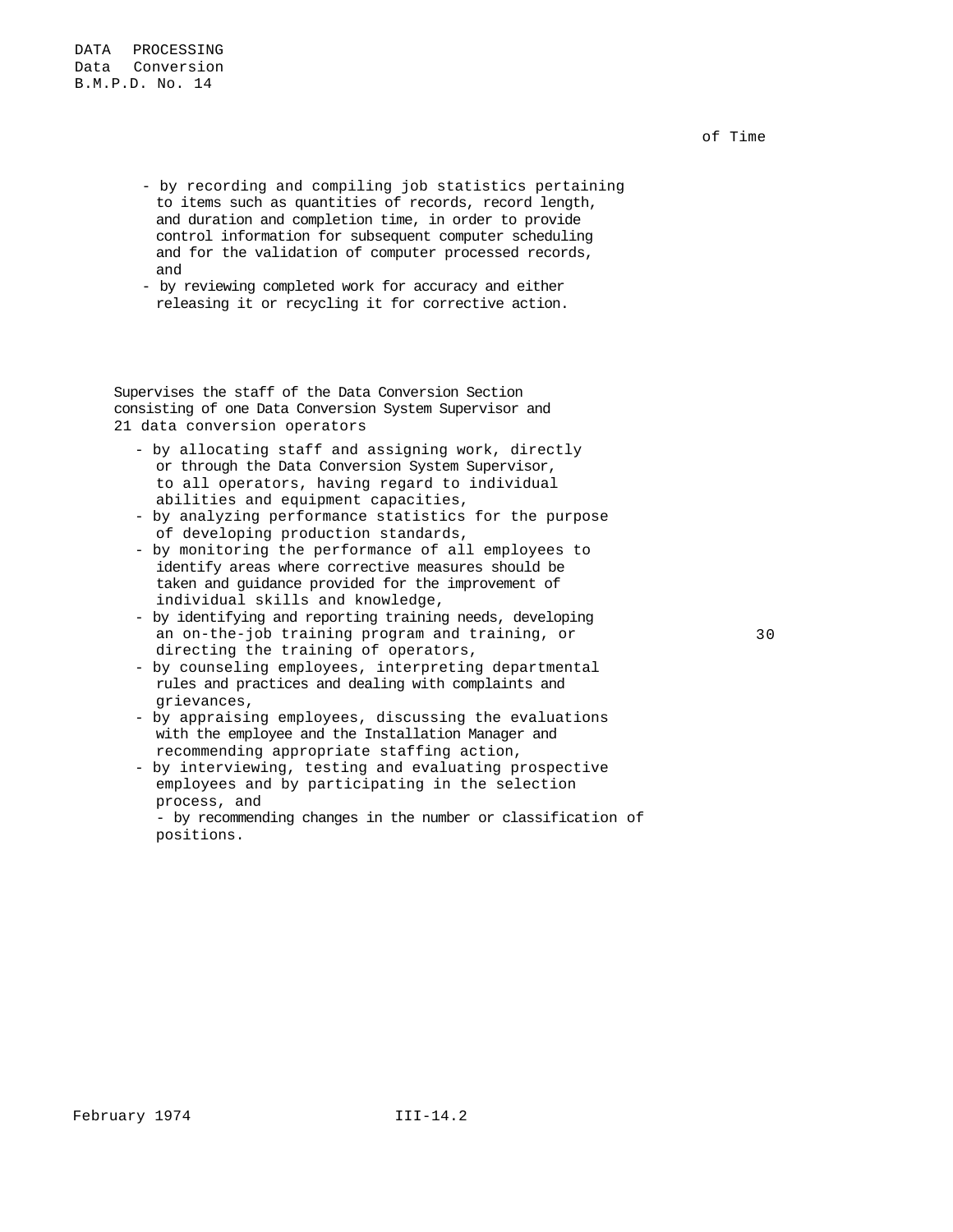% of Time

Plans the operation of the Section to ensure effective utilization of staff, space and equipment which consists of 8 key-punch and 5 verifier machines, and an 8-station data conversion system

- by estimating time requirements for the transcribing and verifying of data from source documents on hand as well as documents to be received within a specified time period in order to develop day-to-day working schedules in accordance with the manpower available,
- by reviewing work forecasts and operator productivity statistics and discussing estimated inputs with users in order to develop long-range schedules,
- by examining target dates for various jobs in order to identify critical workload periods and priority conflicts and to modify schedules as required,
- by evaluating productivity of individual operators on a given application to develop criteria for optimum job assignment,
- by monitoring and evaluating machine utilization, determining intermediate and long-term equipment requirements and recommending changes in the number and types of units of data preparation equipment, and

- by developing procedures for the reception, identification, check-off, storage and return of source documents.

Resolves workload and equipment problems to ensure continuous and timely processing of data

by selecting jobs for key-punching services to be purchased from commercial service bureaus due to periodic heavy workloads, reviewing cost and delivery estimates and recommending the procurement of such services,

20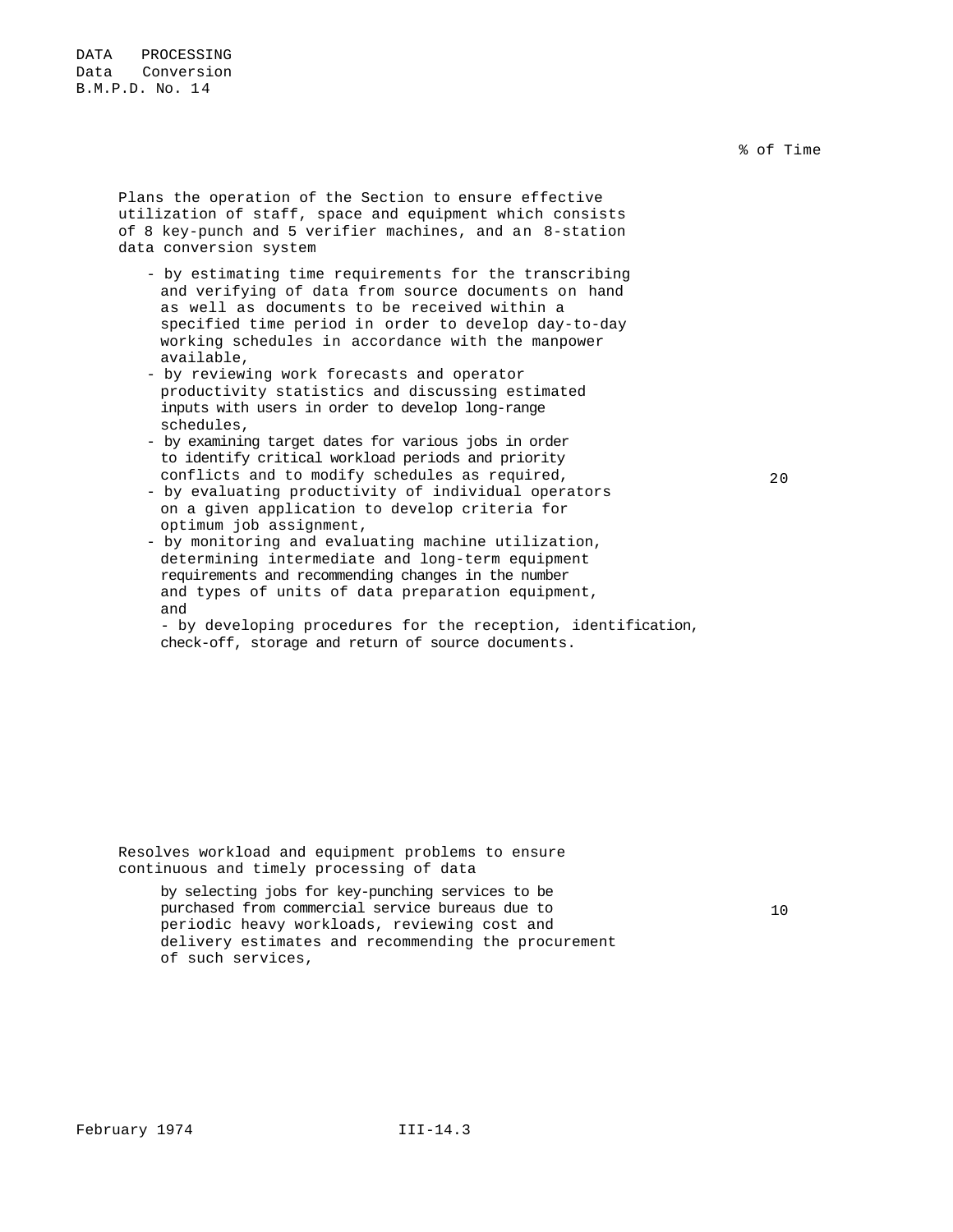of Time

- by keeping records of all jobs submitted to commercial suppliers of key-punching services, specifically documenting data such as job identification, estimated and actual costs, quantity and quality of work and timeliness of delivery,
- by establishing procedures for, and supervising the routine care of, all data preparation equipment including the handling of magnetic tapes and cards, and
- by arranging for maintenance service and discussing machine malfunctions with manufacturers' representatives.

Performs other duties such as maintaining up-to-date knowledge of developments in the data preparation field; attending seminars and equipment demonstrations; fostering contact and exchanging information with colleagues in other installations; and advising users and computer personnel on matters related to technical and cost aspects of data preparation.

#### Specifications and the contractions of the contractions of the contractions of the contractions of the contractions of the contractions of the contractions of the contractions of the contractions of the contractions of the

10

Skill and Knowledge

The work requires a thorough knowledge of the data entry and verification operations and of the capabilities of key-punch equipment, an 8-station data conversion system, and operators, in order to assign and schedule work, to train staff and to resolve operating problems. A knowledge of user requirements is also required so that source documents can be designed and processed in the most effective manner. The ability to plan and organize the work of key-punch and data conversion system units, to develop keying instructions, operating and control procedures and production standards, and to estimate the cost of work contracted out is required.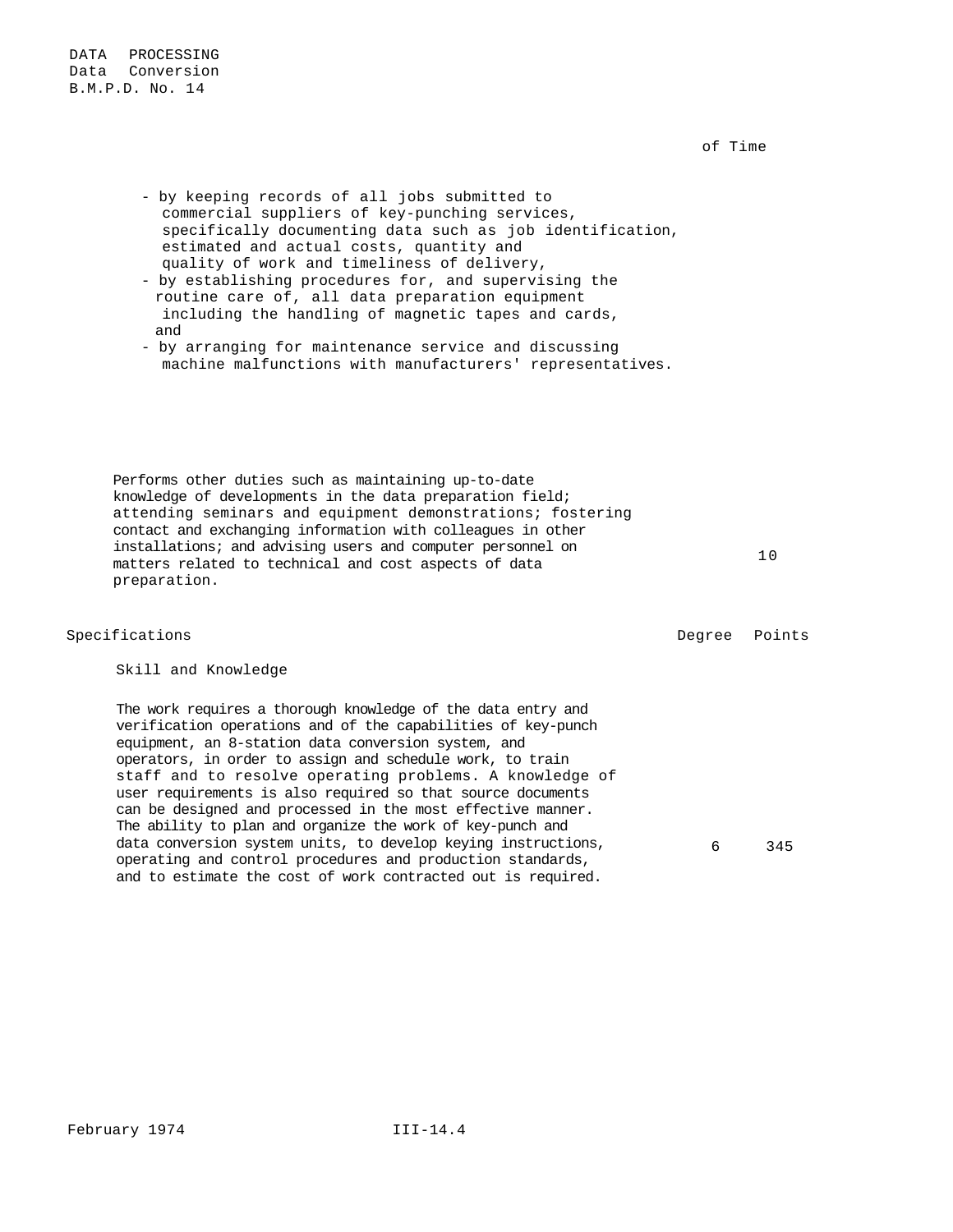Degree Points

### Complexity

Initiative and judgment are required in planning the operations of the unit to effectively utilize staff and equipment and to direct the processing of approximately 100 continuing applications to meet user requirements. Judgment is also required in selecting jobs for processing outside the department and in monitoring and assessing the work of outside contractors. The work requires the supervision of the operation of 13 key-punch and verifier machines and an 8-station data conversion system. Workload and staff remain fairly constant.  $D_5$  345

## Supervision

Supervises a staff consisting of 13 key-punch and verifier operators and a unit of 8 key station operators and a supervisor. Allocates staff, assigns work directly or through the Data Conversion System Supervisor, develops production standards and monitors the performance of all operators against such standards. Identifies training needs of operators and develops on-the-job training to meet these needs. Appraises and counsels employees, and recommends appropriate staffing actions and changes in the numbers and classification of positions.

 $D_4$  120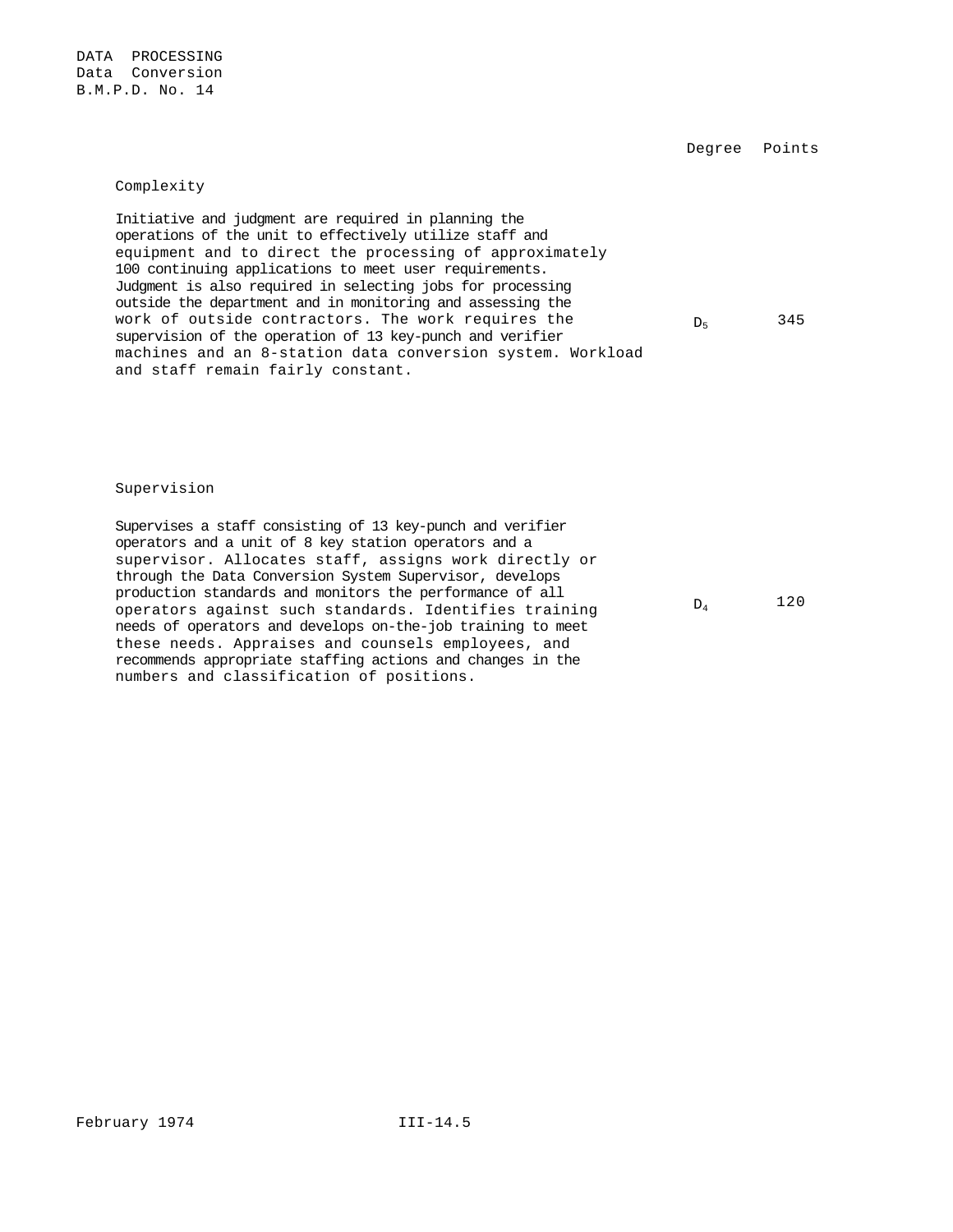## EXAMPLE OF A

## STATEMENT OF QUALIFICATION

## FOR

## B.M.P.D 14: DATA CONVERSION SUPERVISOR (DA-CON-7)

## ESSENTIAL QUALIFICATIONS

BASIC REQUIREMENTS

| Education                           | - Completion of grade ten or achievement of<br>A satisfactory score on PSC Examination 1.                                                |
|-------------------------------------|------------------------------------------------------------------------------------------------------------------------------------------|
| Achievement, Skills<br>Or Aptitudes | - Skills in keying alpha-numeric data, completing<br>at least fifty 60 column records in 15<br>Minutes with not more than 5% error rate. |
| Language Requirement                | - A knowledge of the English language is<br>Essential for this position.                                                                 |
| Experience                          | - Experience in supervising data conversion<br>Operations.                                                                               |
| RATED REOUIREMENTS                  |                                                                                                                                          |
| Knowledge                           | - Knowledge of data requirements determination,<br>Source document formats, and data coding<br>systems.                                  |
|                                     | - Knowledge of data conversion systems, and<br>the capabilities of data conversion equipment.                                            |
|                                     | - Knowledge of administrative procedures.                                                                                                |
| Abilities                           | - Ability to plan for, organize and control<br>A data conversion program.                                                                |
|                                     | - Ability to develop procedures and instructions,<br>identify training needs, and develop<br>production standards.                       |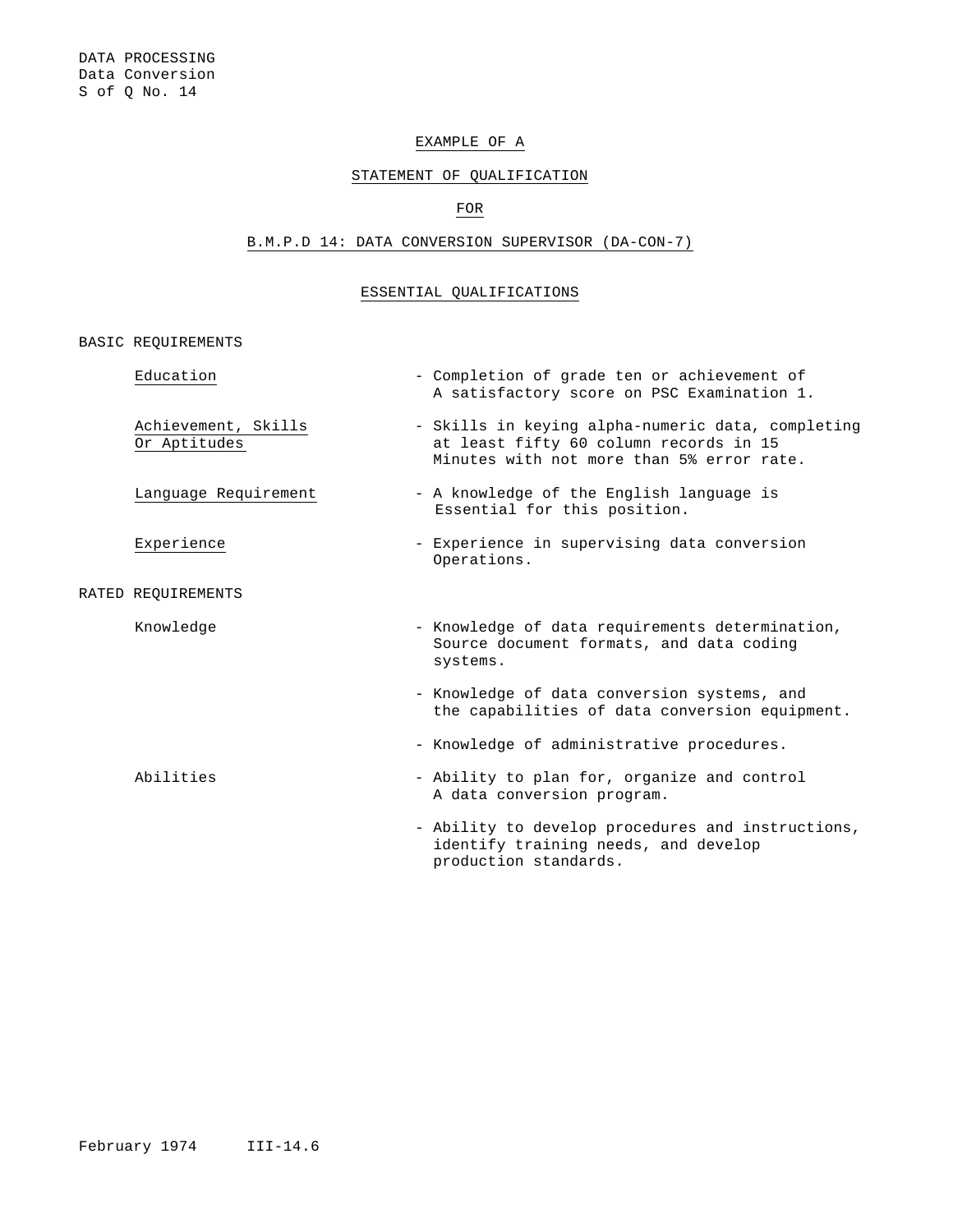DATA PROCESSING Data Conversion S of Q No. 14

- Ability to select, train and assess data conversion staff.
- Ability to prepare reports and correspondence.
- Personal Suitability Tact and courtesy, particularly in dealing with users, programmers, production analysts, computer operations personnel and outside contractors.
	- Initiative, reliability and persistence.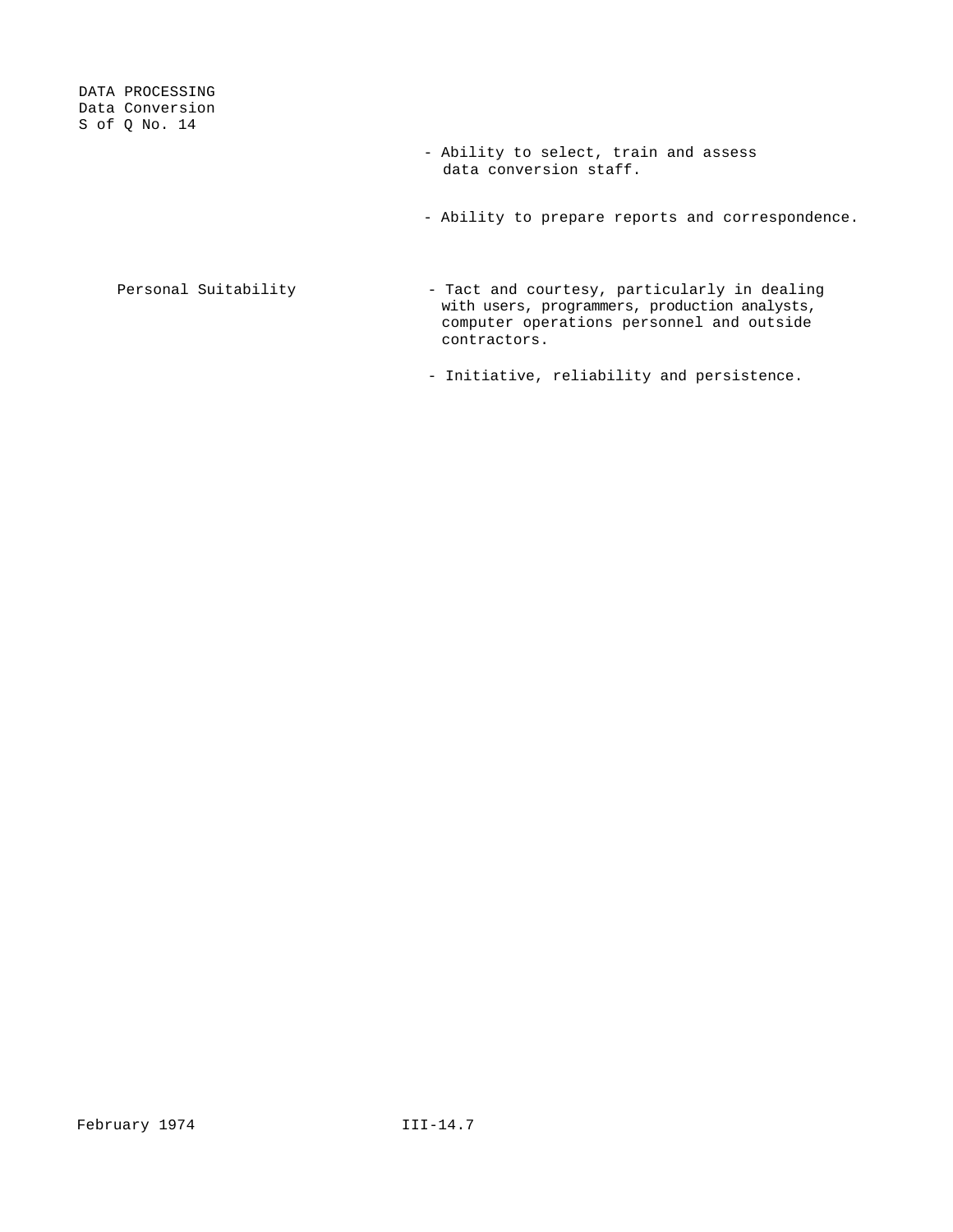#### BENCH-MARK POSITION DESCRIPTION

Bench-mark Position Number: 15 Level: 7

Point Rating: 860

Descriptive Title: GROUP HEAD, DATA CONVERSION

#### Summary

Under the general supervision of the Data Conversion Section Head, directs the activities of 5 data conversion units and support clerks; plans, develops, and conducts extensive recruiting and training programs; supervises staff and performs other duties. Duties % of Time

Directs the activities of 5 Data Conversion Units and support clerks engaged in the preparation of taxation source data and its transference to forms suitable for computer processing

- by analyzing production statistics and projected workloads in order to determine future space and resource requirements,
- by preparing recommendations on a group hiring and re-training schedule for operators and clerks for submission to the Section Head,
- by writing keying instructions for inclusion in the Section's Operating Manual,
- by scheduling work in accordance with priorities and deadlines,
- by coordinating work between day and evening units to meet scheduled deadlines,
- by adjusting schedules to accommodate changing workloads and priorities,
- by compiling and reviewing daily and weekly production reports in order to effectively utilize staff and equipment,
- by recommending to Section Head solutions to problems of handling excessive volumes of work,
- by providing staff for overtime as required, and
- by evaluating work procedures and recommending changes as required.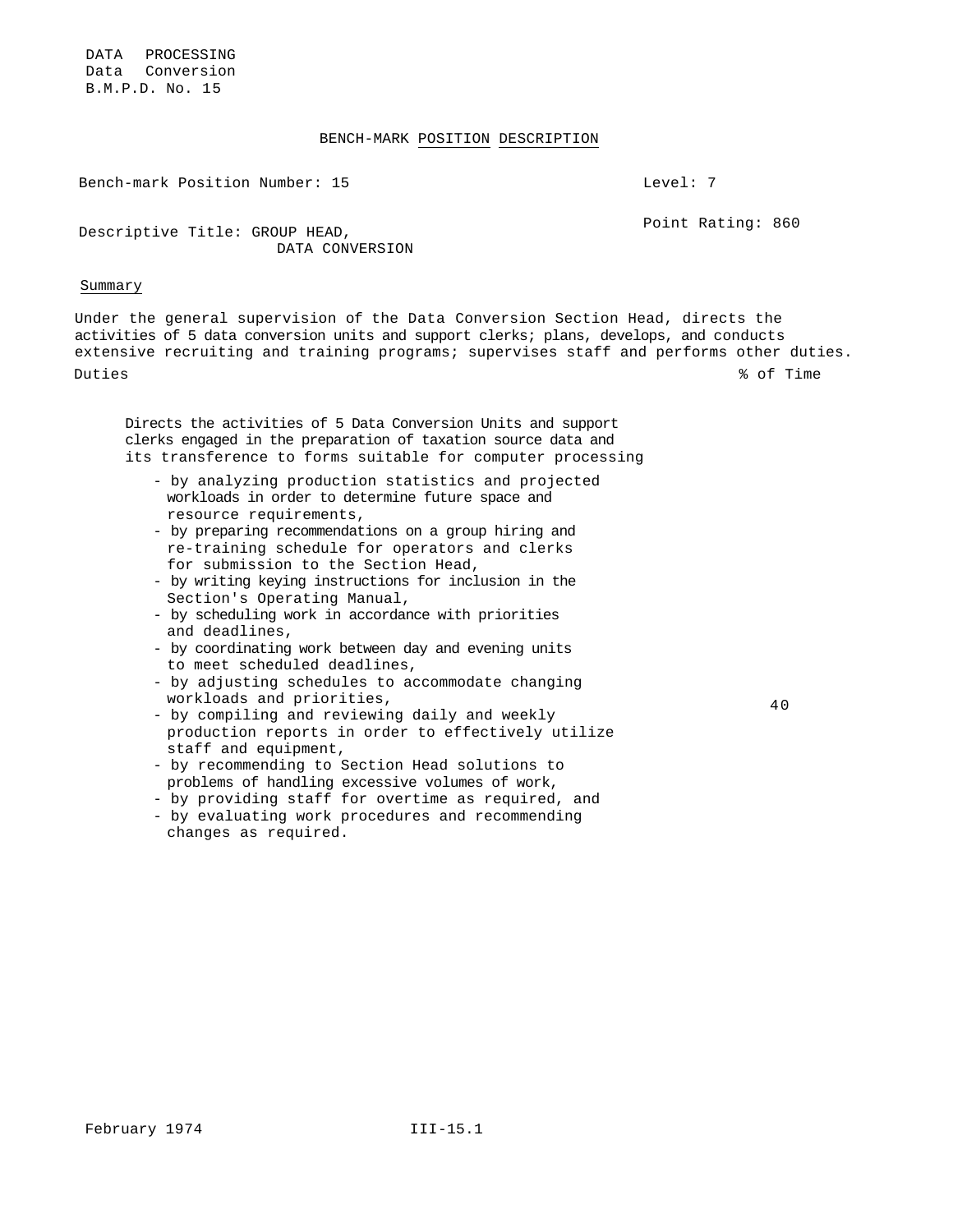Plans, develops and conducts the annual recruiting program to provide candidates to meet the requirement for operators during the department's peak workload period

- by participating as a member of the Recruitment Committee to determine the nature and timing of the advertising and testing programs,
- by developing a manual of instructions and procedures for supervisory staff,
- by determining and requisitioning material and equipment requirements,
- by selecting staff to carry out the program,
- by establishing a telephone and mail-answering service to handle enquiries from approximately 5,000 applicants,
- by investigating and resolving problem cases concerning applications,
- by monitoring recruiting progress and adjusting program as required,
- by supervising the preparation and mailing of results to all applicants, and
- by recommending improvements to future programs.

Supervises the staff of 5 data conversion units consisting of 5 unit heads and approximately 62 man-years of permanent and casual operators of various types of electro-mechanical data conversion equipment

- by allocating staff within the group and assigning work through unit heads in accordance with established priorities,
- by ensuring that sufficient operators are trained in the various types of electro-mechanical data preparation equipment,
- by completing performance appraisals and discussing with Section Head and employee,
- by making recommendations to Section Head concerning promotions, changes in incentive pay and statutory increases, disciplinary action and the re-hiring of casual operators for the following year's program,

20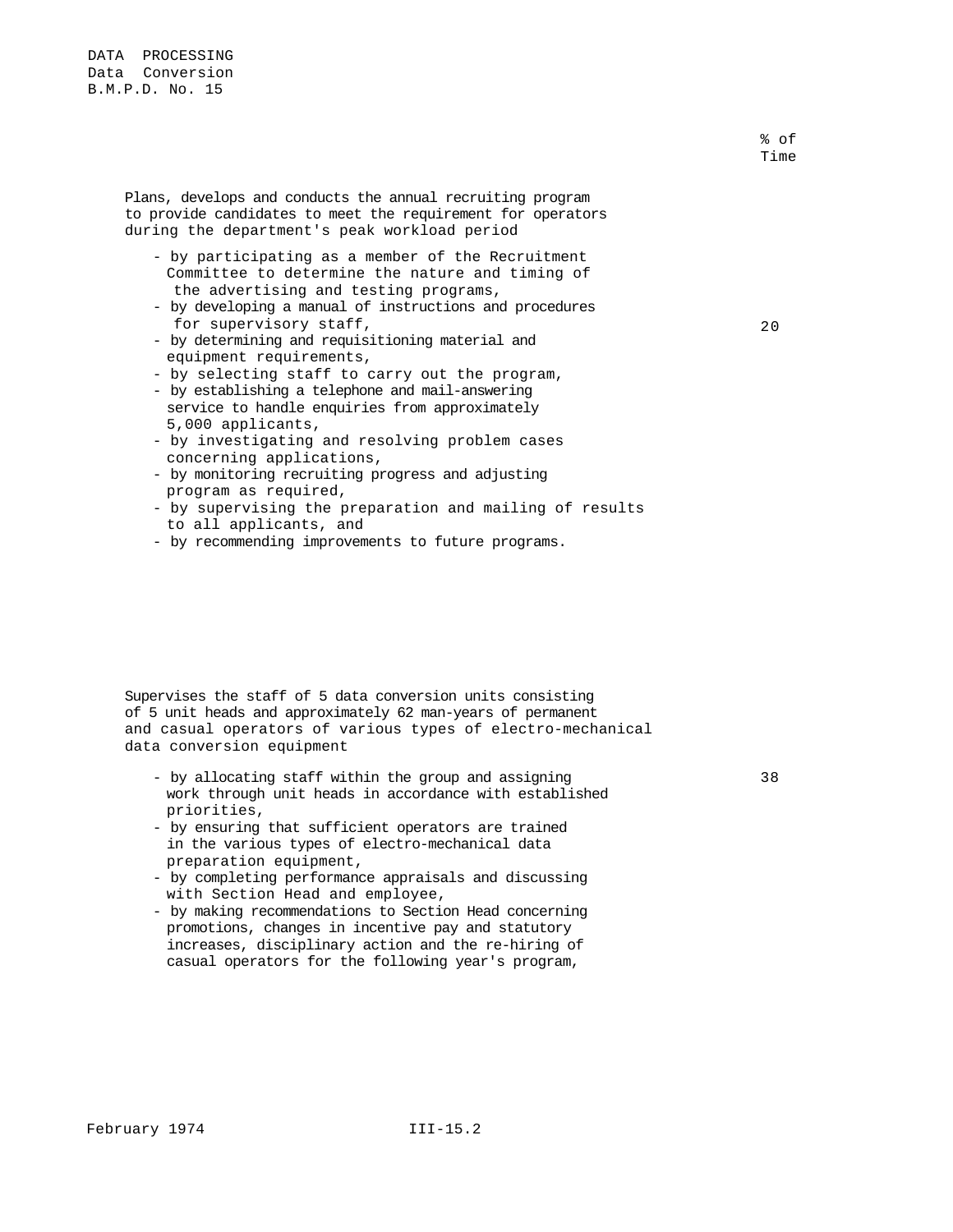- by interviewing employees for counseling and to provide guidance,
- by assisting the Section Head in the development of production standards, and
- by releasing casual staff who do not perform satisfactorily.

Performs other duties such as designing forms for use in the Section, liaising with outside users concerning classification of processing requirements, assisting on selection boards, writing instructions for work contracted in and estimating processing costs.

Specifications **Degree Points Degree Points** 

#### Skill and Knowledge

The work requires a thorough knowledge of the operation and capabilities of various makes and models of electro-mechanical data preparation equipment and of the capabilities of operators in order to allocate staff, assign work, schedule a fluctuating workload to meet rigid computer deadlines and to estimate future requirements of staff and equipment. A knowledge of departmental recruiting procedures and Of the source documents to be processed is required in order to develop or revise a recruiting manual. A knowledge of supervisory techniques is required in order to supervise a large data preparation and clerical staff with little experience and a high annual rate of turnover. The work also requires a knowledge of the terms and conditions of work for the Clerical and Data Processing Groups.

Complexity

Initiative and judgment are required in recruiting approximately 1,500 operators from among approximately 5,000 applicants and in scheduling and coordinating the work of day and evening units in order to meet computer deadlines. Initiative and judgment are also required in developing and effectively utilizing the skills of operators and the capabilities of equipment. The work requires the supervision of the operation of a variety of electro mechanical data conversion equipment and the processing

D5 345

of Time

2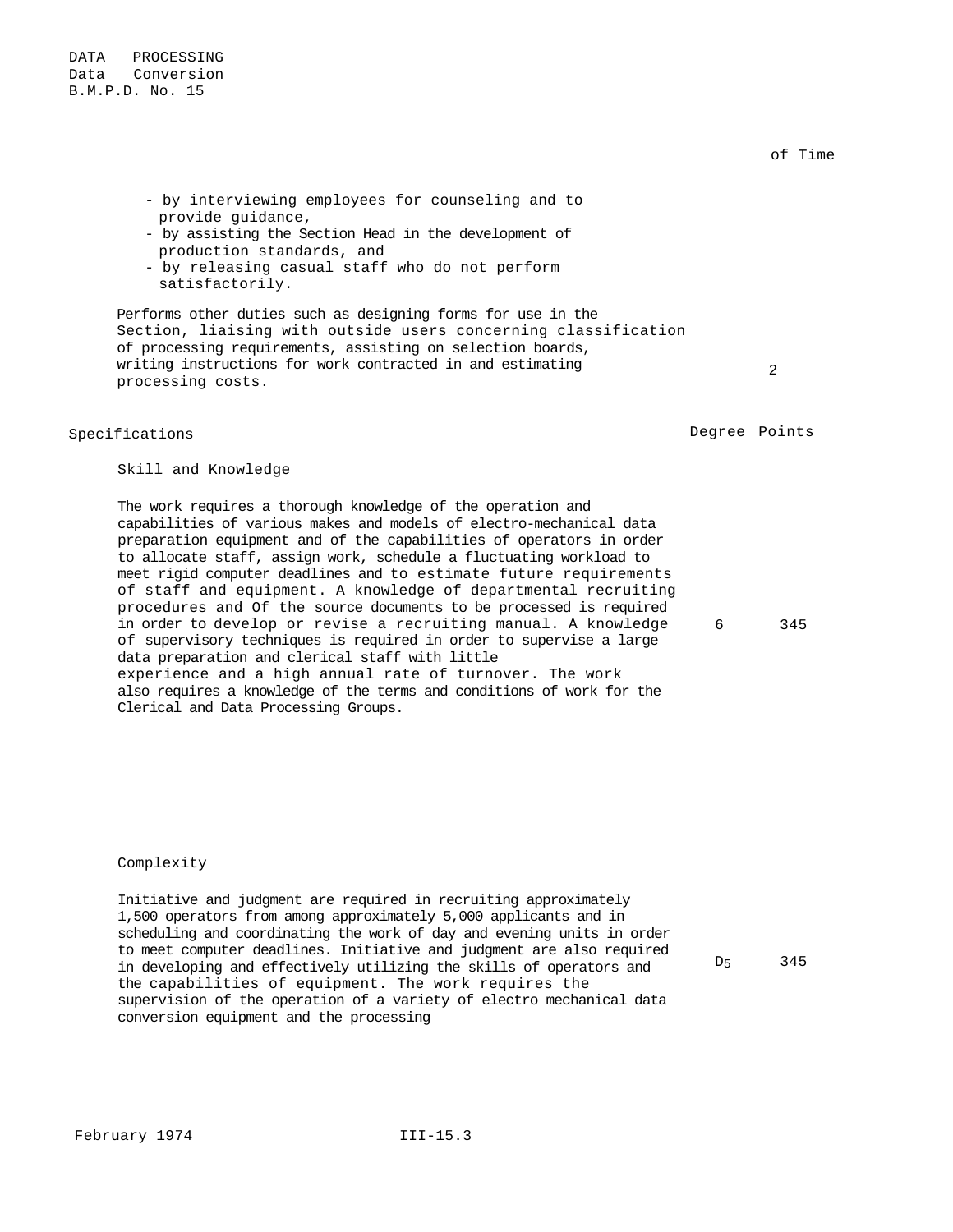Degree Points

of a limited number of complex source documents. On-going operations are complicated by extreme fluctuations in workload which result in staff requirements varying from approximately 32 continuing employees to a maximum of 134 during the peak workload period of about 4 months. As a result, a large proportion of the staff is unskilled and possesses an unknown production potential. Approximately 34 applications are processed on a continuing basis.

## Supervision

The work requires the supervision of 5 units which at the peak work period consist of 134 full-time and casual employees or approximately 62 man-years. Work is assigned to operators through sub-supervisors. A large-scale recruiting program is planned and conducted in order to provide approximately 1,500 operators for a 4-month period. Daily production statistics are maintained for each operator and analyzed in order to assess staff and to recommend incentive pay changes for operators and forecast future staff and equipment requirements. Staff is allocated within the Group to meet changing workloads and priorities. Ensures that operators are trained on a variety of key-punch equipment. Provides counseling and guidance to operators.

 $E_5$  170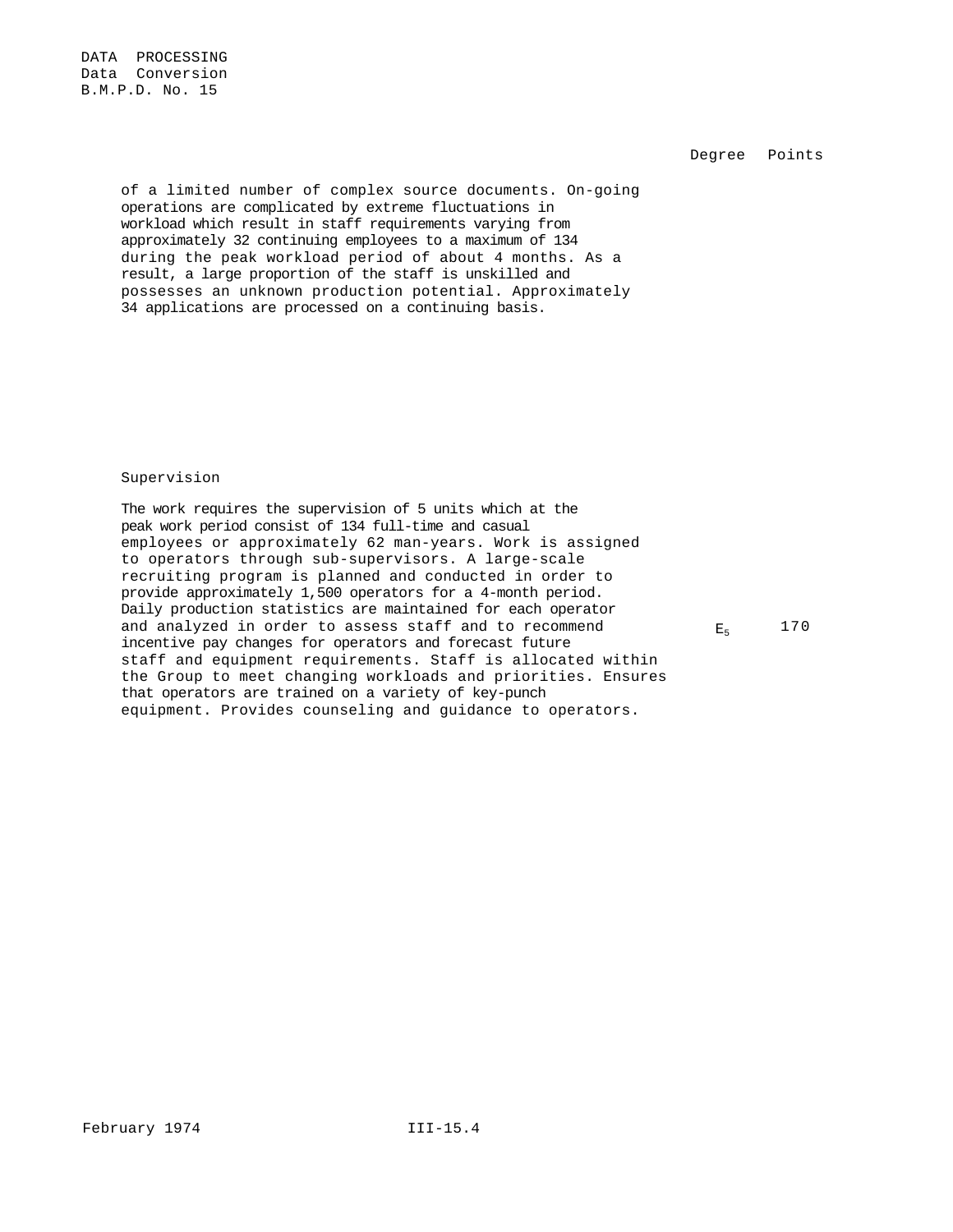## EXAMPLE OF A

## STATEMENT OF QUALIFICATIONS

FOR

## B.M.P.D. No. 15: GROUP HEAD, DATA CONVERSION (DA-CON-7)

## ESSENTIAL QUALIFICATIONS

BASIC REQUIREMENTS

| Education                           | - Completion of grade ten or achievement of<br>a satisfactory score on PSC Examination 1.                                                    |
|-------------------------------------|----------------------------------------------------------------------------------------------------------------------------------------------|
| Achievement, Skills<br>or Aptitudes | - Skill in keying alpha-numeric data,<br>completing at least fifty 60 column<br>records in 15 minutes with not more<br>than a 5% error rate. |
| Language Requirement                | - A knowledge of both the English language<br>and the French language is essential for<br>this position.                                     |
| Experience                          | - Experience in administering a data conversion<br>program.                                                                                  |
| RATED REOUIREMENTS                  |                                                                                                                                              |
| Knowledge                           | - Knowledge of the operation and capabilities<br>of various makes and models of electro<br>mechanical data preparation equipment.            |
|                                     | - Knowledge of the determination of equipment<br>requirements and cost estimation.                                                           |
|                                     | - Knowledge of personnel administration functions<br>and practices.                                                                          |
| Abilities                           | - Ability to plan and control a recruitment<br>and training program.                                                                         |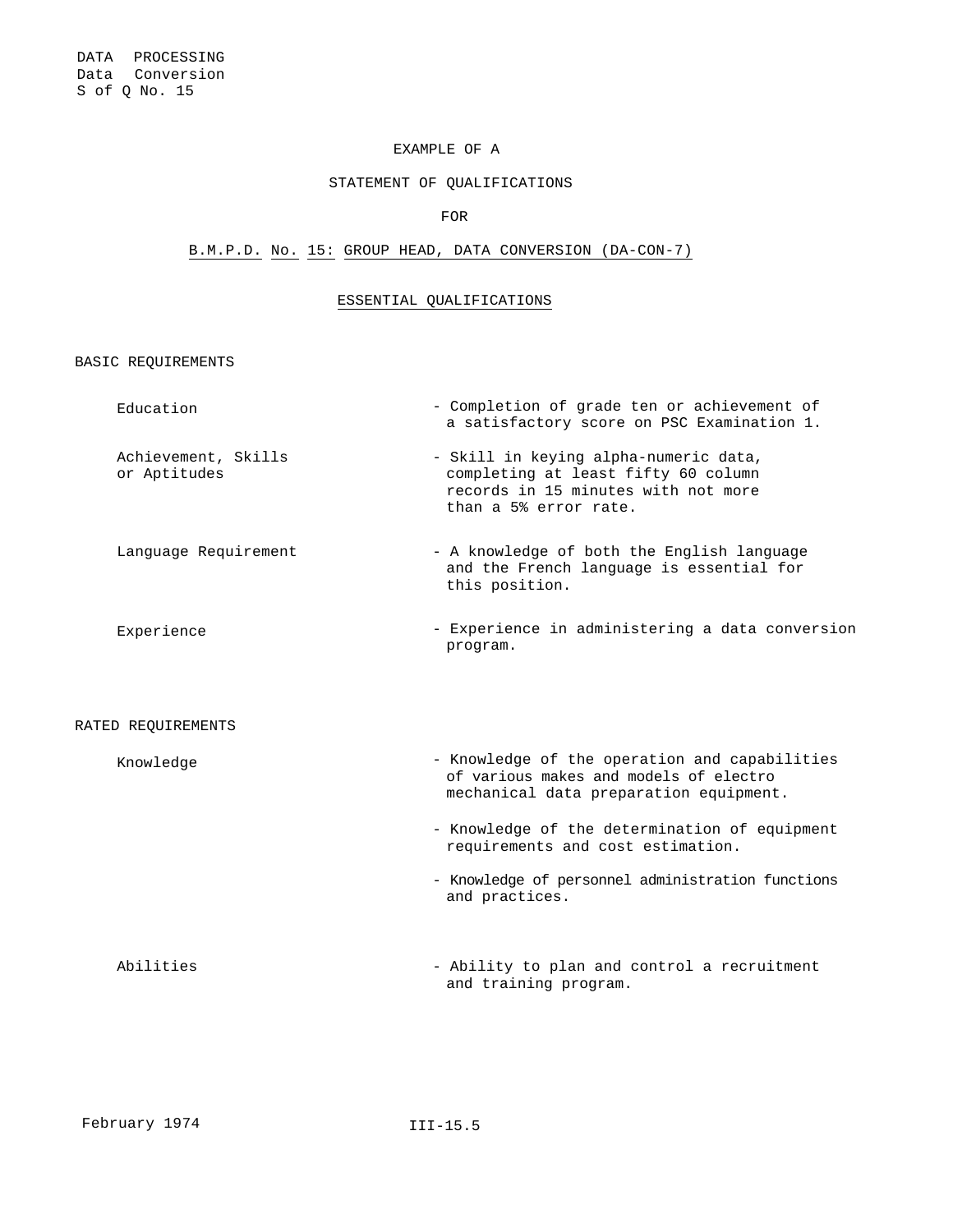DATA PROCESSING Data Conversion S of Q No. 15

> - Ability to develop work systems, procedures and standards.

- Ability to plan for, schedule and assign work, allocate. staff and evaluate their performance.

- Ability to conduct interviews, briefings and meetings, and prepare reports, operating manuals, instructions and correspondence.

- Personal Suitability Tact and judgment particularly in dealing with users or when recruiting and interviewing applicants.
	- Work effectively under pressure of peak workload periods.
	- Initiative and reliability.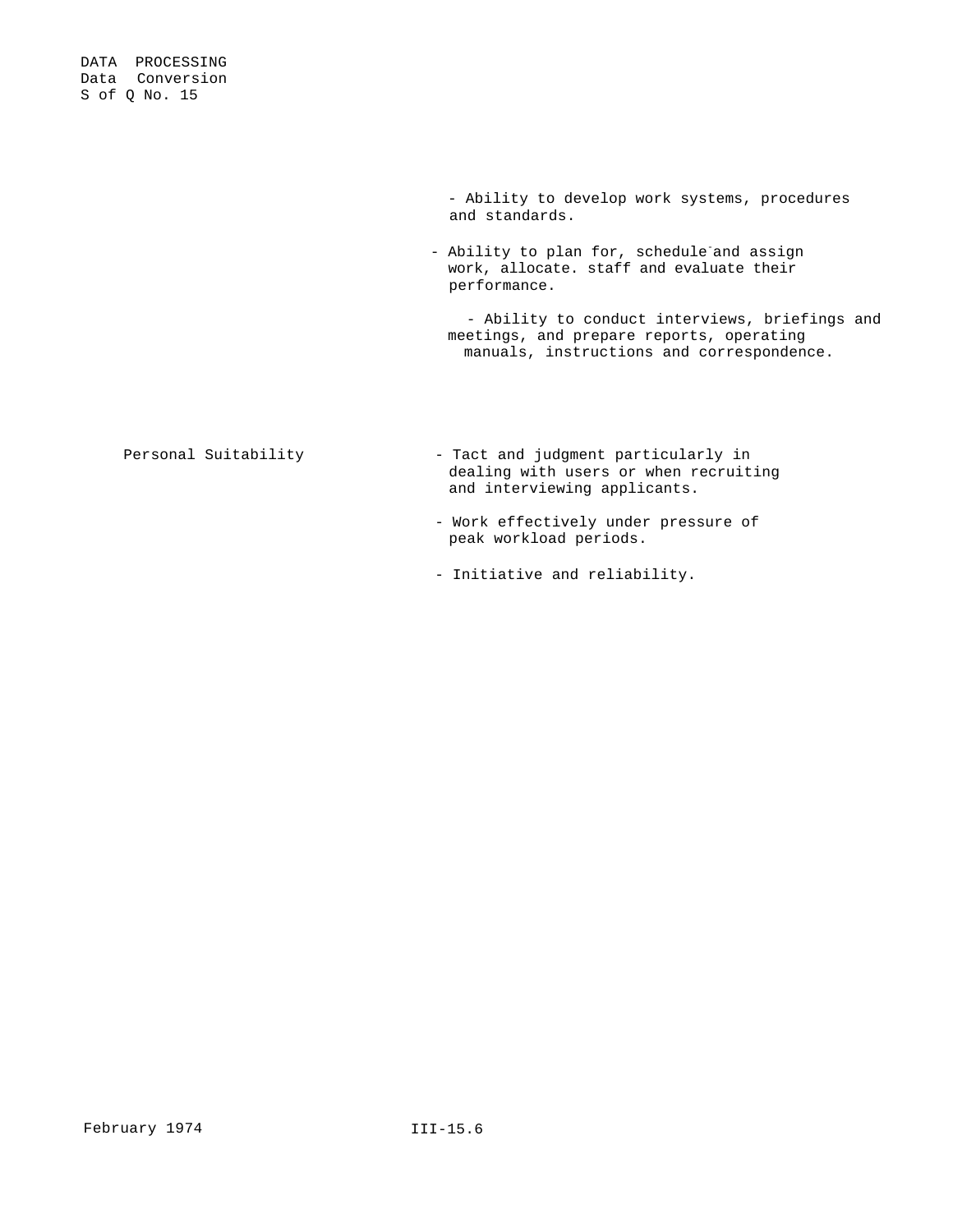#### BENCH-MARK POSITION DESCRIPTION

Bench-mark Position Number: 16 Level: 8

Point Rating: 985

Descriptive Title: DATA CONVERSION SECTION HEAD

### Summary

Under the direction of the Data Centre Supervisor, plans the operations of the Data Conversion Section to ensure the effective use of resources; directs the on-going activities of approximately 100 data conversion operators and sub-supervisors; supervises staff, and performs other duties.

Duties % of Time

Plans the operations of the Data Conversion Section to ensure the efficient preparation of data by a staff of approximately 80 man-years operating a variety of data conversion equipment

- by determining production standards for new applications in order to estimate processing time,

- by reviewing current and anticipated or known future workloads in order to develop daily and long-term production schedules,
- by anticipating peak workload periods and revising schedules as required,

45

- by determining equipment and staff requirements to meet long-term workloads, and planning the use of space for the Section, and
- by developing procedures for the identification and control of work being processed.

Directs and controls the on-going operations of the Section to ensure the timely preparation of data for approximately 260 continuing applications

- by developing keying instructions for new applications,
- by instructing sub-supervisors in work procedures, and scheduling and coding requirements,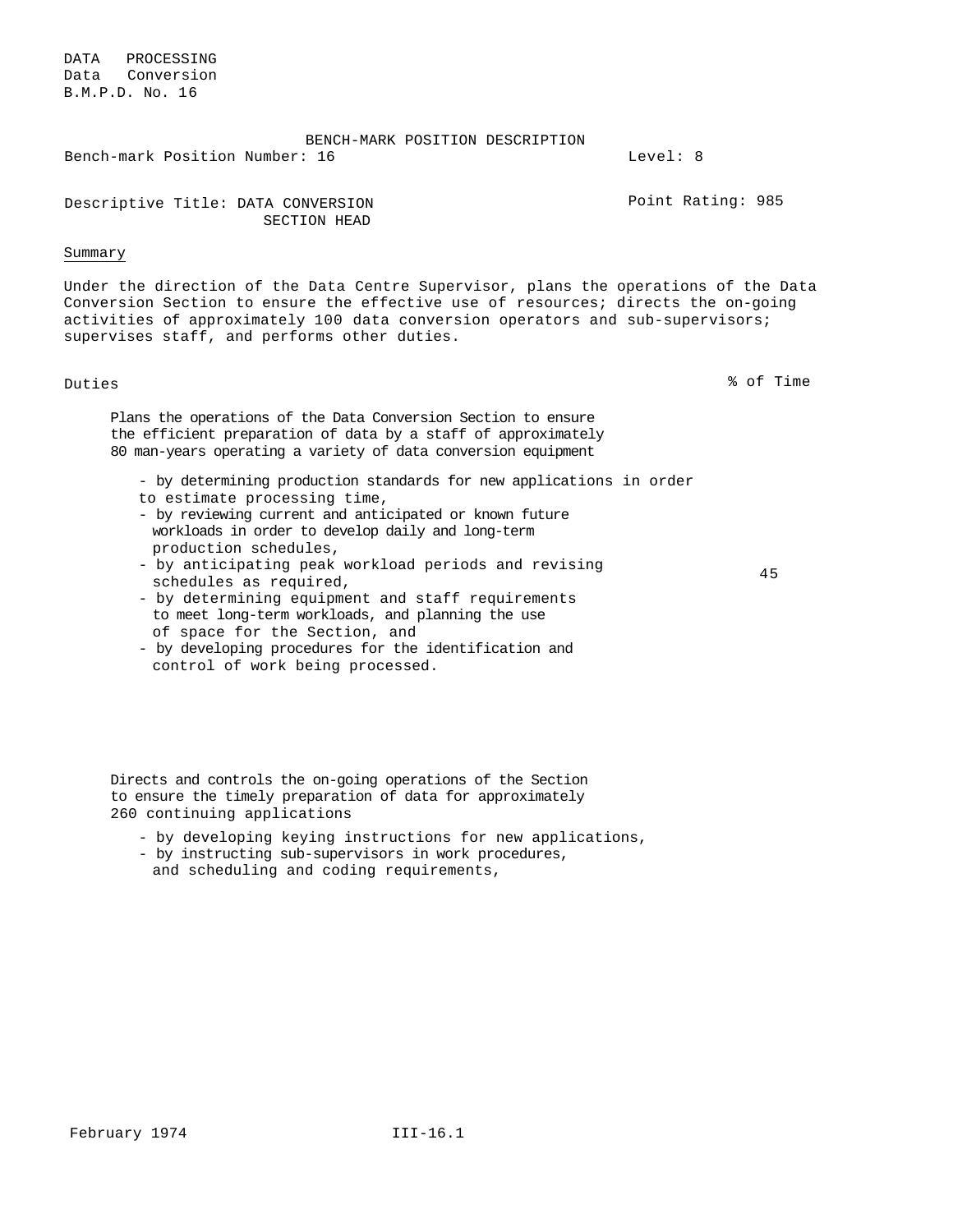- by ensuring the maintenance of statistical records of production,
- by reviewing operator production statistics to ensure that production standards are maintained,
- by discussing with users the scheduling of repeat applications and the development of source document formats, data conversion procedures and scheduling of new applications,
- by coordinating the work of day and evening shifts,
- by adjusting schedules to meet changing priorities and workload, and recommending overtime as required,
- by recommending the use of outside commercial services to cope with periods of heavy workload, and
- by developing work specifications, instructions and cost estimates, liaising with contractor, and ensuring adherence to quality standards for work contracted out.

Supervises a section, of approximately 100 data conversion operators (80 man-years) and supervisors to ensure the effective development of staff

- by assigning work to day and evening shifts through 3 sub-supervisors,
- by allocating staff within the Section to meet short and long-term production schedules,
- by ensuring the training of operators for the processing of new applications or the operation of new equipment,
- by evaluating the performance of sub-supervisors and reviewing and approving the evaluations of data conversion operators,
- by recommending to the Data Centre Supervisor, the taking of disciplinary action and changes in the number and classification of positions,
- by interviewing, testing and selecting new operators, and

30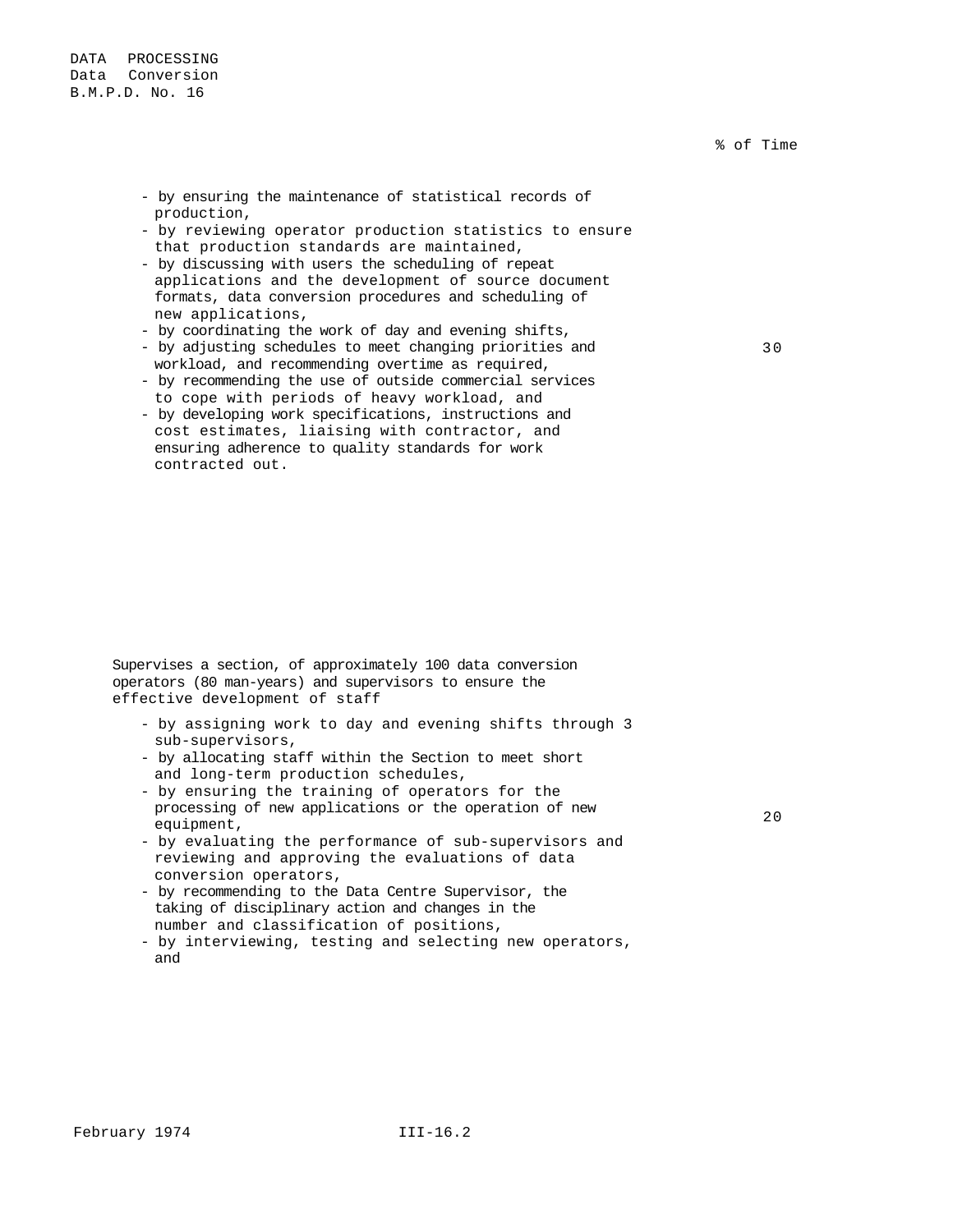- by interviewing employees to provide counseling and guidance. Performs other duties such as arranging for the maintenance of equipment, designing forms for internal use, and maintaining an up-to-date knowledge of developments in the data conversion field. 5 Specifications **Degree** Points Skill and Knowledge The work requires a thorough knowledge of the operation and capabilities of key-punch and verification equipment, tape encoders and a data conversion system, and of the capabilities of operators in order to plan, schedule and allocate work, to provide for the training of operators, to resolve operating problems referred by the sub supervisors, and to estimate future staff and equipment requirements. A knowledge of user requirements is necessary in order to develop formats, for source documents, and data conversion procedures. The ability to coordinate and control the activities of day and evening staffs operating a variety of data conversion equipment, to develop production standards, keying instructions and operating and control procedures, and to control the 7 400

#### Complexity

Initiative and judgment are required in planning and directing the daily and long-term operations of the Section in order to effectively utilize staff and equipment, in monitoring work contracted out, in developing keying instructions, production standards and operating and control procedures, and in re-assigning work to meet a changing workload and production deadlines. Initiative and judgment are also required in forecasting equipment and staff requirements, planning office lay-outs, and in recommending the acquisition of new equipment to the Data Centre Supervisor. The work requires controlling

processing of work contracted out is necessary.

 $D_6$  400

of Time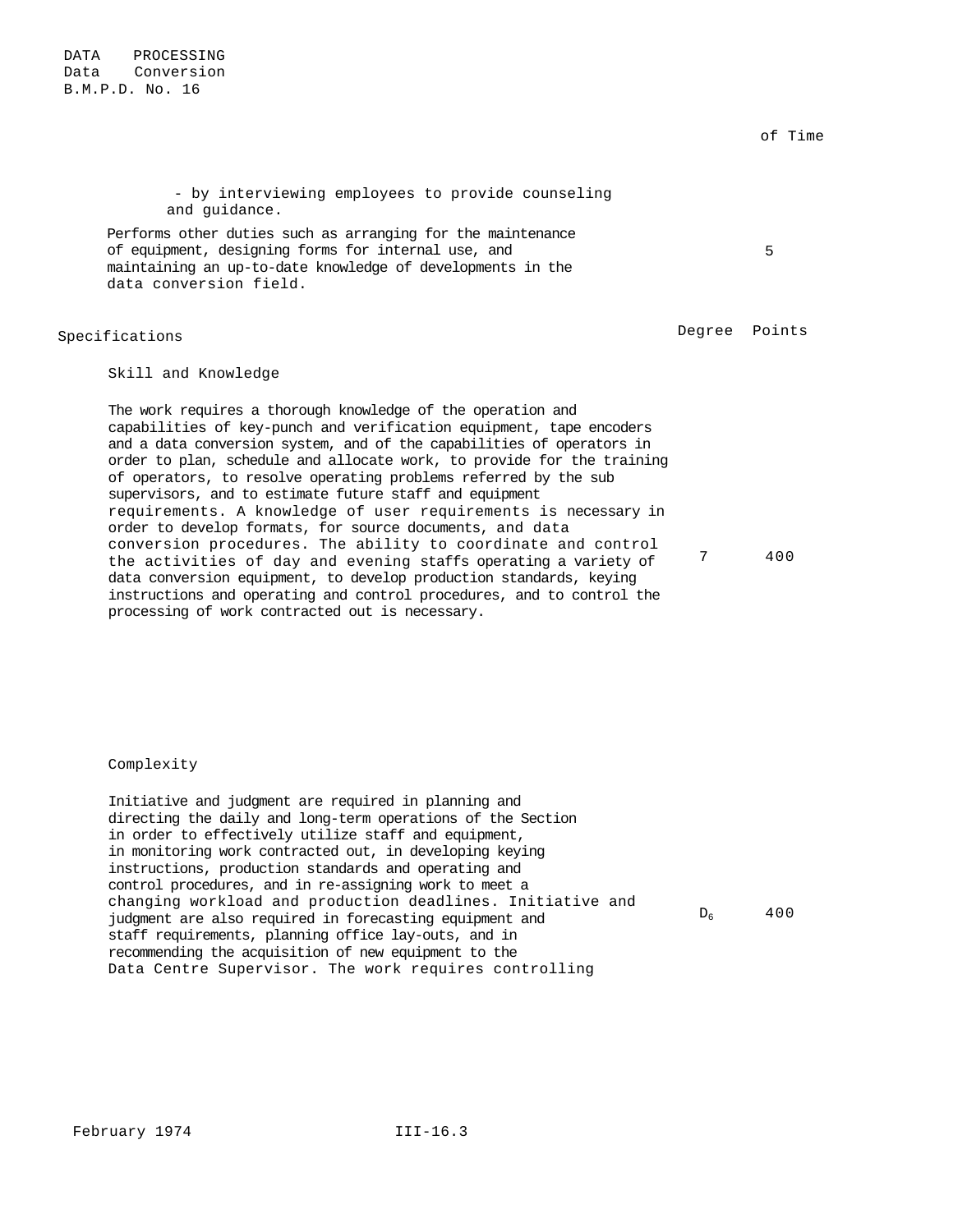Degree Points

the operations of a variety of models of key-punch and verification equipment, 16-station and 10-station data conversion systems and a small number of tape encoders. Approximately 260 applications of varying complexity are processed on a continuing basis. Workload and staff remain fairly constant.

Supervision

The work requires the supervision of a day staff of approximately 60 operators and sub-supervisors and approximately 20 man-years of casual night staff. Staff is allocated to meet long-term production requirements and work is assigned through 3 sub-supervisors. Standards of production and error rate are developed and implemented, and are analyzed as a basis for the review of the evaluation of operators performed by the sub-supervisors. Appraisals of the 3 sub-supervisors' performance are conducted. The training of operators is ensured in order to maintain a staff capable of operating the variety of equipment in the Section and in processing a wide variety of applications. Applicants for employment are interviewed and selected. Counseling and guidance are provided to operators. Disciplinary action and changes in staff with respect to numbers and classification are recommended to the Data Centre Supervisor.

E6 185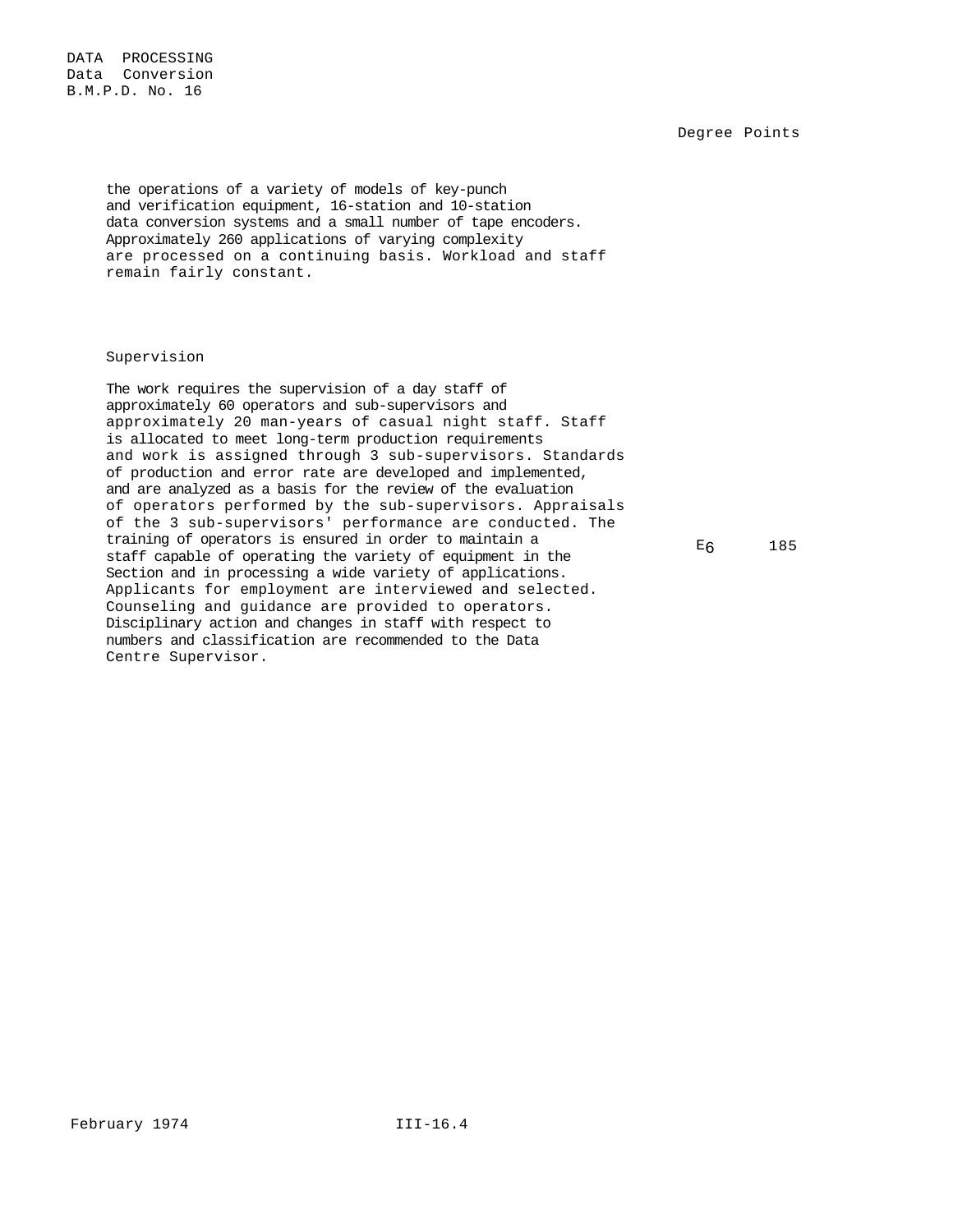## EXAMPLE OF A

## STATEMENT OF QUALIFICATIONS FOR

## B.M.P.D. No. 16: DATA CONVERSION SECTION HEAD (DA-CON-8)

## ESSENTIAL QUALIFICATIONS

#### BASIC REQUIREMENTS

| Education                           | - Completion of grade ten or achievement of<br>a satisfactory score on PSC Examination 1.                                                                 |  |  |  |  |
|-------------------------------------|-----------------------------------------------------------------------------------------------------------------------------------------------------------|--|--|--|--|
| Achievement, Skills<br>or Aptitudes | - Skill in keying alpha-numeric data,<br>completing at least fifty 60 column<br>-records in 15 minutes with not more<br>than a 5% error rate.             |  |  |  |  |
| Language Requirement                | - A knowledge of both the English language<br>and the French language is essential<br>for this position.                                                  |  |  |  |  |
| Experience                          | - Experience in supervising data conversion<br>operations.                                                                                                |  |  |  |  |
| RATED REQUIREMENTS                  |                                                                                                                                                           |  |  |  |  |
| Knowledge                           | - Knowledge of the capabilities of data<br>conversion equipment and systems.                                                                              |  |  |  |  |
|                                     | - Knowledge of source document formats<br>and data coding systems.                                                                                        |  |  |  |  |
|                                     | - Knowledge of personnel policies and<br>requlations.                                                                                                     |  |  |  |  |
| Abilities                           | - Ability to plan, schedule and allocate<br>work, train operators, resolve operating<br>problems, appraise employees and<br>determine staff requirements. |  |  |  |  |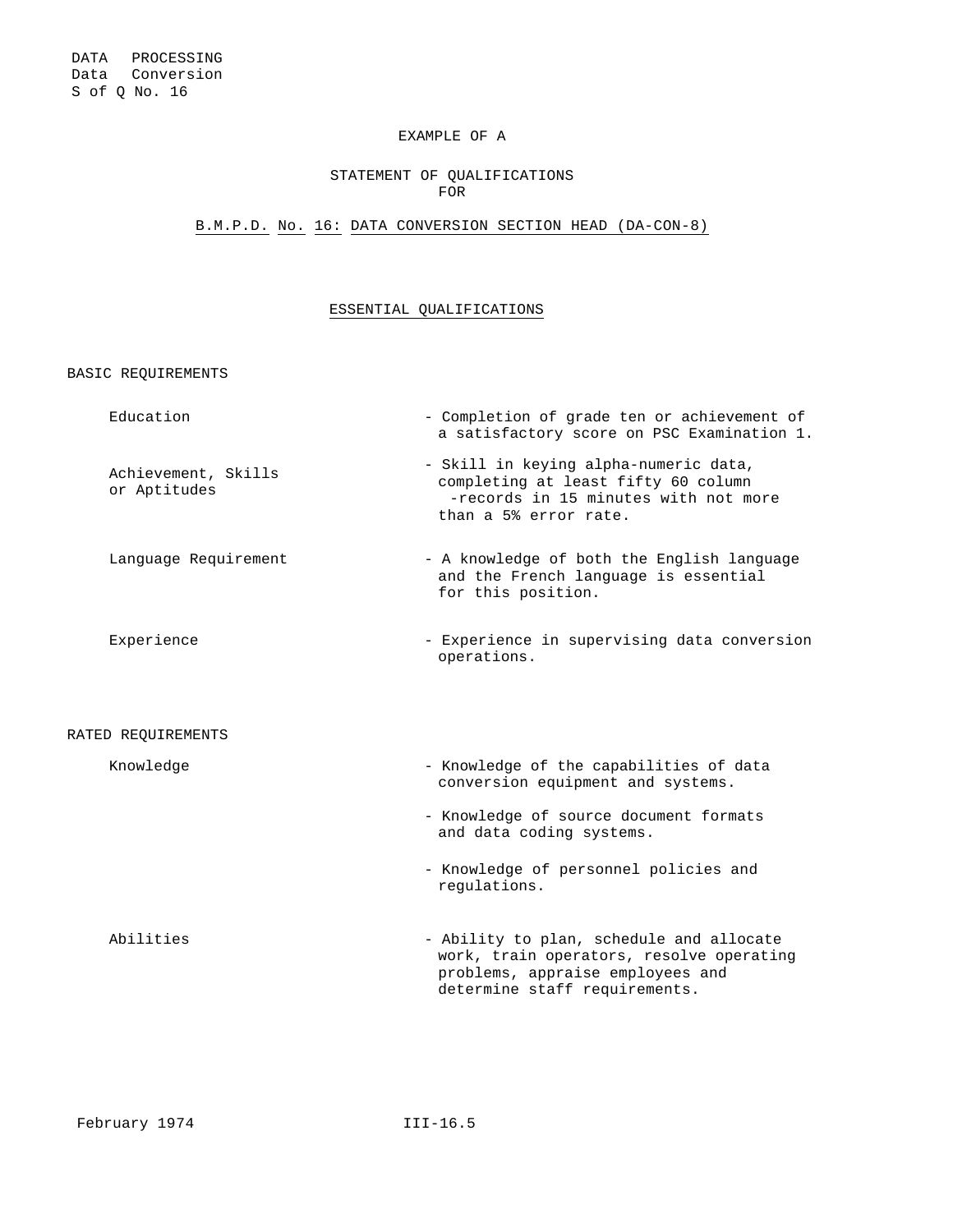DATA PROCESSING Data Conversion S of Q No. 16

- Ability to forecast equipment requirements and plan office lay-outs.
- Ability to develop procedures and standards.
- Ability to prepare reports, instructions and correspondence.
- Personal Suitability  $-$  Tact and courtesy particularly in dealing with users and outside contractors.
	- Initiative, dependability and thoroughness.

## DESIRABLE QUALIFICATIONS

- Experience in preparing cost estimates.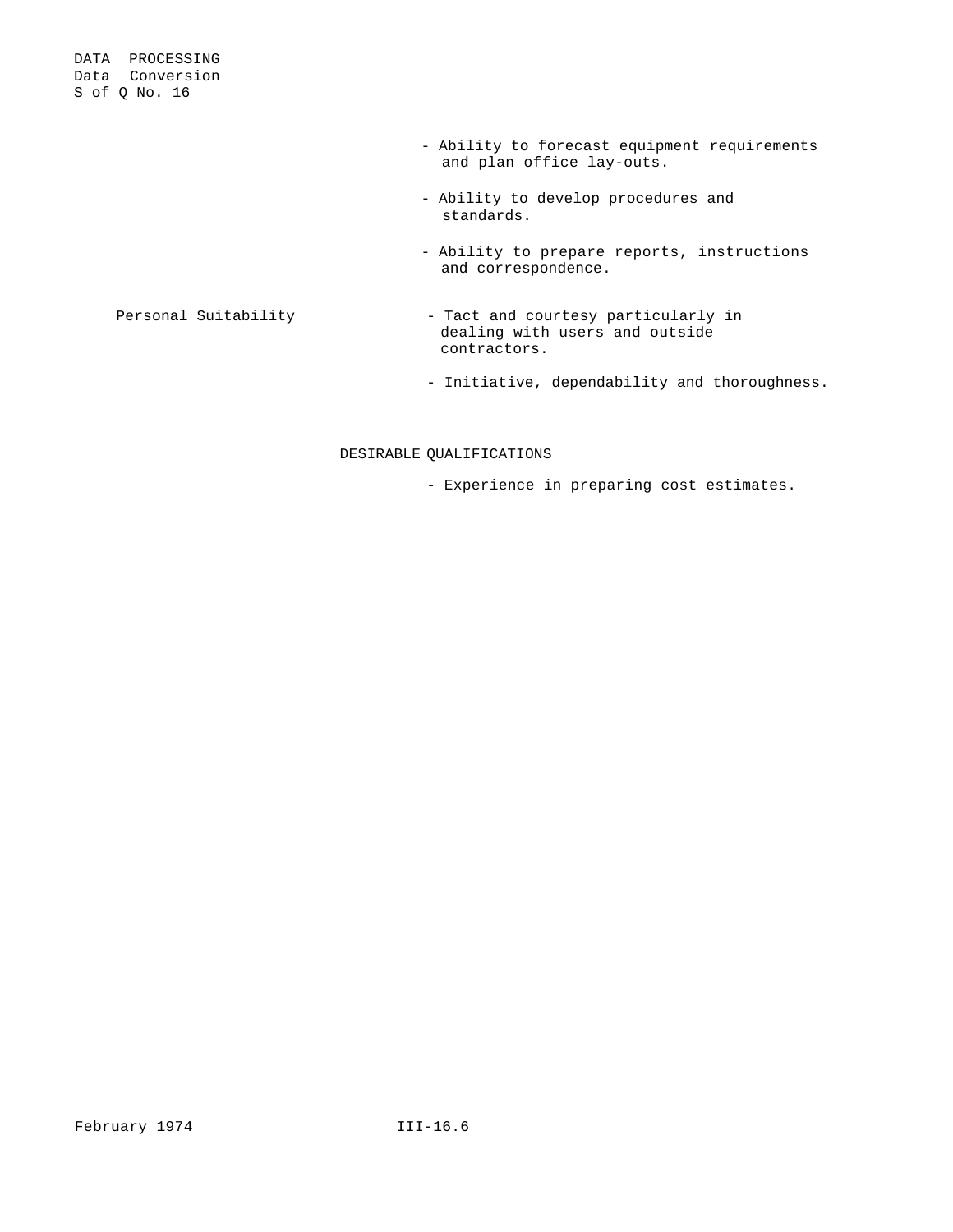## PART IV POSITION CLASSIFICATION AND EVALUATION PLAN DATA PRODUCTION SUB-GROUP

#### INTRODUCTION

This part of the standard consists of an introduction, a definition of the Data Production\_ Sub-group, a glossary of terms, factor definitions and point rating scales. Bench-Mark Position Descriptions are located in Part VI.

Point-rating is an analytical, quantitative method of determining the relative value of jobs. It is particularly suited to heterogeneous occupational groups and sub-groups in which the work consists of varied combinations of duties. Point-rating plans define characteristics or factors common to the work being evaluated and define degrees of each factor. Point values are assigned to each degree and the value of each job is the sum of the point values assigned by raters.

All methods of job evaluation require the exercise of judgment and the orderly collection and analysis of job information in order that consistent judgments can be made. The pointrating method facilitates rational discussion and resolution of differences in determining the relative values of jobs.

#### Factors

The combined factors do not describe all aspects of jobs. They deal only with those characteristics that can be defined, distinguished and measured and that are therefore useful in determining the relative values of jobs. Four factors are used in this plan.

#### Point Values

In the rating plan, the factors and point values shown below are used. PointValues

| Factor                        | Minimum | Maximum |
|-------------------------------|---------|---------|
| Knowledge                     | 60      | 300     |
| Responsibility for Processing | 55      | 275     |
| Impact                        | 55      | 275     |
| Supervision                   | 10      | 150     |
|                               | 180     | 1,000   |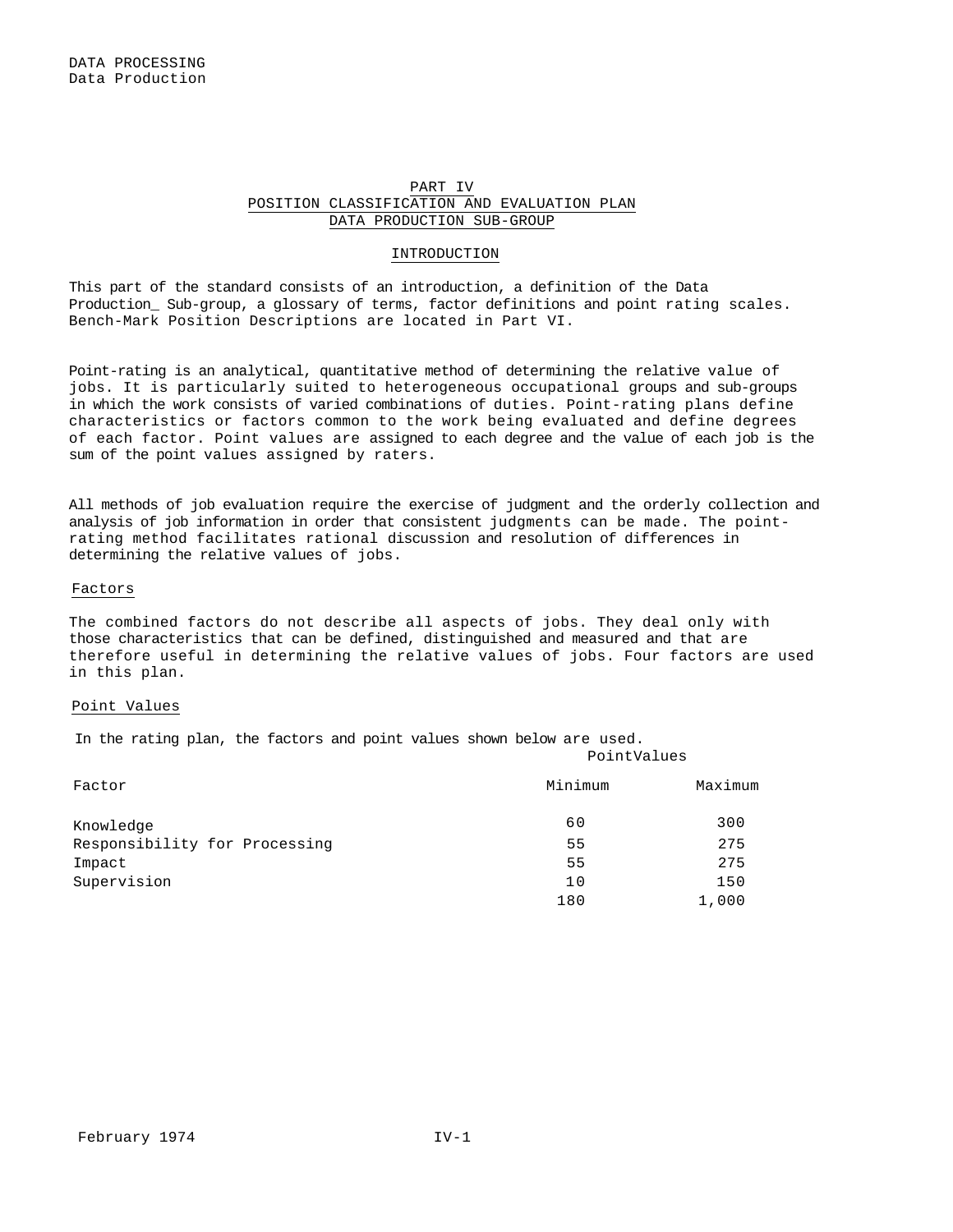#### Bench-mark Positions

Bench-mark position descriptions are used to illustrate the work and exemplify degrees. of each factor. Each description consists of a brief summary, duties with the percentage of time devoted to each, and specifications written in terms of the four factors. The bench-mark positions have been evaluated, and the degree and point values assigned to each factor are shown in the specifications.

The rating scales indicate the bench-mark position descriptions exemplifying each degree. These position descriptions serve as sources of reference for validating judgments made in applying the factors provided for the evaluation of positions in this subgroup. Their purpose is therefore to aid raters and ensure consistency in the application of the rating scales.

#### Use of the Evaluation Plan

There are five steps in the application of this evaluation plan.

- 1. The description of duties for a position is studied to ensure understanding of the work. The relation of the position being rated to positions above and below it in the organization is also studied. Allocation of the position to the category, group and sub-group is confirmed by reference to the definitions and descriptions of inclusions and exclusions.
- 2. Tentative degrees of each factor in the position being rated are determined by comparison of the duties with degree definitions in the rating scales. Uniform application of degree definitions requires frequent reference to the descriptions of factors and the notes to raters.
- 3. The description of the factor in each of the bench-marks exemplifying the degree tentatively selected is compared with the description of the factor in the position being rated. Comparisons are also made with descriptions of the factor in bench-marks for the degree above and below the one tentatively selected.
- 4. The point values for all factors are added to determine the tentative total point-rating.
- 5. The position being rated is compared as a whole with duties of positions to which similar point values have been assigned, as a check on the validity of the total rating.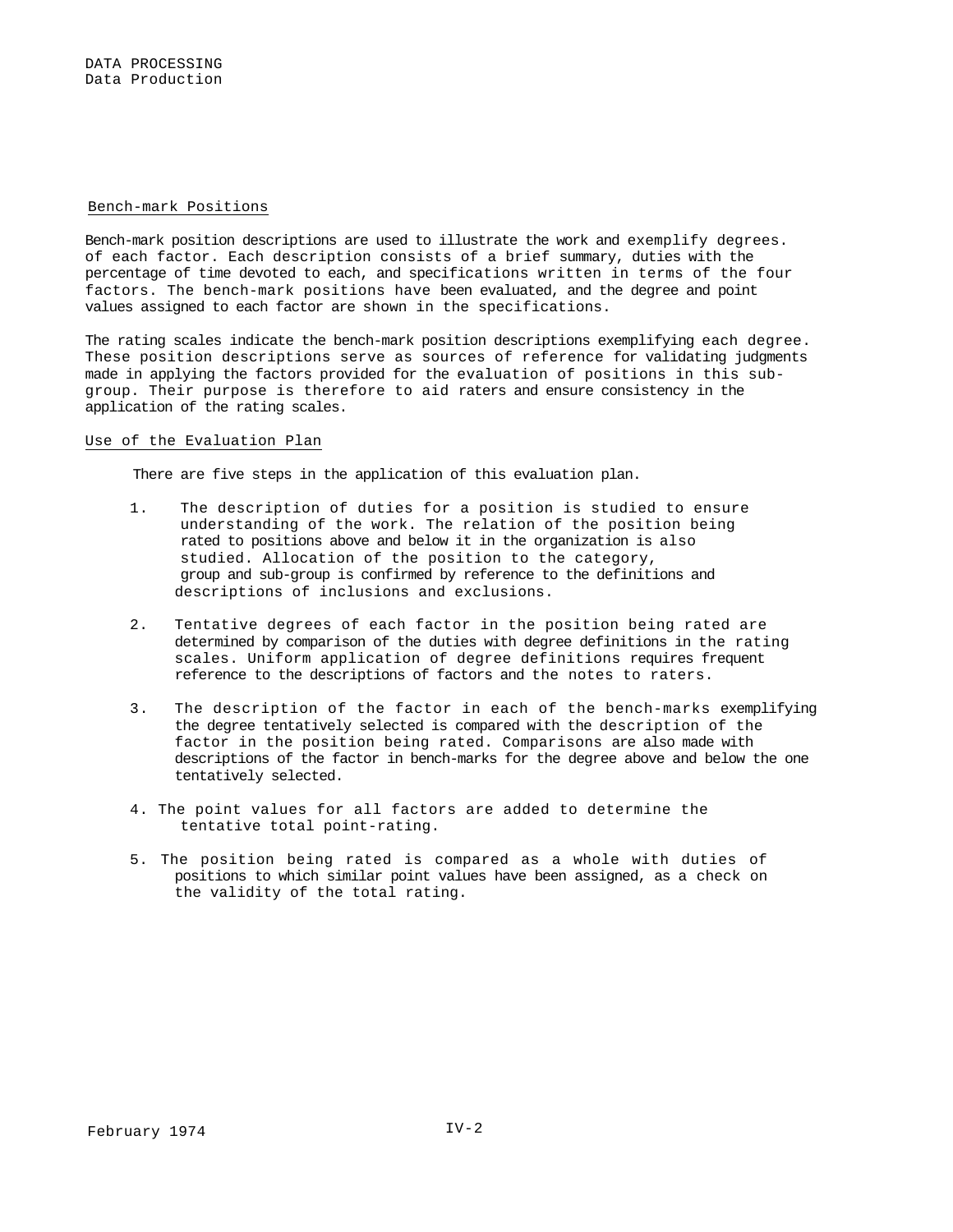## Determination of Levels

The ultimate objective of job evaluation is to determine the **relative value** of jobs in each occupational group so that employees may be paid at rates consistent with the relationship indicated. Jobs defined within a designated range of point values will be regarded as of equal difficulty and value and will be allocated to the same level.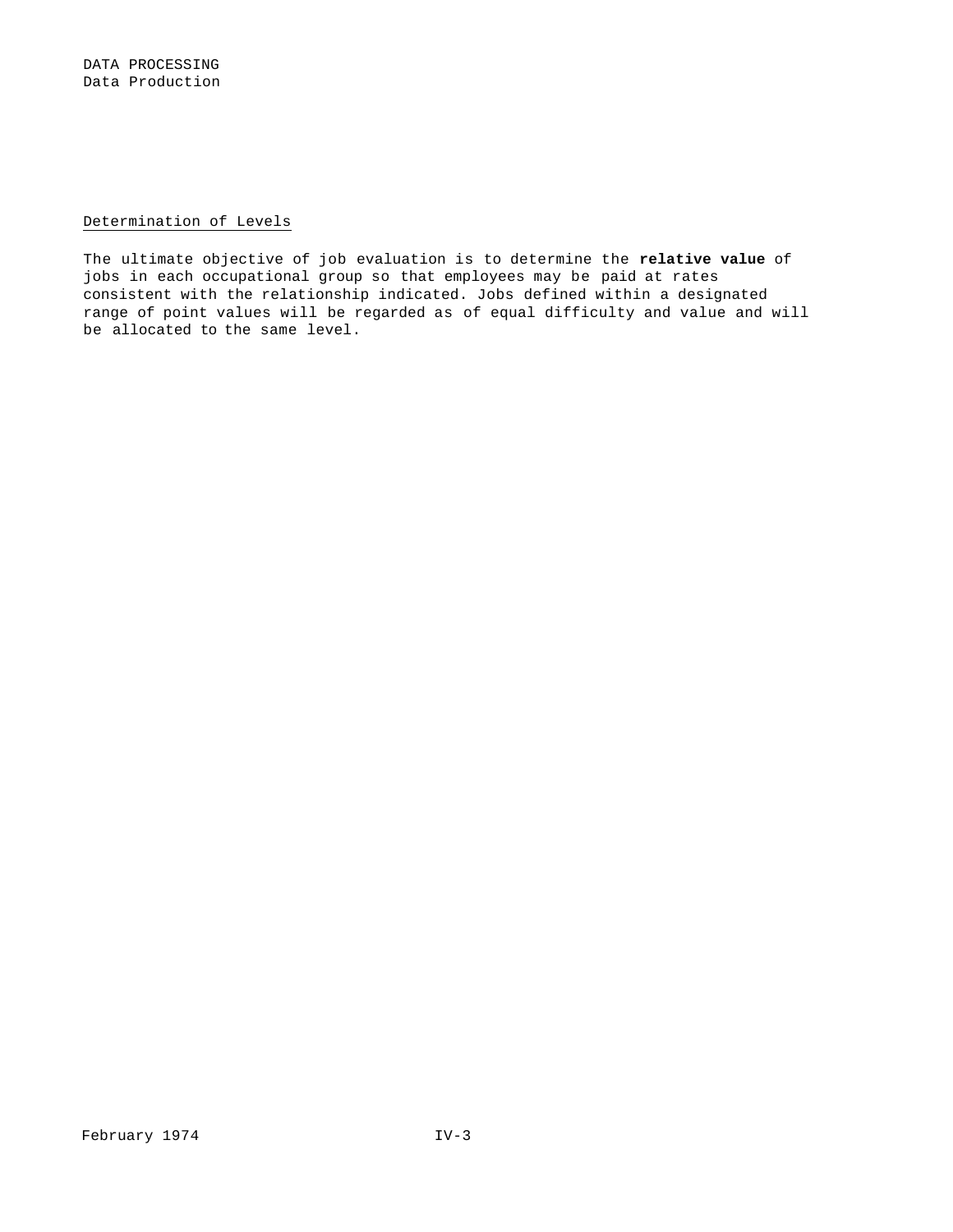# RATING SCALES

## FACTOR WEIGHTS

| Knowledge                     | 300          |
|-------------------------------|--------------|
| Responsibility for Processing | 275          |
| Impact                        | 275          |
| Supervision                   | 150<br>1,000 |

## POINT BOUNDARIES

| LEVELS   |             | POINTS       |
|----------|-------------|--------------|
| DA-PRO 1 | $180 - 250$ |              |
| DA-PRO 2 | $251 - 390$ |              |
| DA-PRO 3 | $391 - 530$ |              |
| DA-PRO 4 | $531 - 660$ |              |
| DA-PRO 5 | $661 - 790$ |              |
| DA-PRO 6 | $791 - 920$ |              |
| DA-PRO 7 |             | $921 - 1000$ |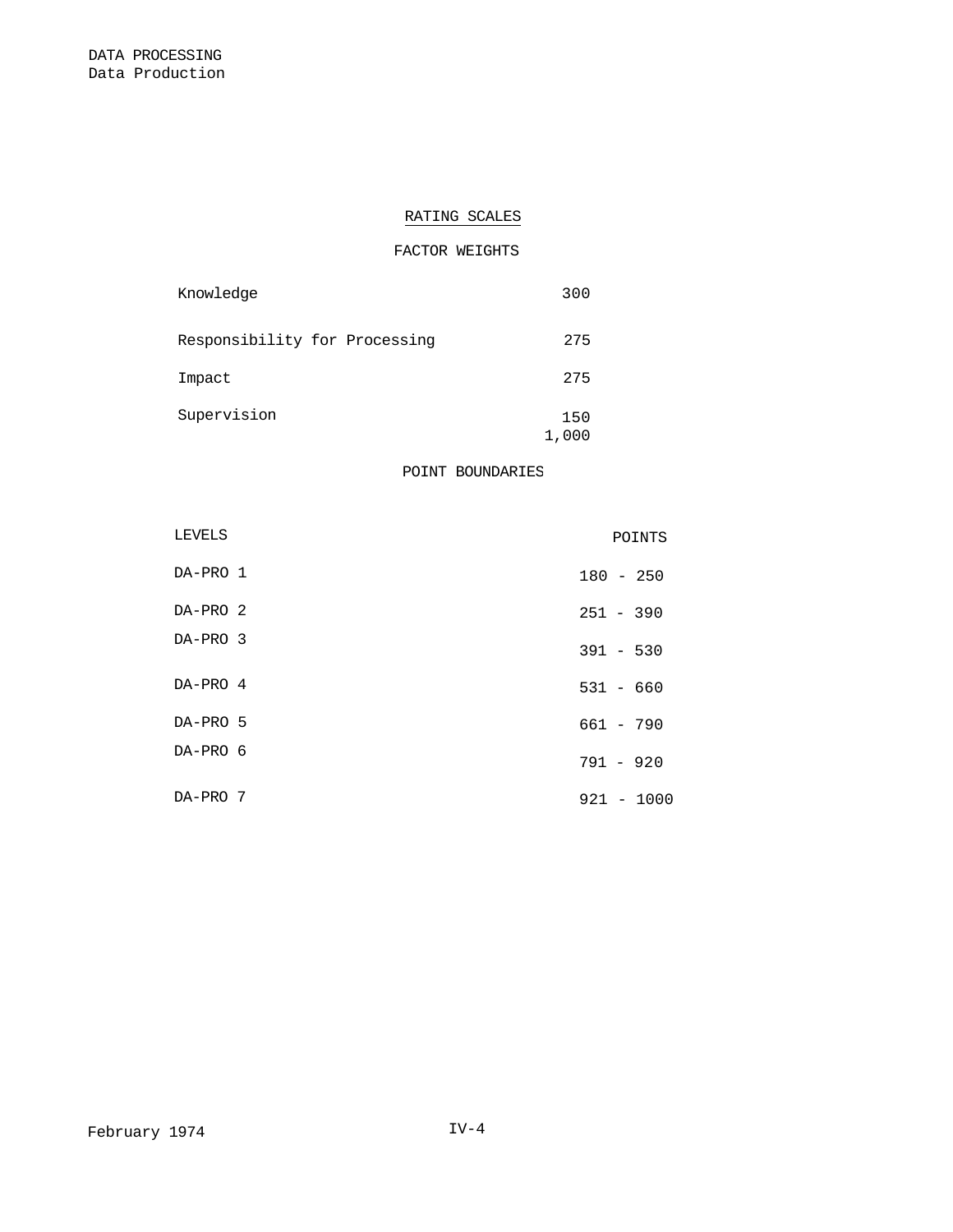### SUB-GROUP DEFINITION

The performance or supervision of duties requiring operation and control of electronic computers, peripheral, unit record and auxiliary equipment, and the scheduling of the operation of such machines, which are used for the purpose of reporting, storing, retrieving and comparing data and solving problems.

### Inclusions

Positions included in this sub-group are those in which one or more of the following duties is of primary importance:

- The operation of electronic computer consoles and peripheral, unit record and auxiliary equipment.
- The planning and scheduling of computer, unit record and auxiliary equipment operations.
- The development and application of procedures for processing and validating data.
- The development of instruction for training data production staff to perform their duties.
- The supervision of any of the above duties.

### Exclusions

Excluded from this sub-group are positions in which the duties are those included in the Data Conversion Sub-group.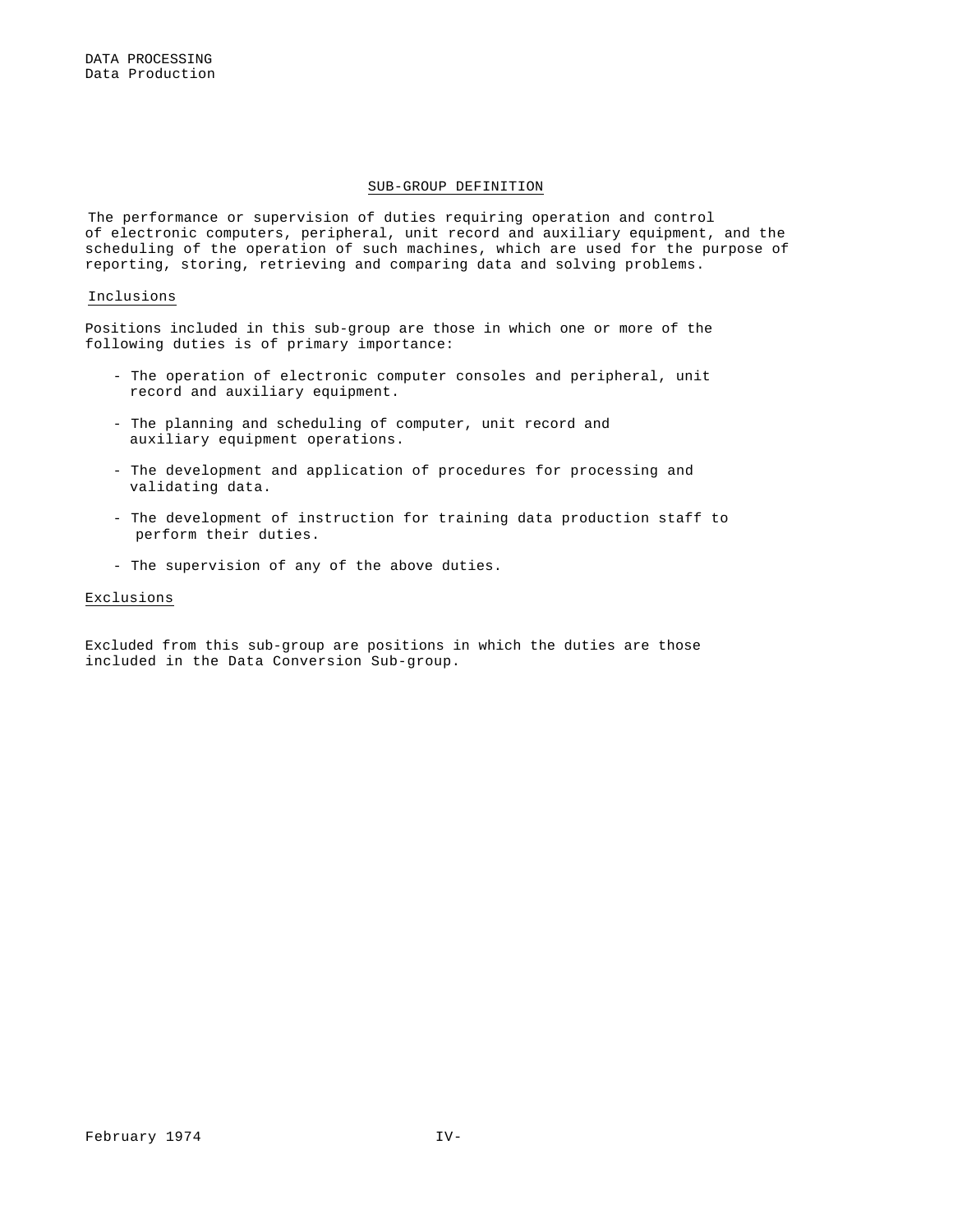# Glossary of Terms

Technical terminology used in data production work is sometimes subject to varied interpretation. This glossary is provided to explain how these terms are to be interpreted in the context of the standard.

"Application Program". A program written for or by users to solve a problem in their own work. An application is the particular kind of program to which data processing techniques are applied.

"Auxiliary Equipment". Units or devices that may be part of the data processing installation but are not activated or controlled by a computer and require independent operation, e.g., tabulating equipment.

"Batch Processing". (1) Refers to the technique of executing computer programs, in which they are accumulated in a queue and each is completed before the next program is started. (2) Refers to sequential input of computer programs or data.

"Central Processing Unit". A unit of a computer that includes the circuits controlling the interpretation and execution of instructions. Abbreviated CPU.

"Computer". An internally programmed processor of data that can perform substantial computation, including numerous arithmetic or logic operations, without intervention by a human operator during performance of a program or routine.

"Control Panel". A part of a computer console that contains manual controls.

"Core". The main memory of a computer.

"Edit". To modify the form or format of data, for example, to insert or delete characters such as page numbers or decimal points.

"Hardware". Physical equipment, as opposed to the computer program or method or use; contrast with software.

"Job Control", especially "Job Control Language". A language used to code job control statements and to communicate with the operating system of a computer; the statements identify or describe the requirements of an application program to the operating system.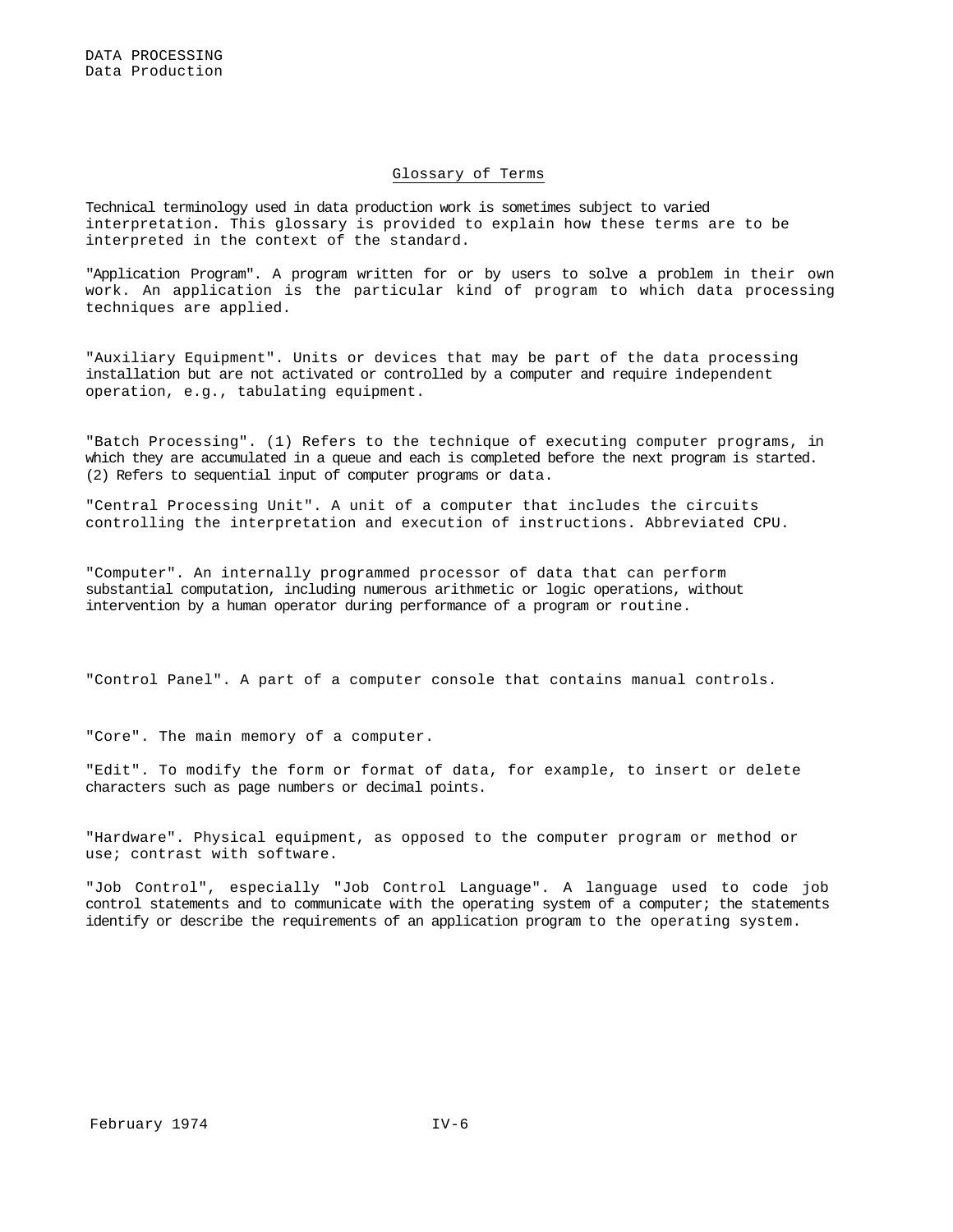"Multi-processing System". A computing system employing 2 or more inter-connected processing units to execute programs simultaneously.

"Multi-programming". Refers to the concurrent execution of 2 or more programs by a computer. The basic principle of multi-programming is that more than one program can be present in memory at the same time and share the available processor time and peripheral units. Each program is written as a completely independent unit, as if it were being produced for a single-program machine.

"Off-line". Refers to equipment or devices not under the control of the central processing unit and functioning separately from it.

"On-line". Refers to equipment or devices under the control of the central processing unit, or to functions or processes reacting concurrently with it.

"Operating System". Software programs or routines, supplied by manufacturers, which control the execution of application programs.

"Peripheral Equipment". Units or devices that are part of a data processing installation and that are activated by, and directly support or service, a computer, e.g., support computers, tape drives, and on-line printers.

"Plug board". A device for controlling the operation of certain types of data processing machines by means of a removable board with terminals which may be connected in different patterns by the use of plugs fitting into sockets on the board. The specific action required for the machine is determined by the particular interconnections made; these may be changed at any time to alter the functioning of the machine.

"Queue". A waiting line or list consisting of data, messages or programs in a computer system that are pending processing.

"Real-time System". Any system in which the processing of data input to the system to obtain a result occurs virtually simultaneously with the event generating the data. Real-time systems normally require the use of data communications equipment to feed data into the system from remote terminals.

"Report Generator Program". A prewritten, generic program using parameter data only for which it is necessary to specify the format of the files concerned, plus the format and content of the printed report, along with any rules for creating totals, etc. The program will, from this, print out information from computer files.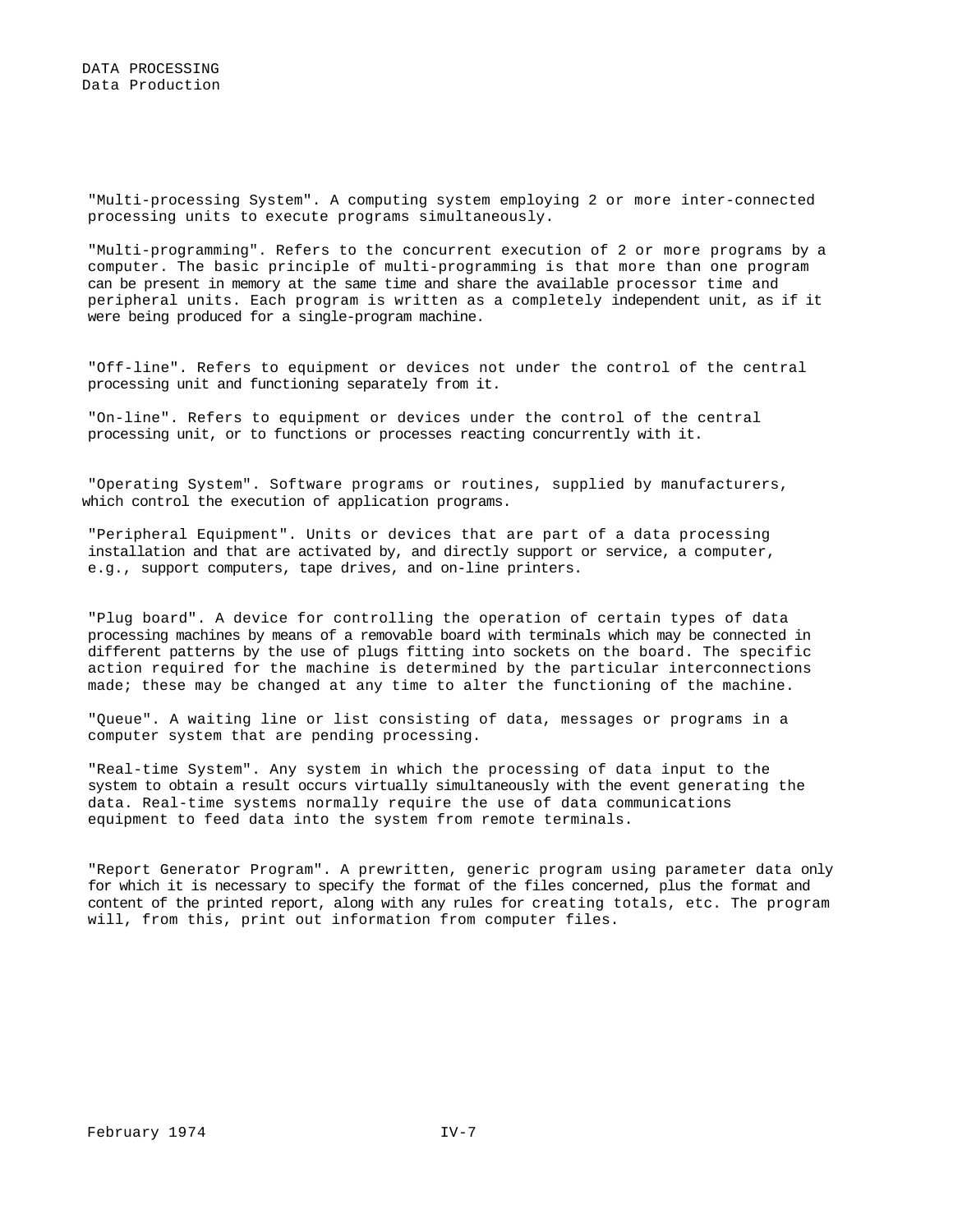"Software". (1) Generally, a term used to indicate a set of programs, procedures, and associated documentation concerned with the operation of a data processing system, and more specifically, the computer programs of the operating system which can assist those using a computer to make the best use of the machine. Contrast with hardware. (2) More loosely, used to indicate users' application programs also.

"Sort". To rearrange items into a predefined sequence, usually in ascending or descending order according to values of key fields; hence, "sorter", a device to sort.

"Storage Medium". The particular material used for recording data for retention purposes. Examples of storage media are punched cards, paper and magnetic tape, and magnetic ink documents.

"Support or Secondary Console". In a computer system with multiple consoles, any console except the master console. The support console controls one or more assigned functions in the multiple console system.

"Teleprocessing". A term referring to the processing of data that is received from, or sent to, remote locations by way of telecommunications lines.

"Unit Record". Refers to a set of data physically separate from other sets; normally, a card containing such a record. "Unit record machines" are those which process punched cards.

"User". An individual, group or organization utilizing or requesting data processing services.

"Utility Programs". Part of the software of a system, devised to perform operations on files of data. Utility programs are independent of the specific contents of any file. They operate on whole files treated as units, transferring them from one storage medium to another, making copies of files, reorganizing their sequence, etc.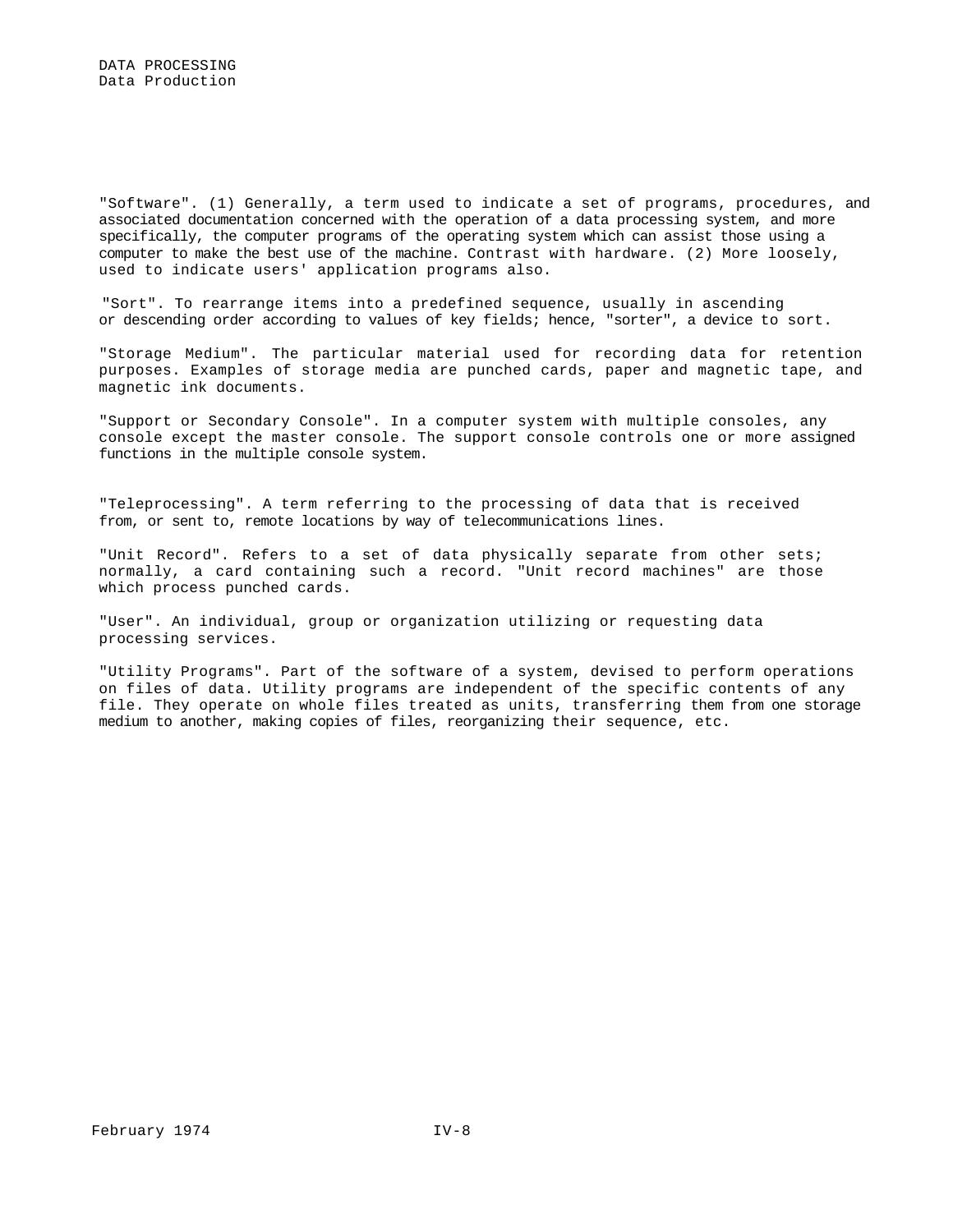### KNOWLEDGE FACTOR

This factor measures the difficulty of the work in terms of the skill and knowledge required to perform the duties of the position.

### Definitions

"Skill" refers to the ability to perform such tasks as operating equipment, wiring panels, identifying equipment errors and malfunctions, developing systems, wiring plug boards\*, scheduling work and organizing staff and equipment resources.

"Knowledge" refers to the understanding required of data processing theories, principles, systems, methods and procedures and of the standards related to the work.

### Notes to Raters

This factor provides six degrees of the assignment of positions by the application of a comparative ranking process. Degree descriptions beyond the first degree are cumulative to include knowledge requirements of the previous degrees.

Statements descriptive of the skill and knowledge required to perform key positions, ranked in this factor, are presented at each degree. The variety of work performed in the sub-group precludes the description of all skill and knowledge requirements applicable to data production jobs.

The statements are intended to guide raters in determining, through matching or comparison, the assignment of a degree within the factor.

Bench-mark positions are also provided to exemplify the nature of skill and knowledge requirements and serve as references for testing the validity of tentative degree assignments.

To apply this factor, raters should:

- 1. Ensure understanding of skill and knowledge required to perform the duties of the position being evaluated.
- 2. Tentatively assign the position to a degree of the factor which provides the criteria that can best be matched or compared with the knowledge required in the position.
- 3. Test the validity of tentative degree selection by reference to bench-mark position descriptions and specifications.

\*See Glossary of Terms page IV-6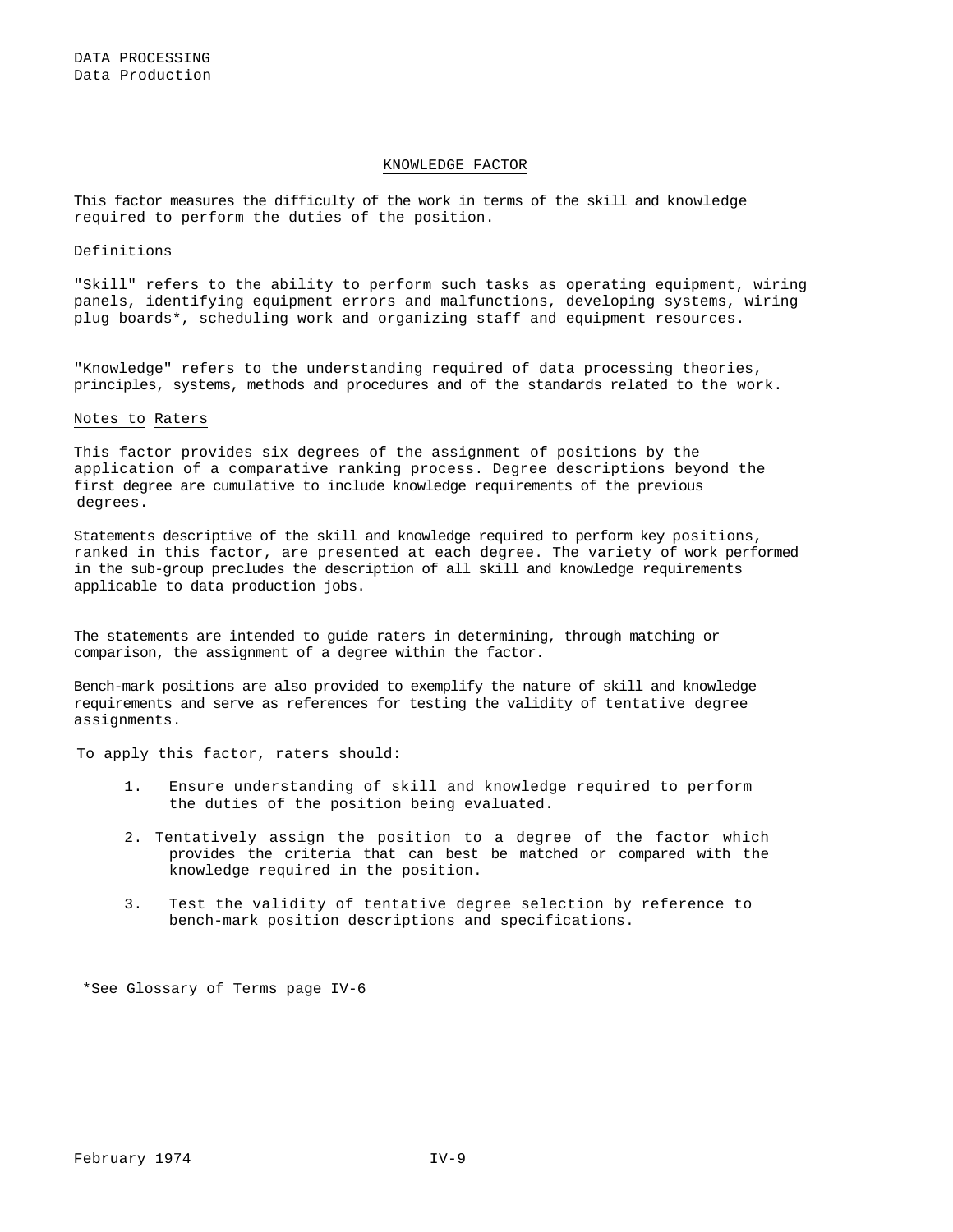# RATING SCALE - KNOWLEDGE FACTOR

# Before applying the factor, please see "Notes to Raters" for an explanation of the statements presented with each degree of this scale.

| Degree of Knowledge                                                                                                                                                                                                                                                                                                                                                                                                                                                                                                                                                                                                                                                                                                                                                                                           |                | Points | Bench-mark Position Description                                                                                                                                          |                                              |
|---------------------------------------------------------------------------------------------------------------------------------------------------------------------------------------------------------------------------------------------------------------------------------------------------------------------------------------------------------------------------------------------------------------------------------------------------------------------------------------------------------------------------------------------------------------------------------------------------------------------------------------------------------------------------------------------------------------------------------------------------------------------------------------------------------------|----------------|--------|--------------------------------------------------------------------------------------------------------------------------------------------------------------------------|----------------------------------------------|
| The work normally requires the understanding and<br>Application of<br>- procedures for loading the input and operating<br>peripheral* or auxiliary* equipment for<br>operating key-punch machines a<br>minor function,<br>for registering o<br>work processed, for<br>selecting input and dispatching output, and<br>verifying the job card in a deck of program cards.                                                                                                                                                                                                                                                                                                                                                                                                                                       | $\mathbf{1}$   | 60     | Operator, Sorting Machine                                                                                                                                                | Page-<br>1.2                                 |
| The work normally requires the understanding and<br>application of<br>- the format and sequence of job control cards,<br>sages for operating r mote terminals,<br>identifying abnormal ends to<br>- procedures f<br>processing and for maintaining and updating<br>data production documentation,<br>- procedures for the submission of processing cork<br>and for a creaming the status of processing work<br>in a computer,<br>- procedures for wiring unit record plug boards for<br>sorting, simple sequence checking, interpreting<br>or reproducing punched cards.                                                                                                                                                                                                                                      | 2              | 108    | Peripheral Equipment Operator<br>Operator, Remote Job Entry Terminal<br>Tape Librarian                                                                                   | 2.2<br>3.3<br>43                             |
| The work normally requires the understanding and<br>application of<br>- procedures and job control coding for<br>processing tape library and similar utility<br>programs*,<br>- messages, codes and procedures for operating<br>a support console to a multi-programmed computer<br>or for operating a computer not requiring job<br>mixing.<br>- procedures for wiring unit record plug board, for<br>tabulating and performing similar functions.                                                                                                                                                                                                                                                                                                                                                           | 3              | 156    | Computer Operator<br>Junior Console Operator<br>Operator, Unit Record Machine                                                                                            | 6.3<br>7,3<br>5.2                            |
| The work normally requires the understanding and<br>application of<br>- job control statements for employing report<br>generator programs* o controlling a computer,<br>- methods and procedures relative to the identification of computer<br>equipment and software<br>malfunctions,<br>- the capabilities of a installation's data<br>production equipment and the services it<br>provides,<br>- the processing and scheduling techniques to be<br>employed,<br>sages and codes for a computer system that<br>mal ci-programmed, methods for mixing jobs<br>and procedure. for operating the system's<br>sole and/or that of the back-up system,                                                                                                                                                           | $\overline{4}$ | 204    | Main Console Operator<br>Group Read, Tape Library<br>Supervisor, Terminal Unit                                                                                           | 8.3<br>10.3<br>9.4                           |
| - procedures and methods for w ' in g plug boards<br>for performing the full range of arithmetic<br>operations.<br>The work normally requires understanding and<br>application of the major icy of<br>- methods for evaluating equipment and staff<br>fill-, Ion,<br>- methods for developing the operations<br>procedures of a computer or a unit record<br>processing installation,<br>- the system for scheduling processing and<br>crying priorities,<br>- the capabilities of a computer's operating<br>system* and utility programs and methods<br>of r solving malfunctions,<br>- the programming work of a computer centre or<br>unit record installation,<br>- operating procedures for a on-line real-time*<br>rations system, including recovering<br>computer processing and communication lines. | 5              | 252    | Computer Controller, On-line Enquiry System<br>Procedure. Writer<br>Shift supervisor<br>Training Officer<br>Group Head, Scheduling<br>Chief, Auxiliary Equipment Section | 11.4<br>12.2<br>14.3<br>13.3<br>15.3<br>16.3 |
| The work normally requires understanding and<br>application of the majority of<br>- methods of organizing and coordinating data<br>processing resources including equipment and staff,<br>- standards for servicing equipment, and/or methods<br>for resolving malfunctions in a real-time system,<br>- methods for determining the effectiveness of a data<br>processing installation and the procedures employed<br>a processing organization,<br>- innovation, i utility programs and computer<br>software or hardware,<br>- procedures for transferring computer operations<br>to a back-up installation.                                                                                                                                                                                                 | 6              | 300    | Shift Manager<br>Regional Supervisor, Data Processing<br>Supervisor, Computer Operations                                                                                 | 17.3<br>18.3<br>19.3                         |

\*See Glossary of Terms page IV-6 \*\*All page numbers refer to Part VI. February 1974 **IV-10**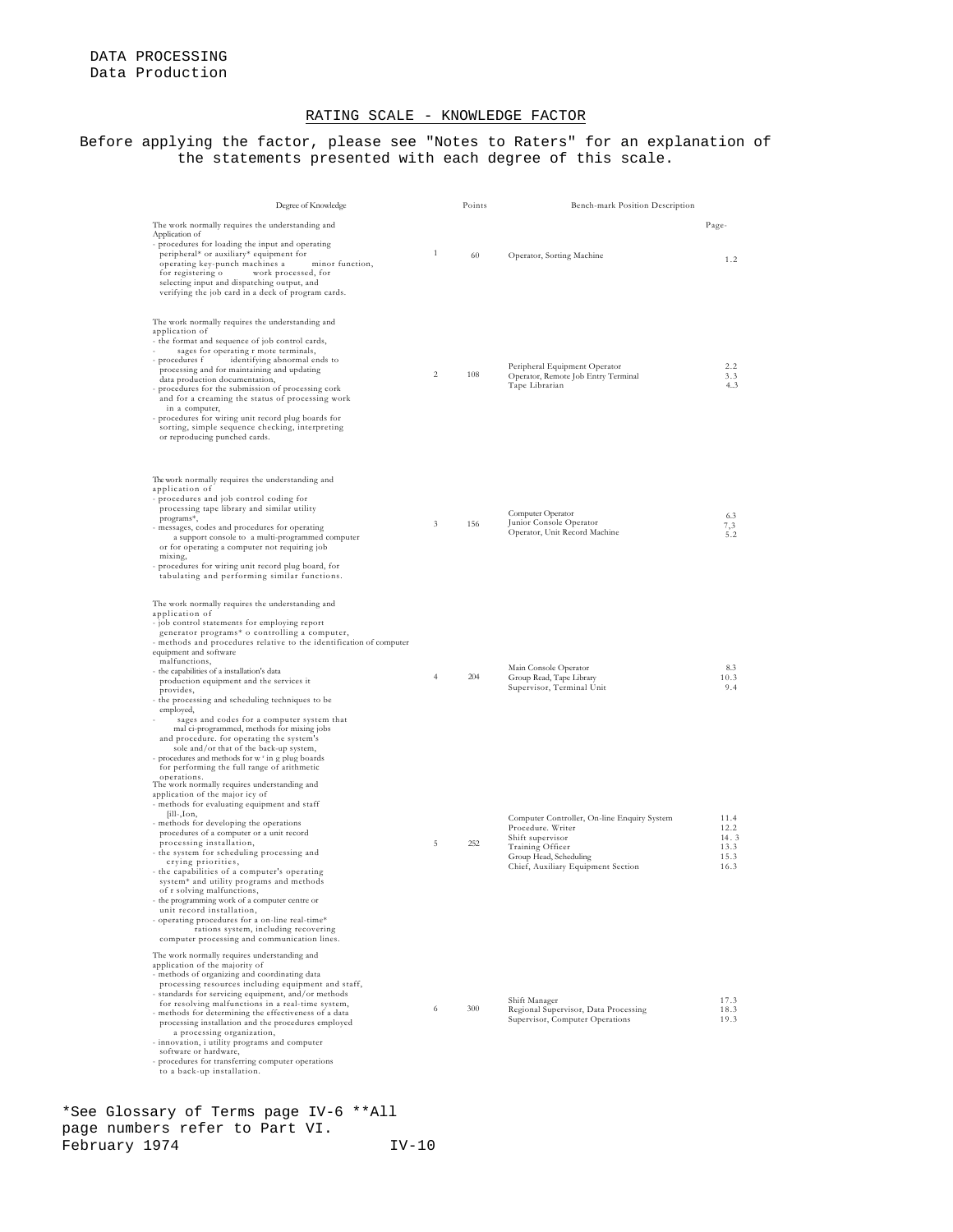# RESPONSIBILITY FOR PROCESSING FACTOR

This factor measures the difficulty of the work in terms of the scope for initiative and judgment required in controlling equipment and procedures, providing advice and recommendations to users or superiors on matters affecting the quality or productivity of data processing operations.

### Notes to Raters

The degree definitions of this factor describe, in an ascending order, the scope of responsibilities normally assigned to positions in the sub-group. To apply this factor, raters should:

- 1. Compare initiative and judgment required by the duties being rated with the nature of initiative and judgment described in the introductory statement to each degree definition.
- 2. Tentatively select a degree, then confirm the selection by matching or comparing position requirements with the typical examples provided in each degree definition and with benchmarks.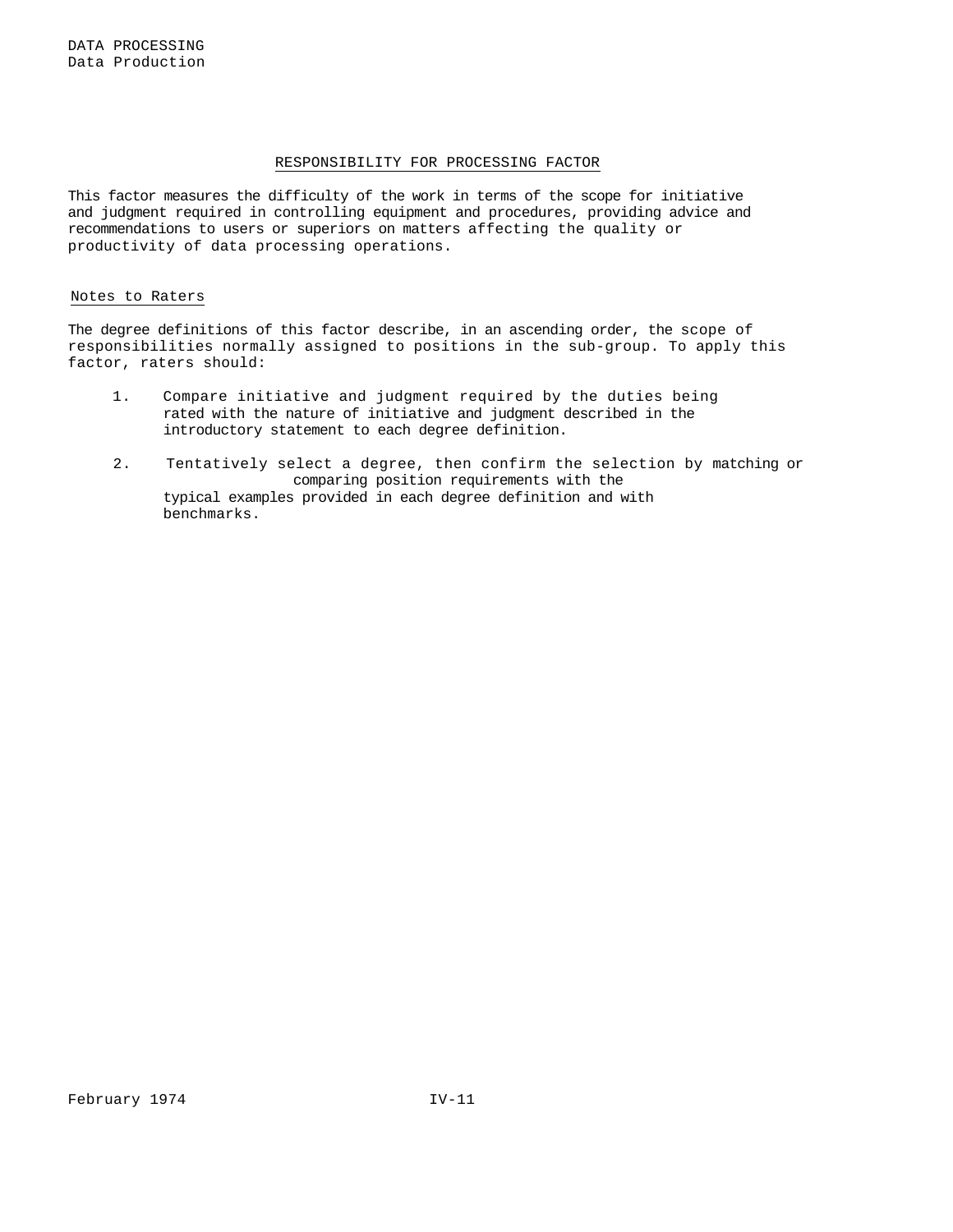# RATING SCALE - RESPONSIBILITY FOR PROCESSING FACTOR

| Degrees of Responsibility for Processing                                                                                                                                                                                                                                                                                                                                                                                                                                                                                                                                                                                                                                                                                                                                                                                                                                  |                | Points | Bench-mark Position Description                                                                                                                                                           |                                                      |
|---------------------------------------------------------------------------------------------------------------------------------------------------------------------------------------------------------------------------------------------------------------------------------------------------------------------------------------------------------------------------------------------------------------------------------------------------------------------------------------------------------------------------------------------------------------------------------------------------------------------------------------------------------------------------------------------------------------------------------------------------------------------------------------------------------------------------------------------------------------------------|----------------|--------|-------------------------------------------------------------------------------------------------------------------------------------------------------------------------------------------|------------------------------------------------------|
| Judgment is limited by processing instructions to include<br>one or more of:<br>- selecting and verifying input and output against<br>instructions,<br>- selecting appropriate switches and settings o<br>equipment panels* and selecting and wiring or amending<br>plug boards according to instructions,<br>- selecting responses to instructional messages from a<br>computer, and<br>- identifying and providing information an input to<br>and<br>- noting hardware malfunctions.                                                                                                                                                                                                                                                                                                                                                                                    | $\,1$          | 55     | Operator, Sorting Machine<br>Peripheral Equipment Operator                                                                                                                                | Page A<br>1.2<br>2.3                                 |
| Judgment is required to select courses of action and provide<br>information i accordance with established procedures, and<br>normally includes one or more of:<br>designing wired plug boards for sorting, merging and<br>similar functions.<br>- describing hardware malfunctions,<br>- describing abnormal ends to processing and correcting<br>output flaws, and<br>- outlining for users requirements for submitting jobs<br>for processing and outlining the standard processing<br>sequence co be employed.                                                                                                                                                                                                                                                                                                                                                         | $\mathfrak{D}$ | 99     | Operator, Remote Job Entry Terminal<br>Tape Librarian                                                                                                                                     | 3.3<br>4.3                                           |
| Judgment is required to control processing sequence of a<br>single job stream and advise users on it, and normally<br>includes one<br>ore of:<br>- designing wired plug boards for tabulating and<br>similar functions, and<br>- controlling processing sequence through the console<br>of a con-programmed* computer, o a support<br>console t-u<br>o a meld-programmed computed                                                                                                                                                                                                                                                                                                                                                                                                                                                                                         | 3              | 143    | Computer Operator<br>Junior Console Operator<br>Operator, Unit Record Machine                                                                                                             | 6.3<br>7.3<br>5.3                                    |
| Judgment i required co control the grouping or organization of more than one job<br>stream for processing and<br>advise users on these matters, and normally includes one<br>more of<br>- designing wired plug boards for performing the full<br>rang, of arithmetic operations.<br>- regulating processing through computer consoles,<br>utility* programs and job control* statements,<br>- identifying best combinations of equipment and times<br>for processing,<br>- recommending. improvements in grouping and ordering<br>processing work, and<br>- identifying and describing far users time and equipment available for<br>processing multiple interrelated job,.                                                                                                                                                                                               | $\overline{4}$ | 187    | Main Console Operator<br>Croup Head, Tape Library<br>Supervisor, Terminal Unit                                                                                                            | 8.3<br>10.3<br>9.4                                   |
| Initiative and judgment are required to develop, adapt<br>and advise on processing procedures and scheduling, and<br>normally include one or more of:<br>-identifying problem's encountered with software*,<br>applications or hardware*, taking courses of action<br>to request correction of breakdowns or defects in<br>software, equipment or application programs,<br>reallocating hardware resources and developing data<br>processing procedures,<br>recommenending adoption of procedures and target dates<br>foe processing,<br>establishing processing schedules and changing<br>processing priorities within target dates,<br>- proposing to users that processing priorities and<br>target dates be a ended, and<br>- developing training programs in data production,<br>recommending their adoption, and providing advice to<br>users on their development. | 5              | 231    | Procedures Writer<br>Training Officer<br>Shift Supervisor<br>Croup Head. Scheduling<br>Computer Controller, On-line Enquiry System<br>Chief, Auxiliary Equipment Section<br>Shift Manager | 12.3<br>13.4<br>14.3<br>15.3<br>11.4<br>16.3<br>17.4 |
| Initiative and judgment are required to control and<br>advise on data processing quality and productivity, and<br>normally include the majority of:<br>- establishing processing quality standards and work flow,<br>- establishing adequacy of equipment servicing and<br>identifying the servicing requirements to equipment<br>companies, ending priorities, equipment needs and expenditures for a<br>processing installation, measures to improve its equipment utilization, and<br>need to contract work out to meet deadlines,<br>explaining the installation's services and the feasibility of pro suing target dates<br>to users, and<br>deciding o effectively recommending when transfer<br>computer operations to a back-up installations or to<br>decide to switch-over to another central processor* in<br>an on-line real-rime* communications system      | 6              | 275    | Regional. Supervisor, Data Processing<br>Supervisor, Computer operations                                                                                                                  | 18.3<br>19.4                                         |

\*See Glossary of Terms page IV-6 \*\*All page numbers refer to Part VI. IV-12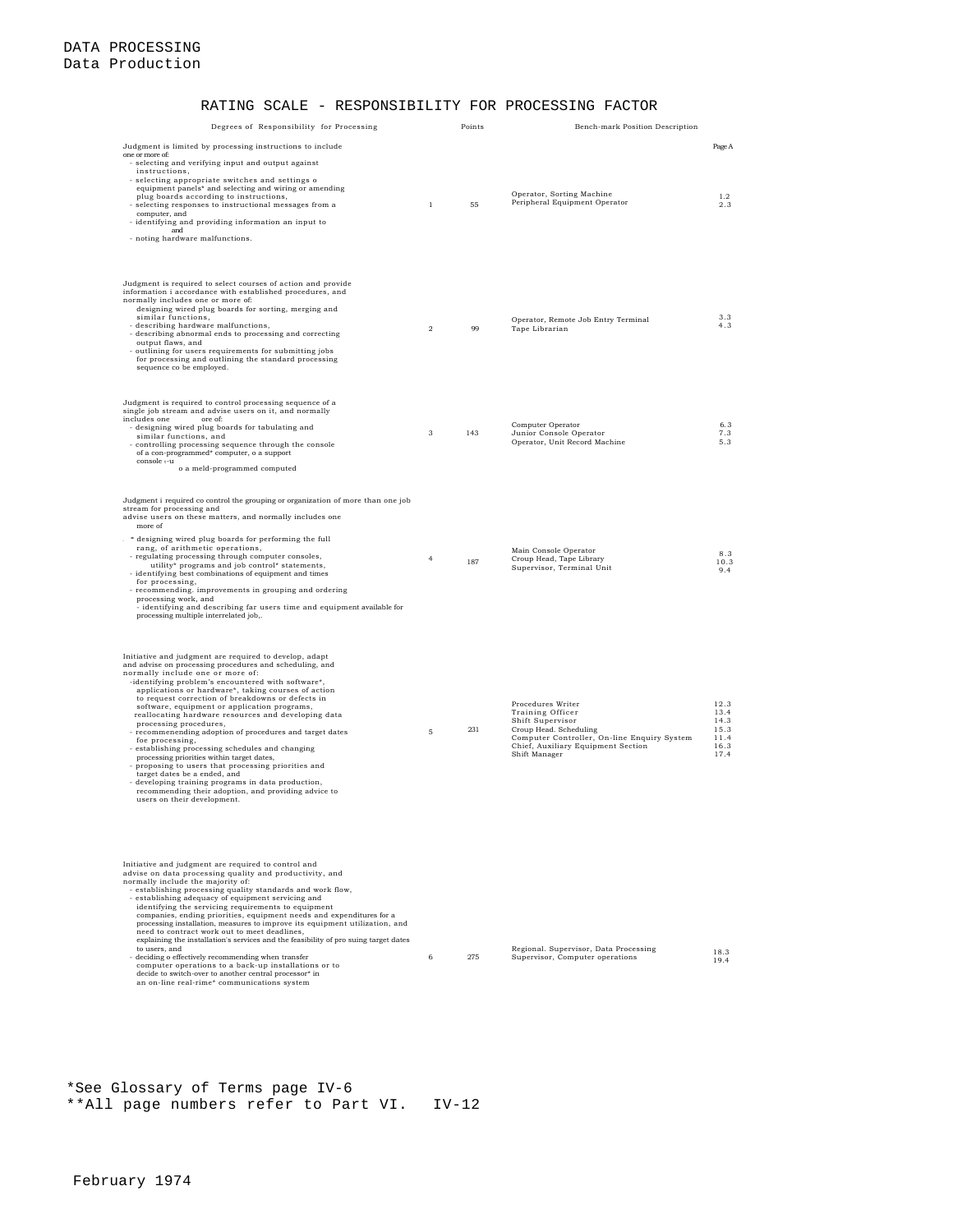### IMPACT FACTOR

This factor measures the difficulty and importance of the work in terms of its objectives for which the incumbent is accountable, and the requirements for timely achievement of objectives.

### Notes to Raters

There are two elements in this factor. "Nature of objectives" measures the difficulty of achieving the objectives for which the incumbent is accountable. "Requirement for timeliness" measures the demands made on the incumbent for achieving the objectives within a particular time frame. The demands vary according to the speed of processing and are therefore defined in degrees by the types of processing, each of which is significantly different in speed from the others.

To apply this factor, raters should:

- 1. Identify the objectives of the position being rated.
- 2. Refer to the "Nature of Objectives" element and tentatively assign the position to the degree which describes objectives that are equal or identical to those established for the position.
- 3. Identify the type of processing and equipment to which the duties of the position directly relate. This step may require referral to the Glossary of Terms, which defines the asterisked words in the element.
- 4. Refer to the "Requirement for Timeliness" element and tentatively assign the position to the degree which best describes the type of processing to which the duties directly relate.
- 5. Validate and test the assignment of degrees in this factor by referring to bench-mark position descriptions.

Positions in which the duties involve two or more types of processing may be assigned to the degree in the timeliness element which describes the most demanding type of processing.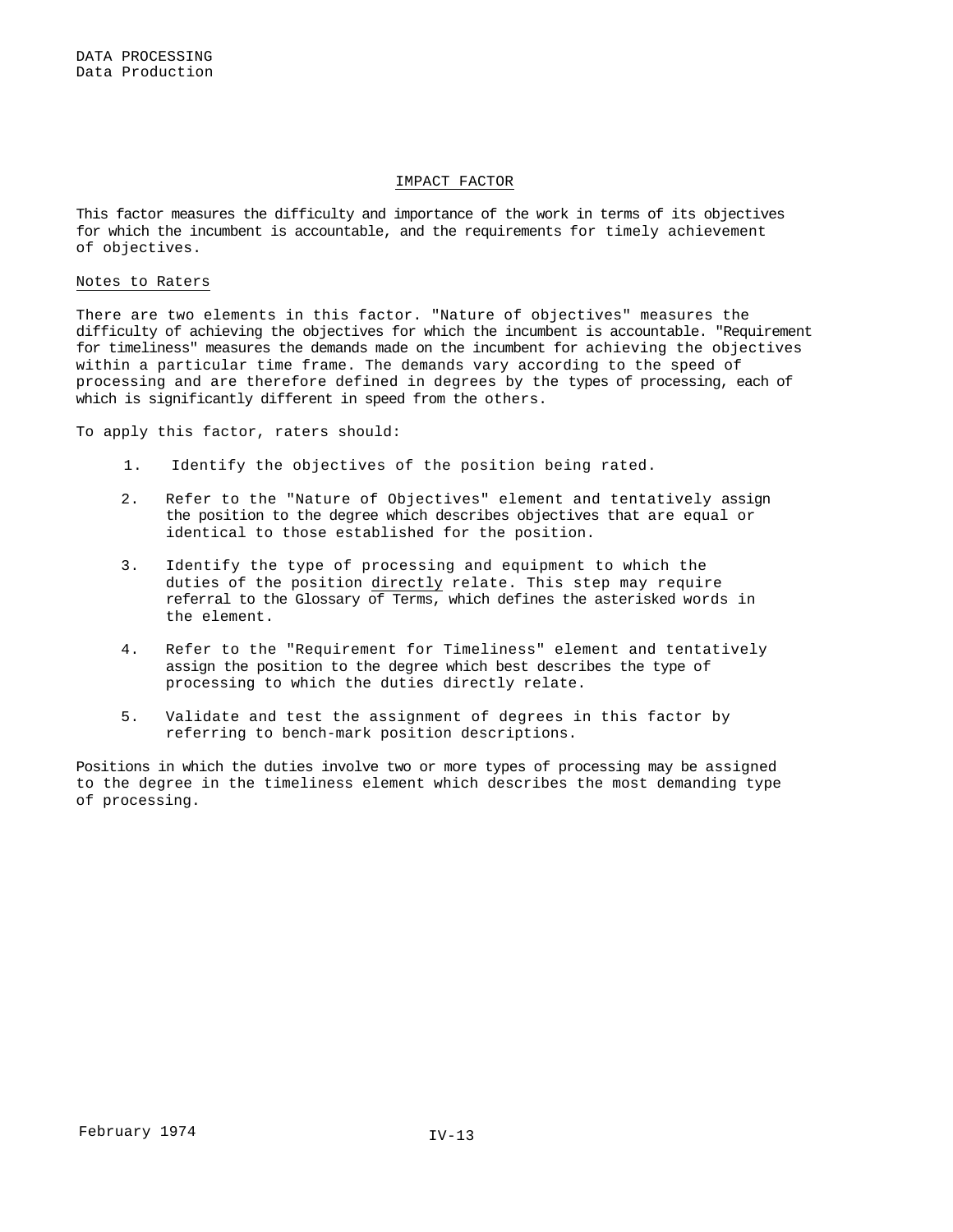# RATING SCALE - IMPACT FACTOR

| Requirement for Timeliness<br>and Degree                                                                                                                                                                                                                                                                                                                                                                                                                                                 | Timeliness is that<br>required by the speed<br>of equipment without<br>electronic computing<br>capacity, exemplified<br>by auxiliary and<br>electro-mechanical<br>equipment and remote<br>terminals. | Timeliness is that<br>required by the speed<br>of accounting machines<br>with plug boards* or<br>computers used to<br>execute only one<br>program at a time or<br>computers used a<br>remote terminal and<br>executing a program<br>concurrently. | Timeliness is that<br>required by the speed<br>of computers used to<br>execute two or more<br>programs concurrently,<br>exemplified by multi-<br>programmed* computing. | Timeliness is that<br>required by the speed<br>of the central<br>computer(s) in a data<br>communications system<br>used to respond<br>virtually simultaneously to<br>messages from remote<br>terminals exemplified by<br>on-line real-time* communi-<br>cations processing. |
|------------------------------------------------------------------------------------------------------------------------------------------------------------------------------------------------------------------------------------------------------------------------------------------------------------------------------------------------------------------------------------------------------------------------------------------------------------------------------------------|------------------------------------------------------------------------------------------------------------------------------------------------------------------------------------------------------|---------------------------------------------------------------------------------------------------------------------------------------------------------------------------------------------------------------------------------------------------|-------------------------------------------------------------------------------------------------------------------------------------------------------------------------|-----------------------------------------------------------------------------------------------------------------------------------------------------------------------------------------------------------------------------------------------------------------------------|
| Nature of Objectives<br>and<br>Degree                                                                                                                                                                                                                                                                                                                                                                                                                                                    |                                                                                                                                                                                                      |                                                                                                                                                                                                                                                   |                                                                                                                                                                         |                                                                                                                                                                                                                                                                             |
| Objectives of the work normally                                                                                                                                                                                                                                                                                                                                                                                                                                                          | Page**<br>55                                                                                                                                                                                         | $\,2\,$<br>Page**<br>73                                                                                                                                                                                                                           | 3<br>90<br>Page-                                                                                                                                                        | $\overline{4}$<br>107 Page**                                                                                                                                                                                                                                                |
| include one or more of the following:<br>- ensuring a curacy of input to<br>peripheral* and auxiliary<br>equipment,<br>- ensuring that output is accurate<br>and meets established processing<br>standards, and<br>- ensuring the correctness of input<br>issued to operators.                                                                                                                                                                                                           | Operator. Remote<br>Job Entry<br>Terminal<br>3.3<br>Operator, Sorting<br>Machine<br>1.2<br>A                                                                                                         |                                                                                                                                                                                                                                                   | Peripheral<br>Equipment<br>2.3<br>operator                                                                                                                              |                                                                                                                                                                                                                                                                             |
| Objectives normally include one or<br>more of the following:                                                                                                                                                                                                                                                                                                                                                                                                                             | 97                                                                                                                                                                                                   | 115                                                                                                                                                                                                                                               | 132                                                                                                                                                                     | 149                                                                                                                                                                                                                                                                         |
| - ensuring efficient and orderly processing<br>sequence, as in a non-multi-programmed<br>computer, or through a support console to a<br>multi-progressed computer,<br>- ensuring unit record equipment processes<br>cards in as few passes as possible, and<br>- ensuring that off-line storage<br>media* are available for<br>processing.                                                                                                                                               | Operator, Unit<br>Record<br>B<br>Machine<br>5.3                                                                                                                                                      | Computer<br>Operator.                                                                                                                                                                                                                             | Tape Librarian<br>4.3<br>Junior Console<br>7.3<br>6.4<br>Operator                                                                                                       |                                                                                                                                                                                                                                                                             |
|                                                                                                                                                                                                                                                                                                                                                                                                                                                                                          |                                                                                                                                                                                                      |                                                                                                                                                                                                                                                   |                                                                                                                                                                         |                                                                                                                                                                                                                                                                             |
| Objectives normally include one or<br>more of the following:<br>- assessing and reporting the<br>adequacy of processing resources and<br>the nature of processing delays,<br>- processing as many jobs concurrently<br>as possible and preventing loss of<br>program data during processing,<br>-instructing a computer to<br>produce reports such as tables<br>and lists to meet users'*<br>requirements, and<br>- providing a sequence and schedule<br>for organizing processing work. | 139<br>Supervisor,<br>Terminal Unit<br>9.5<br>$\mathbf C$                                                                                                                                            | 157                                                                                                                                                                                                                                               | 174<br>Main Console<br>8.3<br>Operator.<br>Group Head,<br>Tape Library<br>10.4                                                                                          | 191<br>Computer<br>controller,<br>On-line Enquiry<br>System<br>11.5                                                                                                                                                                                                         |
| Objectives normally include the                                                                                                                                                                                                                                                                                                                                                                                                                                                          | 181                                                                                                                                                                                                  | 199                                                                                                                                                                                                                                               | 216                                                                                                                                                                     | 233                                                                                                                                                                                                                                                                         |
| majority of:<br>- ensuring continuing operation<br>of a Processing system's<br>equipment and continuing<br>processing at required levels,<br>- achieving efficient and effective<br>utilization of a system's<br>hardware and/or ocher resources,<br>and<br>- improving scheduling or procedures.                                                                                                                                                                                        | Chief, Auxiliary<br>Equipment<br>Section<br>16.4<br>D                                                                                                                                                |                                                                                                                                                                                                                                                   | Group Head,<br>Scheduling<br>15.4<br>Procedures<br>Writer<br>12.3<br>Shift Super<br>14.4<br>visor<br>Training<br>Officer<br>13.4                                        | Shift Manager<br>17.4                                                                                                                                                                                                                                                       |
| Objectives normally include the<br>majority of:<br>- ensuring implementation of data<br>processing standards and<br>operating procedures,<br>- achieving co-ordination of<br>the units of a computer<br>operations organization, and<br>- ensuring that deadlines, priorities<br>and user requirements are met<br>by the computer operations<br>organization.                                                                                                                            | 223<br>$\mathbf E$                                                                                                                                                                                   | 241                                                                                                                                                                                                                                               | 258<br>Regional Supervisor,<br>Data<br>Processing<br>18.4<br>Supervisor,<br>Computer<br>19.4<br>Operations                                                              | 275                                                                                                                                                                                                                                                                         |

\*See Glossary of Terms page IV-6 \*\*All page numbers refer to Part VI. IV-14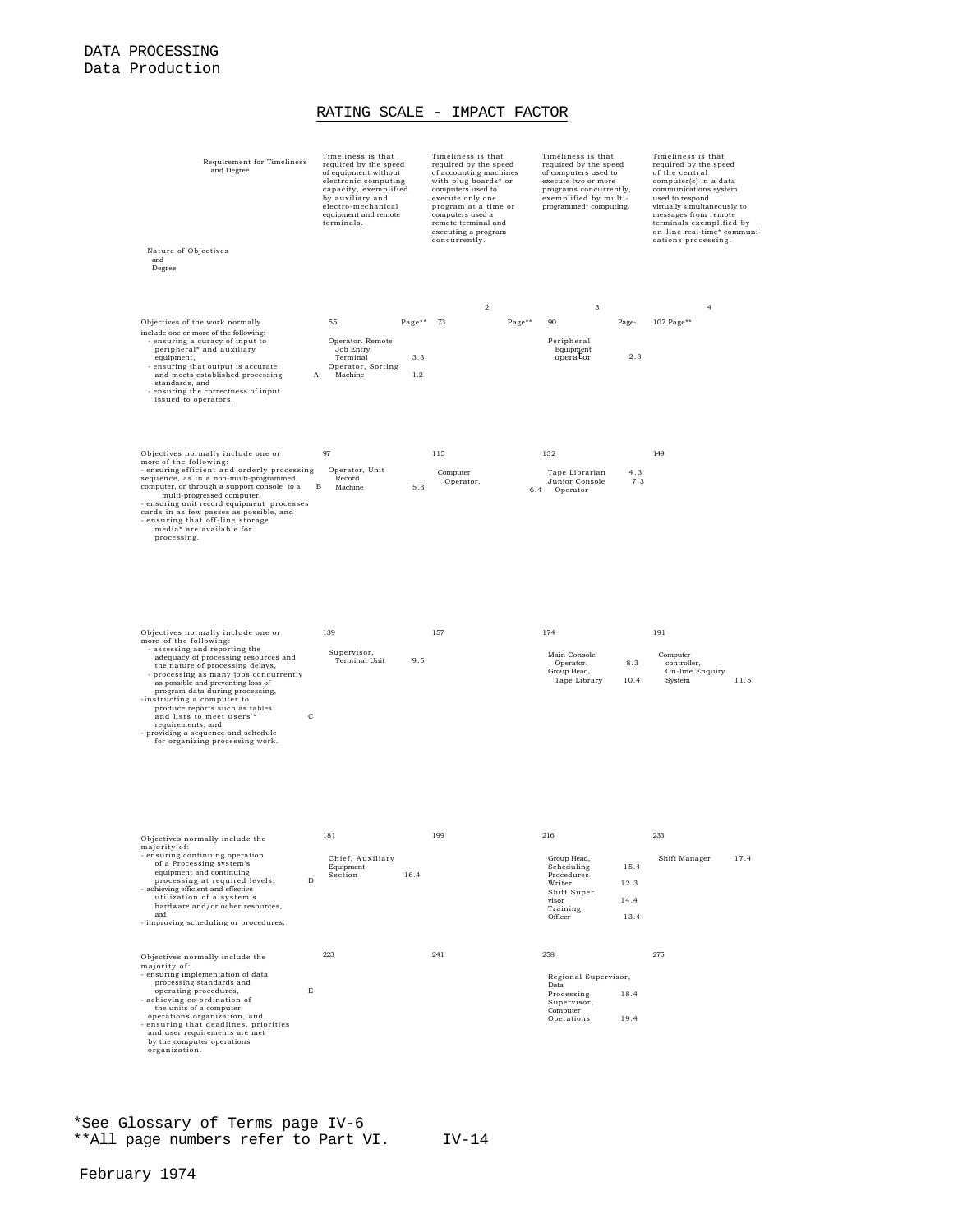### SUPERVISION FACTOR

This factor measures the nature of supervisory responsibility for the work of others and the numbers of employees supervised.

# Notes to Raters

In all positions there is some requirement for showing others how to perform tasks; therefore no position will be assigned less than 10 points (Degree  $A_1$ ) under this factor.

In evaluating positions, raters are to consider all requirements outlined for each degree of supervision. The criterion for assigning a position to a degree is that the majority of requirements listed in that degree must be included in the duties of the position.

For purposes of this standard, "number of employees supervised" is established by totaling the following:

- 1. The number of man-years for which the incumbent of the position has continuous responsibility.
- 2. The number of man-years of work performed by non-continuing employees supervised by the incumbent of the position.
- 3. The average number of man-years supervised where the work is organized on a project basis and follows a cycle having a duration in excess of a calendar year.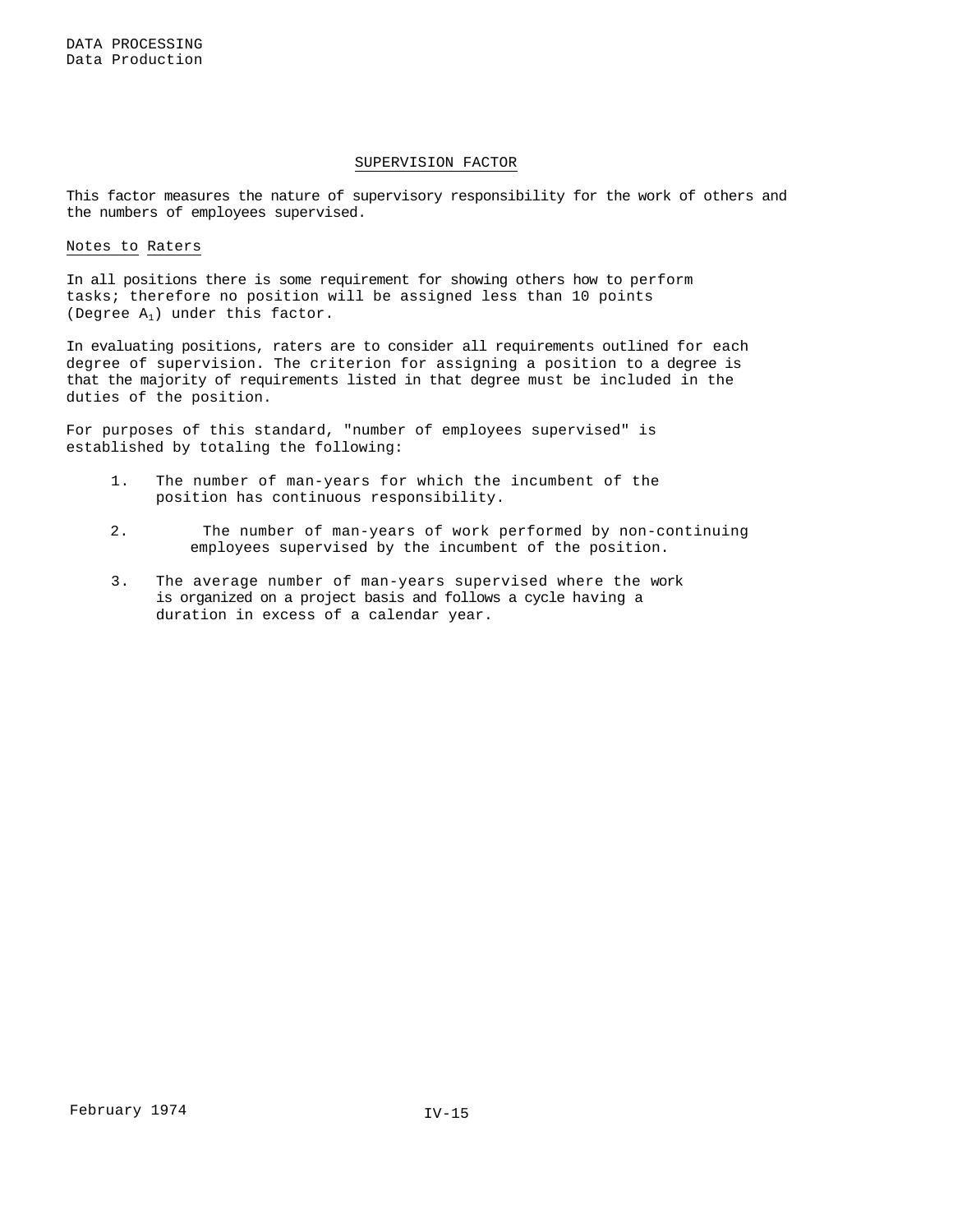# SUPERVISION FACTOR

|              | Bench-mark Position Descriptions                                        |                     |
|--------------|-------------------------------------------------------------------------|---------------------|
| $\mathsf{A}$ | Operator, Unit Record Machine                                           | $Page^*$<br>5.3     |
| $\mathbf{B}$ | Junior Console Operator<br>Tape Librarian<br>Training Officer           | 7.4<br>4.3<br>13.4  |
|              | Supervisor, Terminal Unit<br>Group Head, Scheduling<br>Shift Supervisor | 9.5<br>15.4<br>14.4 |
|              |                                                                         |                     |

| - Establishes duties of subordinates,<br>standards of quality and quantity of<br>work, priorities, and shift schedules.<br>- Allocates staff to shifts and schedules<br>overtime.<br>- Reviews formal appraisals ol: staff<br>performance and achievement of<br>processing objectives, recommends promotions<br>and other personnel actions, and discusses<br>appraisals anti development needs with staff.<br>- Determines training requirements.<br>- Counsels staff on behavior problems<br>and formally recommends disciplinary<br>actions.<br>- Interviews candidates for positions and<br>for casual employment | Regional Supervisor, Data<br>Processing<br>Chief, Auxiliary Equipment<br>Section | 18.4<br>16.4 |
|-----------------------------------------------------------------------------------------------------------------------------------------------------------------------------------------------------------------------------------------------------------------------------------------------------------------------------------------------------------------------------------------------------------------------------------------------------------------------------------------------------------------------------------------------------------------------------------------------------------------------|----------------------------------------------------------------------------------|--------------|
|-----------------------------------------------------------------------------------------------------------------------------------------------------------------------------------------------------------------------------------------------------------------------------------------------------------------------------------------------------------------------------------------------------------------------------------------------------------------------------------------------------------------------------------------------------------------------------------------------------------------------|----------------------------------------------------------------------------------|--------------|

for casual employment. - Formally recommends manpower requirements.

 $\,$  D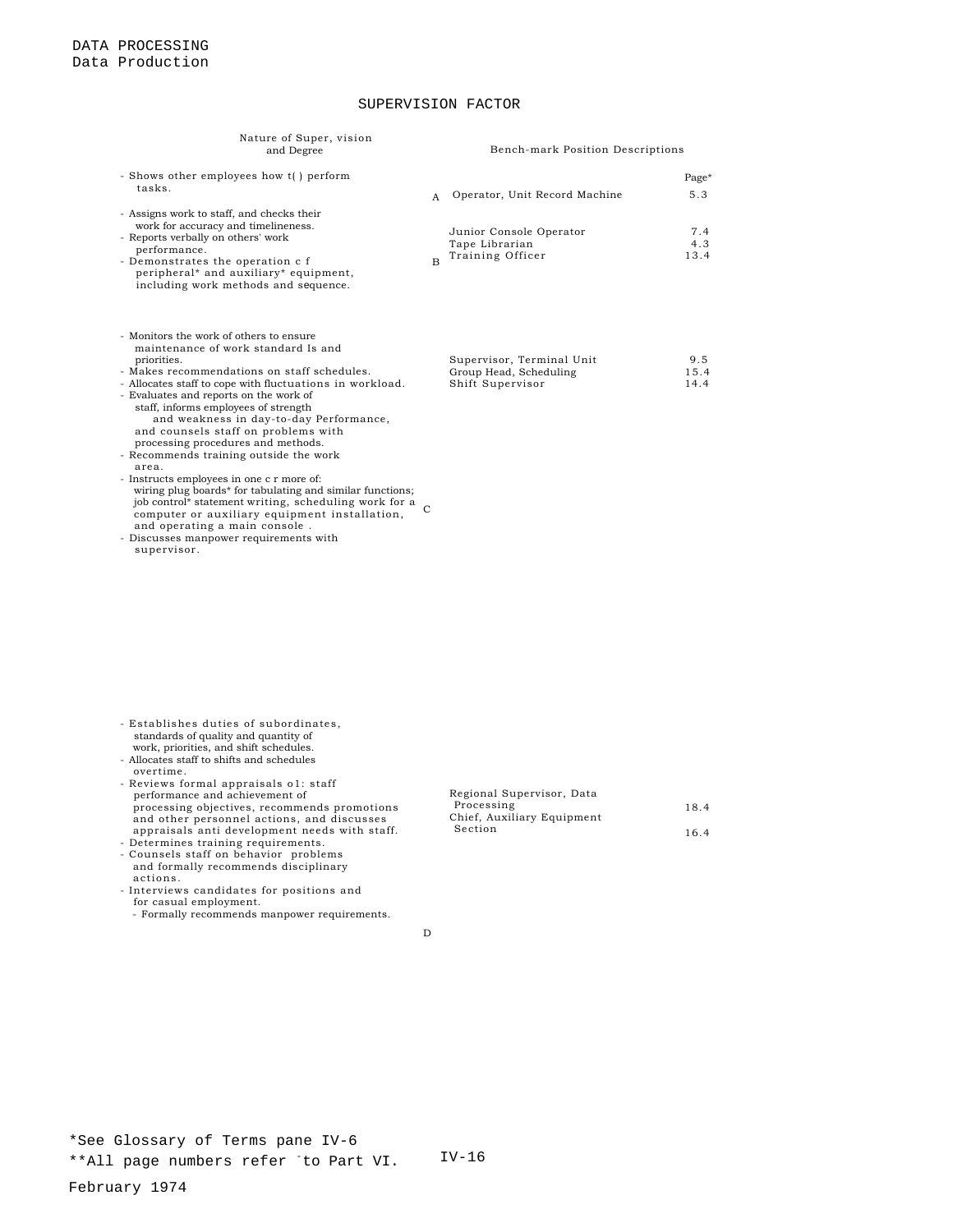# RATING SCALE - SUPERVISION FACTOR

| Number of Employees<br>Supervised |                | Nature of Supervisory<br>Responsibility and Degree |              |             |             |
|-----------------------------------|----------------|----------------------------------------------------|--------------|-------------|-------------|
| and Degree                        |                | $\mathbb A$                                        | $\, {\bf B}$ | $\mathsf C$ | $\mathbb D$ |
| Any number of employees           | 1              |                                                    |              |             |             |
| Up to 10                          | 2              |                                                    | 30           | 65          | 100         |
| $11 - 25$                         | $\mathbf{3}$   |                                                    | 55           | 90          | 125         |
| More than 25                      | $\overline{4}$ |                                                    | 80           | 115         | 150         |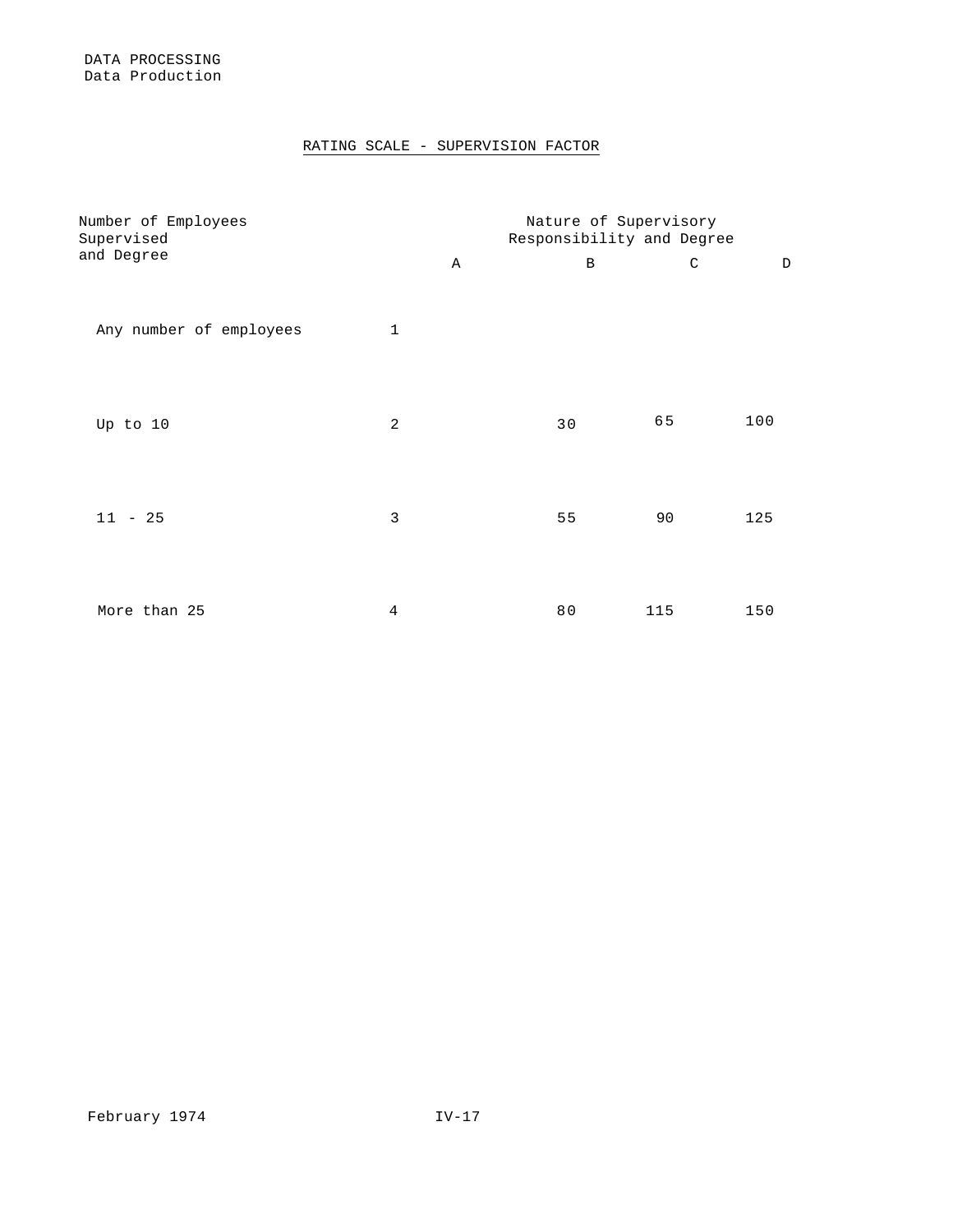### PART V SELECTION PLAN DATA PRODUCTION SUB-GROUP

### INTRODUCTION

The Selection plan includes the Selection Standard for this Group developed pursuant to Section 12 of the Public Service Employment Act, with instructions for adapting it to the requirements of individual positions in the form of a Statement of (Qualifications.

Section 6 of the Public Service Employment Regulations requires that a Statement of Qualifications be prepared for each position to which an appointment is to be made. Each Statement of Qualifications is to specify and differentiate between those qualifications that are essential and those qualifications, if any, that are desirable for the performance of the duties and responsibilities of a position.

Qualifications refer to any training, ability, knowledge, accomplishment or personal attribute that is essential or desirable for performance of the duties and :responsibilities of a position.

As qualifications vary with the job, content requirements of individual positions they must b e identified for each position for which staffing action is intended. They arc! to be based on the duties and responsibilities of the position concerned and expressed in the form of a Statement of qualifications. These qualifications then become the criteria against which selections are made for that staffing action.

The following pages contain an explanation of the various parts of a Statement of Qualifications, a description of qualifications for positions in this Subgroup?, a Rating Guide and a description of the methods to be used in assessing the qualifications of candidates fox these positions. Examples of Statements of (,qualifications for positions in this Sub-Group based on Bench-Mark Position Descriptions are presented in Part `TI of this Standard.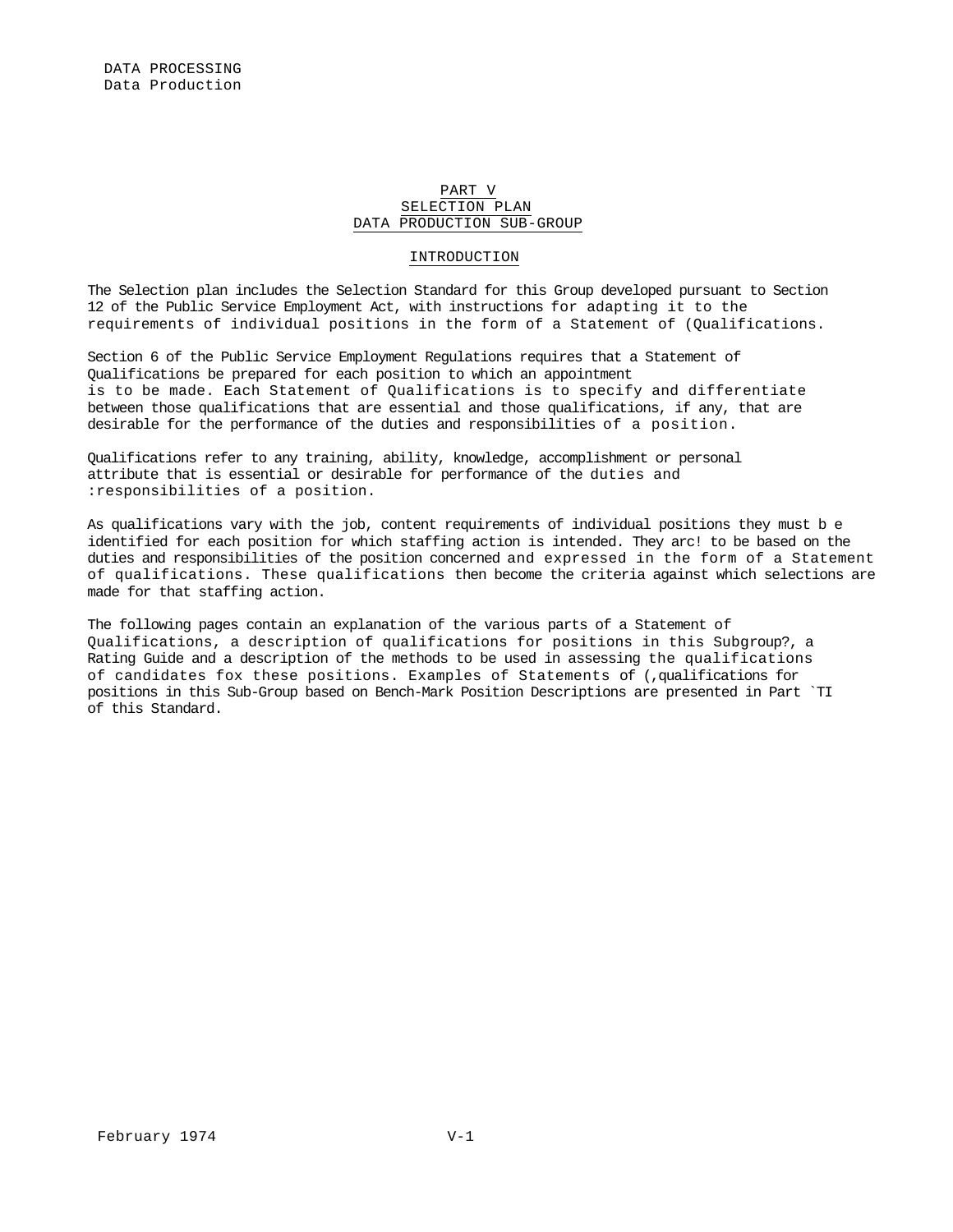DATA PROCESSING Data Production

# STATEMENT OF QUALIFICATIONS

### Structure

The basic structure of a Statement of Qualifications is as follows:

# ESSENTIAL QUALIFICATIONS

BASIC REQUIREMENTS

- Education Factor
- Occupational Certification Factor
- Achievement, Skills or Aptitudes Factor -

Language Requirements Factor - Experience

Factor

# RATED REQUIREMENTS

- Knowledge Factor
- Abilities Factor
- Personal Suitability Factor

# DESIRABLE QUALIFICATIONS

- (Individual qualifications that are desirable, if any.)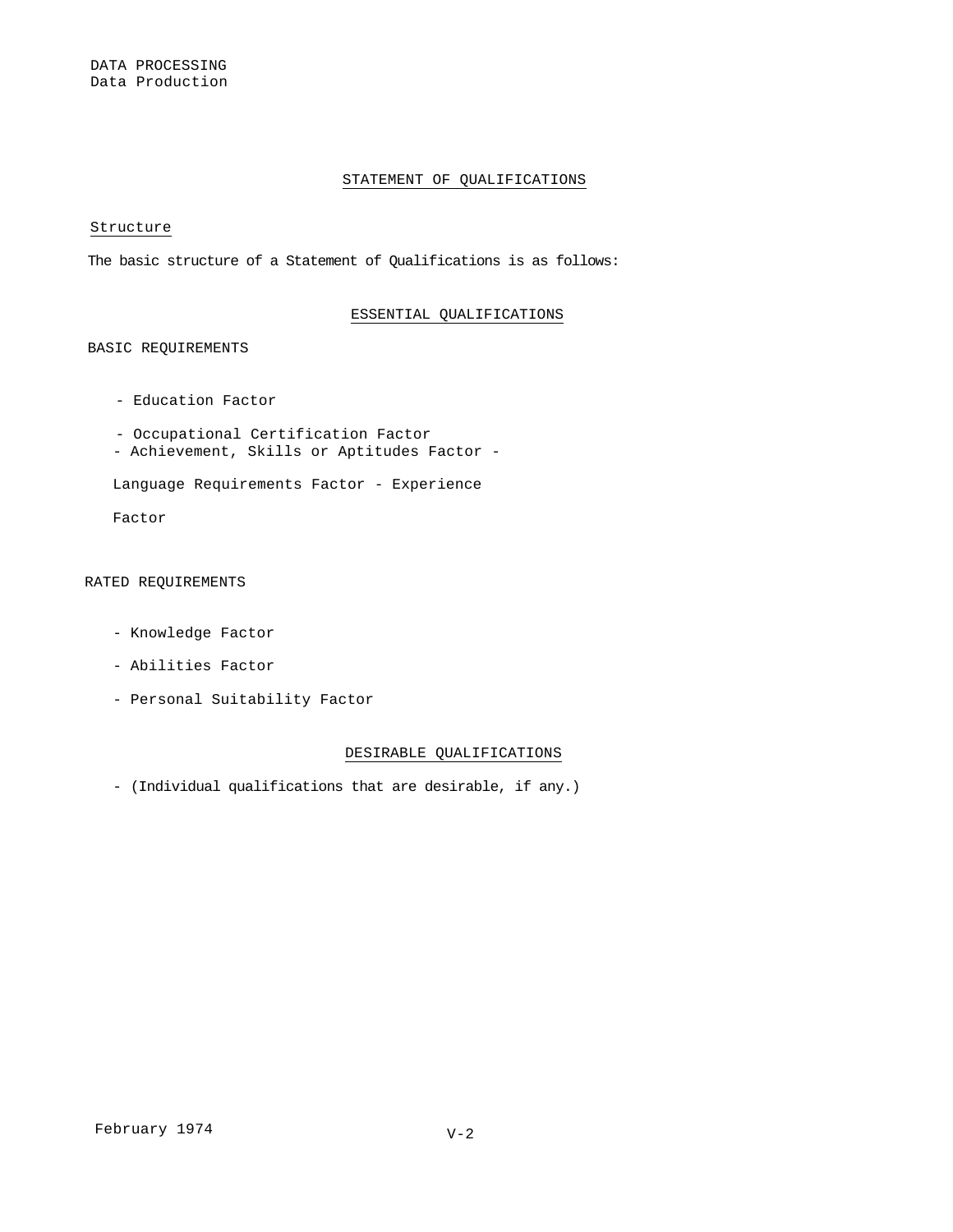### Definitions

A Statement of Qualifications consists of two components:

ESSENTIAL QUALIFICATIONS - This component provides for the inclusion of qualifications which a person must possess in order to adequately perform the duties and responsibilities of a position. It consists of two sub-components:

BASIC REQUIREMENTS - This sub-component provides for the inclusion of those essential qualifications that are used for initial screening purposes. Applicants must meet the Basic Requirements before consideration can be given to their other qualifications. Basic Requirements are minimum criteria and are not rated by degree. Basic Requirements include the following five Selection Factors:

Education - (a) Refers to a background in academic, vocational or technical studies and training which is recognized through the actual or imminent conferring of a degree, diploma, certificate or other official document by an approved educational institution or agency.

(b) Acceptable performance on tests prescribed by the Public Service Commission may be an alternative, when specified.

Occupational Certification - Refers to the possession of or eligibility for occupational credentials in the form of a license, certificate, registration, letter, papers or other documents which constitute official recognition of occupational competence.

Achievement, Skills or Aptitudes - Refers to special examinations or tests used to assess achievements, skills or aptitudes which are basic to the performance of the duties and responsibilities of a position.

Language Requirement - Refers to the need for a knowledge of either the English language, the French language, either one or the other or both in relation to the duties and responsibilities of a position.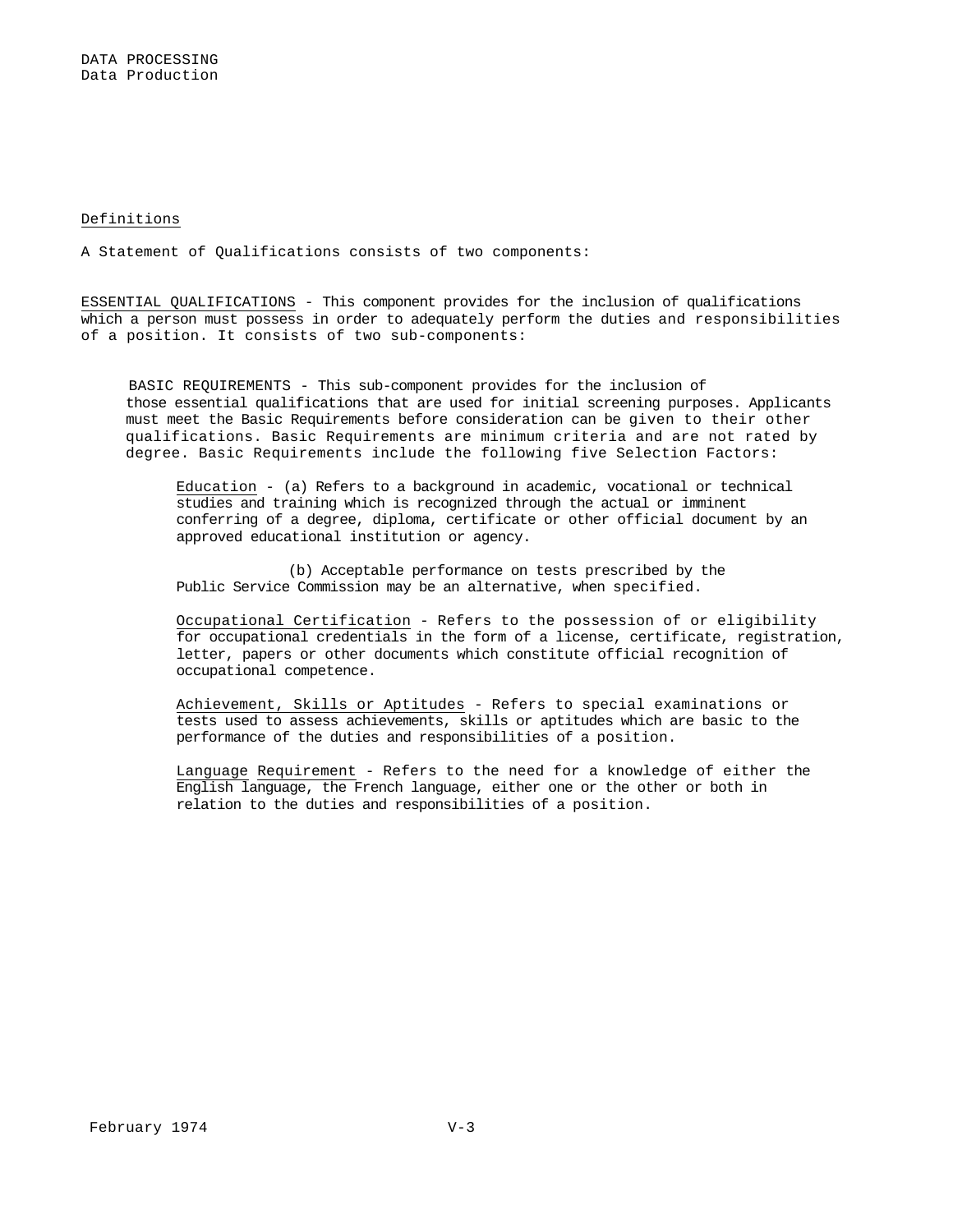Experience - Refers to actual participation or practice in activities related to the duties and responsibilities of a position. It means the acquisition or exercise of knowledge or abilities in vocational or a vocational circumstances including voluntary work; and it is conditioned by the achievement realized during its acquisition and by the environment in which it is gained. Experience requirements must not be expressed in terms of a specific number of years.

NOTE: Pre-employment medical examination requirements are to be in accordance with Appendix 13 of the Staffing Manual and are not to be included in the Statement of Qualifications.

RATED REQUIREMENTS - This sub-component provides for the inclusion of those essential qualifications which are used for the rating and ranking of candidates who have met the Basic Requirements. Rated Requirements include the following three Selection Factors:

Knowledge - Refers to information concerning facts, theories, systems, practices, regulations and other subject-matter relevant to the performance of the duties and responsibilities of a position.

Abilities - Refers to competence in the use of tools, materials, and equipment or the application of methods, systems, techniques, practices, policies, regulations and other subject-matter relevant to the performance of the duties and responsibilities of a position.

Personal Suitability - Refers to personal traits or characteristics which condition the utilization of knowledge and abilities in the performance of the duties and responsibilities of a position.

DESIRABLE QUALIFICATIONS - This component provides for the inclusion of qualifications which, although not essential, may further contribute to or enhance a candidate's performance of the duties and responsibilities of a position. The use of Desirable Qualifications is optional, but they must not be used for screening purposes. When they are applicable, they are to be included in the Statement of Qualifications at the same time that the Essential Qualifications are specified, and they are to be assessed only as part of the rating and ranking of candidates who have met both the Basic Requirements and Rated Requirements for the position. Any job-related qualifications other than knowledge of a second official language may be used as Desirable Qualifications, but they should be used sparingly, if at all.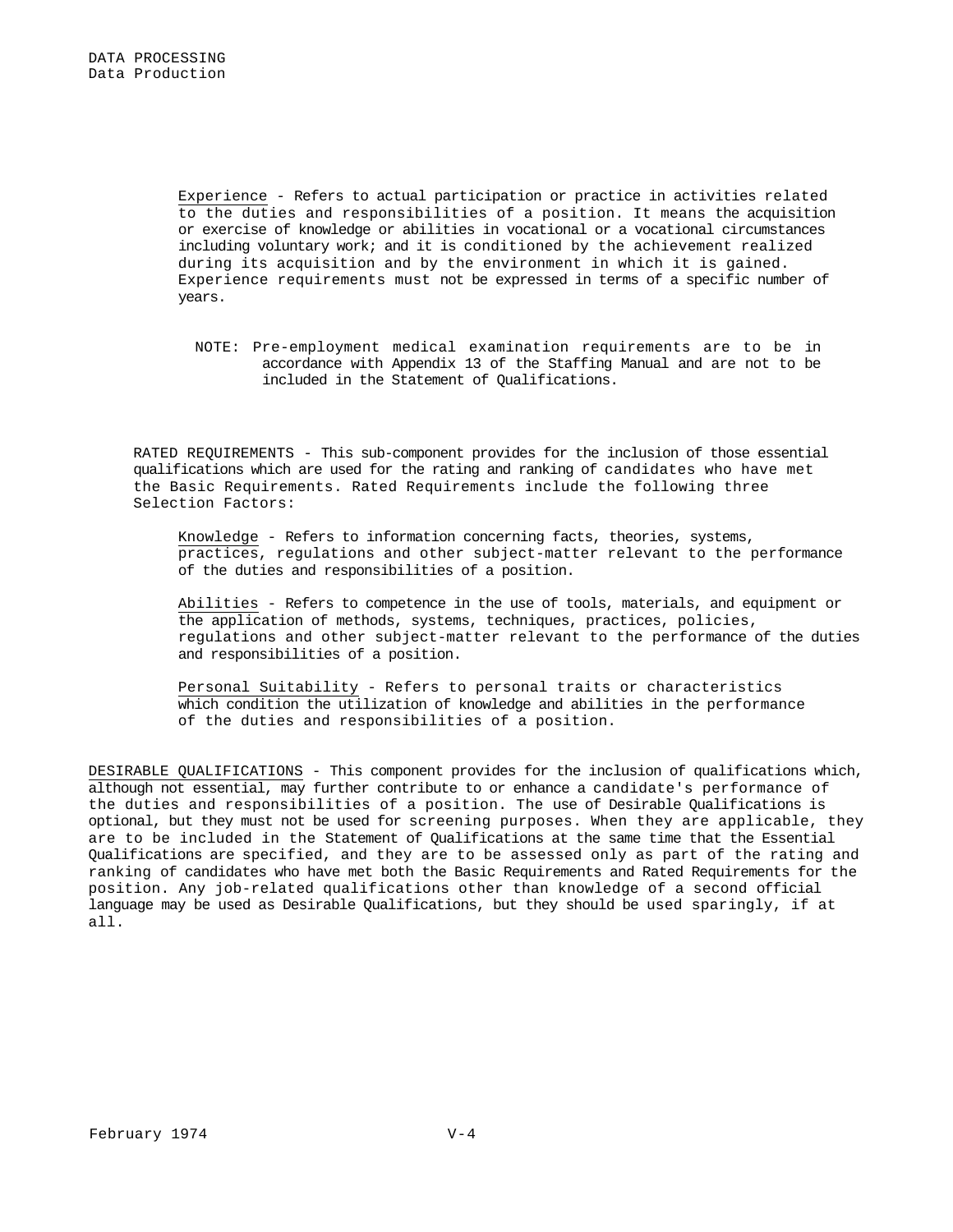# SELECTION STANDARD - DATA PRODUCTION SUB-GROUP

Qualifications applicable to positions in the Data Production Sub-Group are as follows:

### ESSENTIAL QUALIFICATIONS

### BASIC REQUIREMENTS

# Education Factor

This factor is applicable to all positions in this Sub-Group.

Based on the duties and responsibilities of the position, include in the Statement of Qualifications a description of the Education considered necessary.

The minimum education qualification for the Data Production Sub-Group is:

- Completion of grade ten or achievement of a satisfactory score on PSC Examination 1.
- NOTE: Possession of the "completion of grade ten" qualification is normally to be determined on the basis of information provided on applications or in personal inventories. Further evidence, if required, may be found in documents such as a school leaving certificate or an official school report card.

### Achievement, Skills or Aptitudes Factor

This factor is applicable to all positions in this Sub-Group.

Based on the duties and responsibilities of the position, include in the Statement of Qualifications a description of the Achievement, Skills or Aptitudes considered necessary for Operators or Trainees.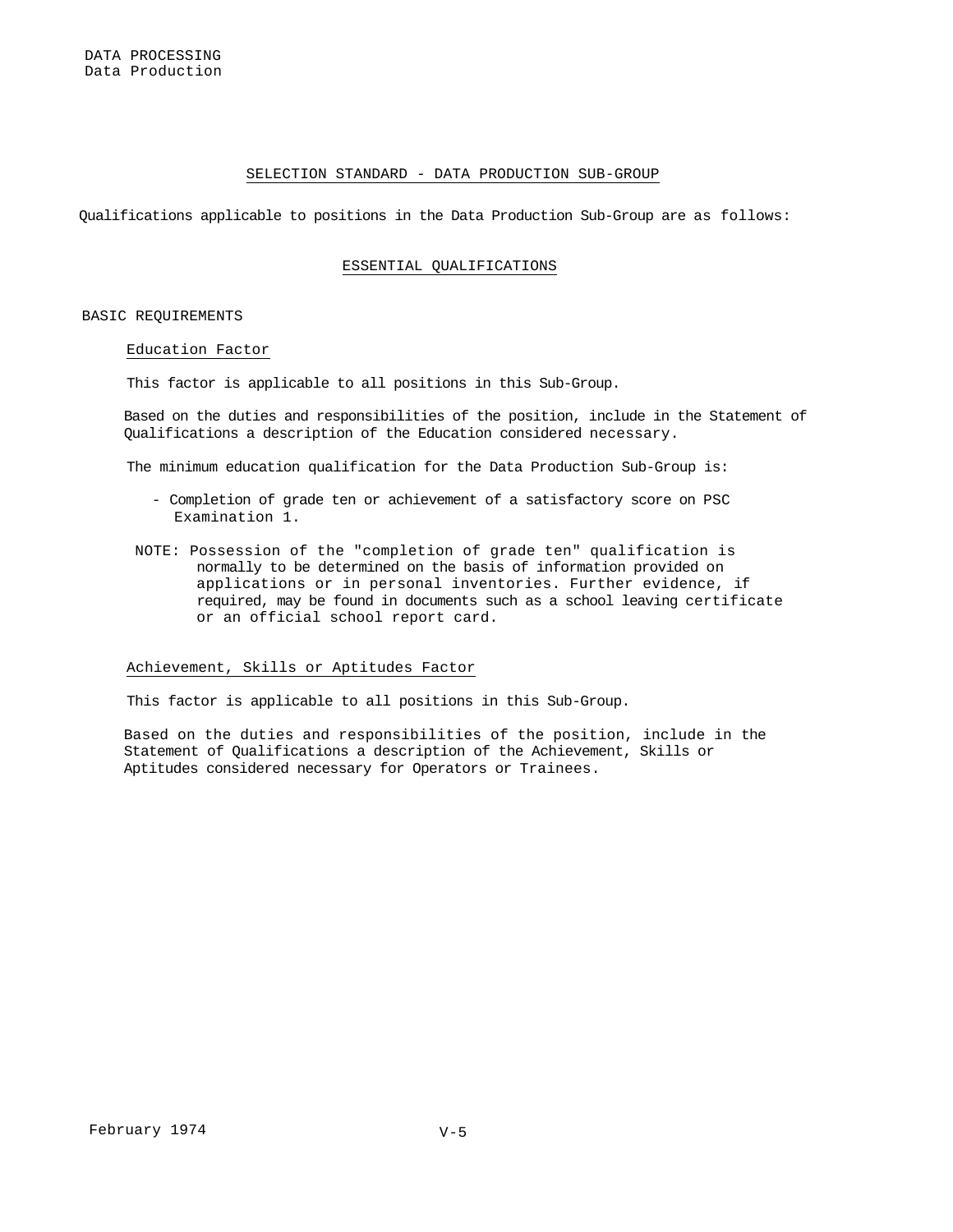### OPERATORS:

For positions in this Sub-Group requiring skilled data production operators there is a basic equipment operation skill requirement. Following are examples of experienced operator qualifications:

e.g. "Skill in operating a main console." e.g.

"Skill in operating a remote terminal."

NOTE: Possession of such qualifications may be determined on the basis of appropriate tests on relevant data production equipment.

### TRAINEES:

For positions in this Sub-Group used for Trainees, there is no basic equipment operation skill requirement. Trainees require the capacity to develop operating skill during on-job training. Following are examples of trainee qualifications:

- e.g. "Capacity to learn to operate peripheral equipment."
- e.g. "Capacity to learn to operate a main console."
	- NOTE: Possession of such Trainee qualifications may be determined on the basis of appropriate tests approved for use by the Public Service Commission, including PSC Examination 16.

### Language Requirement

This factor is applicable to all positions in this sub-Group.

From the qualifications listed below, determine which one is applicable to the position to be staffed.

- A knowledge of the English language is essential for this position. A knowledge of the French language is essential for this position.
- A knowledge of either the English language or the French language is essential for this position.
- A knowledge of both the English language and the French language is essential for this position.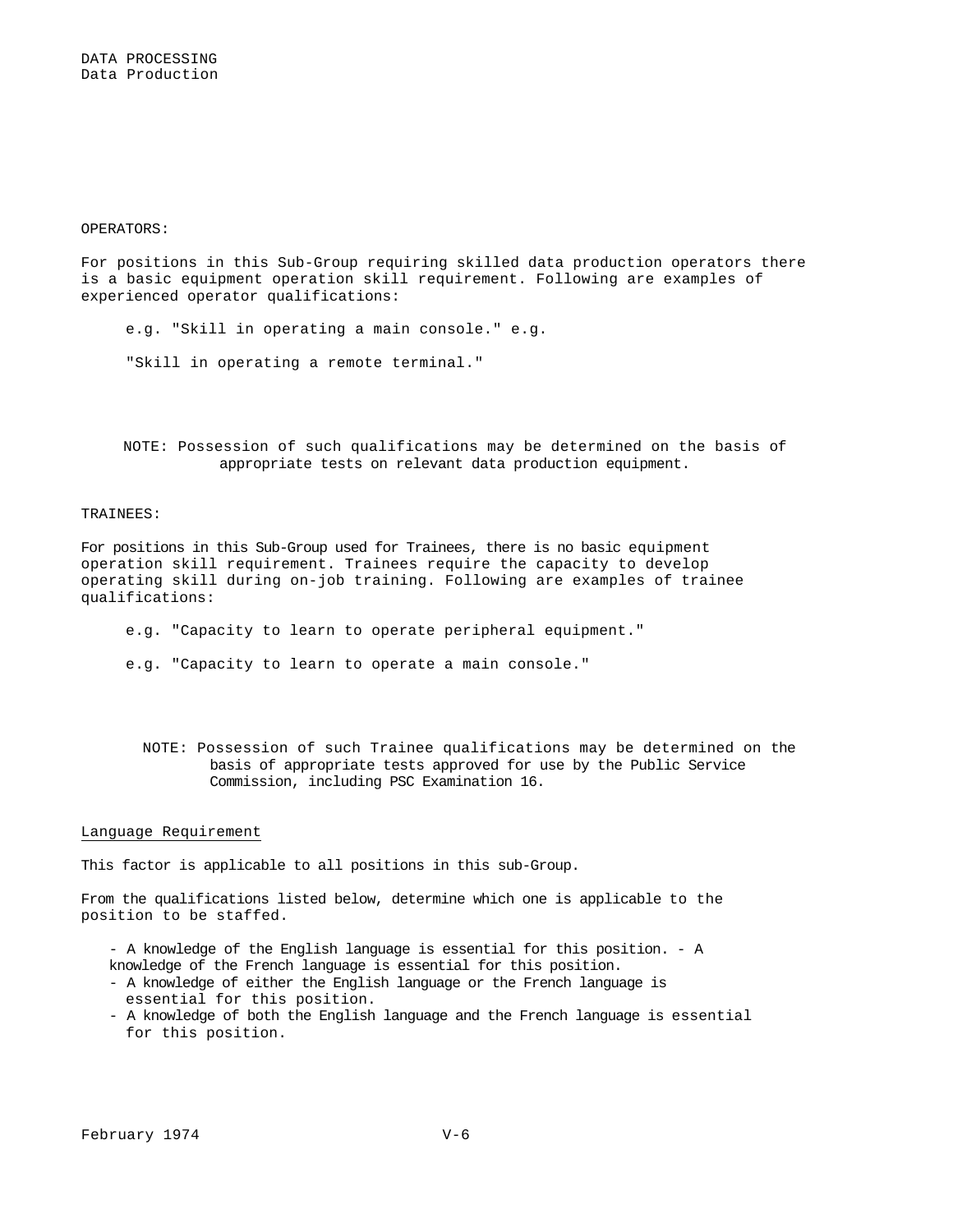### Experience

This factor is applicable to positions in this Group for which it is considered necessary to have had previous experience related to the duties and responsibilities involved.

Based on the duties and responsibilities of the position include in the Statement of Qualifications a description of the Experience considered necessary. Following is an example of an Experience qualification:

- "Experience Experience in the use of peripheral equipment such as readers and printers."
- NOTE: (a) To raise Basic Requirements for positions in this Group above the minima prescribed, special permission must be obtained from the Public Service Commission.
	- (b) When used in regard to Basic Requirements, terms such as "recognized", "eligibility", "approved", "accredited" or "equivalent" refer to acceptability for staffing purposes as regulated by the Public Service Commission Staffing Program concerned.
	- (c) The assessment of Basic Requirements is to be based on performance demonstrations including the use of tests or examinations, educational or occupational credentials, or other evidence available at the time of the screening process.

### RATED REQUIREMENTS

### Knowledge

This factor is applicable to all positions in this Group, except those used for developing inexperienced personnel where the duties and responsibilities of the position do not warrant use of the Knowledge Factor.

Based on the duties and responsibilities of the position, include in the Statement of Qualifications a description of the Knowledge considered necessary. Following is an example of a Knowledge qualification:

"Knowledge - Knowledge of job control language and data processing terminology."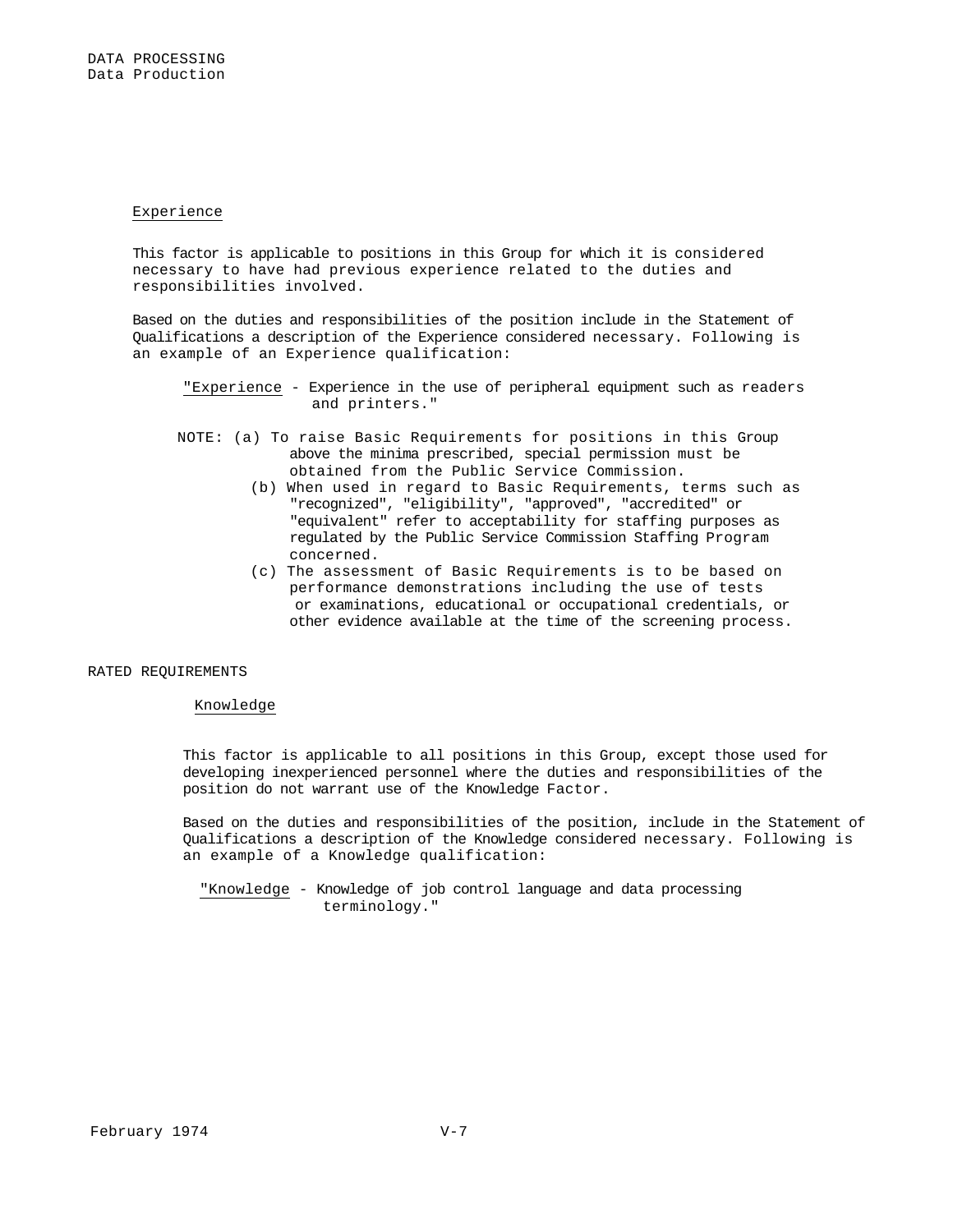### Abilities

This factor is applicable to all positions in this Group, except those used for developing inexperienced personnel where the duties and responsibilities of the position do not warrant use of the Abilities Factor.

Based on the duties and responsibilities of the position, include in the Statement of Qualifications a description of the Abilities considered necessary. Following is an example of an Abilities Qualification:

"Abilities - Ability to identify errors in job control language and malfunctions in equipment and air-conditioning."

# Personal Suitability

This factor is applicable to all positions in this Group.

Based on the duties and responsibilities of the position, include in the Statement of Qualifications a description of the Personal Suitability considered necessary. Following is an example of a Personal Suitability qualification:

"Personal Suitability - Initiative, tact and courtesy."

### DESIRABLE QUALIFICATIONS

Based on the duties and responsibilities of the position, include in the Statement of Qualifications a description of those qualifications considered desirable, if any. Following is an example of a Desirable Qualification:

"-Knowledge of simple accounting procedures."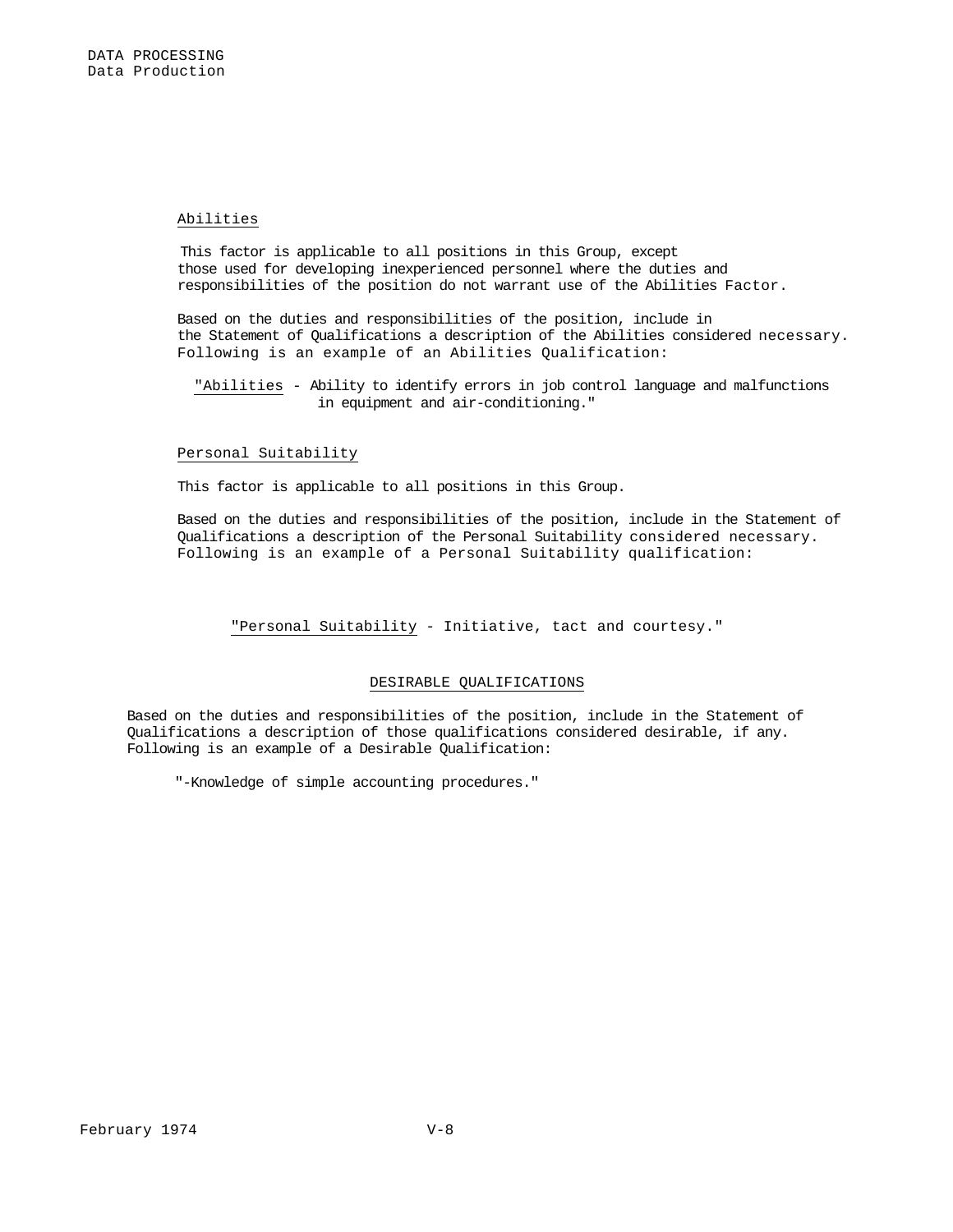### PREPARATION OF A STATEMENT OF QUALIFICATIONS

The steps involved in preparing a Statement of Qualifications are as follows:

- 1. Gain a thorough understanding of the duties and responsibilities for the position to be staffed.
- 2. Review this Selection Plan carefully.
- 3. Examine the examples of Statements of Qualifications presented in Part VI of this Standard in order to become familiar with the format and sorts of qualifications required for positions in this Group.
- 4. Based on the duties and responsibilities of the position, describe the qualifications required for the position under the appropriate Component, Sub-Component, and Selection Factor heading.
- NOTE: The examples of Statements of Qualifications provided in this Standard are for illustrative purposes only. It is not necessary, therefore, to adhere to the qualifications specified in the examples when staffing positions on which the Bench-Mark Position Descriptions are based, or when staffing positions of a similar nature.

In determining which qualifications are to be included in the Statement of Qualifications, the prime considerations are:

(a) their relevancy to the duties and responsibilities of the position; (b)

their assess ability for selection purposes; and (c) their value in

differentiating between candidates.

In arranging qualifications within each Selection Factor they should be laid out in a style and in patterns that:

- (a) combine closely-related qualifications;
- (b) obviate unnecessary duplication and verbiage;
- (c) emphasize salient features; and (d) facilitate

assessment and selection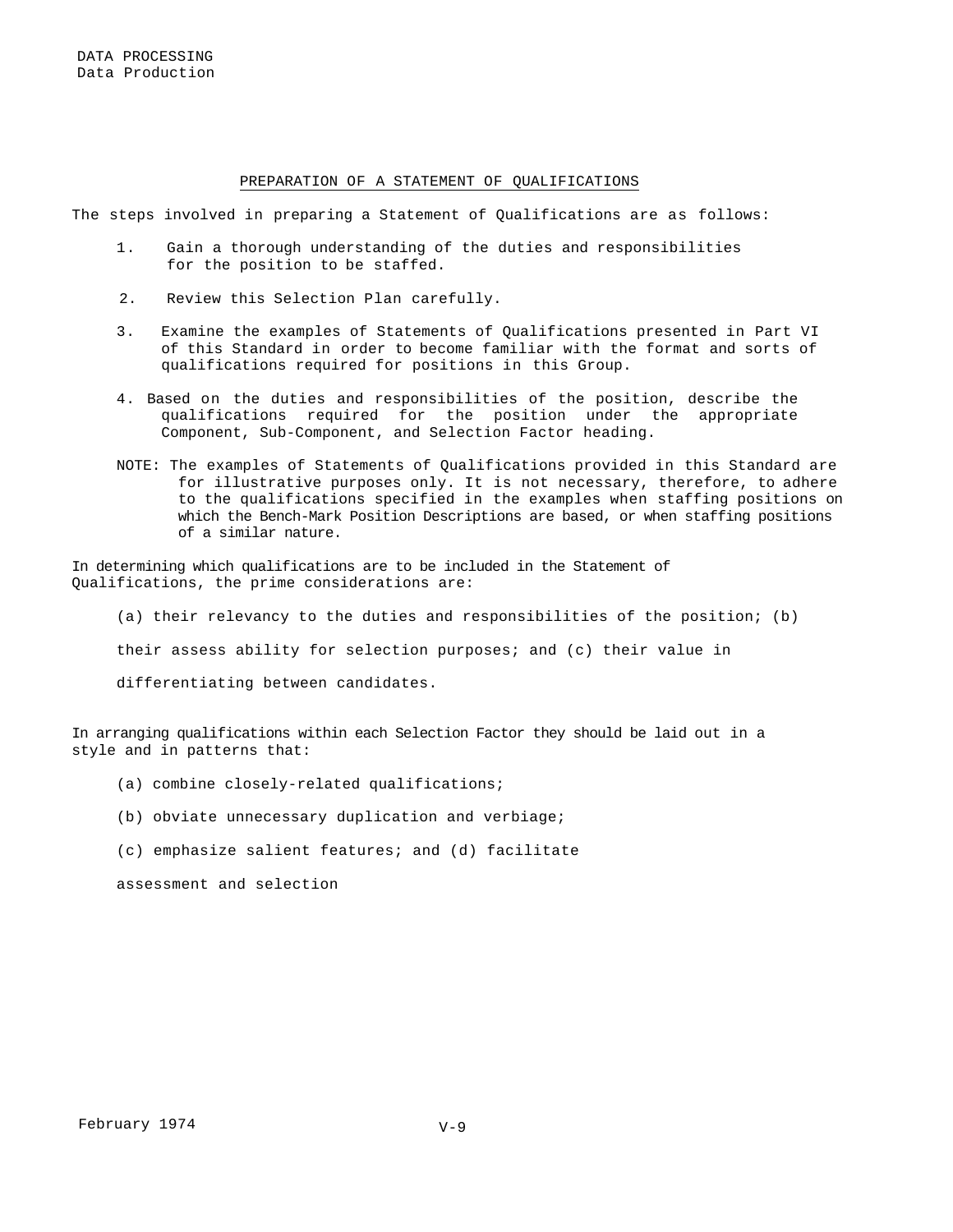The completed Statement of Qualifications specifies the qualifications for staffing the position, and the contents are to be used as basis for:

- (a) advertising notices;
- (b) initial screening of applicants;
- (c) developing a selection rating guide; and
- (d) rating and ranking of candidates.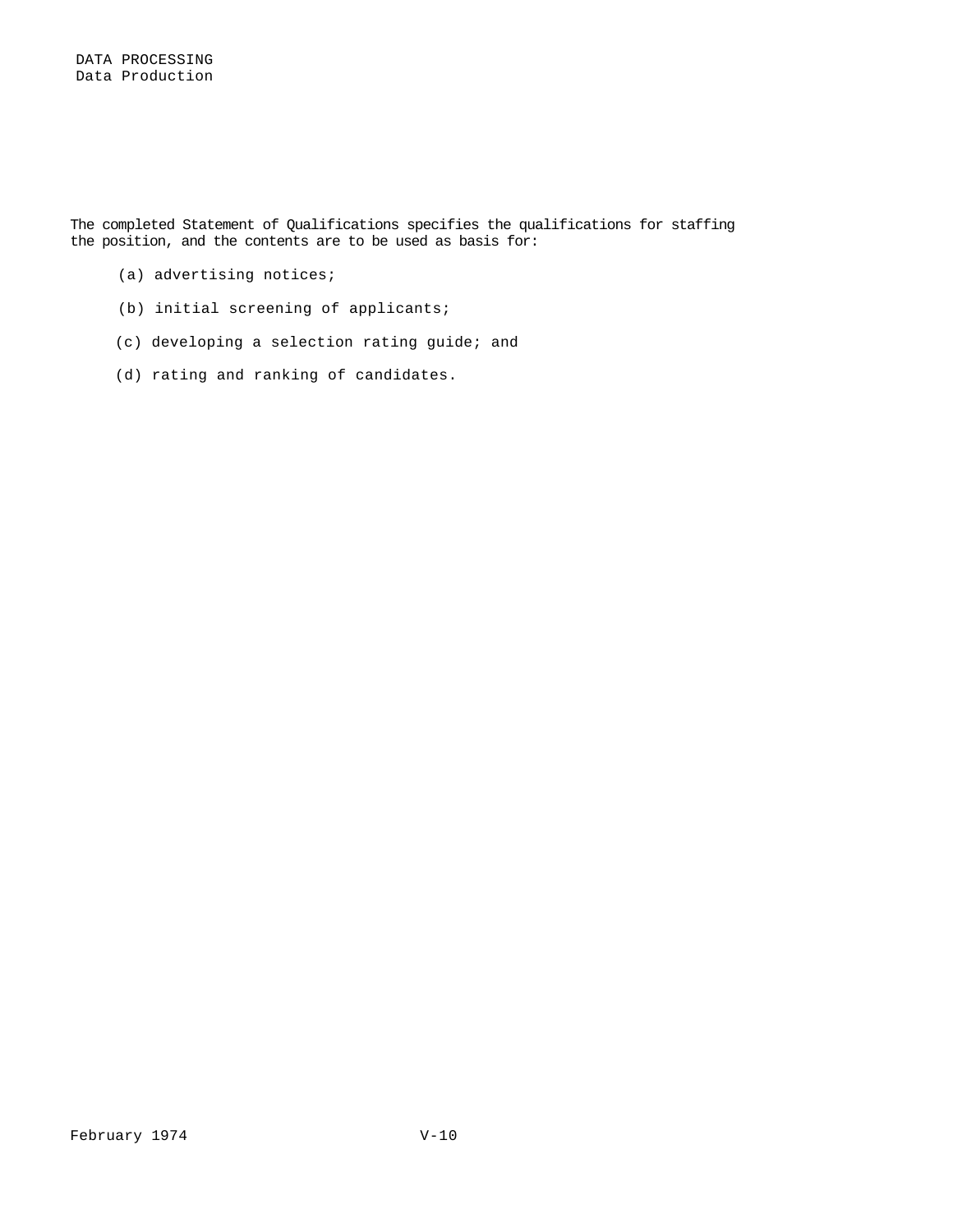### RATING GUIDE

In assessing the qualifications of candidates for a position, a narrative or numerical rating plan may be used.

Following is an illustration of a format for a selection rating guide using qualifications contained in the Example of a Statement of Qualifications for BMPD No. 9. Basic Requirements are not included in the rating guide since, as minimum criteria, they will have been taken into account during the initial screening to determine which applicants were qualified for further consideration. The ranking of the remaining candidates is accomplished through rating them on the Rated Requirements, and the Desirable Qualifications, if any, that are specified in the Statement of Qualifications for the position being staffed.

Suggested Format

ALLOTTED<br>
Interna PASS RATING RATING RATING MAXIMUM

### A. RATED REQUIREMENTS

Knowledge Factor

Knowledge of:

1. Job control language, computer terminology and computer code systems.

2. The characteristics of computer programmed documentation.

Total Knowledge Factor

Abilities Factor

Ability to:

- 1. Control a terminal unit service.
- 2. Select and train staff and assess their performance.

Total Abilities Factor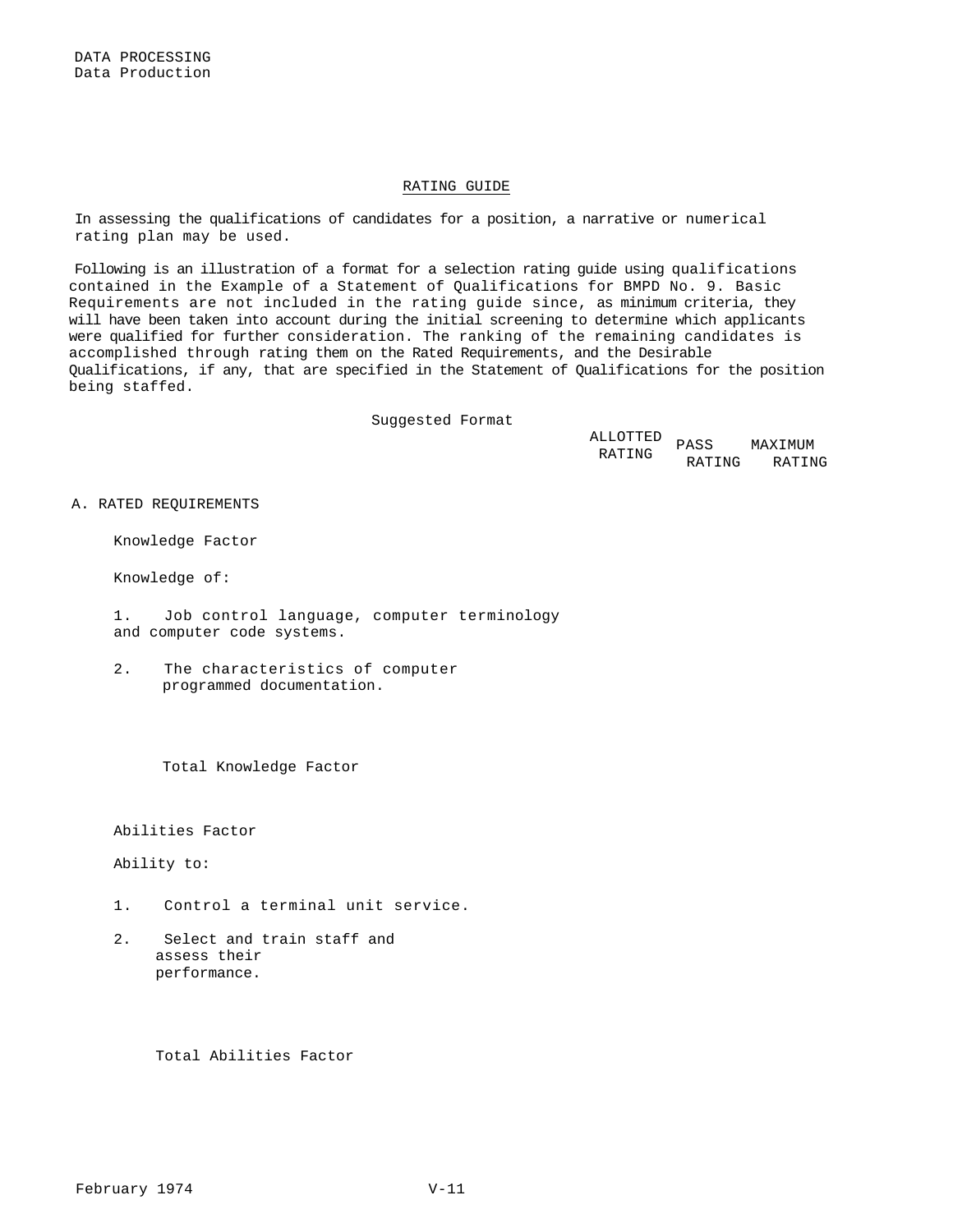DATA PROCESSING Data Production

| ALLOTTED | PASS   | MAXIMUM |
|----------|--------|---------|
| RATING   | RATING | RATING  |

### Personal Suitability Factor

1. Effective interpersonal relationships.

2. Initiative and reliability.

Total Personal Suitability Factor

Total Rated Requirements

# B. DESIRABLE QUALIFICATIONS

Knowledge of:

1. Simple accounting procedures. N/A

Total Desirable Qualifications

Rating for:

Rated Requirements

Desirable Qualifications

COMBINED RATING

### COMMENTS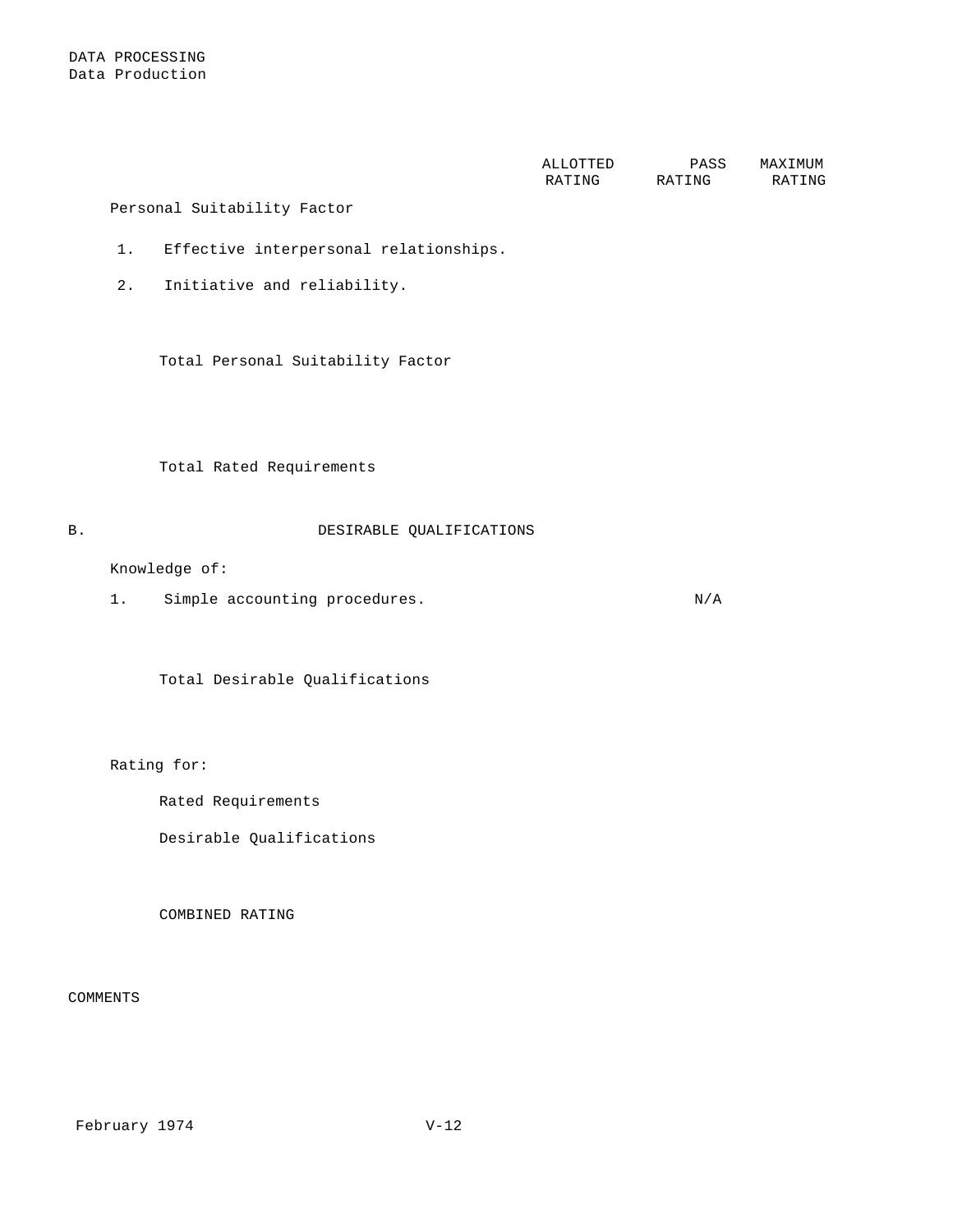### ASSESSMENT INSTRUCTIONS

# ESSENTIAL QUALIFICATIONS

### BASIC REQUIREMENTS

Basic Requirements are assessed as minimum criteria on a pass/fail basis and are not to be rated by degree. Applicants must meet at least the minimum standard required for each applicable Selection Factor, or they are eliminated from further consideration.

### RATED REQUIREMENTS

The relative importance of Selection Factors and Qualifications related to the duties and responsibilities of the position being staffed is determined by those administering the selection process. The weightings which may be applied to Selection Factors and Qualifications in the case of a numerical rating plan, and the differences in emphasis which may be assigned to Selection Factors and Qualifications when a narrative rating plan is used, must be applied consistently throughout the assessment process.

In assessing Rated Requirements candidates must achieve an overall pass rating on the aggregate of Qualifications contained within each Selection Factor. Where a numerical rating plan is used candidates must achieve a pass mark of at least sixty percent on each applicable Selection Factor. In the case of a narrative rating plan candidates must meet at least the minimum degree of Qualifications required for each applicable Selection Factor. Candidates who fail to gain an overall pass rating on each applicable Selection Factor are eliminated from further consideration.

### DESIRABLE QUALIFICATIONS

Once candidates have met the Rated Requirements, any credit given for Desirable Qualifications specified in the Statement of Qualifications is to be added to the rating for Rated Requirements to reach a composite assessment. As credit given for Desirable Qualifications has an effect on the ranking of individuals, Desirable Qualifications must be assessed with the same care and consistency as that given to Rated Requirements. The total maximum marks allowed for Desirable Qualifications must not exceed ten percent of the total maximum marks allowed for Rated Requirements. This percentage may also serve as a guide in establishing the degree of emphasis that may be given to Desirable Qualifications when a narrative rating plan is used.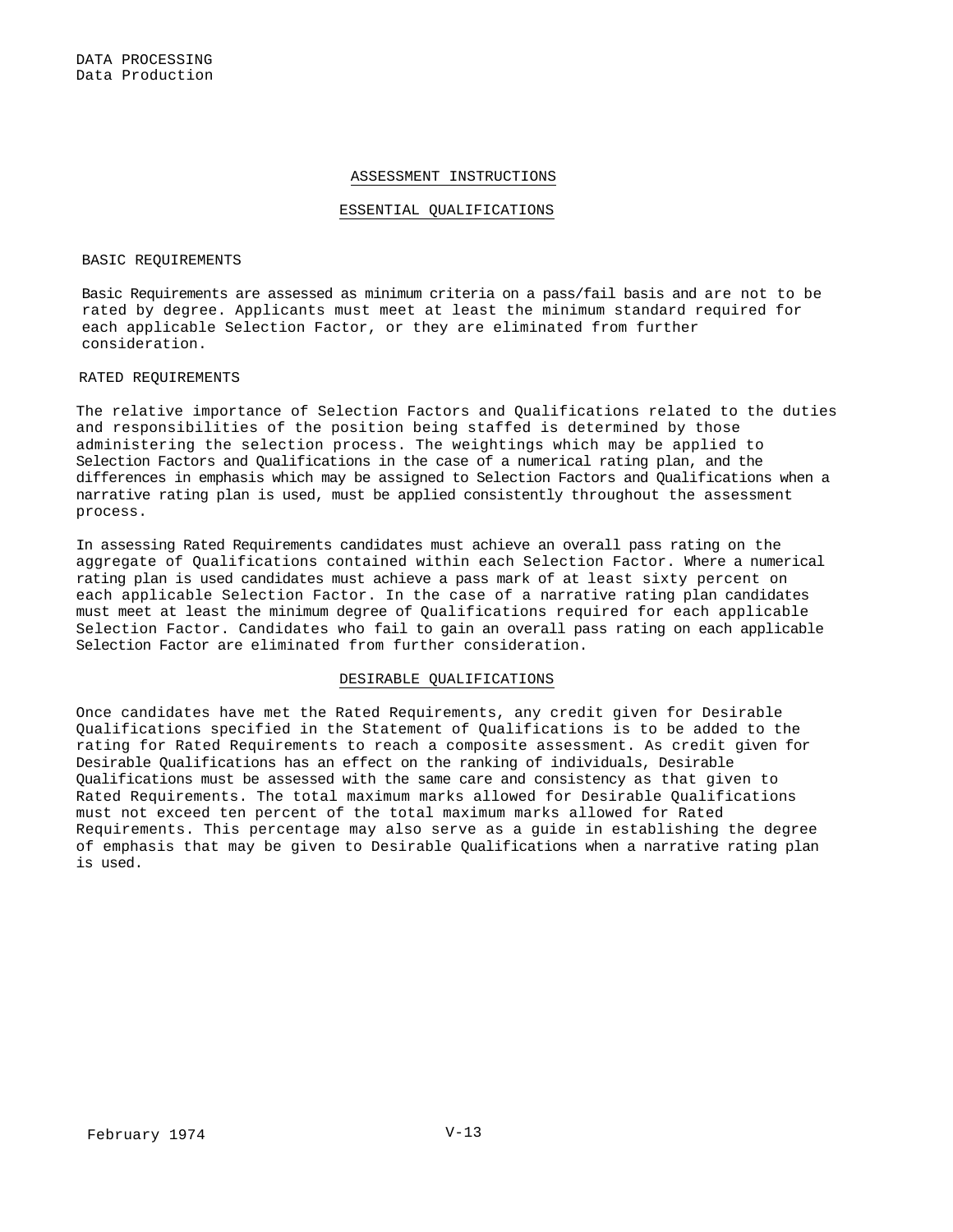# PART VI BENCH-MARK POSITION DESCRIPTIONS AND STATEMENTS OF QUALIFICATIONS

### INTRODUCTION

Bench-Mark Position Descriptions are intended to exemplify the degrees of each classification factor and element in the position classification and evaluation plan. They are based on actual positions allocated to the Data Production Sub-group but, because they serve to exemplify degrees, their value for that purpose continues even when the actual positions undergo changes.

The contents of Bench-Mark Position Descriptions serve to illustrate the type of information used as a basis for the classification of positions and development of Statements of Qualifications for the selection of people to fill those positions.

Examples of Statements of Qualifications are intended to illustrate the selection factors and qualifications provided for in the selection plan, which are relevant to the Bench-Mark Position Descriptions. When staffing a position on which a Bench-Mark Position Description is based, the example of

a Statement of Qualifications provided for that Bench-Mark Position Description may be used as shown or modified to meet current requirements. For other positions, a suitable Statement of Qualifications must be prepared.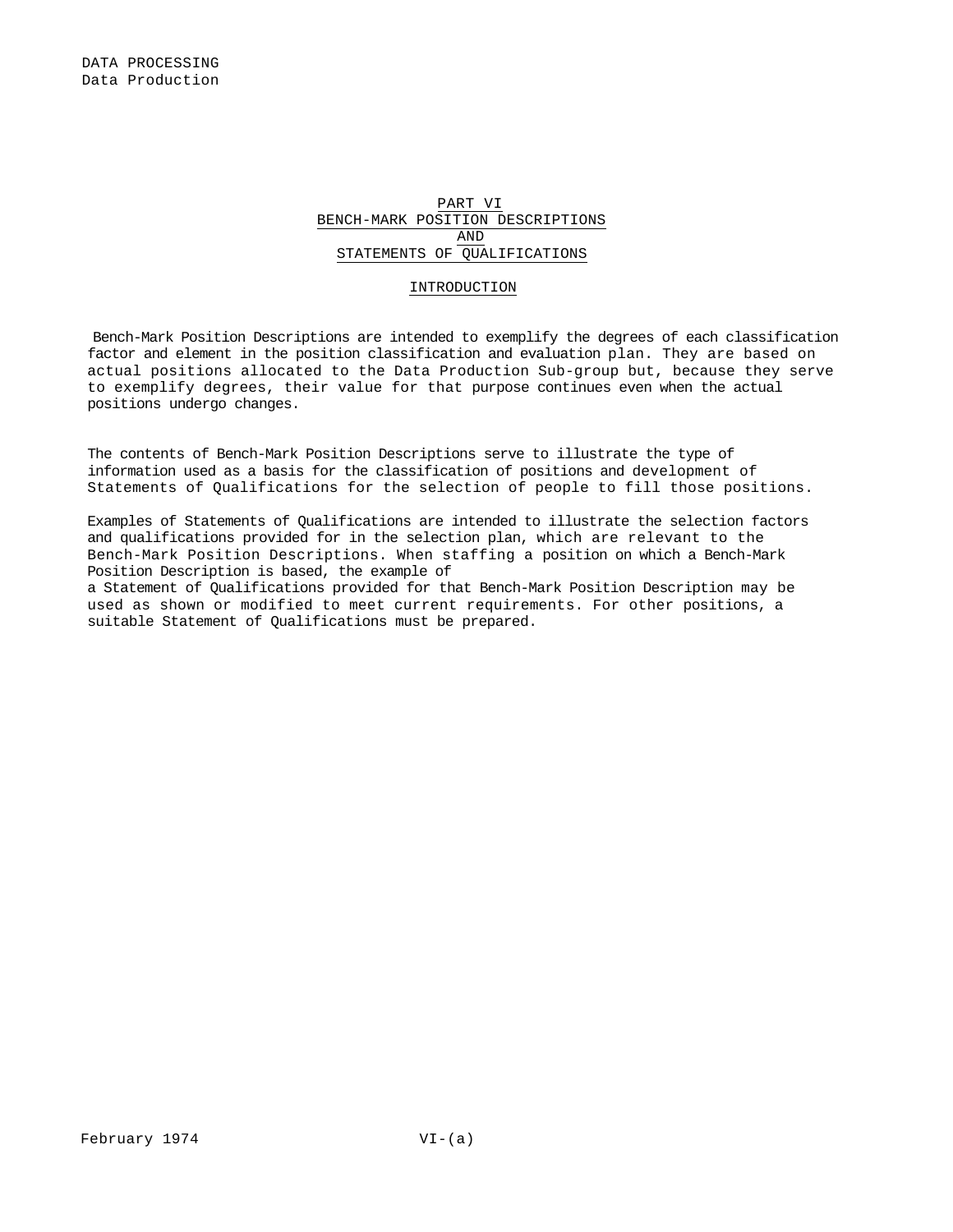# BENCH-MARK POSITION DESCRIPTION AND STATEMENT OF QUALIFICATIONS INDEX DATA PRODUCTION SUB-GROUP

In Ascending Order of Point Values

|                                 | BMPD/          | Total             | <b>BMPD</b> | S of Q  |
|---------------------------------|----------------|-------------------|-------------|---------|
| Descriptive Title               |                | S of Q No. Points | $Page*$     | $Page*$ |
| Operator, Sorting Machine       | $\mathbf{1}$   | 180               | 1.1         | 1.3     |
| Operator, Sorting Machine       | 1(T)           |                   | 1.1         | 1.4     |
| Peripheral Equipment Operator   | 2              | 263               | 2.1         | 2.4     |
| Peripheral Equipment Operator   | 2(T)           |                   | 2.1         | 2.5     |
| Operator, Remote Job Entry      |                |                   |             |         |
| Terminal                        | 3              | 272               | 3.1         | 3.5     |
| Tape Librarian                  | $\overline{4}$ | 369               | 4.1         | 4.4     |
| Operator, Unit Record Machine   | 5              | 406               | 5.1         | 5.4     |
| Computer Operator               | 6              | 424               | 6.1         | 6.5     |
| Junior Console Operator         | 7              | 461               | 7.1         | 7.5     |
| Main Console Operator           | 8              | 595               | 8.1         | 8.5     |
| Supervisor, Terminal Unit       | 9              | 595               | 9.1         | 9.6     |
| Group Head, Tape Library        | 10             | 630               | 10.1        | 10.5    |
| Computer Controller, On-Line    |                |                   |             |         |
| Enquiry System                  | 11             | 704               | 11.1        | 11.6    |
| Procedures Writer               | 12             | 709               | 12.1        | 12.4    |
| Training Officer                | 13             | 729               | 13.1        | 13.5    |
| Shift Supervisor                | 14             | 764               | 14.1        | 14.5    |
| Group Head, Scheduling          | 15             | 764               | 15.1        | 15.5    |
| Chief, Auxiliary Equipment      |                |                   |             |         |
| Section                         | 16             | 814               | 16.1        | 16.5    |
| Shift Manager                   | 17             | 854               | 17.1        | 17.5    |
| Regional Supervisor, Data       |                |                   |             | 18.5    |
| Processing                      | 18             | 983               | 18.1        |         |
| Supervisor, Computer Operations | 19             | 983               | 19.1        | 19.5    |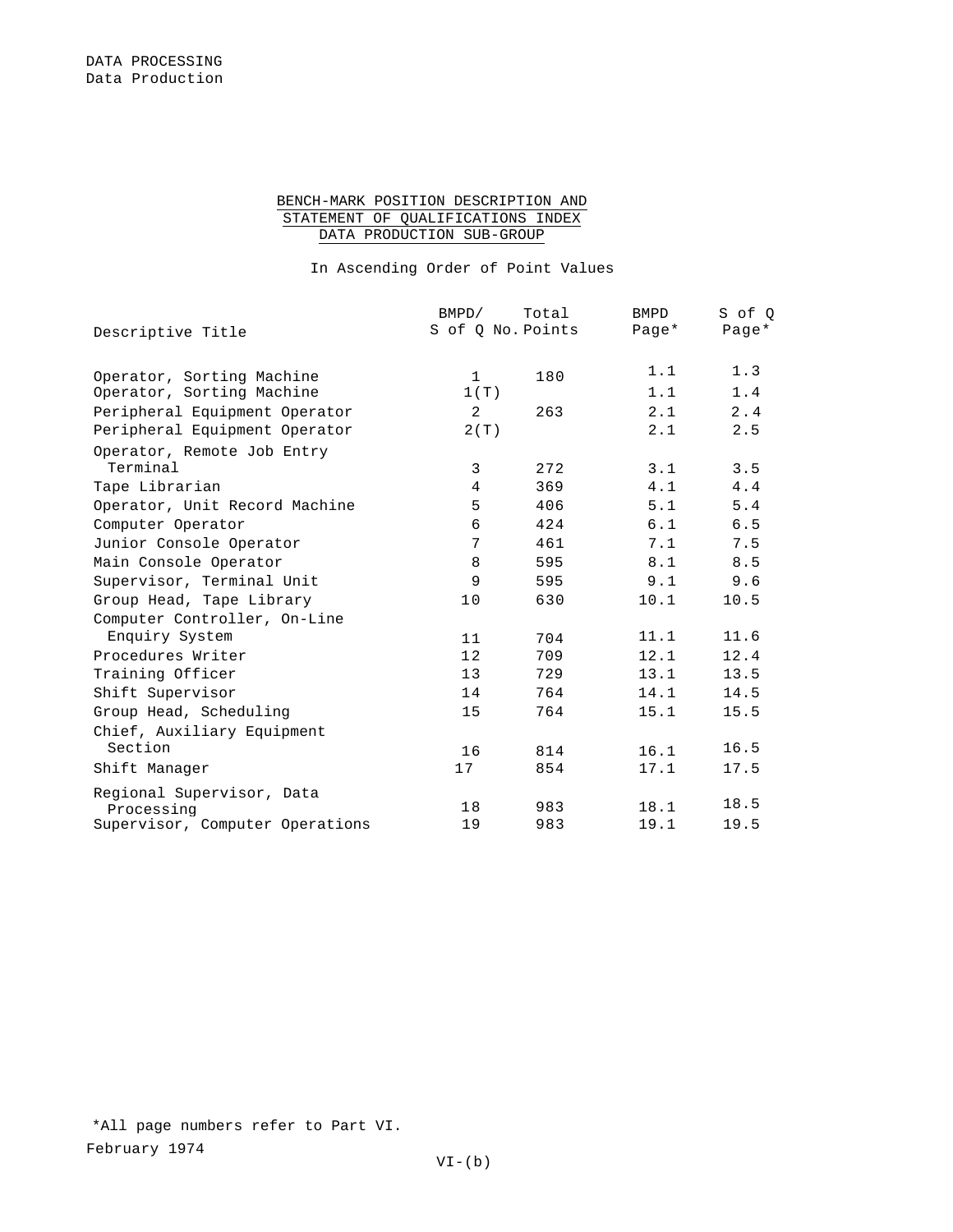DATA PROCESSING Data Production B.M.P.D. No. 1

### BENCH-MARK POSITION DESCRIPTION

Bench-mark Position Number: 1 Level: 1

# Descriptive Title: OPERATOR, SORTING MACHINE Point Rating: 180

### Summary

Under the supervision of the supervisor of punched card machines, controls the operation of a sorting machine to ensure that card processing meets users' instructions and to detect key-punching errors in columns, and performs other duties such as reporting volume of work to the supervisor.

Duties % of Time

### Controls the operation of a sorter

- by selecting alphabetic and numeric settings on the machine console to make sorts and edits for particular columns in accordance with job procedures and instructions,
- by suggesting to the supervisor that sorting speed would be increased by changing steps in the sorting,
- by loading cards into the machine's card hopper and by resetting controls and reloading cards for sorting successive columns,
- by segregating rejected cards and referring them to the supervisor or returning them to the user,
- by checking visually the accuracy of sorts,
- by noting when cards are incorrectly sorted and rejected,
- by checking sort brushes and springs for dust and breaks, by cleaning brushes and the path along which cards move, and by removing cards and other material jamming the machine, and
- by reporting other hardware malfunctions to the supervisor,

in order to ensure that card processing meets users' instructions and to detect key-punching errors in columns.

Performs such other duties as

- entering job numbers, volume of cards processed and times for processing to provide the supervisor with work statistics,

10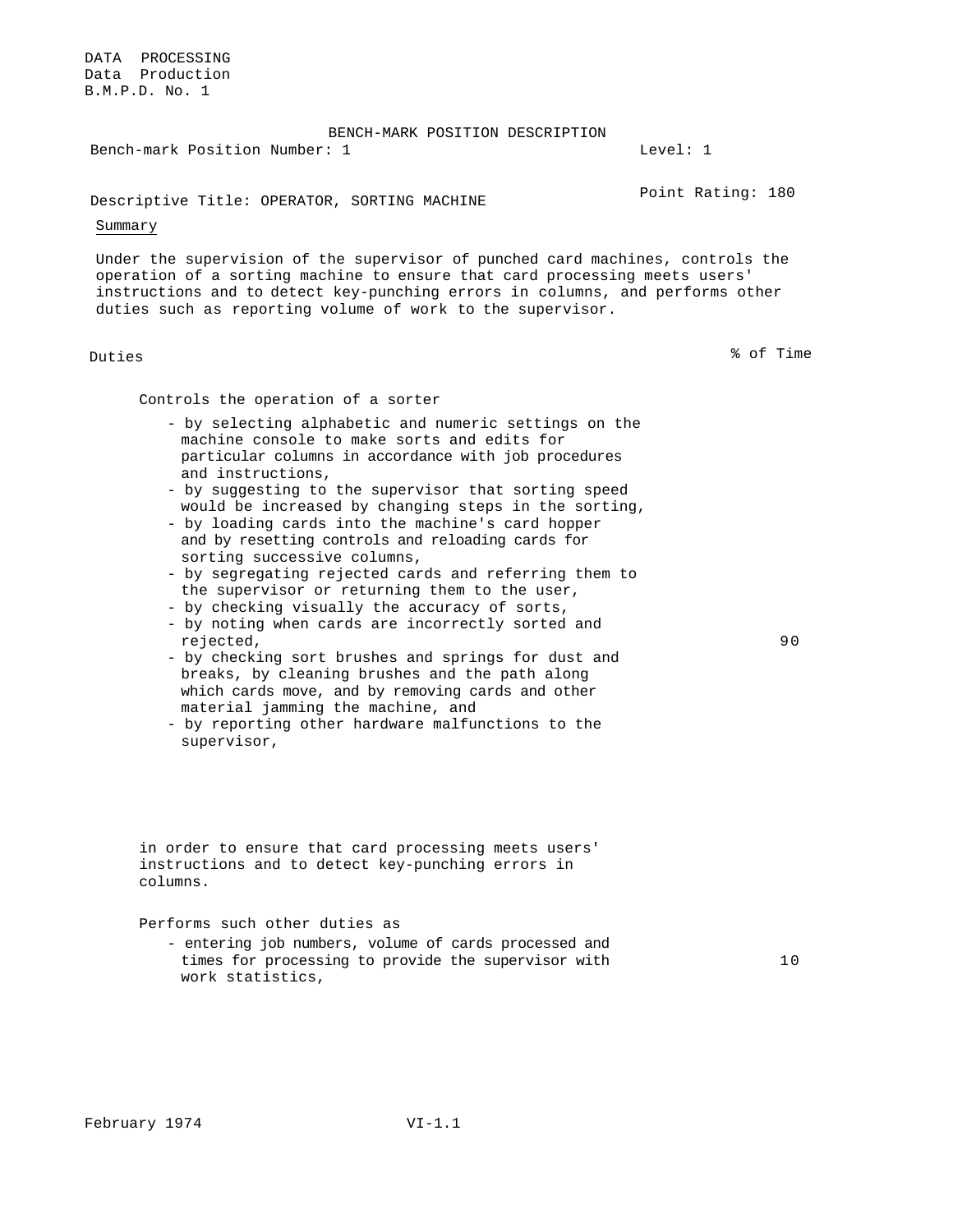# DATA PROCESSING Data Production B.M.P.D. No. 1

% of Time

| - key punching cards to replace damaged ones,<br>- transferring cards to other auxiliary equipment<br>operators to enable them to take the next step in<br>processing, and<br>- explaining the operation of the sorter to new<br>employees.                                                                                    |              |        |
|--------------------------------------------------------------------------------------------------------------------------------------------------------------------------------------------------------------------------------------------------------------------------------------------------------------------------------|--------------|--------|
| Specifications                                                                                                                                                                                                                                                                                                                 | Degree       | Points |
| Knowledge                                                                                                                                                                                                                                                                                                                      |              |        |
| The work requires knowledge of procedures for operating a<br>sorter and the ability to carry out instructions for<br>sorting and editing users' punched cards. The work also<br>requires the ability to operate a key-punch machine and<br>to clean the sorter and extricate jammed cards.                                     | $\mathbf{1}$ | 60     |
| Responsibility for Processing                                                                                                                                                                                                                                                                                                  |              |        |
| Job procedures and instructions give the steps to be<br>followed in processing. Some judgment is exercised in<br>suggesting variation of these steps to increase efficiency<br>and in checking the machine for apparent causes of<br>malfunctions.                                                                             | $\mathbf{1}$ | 55     |
| Impact                                                                                                                                                                                                                                                                                                                         |              |        |
| The objectives of the work are to ensure that card<br>processing meets users' instructions and to detect key<br>punching errors in columns, to provide the supervisor<br>with work statistics and to replace damaged cards. The<br>speed of the sorter establishes the time frame within<br>which objectives must be achieved. | $A_1$        | 55     |
| Supervision                                                                                                                                                                                                                                                                                                                    |              |        |
| There is a requirement for explaining the operation of<br>the sorter to new employees.                                                                                                                                                                                                                                         | $A_1$        | 10     |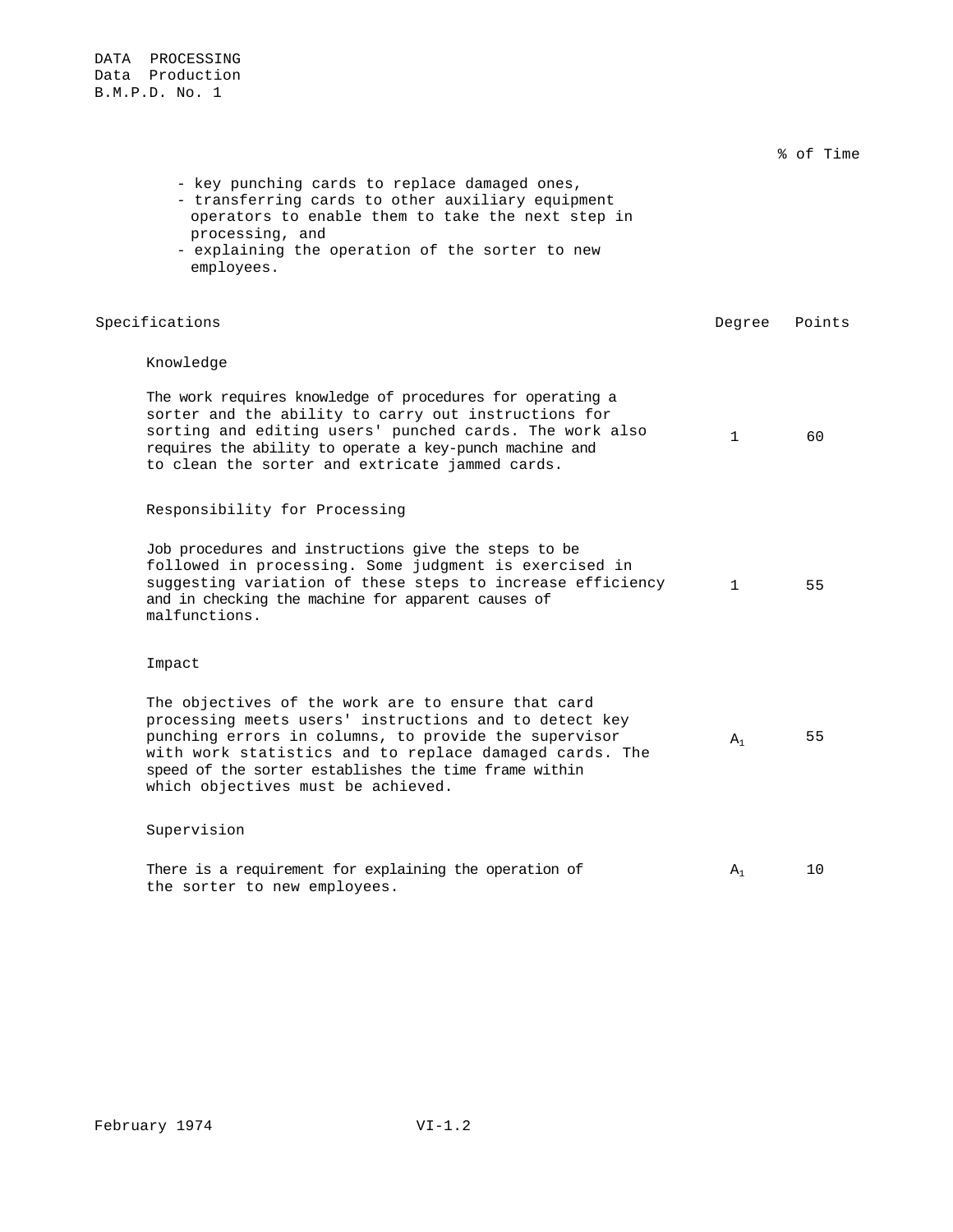# EXAMPLE OF A

# STATEMENT OF QUALIFICATIONS

FOR

# B.M.P.D. No. 1: OPERATOR SORTING MACHINE (DA-PRO-1)

### ESSENTIAL QUALIFICATIONS

BASIC REQUIREMENTS

| Education                           | - Completion of grade ten or achievement of<br>a satisfactory score on PSC Examination 1.                 |
|-------------------------------------|-----------------------------------------------------------------------------------------------------------|
| Achievement, Skills<br>or Aptitudes | Skill in operating a sorting machine.                                                                     |
| Language Requirement                | - A knowledge of either the English language<br>or the French language is essential for<br>this position. |
| RATED REOUIREMENTS                  |                                                                                                           |
| Abilities                           | - Ability to follow sorting instructions.                                                                 |
|                                     | - Ability to detect errors.                                                                               |

Personal Suitability - Alertness, persistence and reliability.

NOTE: The above example is for an experienced operator; see next page for an example of trainee requirements.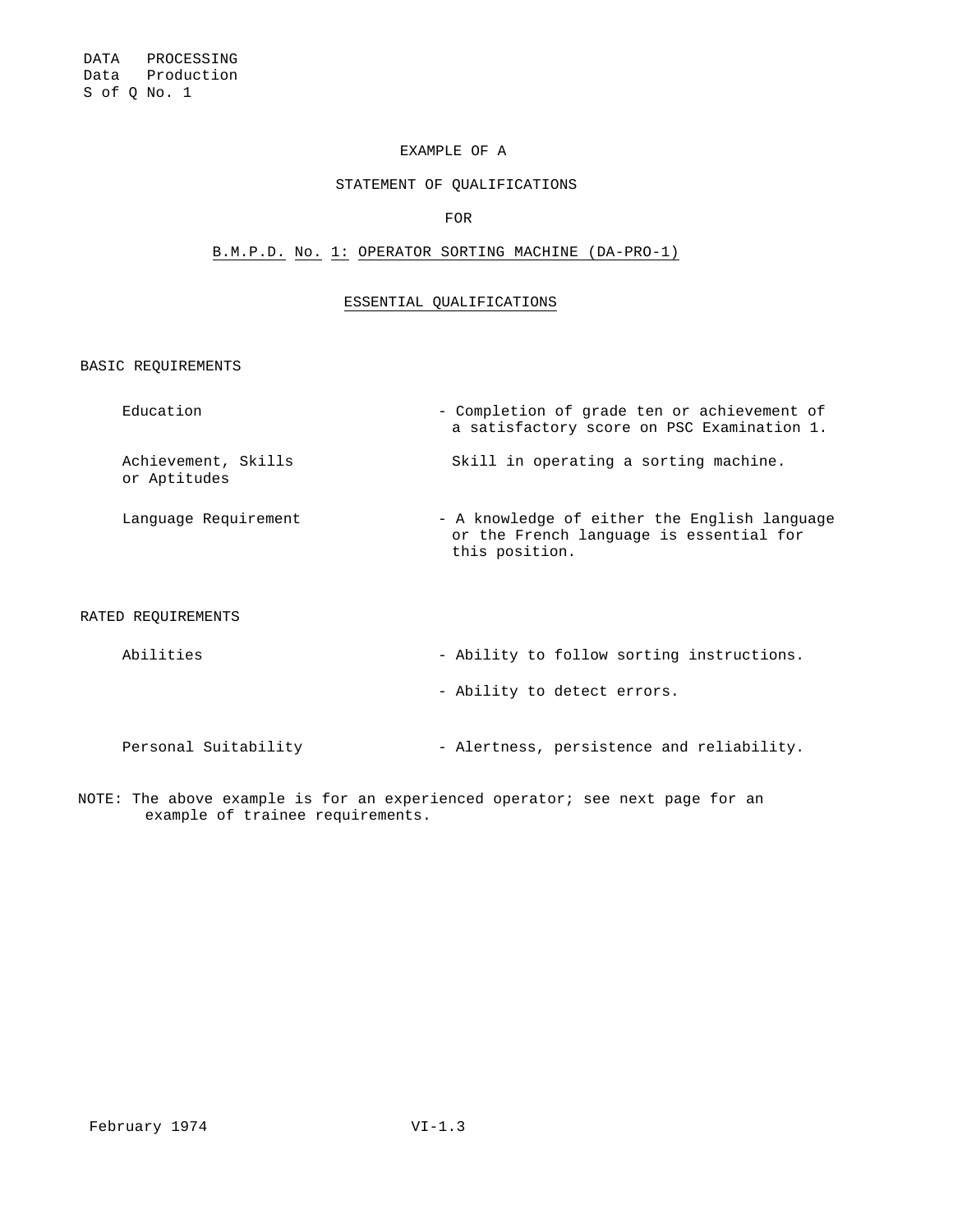### EXAMPLE OF A

### STATEMENT OF

### QUALIFICATIONS FOR

# B.M.P.D. No. 1: OPERATOR SORTING MACHINE (DA-PRO-1) (For Selection of Trainees)

### ESSENTIAL QUALIFICATIONS

BASIC REQUIREMENTS

- Education **Education** Completion of grade ten or achievement of a satisfactory score on PSC Examination 1.
- Achievement, Skills or Aptitudes - Capacity to learn to operate a sorting machine.
- Language Requirement A knowledge of either the English language or the French language is essential for this position.

### RATED REQUIREMENTS

| Abilities            | - Ability to follow instructions.         |
|----------------------|-------------------------------------------|
| Personal Suitability | - Alertness, persistence and reliability. |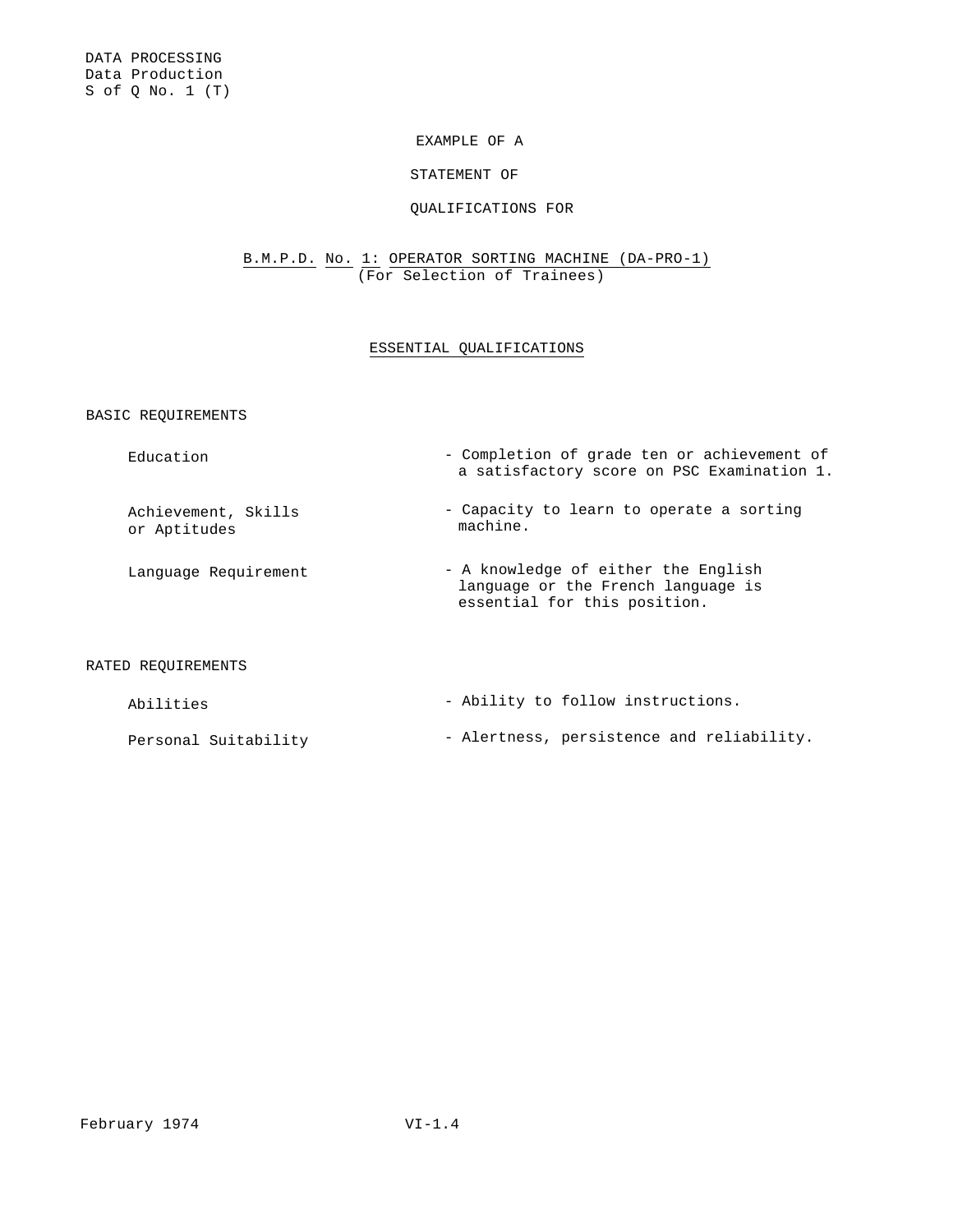DATA PROCESSING Data Production B.M.P.D. No. 2

### BENCH-MARK POSITION DESCRIPTION

Bench-mark Position Number: 2 Level: 2

# Descriptive Title: PERIPHERAL EQUIPMENT OPERATOR Point Rating: 263

Summary

Under the supervision of the shift supervisor, controls printers, tape and disc drives, card-readers, card-punches and composite machines on several non multi-programmed and multi-programmed\* computer systems to enable accurate and timely input and output of information for data processing; controls an optical character recognition machine, and performs other duties.

Duties % of Time

50

Controls the printers on several computer systems

- by selecting and positioning forms, according to set-up instructions,
- by mounting and replacing ribbons and carriage control tapes, obtaining replacements, and by checking and adjusting the position of the paper rack to ensure forms fold properly,
- by checking the quality of printed reports and stopping printing where defects are identified, and
- by estimating the blocks of information unsatisfactorily printed, and by keying a message into the central processor\* to backspace and recommence printing,

in order to enable accurate and timely output of information.

Controls tape and disc drives, card readers, punches and composite machines connected to computers of several systems

- by selecting reels of magnetic tape and disc packs for input,
- by affixing pre-printed labels onto reels or by completing labels manually from information displayed on a cathode ray tube,
- by mounting reels, cartridges and discs,
- by removing, untangling and rewinding tapes and returning apparently damaged ones to the tape library for examination,

\*See Glossary of Terms page IV-6

30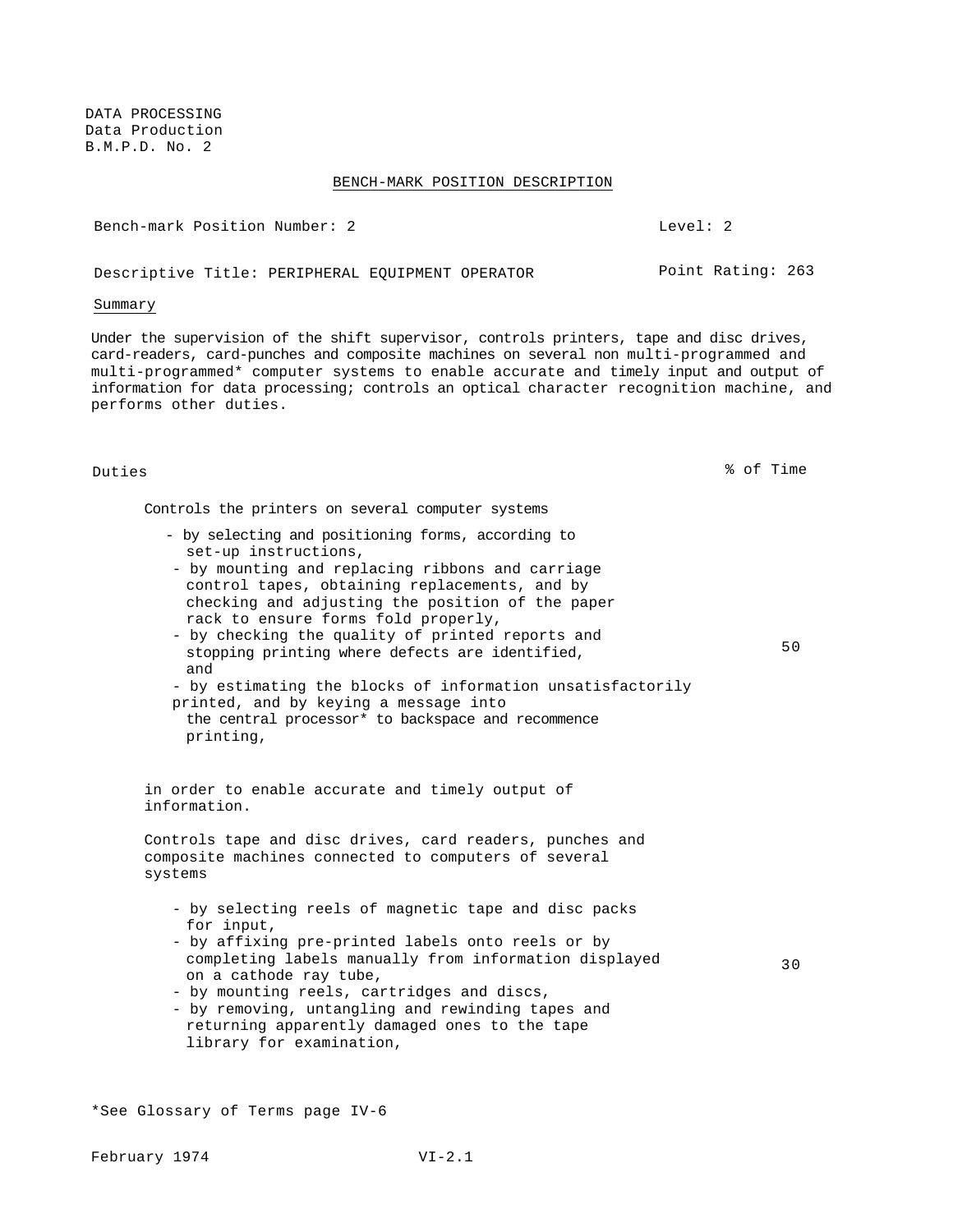15

5

- by restarting affected jobs when drives drop out of operating status,
- by altering coding on job control\* cards to reallocate tape drives to jobs, and by repunching control cards,
- by demounting tapes, entering information from reels to be kept, onto set-up forms and placing free reels aside for further use,
- by checking physical condition of cards to prevent interruptions in reading, and by loading cards into the machines,
- by typing information onto a console to identify tapes to be created by card reading, and to start execution of spooling jobs, and
- by removing jammed cards, and punching replacement cards,

in order to enable accurate and timely input of data.

Controls an optical character recognition machine

- by adjusting input and output hoppers to match the size of documents to be read,
- by selecting switches to adjust the rate at which documents are fed into the machine, and by loading documents into the machine, and
- by issuing a command through the console to start reading.

Performs other duties such as completing reports on equipment malfunctions by noting the behavior of machines and results of the malfunctions to provide a record of break-downs; obtaining supplies; demonstrating how to operate machines to new recruits and commenting to the supervisor on their learning.

| Specifications                                                                                                                                                        | Degree | Points |
|-----------------------------------------------------------------------------------------------------------------------------------------------------------------------|--------|--------|
| Knowledge                                                                                                                                                             |        |        |
| Knowledge is required of a number of procedures - for<br>operating peripheral machines and a keypunch, for<br>selecting input and checking output, and for completing |        | 108    |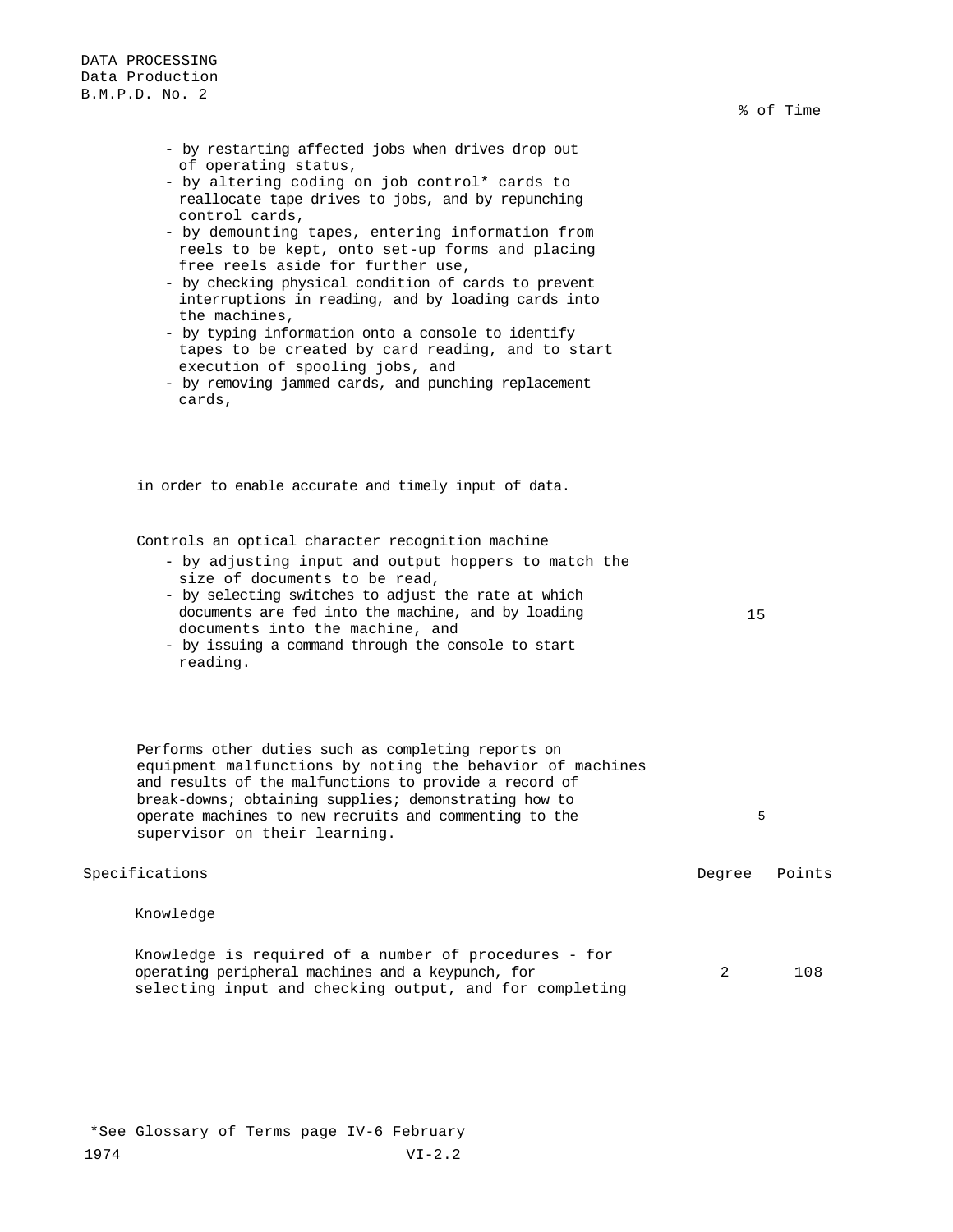Degree Points

reports on equipment malfunctions - as well as knowledge of job control language sufficient to amend control cards used in processing programs and messages for backspacing printers.

# Responsibility for Processing

The work requires judgment in estimating the backspacing required to reprint unsatisfactorily produced data on reports, positioning the printer's rack and checking the quality of both punched cards received for input, and the quality of output report against established standards. 1 55

### Impact

The purposes of the work are to enable accurate and timely input and output of information for data processing, to correct where possible errors in printing, and to provide a record of equipment breakdowns. The speed of peripheral equipment for multi-programmed computers establishes the most demanding time frame within which objectives must be attained. A3 90

Supervision

| There is responsibility for demonstrating to new recruits |  |
|-----------------------------------------------------------|--|
| how to operate machines and for commenting to the         |  |
| supervisor on their learning.                             |  |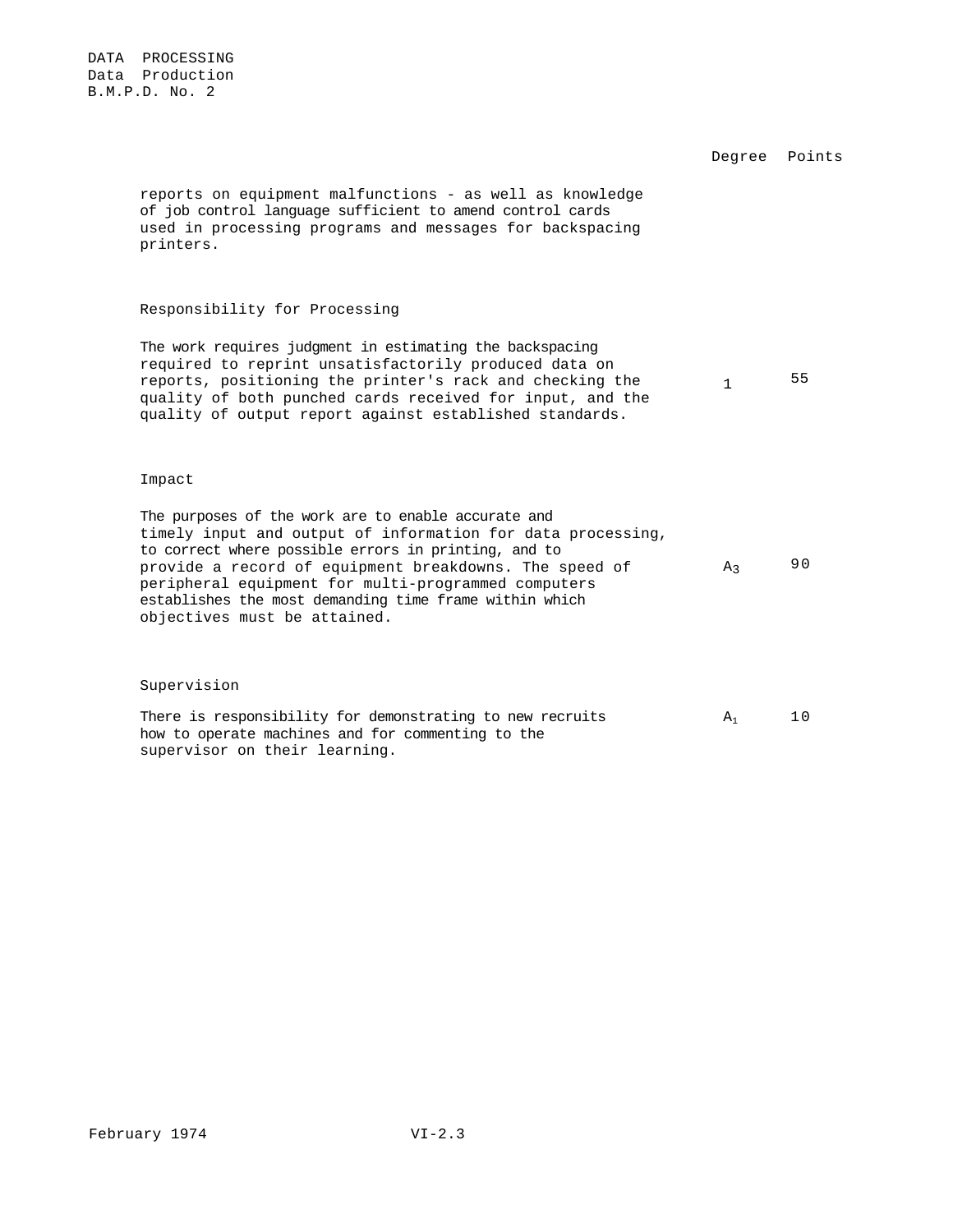# EXAMPLE OF A

# STATEMENT OF QUALIFICATIONS FOR

# B.M.P.D. No. 2: PERIPHERAL EQUIPMENT OPERATOR (DA-PRO-2)

# ESSENTIAL QUALIFICATIONS

BASIC REQUIREMENTS

| Education                           | - Completion of grade ten or achievement of<br>a satisfactory score on PSC Examination 1. |
|-------------------------------------|-------------------------------------------------------------------------------------------|
| Achievement, Skills<br>or Aptitudes | - Skill in operating peripheral machines such<br>as printers and card readers.            |
| Language Requirement                | - A knowledge of the English language is<br>essential for this position.                  |

### RATED REQUIREMENTS

Knowledge  $-$  Knowledge of processing priorities.

Abilities - Ability to correct unsatisfactory printing and detect machine malfunctions.

Personal Suitability - Alertness, persistence and reliability.

NOTE: The above example is for an experienced operator; see next page for an example of trainee requirements.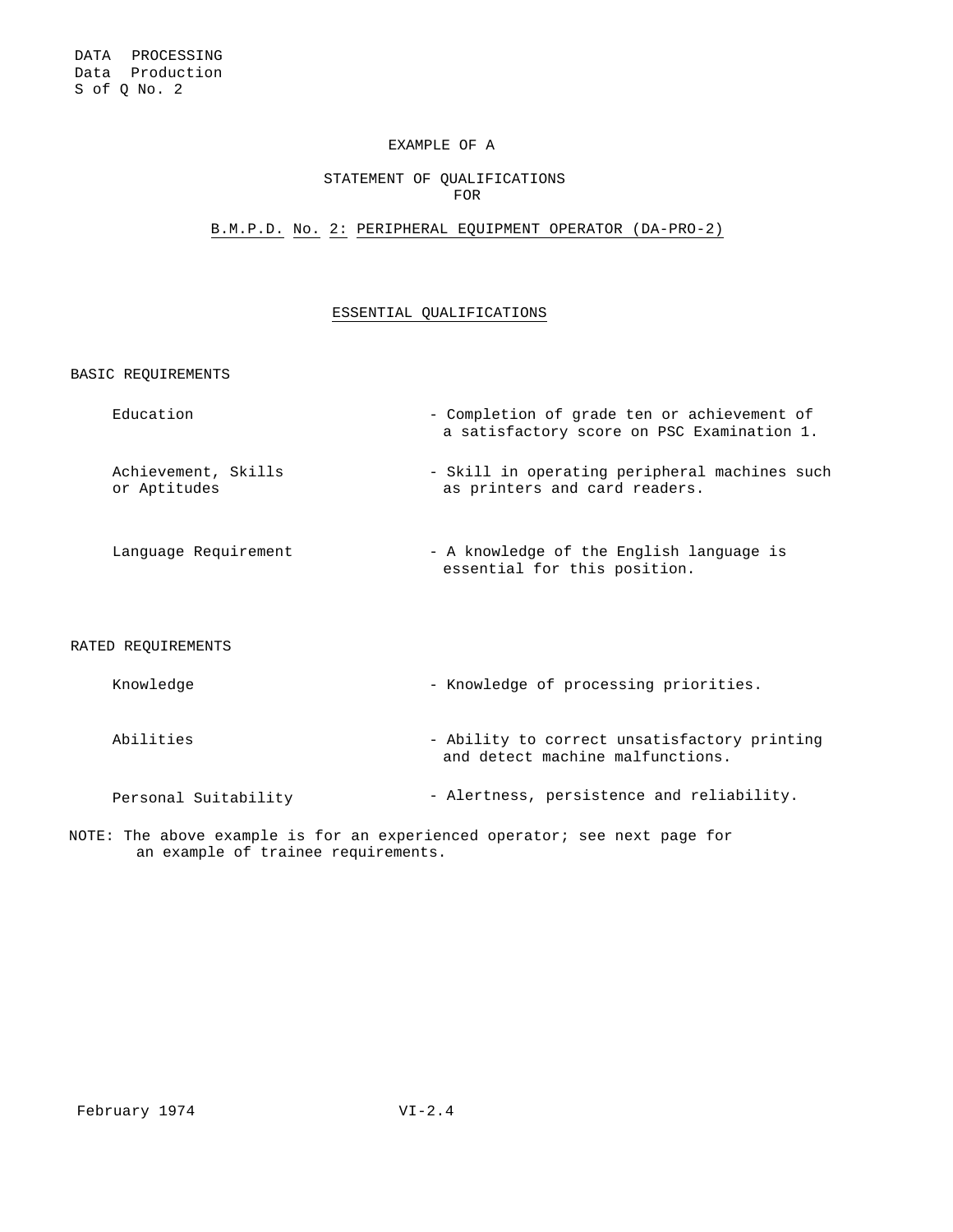#### STATEMENT OF QUALIFICATIONS

### FOR

## B.M.P.D. No. 2: PERIPHERAL EQUIPMENT OPERATOR (DA-PRO-2) (For Selection of Trainees)

### ESSENTIAL QUALIFICATIONS

BASIC REQUIREMENTS

- Education Completion of grade ten or achievement of a satisfactory score on PSC Examination 1.
- Achievement, Skills or Aptitudes - Capacity to learn to operate peripheral machines such as printers and card readers.
- Language Requirement A knowledge of the English language is essential for this position.

#### RATED REQUIREMENTS

| Abilities            | - Ability to follow instructions.         |
|----------------------|-------------------------------------------|
| Personal Suitability | - Alertness, persistence and reliability. |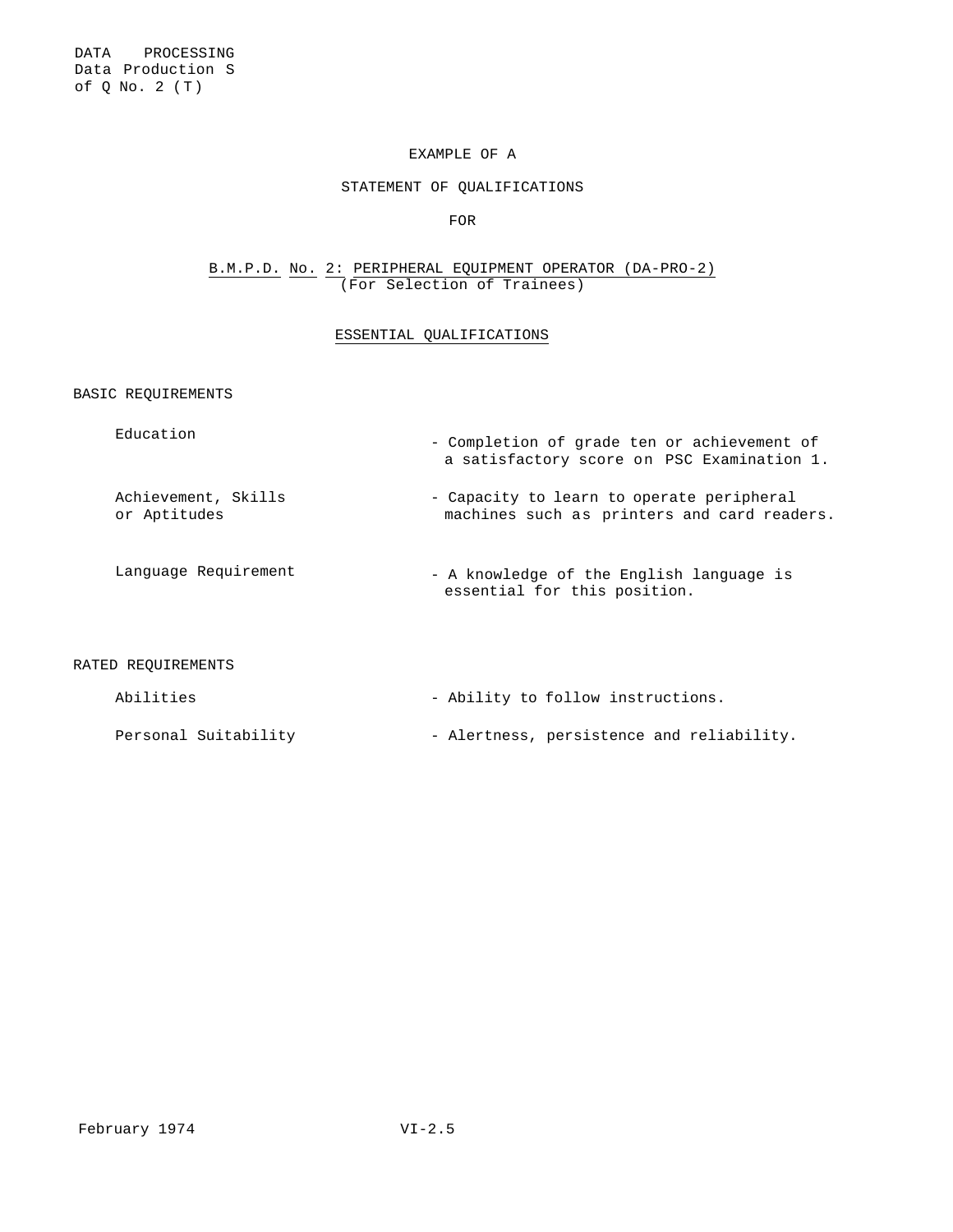#### BENCH-MARK POSITION DESCRIPTION

Bench-mark Position Number: 3 Level: 2

Point Rating: 272

Descriptive Title: OPERATOR, REMOTE JOB ENTRY TERMINAL

#### Summary

Under the supervision of the Technical Support Supervisor, operates the card readers of remote job entry terminals to transmit data; operates the terminals' printers to enable accurate printing; maintains a daily log and office supplies to register program runs and to support operation of equipment, provides users with data processing information to assist them in preventing abnormal ends to processing, and performs other duties.

Duties % of Time

40

Operates the card readers on two remote job entry terminals

- by loading cards into a hopper, clearing storage and taking other steps to start reading,
- by extracting jammed and damaged cards,
- by checking for invalid keypunching on cards that cannot be read,
- by examining for errors the coding of job control cards rejected by the computer, and by punching correct information onto them, and
- by loading single cards to enquire of the computer the status jobs have in the queue\*,

in order to enable input of program data and enquiries to the department's and a commercial computer and to enable printing of data, off-line\*, on the terminals' printers.

Operates the terminals' printers

- by aligning paper on sprockets in the first print line position,
- by winding the carriage control tape into position to ensure regular skipping of lines in printing, and installing printer ribbons, 30
- by checking printed reports for flaws, and

\*See Glossary of Terms page IV-6 February 1974 VI-3.1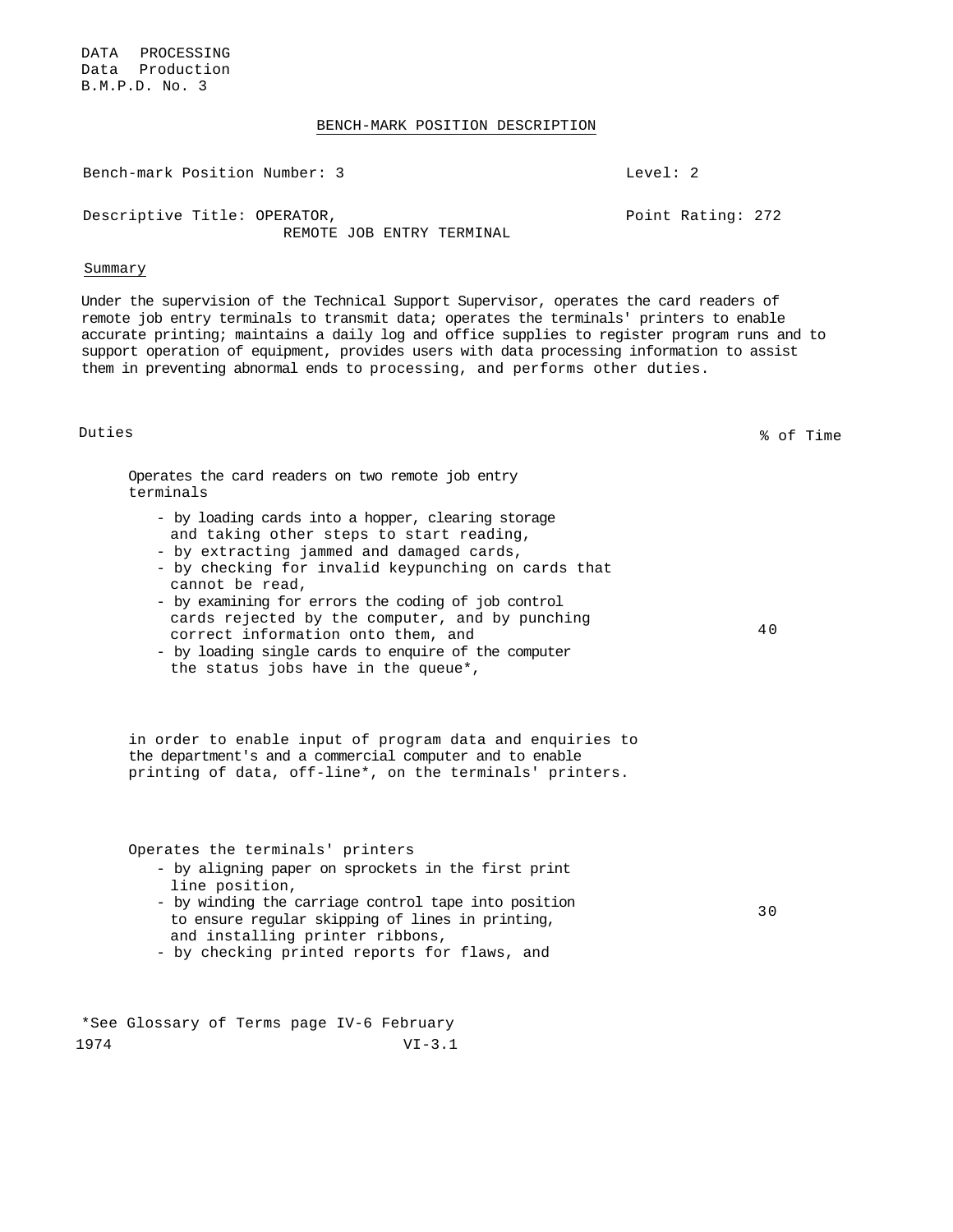of Time

15

10

- by examining carriage control tapes and replacing damaged ones,

in order to enable accurate printing of computer reports and off-line printing.

Maintains the daily log, and such supplies as punch cards, carriage tapes, ribbons and printer paper

- by entering incoming program job names and other identifying job information into the log,
- by re-punching standard cards used to make enquiries of the central computer,
- by re-punching damaged control tapes on a tape puncher, and
- by obtaining standard paper for the printer, blank cards and tapes, printer ribbons and other supplies from the divisional supply clerk,

in order to register programs run and to support operation of equipment.

Provides users with information on data processing

- by segregating programs that can be processed through the terminal from special processing,
- by outlining procedures required for special printing and processing, indicating submission forms used, and the central units responsible for scheduling and carrying out the special processing,
- by drawing users' attention to new processing procedures in force and new computer equipment, and
- by noting for users where their program output is not that desired because incorrect submission procedures were followed,

in order to assist users in preventing abnormal ends to processing.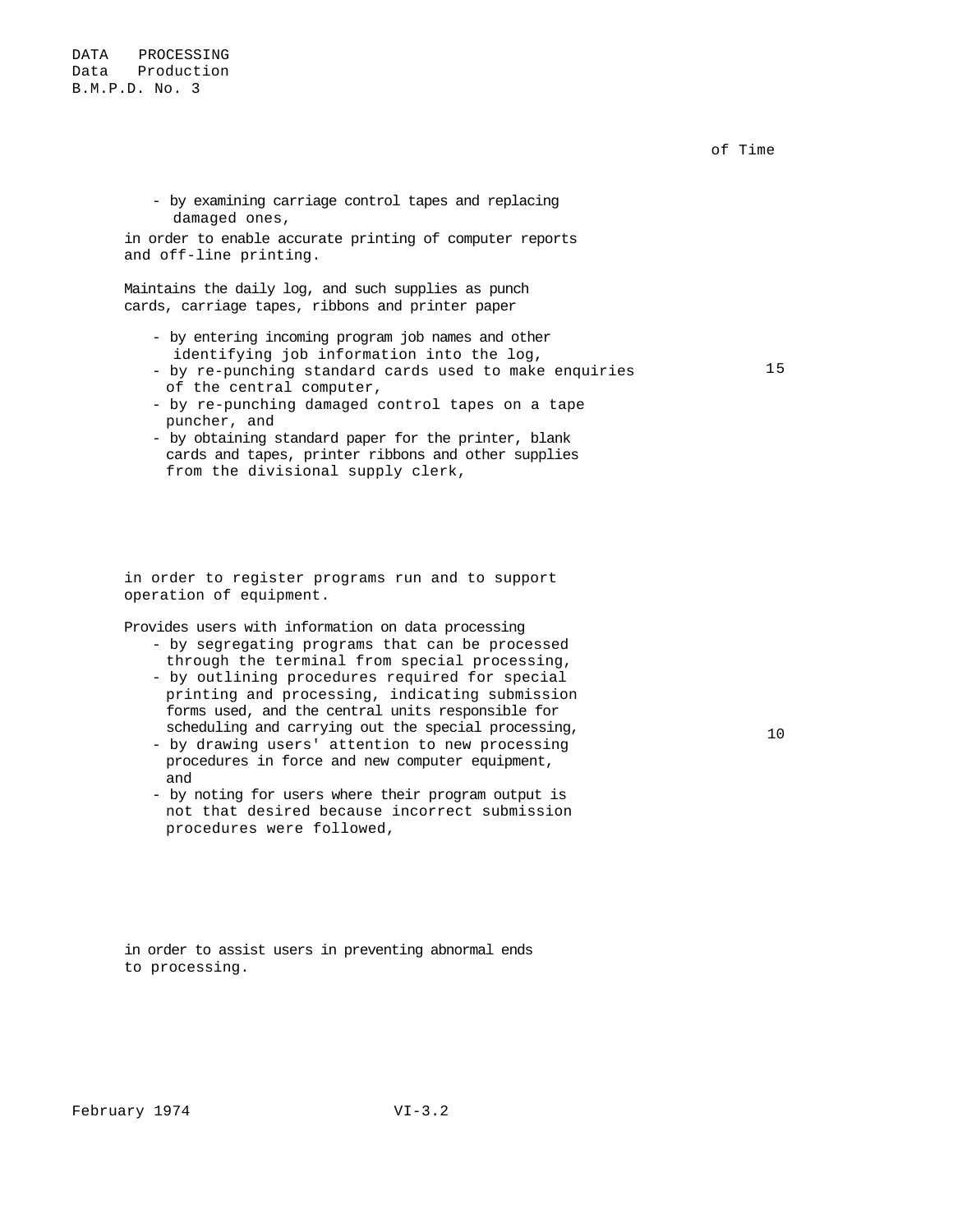% of Time

| Performs such other duties as                        |   |
|------------------------------------------------------|---|
| - showing replacement operators how to operate and   |   |
| maintain the terminals and follow office procedures  |   |
| to ensure proper operation, and                      |   |
| - reporting recurring hardware difficulties with the |   |
| terminals to the supervisor and terminal technicians | ᄃ |
| to obtain correction of equipment problems.          |   |
|                                                      |   |
|                                                      |   |

# Specifications Degree Points

2 108

#### Knowledge

The work requires knowledge and skill in operating the terminals and a keypunch machine. Knowledge is required of procedures for processing programs through the terminals, of job control language\* sufficient to code job control cards, of data communications language to get in touch with a commercial installation, and of the special printing and processing services available from the Data Processing Division, as well as the procedures for obtaining the services. Familiarity is also needed with the Division's processing procedures and equipment to inform users.

### Responsibility for Processing

Judgment is exercised in comparing input and output with standards, in checking input cards for invalid keypunching and for errors in coding of control data, checking the quality of printed reports, and identifying the cause for flaws in the reports, as well as describing recurring hardware difficulties. Judgment is also exercised in indicating to users where flaws in processing output are caused by incorrect submission procedures. 2 99

Impact

The purposes of the work are to enable input of program data to computers and accurate on-line\*, and off-line printing, to register programs run, provide supplies to operate equipment, to assist users in preventing abnormal Al 55

\*See Glossary of Terms page IV-6 February

1974 VI-3.3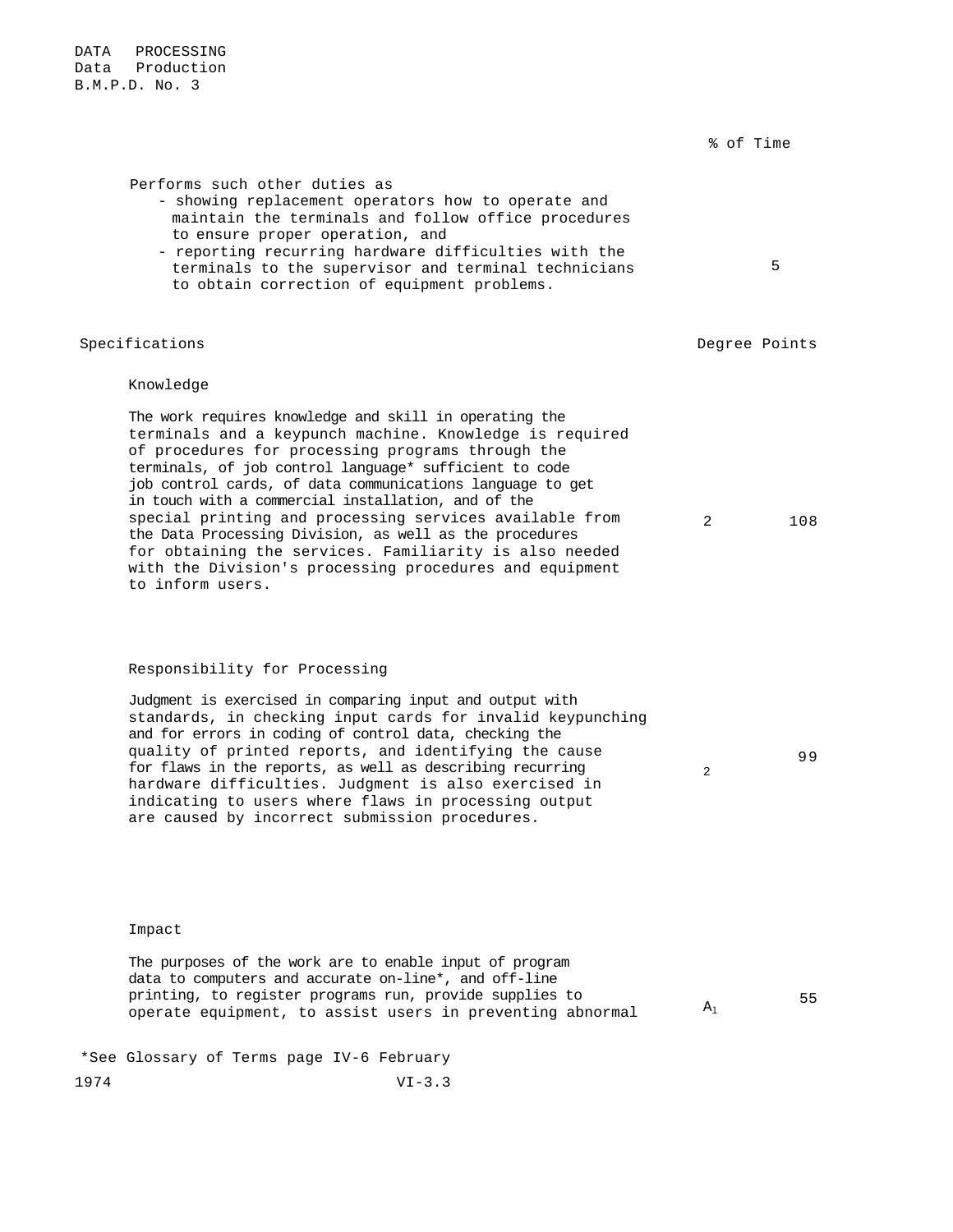Degree Points

ends to processing and to obtain correction of equipment problems. The speed of remote terminals establishes the time frame within which objectives must be attained.

Supervision

There is responsibility for showing other data processors  $A_1$  10 how to operate the terminals.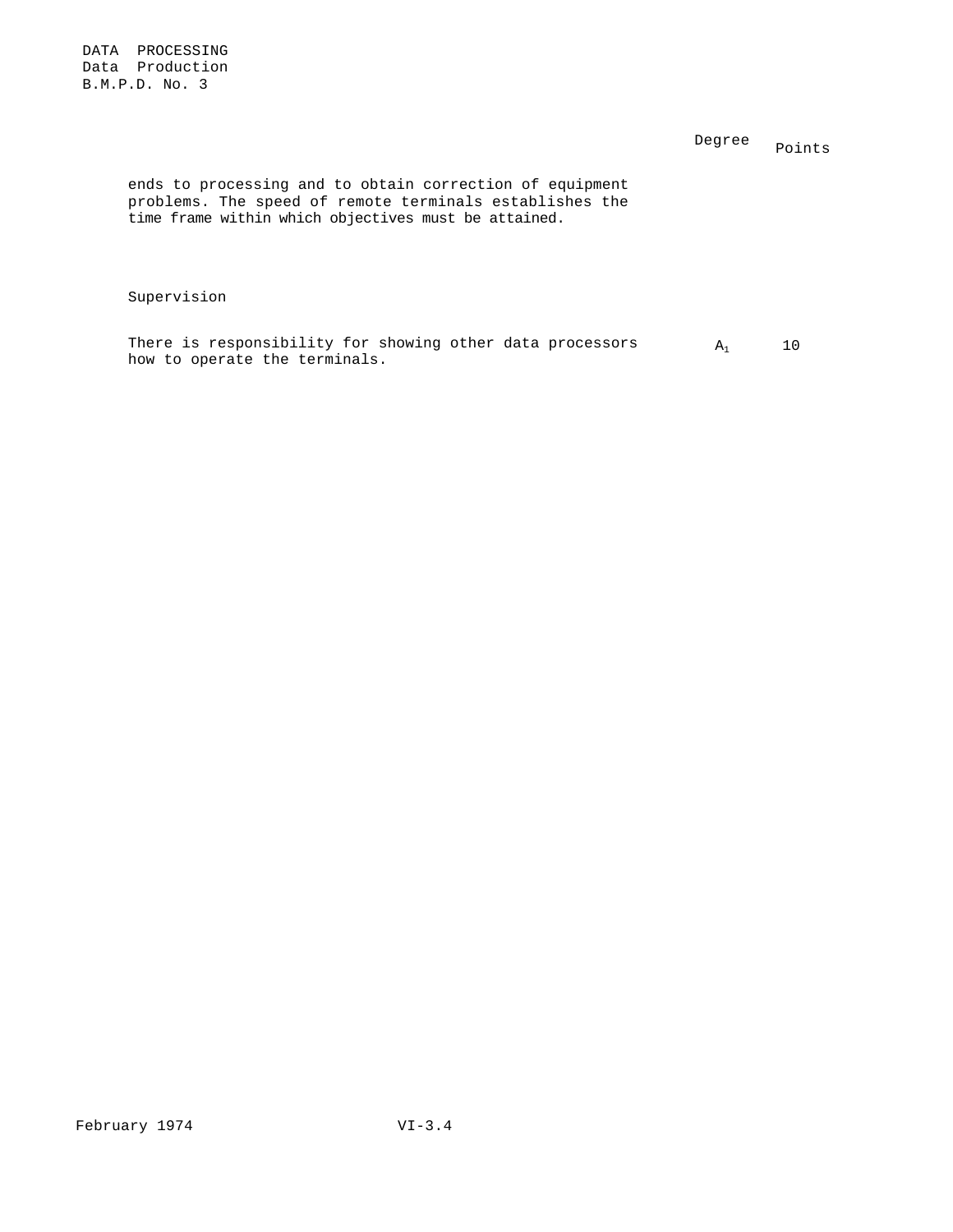# STATEMENT OF QUALIFICATIONS

#### FOR

# B.M.P.D. No. 3: OPERATOR REMOTE JOB ENTRY TERMINAL (DA-PRO-2)

## ESSENTIAL QUALIFICATIONS

BASIC REQUIREMENTS

| Education                           | - Completion of grade ten or achievement of<br>a satisfactory score on PSC Examination 1.         |
|-------------------------------------|---------------------------------------------------------------------------------------------------|
| Achievement, Skills<br>or Aptitudes | - Skill in operating remote job entry<br>terminal equipment such as card<br>readers and printers. |

Language Requirement - A knowledge of the English language is essential for this position.

#### RATED REQUIREMENTS

| Knowledge | - Knowledge of processing procedures.                                    |
|-----------|--------------------------------------------------------------------------|
| Abilities | - Ability to correct data errors and identify<br>equipment malfunctions. |

- Ability to keep a daily work log.

Personal Suitability - Tact and courtesy, particularly in dealing with users.

- Alertness, persistence and reliability.

# DESIRABLE QUALIFICATIONS

- Ability to operate a key-punch machine.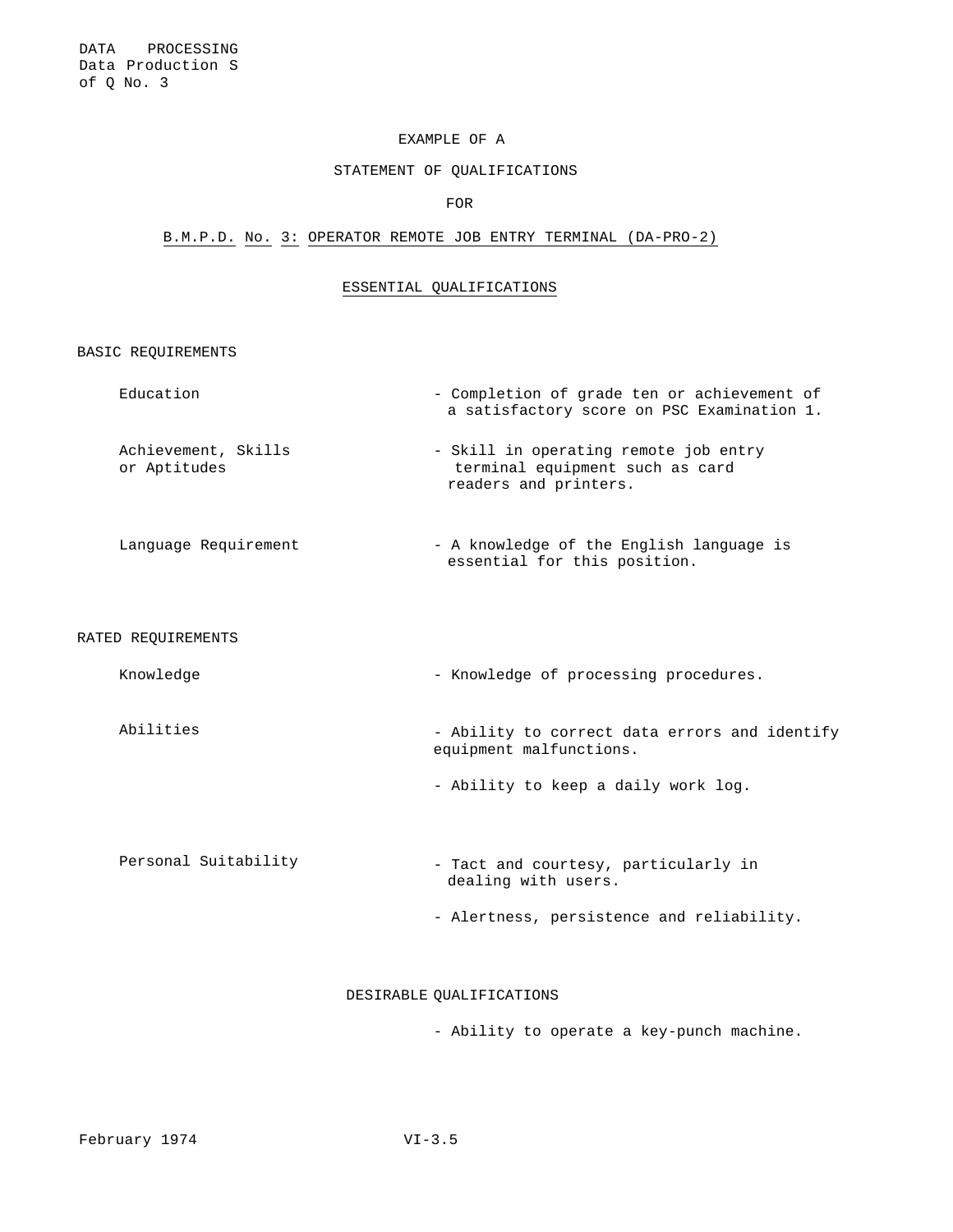#### BENCH-MARK POSITION DESCRIPTION

Descriptive Title: TAPE LIBRARIAN Point Rating: 369

Summary

Under the general supervision of the Scheduling and Control Supervisor, controls the storage, issue and dispatch of magnetic tapes to make them available in good condition for computer processing; keypunches cards; resolves library problems to improve library records and services; supervises an assistant tape librarian, and performs other duties.

Duties % of Time

45

Controls the storage, issue and dispatch of magnetic tapes used for processing data on a multi-programmed\* computer

- by assigning volume-serial numbers to tapes,
- by registering new tapes, retention dates, release of tapes from current use, and movement of tapes into and out of the library,
- by selecting punched card decks and amending job control\* cards to produce labels and tape listings, and by requesting the computer room shift leader to process them,
- by deciding when tapes should be cleaned,
- by verifying identity of tapes required for processing against a control list of tape contents,
- by checking authority to send tapes outside the installation and to release them for new uses,
- by organizing tapes and records required for processing on night shifts, and
- by monitoring temperature, humidity and cleanliness of the library,

in order to make tapes available in good condition for processing.

\*See Glossary of Terms page IV-6 February

1974 VI-4.1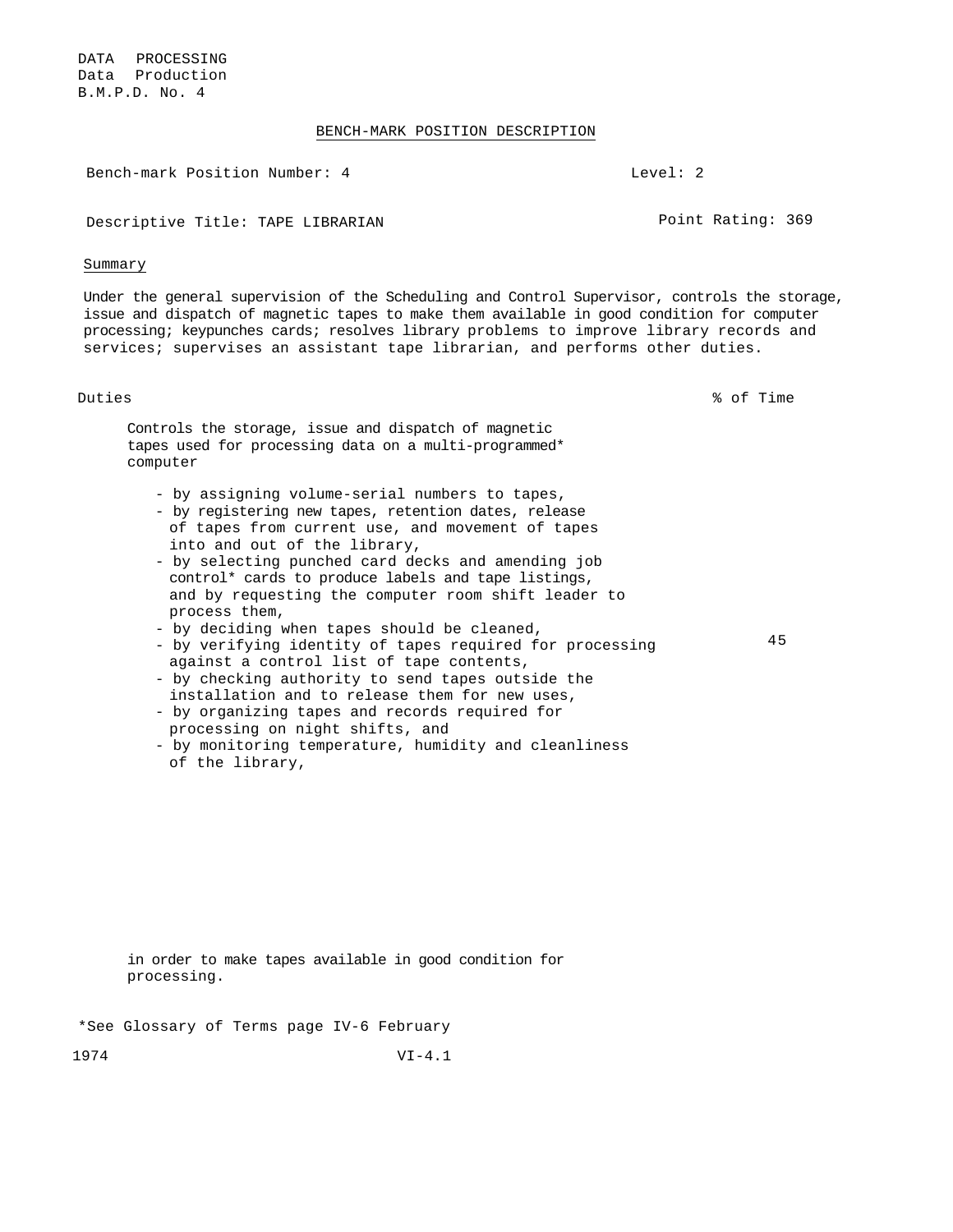|                                                                                                                                                                                                                                                                                                                                                                                                                                                                                 |    | of Time |
|---------------------------------------------------------------------------------------------------------------------------------------------------------------------------------------------------------------------------------------------------------------------------------------------------------------------------------------------------------------------------------------------------------------------------------------------------------------------------------|----|---------|
| Keypunches cards on daily tape transactions, control data<br>for utility programs* and shipping labels to register<br>transactions and enable production of control listings<br>and labels.                                                                                                                                                                                                                                                                                     | 20 |         |
| Resolves problems in the library<br>- by identifying and correcting causes for abnormal<br>ends to the computer processing of tape records,<br>- by verifying the correctness of the internal tape<br>labels, from a computer print-out,<br>- by canvassing programmers to have sufficient tapes<br>released from current uses to enable continued<br>processing in the computer room, and<br>- by investigating the condition of tapes not<br>adequately read by the computer, | 10 |         |
| in order to improve library records and services.                                                                                                                                                                                                                                                                                                                                                                                                                               |    |         |
| Supervises an assistant librarian<br>- by outlining procedures and priorities to be followed,<br>- by assigning work,<br>- by demonstrating the operation of the keypunch and<br>tape cleaning machines, and<br>- by appraising the assistant's work.                                                                                                                                                                                                                           | 10 |         |

Rehabilitates tapes by cleaning them and by cutting defective ones, assembles tapes and accompanying instructions for issue to the computer room, and determines the need for and orders new reels of tapes, inspects new tapes for apparent defects, and discards unusable ones.

15

Performs other duties.

\*See Glossary of Terms page IV-6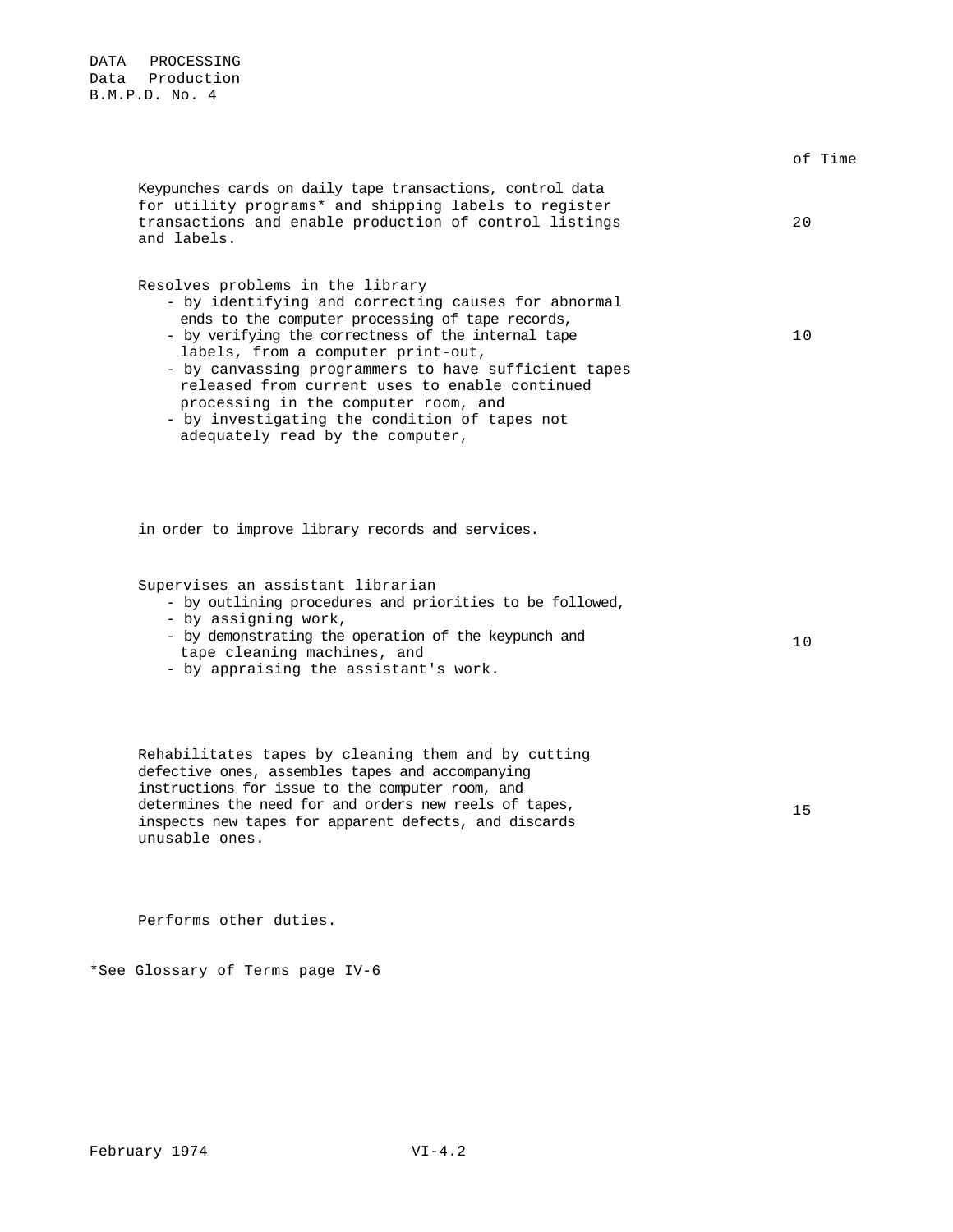Specifications and the set of the set of the set of the Degree Points Degree Points

#### Knowledge

| The work requires knowledge of the characteristics of     |     |
|-----------------------------------------------------------|-----|
| magnetic tapes and their internal labels, sufficient      |     |
| knowledge of job control language to code control cards   |     |
| to obtain labels and listings such library procedures     |     |
| as the maintenance and use of utility programs, control   |     |
| of magnetic tapes and maintaining them in good condition, | 108 |
| operation of tape cleaning and keypunch machines, and     |     |
| procedures for processing library utility programs to     |     |
| identify reasons for abnormal ends to processing.         |     |

#### Responsibility for Processing

Judgment is required to set the cleaning cycle for tapes, to determine the needs for ordering new ones, and to discard unusable tapes. Choices are made in identifying causes for abnormal ends to the processing of library utility programs, in comparing identity of tapes required with control lists, in checking authority to send tapes outside the library and to release them for new uses, as well as in monitoring condition of tapes. 2 99

#### Impact

The purposes of the work are to make magnetic tapes available, in good condition, for processing, this includes ensuring that sufficient blank tapes are available to enable continued computer processing; and to improve library records and services. The speed of a multi-programmed computer determines the time-frame within which objectives must be attained.  $B_3$  132

Supervision

Control is exercised over the work of the assistant librarian through planning and assigning work, explaining procedures, instructing on the operation of keypunch and tape cleaning machines, and appraising the assistant's work.  $B_2$  30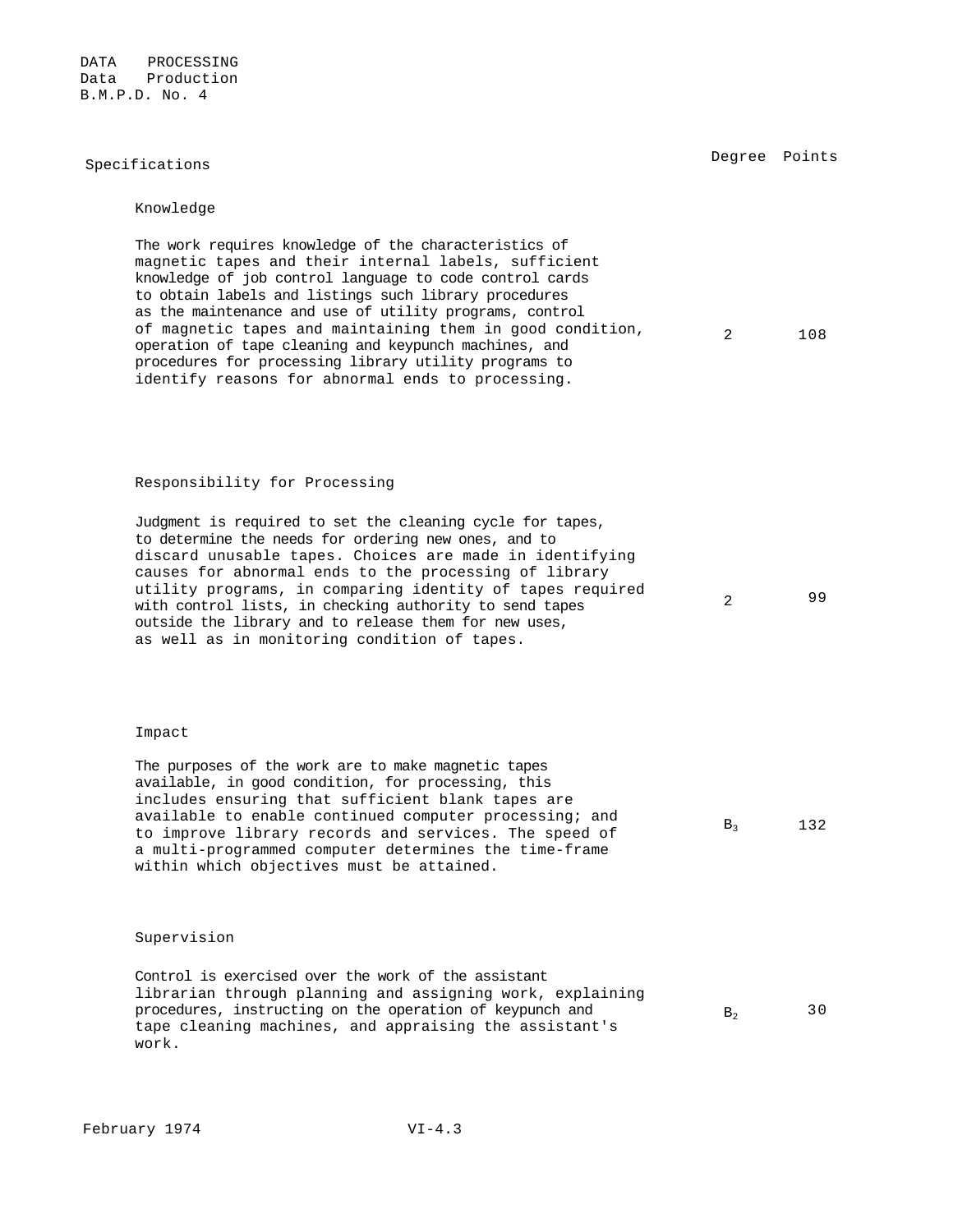# STATEMENT OF QUALIFICATIONS

## FOR

# B.M.P.D. No. 4: TAPE LIBRARIAN (DA-PRO-2)

# ESSENTIAL QUALIFICATIONS

## BASIC REQUIREMENTS

| Education                           | - Completion of grade ten or achievement<br>of a satisfactory score on PSC Examination 1.                |
|-------------------------------------|----------------------------------------------------------------------------------------------------------|
| Achievement, Skills<br>or Aptitudes | - Skill in operating tape cleaning and<br>keypunch machines.                                             |
| Language Requirement                | - A knowledge of both the English language<br>and the French language is essential for<br>this position. |
| Experience                          | - Experience in data processing operations.                                                              |
| RATED REQUIREMENTS                  |                                                                                                          |
| Knowledge                           | - Knowledge of magnetic tape characteristics.                                                            |
| Abilities                           | - Ability to control the availability,<br>condition, storage, issue and dispatch<br>of tapes.            |
|                                     | - Ability to plan and assign work and<br>explain procedures.                                             |
| Personal Suitability                | - Effective interpersonal relationships.                                                                 |
|                                     | - Thoroughness, and dependability.                                                                       |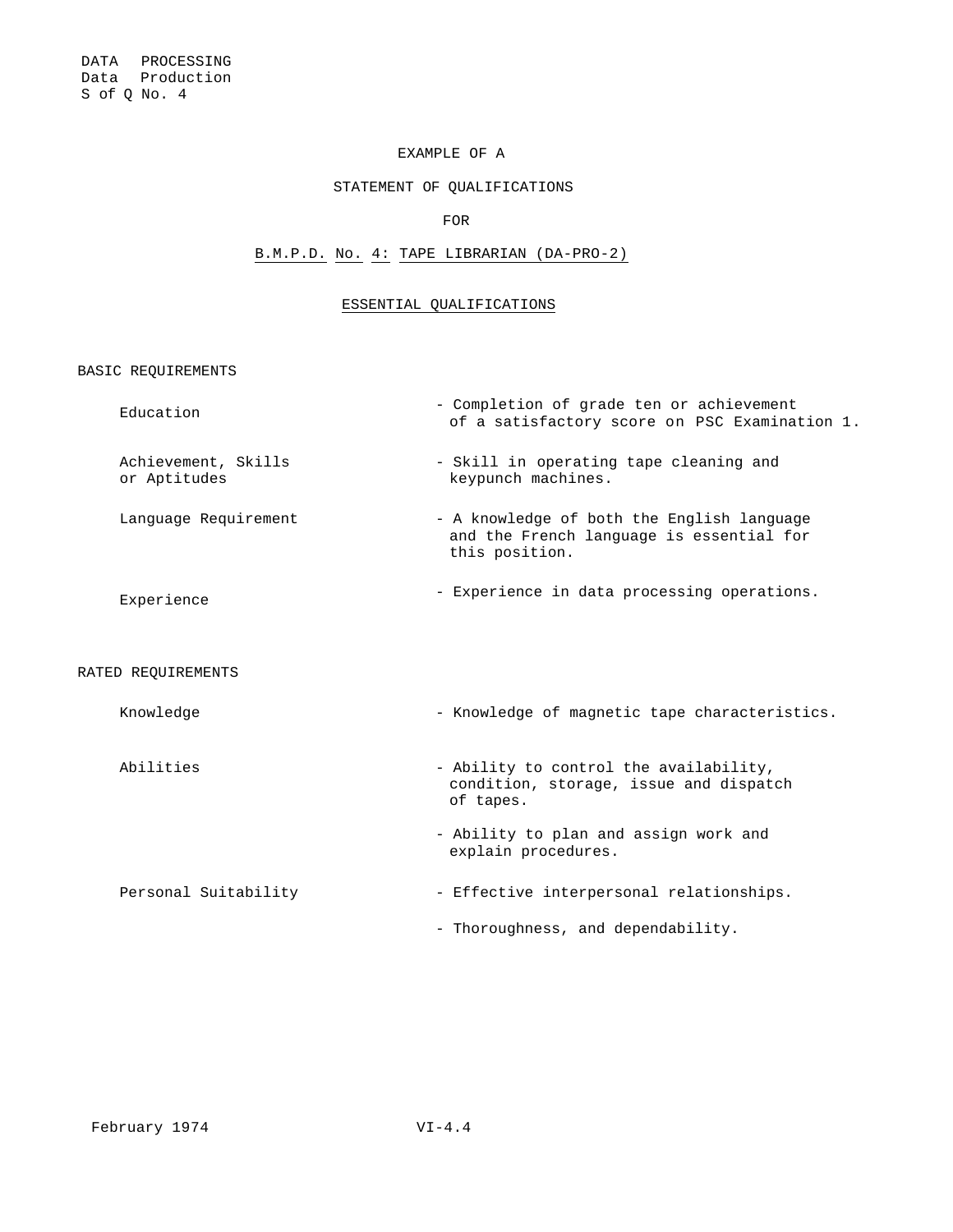#### BENCH-MARK POSITION DESCRIPTION

Bench-mark Position Number: 5 Level: 3

Point Rating: 406

Descriptive Title: OPERATOR, UNIT RECORD MACHINE

## Summary.

Under the general supervision of a supervisor, Auxiliary Equipment, operates the unit record machine, to control card processing; designs the wiring of plug boards\* for a unit record machine\* designed to edit cards for errors in keypunching and to perform other functions, to instruct the machine to process cards in as few passes as possible; tests plug boards for flaws in design and wiring to ensure that the keypunched cards are accurately edited and processed to meet user requirements, and performs other duties.

Duties % of Time

Operates the unit record machine

- by selecting and installing plug boards,
- by adjusting control dials to activate segments of plug boards for each step in processing, by activating the peripheral column counter,
- by checking the accuracy of the first processing of jobs, and
- by loading and unloading cards, and by cleaning and unjamming the machine,

35

in order to control card processing.

Designs the wiring of plug boards for a unit record machine designed to edit cards for errors and to perform such other functions as group sorting, tabulating, sequence checking and counting figures in columns

- by deciding how to group similar data to be edited, and to include as many functions as possible on each panel,
- by drawing logic charts indicating each step in processing required by the user,
- by drawing wiring connections onto plug board diagrams,

\*See Glossary of Terms page IV-6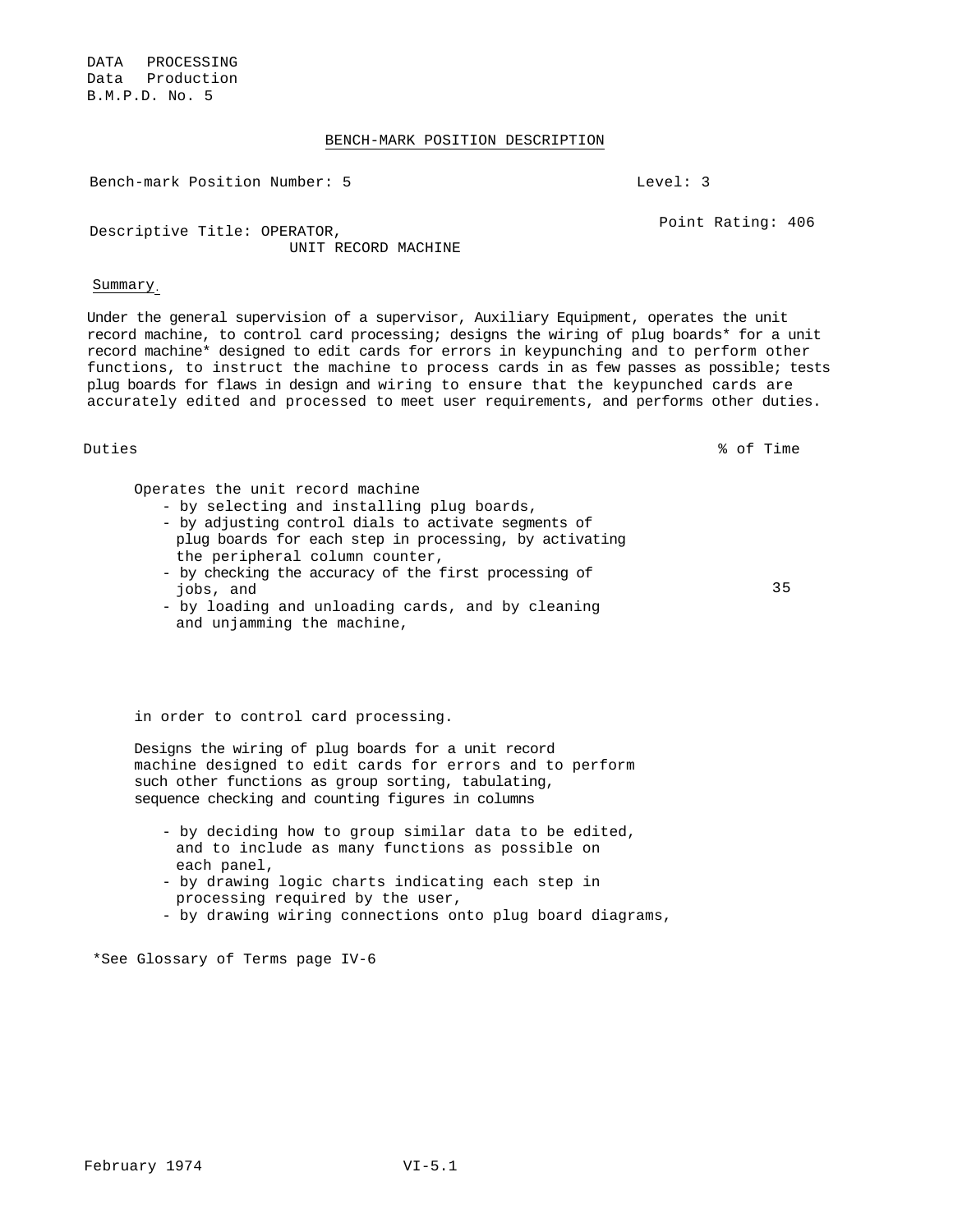|                                                                                                                                                                                                                                                                                                                                                                                                                                                                                                                                                                                                                                              |        | of Time |
|----------------------------------------------------------------------------------------------------------------------------------------------------------------------------------------------------------------------------------------------------------------------------------------------------------------------------------------------------------------------------------------------------------------------------------------------------------------------------------------------------------------------------------------------------------------------------------------------------------------------------------------------|--------|---------|
| - by incorporating into plug board designs, segments<br>of existing panels to perform particular functions,<br>and                                                                                                                                                                                                                                                                                                                                                                                                                                                                                                                           |        | 40      |
| - by wiring plug boards from diagrams,                                                                                                                                                                                                                                                                                                                                                                                                                                                                                                                                                                                                       |        |         |
| in order to instruct the machine to process cards in as<br>few passes as possible.                                                                                                                                                                                                                                                                                                                                                                                                                                                                                                                                                           |        |         |
| Tests plug boards for flaws in designs and wiring<br>- by determining whether test card decks provided<br>by planning officers will edit the full range of<br>errors possible in cards,<br>- by supplementing decks or requesting new decks<br>from planning officers,<br>- by loading test decks into the machine, detecting<br>wired connections not functioning and by verifying<br>sorting of cards into intended pockets,<br>- by checking the machine for hardware faults and<br>wiring to identify causes for malfunctions, and<br>- by repairing and modifying plug boards and notifying<br>supervisor of suspected hardware faults, |        | 20      |
| in order to ensure that card processing is accurate and<br>meets users' requirements.                                                                                                                                                                                                                                                                                                                                                                                                                                                                                                                                                        |        |         |
| Performs other duties such as explaining the operation of<br>the machine to other data processors; completing work<br>tickets and dispatching keypunching errors to the planning<br>officers, and operating other unit record machine to<br>replace other employees.                                                                                                                                                                                                                                                                                                                                                                         |        | 5       |
| Specifications                                                                                                                                                                                                                                                                                                                                                                                                                                                                                                                                                                                                                               | Degree | Points  |
| Knowledge                                                                                                                                                                                                                                                                                                                                                                                                                                                                                                                                                                                                                                    |        |         |
| The work requires knowledge of the principles and methods<br>of wiring plug boards to perform edits, group sorts,<br>tabulations, sequence checks, column counts and other<br>functions. Knowledge of unit record machines' operation<br>is required as is knowledge of procedures to be followed<br>in documenting and testing the wiring, and in operating<br>the card proving machine.                                                                                                                                                                                                                                                    | 3      | 156     |
|                                                                                                                                                                                                                                                                                                                                                                                                                                                                                                                                                                                                                                              |        |         |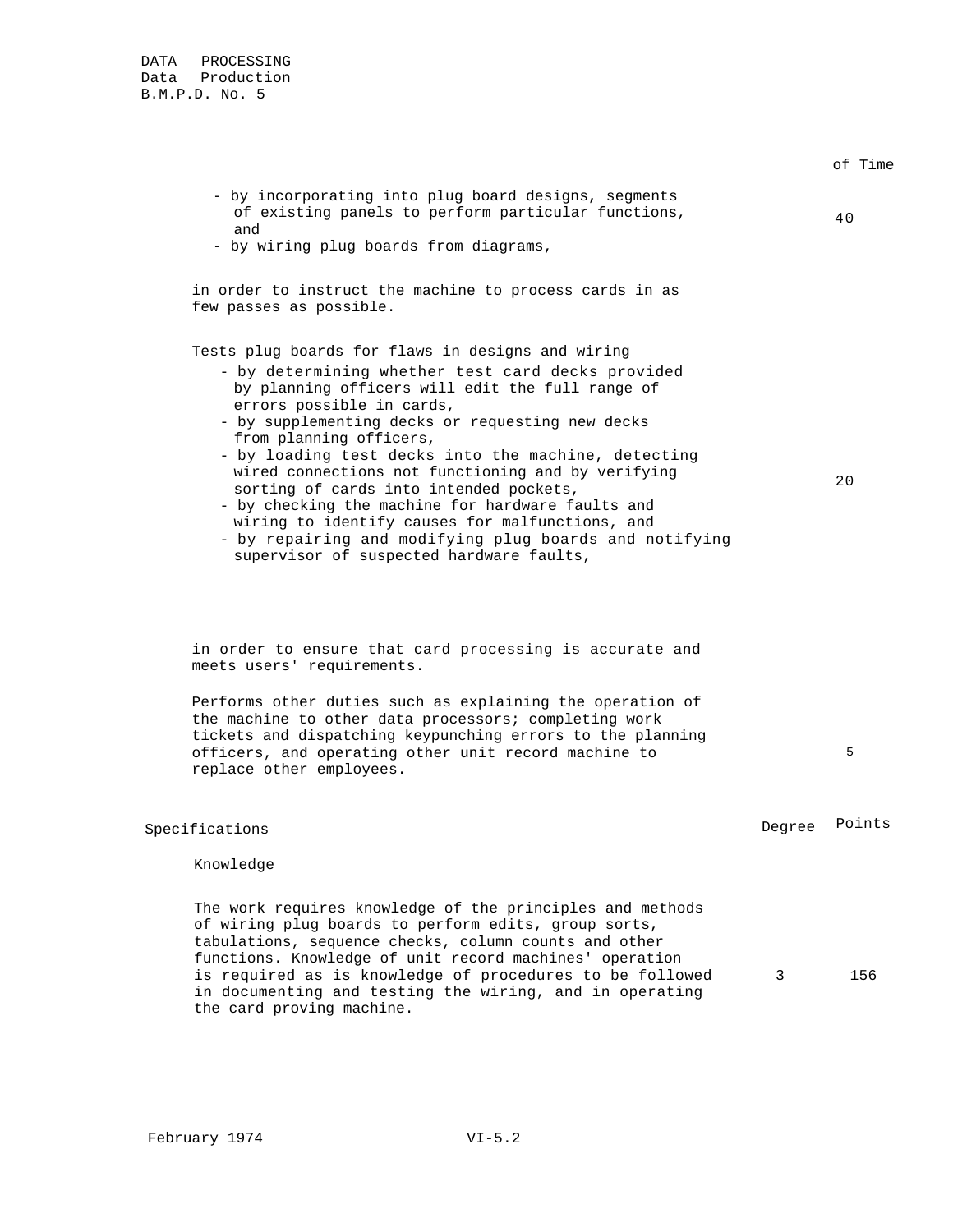Degree Points

# Responsibility for Processing

| Judgment is reguired to design wiring of plug boards for   |               |     |
|------------------------------------------------------------|---------------|-----|
| editing and tabulating, to draw logic charts and to modify |               |     |
| plug boards to meet user requirements. Choices are made    |               |     |
| in grouping logical steps and conditions in processing, in | $\mathcal{R}$ | 143 |
| identifying previously wired panel segments to perform     |               |     |
| functions, in deciding whether test decks are adequate,    |               |     |
| and in identifying causes for processing difficulties.     |               |     |

# Impact

| The purposes of the work are to instruct a unit record     |       |    |
|------------------------------------------------------------|-------|----|
| machine to process cards in as few passes as possible,     |       |    |
| to ensure through testing that card processing is accurate |       |    |
| and meets users' requirements, and to control card         |       | 97 |
| processing through the machine. The speed of the unit      | $B_1$ |    |
| record machine establishes the time frame within which     |       |    |
| objectives must be achieved.                               |       |    |

# Supervision

|  | Shows other data production staff how to perform tasks. |  |  |  |  |
|--|---------------------------------------------------------|--|--|--|--|
|  |                                                         |  |  |  |  |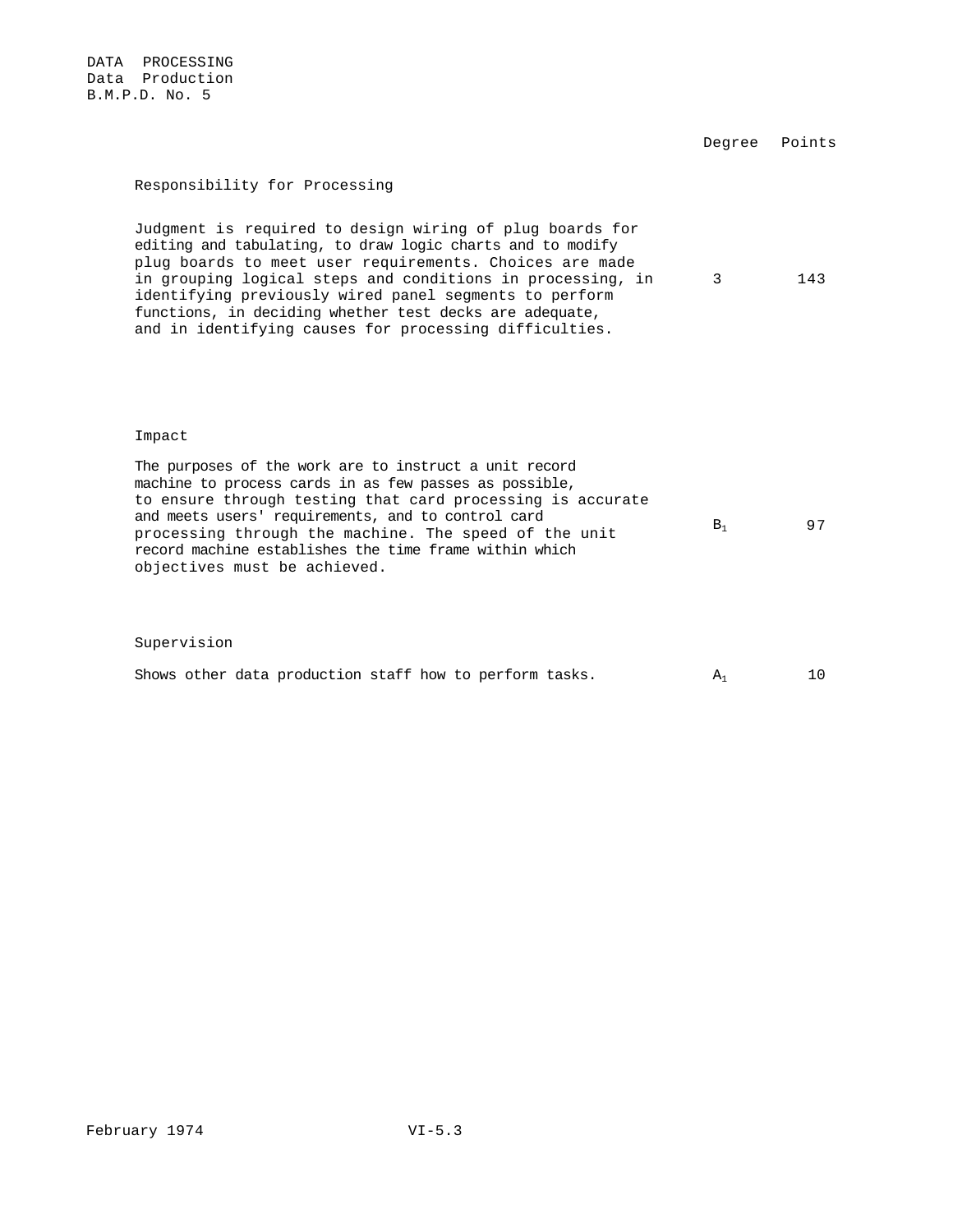# STATEMENT OF QUALIFICATIONS FOR

# B.M.P.D. No. 5: OPERATOR, UNIT RECORD MACHINE (DA-PRO-3)

# ESSENTIAL QUALIFICATIONS

## BASIC REQUIREMENTS

| Education                           | - Completion of grade ten or achievement of<br>a satisfactory score on PSC Examination 1.                                          |
|-------------------------------------|------------------------------------------------------------------------------------------------------------------------------------|
| Achievement, Skills<br>or Aptitudes | - Skill in operating a unit record machine.                                                                                        |
| Language Requirement                | - A knowledge of either the English language or<br>the French language is essential for this<br>position.                          |
| Experience                          | - Experience in data processing operations.                                                                                        |
| RATED REQUIREMENTS                  |                                                                                                                                    |
| Knowledge                           | - Knowledge of designs for wiring plug boards<br>to perform edits, group sorts, tabulations,<br>sequence checks and column counts. |
|                                     | - Knowledge of processing malfunctions.                                                                                            |
|                                     |                                                                                                                                    |
| Abilities                           | - Ability to draw logic charts and to test<br>and modify plug board designs.                                                       |
| Personal Suitability                | - Alertness, thoroughness and reliability.                                                                                         |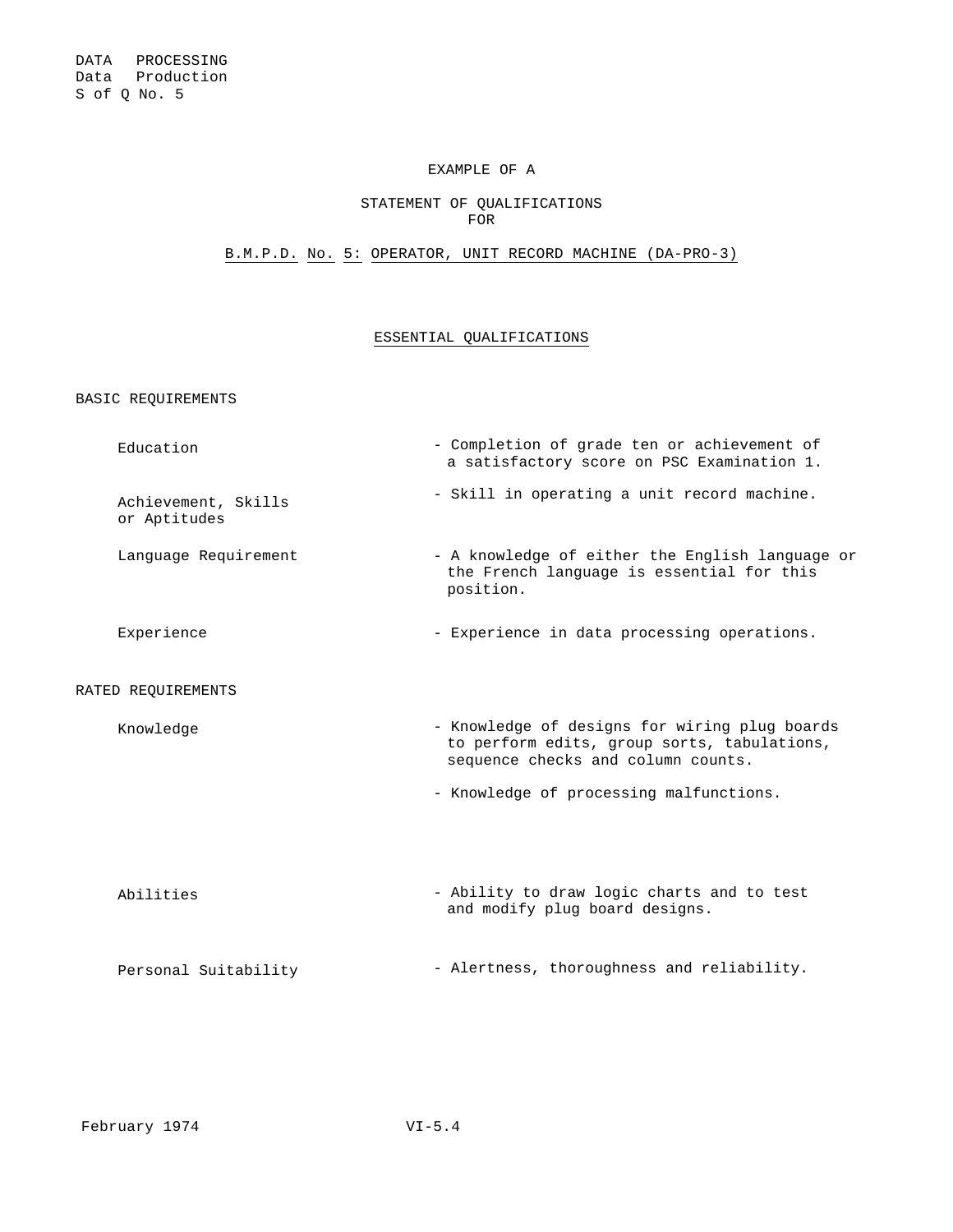BENCH-MARK POSITION DESCRIPTION

Bench-mark Position Number: 6 Level: 3

Descriptive Title: COMPUTER OPERATOR FOR Point Rating: 424

Summary

Under the general supervision of the supervisor of operations, controls a remote terminal consisting of a computer and other equipment to enable data processing at a commercial computer installation; operates the department's computer off-line\* to process programs, operates a high-speed printer system to enable timely and accurate input of data and printing, and performs other duties.

Duties % of Time

45

Controls a remote terminal consisting of a computer, console, card reader, printer, teletype and tape drives

- by mounting carriage tape and paper onto the printer, and by depressing buttons on the computer control panel for on-line\* processing,
- by loading into the reader cards to control the teleprocessing\* software to enable on-line processing,
- by selecting appropriate cards for each step of production jobs, and by making necessary corrections and loading them into the reader,
- by selecting and mounting appropriate tapes containing the teleprocessing software to enable on-line processing,
- by assessing whether commitments to process jobs can be met if processing continues on them at the present rate,
- by reporting to the shift supervisor when processing is falling behind schedule,
- by keying messages into the console to change processing priorities according to instructions,
- by reviewing reports being printed for defects and by deciding to abort jobs in process,
- by checking information on print-outs to identify errors such as job control language\* mistakes,

\*See Glossary of Terms page IV-6 February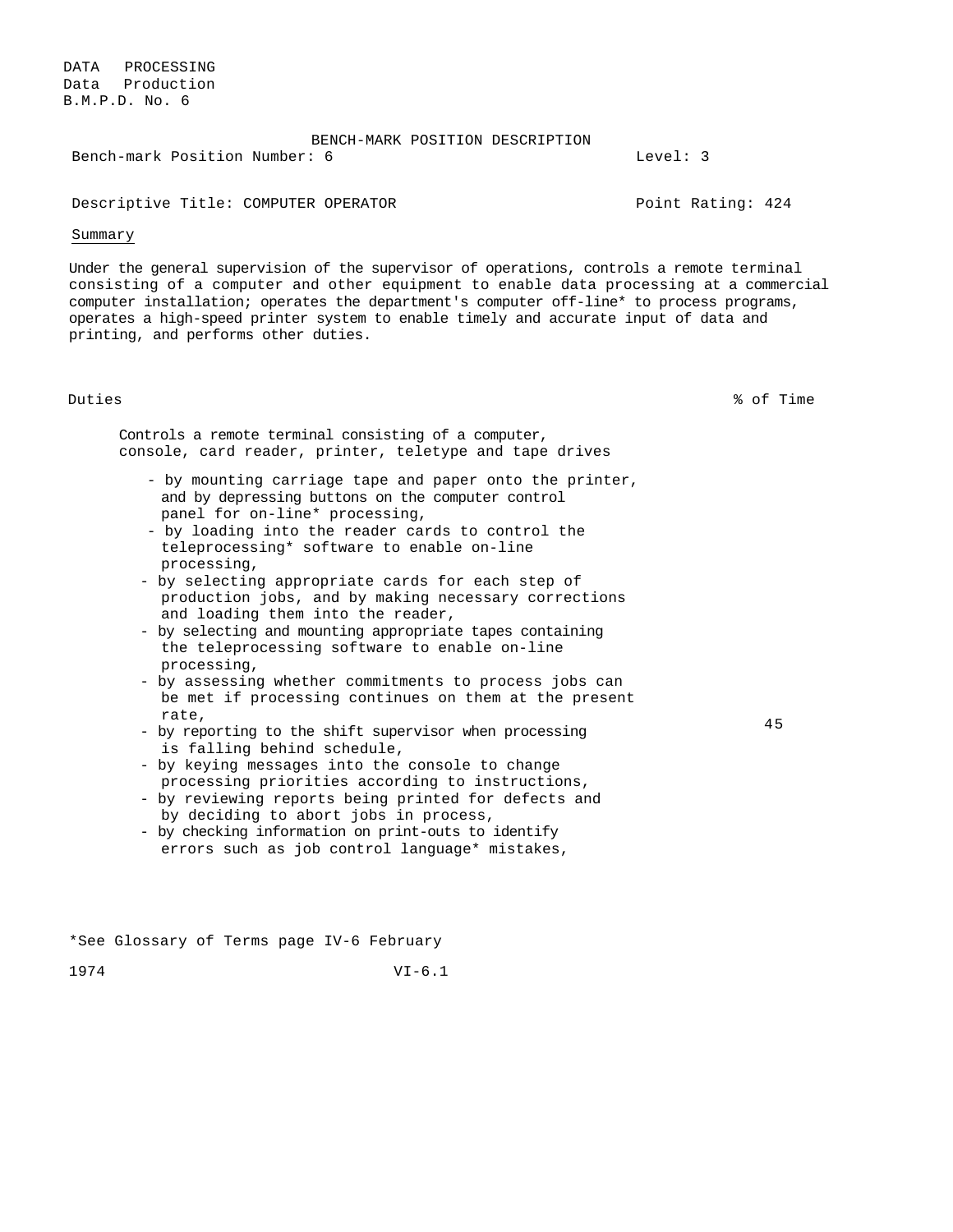% of Time

incorrect tapes, and losses of data at the commercial installation, and

- by reporting causes of aborting jobs to the shift supervisor,

in order to enable accurate data processing at a commercial computer installation.

Operates the system's computer off-line

- by loading into the computer via card reader or tape drives the off-line software\* package and depressing the status buttons on the control panel to commence off-line processing,
- by checking job control cards and keying information onto them to correct errors,
- by loading programs into the computer through the card reader, the tape drives, and
- by keying commands to the Central Processor\* through the console to terminate jobs, set and reset processing, obtain displays and for other purposes,

#### in order to process programs.

Operates a high-speed printer system consisting of tape drives, printers, and tape control and central control units

- by selecting and mounting reels of tape indicated by set-up instructions,
- by selecting appropriate forms and positioning them on the printers, and
- by entering commands into the drives and printer system through control panels to start and stop exprocessing, 25 and 25 and 25 and 25 and 25 and 25 and 25 and 25 and 25 and 25 and 25 and 25 and 25 and 25 and 25 and 25 and 25 and 25 and 25 and 25 and 25 and 25 and 25 and 25 and 25 and 25 and 25 and 25 and 25 and 25 an

in order to enable timely and accurate printing of required data.

Instructs other data processors on operation of the terminal to develop them as back-up to the terminal operator; and reviews operating instructions for programs to advise programmers and the shift supervisor of more efficient and complete steps in processing programs. 5

\*See Glossary of Terms page 1V-6 VI-6.2 February 1974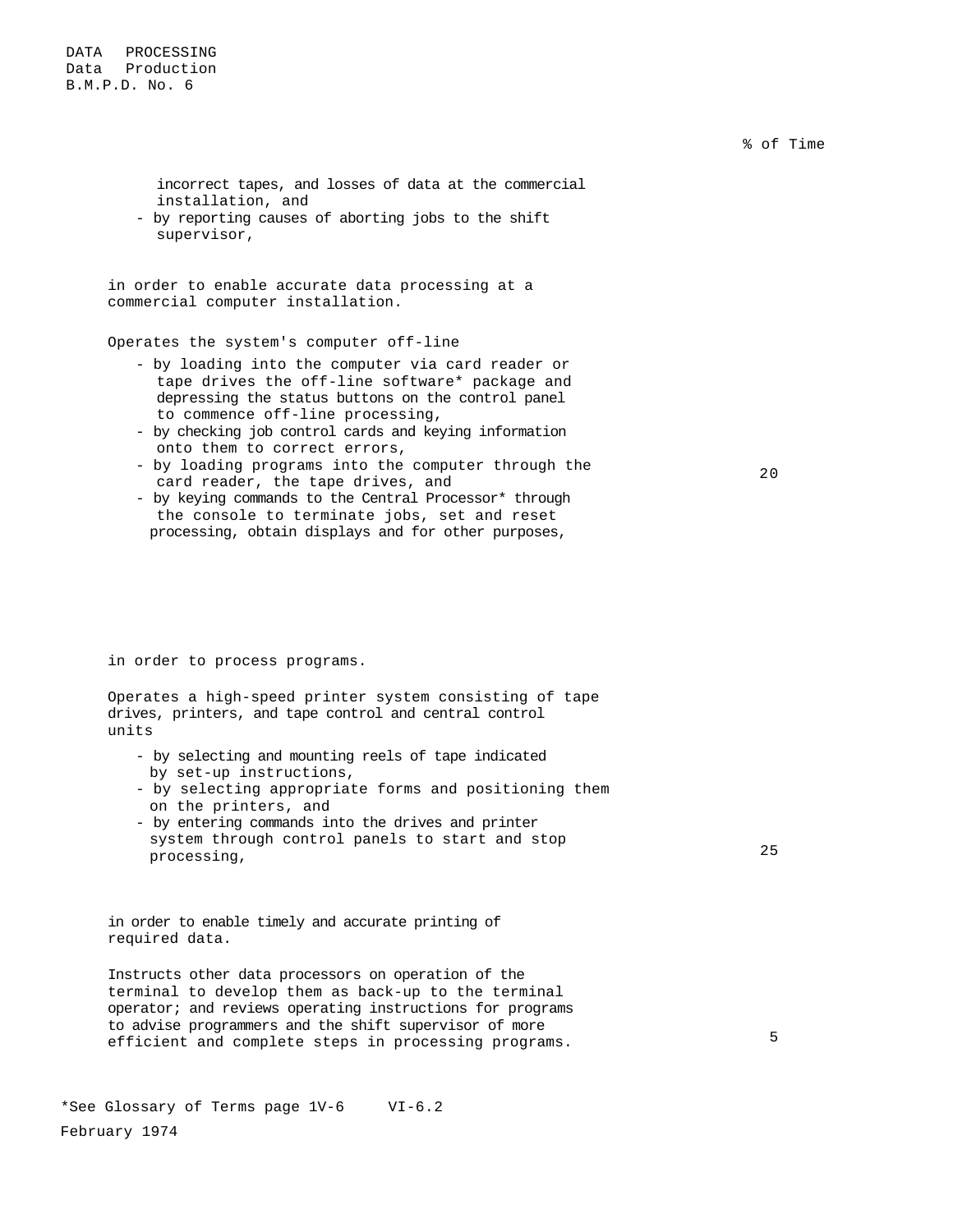of Time

Performs other Computer Room duties

- by correcting paper breaks, card jams, reader checks,
- by monitoring printers for quality of printing and completeness,
- by logging all work processed through the Computer Rooms, and
- by operating auxiliary and paper handling equipment, such as decollators, tape cleaner, keypunch, etc., and replenishing Computer Room stocks from Store Room.

Specifications **Degree Points Degree Points** 

5

#### Knowledge

The work requires knowledge of the methods and procedures employed in operating a remote terminal as well as procedures employed in operating the console of the computer component of a non-multi-programmed system to run the computer off-line. Sufficient knowledge of job control language is required to verify control cards for program decks and to make corrections. Understanding of processing procedures is required to identify reasons for defective processing and to advise on efficiency of processing instructions provided by programmers. Knowledge of data processing terms and expressions is applied in communicating, by telephone or teletype, with Service Bureau personnel. Familiarity is also required of the Tape Library and data control functions, and technical manuals, directives and safety regulations.

#### Responsibility for Processing

The work requires judgment to control processing on a non-multi-programmed computer, to report when processing is falling behind schedule, to verify job control cards, and to abort processing of jobs for which output is defective. Recommendations are made to effect changes in processing instructions to improve processing efficiency.

3 156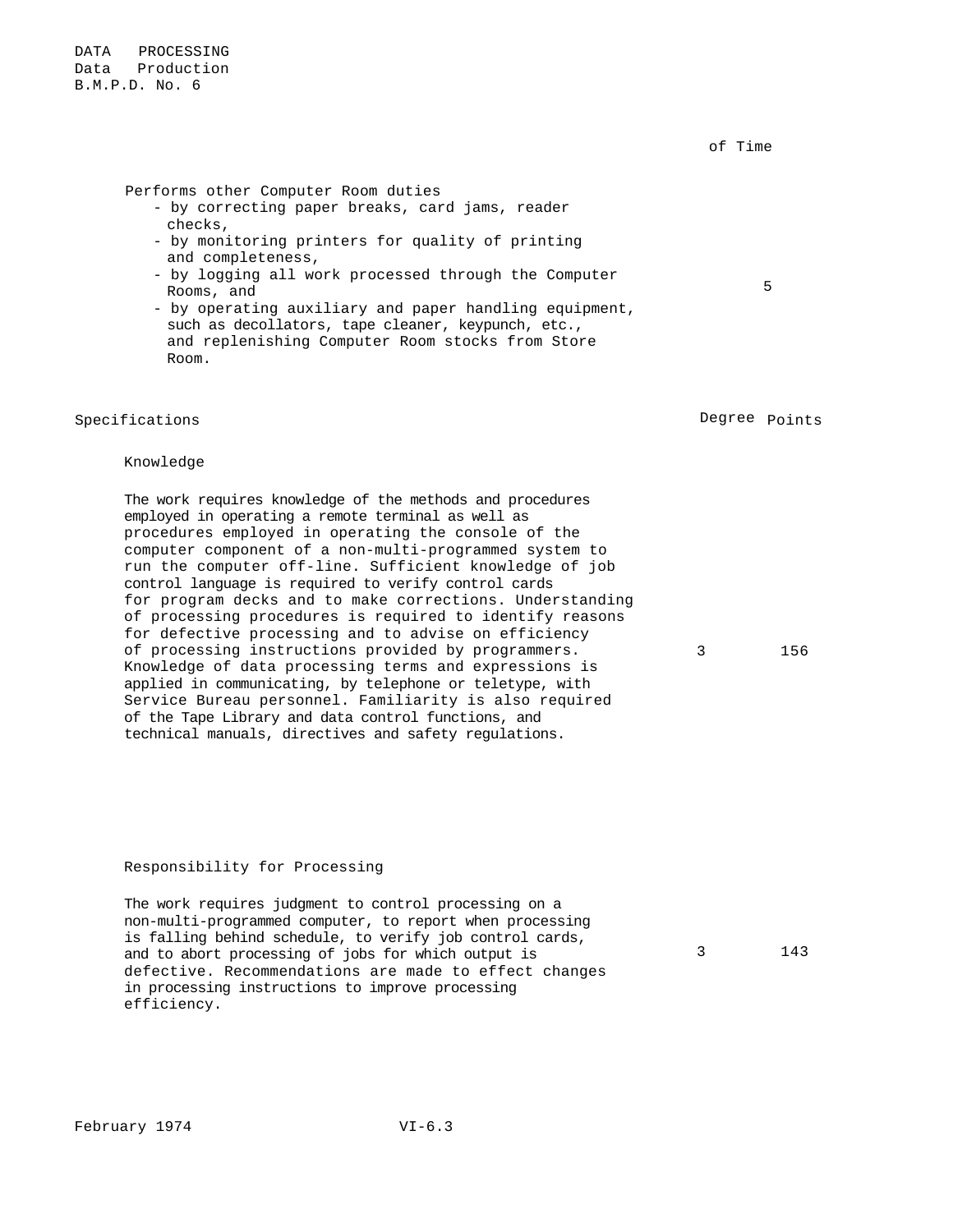Degree Points

## Impact

The purposes of the work are to enable accurate processing at a remote installation as well as on a high-speed printing system, to process programs on a computer and to advise on more efficient and complete steps in processing. The speed of a non-multi-programmed computer determines the time-frame within which objectives must be attained. B2 115

# Supervision

|  |  | The work involves showing other data processors how to |  |  |
|--|--|--------------------------------------------------------|--|--|
|  |  | operate the terminal and associated equipment.         |  |  |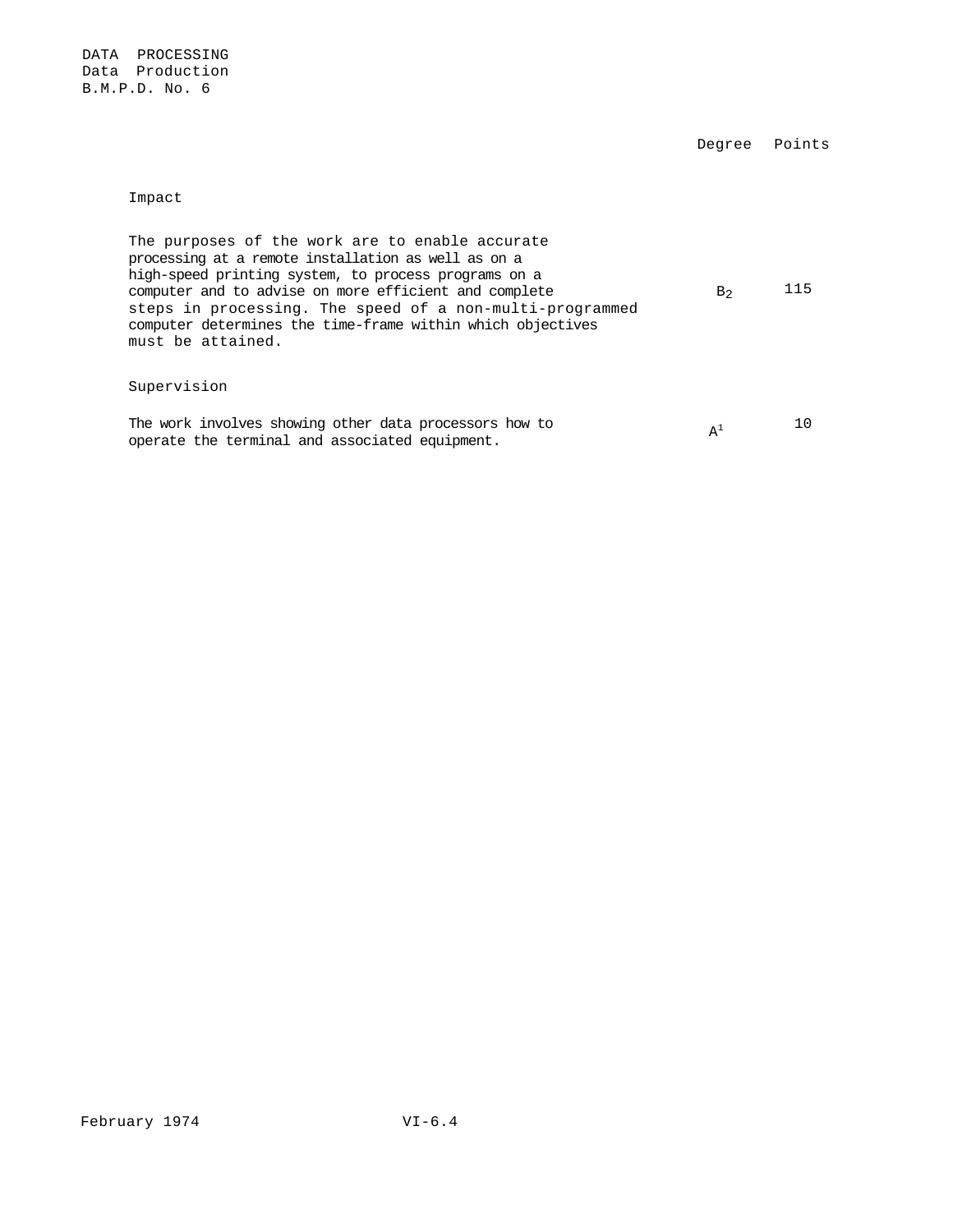# STATEMENT OF QUALIFICATIONS

### FOR

# B.M.P.D. No. 6 COMPUTER OPERATOR (DA-PRO-3)

# ESSENTIAL QUALIFICATIONS

## BASIC REQUIREMENTS

| Education                           | - Completion of grade ten or achievement of a<br>satisfactory score on PSC Examination 1.                                                  |
|-------------------------------------|--------------------------------------------------------------------------------------------------------------------------------------------|
| Achievement, Skills<br>or Aptitudes | - Skill in operating a remote terminal<br>complex consisting of a computer, console,<br>card reader, printer, teletype and tape<br>drives. |
| Language Requirement                | - A knowledge of either the English<br>language or the French language is<br>essential for this position.                                  |
| Experience                          | - Experience in computer operations.                                                                                                       |
| RATED REQUIREMENTS                  |                                                                                                                                            |
| Knowledge                           | - Knowledge of job control language and<br>data processing terminology.                                                                    |
| Abilities                           | - Ability to control processing on a<br>non-multi-programmed computer.                                                                     |
| Personal Suitability                | - Alertness and reliability.                                                                                                               |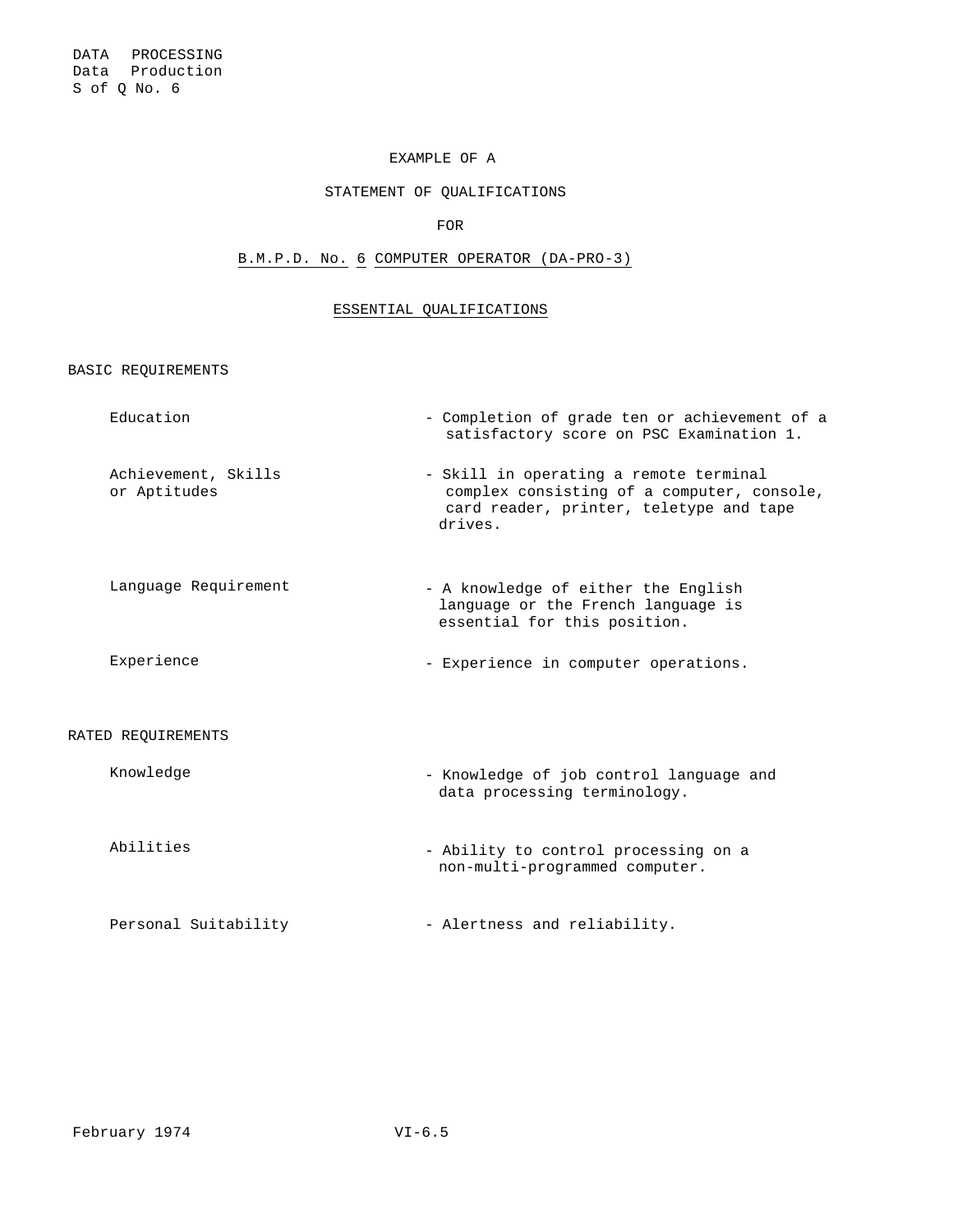# BENCH-MARK POSITION DESCRIPTION

Bench-mark Position Number: 7 Level: 3

# Descriptive Title: JUNIOR CONSOLE OPERATOR Point Rating: 461

#### Summary

Under the supervision of the shift supervisor, operates non-multi-programmed\* computers and support consoles\* for multi-programmed computers to ensure accurate and timely processing; supervises peripheral equipment\* operators to ensure they follow procedures and instructions; operates peripheral equipment to provide continued operation in the absence of peripheral equipment operators and during peak work periods; reports defects in machines and processing runs, and performs other duties.

Duties % of Time

Operates non-multi-programmed computers and support consoles for multi-programmed computers

- by verifying physical condition of input cards, job control information and tape labels against data on set-up instruction sheets, and repunching defective cards,
- by setting up systems for processing,
- by loading cards into readers to initiate processing of jobs in accordance with priority schedules, and
- by keying into the consoles, responses to system and program messages from central processing units, \*

in order to ensure accurate and timely processing.

Supervises three operators of such peripheral equipment as card readers, printers and tape drives

- by instructing on operating equipment and solving problems in operating, 20
- by directing operators to mount tapes, disc packs and card decks,

\*See Glossary of Terms page IV-6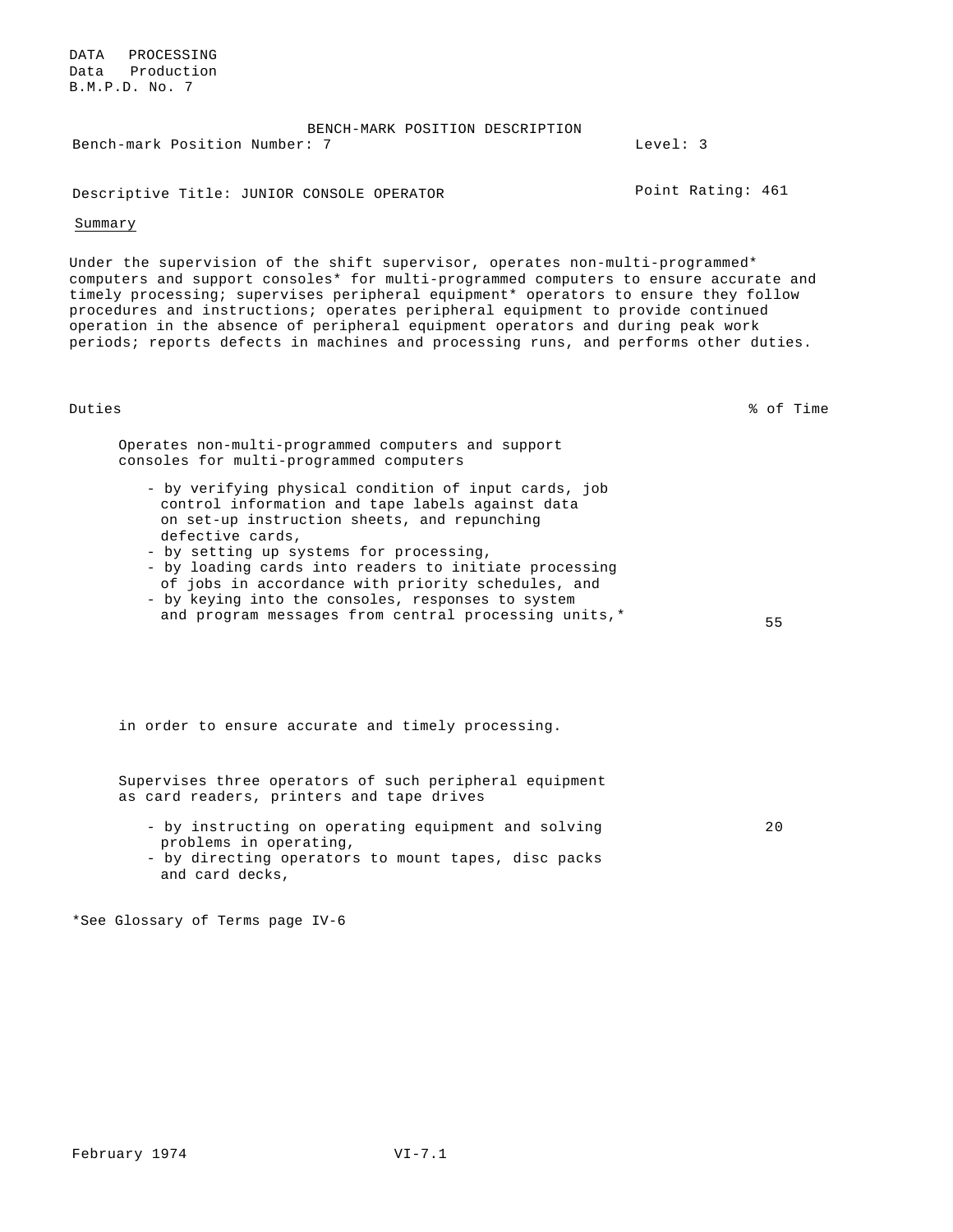- by explaining written procedures and literature available on equipment and data processing, and
- by reporting verbally to the supervisor on operators' ability to run equipment,

in order to ensure that operators follow procedures and instructions.

Operates peripheral equipment

- by setting print density, changing worn ribbons and carriage control tapes and mounting report forms on printers,
- by scanning reports being printed for completeness and quality of characters and ink,
- by rectifying problems on printers and restarting printing, and
- by loading cards into card readers and mounting tapes and disc packs onto drives,

in order to provide continued operation in the absence of peripheral equipment operators and during peak work periods.

Reports defects in machines and in processing runs

- by observing and describing how machines have broken down,
- by verifying console messages giving reasons for abnormal ends to jobs against reasons in computer print-outs,
- by completing report forms in accordance with program and procedures documentation,
- by recommending that devices not working be placed off-line, and
- by notifying the supervisor of the need to repair equipment or in his absence by calling repairmen,

in order to inform data centre management of interruptions in processing.

Performs other duties such as reviewing system-out reports summarizing jobs processed to verify data-set name and other identifying information on jobs and to check that all jobs have been run and outputs correctly identified.  $\frac{1}{5}$ 

10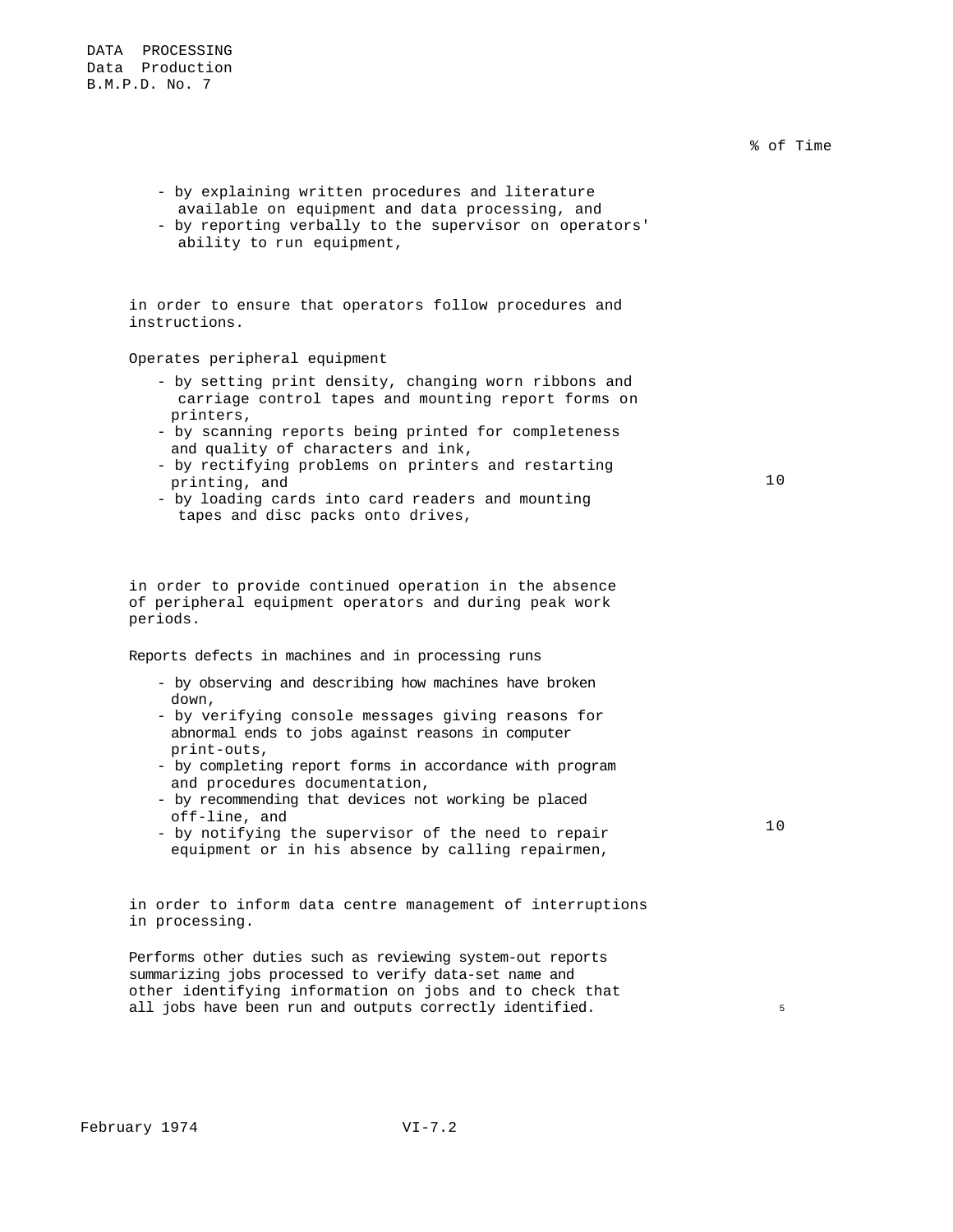Specifications and the contractions of the contractions of the contractions of the contractions of the contractions of the contractions of the contractions of the contractions of the contractions of the contractions of the

3 156

#### Knowledge

The work requires knowledge of the methods and procedures to process jobs on support consoles and non-multi-programmed computers, to operate printers, card readers and tape drives, and to rectify problems in operating printers. Knowledge of messages and codes transmitted through support consoles is necessary; sufficient knowledge of job control language\* is also required to verify control information on input cards.

### Responsibility for Processing

Choices are made through comparing the actual condition of jobs being processed and the operating of machines with various prescribed procedures and standards. Comparing includes verifying the correctness and completeness of job control data and reports being printed, checking the reasons for abnormal ends to jobs and the identity of lobs processed, and detecting operating defects in machine operation. Procedures and standards provided include set-up instruction sheets, priority schedules, messages from the computers and program and procedures documentation. Judgment is required to stop printing of jobs and to recommend that inoperative devices be placed off-line. 3 143

#### Impact

The purposes of the work are to ensure accurate and timely processing on non-multi-programmed computers and support consoles, to ensure, through supervision, that peripheral equipment operators follow procedures and instructions, to provide continued operation of peripheral equipment, and to inform management of interruptions in processing. The speed of support consoles to multiprogrammed computers establishes the most demanding time frame within which objectives must be achieved.

132

B  $\mathcal{R}$ 

\*See Glossary of Terms page IV-6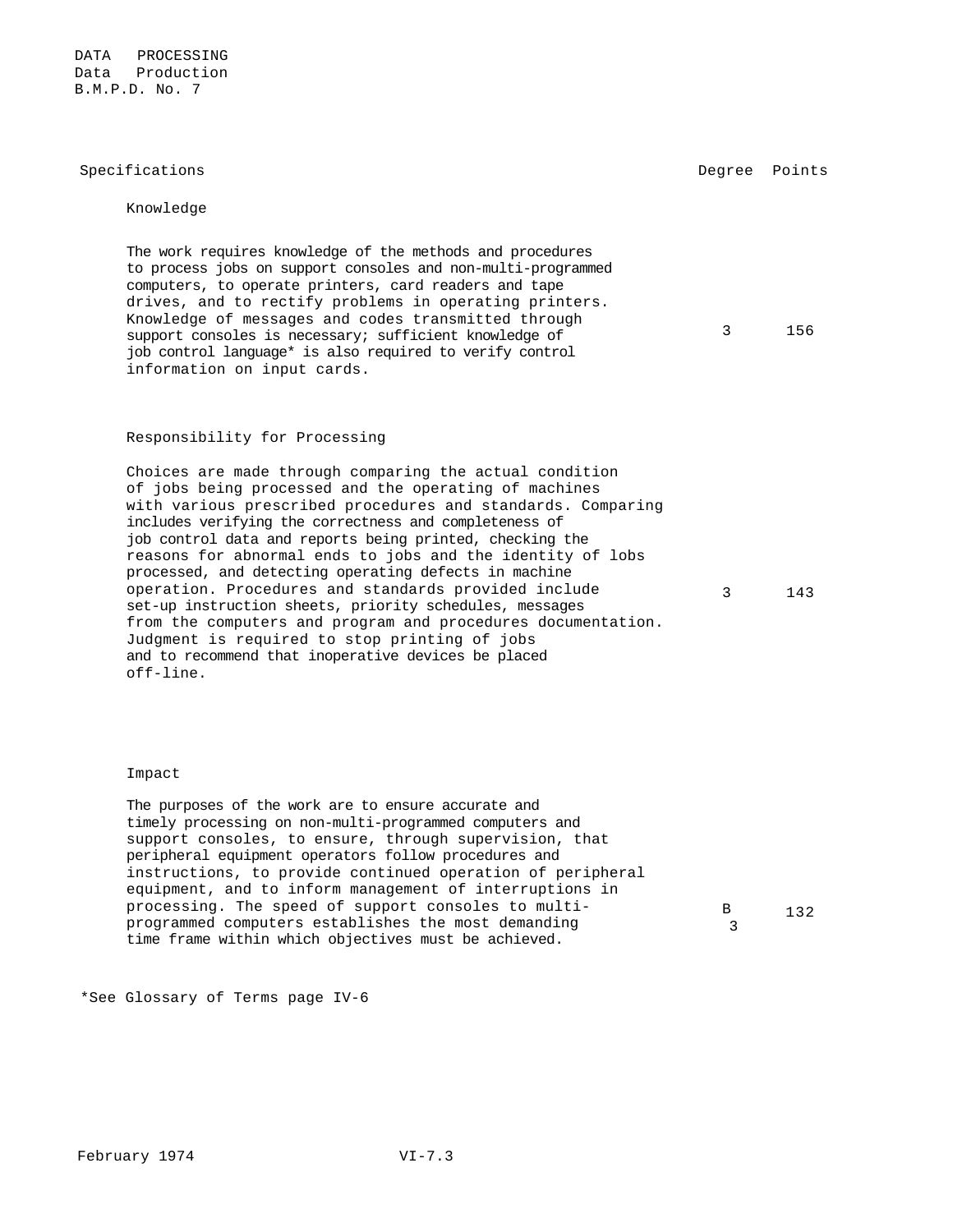Degree Points

Supervision

Control of others' work includes instructing three data processors on equipment operation and procedures, giving directions on specific tasks to be performed, and reporting verbally to the shift supervisor on operators' ability to run equipment.

B 2 30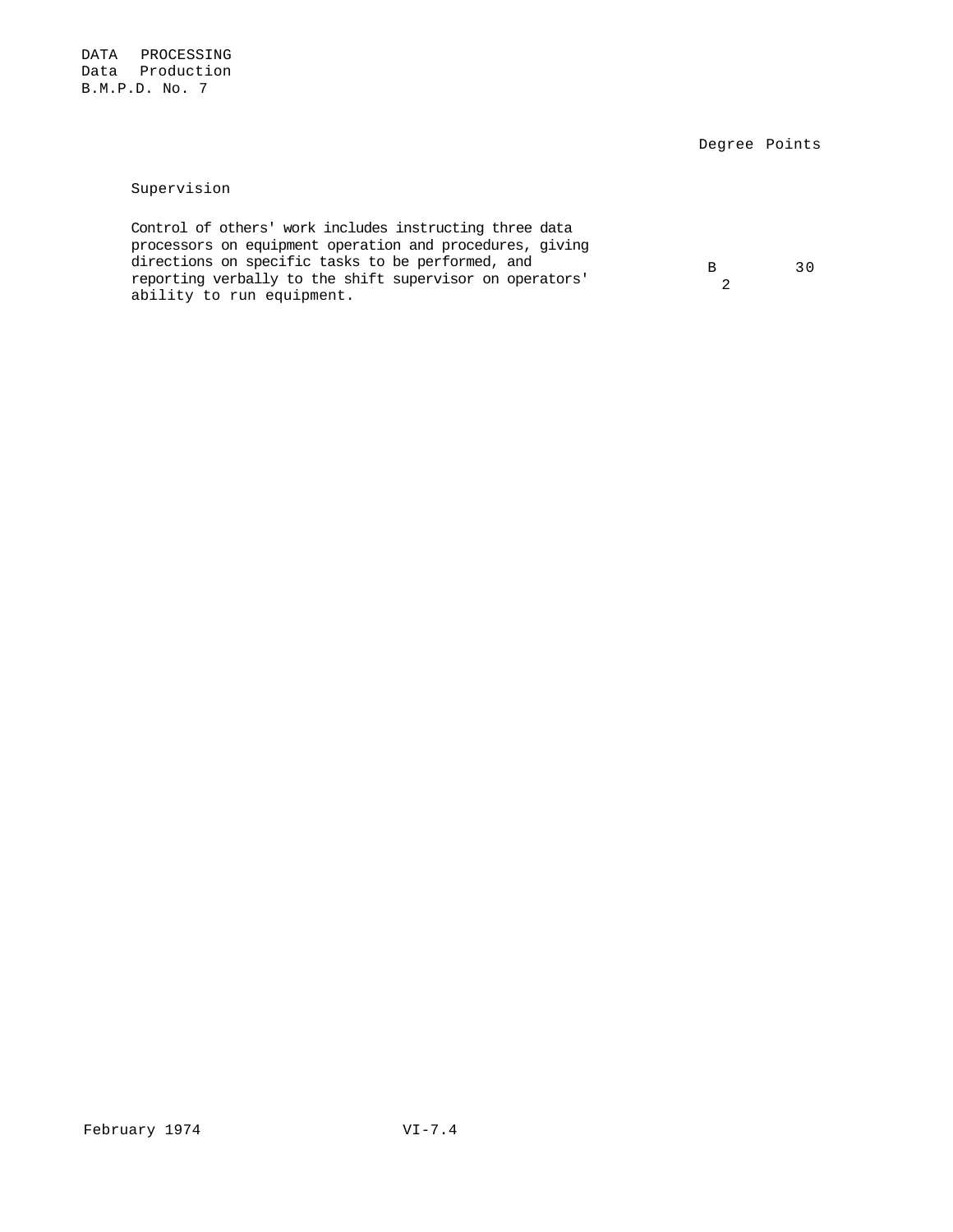## STATEMENT OF QUALIFICATIONS FOR

# B.M.P.D. No. 7: JUNIOR CONSOLE OPERATOR (DA-PRO-3)

# ESSENTIAL QUALIFICATIONS

BASIC REQUIREMENTS

| Education                           | - Completion of grade ten or achievement of a<br>satisfactory score on PSC Examination 1.                      |
|-------------------------------------|----------------------------------------------------------------------------------------------------------------|
| Achievement, Skills<br>or Aptitudes | - Skill in operating non-multi-programmed<br>computers and support consoles for<br>multi-programmed computers. |
| Language Requirements               | - A knowledge of both the English language<br>and the French language is essential<br>for this position.       |
| Experience                          | - Experience in the use of peripheral<br>equipment such as readers and printers.                               |

| RATED REOUIREMENTS   |                                                                  |
|----------------------|------------------------------------------------------------------|
| Knowledge            | - Knowledge of coding systems and job<br>control language.       |
| Abilities            | - Ability to detect machine malfunctions.                        |
|                      | - Ability to instruct operators and assess<br>their performance. |
| Personal Suitability | - Alertness, initiative and dependability.                       |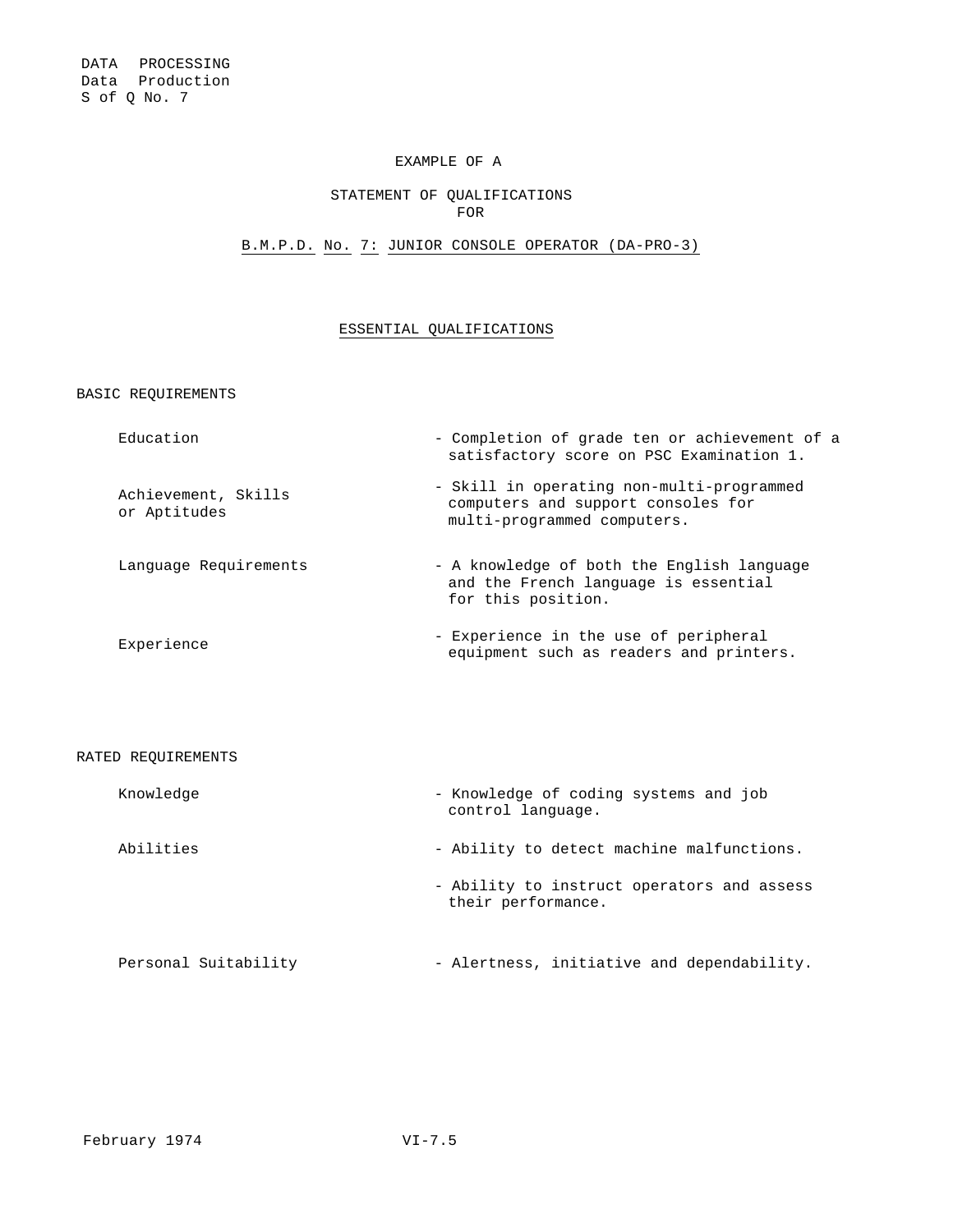BENCH-MARK POSITION DESCRIPTION

Bench-mark Position Number: 8 Level: 4

Descriptive Title: MAIN CONSOLE OPERATOR FOR THE POINT Rating: 595

Summary

Under the general supervision of the shift supervisor, operates the console of a multiprogrammed\* computer to process as many jobs simultaneously as possible and prevent loss of program data; assigns work to an assistant console operator and five peripheral equipment operators to co-ordinate processing; identifies exceptional conditions to reduce delays in processing to a minimum; recommends improvements to data processing procedures in order to save operators' and equipment time, and performs other duties.

Duties % of Time

Operates the console of a computer with multiprogramming capacity

- by loading the operating software\* into core\*, readying the nucleus and setting up the basic set of initiators to manage job queues\*,
- by activating peripheral equipment\*, and starting the processing of job queues in accordance with their priorities,
- by identifying jobs whose equipment and time requirements are causing the Central Processing Unit\* (CPU) to wait, fragment core and otherwise detract from the best flow of jobs,
- by deciding to hold job queues, start new initiators, cancel jobs in execution, release jobs for execution and change the job mix to speed processing, and
- by choosing appropriate responses to messages indicating that processing of one or more jobs has stalled or stopped,

50

in order to process as many jobs simultaneously as possible and prevent loss of program data during processing.

\*See Glossary of Terms page IV-6

FEBRUARY 1974 VI-8.1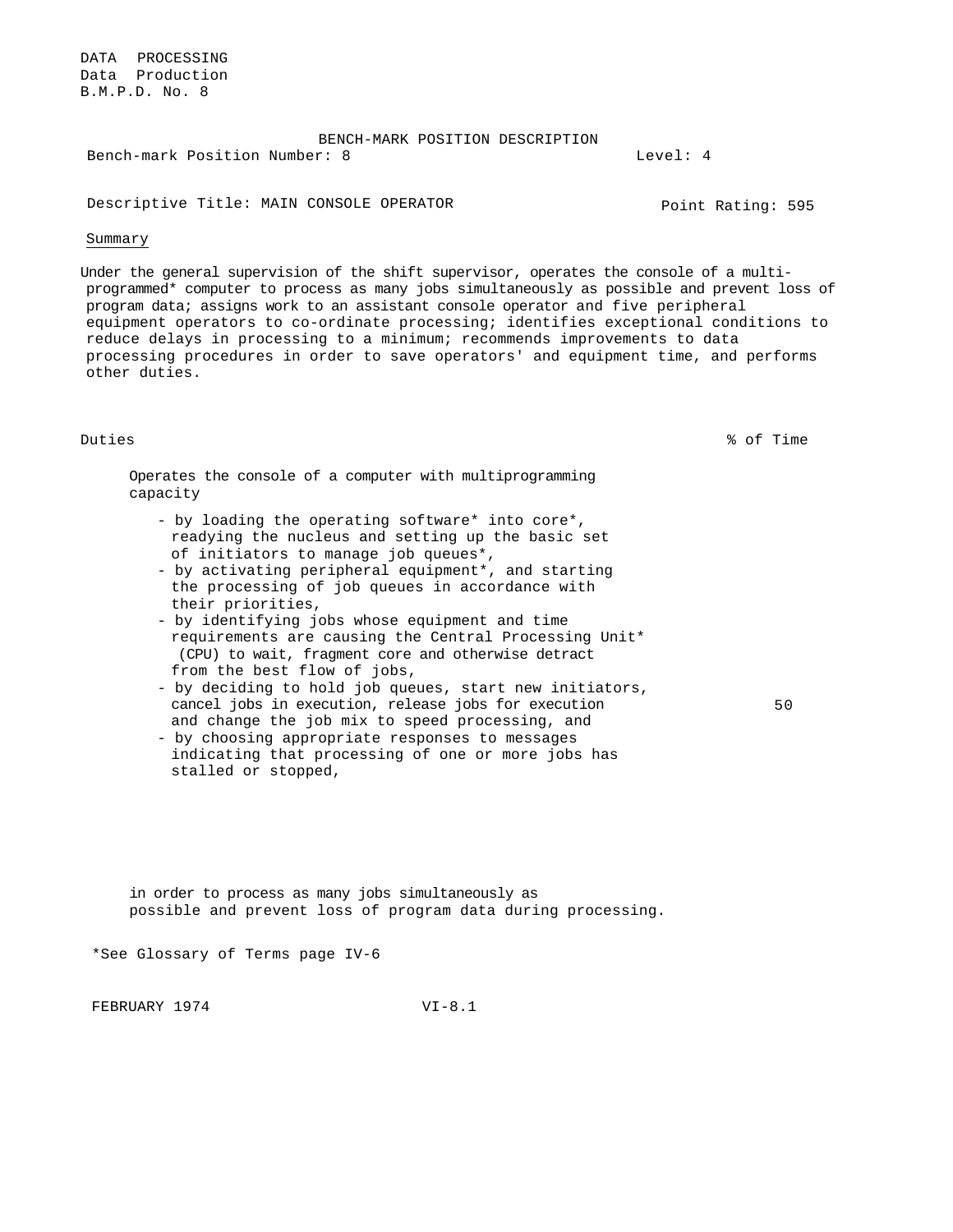of Time

Assigns work to an assistant console operator and five peripheral equipment operators

- by directing staff on work to be done,
- by instructing on operation of equipment,
- by explaining current changes in operating
- procedures and systems, and equipment, - by suggesting to the shift supervisor steps to
- develop staff and increase their motivation, and - by counseling them on work problems, and the counseling them on work problems,
- 

in order to co-ordinate processing and improve staff performance.

Identifies exceptional conditions such as errors and equipment malfunctions

- by rectifying errors in the job control language\* on cards for production jobs,
- by directing the computer to provide printed dumps of data from core for jobs coming to abnormal ends, and extracting from the dump the description of the error causing the termination of processing,
- by notifying the programmer and dispatching the print-out to him, and by rectifying input errors if possible to permit rerunning of jobs, and
- by recognizing malfunctions of air conditioning and electrical equipment and reporting them to the shift supervisors or in his absence repairmen,

in order to inform management of the nature of processing delays.

Recommends improvements to data processing procedures

- by demonstrating to programmers more economical processing instructions for running programs,
- by explaining to the shift supervisor and operations managers benefits of changing data processing report formats, and
- by pointing out to data processing schedulers desirable changes in schedules,

in order to save operators' and equipment time.

\*See Glossary of Terms page IV-6

February 1974 VI-8.2

15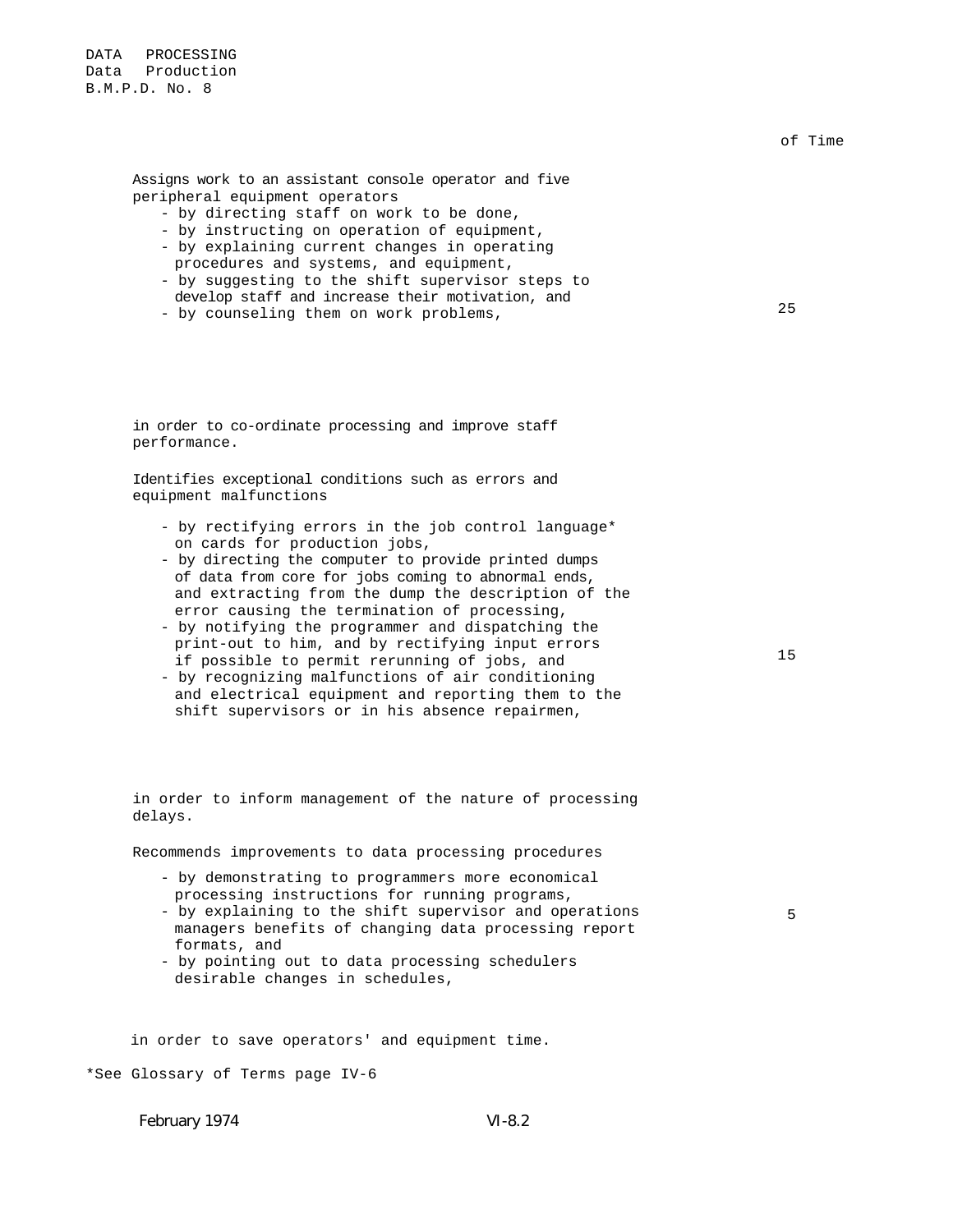Enters statistical data on a number of report forms relating to processing times, malfunctions, reruns and similar matters, and performs other duties.<br>5

### Knowledge

The work requires knowledge of standard procedures, messages and codes used in operating a main console, methods for mixing jobs for simultaneous processing as well as knowledge of job control language, of reasons for messages being sent from the CPU, and of the appropriate responses, especially to messages indicating processing problems. Sufficient knowledge of software and equipment is required to recognize equipment malfunctions, and of operating peripheral equipment to supervise other operators. In addition, understanding of users' processing priorities is required in varying the job mix.

#### Responsibility for Processing

Judgment is exercised in ordering the queue of jobs to be processed in terms of holding back, releasing and canceling jobs to speed processing. Choices are made in this job mixing, in discerning reasons for abnormal ends to processing and for other delays and interruptions, and in deciding what actions to take to respond to CPU messages and to problems such as input errors and equipment malfunctions. Recommendations are made on developing staff and improving job scheduling, report formats and programmers' processing instructions. 4 187

Impact

The purposes of the work are to process as many jobs simultaneously as possible, to inform management of the nature of processing delays, to co-ordinate processing through staff and to save operators' and equipment time

 $C_3$  174

% of Time

Specifications **Degree** Points **Degree** Points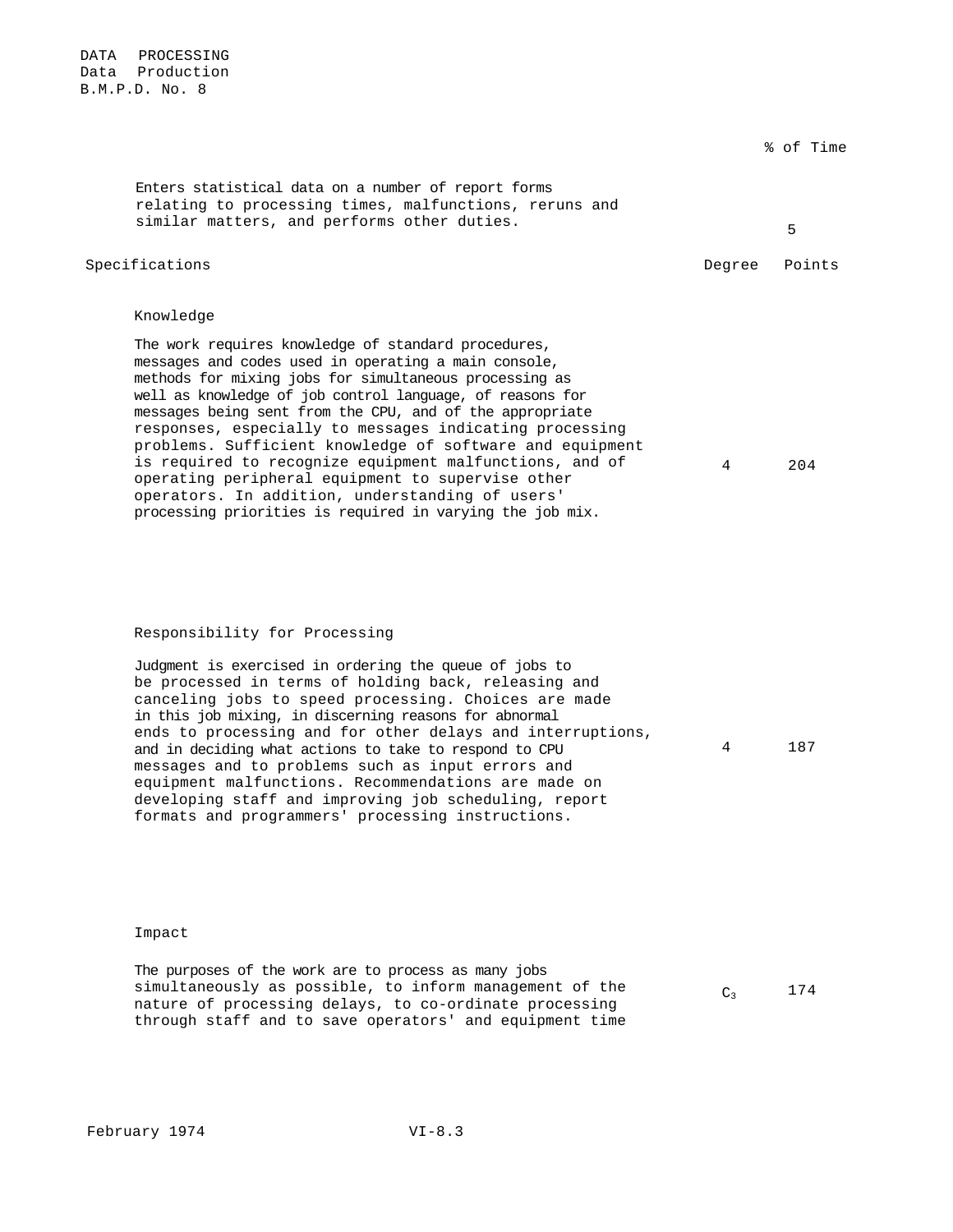Degree Points

through improving procedures. The speed of a multi programmed computer sets the time frame within which objectives must be achieved.

Supervision

Responsibility for the work of others extends to directing six peripheral equipment operators to take actions required for processing, instructing them on operating equipment, explaining procedures, systems and equipment, suggesting steps to develop staff, and counseling them on work problems.

 $B_2$  30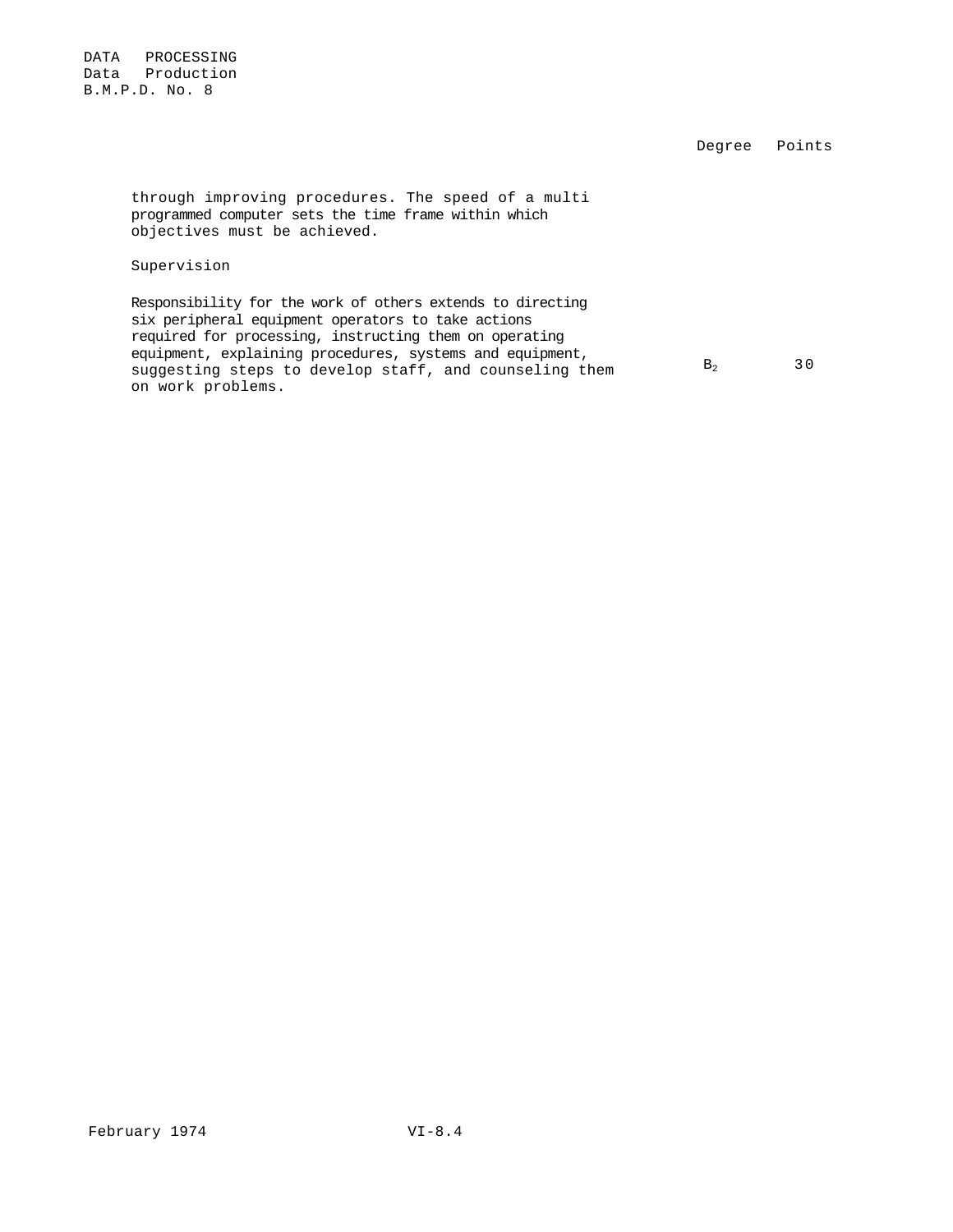# STATEMENT OF QUALIFICATIONS FOR

# B.M.P.D. No. 8: MAIN CONSOLE OPERATOR (DA-PRO-4)

# ESSENTIAL QUALIFICATIONS

#### BASIC REQUIREMENTS

| Education                           | - Completion of grade ten or achievement of<br>a satisfactory score on PSC Examination 1.                |
|-------------------------------------|----------------------------------------------------------------------------------------------------------|
| Achievement, Skills<br>or aptitudes | - Skill in operating a computer console.                                                                 |
| Language Requirement                | - A knowledge of both the English language and<br>the French language is essential for this<br>position. |
| Experience                          | - Experience in the use of peripheral equipment<br>such as tape drives and on-line printers.             |

## RATED REQUIREMENTS

| Knowledge            | - Knowledge of computer software and<br>hardware systems.                                                      |
|----------------------|----------------------------------------------------------------------------------------------------------------|
| Abilities            | - Ability to identify errors in job control<br>language and malfunctions in equipment and<br>air conditioning. |
|                      | - Ability to schedule and assign work, set<br>priorities and train and assess operators.                       |
| Personal Suitability | - Effective interpersonal relationships.                                                                       |
|                      | - Alertness and dependability.                                                                                 |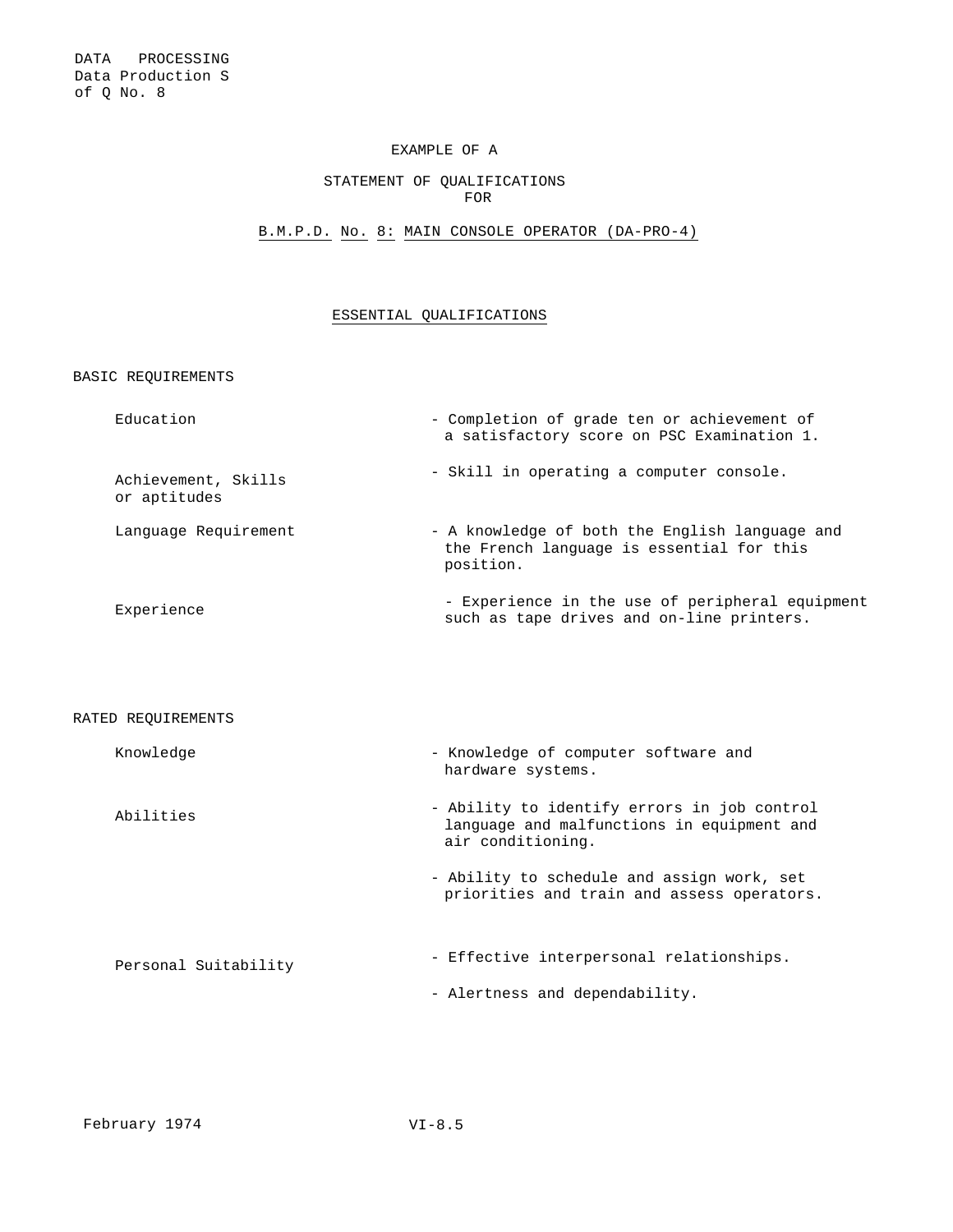### BENCH-MARK POSITION DESCRIPTION

Bench-mark Position Number: 9 Level: 4

#### Descriptive Title: SUPERVISOR, TERMINAL UNIT Foint Rating: 595

#### Summary

Under the direction of the Chief of the Computer Systems Division, controls processing of the agency's production, scientific and test programs through a remote terminal to ensure accurate and continuous operation; supervises two employees to ensure required unit production and develop staff; validates bills for the services of the remote computer installation to account for expenditures; advises users\* on the terminal unit's services, and performs other duties.

Duties % of Time

Controls the processing of the agency's production, scientific and test programs through a remote terminal consisting of card processor with plug board\* and memory, and a keyboard terminal

- by checking coding, format and completeness of job control\* cards, correcting coding of statements, and inserting missing, standard cards as outlined in program documentation,
- by sequencing and rescheduling incoming processing jobs according to agency priorities, and availability of time on the card processor,
- by writing and coding control statements to extract information from data files as requested by users, and to perform such utility\* functions as sorting, editing, merging, and dumping information on files,
- by pointing out to users additional control information required for processing, and informing them of computer compiler, hardware and other changes,
- by assigning magnetic tapes stored in the remote installation, authorizing their use and erasure, and assigning blocks of storage on drums and disc to processing programs, depending on the cost of storage media and handling as well as processing speed and priority required,

\*See Glossary of Terms page IV-6 February 1974 VI-9.1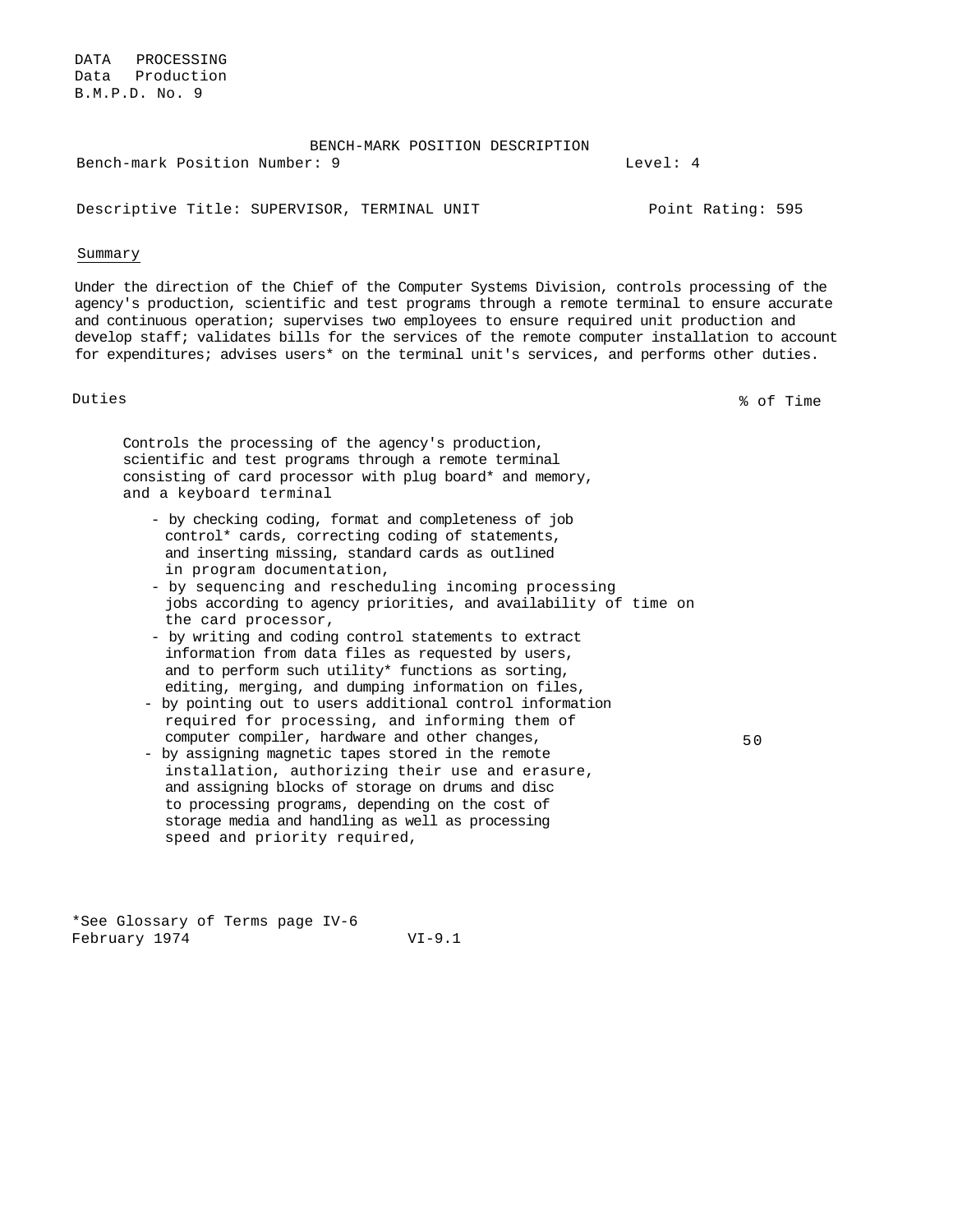- by establishing indexes and cross-references for a library of punched cards,
- by examining new program operating instructions for clarity, and explaining to programmers problems experienced with the instructions,
- by checking and installing the terminal's plug board, selecting and mounting paper, forms, and carriage control tapes, starting and stopping processing, and selecting and loading cards into the card hopper,
- by deciding to have jobs printed at the installation to improve the daily scheduling of processing,
- by resolving such machine problems as card jams, defective printer drum fuses and the loose plug boards, and describing other malfunctions to the commercial installation's customer engineer,
- by identifying to installation supervisors the priority programs to be processed at a back-up installation in the event of computer failure, and
- by scanning print-outs for completeness, legibility, and messages giving errors in control data, and by making corrections possible and resubmitting the program,

in order to schedule work and ensure accurate and continuous processing.

Advises the agency's users on the terminal unit's services

- by indicating when jobs can be scheduled for processing,
- by informing users of the status of their processing,
- by explaining operating delays and interpreting error messages from the remote computers, and
- by outlining operating procedures and indicating the utility programs available from the installation,

in order to ensure users are knowledgeable of services available.

% of **Time**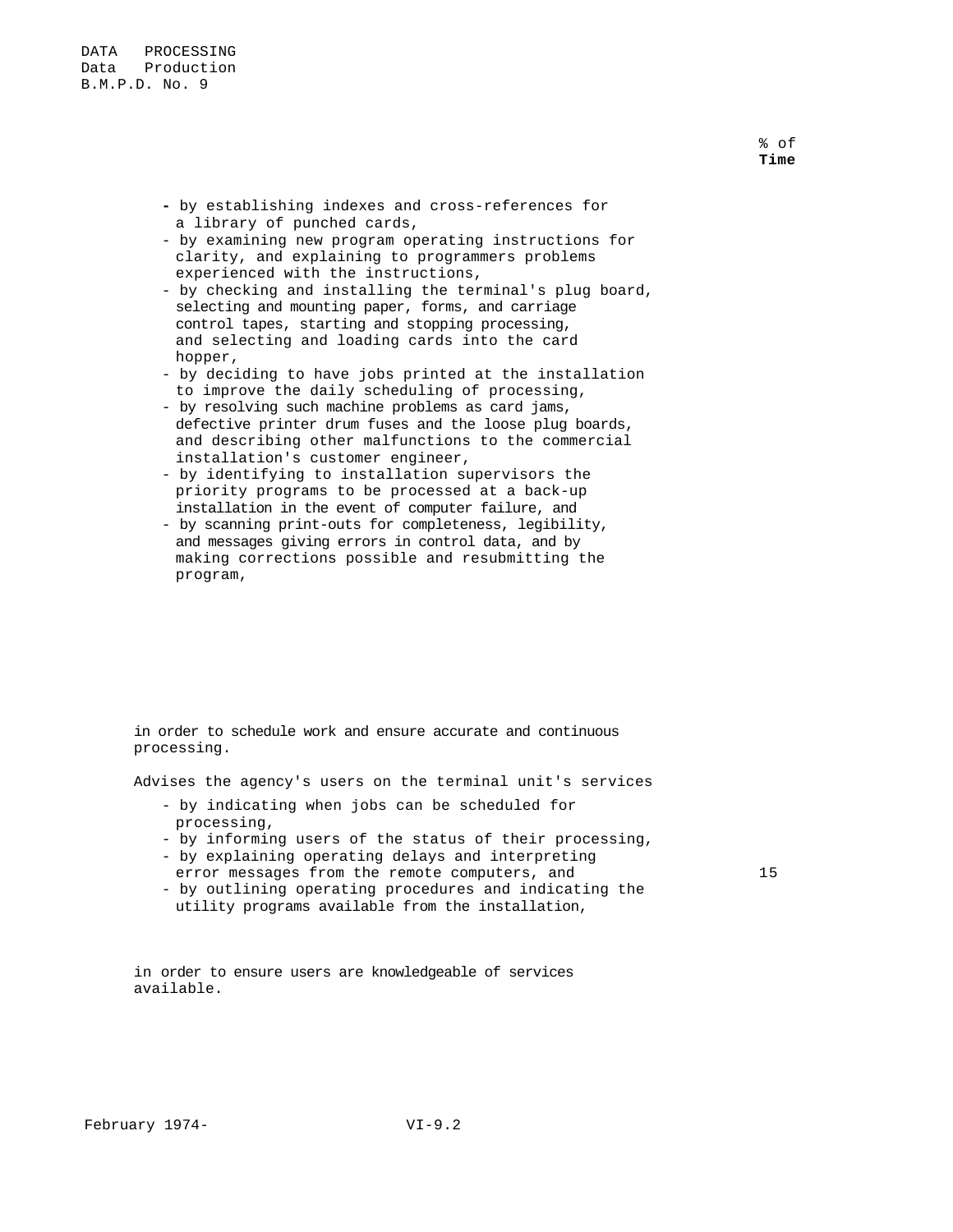15

Validates bills for services provided by the computer installation

- by checking items in the bills against the unit's logs of transactions, services obtained, equipment rental and supplies,
- by compiling and deducting from bills the amount of credits to the unit, and
- by authorizing payments and reporting costs and services to the Chief of Computer Systems,

in order to account for expenditures on services.

Supervises two employees engaged in key-punching data from users' documents, operating the terminal and related work

- by establishing duties of staff, setting priorities assigning work and authorizing overtime,
- by training staff in the operation of equipment, the use of control cards and unit procedures,
- by interviewing and selecting candidates for positions, and
- by monitoring and appraising the employees' work, discussing appraisals with them, and resolving their work problems,

in order to ensure required unit production and develop staff.

Performs such other duties as

- coding users' input documents for key-punching,
- retrieving data on publications relating to the agency's program, by assigning appropriate key words to users' requests and coding words for key-punching and transmission to the data bank, to provide users with information requested, and
- ascertaining work overloading in the unit, and requesting supervisors of other installations to key-punch documents and process cards on unit record equipment, in order to meet production deadlines.

10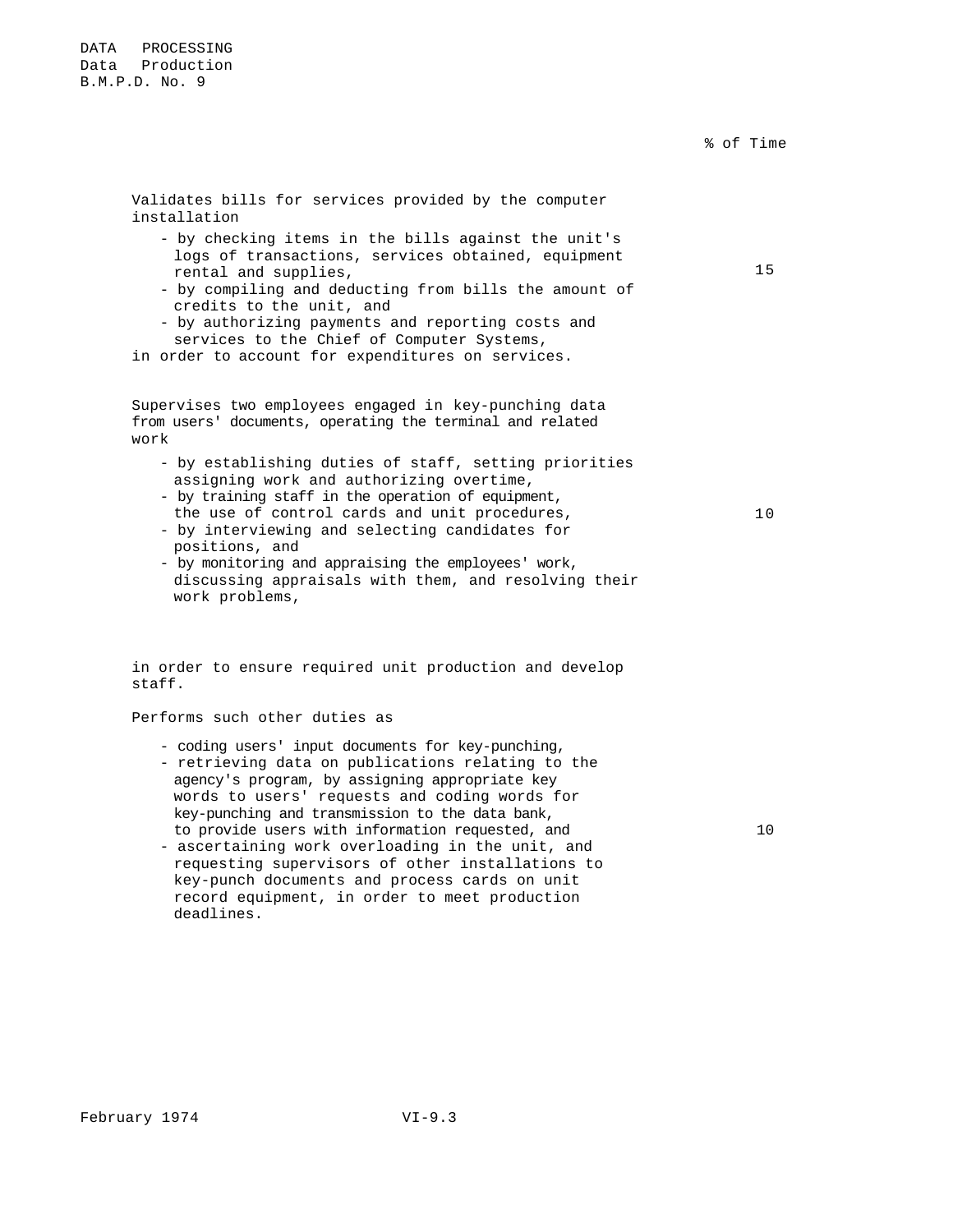Specifications Degree Points

Knowledge

The work requires knowledge of job control language and the ability to code statements to extract information from data files, to sort, edit, merge and dump data. Sufficient understanding of the messages and codes from remote computers is required to check the list of processing transactions and interpret input errors. Ability is required to apply and explain to others the procedures for operating the remote terminals, running the agency's production programs, controlling tape, drum and disc storage, validating computer services bills and retrieving information from the data bank. Knowledge is also needed of the services offered by the remote installation to advise users, as well as knowledge of the installation's hardware to check job control input.

#### Responsibility for Processing

Judgment is required in coding control statements to perform sorts, edits, merges and dumps of data, in sequencing incoming processing work, in correcting errors in control data, authorizing use of magnetic tapes, assigning space on drum and disc storage on the basis of cost and users' needs, explaining problems experienced with program operating instructions, deciding to have output printed at the commercial installation, and identifying priority programs to be sent to a back-up installation for processing. Judgment is also exercised in authorizing payment of bills for computer services and in advising agency users on the services provided by the terminal unit. Initiative is required in ascertaining work overloading and requesting other installations to do key-punching and unit record processing.

4 204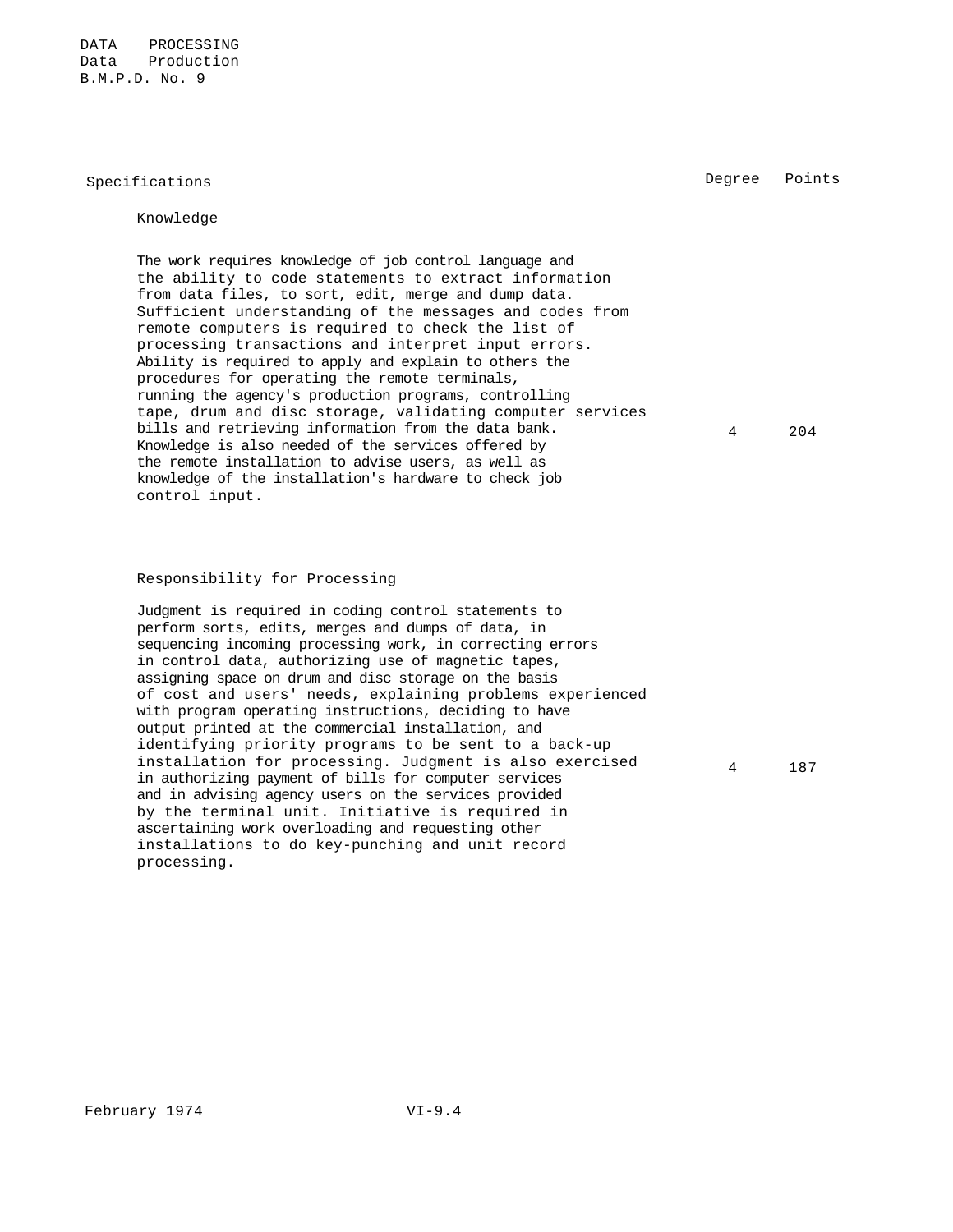Degree Points

Impact

Two objectives of the work are to ensure accurate and continuous processing through job control data and statements and other control over terminal processing, to ensure users are knowledgeable of the unit's services, to account for expenditures on computer services, to ensure required unit production and develop staff, and to meet production deadlines for key-punching and unit record processing. The speed of the terminal equipment sets the time-frame for achieving objectives.

#### Supervision

Supervisory responsibilities for two operators include establishing their duties and priorities, assigning work and authorizing overtime, training staff in operation of equipment and other procedures, interviewing and selecting candidates for positions, monitoring and formally appraising employees' work, discussing appraisals with them, and resolving work problems.

 $C_1$  139

 $C_2$  65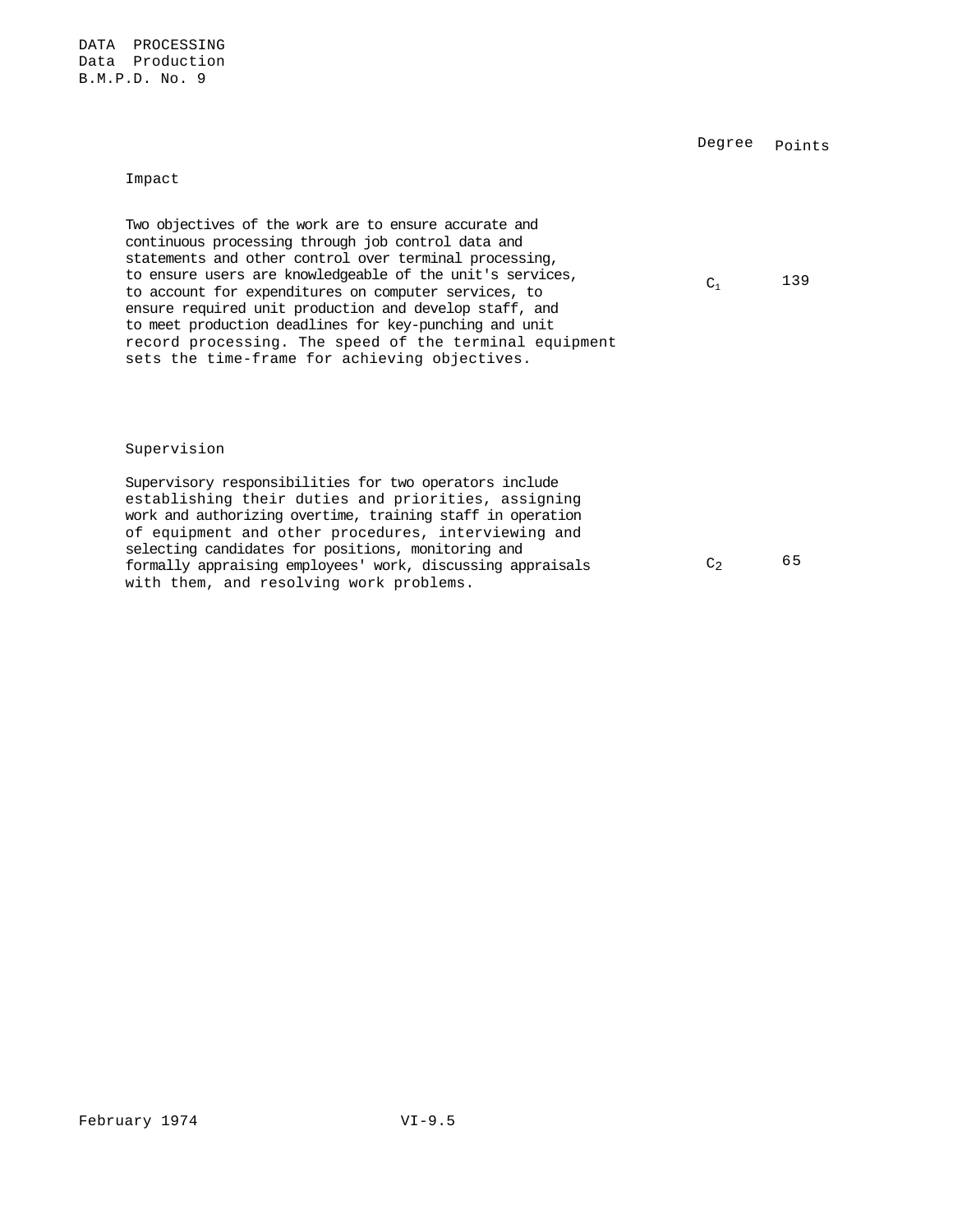## STATEMENT OF QUALIFICATIONS FOR

# B.M.P.D. No. 9: SUPERVISOR, TERMINAL UNIT (DA-PRO-4)

## ESSENTIAL QUALIFICATIONS

BASIC REQUIREMENTS

| Education                           | - Completion of grade ten or achievement of<br>a satisfactory score on PSC Examination 1.                                              |
|-------------------------------------|----------------------------------------------------------------------------------------------------------------------------------------|
| Achievement, Skills<br>or Aptitudes | - Skill in operating a remote terminal system<br>consisting of a card processor with plug<br>board and memory and a keyboard terminal. |
| Language Requirement                | - A knowledge of either the English language<br>or the French language is essential for<br>this position.                              |
| Experience                          | - Experience in computer operations.                                                                                                   |
| RATED REQUIREMENTS                  |                                                                                                                                        |
| Knowledge                           | - Knowledge of job control language, computer<br>terminology and computer code systems.                                                |
|                                     | - Knowledge of the characteristics of<br>computer program documentation, and tape<br>library procedures.                               |
| Abilities                           | - Ability to control a terminal unit service.                                                                                          |
|                                     | - Ability to select and train staff and<br>assess their performance.                                                                   |
| Personal Suitability                | - Effective interpersonal relationships.                                                                                               |
|                                     | - Initiative and reliability.                                                                                                          |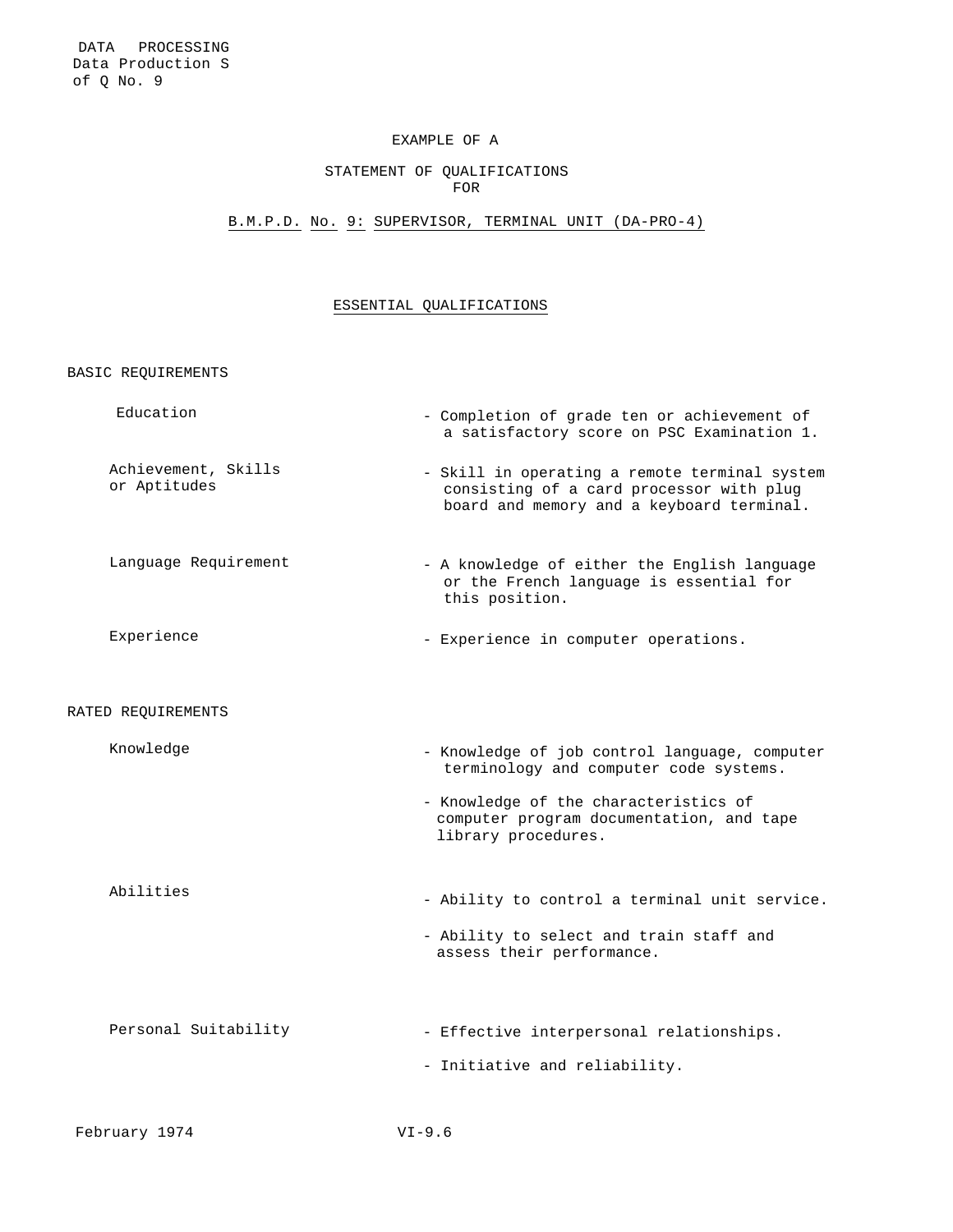DATA PROCESSING Data Production S of Q No. 9

# DESIRABLE QUALIFICATIONS

- Knowledge of simple accounting procedures.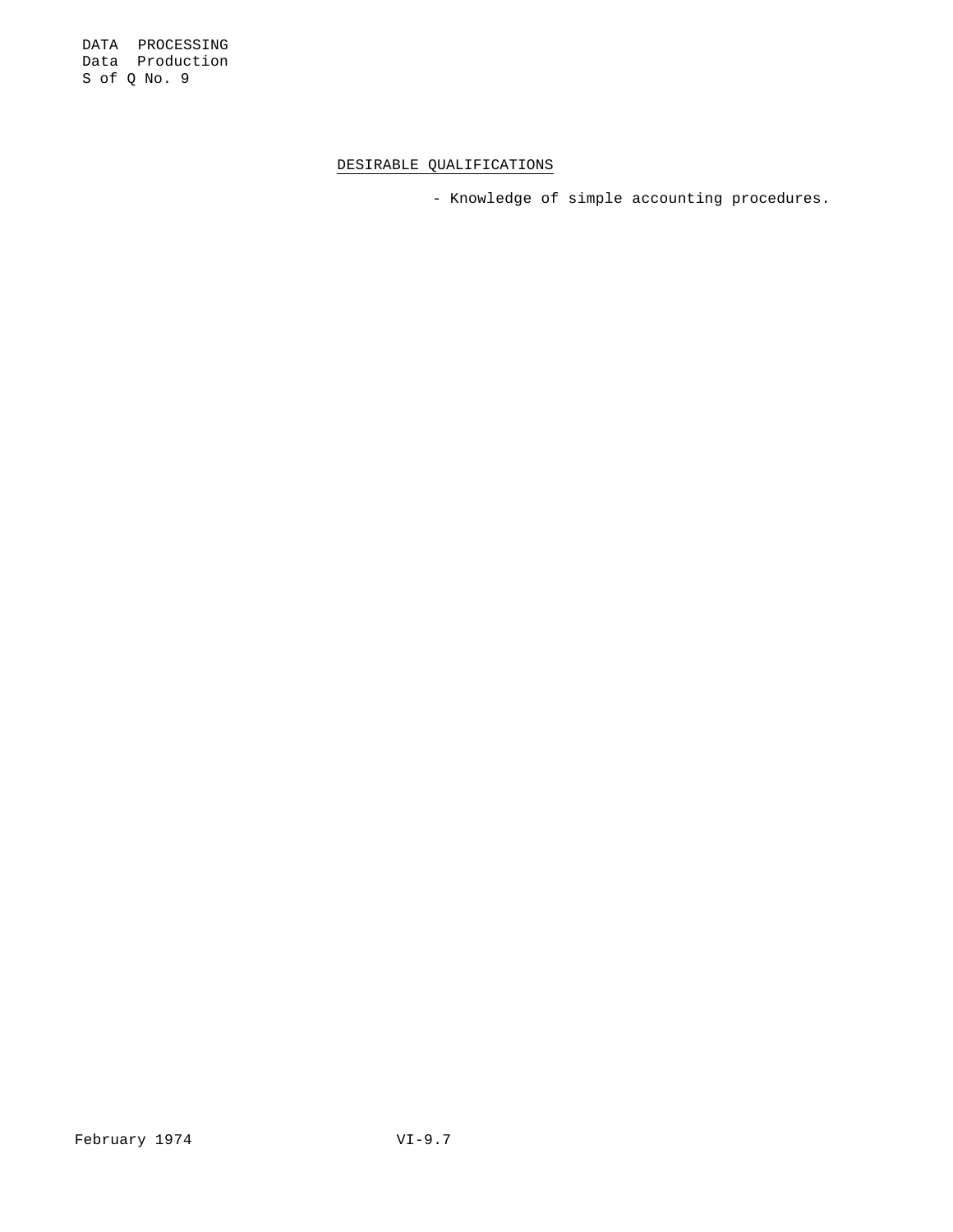#### BENCH-MARK POSITION DESCRIPTION

Bench-mark Position Number: 10 Level: 4

Descriptive Title: GROUP HEAD, TAPE LIBRARY Point Rating: 630

#### Summary

Under the general supervision of the Head of Production Control, develops procedures for the magnetic tape and card library to enable effective library control; controls library services to provide tapes and cards required for processing and to resolve problems with tapes; supervises a staff of 8 tape librarians to maintain production and provide for satisfactory staff development; advises users on tape library services to assist them in making effective use of the library, and performs other duties.

Duties % of Time

40

- Develops procedures for the magnetic tape and card library - by ascertaining and establishing files and records needed by the library,
	- by describing to the Head of Production Control and programmers the regular reports required for library control and by recommending specifications for computer programs to produce the reports,
	- by recommending work routines for scheduling the issue, and labeling, storing, cleaning and releasing of tapes, as well as for dispatching tapes to a back-up library, and
	- by revising routines to be consistent with new program flow charts and schedules for major production runs,

in order to enable effective library control.

Controls library services which include storing and retrieving, organizing and issuing users' tapes and program and job control\* cards, for processing on a number of computers including an on-line\* enquiry system

- by checking new production and test program documentation for completeness and accuracy in terms of tape usage and retention and by informing programmers of information required,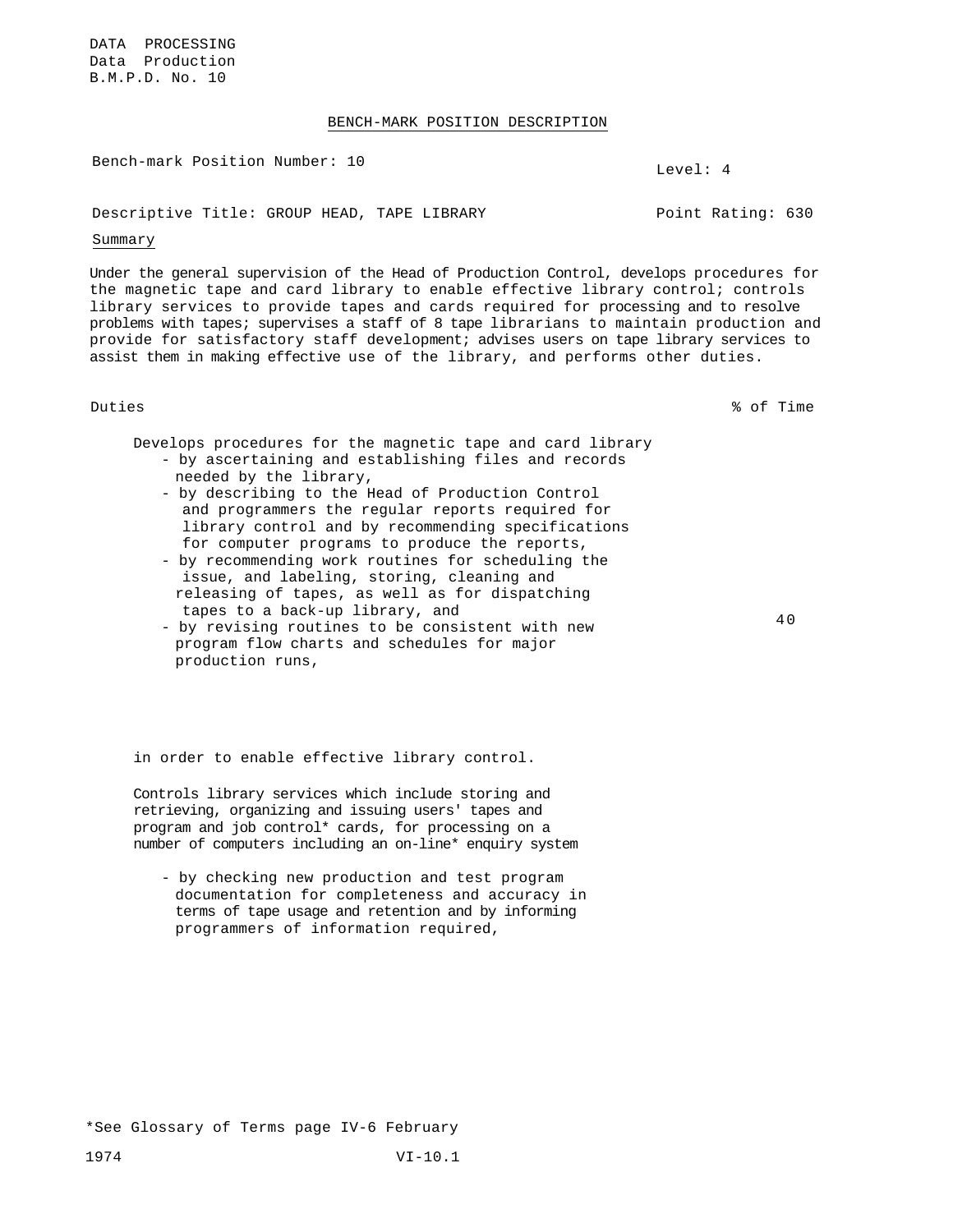- by varying dates for releasing tapes required in processing runs to ensure data needed at the various stages of production is available, and by authorizing release of tapes to maintain production on computers,
- by estimating the number of tapes and cards to be issued and stored daily, by planning distribution of work to staff, and establishing work priorities in accordance with schedules and unscheduled urgencies,
- by estimating the number of tapes needed annually and recommending purchases,
- by identifying from program documentation master tapes for storage in a remote library,
- by reviewing reports on possible tape malfunctions, by testing tapes to isolate causes of malfunctions, and authorizing repair and discarding of tapes, and
- by reporting on tape performance and recommending kinds of tapes to be purchased,

in order to provide tapes and cards when required for processing and to resolve problems with tapes.

Supervises a staff of 8 tape librarians

- by delegating responsibilities and assigning work to staff,
- by assigning librarians to night shifts,
- by informing staff of new procedures, changes in program set-up and in priorities, and by training new tape librarians in library procedures and work, and
- by checking and appraising work, and by recommending promotions, counseling staff on work problems and recommending disciplinary action,

in order to maintain production and provide for satisfactory staff development.

Advises users on tape library services

- by outlining library procedures and requirements for using tapes in processing,

February 1974 VI-10.2

30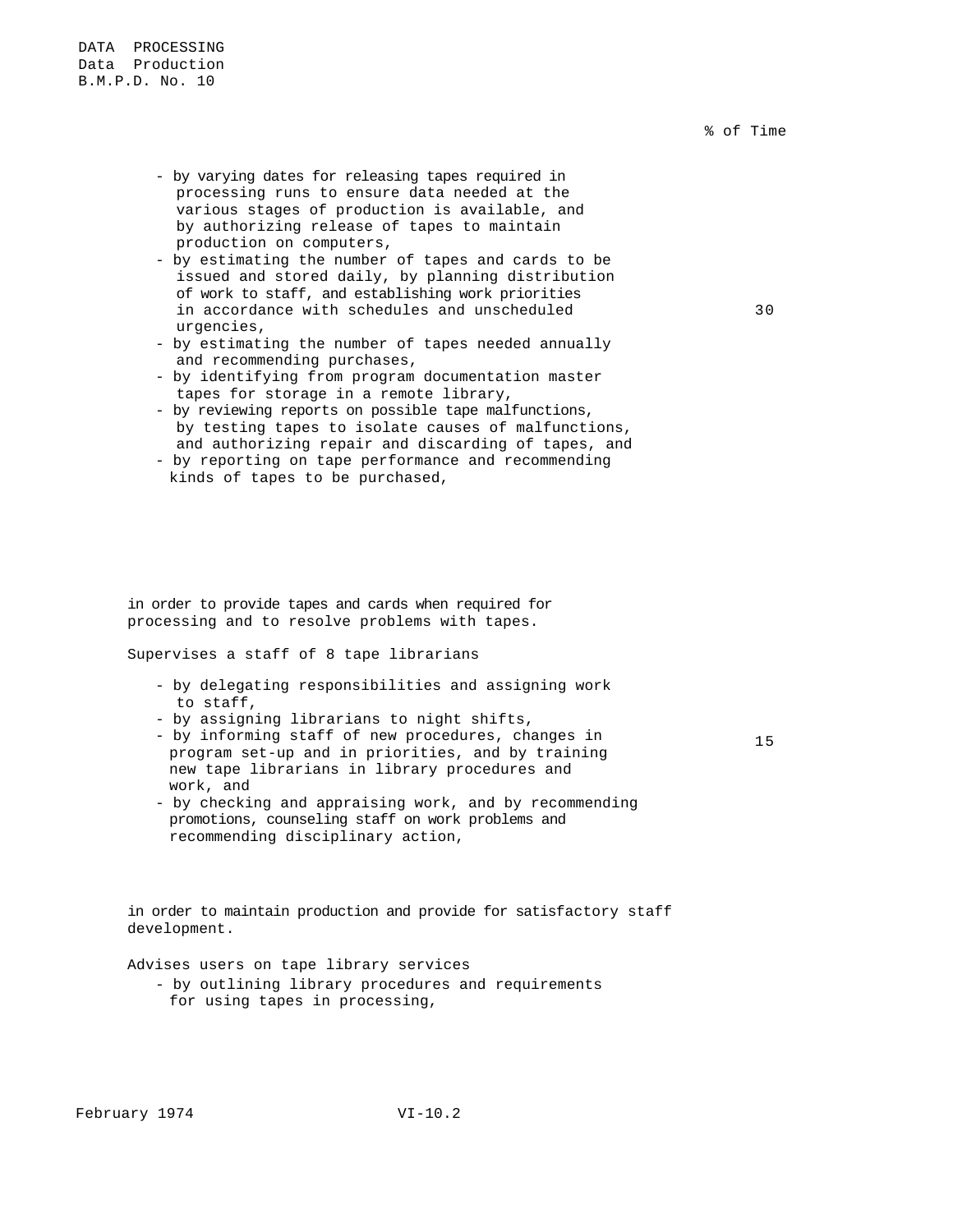|                                                                                                                                                                                                                                                                                                                                                                                                                                                                                                                                                                                                                                                   |               | of Time |
|---------------------------------------------------------------------------------------------------------------------------------------------------------------------------------------------------------------------------------------------------------------------------------------------------------------------------------------------------------------------------------------------------------------------------------------------------------------------------------------------------------------------------------------------------------------------------------------------------------------------------------------------------|---------------|---------|
| - by explaining tape and disc malfunctions,<br>- by indicating the utility programs available to<br>perform such tape operations as searching for<br>data, and<br>- by informing users whether tapes are available<br>for processing,                                                                                                                                                                                                                                                                                                                                                                                                             |               | 10      |
| in order to assist users in making effective use of the<br>library.                                                                                                                                                                                                                                                                                                                                                                                                                                                                                                                                                                               |               |         |
| Performs such other duties as recommending acquisition<br>of materials for the library to store and retrieve tapes<br>and cards, and overseeing the compilation and maintenance<br>of inventories of tapes and disc packs to account for<br>these supplies.                                                                                                                                                                                                                                                                                                                                                                                       |               | 5       |
| Specifications                                                                                                                                                                                                                                                                                                                                                                                                                                                                                                                                                                                                                                    | Degree Points |         |
| Knowledge                                                                                                                                                                                                                                                                                                                                                                                                                                                                                                                                                                                                                                         |               |         |
| The work requires knowledge and ability to develop tape<br>library methods and procedures, particularly those for<br>filing documents and reporting on tapes, scheduling<br>library work, assessing tape performance and malfunctions,<br>and writing job control cards for running library<br>utility programs. The work also requires the knowledge<br>of production scheduling in the installation, in order<br>to coordinate library work with scheduling, and<br>understanding of the work flow of major production runs<br>as set out in flow charts, in order to have tapes and<br>other input available for various stages of production. | 4             | 204     |

# Responsibility for Processing

| Initiative and judgment are exercised in establishing     |                |     |
|-----------------------------------------------------------|----------------|-----|
| files and records, recommending specifications for        |                |     |
| library utility programs, and recommending library work   |                |     |
| routines and procedures. Judgment is also exercised in    |                | 187 |
| informing programmers of information required to document | $\overline{4}$ |     |
| program input and output, in controlling the storage and  |                |     |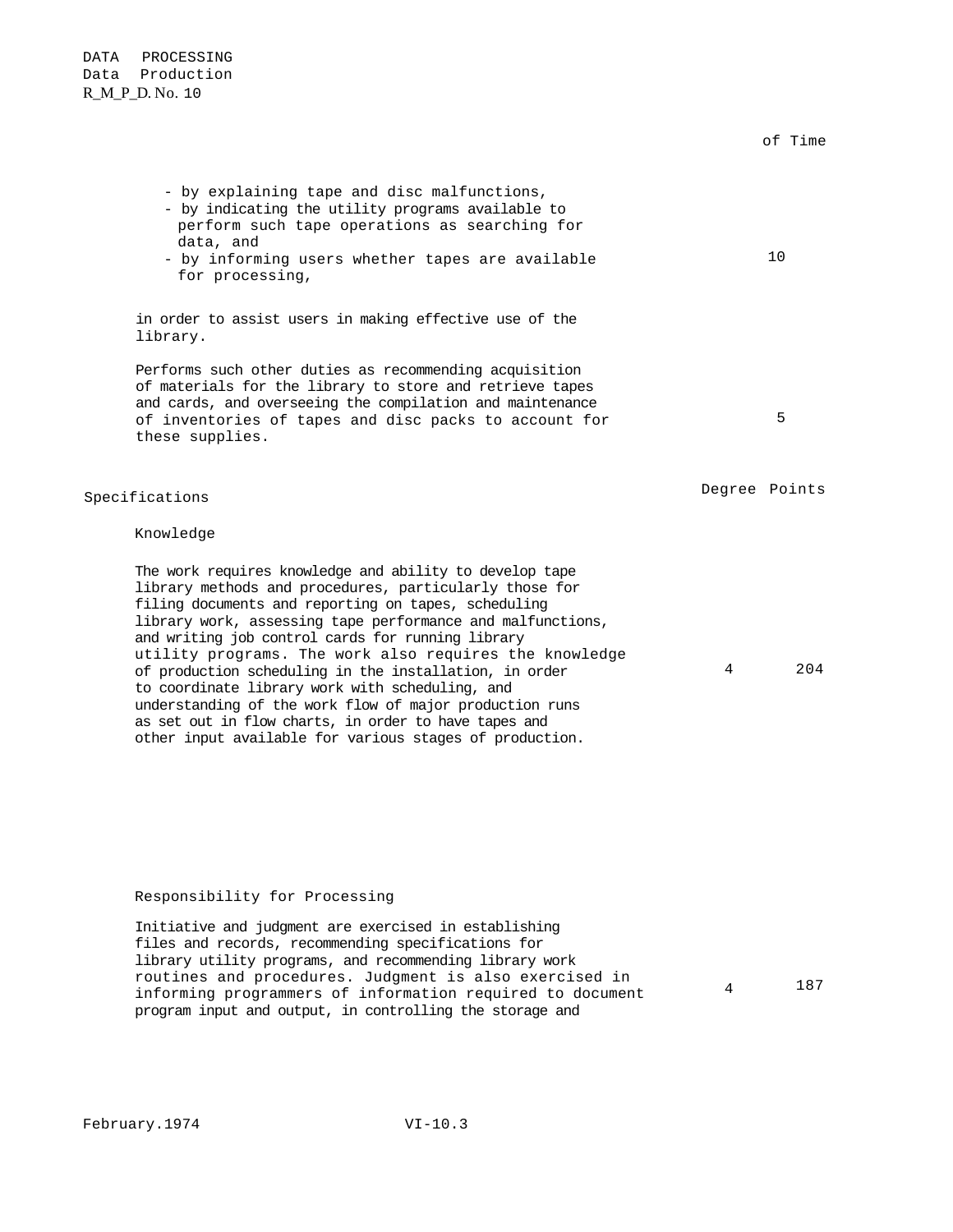Degree Points

 $C_3$  174

release of tapes, establishing work priorities and schedules, isolating causes of tape and disc malfunctions, recommending tapes to be purchased and advising users on tape library services.

## Impact

The objectives of the work are to enable effective control of the tape library, to resolve problems with tapes, to maintain library production and provide for staff development, and to assist users to make effective use of library services. The speed of multi-programmed computer systems, including batch processing of tapes on an on-line system, establishes the time frame within which objectives must be achieved.

#### Supervision

The work requires supervision of 8 tape librarians. Supervisory responsibilities include delegating responsibilities and assigning work to staff, assigning librarians to shifts, training new librarians in their work, checking and appraising work, recommending pro motions, counseling staff on work problems, and recommending disciplinary action.  $C<sub>2</sub>$  65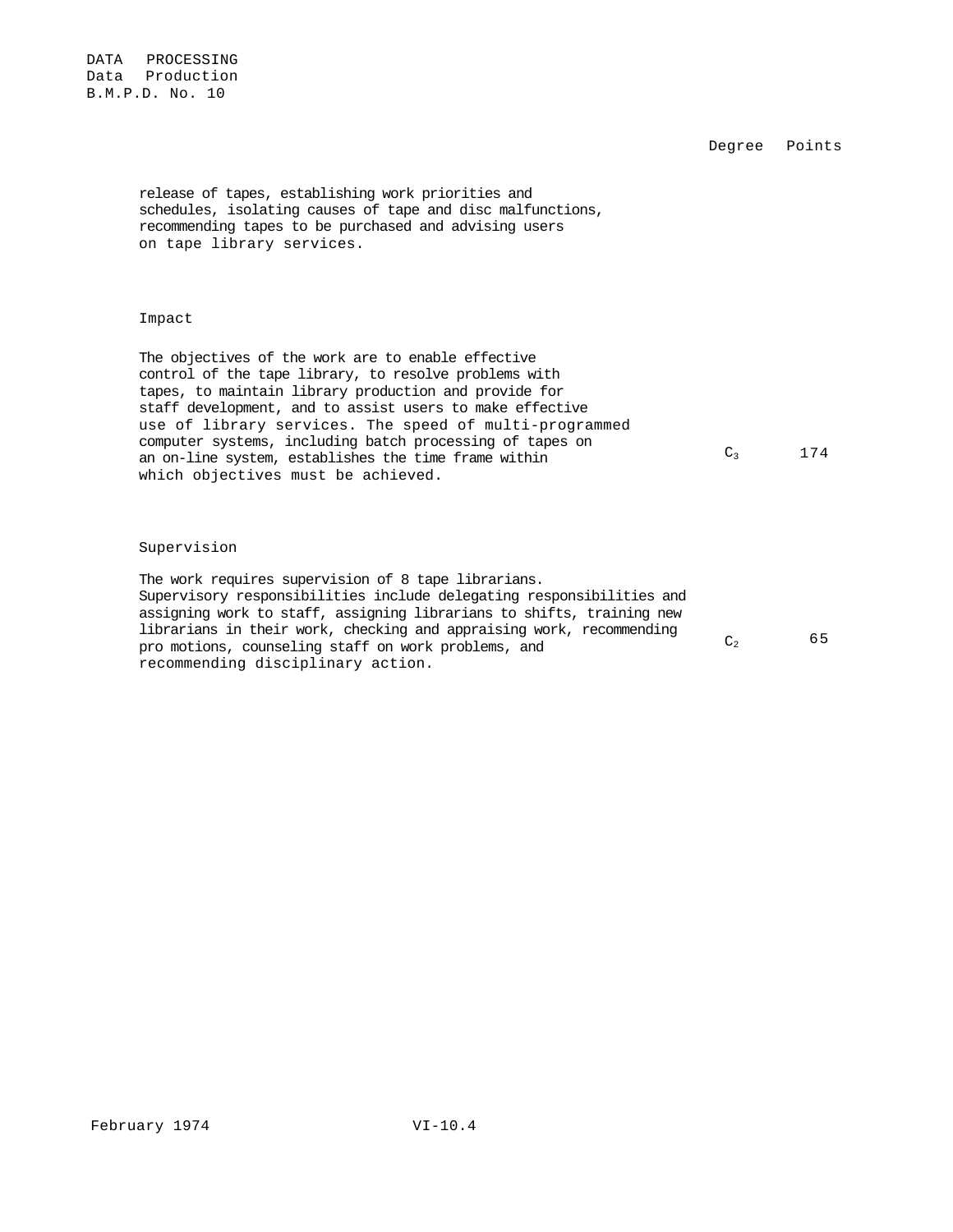# EXAMPLE OF A

# STATEMENT OF QUALIFICATIONS

### FOR

# B.M.P.D. No. 10: GROUP HEAD TAPE LIBRARY (DA-PRO-4)

# ESSENTIAL QUALIFICATIONS

BASIC REQUIREMENTS

| Education                           | - Completion of grade ten or achievement of<br>a satisfactory score on PSC Examination 1.                     |
|-------------------------------------|---------------------------------------------------------------------------------------------------------------|
| Achievement, Skills<br>or Aptitudes | - Skill in operating tape cleaning and<br>key punch machines.                                                 |
| Language Requirement                | - A knowledge of both the English language<br>and the French language is essential<br>for this position.      |
| Experience                          | - Experience as a tape librarian.                                                                             |
| RATED REQUIREMENTS                  |                                                                                                               |
| Knowledge                           | - Knowledge of production and text program<br>documentation procedures, and tape<br>library utility programs. |
|                                     | - Knowledge of magnetic tape characteristics<br>and storage requirements.                                     |
| Abilities                           | - Ability to plan for and control a tape<br>library program.                                                  |
|                                     | - Ability to schedule and assign work, set<br>priorities, and train and assess librarians.                    |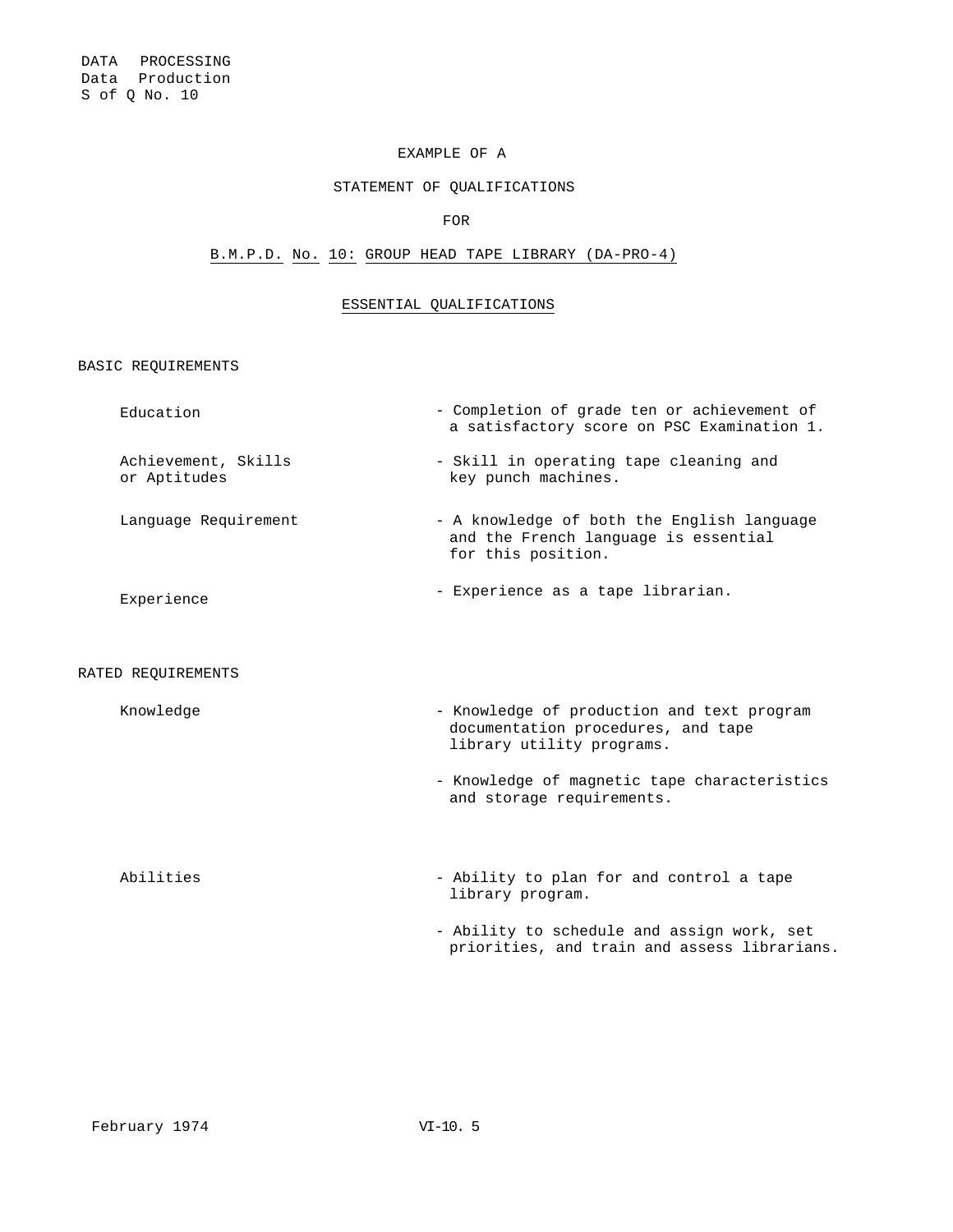DATA PROCESSING Data Production S of Q No. 10

> - Ability to prepare filing instructions, reports and correspondence.

- Personal Suitability Tact and courtesy particularly in dealing with users and programmers.
	- Initiative and dependability.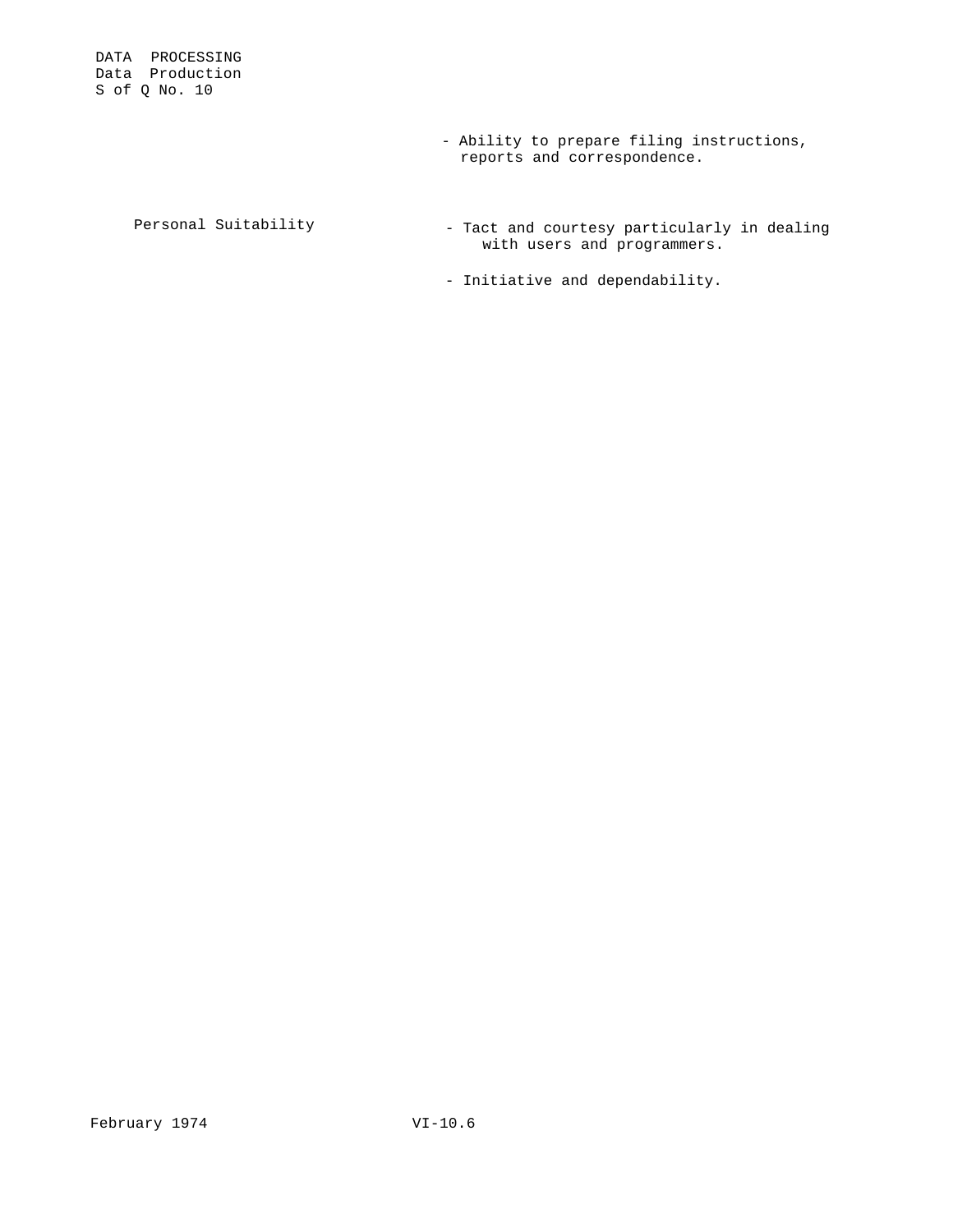### BENCH-MARK POSITION DESCRIPTION

Bench-mark Position Number: 11 Level: 5

Point Rating: 704

Descriptive Title: COMPUTER CONTROLLER, ON-LINE ENQUIRY SYSTEM

### Summary

Under the direction of the System Control Supervisor, controls a computer in a national real-time\* communications system to maintain continued processing in the host computer for an on-line system and prevent loss of the data base; controls processing of tests of new software\* and application programs\* for the system to validate them under operating conditions; operates the console of the back-up multi-programmed\* computer to process as many jobs concurrently as possible; supervises six on-line and peripheral equipment operators to ensure timely performance of their duties and satisfactory development, and performs other duties.

Duties % of Time

40

Controls computer processing of programs and enquiries in a real-time on-line system

- by monitoring the system for malfunctions,
- by identifying terminals not functioning and to be restarted, and by obtaining a display of the queue\* of messages waiting from the terminals,
- by directing the computer to by-pass the queue to prevent erasing and loss of the information,
- by entering commands into the computer to restart terminals through a remote master console,
- by notifying the regional computer operators to have terminals resubmit enquiries where queues are lost,
- by noting processing problems originating in the central processing unit, and ascertaining whether the problems arise from particular pieces of equipment, memory, software programs, or messages from the front-end computer,
- by instructing on-line and peripheral equipment operators to switch disc packs from defective drives and to mount required tapes,

\*See Glossary of Terms page IV-6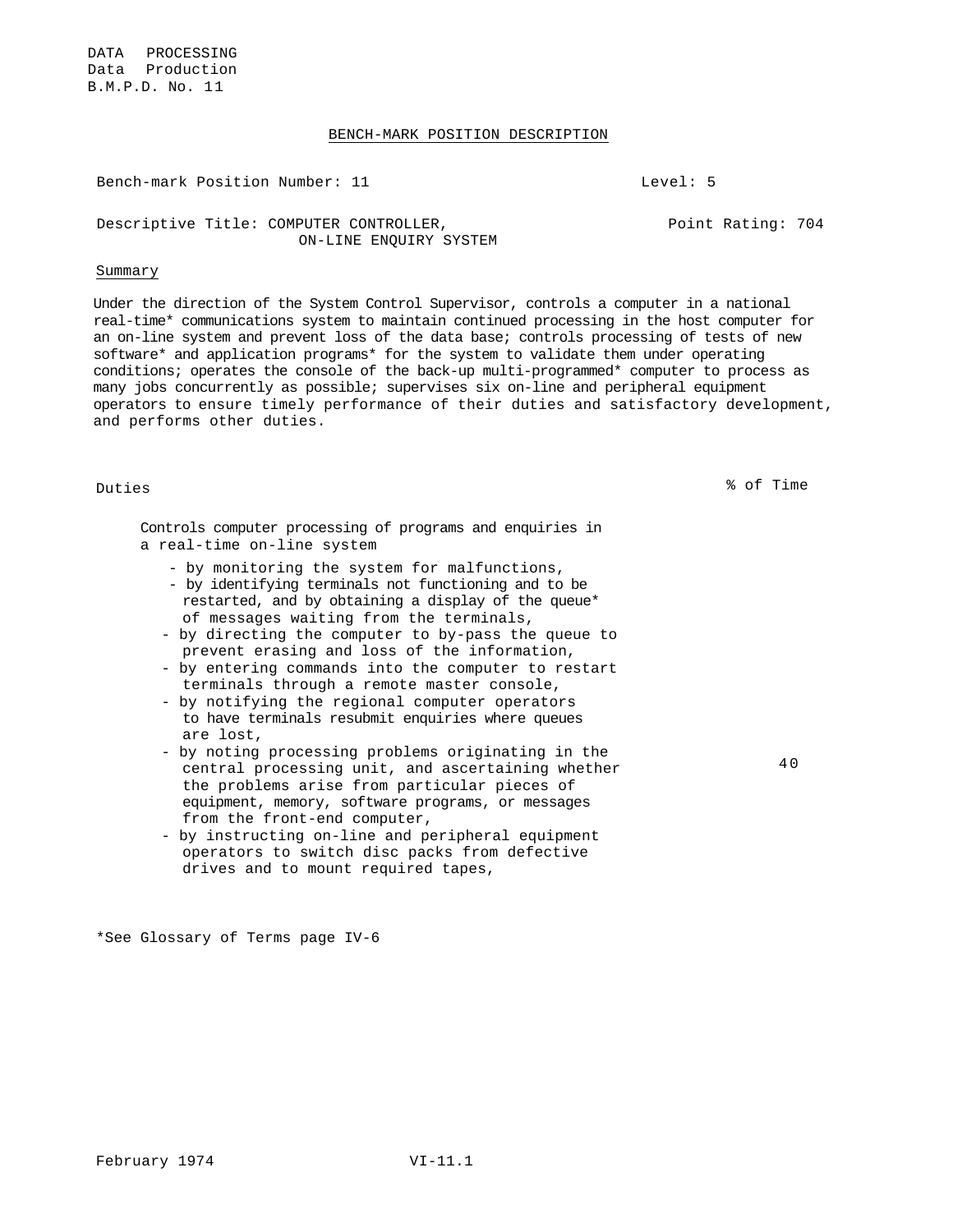- by restarting processing when the central processor\* stops functioning,

- by informing the controller of the back-up computer to stop processing if the restart procedure fails,
- by recommending to the System Control Supervisor that processing be transferred to the back-up computer, and by restarting on-line processing,
- by canceling the running of the on-line application program when reading of message queues fails, to prevent damage to the data base,
- by choosing a time of low enquiry activity for dumping disc packs to tapes, to store data and provide space for further transactions,
- by stopping message transactions destined for disc packs being dumped or not functioning,
- by starting the data base recovery program and instructing the computer to read data from a back-up tape onto a new disc to reconstruct the missing part of the data base,
- by describing symptoms of computer malfunctions to customer engineers, software analysts and supervisors, and
- by advising regional users when processing is being suspended or limited and by estimating a time for return to normal operations,

in order to maintain continued processing in the host computer for the on-line system and prevent loss of the data base.

Controls processing of new software and application program tests for the on-line enquiry system

- by selecting and entering commands into the computer to simulate operating conditions expected by software analysts, and by varying normal procedures for simulating unusual conditions,

% of Time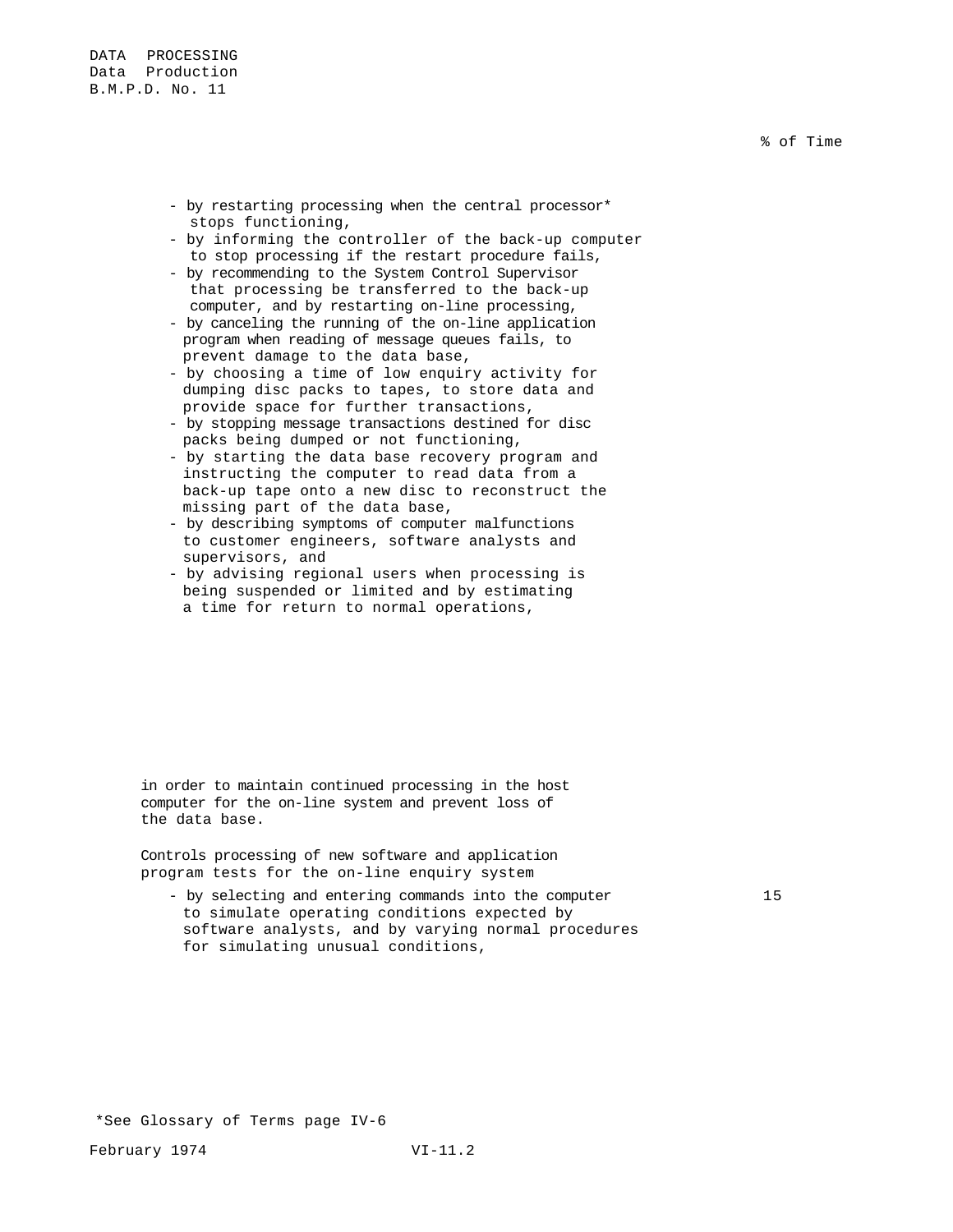% of Time

- by noting the steps taken by the system as a result of these new conditions, and by ascertaining whether the desired results are produced with both normal combination of commands and variations of them,

- by documenting commands given, results obtained, abnormal ends to processing and malfunctions induced, and
- by reporting results to the analysts originating software changes, and suggesting new command procedures to be used with proposed software,

in order to validate the software and application programs under operating conditions.

Operates the console of the back-up multi-programmed computer

- by loading operating software, activating peripheral equipment and starting processing of job queues,
- by detecting from console instruments equipment utilization, and
- by holding job queues, varying the size of processing regions in core on instructions of programmers, starting new initiators, canceling jobs and releasing others for execution,

in order to process as many jobs concurrently as possible.

Supervises six on-line and peripheral equipment operators

- by assigning them particular tasks,
- by designating an experienced operator to train new employees in their duties,
- by instructing other employees to operate the consoles in both on-line and multi-programmed processing, and
- by advising the System Control Supervisor of the performance of operators,

in order to ensure timely performance of duties and satisfactory staff development.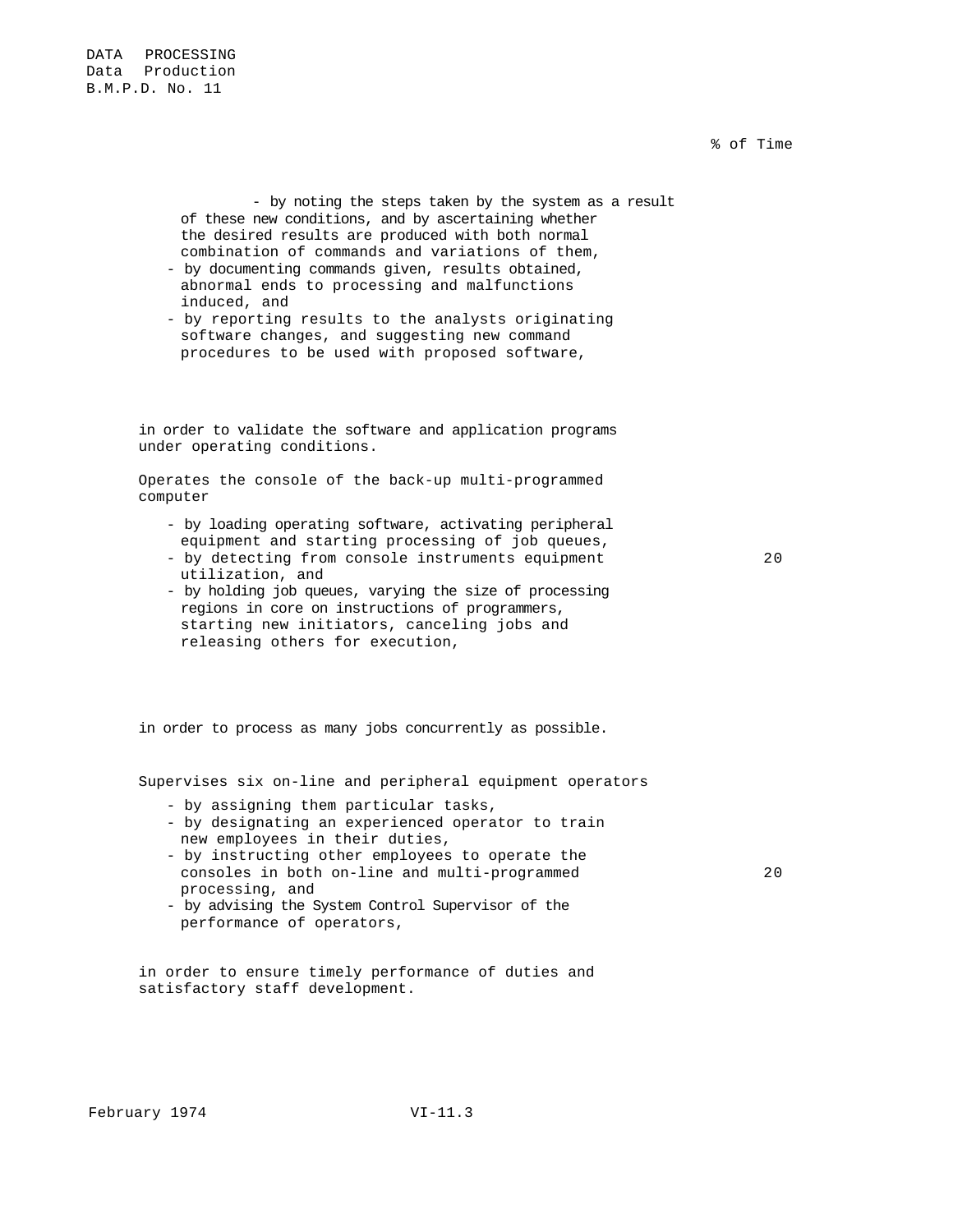> Performs such other duties as recording events in a number of logs to document malfunctions, identify tapes onto which data base transactions are written, and document other transactions.

# Specifications **Degree** Points

5 252

5

### Knowledge

The work requires knowledge of the operating system of an on-line real-time computer to control enquiry processing and to simulate operating conditions in processing tests of new software and application programs. Knowledge is required of, the distribution of file applications to data base packs, and the operating procedures in force, including those for restarting enquiries from terminals, recovering processing and reconstructing the data base after component and system malfunctions, transferring processing to a back-up computer, operating the console of a multi-programmed computer and documenting processing transactions. The work also requires understanding of the network of remote data switchers and terminals and procedures for communicating with them, as well as ability to use codes and messages for communicating with central processing units in on-line and multi-programmed systems.

## Responsibility for Processing

Judgment is exercised in detecting the origins of processing problems, informing the controller of the back-up computer when to stop processing, deciding to halt on-line processing, describing computer malfunctions, estimating for remote users when processing will restart after disruptions, selecting commands to simulate operating conditions in program testing, and in choosing times to dump data base packs. Initiative is required in varying command procedures to produce desired results during testing, and in suggesting new procedures to be used with changed software. Judgment is also required to hold job queues and take other actions to process as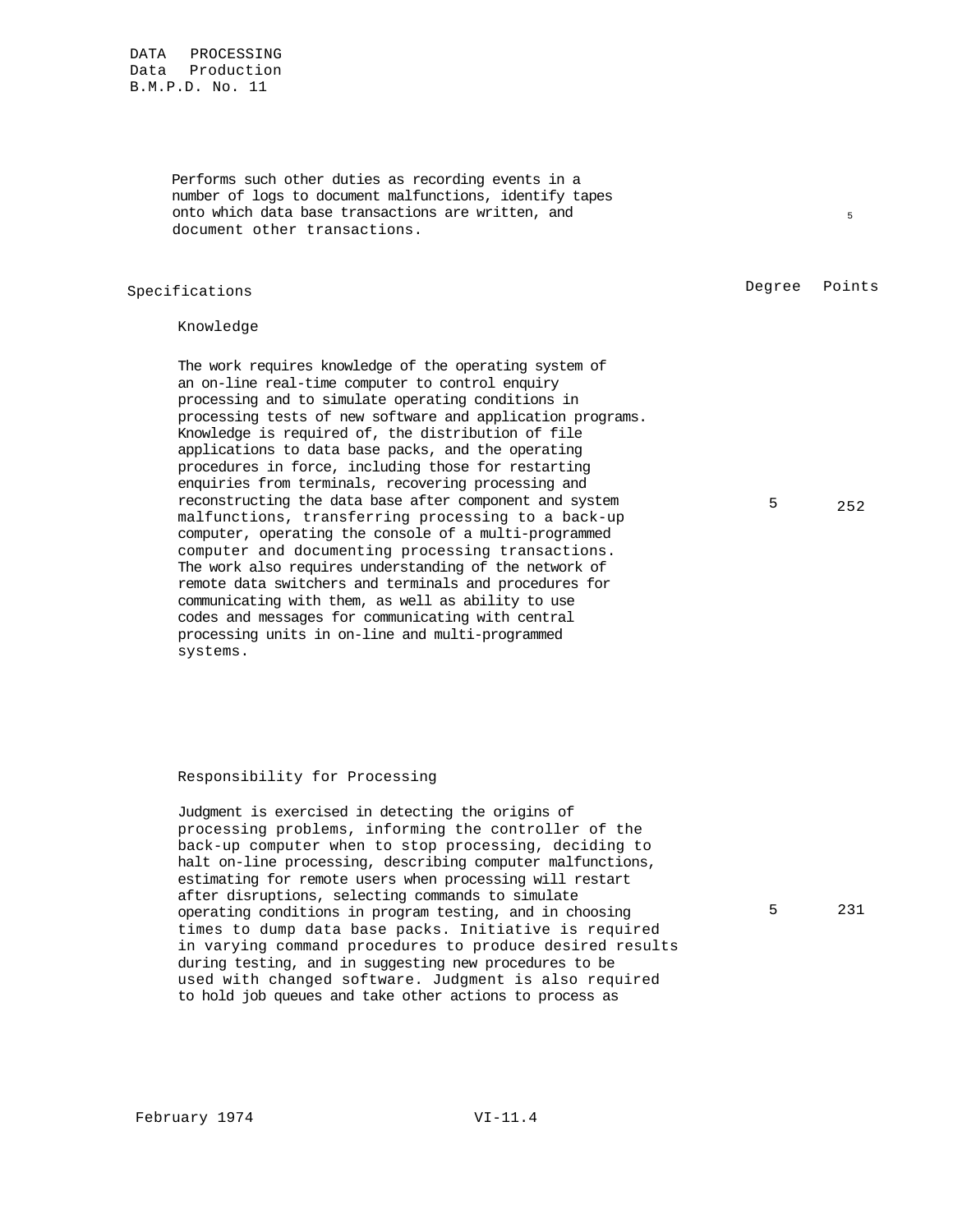Degree Points

many jobs concurrently as possible, and to describe and report problems in software and application programs.

Impact

The objectives of the work are to maintain continued processing in the host computer for a national on-line system and prevent loss of the data base; to reveal flaws in new software and application programs under actual operating conditions; to process as many jobs concurrently as possible, and to ensure timely performance of duties by staff and their satisfactory development. The speed of the on-line enquiry system and the speed of the back-up computer which is multi-programmed, establish the time frame within which objectives must be attained.

C4 191

B2 30

Supervision

Supervisory responsibilities for six on-line and peripheral equipment operators include assigning them tasks, designating experienced operators to train new employees in other duties, instructing staff in operating consoles for the on-line and multi-programmed computers and advising the System Control Supervisor of the performance of operators.

February 1974 VI-11.5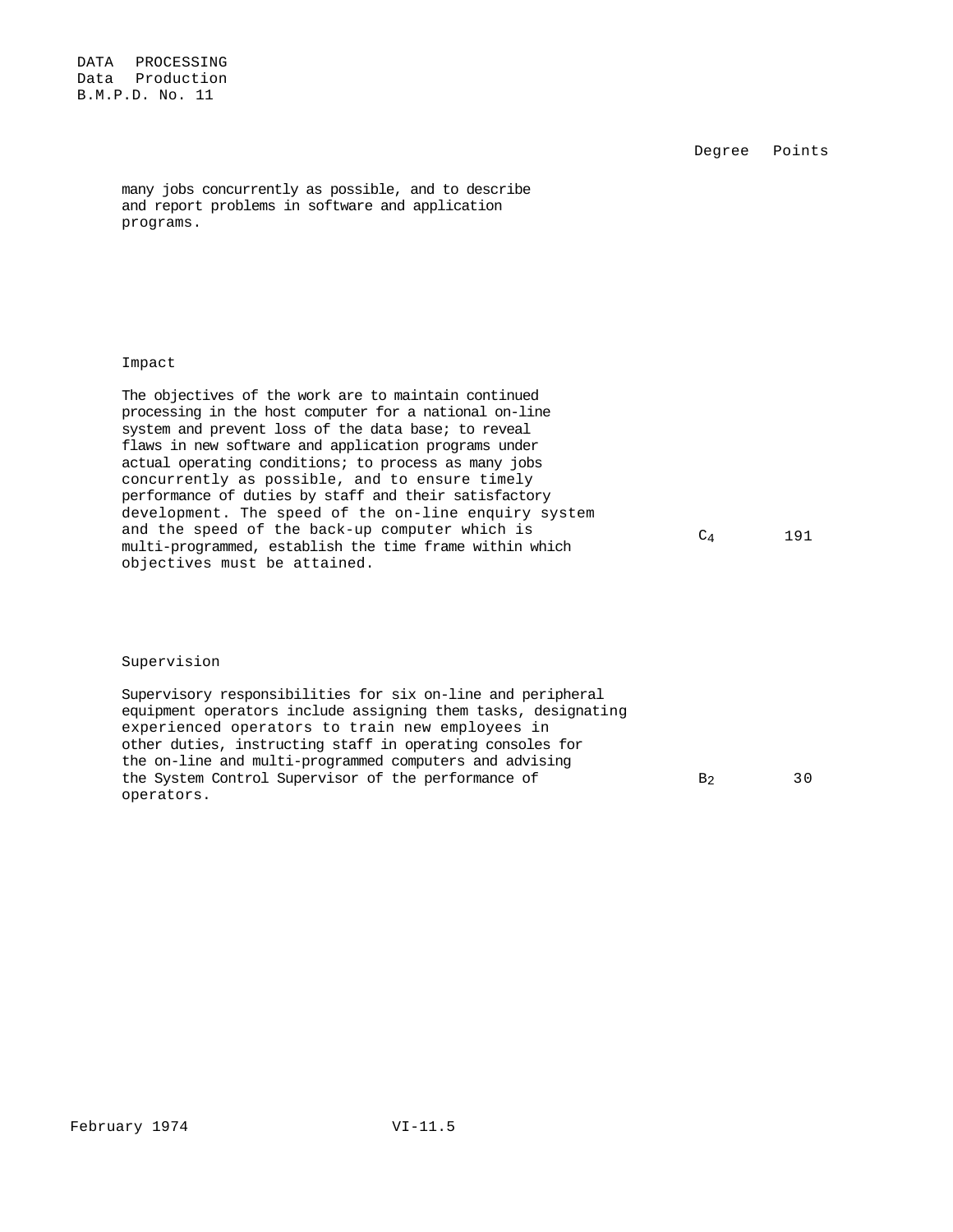## EXAMPLE OF A STATEMENT

## OF QUALIFICATIONS FOR

# B.M.P.D. No. 11: COMPUTER CONTROLLER, ON-LINE ENQUIRY SYSTEM (DA-PRO-5)

# ESSENTIAL QUALIFICATIONS

# BASIC REQUIREMENTS

| Education                           | - Completion of grade ten or achievement of<br>a satisfactory score on PSC Examination 1.                                                            |  |  |
|-------------------------------------|------------------------------------------------------------------------------------------------------------------------------------------------------|--|--|
| Achievement, Skills<br>or Aptitudes | - Skill in controlling an on-line real-time<br>computer.                                                                                             |  |  |
| Language Requirement                | - A knowledge of both the English language<br>and the French language is essential<br>for this position.                                             |  |  |
| Experience                          | - Experience in operating the console of<br>a multi-programmed computer.                                                                             |  |  |
| RATED REOUIREMENTS                  |                                                                                                                                                      |  |  |
| Knowledge                           | - Knowledge of software and application<br>programs and code systems.<br>- Knowledge of the distribution of application<br>files in data base packs. |  |  |
| Abilities                           | - Ability to detect the origins of processing                                                                                                        |  |  |

problems.

- Ability to maintain continued processing in the host computer.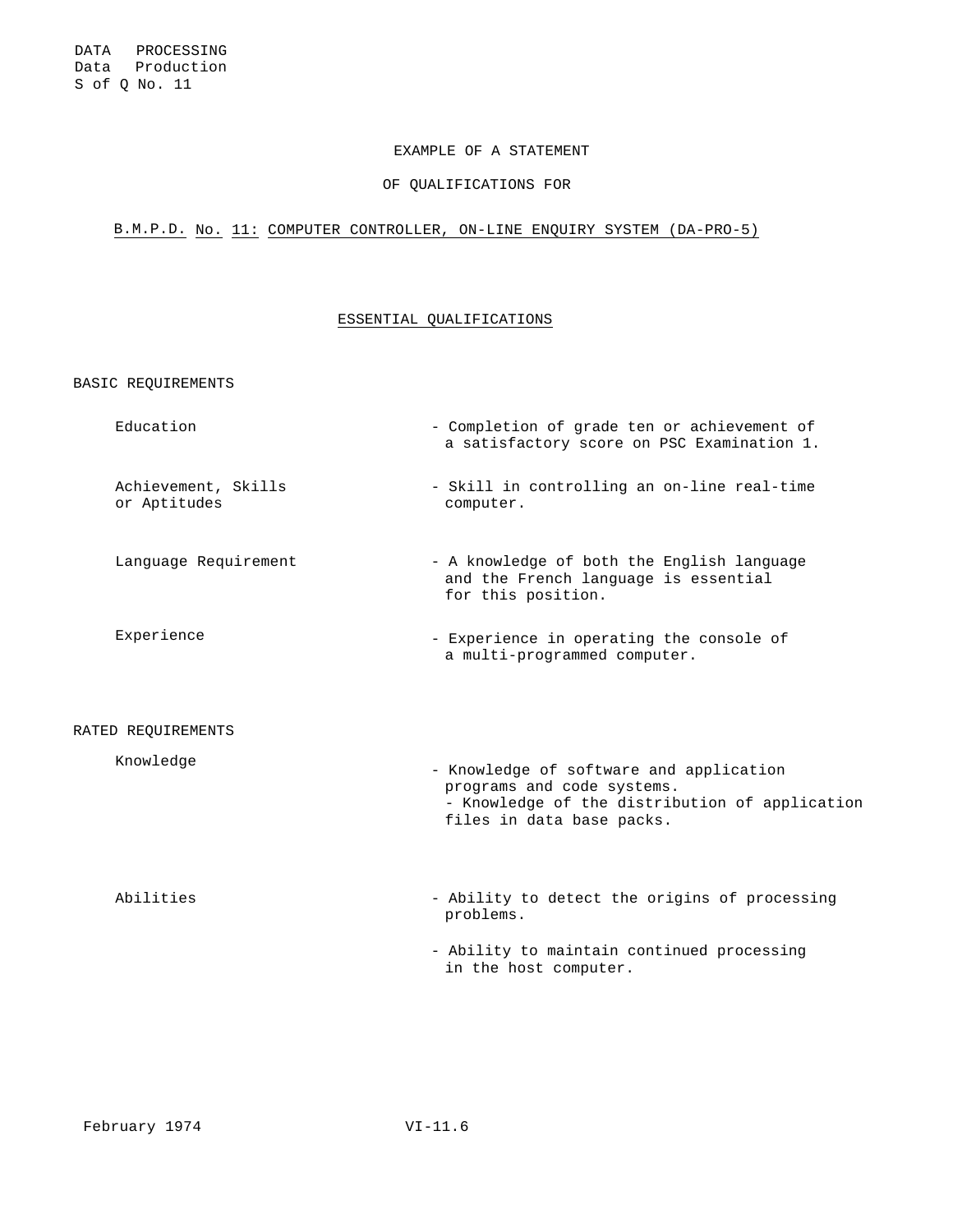DATA PROCESSING Data Production S of Q No. 11

> - Ability to schedule and assign work and priorities, train new employees and instruct staff in new software and application program tests.

- Personal Suitability Tact and courtesy particularly in dealing with users, customer engineers and software analysts.
	- Work effectively under pressure of a real time on-line system.
	- Initiative and dependability.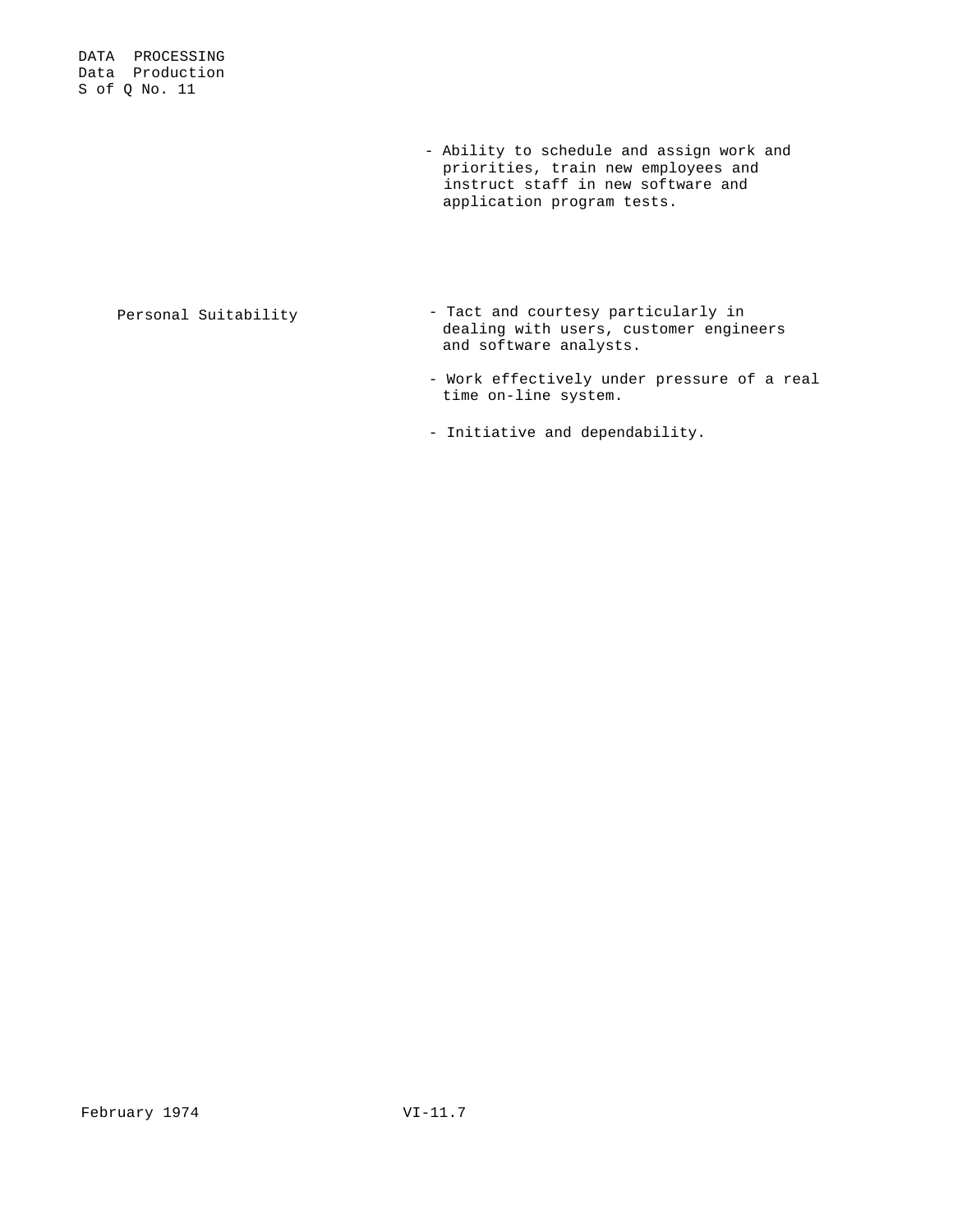#### BENCH-MARK POSITION DESCRIPTION

Bench-mark Position Number: 12 Level: 5

Descriptive Title: PROCEDURES WRITER Point Rating: 709

### Summary

Under the direction of the Installation Manager, writes new operational procedures to standardize work and provide computer room staff with knowledge to apply innovations in software\* and equipment; assesses current procedures for operating a multi-programmed\* computer, to improve the accuracy and efficiency of processing; maintains manuals for computer operation, to provide staff with current procedures, and performs other duties.

Duties % of Time

Writes operational procedures for new computer software and equipment and for a changed computer configuration

- by planning and scheduling procedures development to meet target dates f~)r implementing innovations, and revising existing procedures, job duties and work standards,
- by deciding where to obtain information on the innovations,
- by identifying the functions, operating characteristics, controls and potential operational problems of new software and equipment, and by determining the effects they will have on existing procedures,
- by tracing the sequence and nature of actions for processing jobs after innovations are introduced and by drawing workflow charts,
- by selecting relevant information and drafting procedures for the operations manual,
- by discussing proposed procedures with computer room supervisors, the training officer and other knowledgeable people, and
- by recommending procedures to a committee of senior managers and data processors of the Operations Division,

in order to standardize work and provide computer room staff with knowledge to apply innovations.

\*See Glossary of Terms page IV-6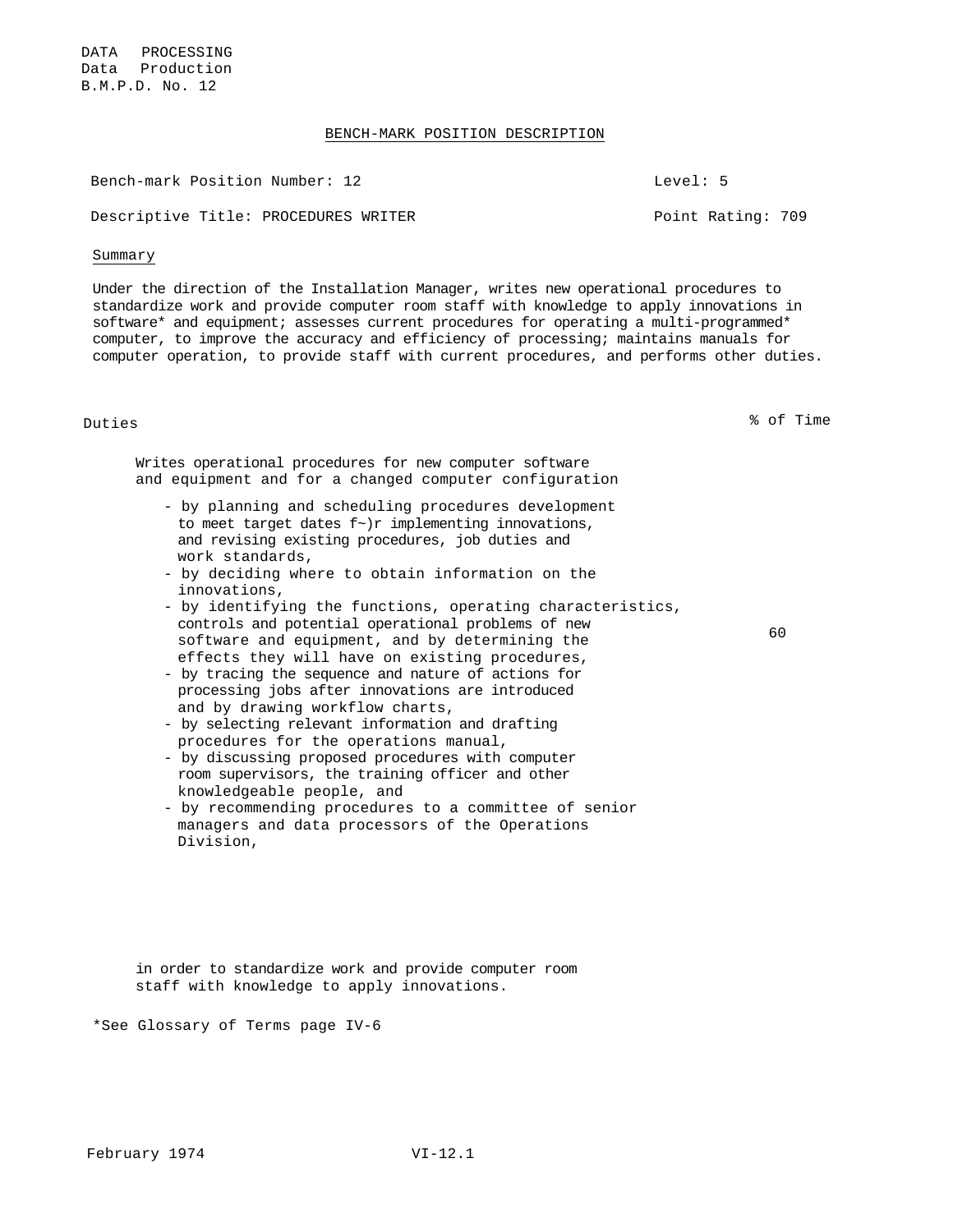| Assesses current procedures for operating the computer<br>in multi-programming mode, for providing back-up and<br>coping with emergencies                                                                                                                                                                                                                                                                                                                                                                                                                                              |        |        |
|----------------------------------------------------------------------------------------------------------------------------------------------------------------------------------------------------------------------------------------------------------------------------------------------------------------------------------------------------------------------------------------------------------------------------------------------------------------------------------------------------------------------------------------------------------------------------------------|--------|--------|
| - by observing work methods and practices used in<br>the computer room, analyzing procedural problems<br>and discussing them with computer room supervisors,<br>- by noting where such problems are attributable to<br>procedures of sections outside the computer room,<br>and by discussing changes to resolve such problems<br>with supervisors of these sections,<br>- by adapting and amending procedures and job duties,<br>and<br>- by recommending operational changes in the computer<br>room, including the configuration of equipment and<br>allocation of duties to staff, |        | 25     |
| in order to improve the accuracy and efficiency of processing.                                                                                                                                                                                                                                                                                                                                                                                                                                                                                                                         |        |        |
| Maintains manuals for computer operation by incorporating<br>into them changes and monthly lists, by deciding where<br>entire procedures should be re-written because of the<br>number of amendments, and by requesting that new inclusions<br>be printed and distributed, to provide staff with current<br>procedures.                                                                                                                                                                                                                                                                |        | 10     |
| Advises the operations committee, which includes the<br>Installation Manager and Operations Division supervisors,<br>on the development and amendment of procedures and work<br>standards; summarizes the committee's discussions and<br>decisions, and designs, drafts and recommends forms to<br>meet the needs of the division.                                                                                                                                                                                                                                                     |        | 5      |
| Performs other duties.                                                                                                                                                                                                                                                                                                                                                                                                                                                                                                                                                                 |        |        |
| Specifications                                                                                                                                                                                                                                                                                                                                                                                                                                                                                                                                                                         | Degree | Points |
| Knowledge                                                                                                                                                                                                                                                                                                                                                                                                                                                                                                                                                                              |        |        |
| The work requires knowledge of the functions, operating<br>characteristics and control of multi-programmed computers,<br>the procedures, work organization and flow in the                                                                                                                                                                                                                                                                                                                                                                                                             |        |        |
| Operations Division, and methods and procedures for<br>operating the data processing equipment. Ability is                                                                                                                                                                                                                                                                                                                                                                                                                                                                             | 5      | 252    |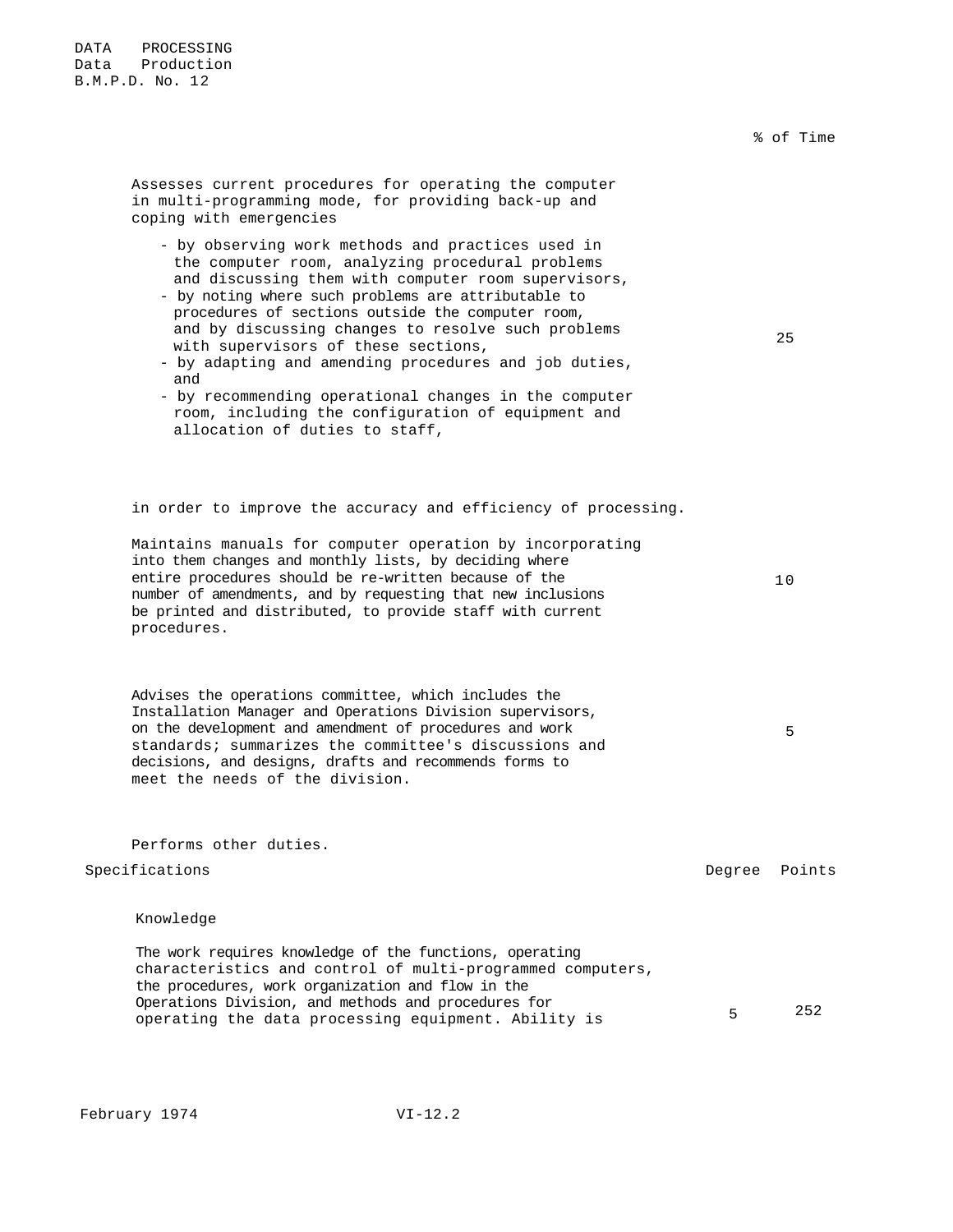Degree Points

required to translate equipment and software specifications into operating procedures, to analyze workflow, draw workflow charts, and draft forms for use in the Division.

### Responsibility for Processing

The work requires initiative and judgment to plan and schedule development of new procedures within implementation target dates, to determine the effects innovations will have on existing procedures and work, and to word procedures and job duties for approval of senior managers. Choices are made in identifying operating problems encountered with new software and equipment, in delineating the sequence of processing work, and in analyzing current procedural problems. Recommendations are made to divisional management to adopt procedures, operational changes and forms. 5 231

Impact

The purposes of developing and communicating procedures, workflow and job duties are to standardize work and provide computer room staff with knowledge to apply innovations such as new computer equipment and software, and to improve the accuracy and efficiency of processing through revision of operating procedures. The general speed of operations, set by the division's multi-programmed computer, establishes the time frame within which objectives must be attained.  $D_4$  216

Supervision

There is responsibility for explaining procedures development work to other data processors.

A 1 10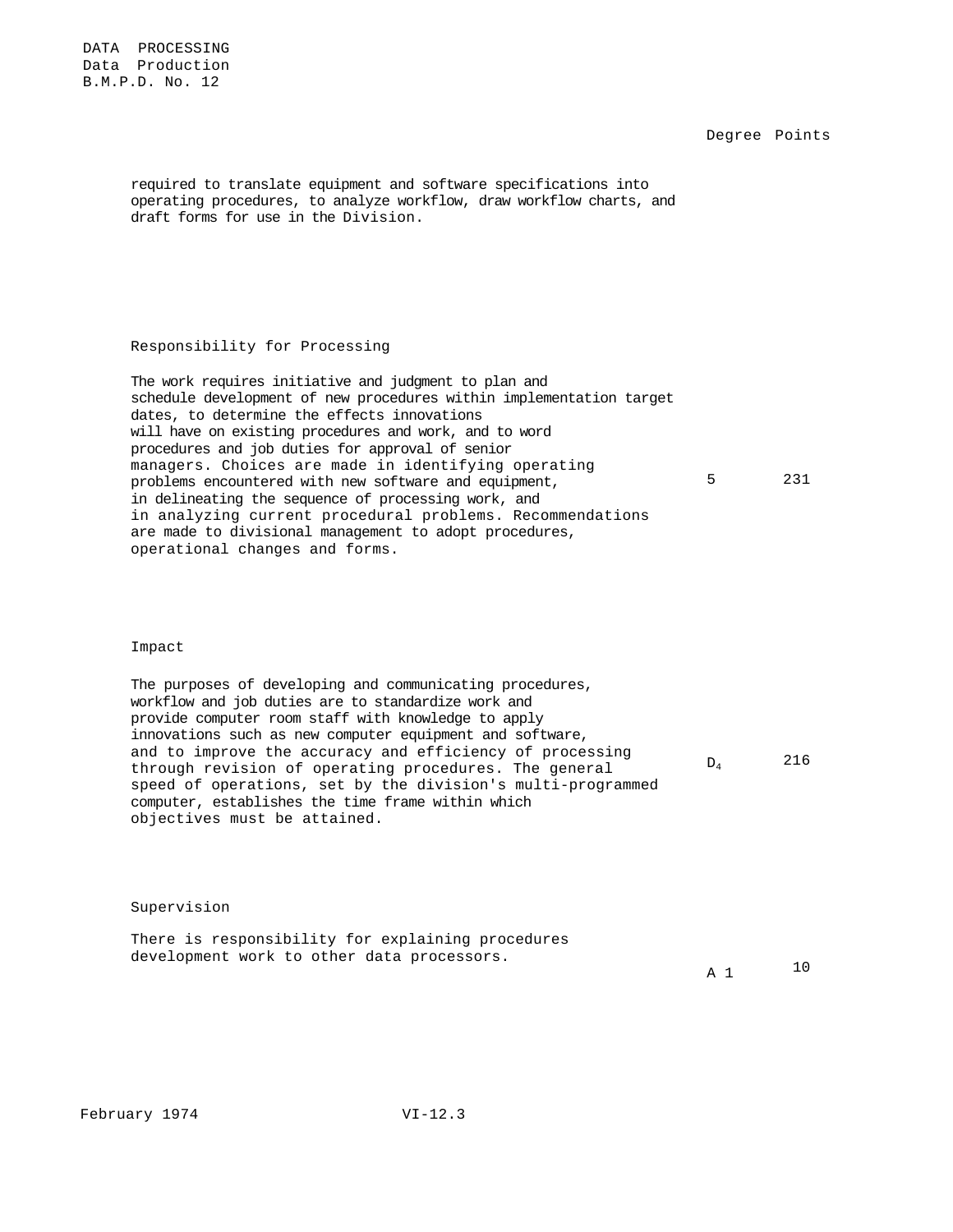## EXAMPLE OF A

# STATEMENT OF QUALIFICATIONS

## FOR

# B.M.P.D. No. 12: PROCEDURES WRITER (DA-PRO-5)

# ESSENTIAL QUALIFICATIONS

# BASIC REQUIREMENTS

| Education                           | - Completion of grade ten or achievement of<br>a satisfactory score on PSC Examination 1. |
|-------------------------------------|-------------------------------------------------------------------------------------------|
| Achievement, Skills<br>or Aptitudes | - Skill in controlling a multi-programmed<br>computer.                                    |
| Language Requirement                | - A knowledge of the English language is<br>essential for this position.                  |
| Experience                          | - Experience in computer operations.                                                      |
|                                     |                                                                                           |
| RATED REQUIREMENTS                  |                                                                                           |
| Knowledge                           | - Knowledge of the functions and characteristics<br>of a computer.                        |
|                                     | - Knowledge of methods and procedures for<br>operating data processing equipment.         |
| Abilities                           | - Ability to translate equipment and<br>software specifications into operating            |
|                                     | procedures.                                                                               |
|                                     | - Ability to analyze workflow, draw<br>workflow charts, and draft forms.                  |
|                                     | - Ability to plan and schedule implementation<br>target dates.                            |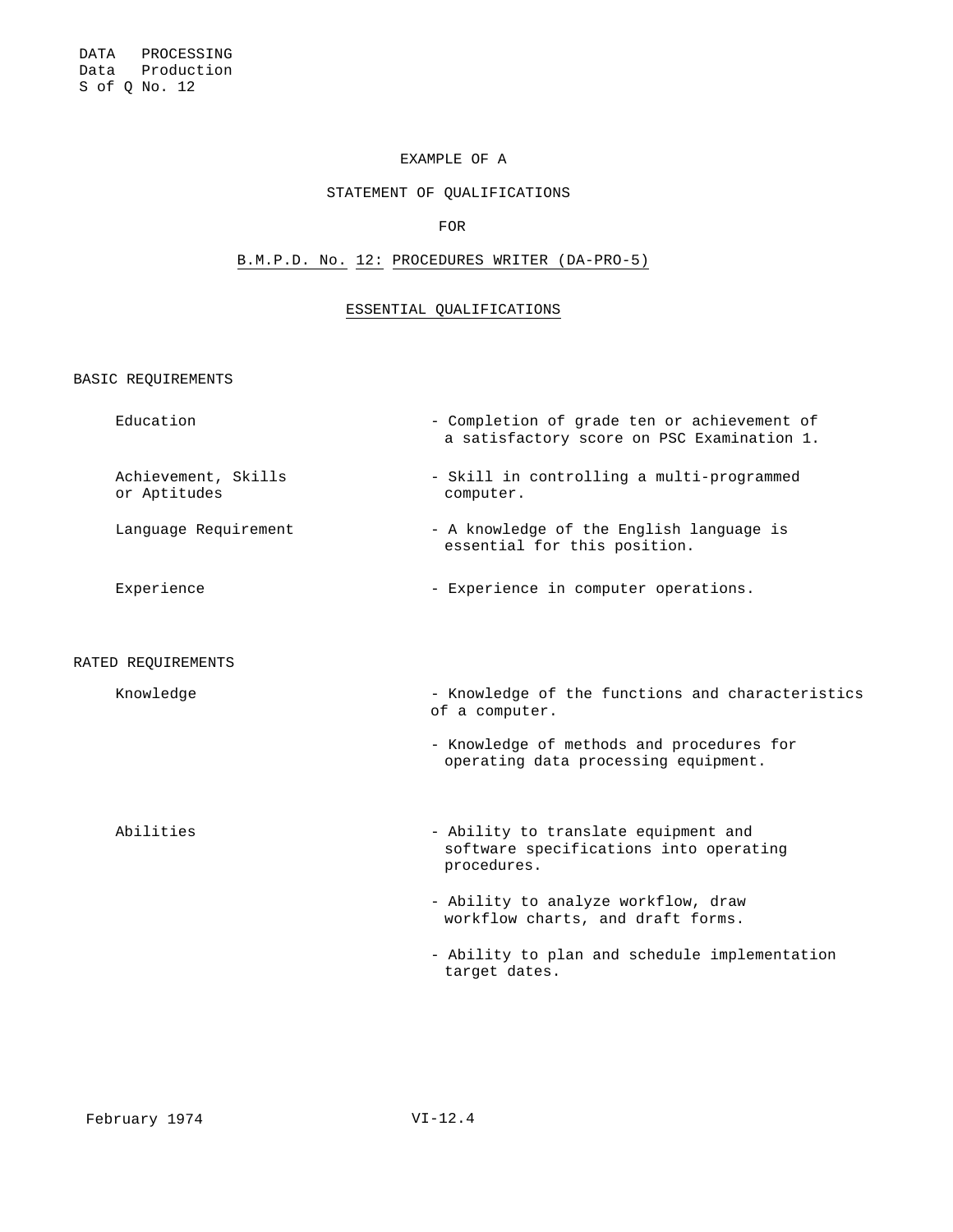DATA PROCESSING Data Production S of Q No. 12

> - Ability to conduct meetings and briefings and prepare instructions and manuals.

Personal Suitability - Tact and patience particularly in explaining new methods and procedures to staff and senior management.

- Thoroughness, persistence, and reliability.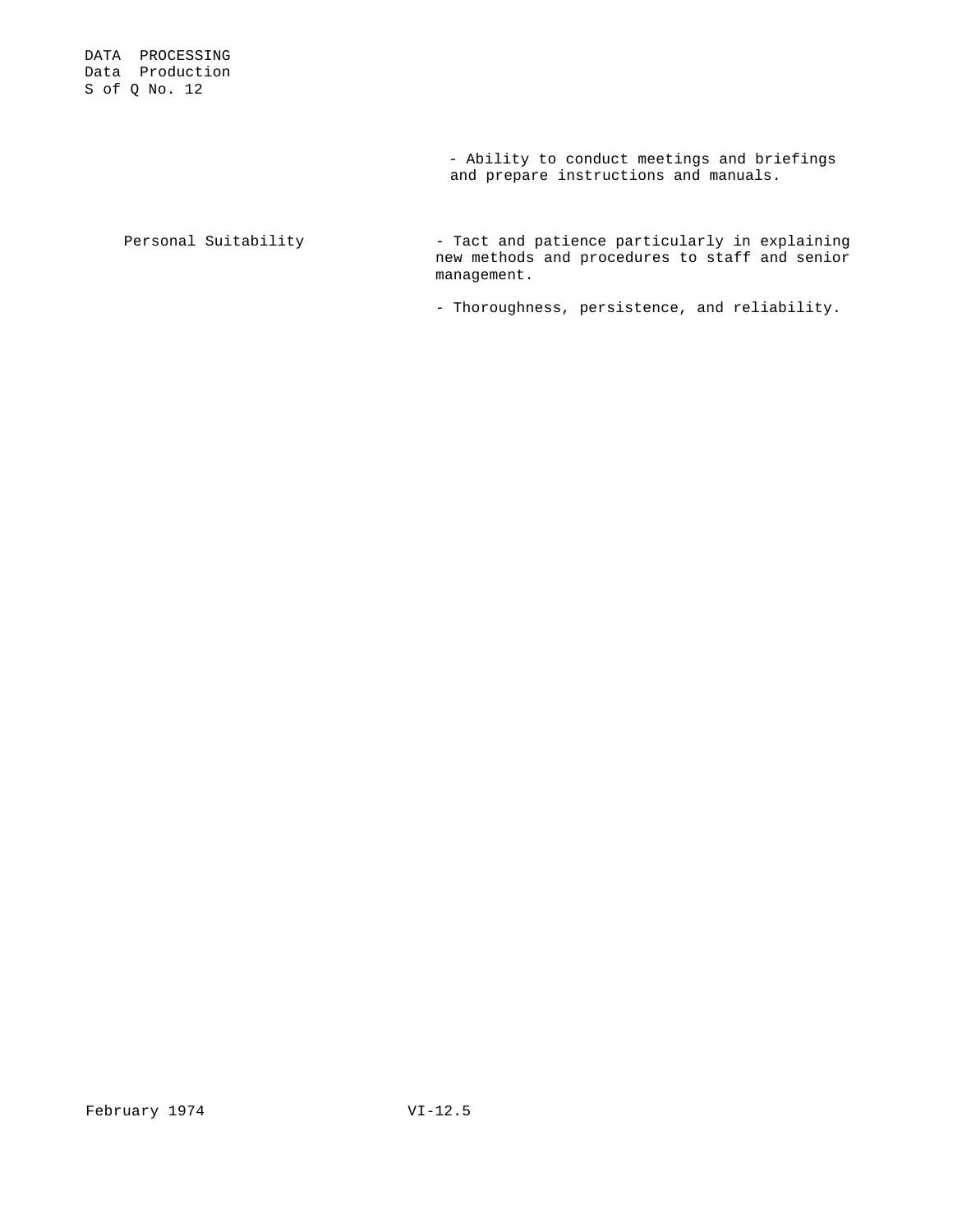BENCH-MARK POSITION DESCRIPTION Bench-mark Position Number: 13 Level: 5

# Descriptive Title: TRAINING OFFICER Point Rating: 729

#### Summary

Under the direction of the Installation Manager, plans and develops the training of the Operations Division's data processors including trainees and senior operators and instructs them on systems, procedures and equipment of the division to enable staff to perform their duties; establishes job assignments and related courses for data processors in the twoyear trainee program to ensure trainee development; selects courses outside the department for senior data processors to advise management on staff development; evaluates effectiveness of courses and seminars; supervises the work of the training section, and performs other duties.

Duties % of Time

20

Plans and develops the training of the Operations Division's data processors in their work, relating to such subjects as operating systems, procedures and equipment for a multi programmed\* computer with variable tasks

- by discussing staff training needs and timing with supervisors, employees and computer systems officers responsible for systems, procedures and equipment,
- by reviewing other data pertaining to training needs, including tests of trainees' knowledge, and the schedule of their assignments,
- by consulting with computer systems officers and other senior data processors on course content,
- by deciding course subjects and training methods to be used,
- by writing descriptions of processing work and related equipment and systems, for course participants, or by selecting and adapting written material available in the division and from outside, and
- by establishing training priorities and schedules,

\*See Glossary of Terms page IV-6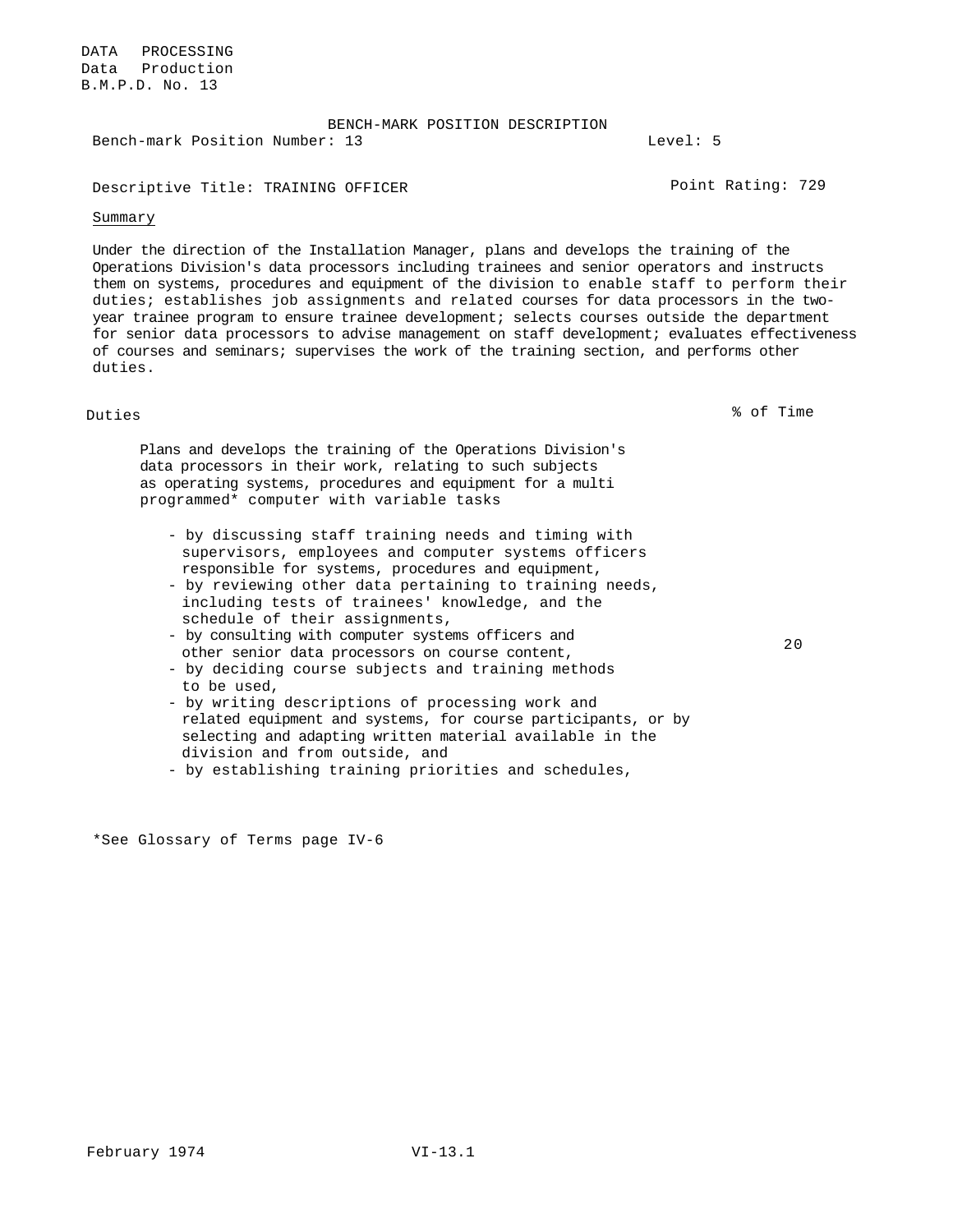of Time

in order to ensure comprehensive and timely communication of information.

Instructs trainees and other data processors

- by lecturing on the operation and scheduling of the central processing unit\* and peripheral equipment\* such as card reader-punchers, tape and disk drives, the Simultaneous Peripheral Operations On-Line (SPOOL) console, and the Administrative Terminal Services, Remote Job Entry and main computer consoles,
- by explaining the concepts and facilities of the current Operating Systems\* for the computer,
- by describing the working and use of job control language\* and utility programs\*,
- by speaking on the division's history, objectives, work and relations with its customers,
- by delineating minimum acceptable skills to be applied in each assignment,
- by supervising trainees closely at the beginning of new assignments to ensure they can apply their new knowledge, and by guiding them to resolve errors in their work, and
- by giving seminars on new systems and procedures in data processing,

in order to enable trainees to perform their duties and to implement new systems and procedures.

Establishes job assignments and related courses for a number of data processors in the two-year trainee program

- by testing trainees on all material taught in courses,
- by reviewing supervisors' reports on trainees' work,
- by interviewing trainees on their career goals and motivation,
- by deciding the timing and nature of assignments, and the need for retraining, and
- by informing trainees and supervisors,

in order to ensure most effective development of trainees.

\*See Glossary of Terms page IV-6

 $40$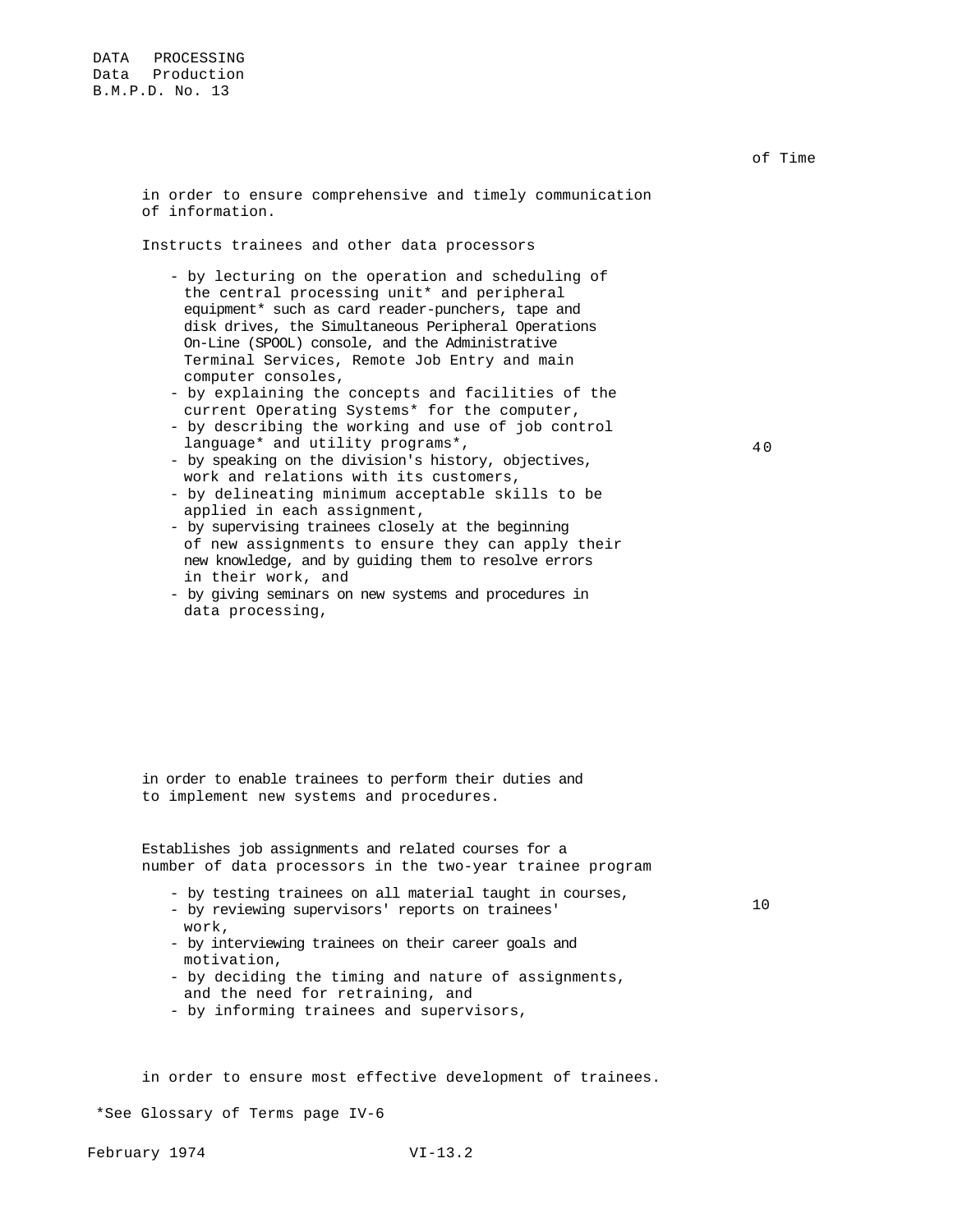| Selects courses outside the department for senior data<br>processors                                                                                                                                                                                                                                                                                                                                                              |        |        |
|-----------------------------------------------------------------------------------------------------------------------------------------------------------------------------------------------------------------------------------------------------------------------------------------------------------------------------------------------------------------------------------------------------------------------------------|--------|--------|
| - by identifying and assessing relevant courses<br>described in data processing literature and seminars<br>and by other trainers,<br>- by discussing senior data processors' training needs<br>with them and their managers, and<br>- by recommending and scheduling courses,                                                                                                                                                     | 10     |        |
| in order to advise managers on continued career<br>development of staff.                                                                                                                                                                                                                                                                                                                                                          |        |        |
| Evaluates the effectiveness of courses and seminars in<br>order to make improvements by discussing participants'<br>reactions with them, by reviewing reports on error rates<br>before and after courses, and by exchanging views with<br>data processing trainers outside the department.                                                                                                                                        | 5      |        |
| Supervises the work of the training section in order to<br>make best use of its resources by delegating responsibility for<br>developing and conducting courses to the assistant trainer, by<br>providing quidance on development of courses and course materials,<br>on instruction methods and on the establishment and maintenance of<br>records, a training library and schedules, and by appraising the<br>assistant's work. | 10     |        |
| Performs such other duties as                                                                                                                                                                                                                                                                                                                                                                                                     |        |        |
| - advising data processing trainers outside the<br>division on the design and implementation of courses<br>and career development programs, and<br>- training customer operators in procedures for<br>operating remote terminals, making input to the<br>division's computer and obtaining fastest turnaround<br>of their computer jobs.                                                                                          | 5      |        |
| Specifications                                                                                                                                                                                                                                                                                                                                                                                                                    | Degree | Points |
| Knowledge                                                                                                                                                                                                                                                                                                                                                                                                                         |        |        |
| The work requires the skill to apply training methods to<br>instruct data processors, and requires knowledge of<br>courses available in the data processing field, particular-<br>ly in computer operations and scheduling. Training other                                                                                                                                                                                        | 5      | 252    |

of Time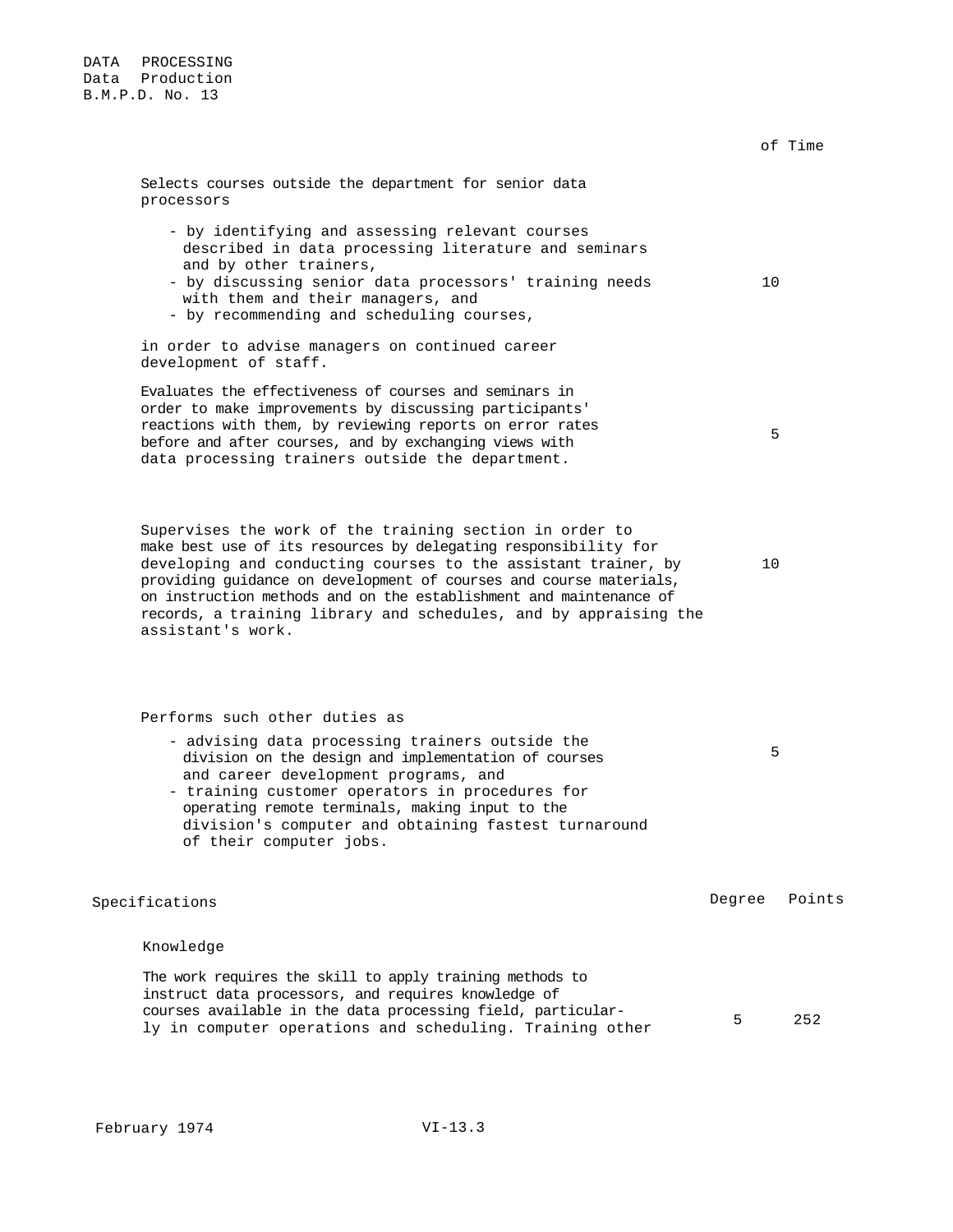Degree Points

data processors requires knowledge of operating and scheduling the central processing unit and peripheral equipment including support consoles, knowledge of the computer's current operating system that processes in multi-variable tasks, knowledge of job control language,\* utility programs used in the organization, and skills required in its data processing positions. In addition, knowledge is required of the organization's work and objectives.

### Responsibility for Processing

Initiative and judgment are required to select subjects, periods and schedules for courses and methods to be used in training within management's training policy, to describe the data processing work and equipment of the organization within its established procedures and directives, and to establish job assignments and courses for trainees within operational requirements. Advice is provided to management on training of senior data processors and to the organization's customers on developing and implementing training programs for their data processors.

#### 5 231

#### Impact

The purposes of the work are to ensure comprehensive and timely communication of information that data production staff require to perform their duties, to implement new systems and procedures, to ensure effective development of both trainees and senior data processors, and to make best use of the training section's resources. The time frame for achieving objectives is set by the speed of the multi-programmed computer operated by processors being trained.

Supervision

Supervision is provided to an assistant trainer through delegation of responsibility, guidance on course development and methods, and appraisal of the assistant's work.  $B_2$  30

 $D_3$  216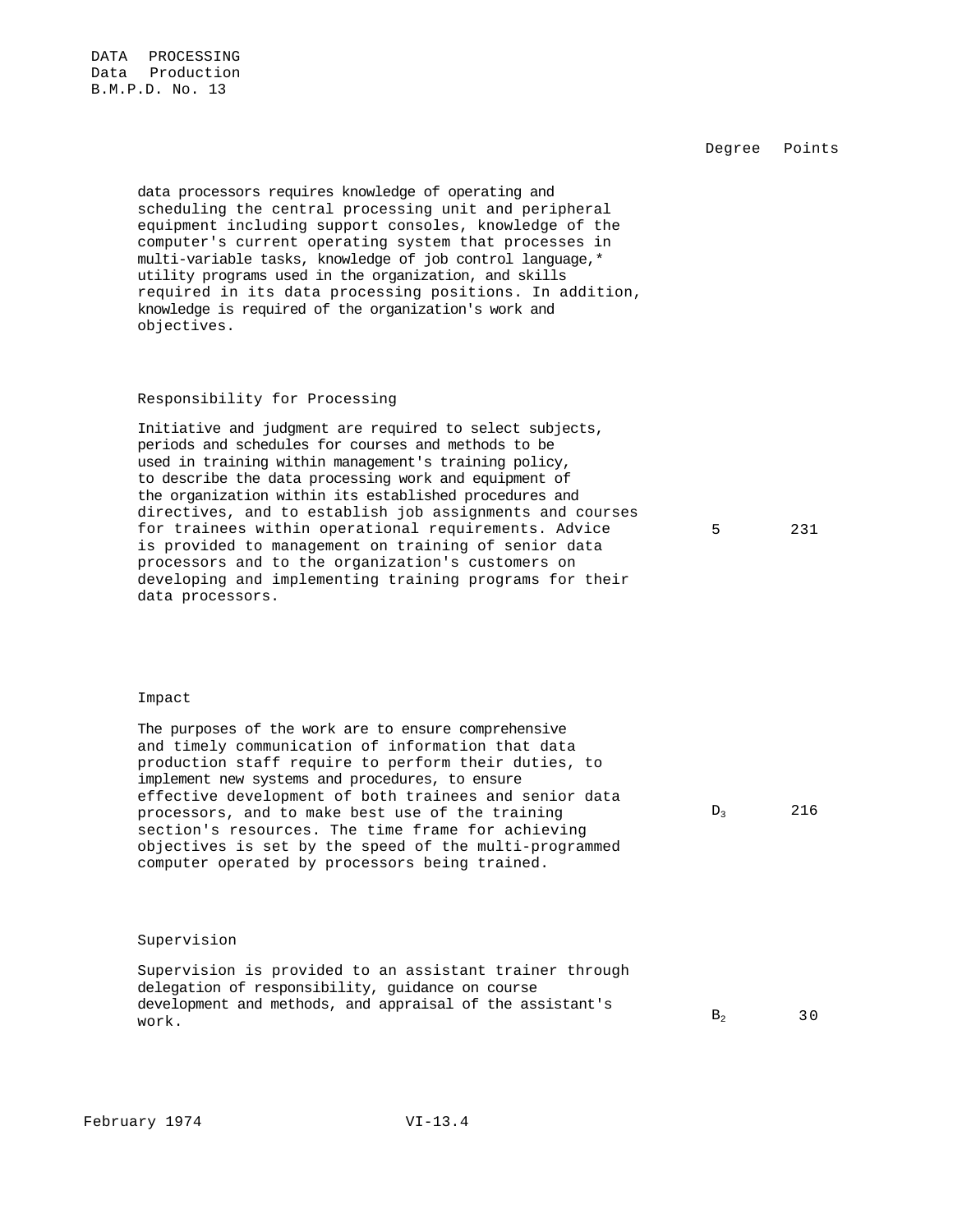# EXAMPLE OF A

## STATEMENT OF QUALIFICATIONS FOR

# B.M.P.D. No. 13: TRAINING OFFICER (DA-PRO-5)

# ESSENTIAL QUALIFICATIONS

BASIC REQUIREMENTS

|                    | Education                           | - Completion of grade ten or achievement of<br>a satisfactory score on PSC Examination 1.                    |  |  |
|--------------------|-------------------------------------|--------------------------------------------------------------------------------------------------------------|--|--|
|                    | Achievement, Skills<br>or Aptitudes | - Skill in controlling a multi-programmed<br>computer.                                                       |  |  |
|                    | Language Requirements               | - A knowledge of the English language is<br>essential for this position.                                     |  |  |
|                    | Experience                          | - Experience in the use of peripheral<br>equipment such as card reader-punchers<br>and tape and disc drives. |  |  |
| RATED REOUIREMENTS |                                     |                                                                                                              |  |  |
|                    | Knowledge                           | - Knowledge of the operating systems,<br>procedures and equipment for a computer<br>complex.                 |  |  |
|                    |                                     | - Knowledge of job control language and<br>utility programs.                                                 |  |  |
|                    |                                     | - Knowledge of the principles and practices<br>of training and development.                                  |  |  |
|                    | Abilities                           | - Ability to develop, organize, schedule and<br>evaluate training courses.                                   |  |  |
|                    |                                     | - Ability to instruct.                                                                                       |  |  |
|                    |                                     | - Ability to prepare lesson plans, instructions<br>and correspondence.                                       |  |  |
|                    |                                     |                                                                                                              |  |  |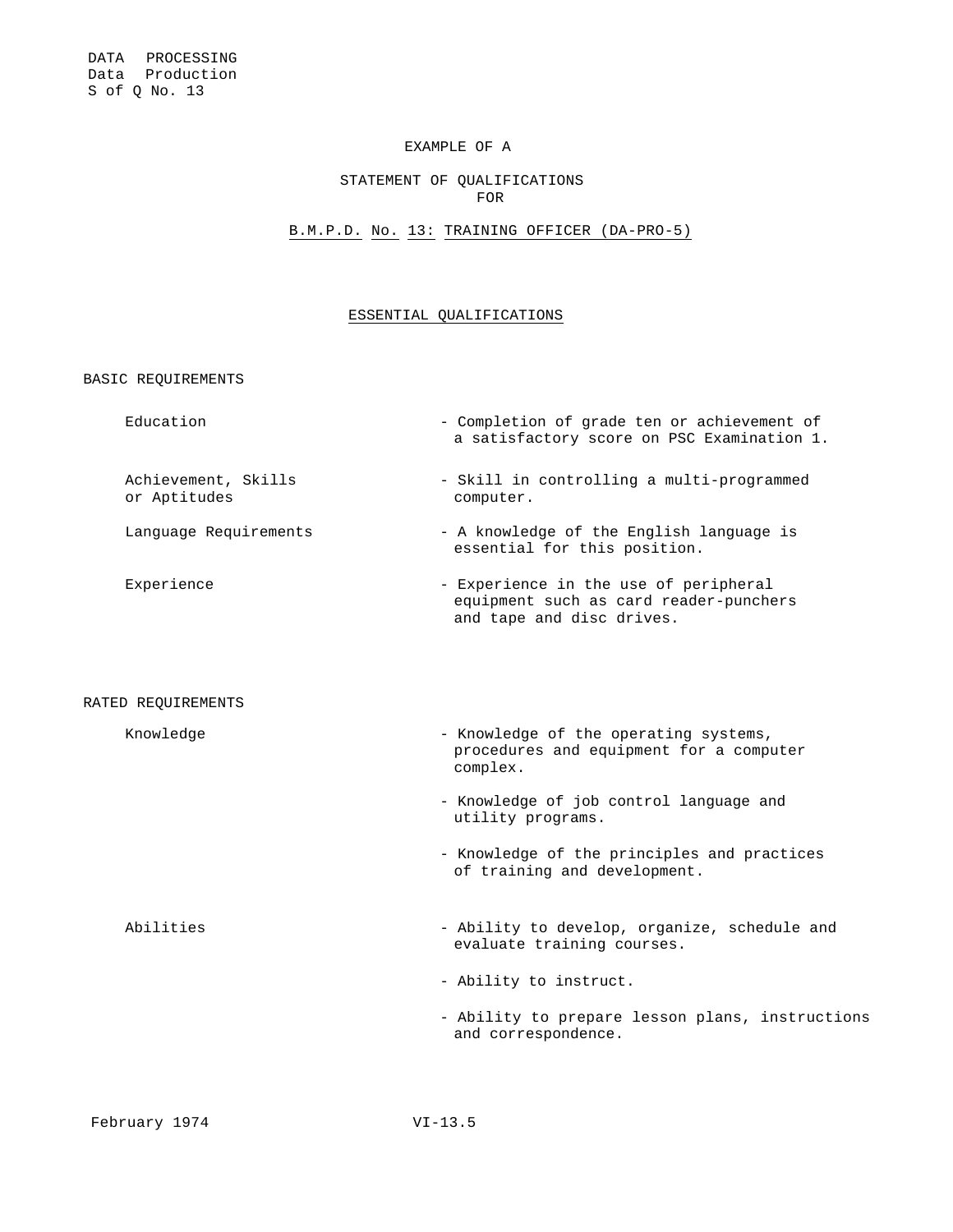DATA PROCESSING Data Production S of Q No. 13

Personal Suitability - Effective interpersonal relationships.

- Thoroughness, patience and reliability.

- Enthusiasm to arouse interest and build confidence in students.

## DESIRABLE QUALIFICATIONS

- Experience as an instructor.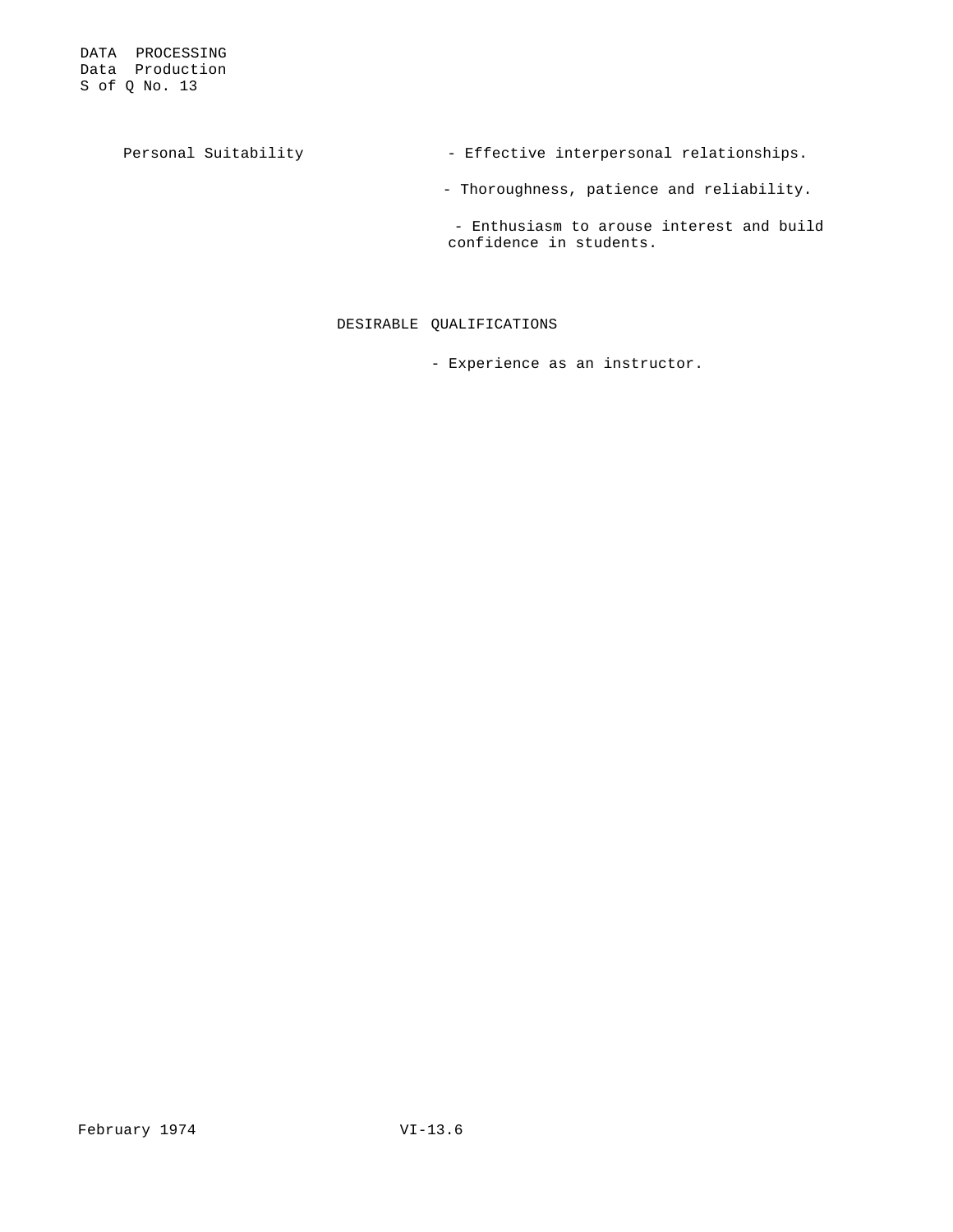February 1974 VI-14.1

DATA PROCESSING Data Production B.M.P.D. No. 14

## BENCH-MARK POSITION DESCRIPTION

## Descriptive Title: SHIFT SUPERVISOR **Point Rating: 764**

#### Summary

Under the direction of the Head of operations, organizes the processing work for a multi-programmed\* computer to maximize utilization of equipment; resolves operating problems to avoid loss of time in processing; supervises a staff of 7 engaged in computer operations to develop staff effectiveness; reports on utilization of equipment to recommend improvements, and performs other duties.

Duties % of Time

Organizes the processing work for a multi-programmed computer

- by reviewing incoming jobs for priority and classifying them accordingly,
- by noting the core\* and input and output device requirements for production jobs, by comparing these with
- past requirements and suggesting amendments to programmers,
- by deciding the order in which jobs should be run and whether particular jobs should be loaded into high core,
- by monitoring reports from the System Management Facility (S.M.F.) which indicate core and input-output devices available,
- by determining whether job mix and streaming should be changed and rearranged periodically,
- by directing console operators to change priorities to achieve better mixes of jobs being processed simultaneously, and
- by checking quality of output before authorizing the processing of subsequent steps in production jobs,

in order to maximize utilization of equipment.

\*See Glossary of Terms page IV-6

Bench-mark Position Number: 14 Level: 5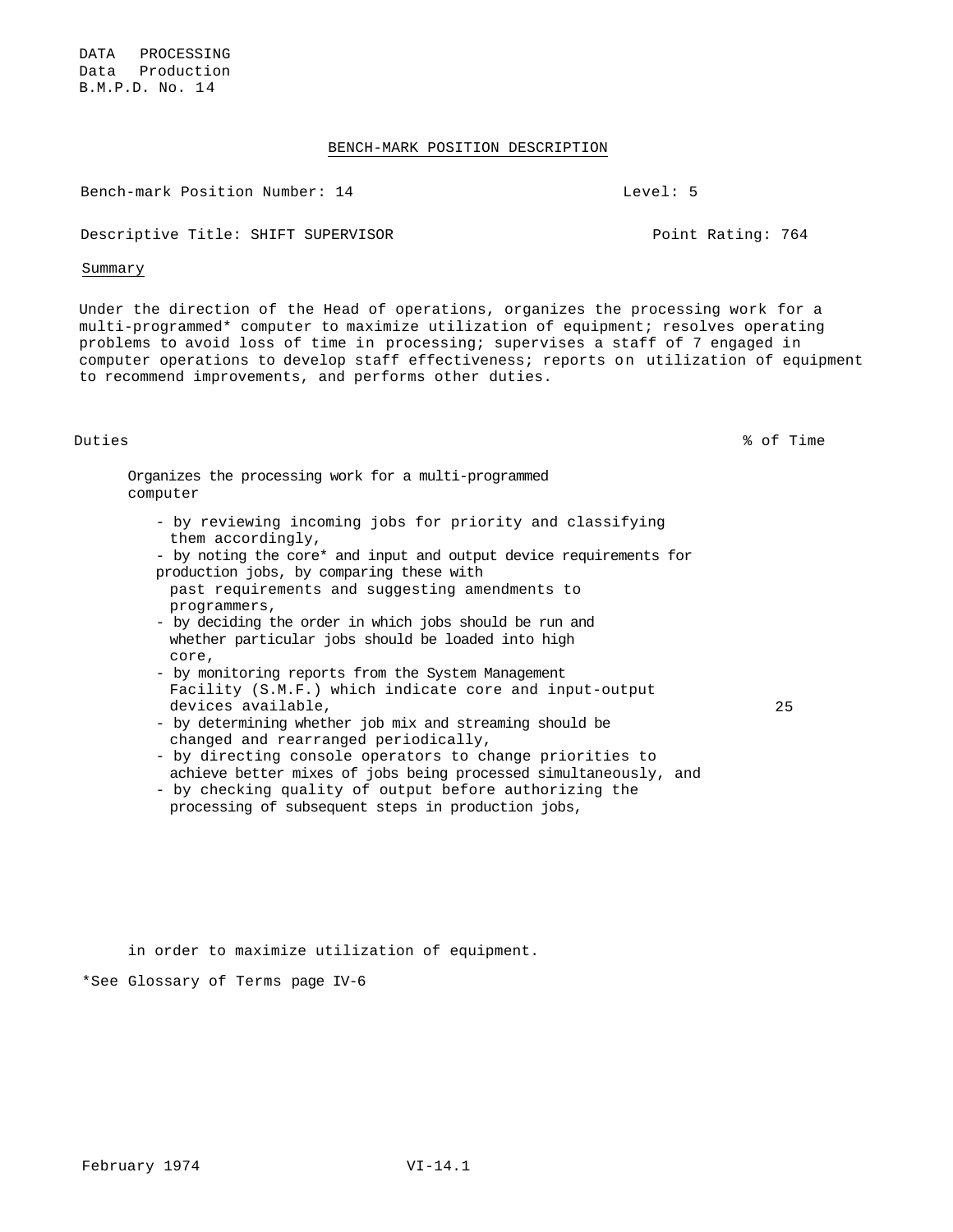% of Time

35

Resolves operating problems

- by identifying recurring problems with peripheral\* devices and in operations generally,
- by analyzing operating failures and determining whether they are caused by hardware\*, software\* or application programs\*,
- by deciding whether equipment and tapes should be tested and cleaned to confirm the nature of problems, and not used until repairs are made,
- by getting in touch with repairmen, software experts and programmers, and by informing the head of computer operations of malfunctions causing equipment to go down,
- by interpreting obscure messages from the Central Processing Unit\*,
- by identifying and correcting erroneous job instructions and job control\* data, and
- by deciding at which step jobs should be restarted,

in order to ensure continuing operation.

Supervises a staff of 7 engaged in computer operations

- by organizing staff and delegating responsibilities,
- by training staff in methods and procedures to operate
- the console and peripheral equipment,
- by appraising staff performance,
- by recommending promotions and other personnel actions, and
- by interviewing prospective employees for selection,

## in order to develop staff effectiveness.

Reports on utilization of equipment

- by compiling figures on utilization, such as volume and time of transactions, from the report of the S.M.F. program and from observations,
- by manually reconstructing such figures from console by manually reconstructing such rigures from console  $15$ <br>logs in the event of failure of the S.M.F. program,

15

\*See Glossary of Terms page IV-6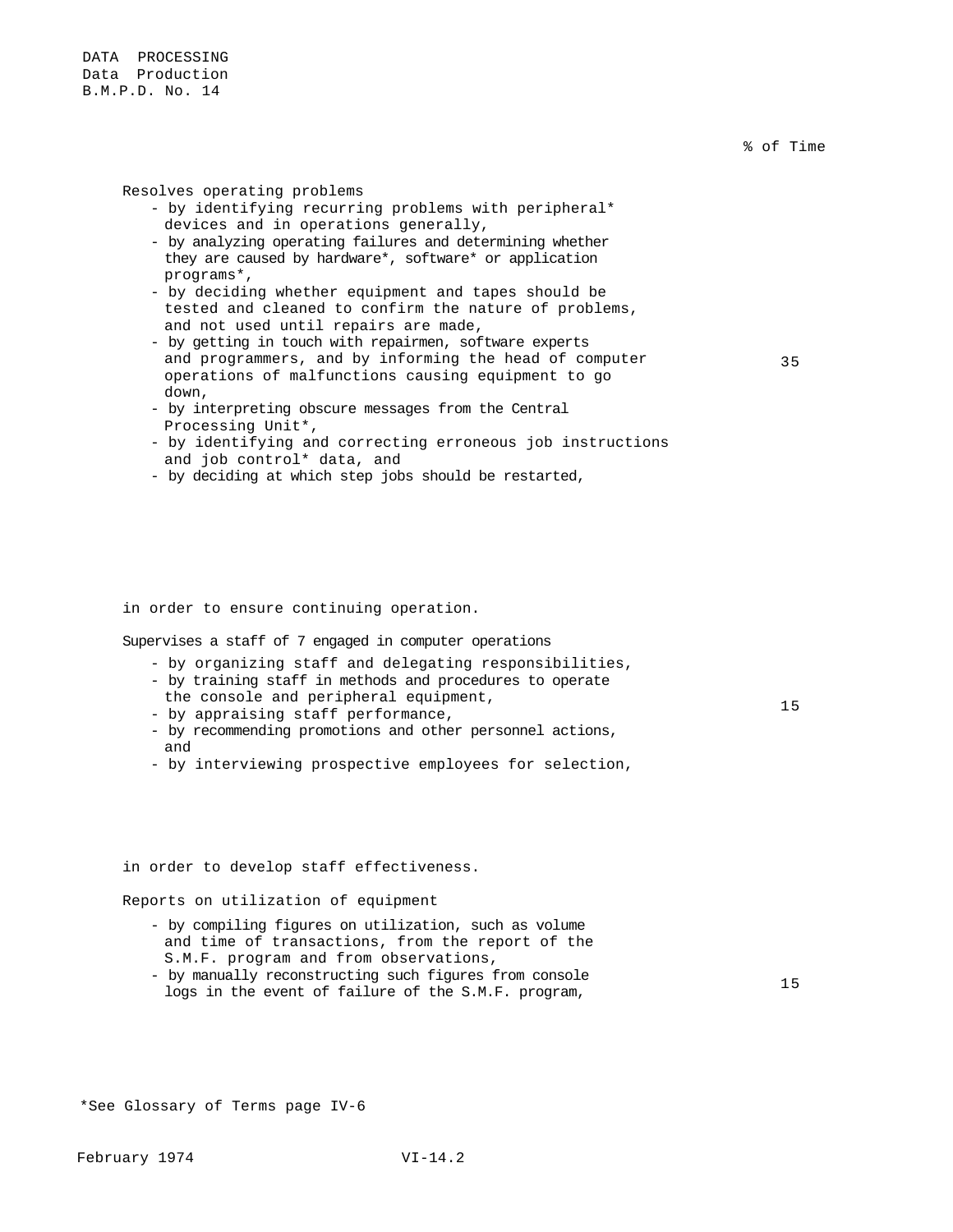% of Time

- by discerning continuing low usage of peripheral machines and recommending their disposal, and - by suggesting acquisition of additional peripheral equipment to eliminate bottlenecks,

in order to recommend improved operations in the computer-centre.

10

Proposes and drafts changes in procedures for the computer centre, such as those for emergencies and fire drills; checks locks on doors and electrical switches to maintain security of the computer centre during evening shifts, and performs other duties.

# Specifications **Degree** Points

#### Knowledge

The work requires knowledge of the scheduling, operation and capabilities of the computer centre's equipment and the operating system\* of a multi-programmed computer to organize simultaneous processing, set operating priorities and analyze operating failures. Also required is knowledge of the messages and codes form the computer, job control language,\* methods of assessing utilization of equipment and the production runs for which the computer centre is responsible. 5 252

### Responsibility for Processing

Initiative and judgment are exercised, within production deadlines, in organizing and controlling the processing of jobs, and in varying the priorities and order of processing. Choices are made in observing equipment defects and failures and deciding whether to shut down peripheral devices pending repair. Recommendations are made on the disposal and acquisition of peripheral devices, changes in computer center procedures, and promotion and deployment of staff.

\*See Glossary of Terms page IV-6

February 1974 VI-14.3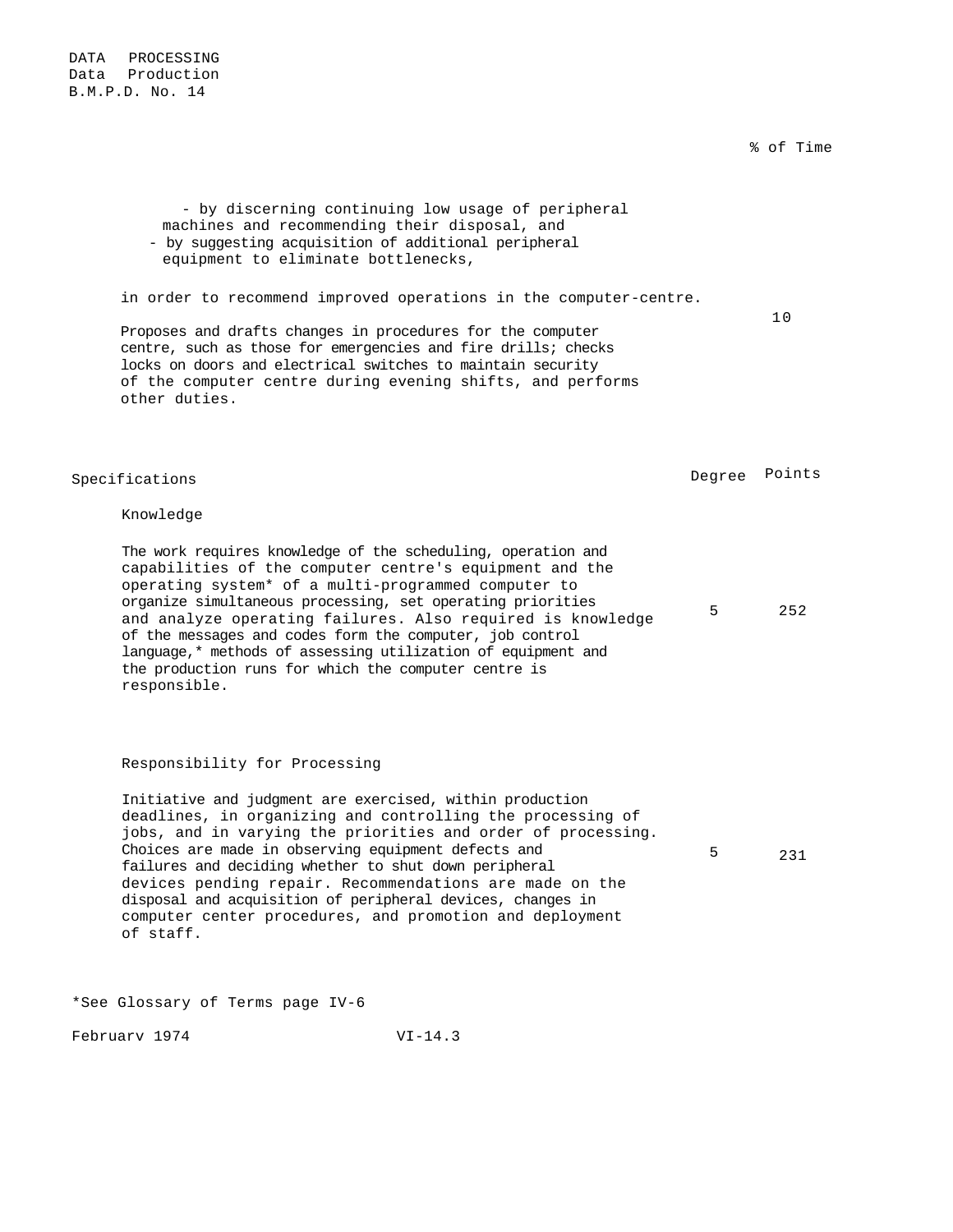Degree Points

#### Impact

The purposes of the work are to maximize the utilization of equipment through organizing processing work and examining statistics on utilization, to ensure continuing operation and to develop staff effectiveness. The speed of a multi-programmed computer establishes the time frame for achieving objectives. D3 216

## Supervision

Control over the work of others extends to organizing a staff of seven console and peripheral operators and delegating responsibilities to them, training in operation of peripheral equipment including the main console, appraising performance, recommending promotions and other personnel actions, and interviewing prospective employees for selection. C 2 65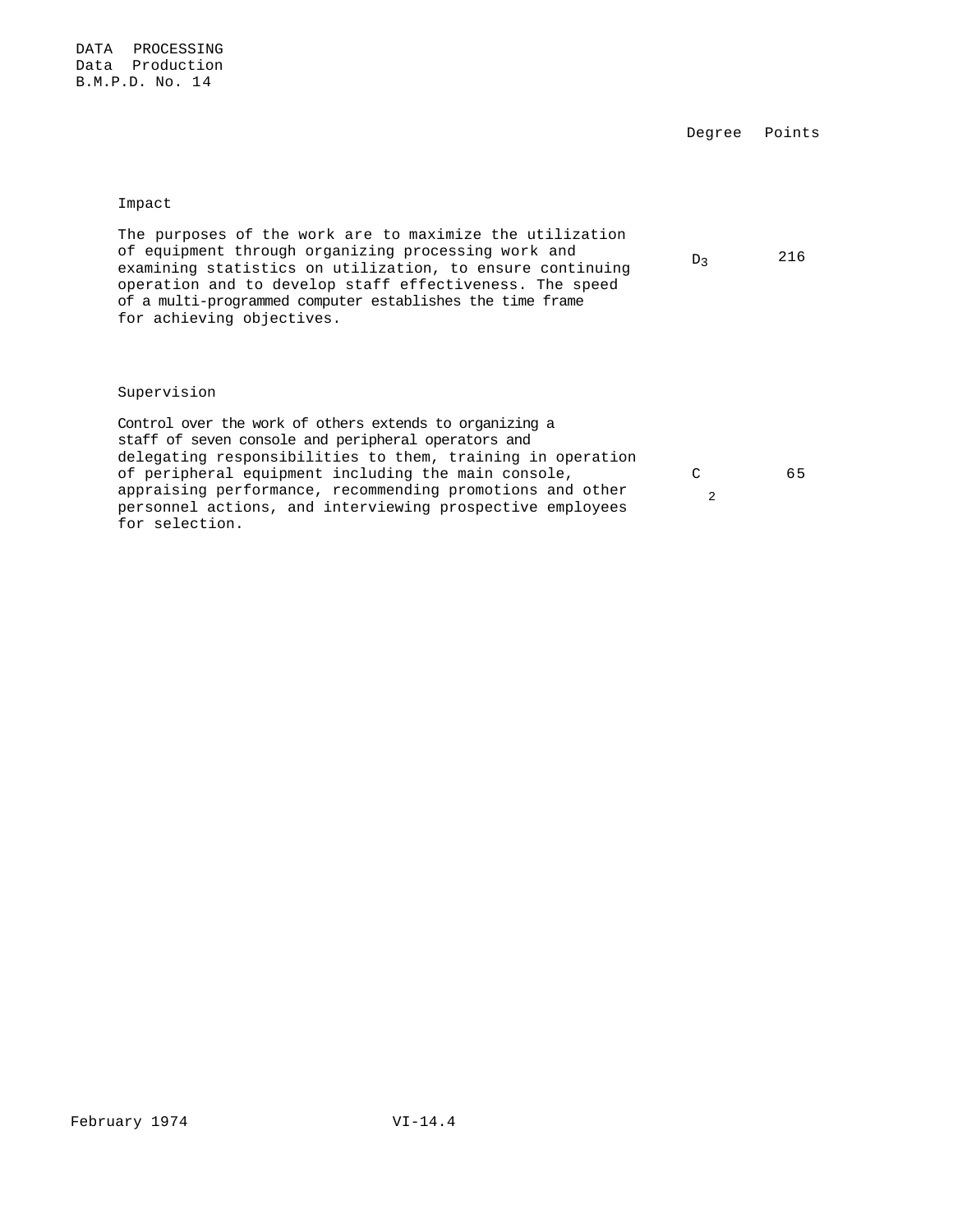## EXAMPLE OF A

## STATEMENT OF QUALIFICATIONS FOR

# B.M.P.D. No. 14: SHIFT SUPERVISOR (DA-PRO-5)

# ESSENTIAL QUALIFICATIONS

## BASIC REQUIREMENTS

| Education                           | - Completion of grade ten or achievement of<br>a satisfactory score on PSC Examination 1.                                                                                 |
|-------------------------------------|---------------------------------------------------------------------------------------------------------------------------------------------------------------------------|
| Achievement, Skills<br>or Aptitudes | - Skill in controlling a multi-programmed<br>computer.                                                                                                                    |
| Language Requirement                | - A knowledge of both the English language<br>and the French language is essential for<br>this position.                                                                  |
| Experience                          | - Experience in scheduling computer operations<br>and in supervision.                                                                                                     |
| RATED REOUIREMENTS                  |                                                                                                                                                                           |
| Knowled&e                           | - Knowledge of the capabilities of the<br>computer equipment and the operating<br>system of a multi-programmed computer.                                                  |
|                                     | - Knowledge of code systems and of job<br>control language.                                                                                                               |
| Abilities                           | - Ability to organize and control the<br>processing of jobs, set priorities,<br>assess equipment utilization, identify<br>malfunctions and resolve operating<br>problems. |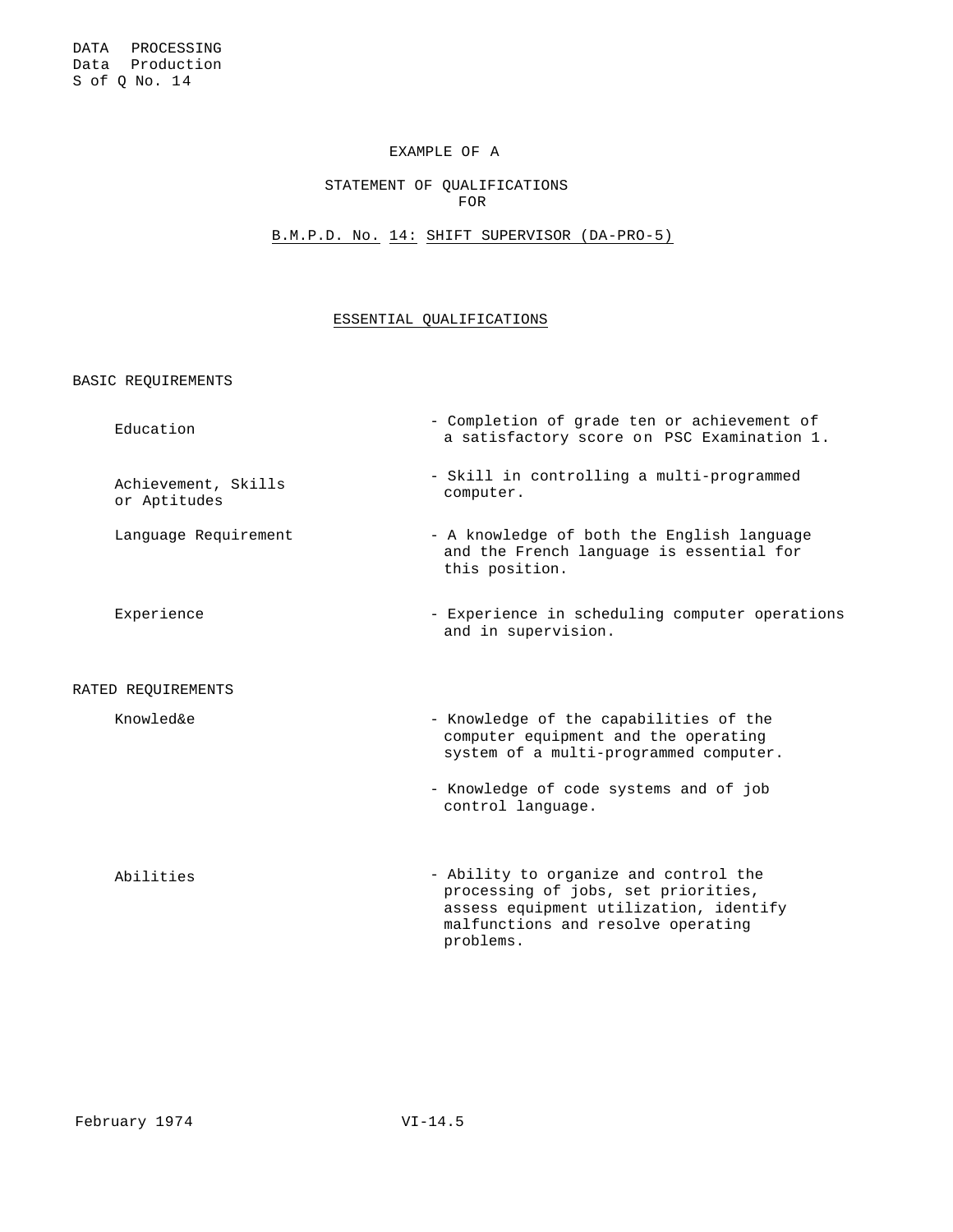DATA PROCESSING Data Production S of Q No. 14

> - Ability to schedule and assign work, and select, train and assess staff.

> - Ability to prepare instructions, reports and correspondence.

- Personal Suitability Tact and courtesy particularly in dealing with programmers, users and repairmen.
	- Work effectively under the pressure of deadlines.
	- Initiative, thoroughness and reliability.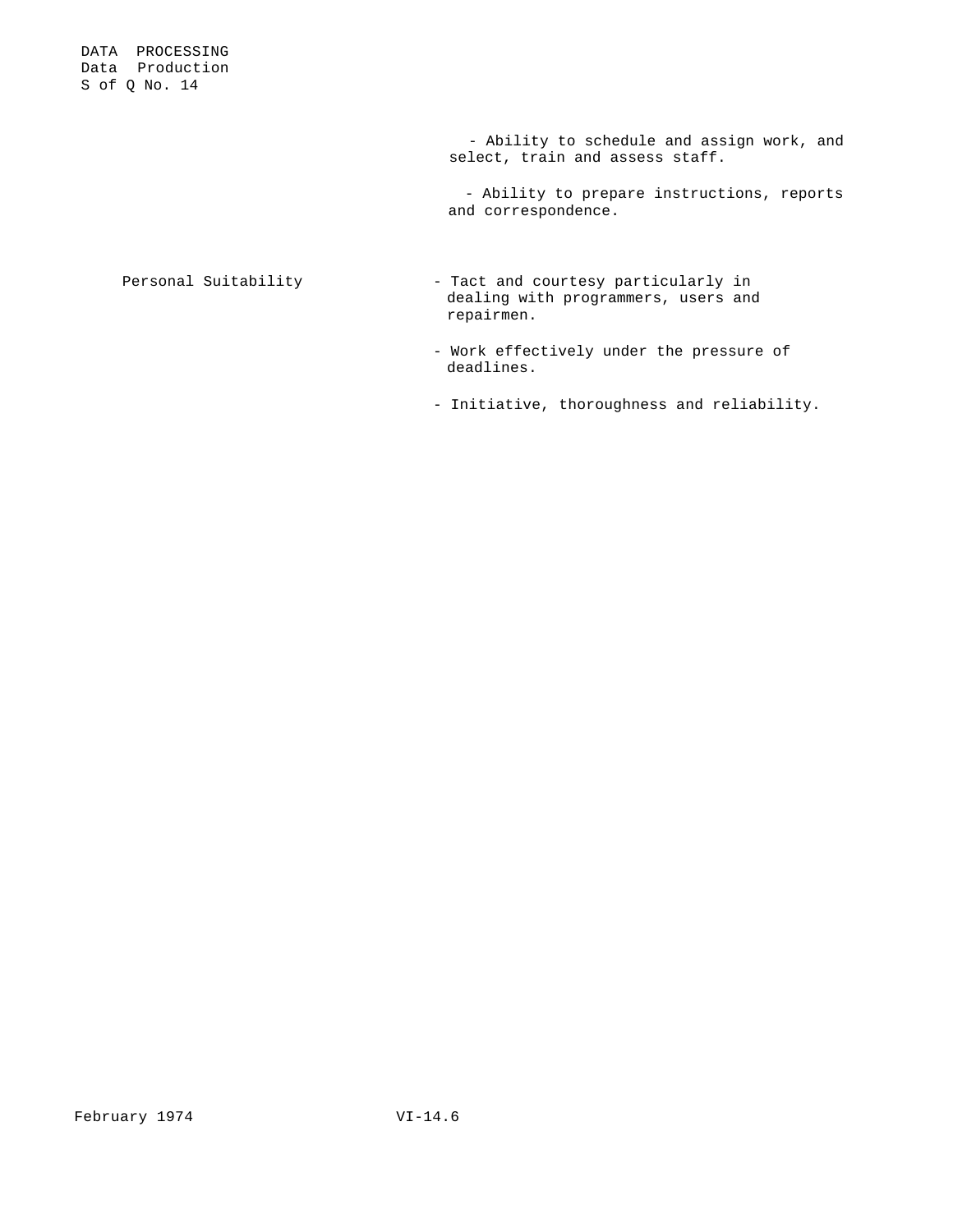#### BENCH-MARK POSITION DESCRIPTION

Bench-mark Position Number: 15 Level: 5

Descriptive Title: GROUP HEAD, SCHEDULING Point Rating: 764

Summary

Under the direction of the Head of production and control, establishes the sequence for processing jobs on a number of computers to ensure that the order of processing reflects divisional priorities and deadlines and the capabilities of computers; allocates time on computers to processing to co-ordinate scheduling and ensure that computers are fully occupied; recommends modifications in scheduling and related procedures to ensure their effectiveness and stimulate improvement in processing time; advises users on scheduling processing to ensure they know scheduling procedures, and status and timing for processing certain jobs; supervises two schedulers to ensure satisfactory production performance, and performs other duties.

Duties % of Time

15

Establishes the sequence for processing jobs on a number of multi-programmed\* and non-multi-programmed computers operating several shifts

- by identifying jobs having a designated priority and those to be processed ahead of others because of divisional commitments,
- by verifying daily master schedules to ensure that each step in processing is specified as outlined in flow charts and documentation,
- by approving detailed processing sequence submitted by scheduling unit staff,
- by re-ordering processing to accommodate urgent jobs,
- by informing computer room supervisors of the sequence of processing, and
- by reporting conflicts in priorities to the Director,

in order to ensure that the order of processing reflects divisional priorities and deadlines and the capabilities of computers.

\*See Glossary of Terms page IV-6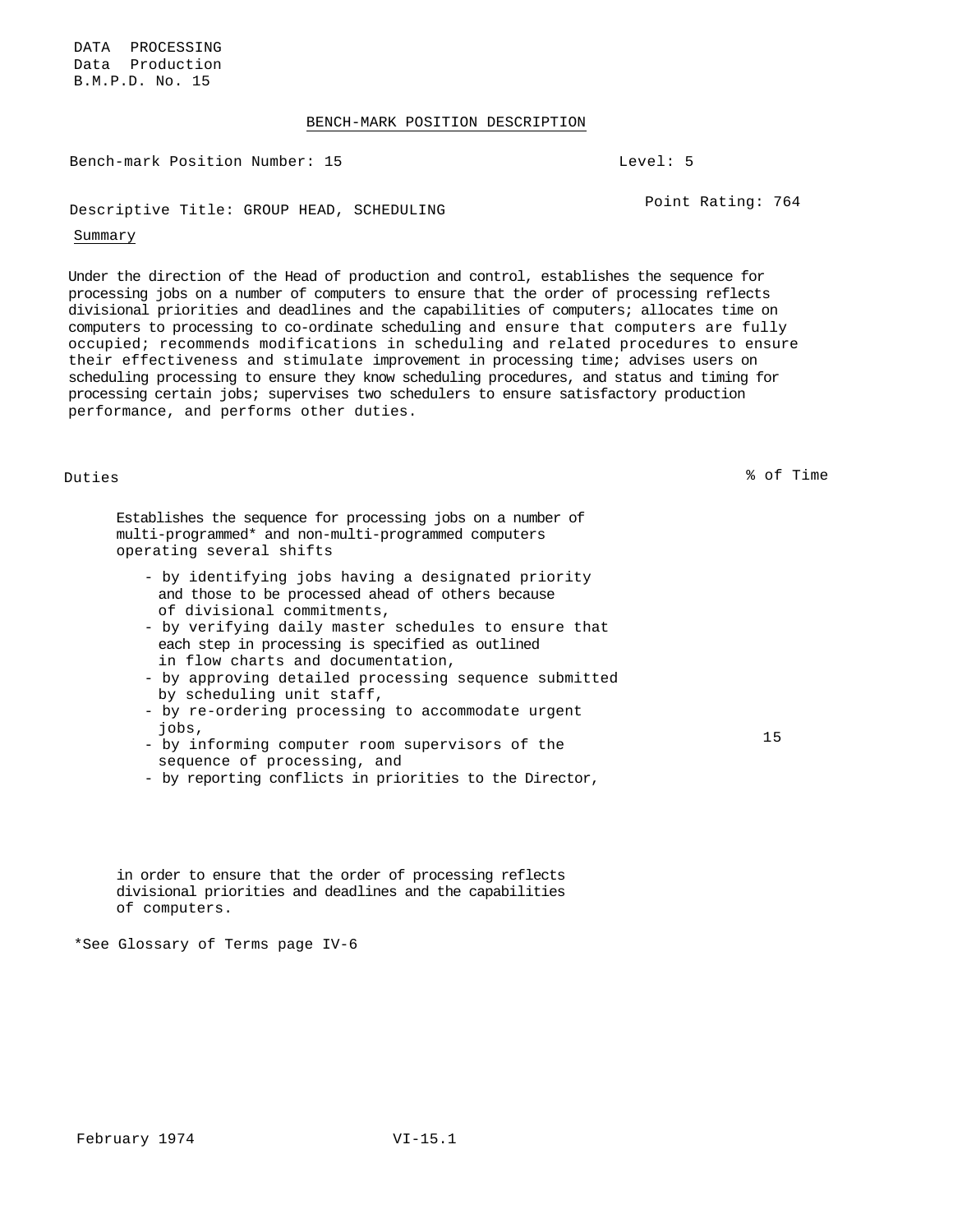% of Time

30

10

30

Allocates time on computers to processing

- by assigning blocks of time to major production runs in a yearly schedule and to file searches and similar operations on a short-term basis,
- by estimating time required for production processing, on the basis of previous length of runs, volume of input and current delays encountered in processing, and
- by deciding the jobs to be entered into daily schedules in accordance with priorities and deadlines,

in order to co-ordinate scheduling of computer processing and ensure that the computers are fully occupied.

Recommends modifications in scheduling and in related procedures to the head of production and control and other officers

- by reviewing production stoppage reports for hardware and software malfunctions, delays and abnormal ends to processing application programs,
- by identifying patterns in such processing problems,
- by reporting problems with processing procedures to procedures officers and the operations manager and suggesting procedural changes to speed processing, and
- by summarizing reasons why deadlines have not been reached,

in order to ensure effective scheduling and stimulate improvements in time taken to process programs.

Advises users on scheduling their processing

- by explaining procedures for setting processing priorities,
- by informing users of the time available for processing, the timing for producing output reports, and the current status of processing jobs, and
- by outlining reasons for delays in processing and for other problems in producing reports,

in order to ensure users know how work is scheduled and the status and timing for processing certain jobs.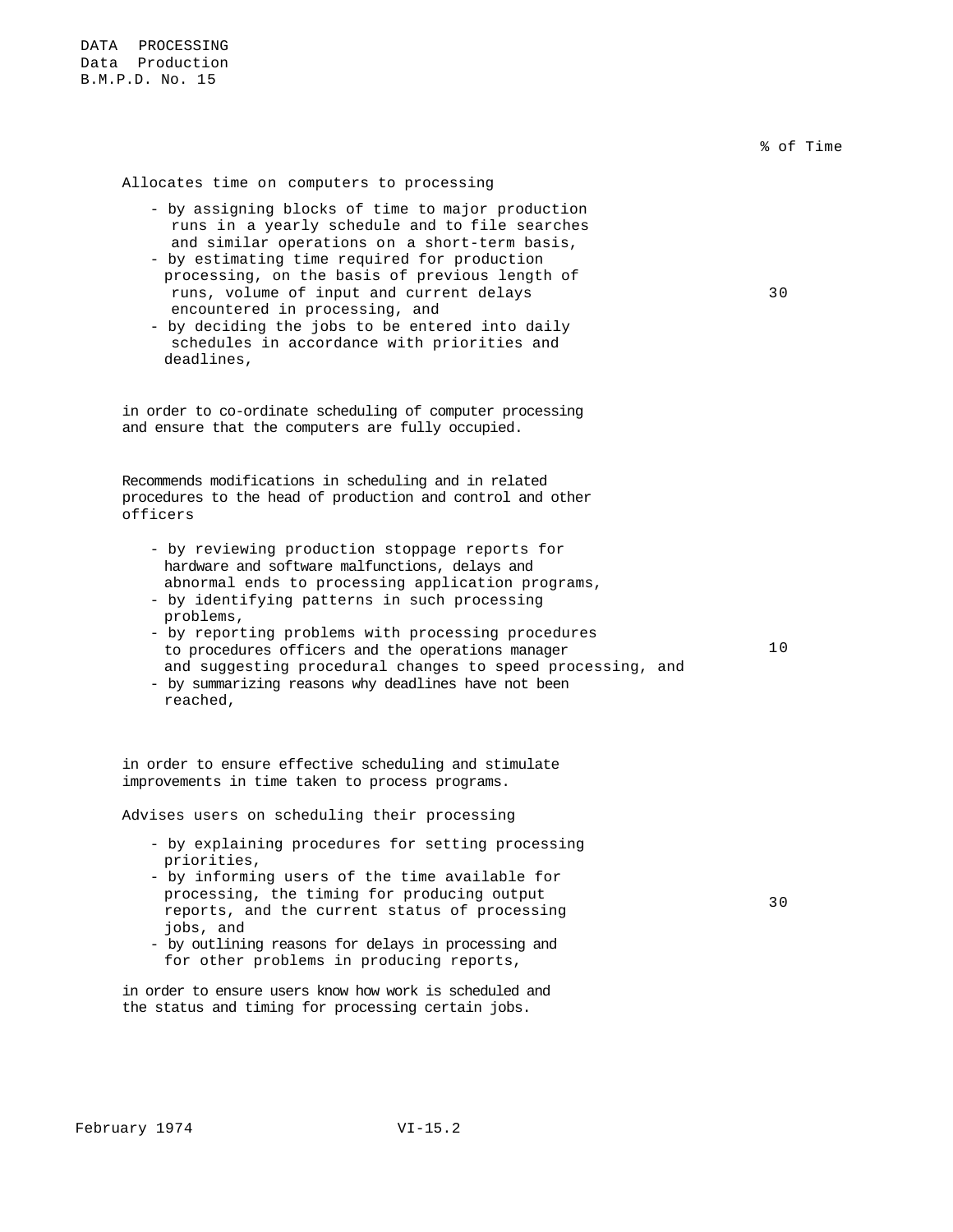% of Time Supervises a staff of two engaged in computer scheduling - by establishing procedures and work routines for scheduling, - by setting out the duties of staff, - by informing staff of changes in processing priorities, - by instructing them on scheduling work, - by reviewing work output of staff, and - by appraising their work and recommending that they undertake training. 10 in order to ensure a satisfactory standard of production in the unit and to improve staff performance. Performs such other duties as - reviewing calculations prepared by unit staff on the utilization of manpower in the computer room and the total overtime and non-productive time, and reporting to divisional management. 5 Specifications **Degree** Points Knowledge The work requires knowledge and ability to schedule data processing applications, that is, to arrange the sequence of applications to meet production deadlines, assign blocks of time to production runs and estimate time to process them. Knowledge is required of branch priorities, the stages through which major production runs must go in processing, the capabilities of the computers involved, and the kind of processing problems encountered in the installation that affect its ability to meet deadlines and adhere to schedules. The ability to establish scheduling procedures and work routines is also required. 5 252

## Responsibility for Processing

Initiative and judgment are exercised in approving the sequence for processing jobs, re-ordering schedules to accommodate urgent jobs, assigning blocks of time to major production runs, estimating time to process applications, and establishing processing procedures and routines. 5 231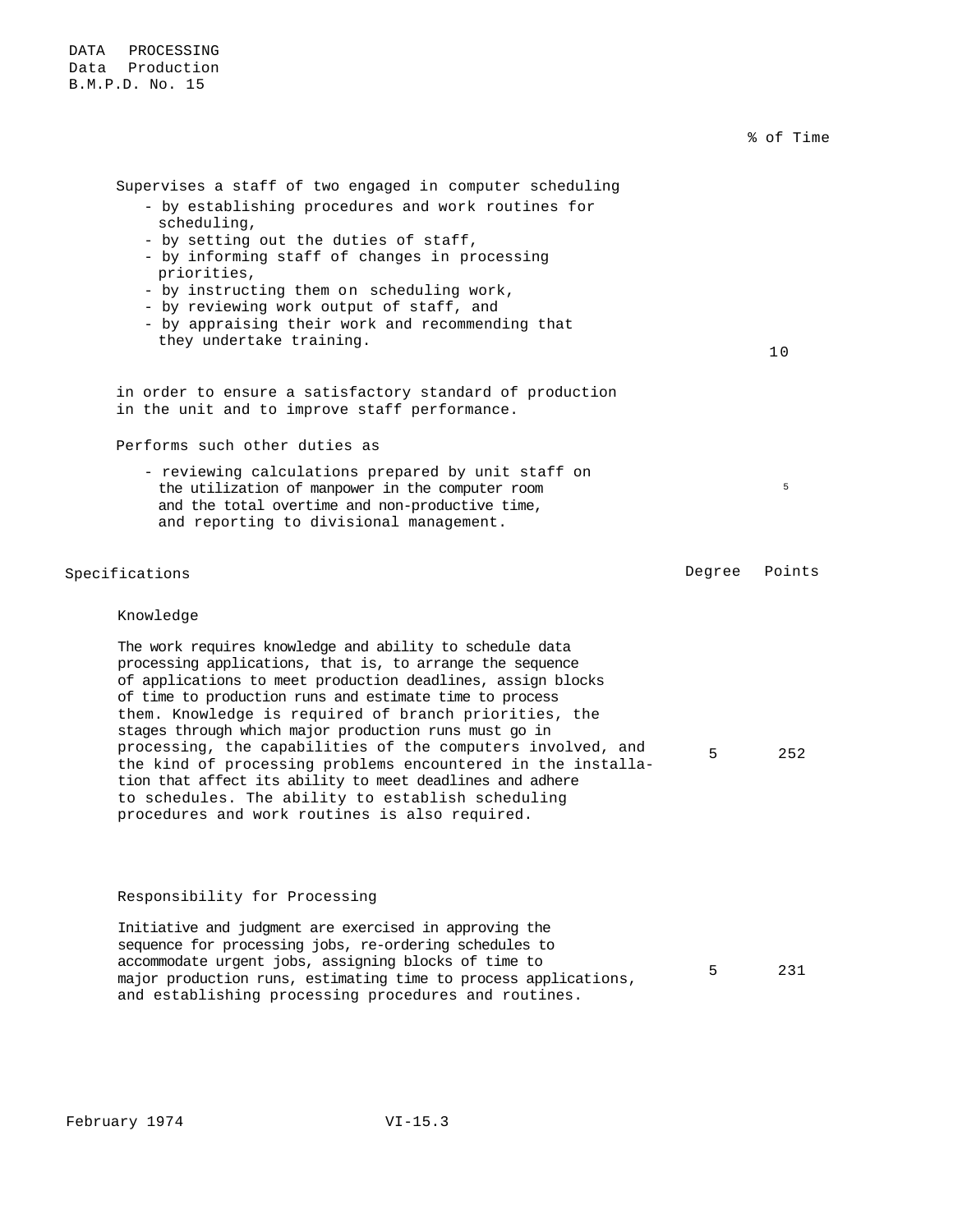Degree Points

Judgment is required in identifying patterns in processing problems including malfunctions and abnormal ends to processing, in advising procedures officers of procedural changes to speed processing, and in summarizing reasons why deadlines have not been reached.

### Impact

The objectives of the work are to ensure that the order and sequence of processing reflect divisional priorities and deadlines as well as the capabilities of computers; to co ordinate computer scheduling and ensure that computers are fully occupied, to ensure effective scheduling and stimulate improvements in time taken to process programs; to ensure users are knowledgeable of scheduling, and to ensure a satisfactory standard of production in the scheduling unit and improve staff performance. The speed of both non multi-programmed and multi-programmed computers determine the time-frame for achieving objectives.

#### Supervision

Supervisory responsibilities include establishing procedures and work routines, setting out duties of a staff of two, informing them of changes in priorities, instructing on  $\frac{1}{100}$  scheduling, appraising their work and recommending that they  $C_2$  65 undertake training.

 $D_3$  216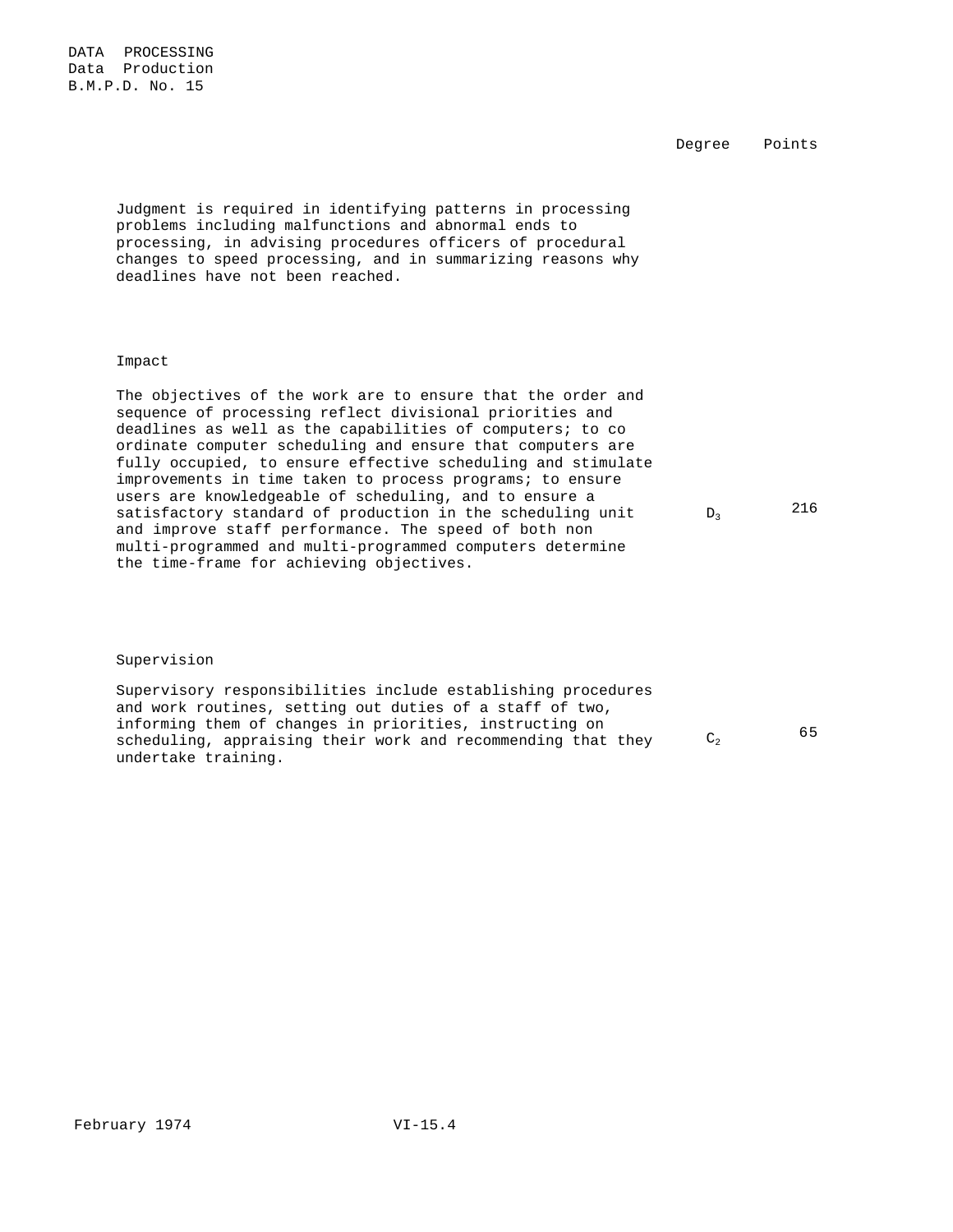## EXAMPLE OF A

# STATEMENT OF QUALIFICATIONS

FOR

# B.M.P.D. No. 15: GROUP HEAD, SCHEDULING (DA-PRO-5)

# ESSENTIAL QUALIFICATIONS

BASIC REQUIREMENTS

| Education                           | - Completion of grade ten or achievement of<br>a satisfactory score on PSC Examination 1.                                                                    |
|-------------------------------------|--------------------------------------------------------------------------------------------------------------------------------------------------------------|
| Achievement, Skills<br>or Aptitudes | - Skill in controlling a multi-programmed<br>computer.                                                                                                       |
| Language Requirement                | - A knowledge of either the English language<br>or the French language is essential for<br>this position.                                                    |
| Experience                          | - Experience in scheduling computer operations<br>and in supervision.                                                                                        |
| RATED REOUIREMENTS                  |                                                                                                                                                              |
| Knowledge                           | - Knowledge of production run processing<br>stages.                                                                                                          |
|                                     | - Knowledge of determining job priorities,<br>allocating computer time, making time<br>estimates and setting deadlines.                                      |
| Abilities                           | - Ability to plan for, organize and conduct<br>computer scheduling programs.                                                                                 |
|                                     | - Ability to establish procedures and work<br>routines, set priorities for subordinates,<br>instruct and appraise staff, and resolve<br>processing problems. |
|                                     | - Ability to prepare production reports,<br>instructions and correspondence.                                                                                 |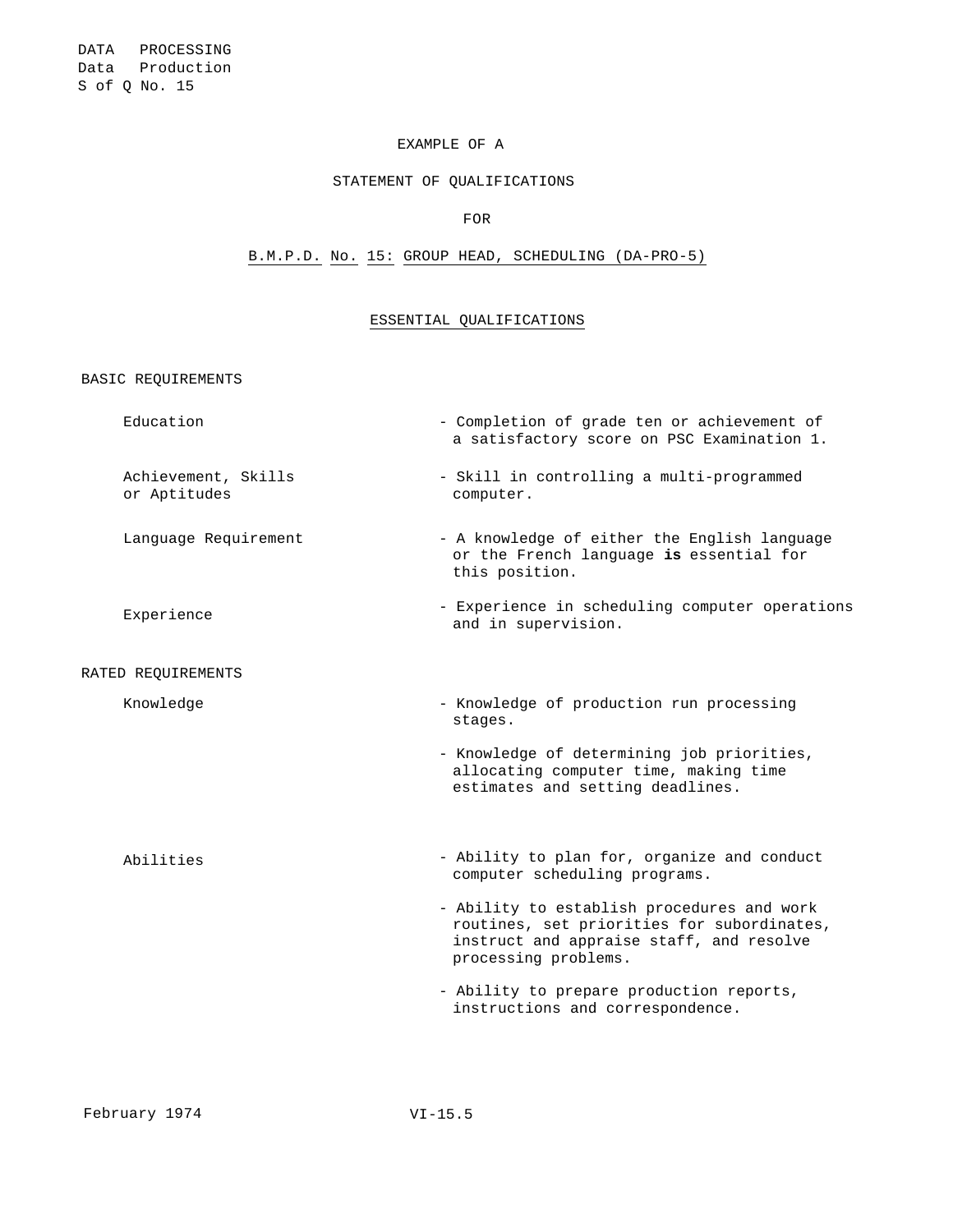DATA PROCESSING Data Production S of Q No. 15

Personal Suitability **-** Tact and courtesy particularly in dealing with users.

> - Work effectively under the pressure of deadlines.

- Initiative, thoroughness and dependability.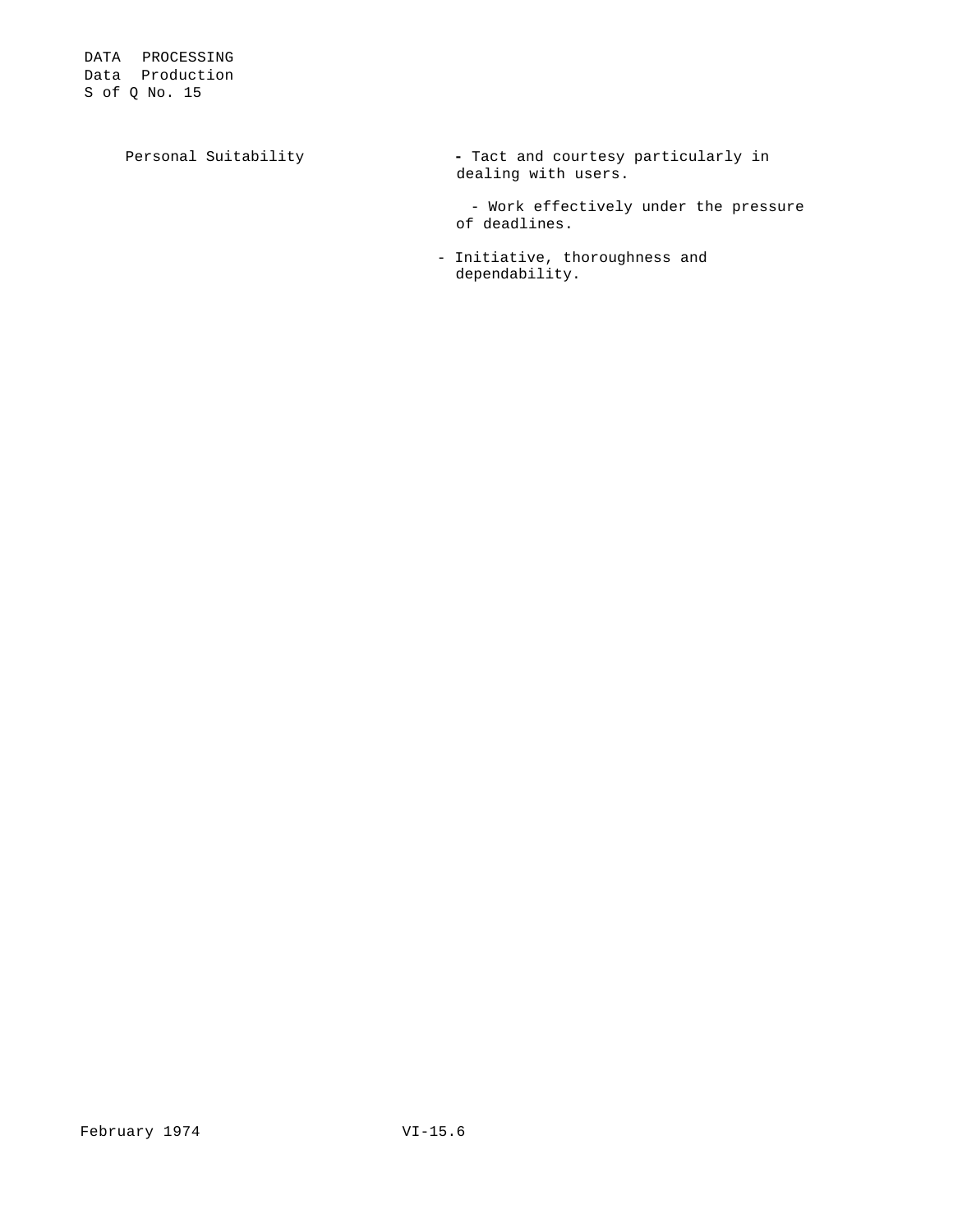#### BENCH-MARK POSITION DESCRIPTION

Bench-mark Position Number: 16 Level: 6

Descriptive Title: CHIEF, AUXILIARY EQUIPMENT SECTION Point Rating: 814

Summary

Under the direction of the Assistant Director Operations, manages the section's work which includes operating such auxiliary equipment as sorters\* and card editors, and includes bursting, decollating and binding printouts, controlling a library of punched cards and receiving and dispatching the data processing division's work, to maintain and improve the timeliness and quality of services to users\* and meet production deadlines and commitments; supervises a staff of 31 data processors and clerical employees to ensure required productivity and to enhance staff development, and performs other duties.

Duties % of Time

75

Manages the work of the section

- by defining and establishing duties of staff, delegating responsibilities to unit supervisors, and recommending classification and reclassification of positions,
- by establishing standards of work quality and productivity, by deciding work flow, developing and establishing procedures for the section, and writing instructions on section services for staff,
- by coordinating the section's work with other sections in the division and with users,
- by reviewing with users their requirements for improved and speedier processing and other services from the section,
- by advising users on the section's services, and developing mutually satisfactory work schedules and procedures with users including those from other departments,
- by establishing, in co-operation with the divisional scheduler, an annual schedule for processing in the section,
- by identifying bottlenecks, in production and inadequacies in card library control, and by modifying
- work procedures and recommending acquisition of new equipment for the section,

\*See Glossary of Terms page IV-6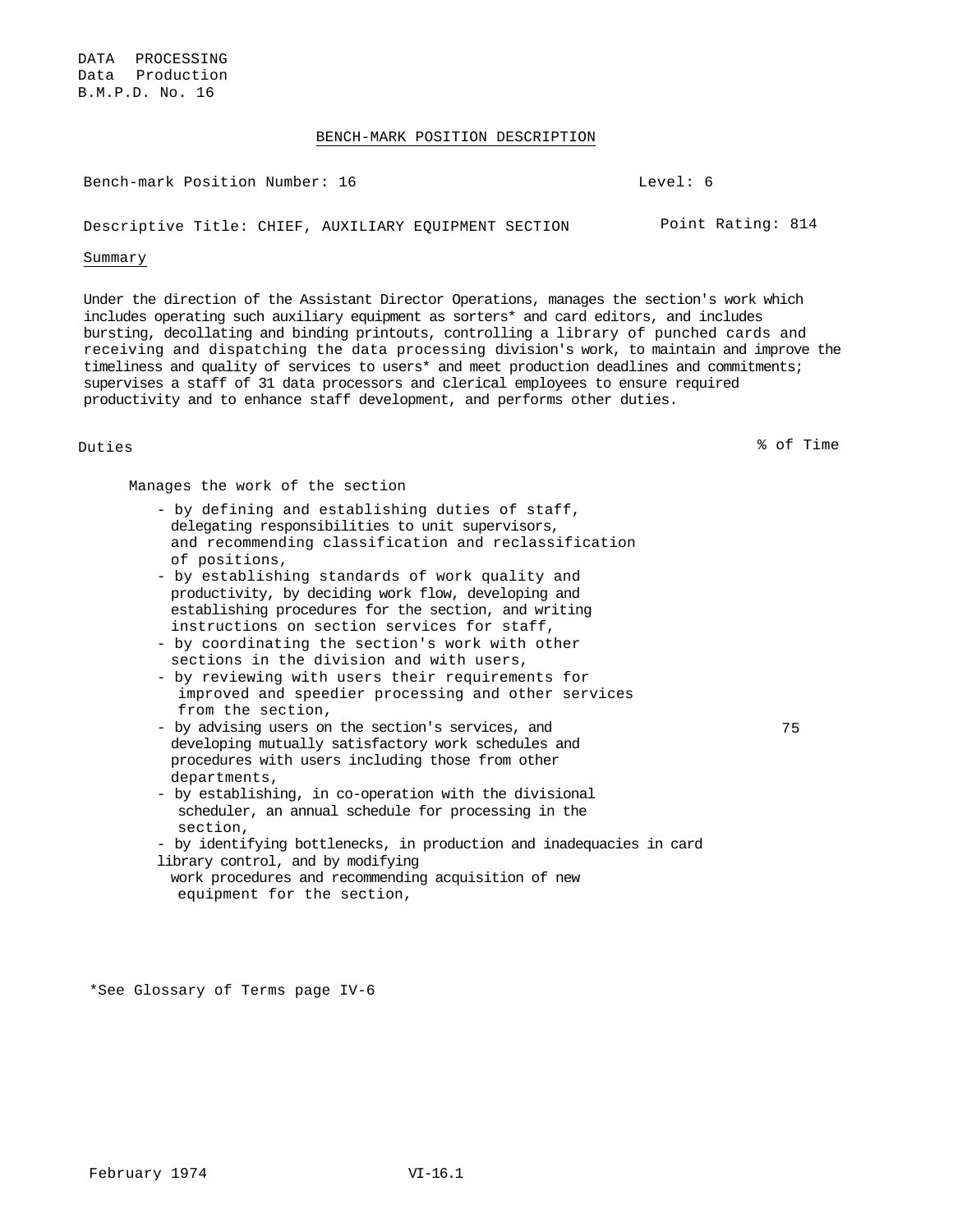15

- by developing specifications for library computer programs,
- by calculating work load and recommending overtime, additional manpower, and adjustment of schedules to meet targets and accommodate urgent work,
- by recommending the section's annual budget and proposing changes in the established schedule, development of capacity to provide new services to users and discontinuation of services no longer justified by demand, and
- by identifying problems of servicing equipment to equipment company managers and by indicating improvements required,

in order to maintain and improve the timeliness and quality of services to users and meet production deadlines and commitments.

Supervises a staff of 31 data processors and clerical employees through three subordinate supervisors

- by interviewing candidates for section positions,
- by designing and establishing a training program for new employees and recommending courses for other employees,
- by instructing trainees in wiring plug Boards\*, operating equipment, and other work,
- by evaluating progress of trainees and determining assignments and on-the-job training that they require,
- by appraising supervisors' productivity and work performance and by reviewing appraisals of other staff,
- by identifying where staff performance and development could be improved with job rotation, training and transfer, and by discussing work problems with employees, and
- by recommending promotions, demotions and disciplinary actions,

in order to ensure required productivity and enhance staff development.

\*See Glossary of Terms page IV-6

February l97! VI-16.2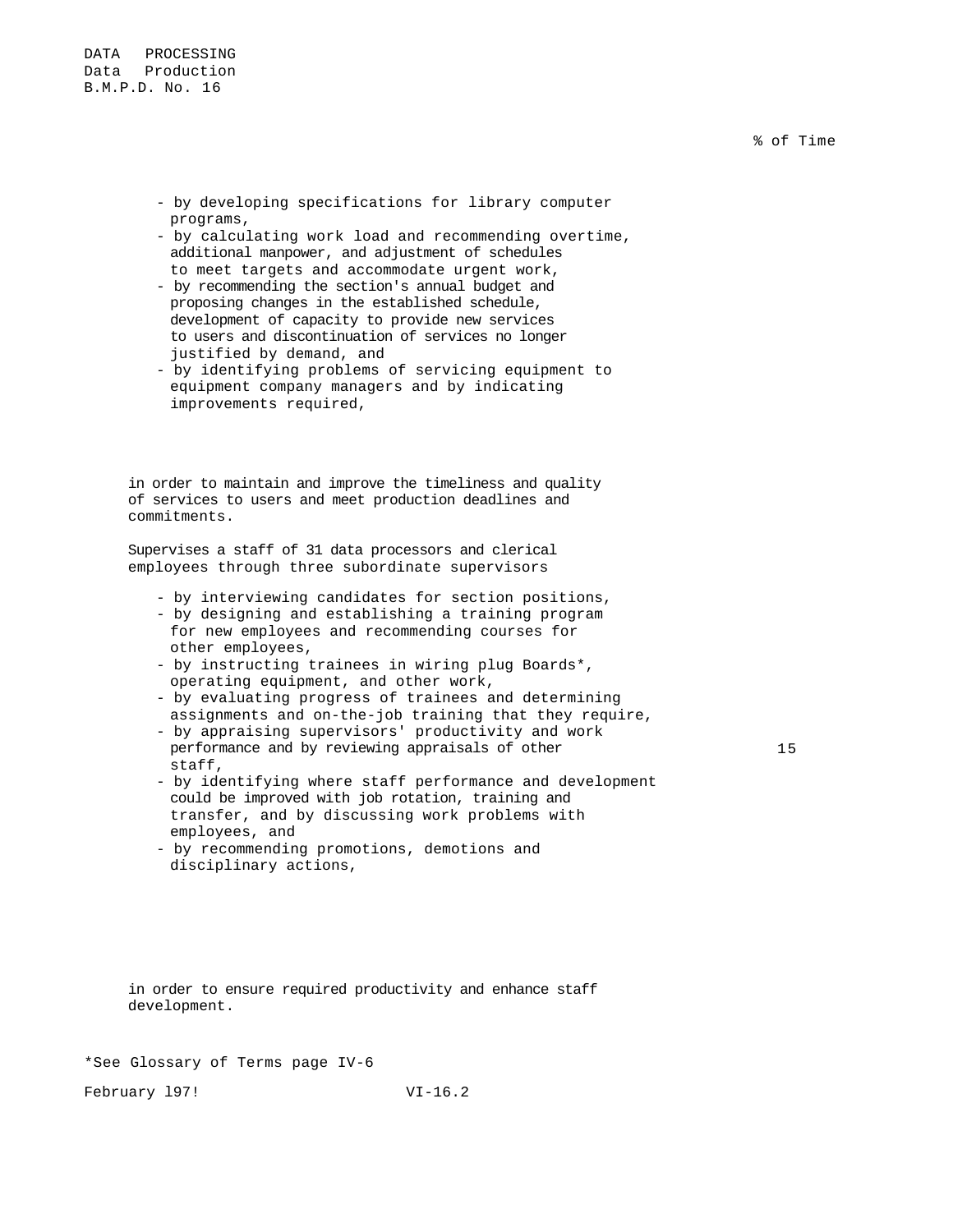> Performs other duties such as discussing with others in the data processing field the merits and capabilities of auxiliary and related equipment and new library systems to keep abreast of developments that would improve the section's efficiency. 10

# Specifications Degree Points

5 252

#### Knowledge

The work requires knowledge and ability to organize and schedule processing and clerical work, knowledge of the auxiliary equipment's capacity, as well as that of the computer to ensure co-ordination with the computer room, and the ability to develop standards and procedures for the section and to write instructions for staff. The work also requires knowledge of, users' requirements to ensure effective services, methods of training new employees in operating, wiring plug boards and in other work of the section and knowledge of innovations in auxiliary and paper handling equipment and methods of processing.

#### Responsibility for Processing

Initiative and judgment are exercised in establishing standards of work quality and productivity, deciding the flow of work in the section, establishing the section's procedures and schedules, coordinating the section's work with other units and users and recommending changes in the section's equipment and budget to meet changing demand. Initiative and judgment are also exercised in advising users of section services and developing mutually satisfactory work schedules and procedures with users, improving procedures, recommending development of computer programs for the card library, and informing equipment companies of the servicing requirements of the section.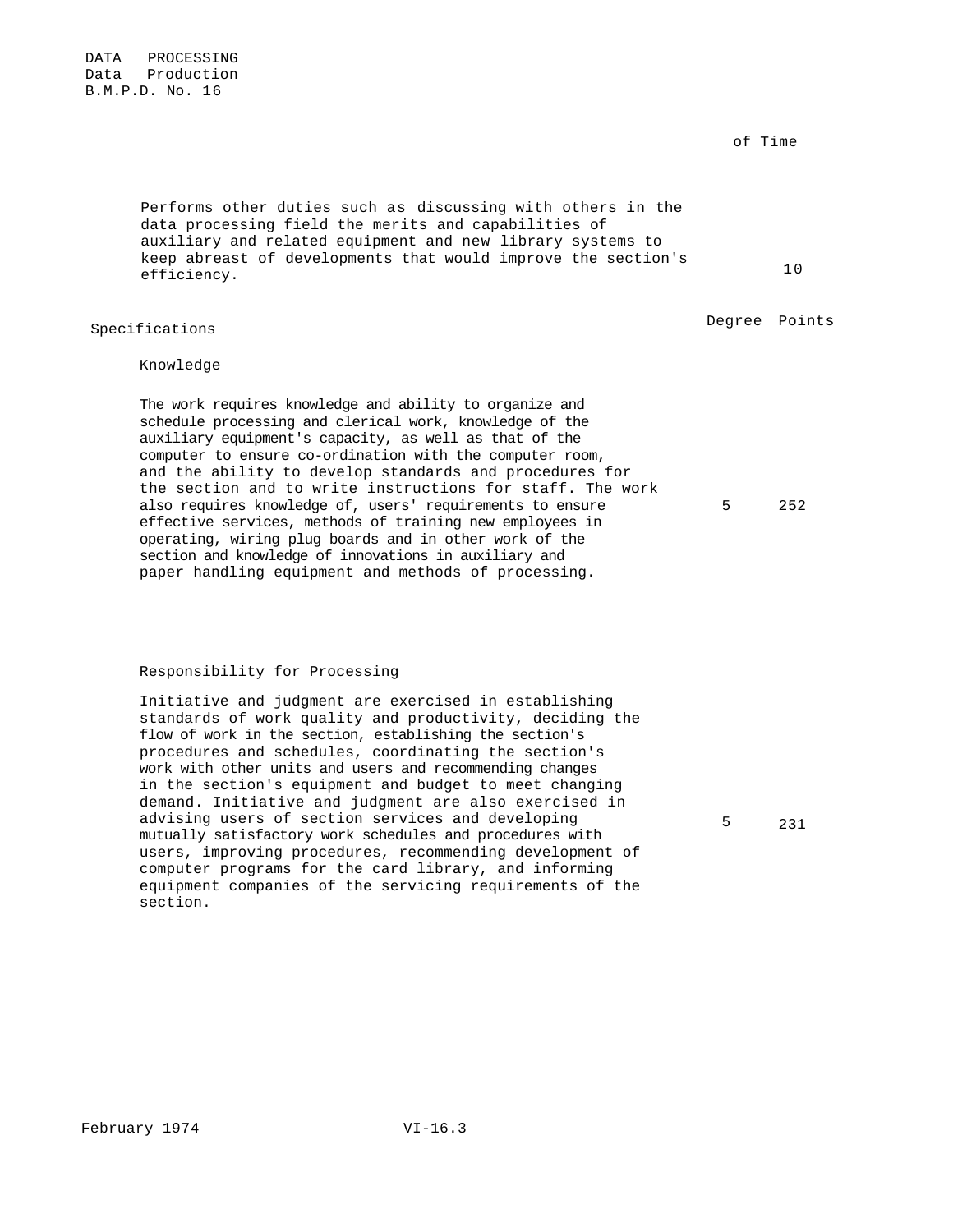Degree Points

## Impact

The objectives of the work are to maintain and improve the timeliness and quality of services to users, to meet production deadlines and commitments, to ensure required productivity and to enhance staff development. The speed of auxiliary equipment establishes the time frame within which objectives must be obtained. D<sub>1</sub> 181

Supervision

The work involves supervision of 31 employees engaged in auxiliary and paper handling operations, card library and reception services. Supervisory responsibilities include establishing staff duties and responsibilities, recommending additional manpower requirements and overtime, interviewing candidates for positions, implementing an employee training program and instructing staff in the section's work, evaluating the progress of trainees, appraising supervisors' work, reviewing appraisals of other staff and discussing work problems with them, assigning staff to new duties, recommending that they be trained and transferred for their development, and recommending promotions, reclassifications, demotions and disciplinary actions. D 4 150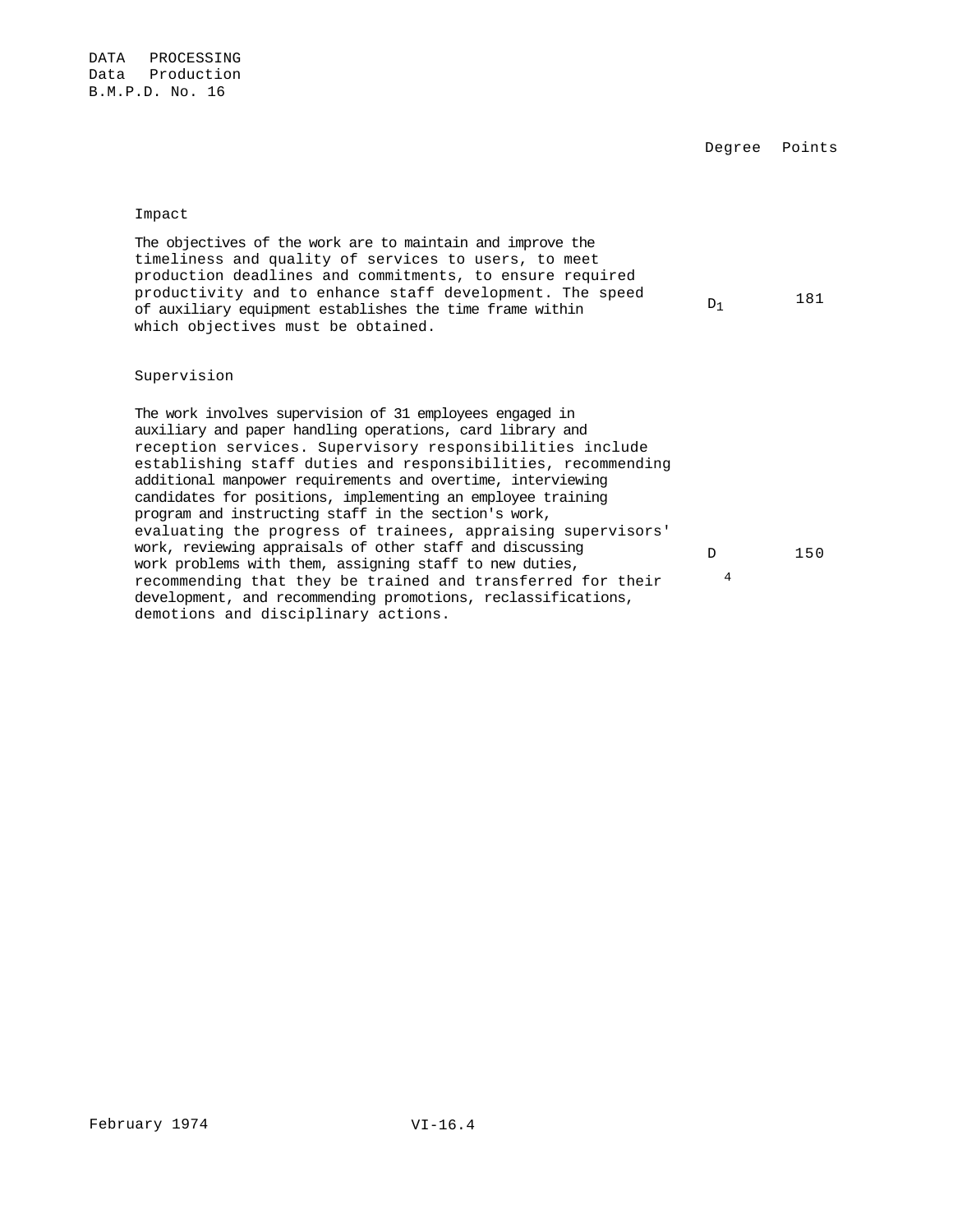#### EXAMPLE OF A

# STATEMENT OF QUALIFICATIONS FOR

# B.M.P.D. No. 16: CHIEF, AUXILIARY EQUIPMENT SECTION (DA-PRO-6)

#### ESSENTIAL QUALIFICATIONS

BASIC REQUIREMENTS

| Education | - Completion of grade ten or achievement of |
|-----------|---------------------------------------------|
|           | a satisfactory score on PSC Examination 1.  |

- Achievement, Skills or Aptitudes - Skill in operating a variety of auxiliary equipment such as sorters, card editors, busters, decollators and binders.
- Language Requirement A knowledge of both the English language and the French language is essential for this position.
- \_Experience Experience in data processing operations and in supervision.

#### RATED REQUIREMENTS

Knowledge - Knowledge of characteristics and capacities of auxiliary equipment and computers. - Knowledge of innovations in auxiliary and paper handling equipment and methods of processing. - Knowledge of administrative practices and

budget preparation.

Abilities - Ability to plan for, organize and control auxiliary equipment operations.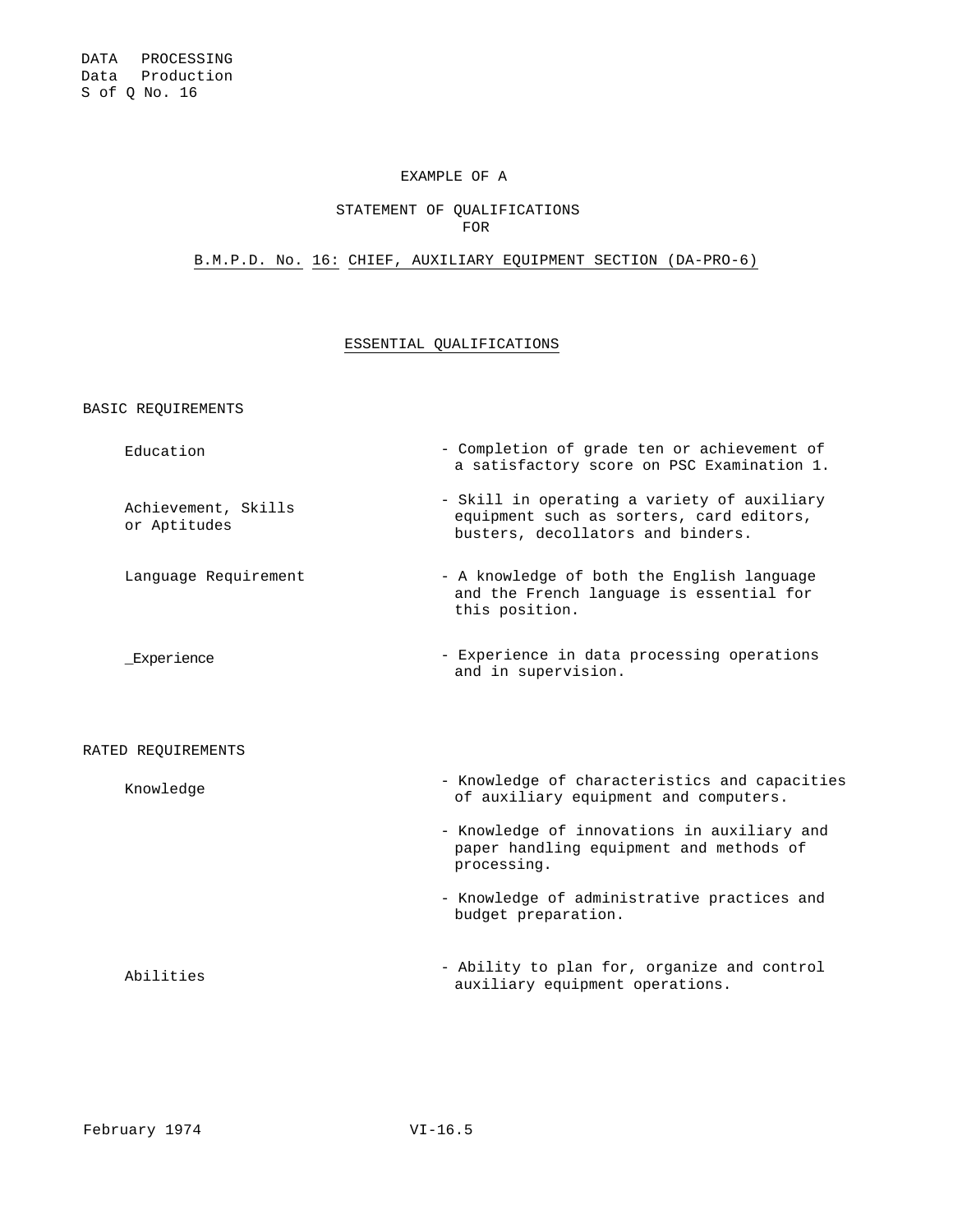DATA PROCESSING Data Production S of Q No. 16

> - Ability to determine organizational needs and develop work standards and procedures.

- Ability to schedule and assign work, set priorities, select, train and assess staff and resolve operating problems.
	- Ability to conduct meetings and interviews and prepare instructions, specifications, work manuals, reports and correspondence.

- Personal Suitability Tact and courtesy particularly in dealing with equipment companies and users.
	- Initiative, thoroughness and reliability.
	- Work effectively under the pressure of meeting deadlines.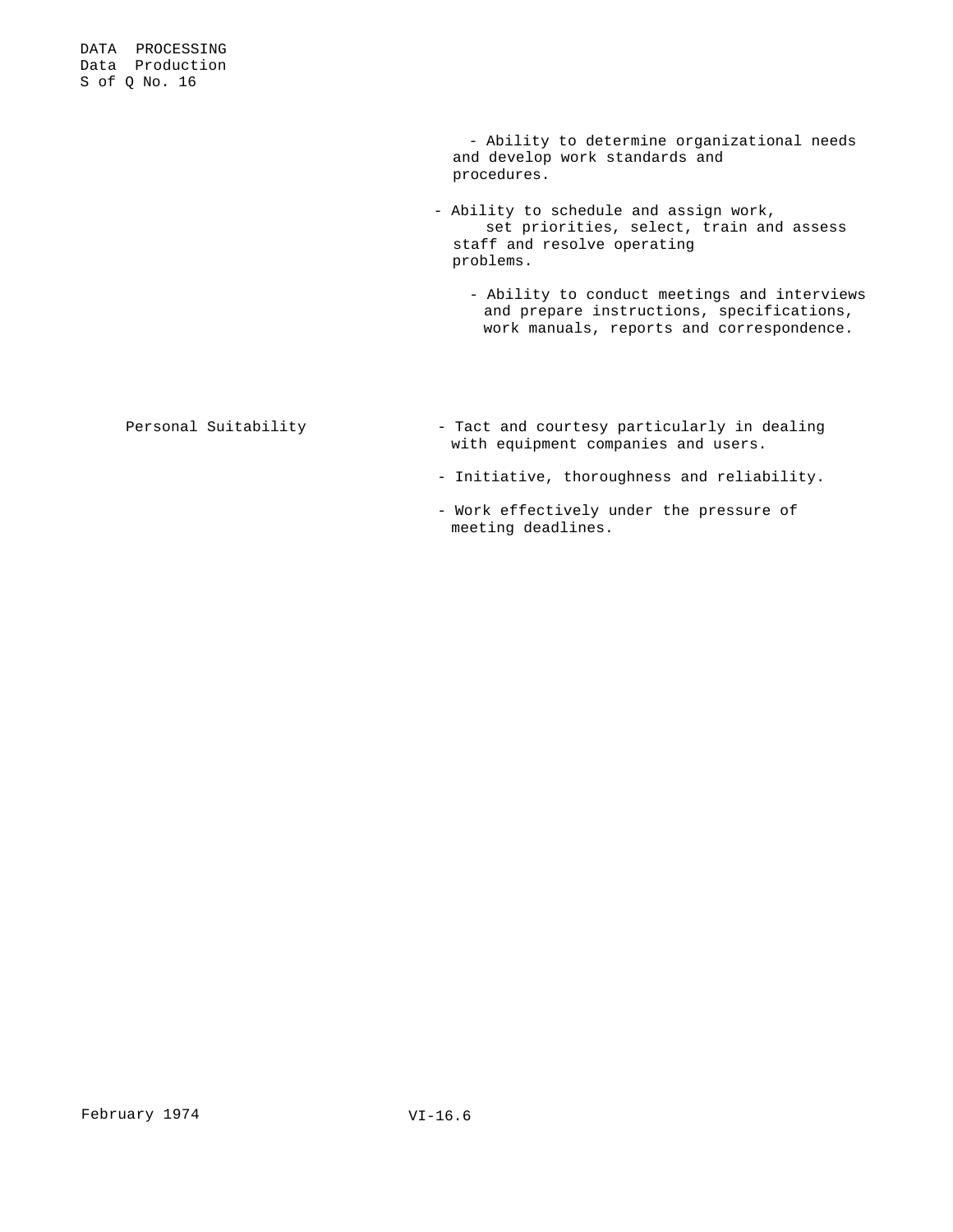DATA PROCESSING<br>Data Production Production B.M.P.D. No. 17

#### BENCH-MARK POSITION DESCRIPTION

Bench-mark Position Number: 17 Level: 6

Descriptive Title: SHIFT MANAGER **Point Rating: 854** 

#### Summary

Under the direction of the Operations Manager, manages processing on multi-programmed\* computers, during a shift, to reach production deadlines, to maintain service to real-time on-line\* system users, and to meet standards for equipment utilization; recommends procedural and other changes in the installation to improve the shift's efficiency; supervises a staff of 17 engaged in operating computers and auxiliary equipment to ensure satisfactory development and utilization of staff, and performs other duties.

Duties % of Time

65

Manages, for a shift, processing on multi-programmed computers, including one used as the host computer for an on-line enquiry system, and on related equipment such as support computers and auxiliary equipment

- by screening processing requirements for production and test programs and by organizing them according to urgency, demand for processing resources and adherence to standards that establish the streaming of programs,
- by altering night shift processing schedules to accommodate priority work and that remaining from previous shifts and to achieve a good utilization of hardware, or during the day shift by discussing required changes with the scheduler and jointly establishing a new schedule,
- by informing the tape librarian and printing control staff of modifications in schedules and set-up instructions that change requirements for tapes, forms and other supplies,
- by directing system console technicians to change definition of memory partitions and job mixes to increase efficiency,
- by transferring personnel between processing units to replace absent employees and to cope with work overloads,

\*See Glossary of Terms page IV-6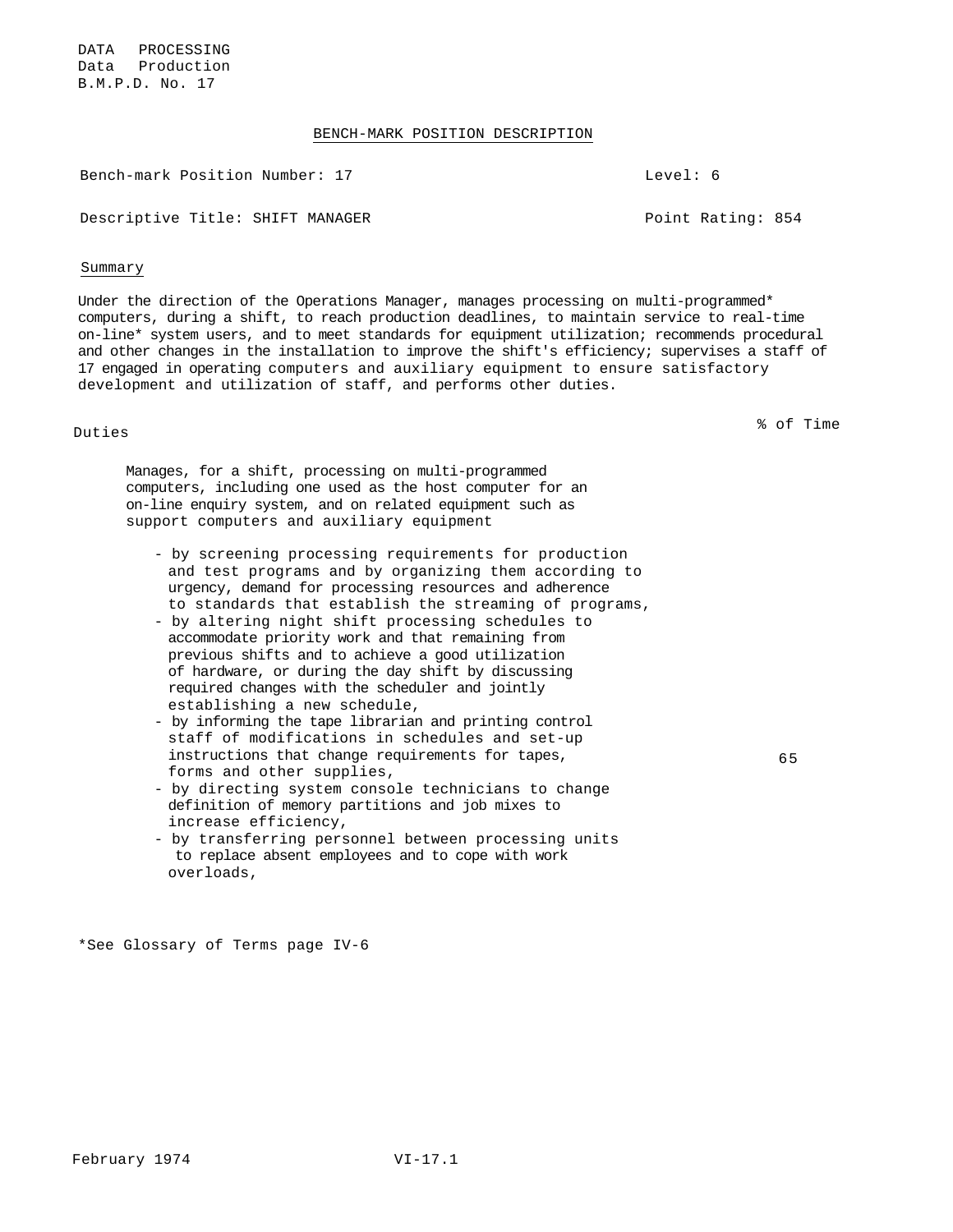% of Time

- by interpreting coded computer print-outs indicating stages of Processing at which hardware malfunctions have occurred, and by determining remedial actions required,
- by describing servicing requirements to customer engineers, software\* analysts and repairmen, indicating the problems with hardware, software, the on-line system, and the cooling and power systems to be resolved, and by scheduling use of computer systems by the analysts and customer engineers to correct system malfunctions,
- by estimating the duration of partial and total processing interruptions,
- by directing the transfer of processing from support consoles and auxiliary\* equipment to alternative installations in the event of overload or equipment failure and by recommending transfer of main production to a back-up installation, and
- by deciding what programs can be processed on a partially operating system,

in order to reach production deadlines, maintain service to on-line system users, and meet standards for equipment utilization.

Recommends procedural and other changes in the installation to the Operations Manager

- by reviewing monthly equipment utilization reports for recurring problems in equipment usage, work procedures, and software, and by indicating such possible resolutions as replacing pieces of equipment and developing procedures and utility programs\*,
- by outlining instructions for operating new pieces of equipment and for implementing new software programs,
- by describing the need for such procedures as contracting work out to other installations, and
- by reporting problems being encountered in implementing new procedures and software programs,

in order to improve the shift's efficiency.

\*See Glossary of Terms page IV-6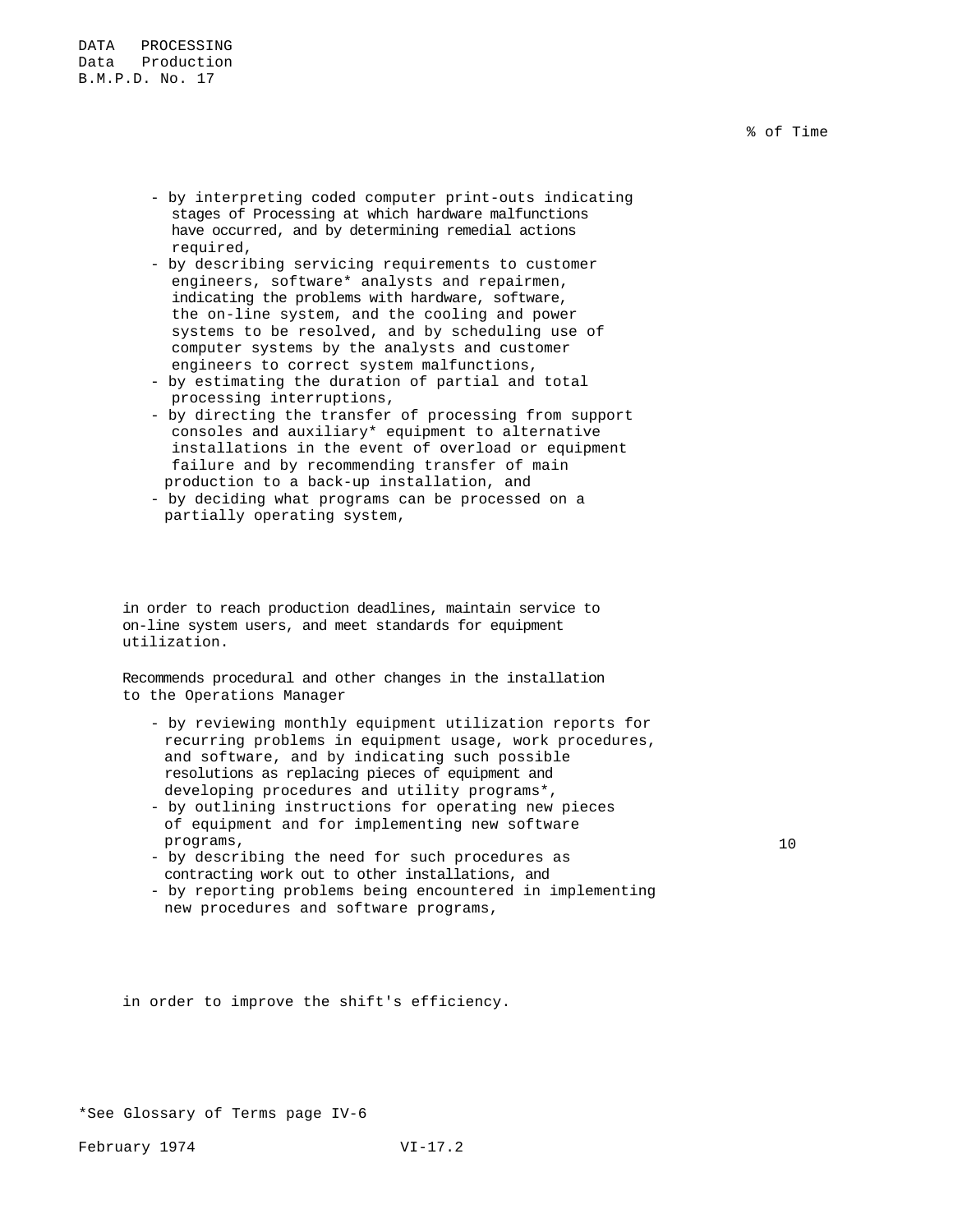% of Time

Supervises a staff of 17, engaged in operating computers and auxiliary equipment during a shift, through three subordinate supervisors

- by deciding rotation, assignments and on-the-job training of shift staff,
- by instructing senior console operators in their work and delegating to them the training of operators,
- by reviewing the productivity and quality of the staff's work, by writing performance evaluations and recommending such measures for staff development as promotion and formal training,
- by counseling staff on work problems and recommending disciplinary action to correct behavior problems,
- by proposing to the Operations Manager position reclassifications and changes in shift resources to cope with the work of the shift, and
- by recommending criteria for selecting new staff and, as a member of selection boards, by interviewing candidates for data processing positions,

in order to ensure satisfactory development and utilization of staff.

Performs such other duties as controlling the safety and security of the installation.

# Specifications and the set of the set of the set of the Degree Points of the Degree  $\mathbb R$

Knowledge

The work requires knowledge of the processing commitments of the computer services organization, the flow of work within it, standards of equipment servicing and actions required to resolve computer and real-time system mal functions or obtain resolution by experts, and procedures for transferring operations to a back-up installation. Also required is knowledge of methods for determining equipment utilization and effectiveness, for coordinating work between a number of units, and for training staff, as well as the ability to outline procedures for operating new equipment software.

20

5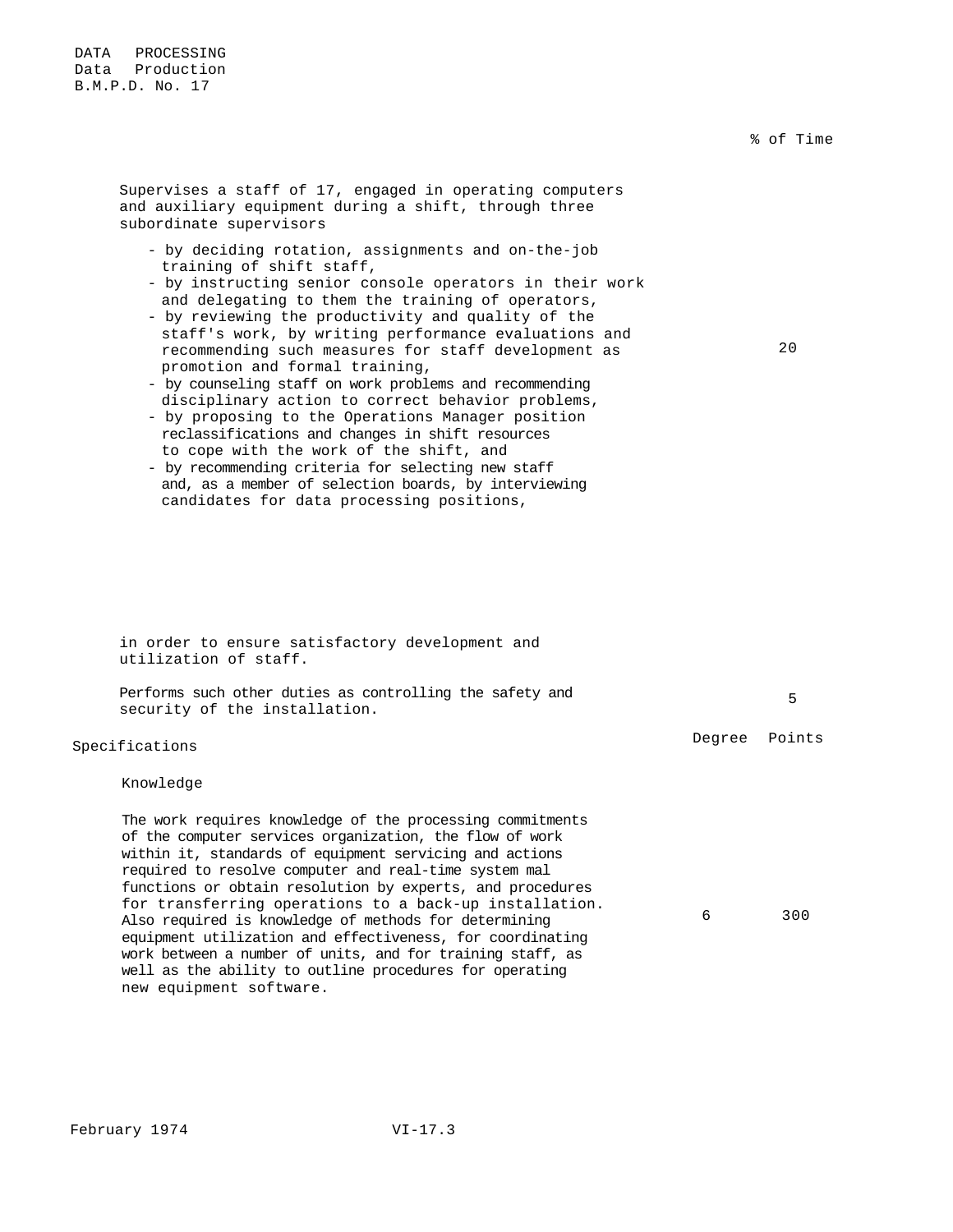Degree Points

### Responsibility for Processing

Initiative and judgment are exercised in scheduling processing work, especially during night shifts, in directing that memory partitions and job mixes be changed to reach deadlines and improve efficiency, in recommending replacement of equipment and development of procedures and utility programs, and in outlining instructions to be used in operating new equipment. Judgment is also required in determining remedies for malfunctions, in scheduling the use of computers by these experts, and in recommending that main production be transferred to a back-up installation.

Impact

The objectives of the work are to reach production dead lines for processing on a number of computer systems, to maintain service to on-line system users, and to meet standards for equipment utilization; to improve computer room procedures and shift efficiency, and to ensure satisfactory development and utilization of staff. The speed of both multi-programmed and real-time on-line enquiry computer systems establishes the time frame within which objectives must be attained.

#### Supervision

The work requires supervision of a staff of 17 computer and auxiliary equipment operators. Supervisory responsibilities include deciding rotation, assignments and on-the-job training of shift staff, transferring staff between units to cope with workloads, instructing senior console operators on their work and delegating training of other operators, reviewing and appraising staff productivity and work, recommending promotion, formal training and other measures for staff development, counseling staff on work problems, and recommending disciplinary action, proposing position reclassifications and changes in the number of positions required, recommending criteria for selecting new staff and interviewing candidates for positions.  $C_3$  90

5 231

D4 233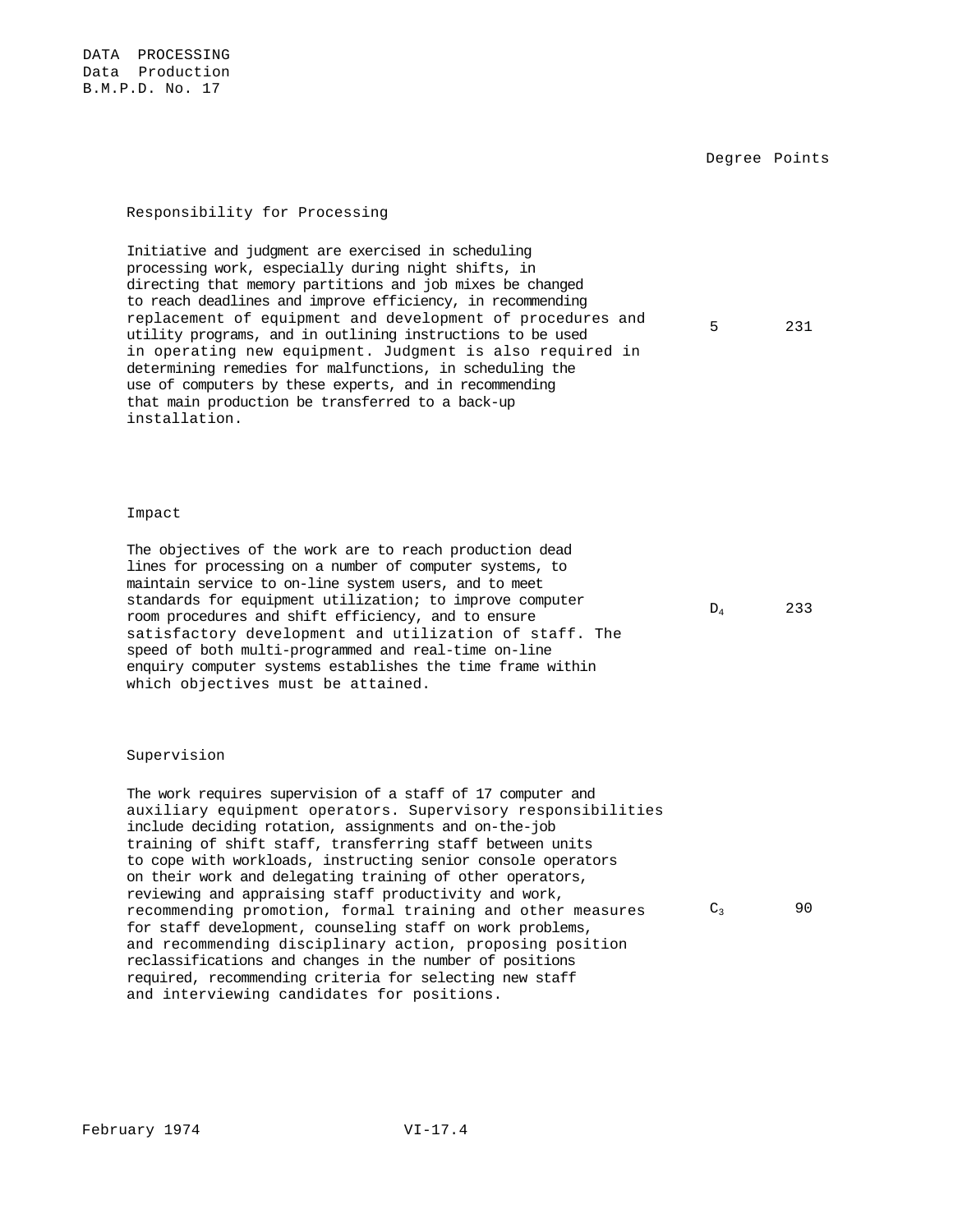# EXAMPLE OF A

# STATEMENT OF QUALIFICATIONS

FOR

# B.M.P.D. No. 17: SHIFT MANAGER (DA-PRO-6)

# ESSENTIAL QUALIFICATIONS

BASIC REQUIREMENTS

| Education                           | - Completion of grade ten or achievement of<br>a satisfactory score on PSC Examination 1. |  |  |  |
|-------------------------------------|-------------------------------------------------------------------------------------------|--|--|--|
| Achievement, Skills<br>or Aptitudes | - Skill in operating a multi-programmed<br>computer and auxiliary equipment.              |  |  |  |
| Language Requirement                | - A knowledge of the English language is<br>essential for this position.                  |  |  |  |
| Experience                          | - Experience in computer operations and<br>in supervision.                                |  |  |  |
| RATED REQUIREMENTS                  |                                                                                           |  |  |  |
| Knowledge                           | - Knowledge of the characteristics<br>and capabilities of a computer<br>system.           |  |  |  |
|                                     | - Knowledge of coding systems and job<br>control language.                                |  |  |  |
|                                     | - Knowledge of methods for determining<br>equipment utilization and effectiveness.        |  |  |  |
| Abilities                           | - Ability to schedule production and test<br>programs.                                    |  |  |  |
|                                     | - Ability to identify hardware malfunctions<br>and determine remedial action.             |  |  |  |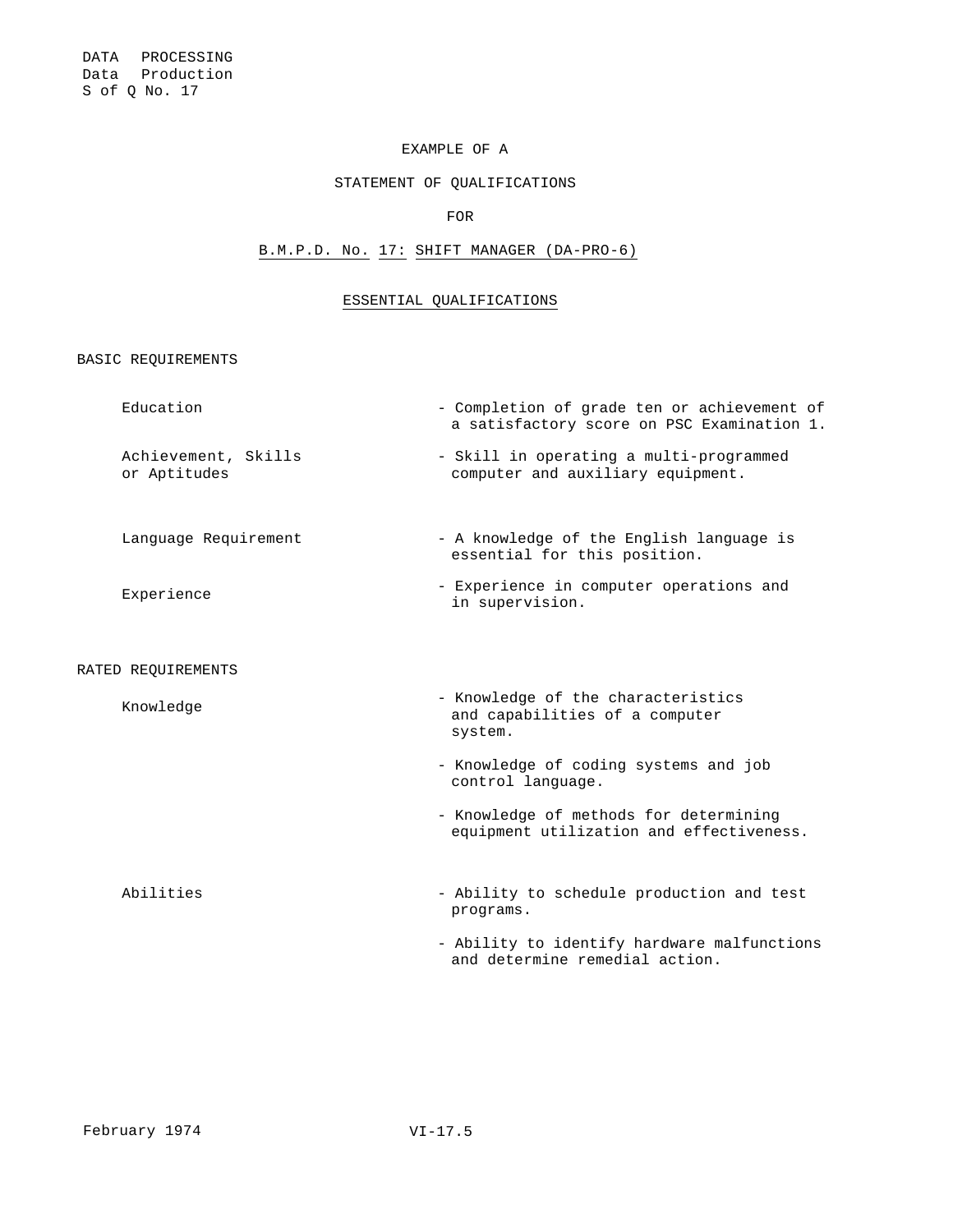DATA PROCESSING Data Production S of Q No. 17

- Ability to plan for, assign and schedule work, set priorities, select, train and assess staff, and resolve operating problems.
- Ability to prepare instructions, reports and correspondence.

Personal Suitability - Tact and courtesy particularly in dealing with users, customer engineers, and soft ware analysts.

- Work effectively under pressure of meeting deadlines.
- Initiative, thoroughness and dependability.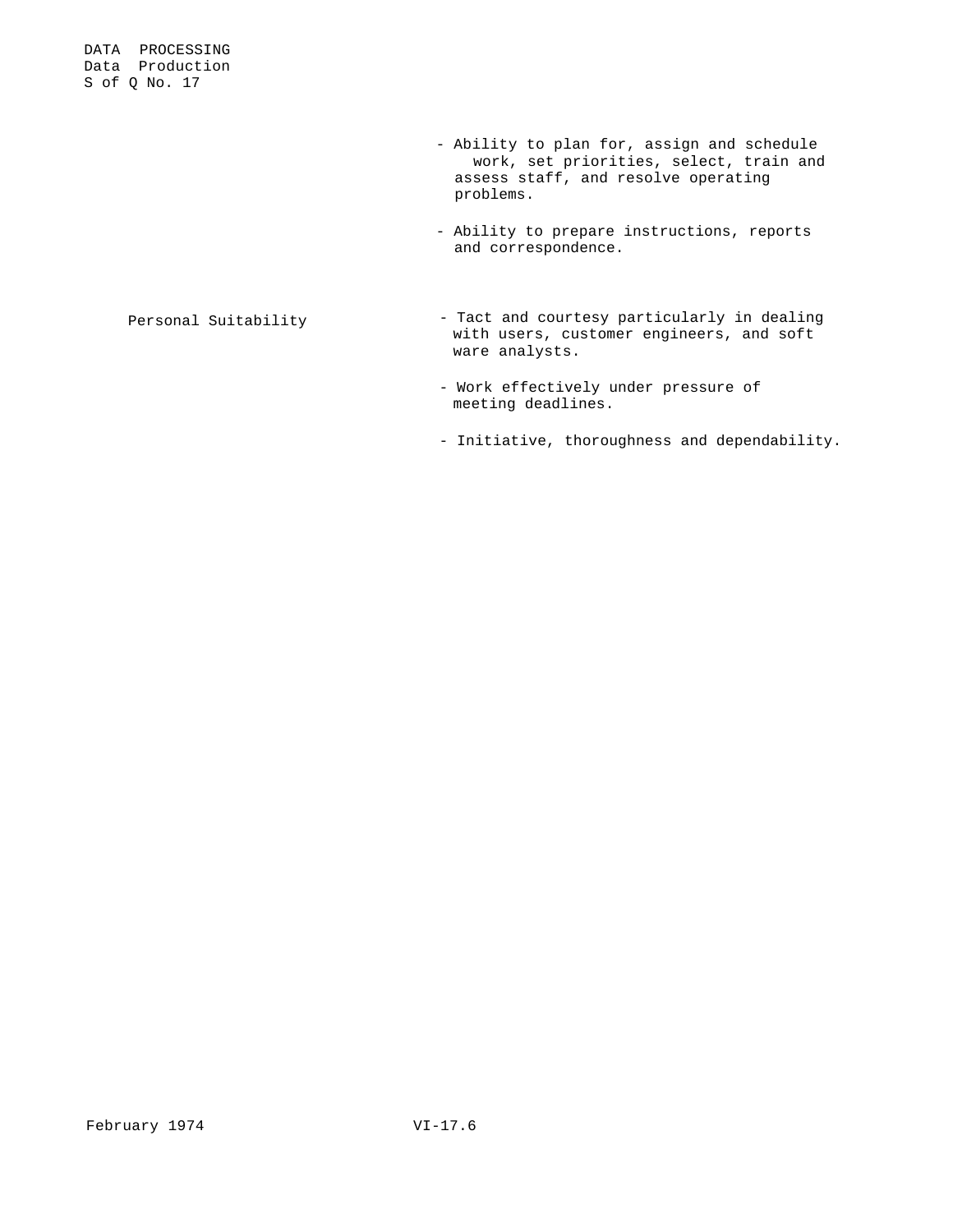#### BENCH-MARK POSITION DESCRIPTION

Bench-mark Position Number: 18 Level: 7

Point Rating: 983

Descriptive Title: : REGIONAL SUPERVISOR, DATA PROCESSING

#### Summary

Under the direction of the Manager, Regional Pay Centre, plans the work of the data processing installation to ensure that it is able to produce output to meet the region's requirements; organizes the staff to maintain satisfactory performance and development; controls the work of the installation to maintain continuous production to meet deadlines and to ensure full utilization of processing resources, and performs other duties.

# Duties

% of Time

Plans the work of the data processing installation consisting of a multiprogrammed\* computer, auxiliary equipment\* and support services including key-punching and tape library

- by assessing the efficiency of data processing schedules, procedures, and routines, and the installation's capacity to process projected workload and types of programs,
- by developing daily work schedules,
- by reviewing processing resource utilization,
- by recommending acquisition of equipment and other resources, and. the need for changes in utility programs\* and software\* to increase the capacity of the installation,
- by examining the need for casual staff, overtime and additional shifts and by making recommendations to the regional manager,
- by recommending that processing work be done by contractors,
- by revising processing procedures, and
- by developing procedures for transferring operations to back-up installation and for coping with emergencies

in order to ensure that the installation is able to produce output to meet the region's requirements.

\*Sep Glossary of Terms page IV-6 February 1974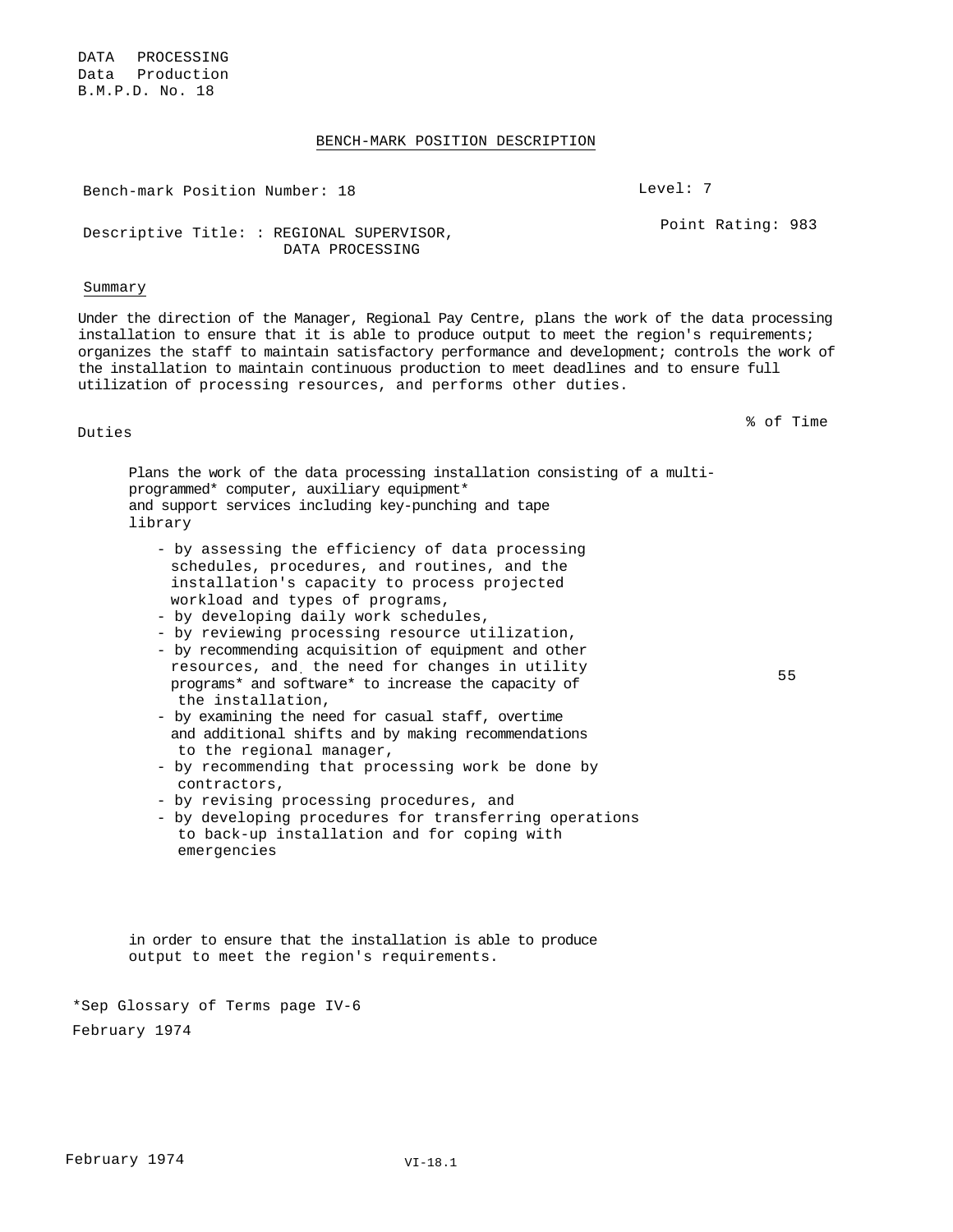Organizes, through five subordinate supervisors, a staff of 63 engaged in computer and auxiliary equipment operations, key-punching and related work

- by establishing duties and objectives for staff,
- by delegating responsibilities to subordinate supervisors,
- by guiding staff on new procedures,
- by assigning staff to shifts and re-allocating them to cope with short-term fluctuations in workload,
- by deciding staff training needs, approving internal courses and recommending staff attend outside courses,
- by evaluating work performance,
- by recommending disciplinary actions,
- by recommending man-year requirements, and
- by interviewing candidates for casual and continuing employment,

in order to co-ordinate the data processing section's units and to maintain satisfactory staff performance and development.

Controls the work of the installation

- by identifying hardware and software problems and getting in touch with customer engineers or software programmers to have problems remedied,
- by notifying programmers at headquarters of operating difficulties encountered with application programs\*,
- by deciding when to transfer operations to a back-up installation,
- by reviewing reports of machine utilization and operators' productivity,
- by instituting changes in data processing procedures and by directing staff to adhere to directives and processing standards, and
- by reviewing the standard of machine maintenance,

in order to maintain continuous production to meet deadlines for producing warrants for cheques and to ensure implementation of computer operations policy.

\*See Glossary of Terms page IV-6

February 1974 VI-18.2

% of Time

25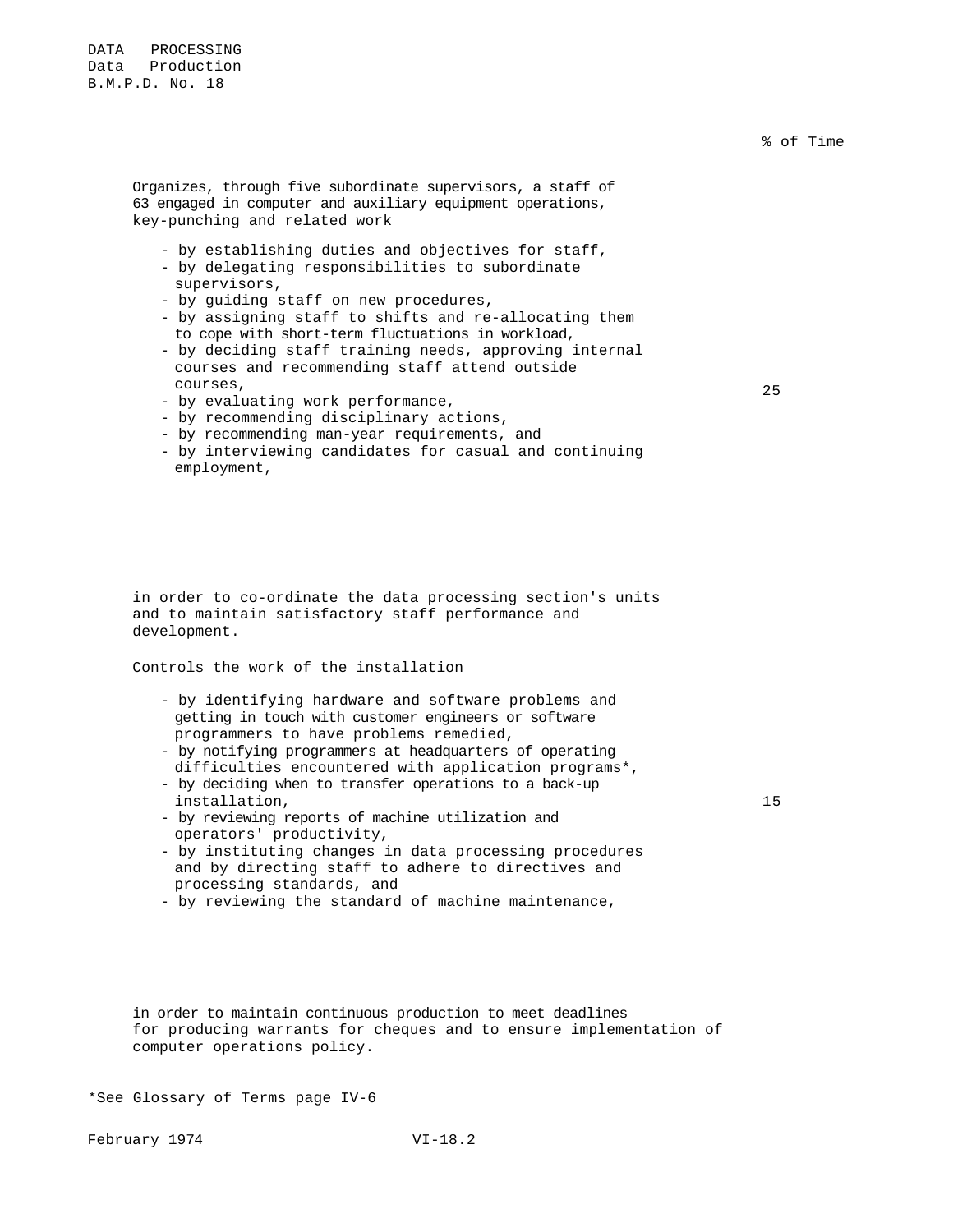% of Time

5

Performs such other duties as - advising the regional manager and other line staff on the capabilities and procedures of the installation.

### Specifications **Degree** Points **Degree** Points

6 300

#### Knowledge

The work requires knowledge and ability to plan and control the work of a data processing installation, to develop and revise procedures and schedules, to identify where new equipment or changes in software are needed to increase production and to advise on the installation's processing capacity. Knowledge is also required of the policy and procedure for transferring operations to a back-up installation, of the objectives and production deadlines of the installation, and of the standards for servicing and maintaining its equipment.

# Responsibility for Processing

Initiative and judgment are required in planning and controlling the installation's work to produce output required by the regional pay centre. Initiative and judgment include ascertaining the efficiency of the installation's schedules, procedures and routines, developing new ones, recommending acquisition of equipment, changes in software, hiring of new staff and contracting processing work out, as well as identifying processing problems encountered with hardware, software and application programs, and deciding to transfer operations to a back-up installation. Judgment is also required to advise the regional manager and other line staff on the capabilities and procedures of the installation. 6 275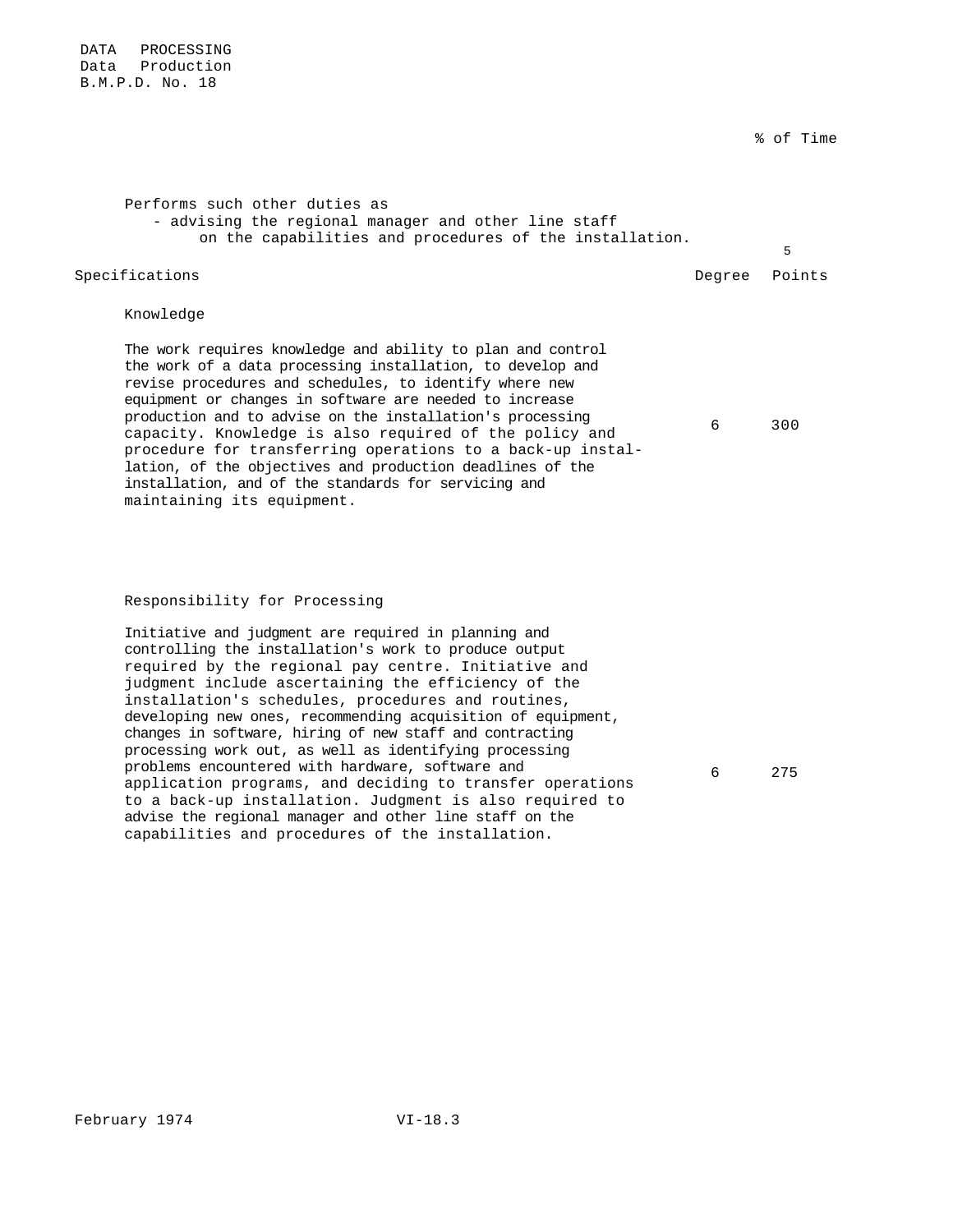Degree Points

#### Impact

The objectives of the work are to ensure that the installation is able to produce output to meet the region's requirements, to coordinate the section's units and to maintain satisfactory staff performance and development, to maintain continuous production to meet deadlines for producing warrants for cheques as well as to ensure implementation of computer operations policy. The speed and capacity of a multi-programmed computer to produce warrants set the time frame for attaining objectives.

E4 258

# Supervision

Supervisory responsibilities include establishing duties and objectives of sixty-three staff, delegating responsibilities to subordinate supervisors, guiding staff on new procedures, assigning staff to shifts and reallocating them to cope with short-term fluctuations in workload, deciding training needs, approving internal courses and recommending staff attend outside ones, evaluating work performance, recommending disciplinary actions, recommending man-year requirements, and interviewing candidates for casual and continuing employment.  $D_4$  150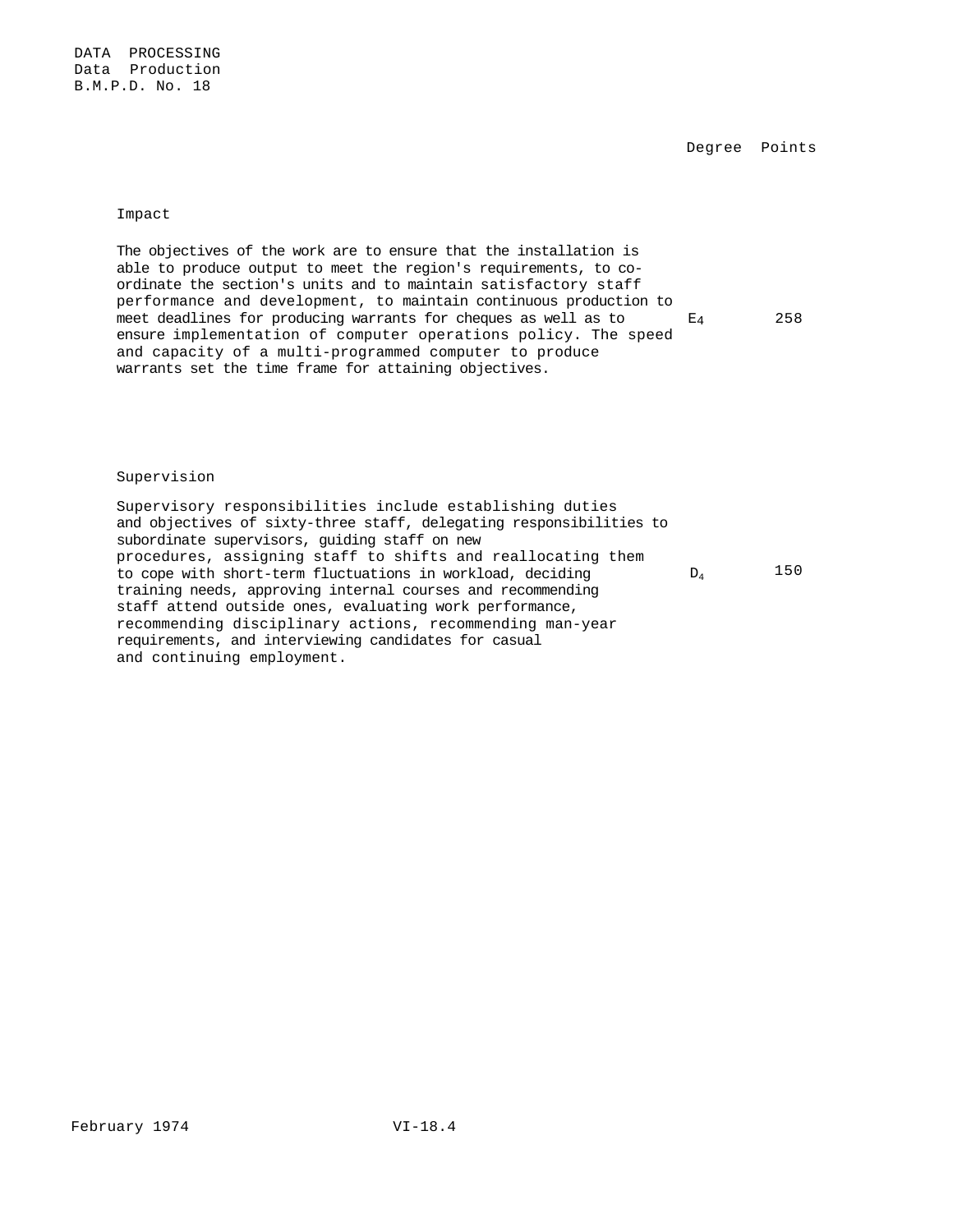# EXAMPLE OF A

# STATEMENT OF QUALIFICATIONS FOR

# B.M.P.D. No. 18: REGIONAL SUPERVISOR, DATA PROCESSING (DA-PRO-7)

# ESSENTIAL QUALIFICATIONS

# BASIC REQUIREMENTS

| Education                           | - Completion of grade ten or achievement of<br>a satisfactory score on PSC Examination 1.                                              |  |
|-------------------------------------|----------------------------------------------------------------------------------------------------------------------------------------|--|
| Achievement, Skills<br>or Aptitudes | - Skill in controlling a multi-programmed<br>computer.                                                                                 |  |
| Language Requirement                | - A knowledge of the English language is<br>essential for this position.                                                               |  |
| Experience                          | - Experience in scheduling the work of a<br>computer installation, and experience<br>in supervision.                                   |  |
| RATED REQUIREMENTS                  |                                                                                                                                        |  |
| Knowledge                           | - Knowledge of the characteristics and<br>capabilities of a multi-programmed<br>computer, auxiliary equipment and<br>support services. |  |
|                                     | - Knowledge of administrative practices.                                                                                               |  |
| Abilities                           | - Ability to plan for, organize and<br>control a computer data processing<br>service.                                                  |  |
|                                     | - Ability to determine personnel and<br>material requirements and prepare budget<br>estimates.                                         |  |
|                                     | - Ability to set objectives and assign work,<br>set practices and select and assess staff.                                             |  |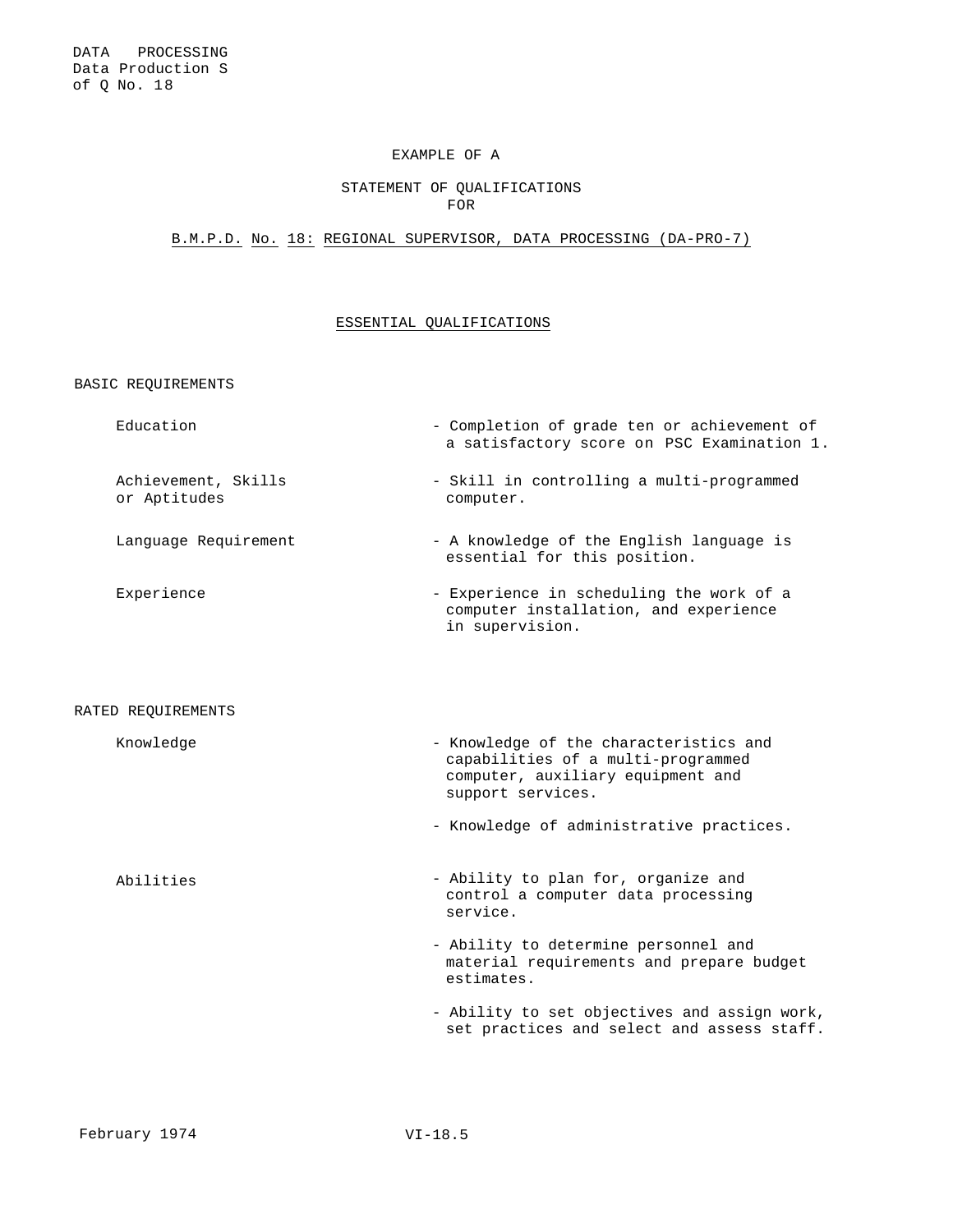DATA PROCESSING Data Production S of Q No. 18

> - Ability to conduct meetings and briefings, and prepare instructions, reports and correspondence.

Personal Suitability - Tact and courtesy particularly in dealing with senior management, head quarters programmers and supervisors of other installations.

- Initiative, thoroughness and reliability.
- Work effectively under pressure of dead lines and peak periods.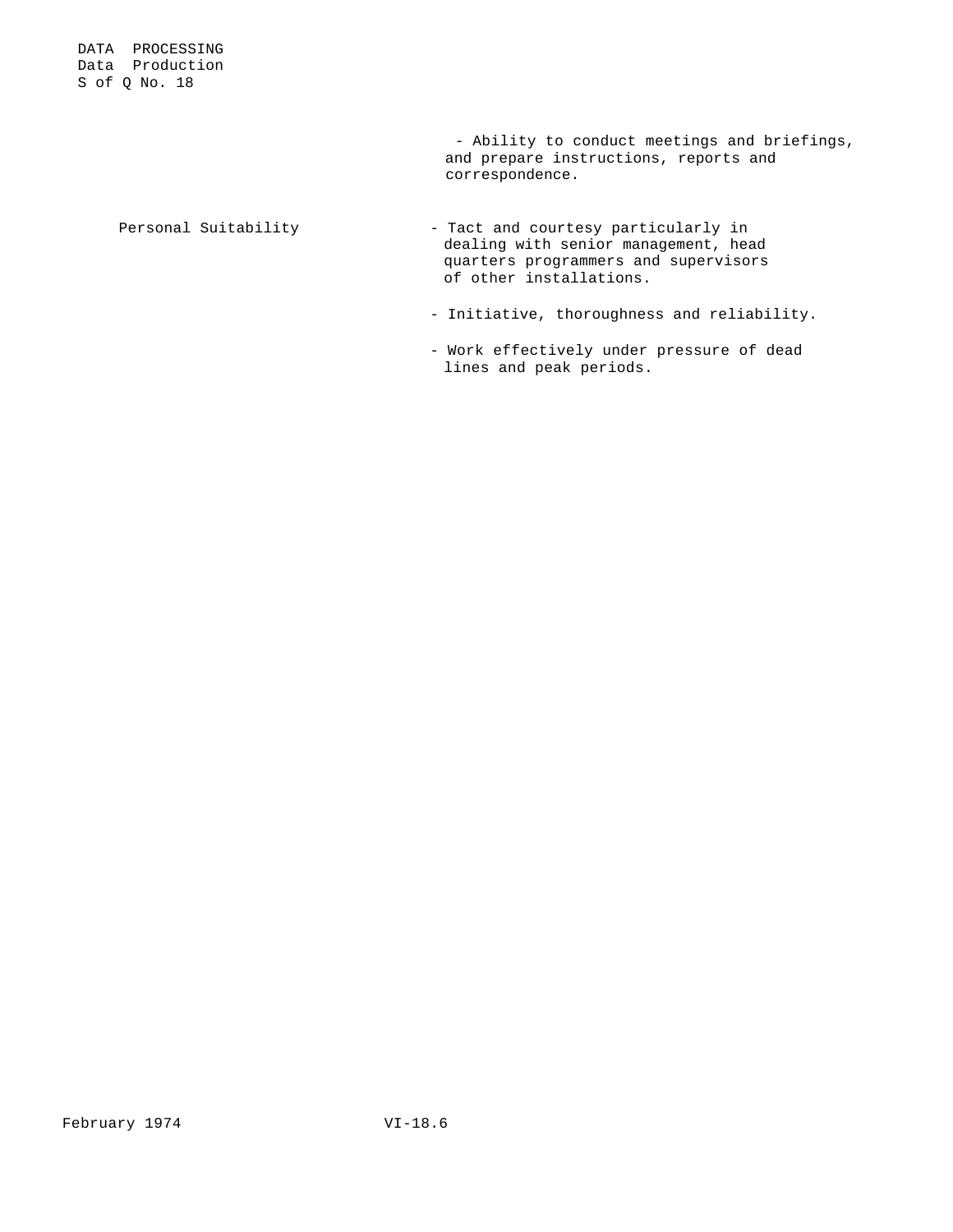#### BENCH-MARK POSITION DESCRIPTION

# Bench-mark Position Number: 19 Level: 7

# Descriptive Title: SUPERVISOR, COMPUTER OPERATIONS Point Rating: 983

Summary

Under the direction of the Chief, Computation Bureau, manages the operations of the department's multi-programmed\* computer which provides services to users\* in a number of departments, to maintain and improve operational efficiency, and meet established standards of service to users; supervises the installation's staff of 34 through four subordinate supervisors; advises users on the installation's operations to maximize the use of the installation's services and ensure understanding of its procedures and capabilities, and performs other duties.

Duties % of Time

50

Manages the operations of the department's multi-programmed computer which provides services to users of a number of departments

- by writing and establishing procedures for operating hardware\*, reporting malfunctions, providing tape library services, advising users on computer operations, and maintaining safety and security in the installation and the remote sites,
- by directing shift supervisors on objectives and scheduling of work and by reviewing operating problems with them,
- by reviewing reports of staff productivity and the installation's performance, and by monitoring implementation of procedures and progress in reaching deadlines,
- by analyzing recurring malfunctions and delays in computer operations and identifying improvements required in procedures and equipment servicing,
- by identifying apparent and suspected problems with software\* that result in lowered operating performance and informing software analysts,
- by determining times to stop computer processing for software testing or hardware analyses by the customer engineer,

\*See Glossary of Terms page VI-6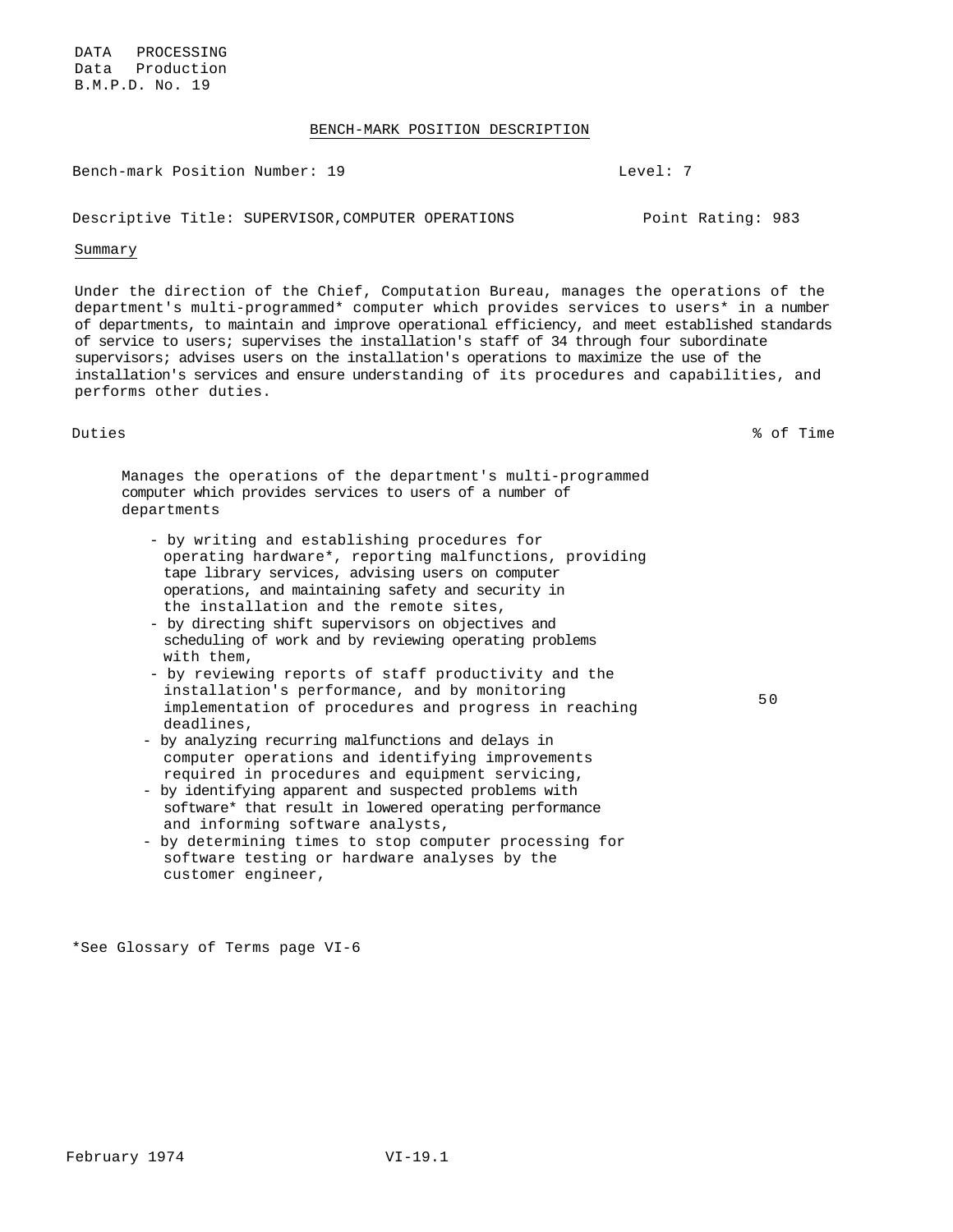#### % of Time

- by identifying hardware usage and needs, by recommending acquisition of new peripheral and tape library equipment to increase processing capacity and meet projected users' demand, and by writing general specifications for such equipment,
- by drawing a new installation configuration to accommodate equipment.
- by establishing additional shifts and altering daily processing schedules to meet unpredicted urgent workload, and
- by recommending the transfer of operations to a back-up installation in the event of computer failure, and recommending that work be contracted out because of demand for processing,

in order to maintain and improve operational efficiency, and meet standards of service to users.

Supervises the installation's staff of 34 engaged in operating the computer, peripheral equipment, remote terminals, and auxiliary equipment and in providing tape library services, through four subordinate supervisors

- by establishing and assigning duties of computer operations staff and delegating responsibilities to three shift supervisors and the senior tape librarian,
- by assigning staff to shifts,
- by transferring staff to replace absent employees and meet unpredicted workloads,
- by scheduling and approving leave,
- by appraising work performance of supervisors, discussing appraisals with them, reviewing appraisals made on the performance of other computer operations staff, identifying strengths and weakness of performance with each employee, and by recommending promotions,
- by identifying the developmental needs of staff, planning and scheduling on-the-job training, courses and new work assignments, and monitoring staff progress through tests,
- by counseling employees on attendance, work problems and productivity, and by recommending disciplinary action, and

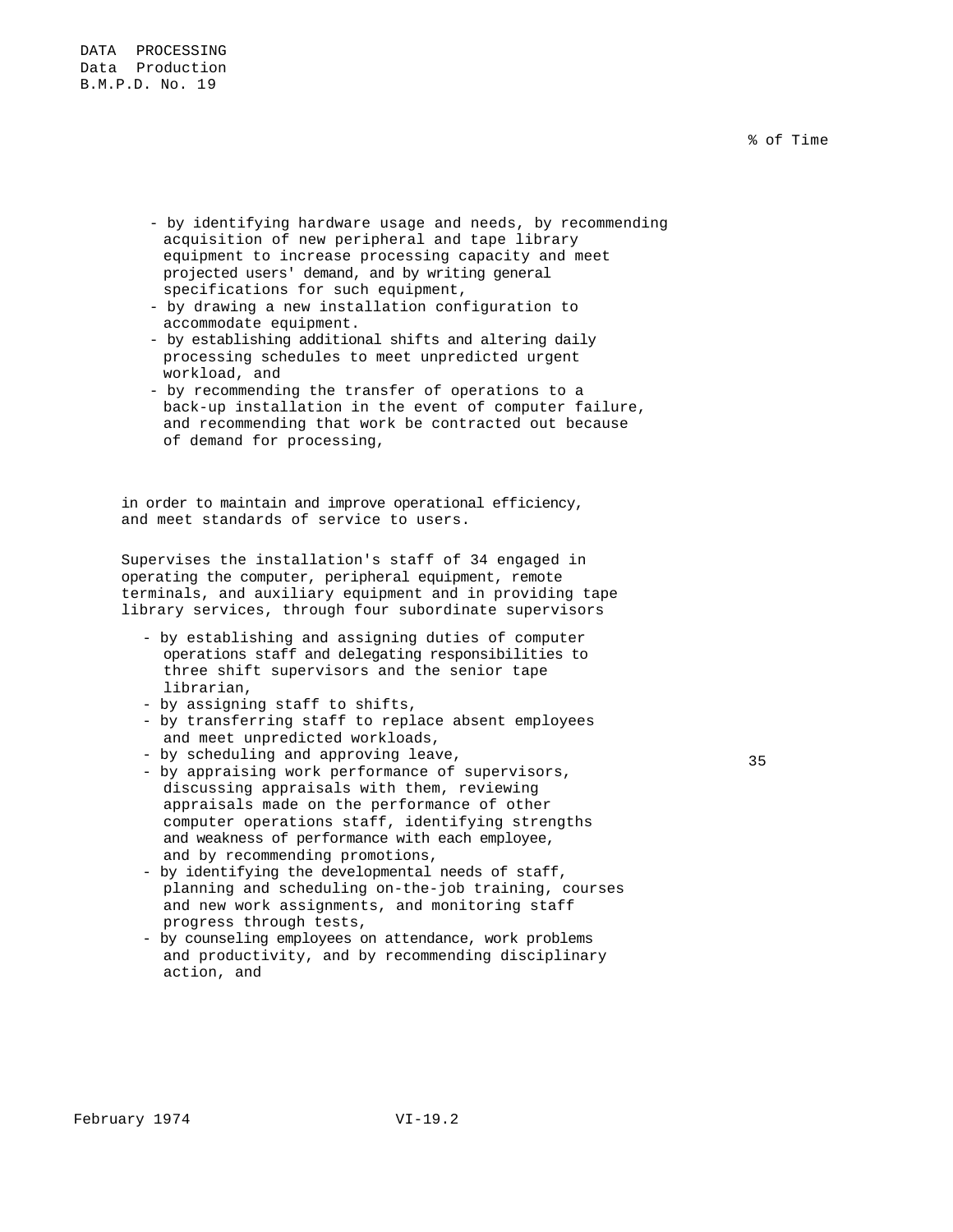> - by interviewing prospective employees for positions, in order to ensure the installation is manned by capable staff.

Advises departmental and other customers on the use of the installation

- by explaining the services, capabilities and procedures of the installation,
- by describing the standard of services provided and explaining to users disruptions and delays in processing,
- by providing users with procedures and instruction for operating their remote terminals, and
- by determining for users whether the installation can meet target dates for processing and where necessary by suggesting alternative dates,

in order to maximize the use of the installation's services and ensure understanding of processing procedures and capabilities.

Performs other related duties.

## Specifications Degree Points

#### Knowledge

The work requires knowledge of the services provided by a multi-programmed computer installation with remote batch and inter-active remote terminals, and an understanding of the equipment's capabilities, as well as the problems and malfunctions that occur in the system. The work requires ability in developing procedures for computer operations and tape library services, in employing methods to improve the performance and efficiency of equipment and staff, and in advising users how to use computer services to meet their objectives. Also required is knowledge of standards for equipment servicing and of procedures for transferring operations to a back up installation.

6 300

% of Time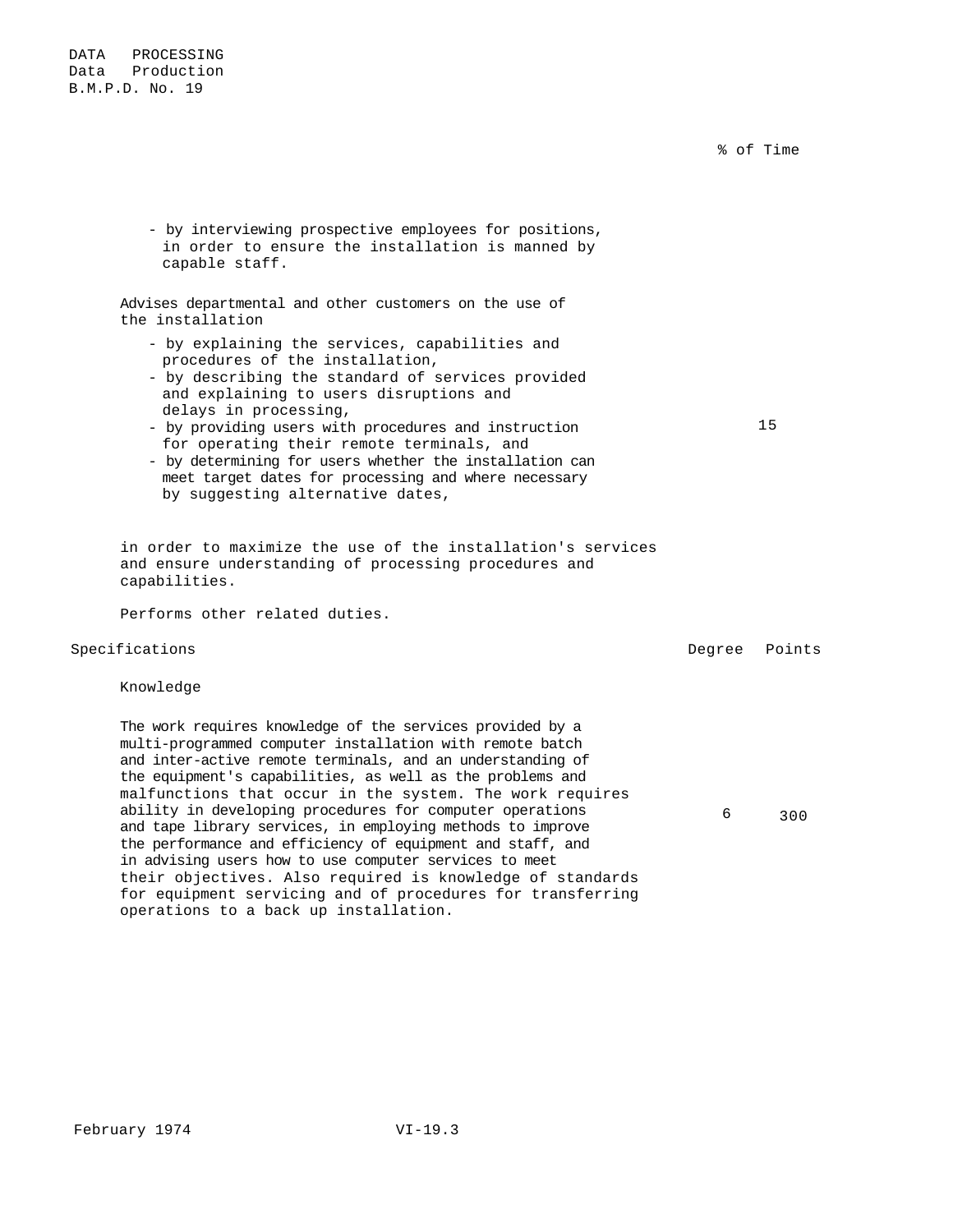Degree Points

#### Responsibility for Processing

Initiative and judgment are required, to establish and improve operating and other procedures for the operations and tape library staff, to determine times to stop computer processing when system difficulties occur and to enable software testing and/or hardware analysis,\* to identify equipment needs and recommend acquisitions, and to recommend that operations be transferred to a back-up installation and that work be contracted out. Judgment is exercised in explaining to users the installation's equipment, capabilities and services, and in advising users how to employ the installation's services to meet their objectives. 6 275

#### Impact

The objectives of the work are to maintain and improve the efficiency of a multi-programmed computer installation, reach processing deadlines, and meet established standards of service to users; to ensure that the installation is manned by capable staff, to maximize the use of the installation's services and to ensure user understanding of its procedures and capabilities. The speed and resources of a multi-programmed computer, capable of processing numerous programs concurrently, establish the time frame within which objectives must be attained.  $E<sub>2</sub>$  258

# Supervision

The work requires supervision of 34 computer operations and tape library staff. Supervisory responsibilities include establishing duties of staff and delegating responsibilities to supervisors, assigning staff to shifts, transferring staff within the operation, scheduling and approving leave, appraising work performance of staff and discussing strengths and improvements needed with each employee, recommending promotions, planning and scheduling development and training of employees, counseling on attendance, work problems and productivity, and recommending disciplinary action. D4 150

\*See Glossary of Terms page IV-6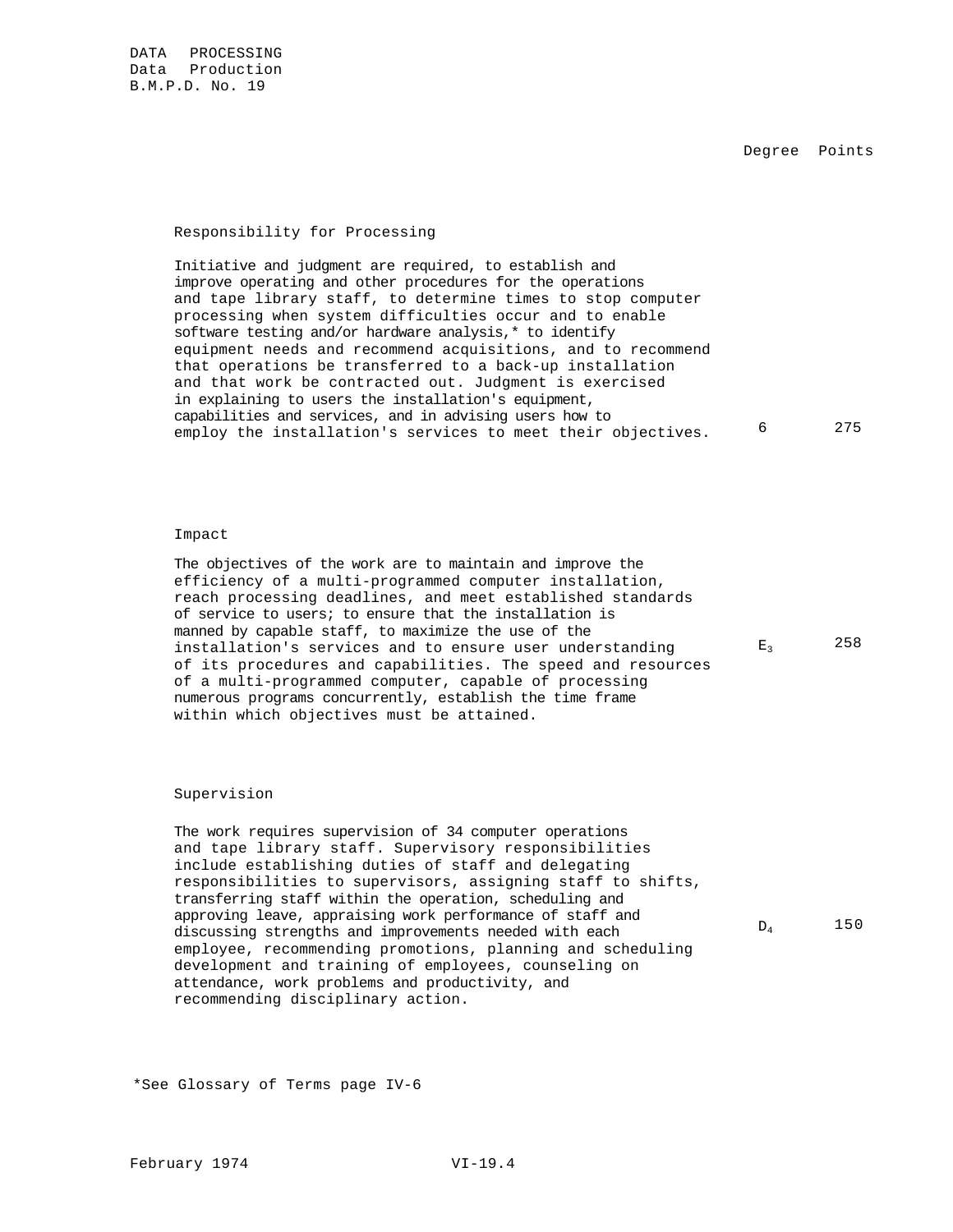# EXAMPLE OF A

# STATEMENT OF QUALIFICATIONS FOR

# B.M.P.D. No. 19: SUPERVISOR, COMPUTER OPERATIONS (DA-PRO-7)

# ESSENTIAL QUALIFICATIONS

# BASIC REQUIREMENTS

|                    | Education                           | - Completion of grade ten or achievement of<br>a satisfactory score on PSC Examination 1.                                              |  |
|--------------------|-------------------------------------|----------------------------------------------------------------------------------------------------------------------------------------|--|
|                    | Achievement, Skills<br>or Aptitudes | - Skill in controlling a multi-programmed<br>computer.                                                                                 |  |
|                    | Language Requirement                | - A knowledge of both the English language<br>and the French language is essential for<br>this position.                               |  |
|                    | Experience                          | - Experience in computer operations and in<br>supervision.                                                                             |  |
| RATED REQUIREMENTS |                                     |                                                                                                                                        |  |
|                    | Knowledge                           | - Knowledge of the capabilities and<br>problems of a multi-programmed computer<br>installation.                                        |  |
|                    |                                     | - Knowledge of standards for equipment<br>servicing and of procedures for transferring<br>operations to a back-up installation.        |  |
|                    | Abilities                           | - Ability to plan for, organize and control<br>a computer data processing service.                                                     |  |
|                    |                                     | - Ability to establish, improve, and implement<br>operating procedures and standards for computer<br>operators and tape library staff. |  |
|                    |                                     | - Ability to determine equipment and personnel<br>requirements.                                                                        |  |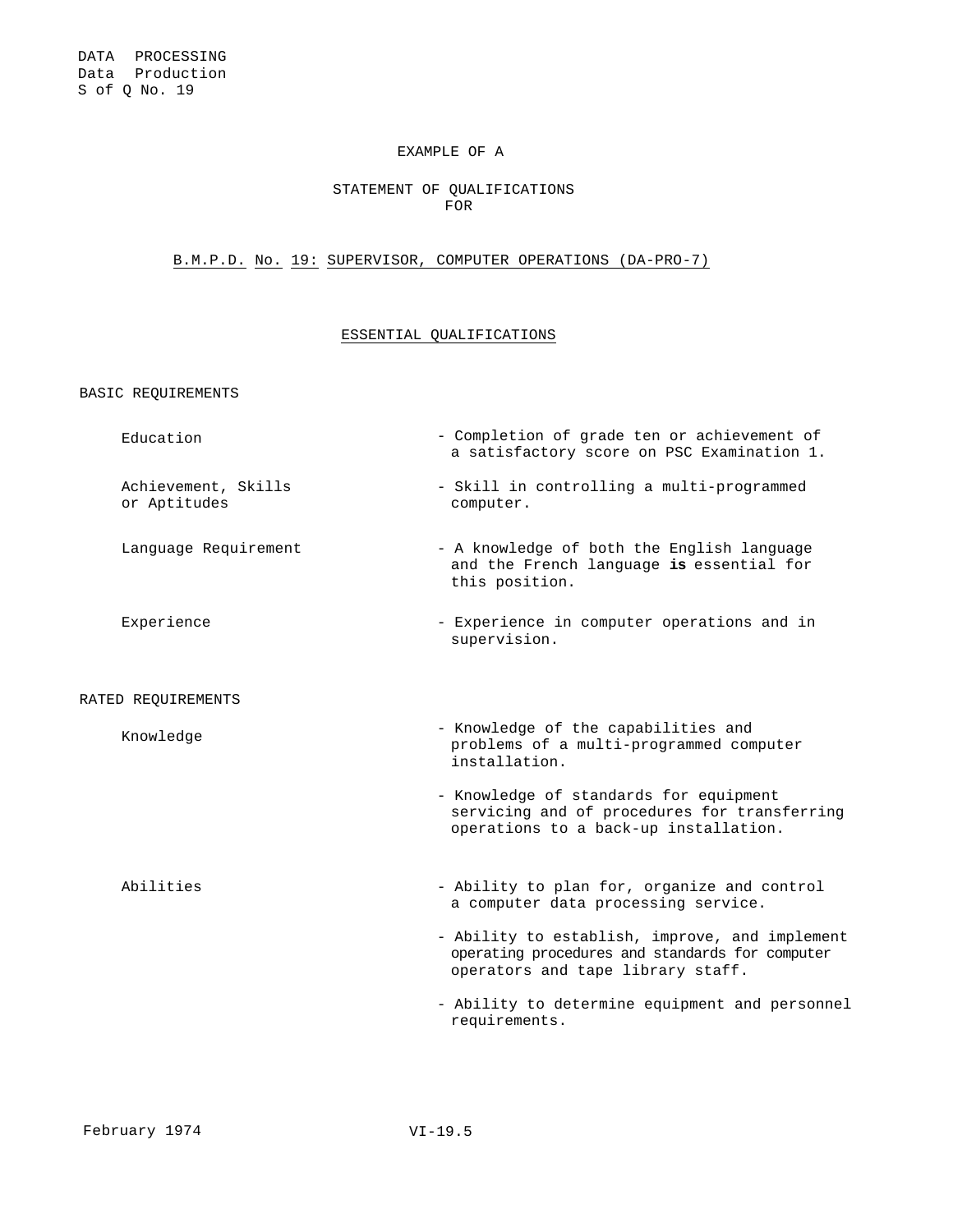DATA PROCESSING Data Production S of Q No. 19

> - Ability to schedule and assign work, select and assess staff and resolve operating problems.

- Ability to conduct meetings and briefings, and prepare instructions, reports and correspondence.

- Personal Suitability Initiative, thoroughness and dependability.
	- Tact and courtesy particularly in dealing with users, contractors, and senior management.
	- Work effectively under pressure of dead lines and peak volumes.